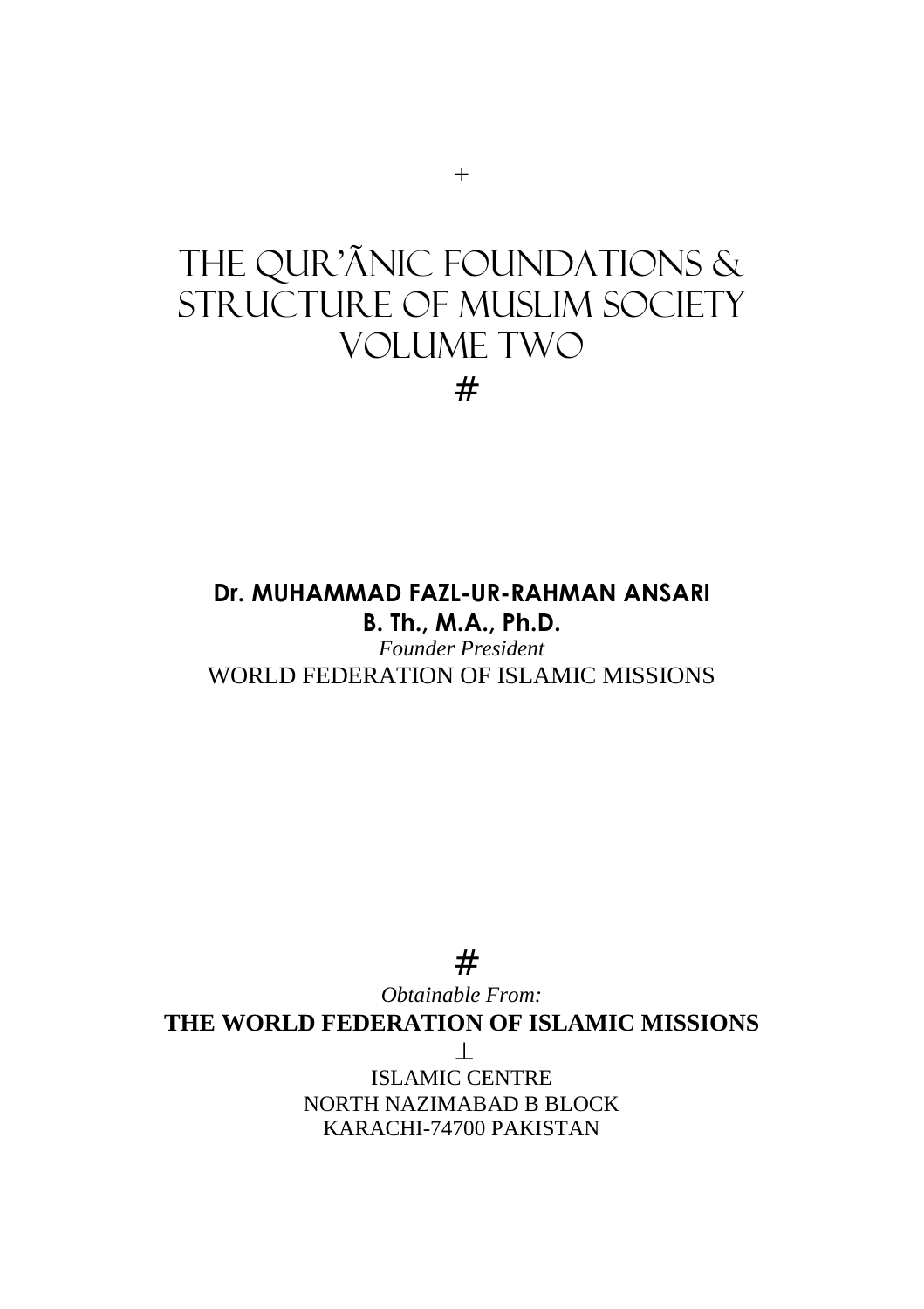*All rights reserved* 

First Edition 1973 Second Impression 1977 Third Impression 1989 Fourth Impression 2008

*Printed by*  ELITE PUBLISHERS LTD. D-118, S.I.T.E., Karachi Pakistan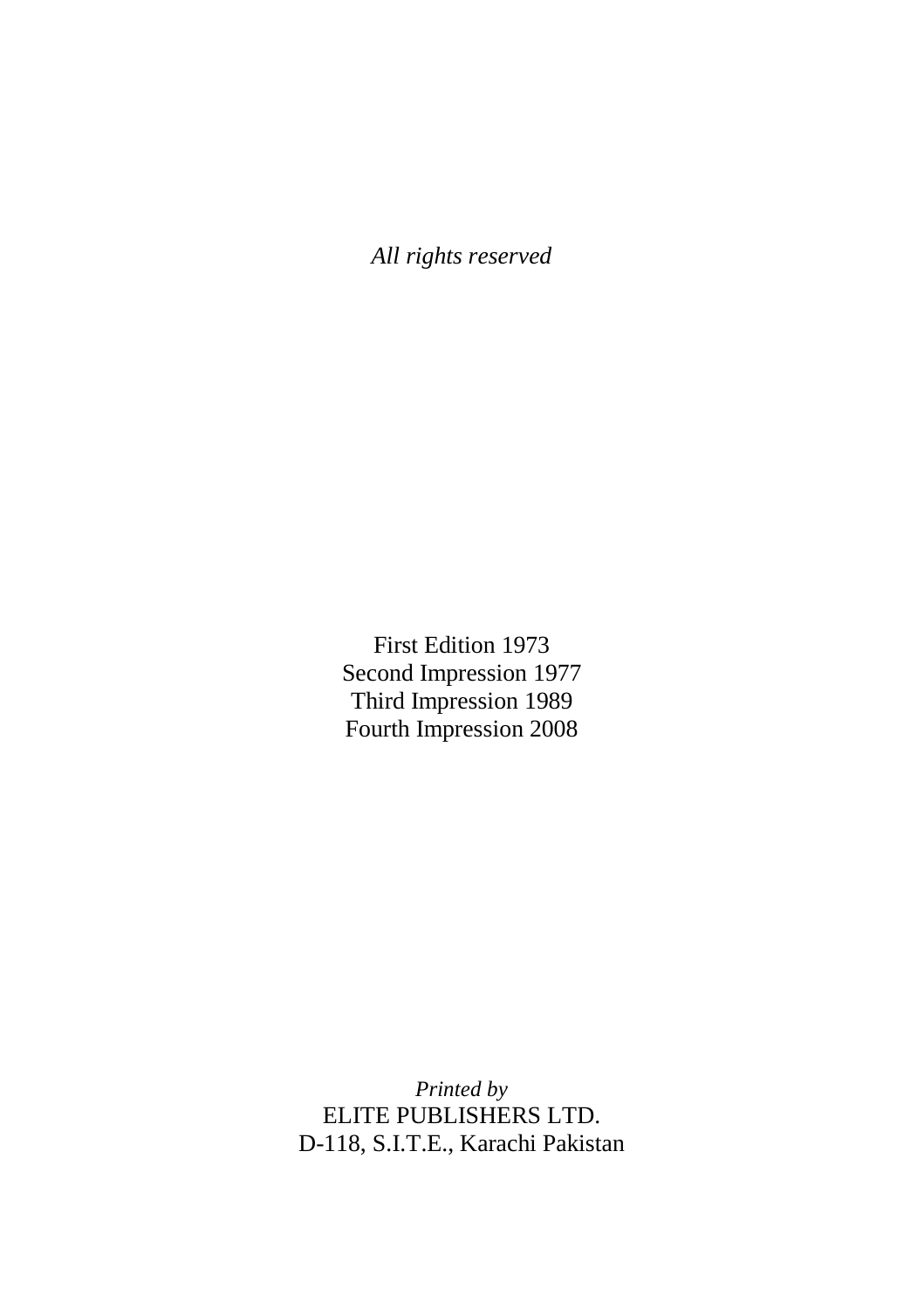# **CONTENTS**

# PR EAMBLE

*Chapter 1.*  THE MORAL CODE: WHY AND HOW? *Chapter 2.*  CLASSIFICATION OF DUTIES

# BOOK ONE - DUTIES TO SELF

# **Part 1. Duties as Spiritual Being**

*Chapter 1.*  DUTIES WITH REFERENCE TO GOD *Chapter 2.*  DUTIES TO THE HOLY PROPHET *Chapter 3.*  DUTIES TO THE ANGELS

### **Part 2. Duties as Physical Being EXPOSITION**

#### **Part 3. Duties as Rational Being EXPOSITION**

## **Part 4. Duties as Aesthetical Being**

*Chapter 1.*  PRELIMINARY OBSERVATIONS *Chapter 2.*  DUTIES

## **Part 5. Duties as Moral Being**

*Chapter 1.*  DUTIES OF OMISSION *Chapter 2.*  DUTIES OF COMMISSION

## **Appendix: Duties to Animals and Things**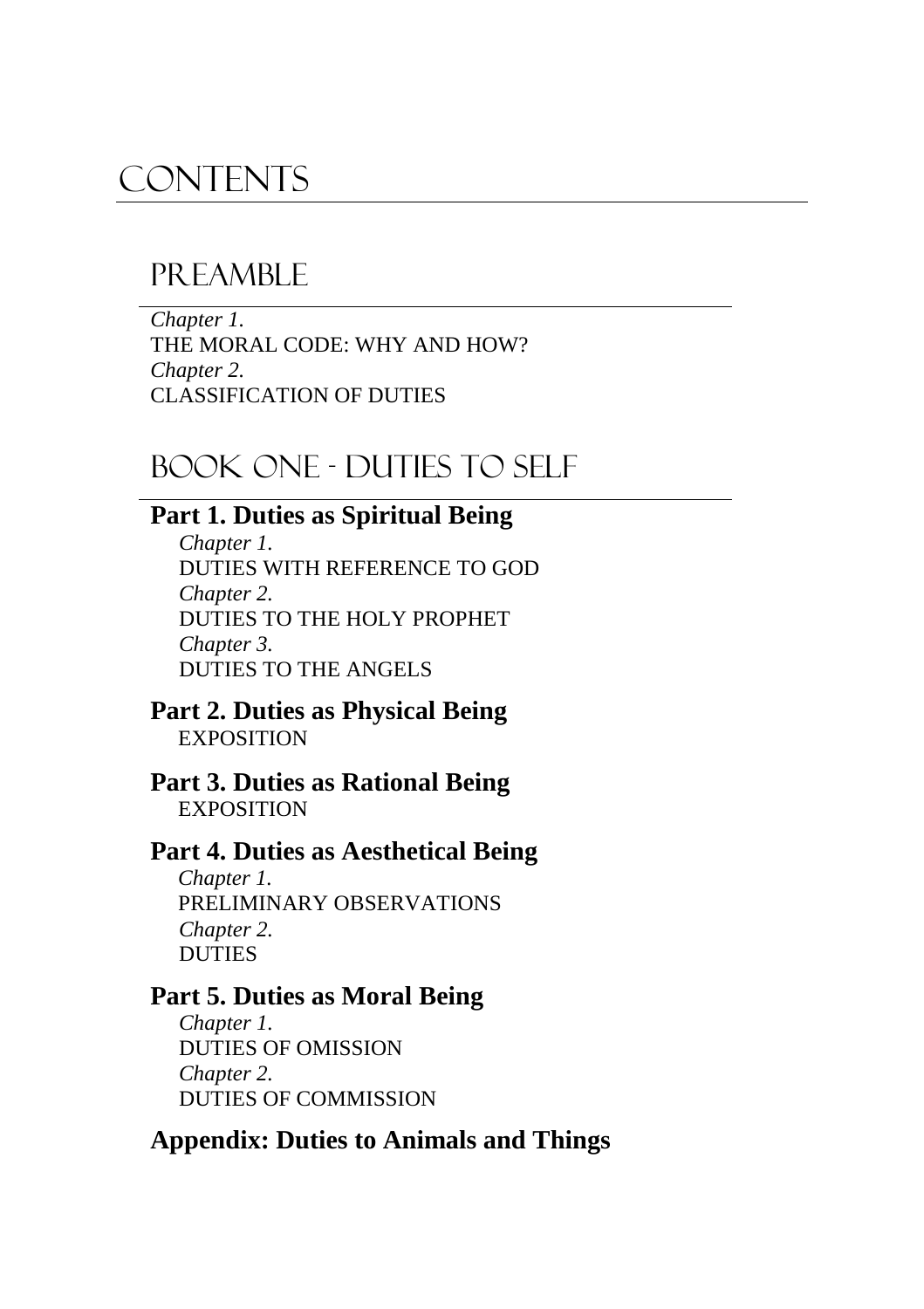# BOOK TWO – DUTIES TO other individuals

## **Part 1. Fundamental Duties Towards All Human Beings**

*Chapter 1.*  DUTIES RELATING TO THE HAPPINESS OF OTHERS *Chapter 2.*  DUTIES OF THE MORAL PERFECTION OF OTHERS

## **Part 2. Duties of Conditions Towards Other Individuals**

*Chapter 1.*  DUTIES TO RELATIVES AND TO NON-RELATIVES BELONGING TO ONE'S HOME *Chapter 2.*  DUTIES IN RESPECT OF AGE AND RANK *Chapter 3.*  DUTIES TO PARTICULAR CATEGORIES OF NON-RELATIVES *Chapter 4.*  DUTIES TOWARDS MUSLIMS AS MUSLIMS *Chapter 5.*  DUTIES TOWARDS NON-MUSLIMS AS NON-MUSLIMS

## **Part 3. Duties in Respect of Manners**

*Chapter 1.*  RELIGIOUS MANNERS

*Chapter 2.*  PERSONAL AND SOCIAL MANNERS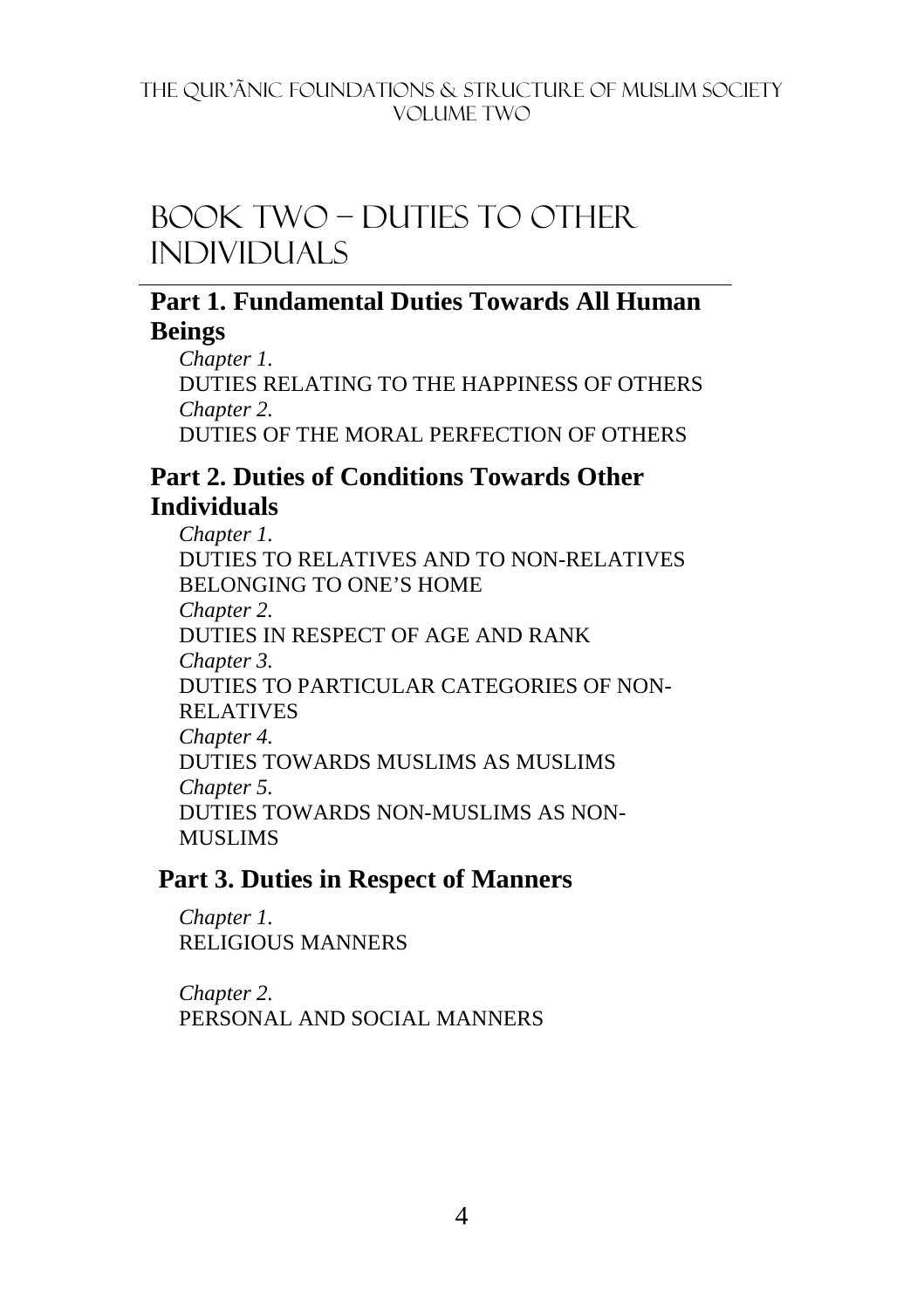## **CONTENTS**

# BOOK THREE – DUTIES RELATING TO THE SOCIETAL WHOLE

## **Part I. Duties of the Individual Towards the Muslim Society**

*Chapter 1.*  PREAMBLE: SOCIETY VIS-À-VIS THE INDIVIDUAL *Chapter 2.*  DUTIES

## **Part 2. Duties of the Muslim Society Towards the Individual**

*Chapter 1.*  FUNDAMENTAL PRINCIPLES GOVERNING THE MUSLIM SOCIETY AND THE ISLAMIC STATE *Chapter 2.*  DUTIES

## **Part 3. The Penal Code**

*Chapter 1.* 

PUNISHMENTS PERTAINING TO THE INTERESTS OF THE INDIVIDUAL

*Chapter 2.* 

PUNISHMENTS RELATING TO THE INTERESTS OF THE STATE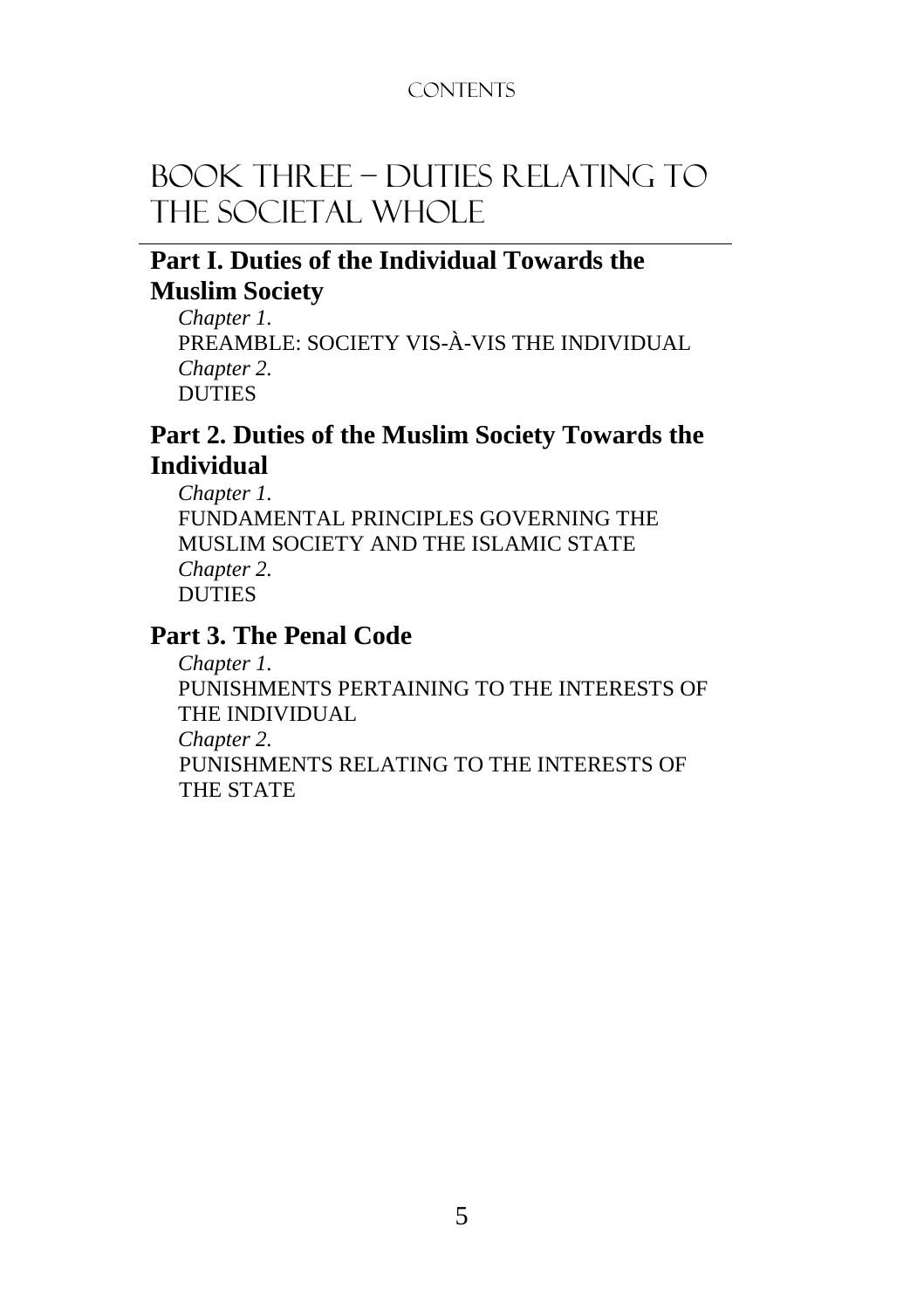# δφδφδφδφδφδφδφ

"… and We have revealed unto you (O Muhammad) the Book as an exposition of all things, and as a Guide, a Mercy and Glad Tidings to the Muslims".

(16:89)

# ∆Φ∆Φ∆Φ∆Φ∆Φ∆Φ∆Φ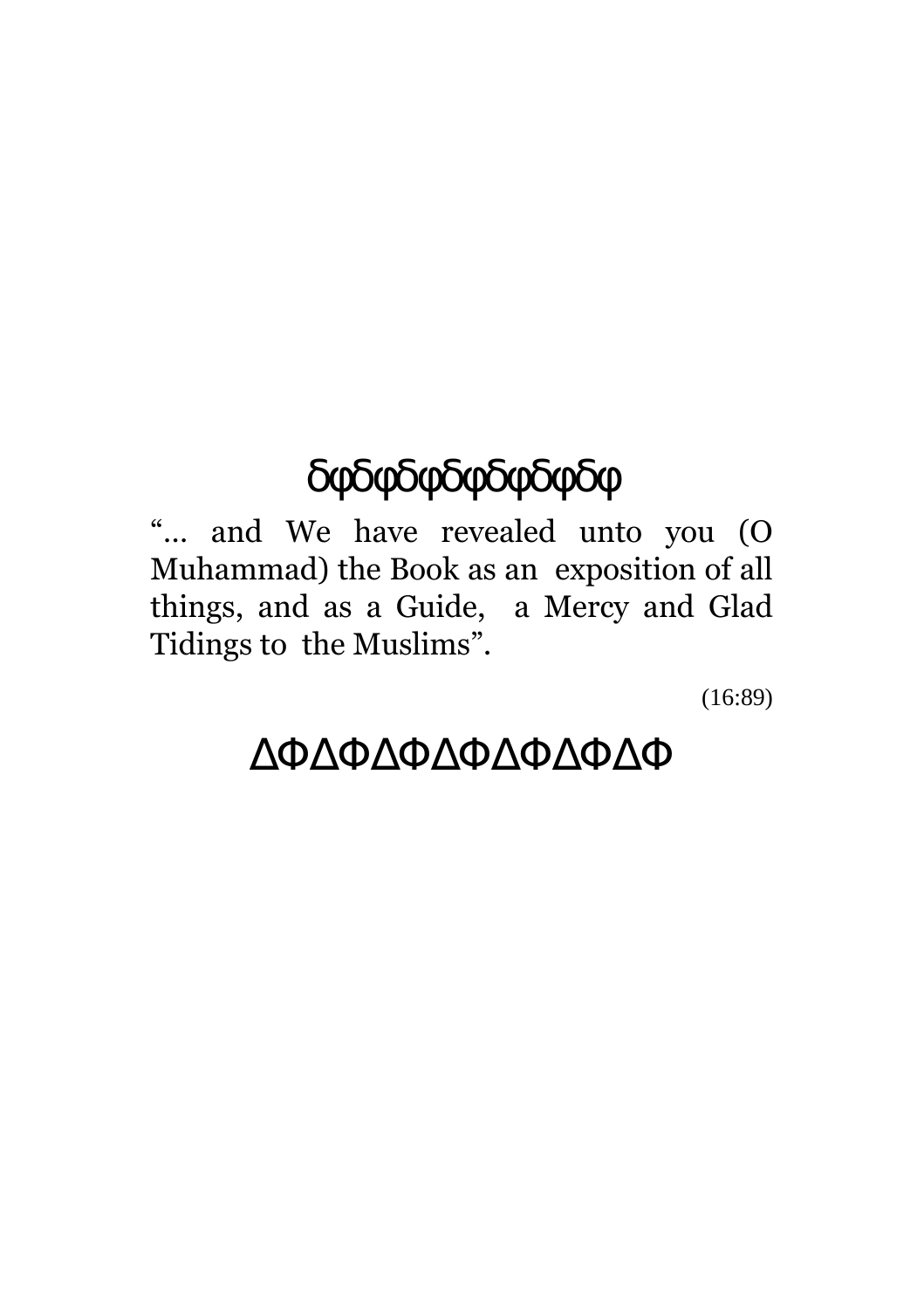*Chapter 1.*  THE MORAL CODE: WHY AND HOW?

*Chapter 2.*  CLASSIFICATION OF DUTIES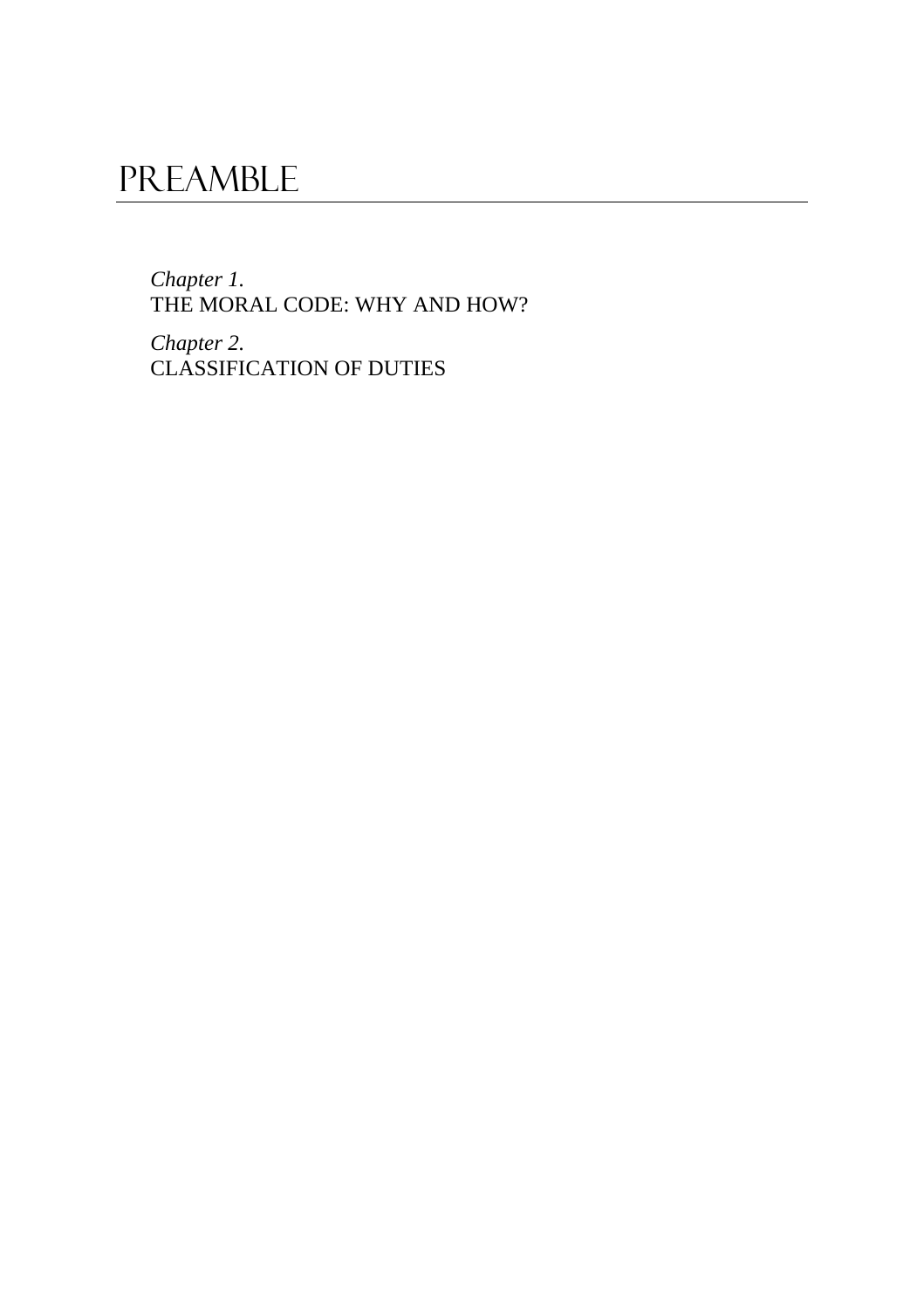Chapter 1.

# THE MORAL CODE: WHY AND HOW?

#### **1. NEED FOR A COMPREHENSIVE CODE OF LIFE:**

Human life moves under the impact of different types of conflicts. To start with: there exists a conflict between the individual's theoretical yearnings and that to an extent that the fulfillment of one implies the frustration of another. For instance, in the field of Ethics, the yearning for Knowledge implies 'causality' and 'necessity', while the yearning for Morality affirms 'freedom'; and, in the domain of Metaphysics, the yearning for Knowledge demands the affirmation of the principles of 'unfolding' and 'immanence', while the yearning for Religion insists on accepting the validity of the principles of 'creation' and 'transcendence'. Secondly, there is the problem of the emergence of conflicts in the life of the individual at the instinctive level. For instance, the parental instinct which forces the parents to behave tenderly and affectionately towards the offspring stands in direct conflict with the instinct of self-assertion which requires the adoption of a stern attitude when the offspring commits an act of disobedience. Thirdly, the instinctive nature of the individual comes into conflict with his rational nature. Fourthly, the ideals embedded in the individual's rational nature may—and, its fact, do—come into conflict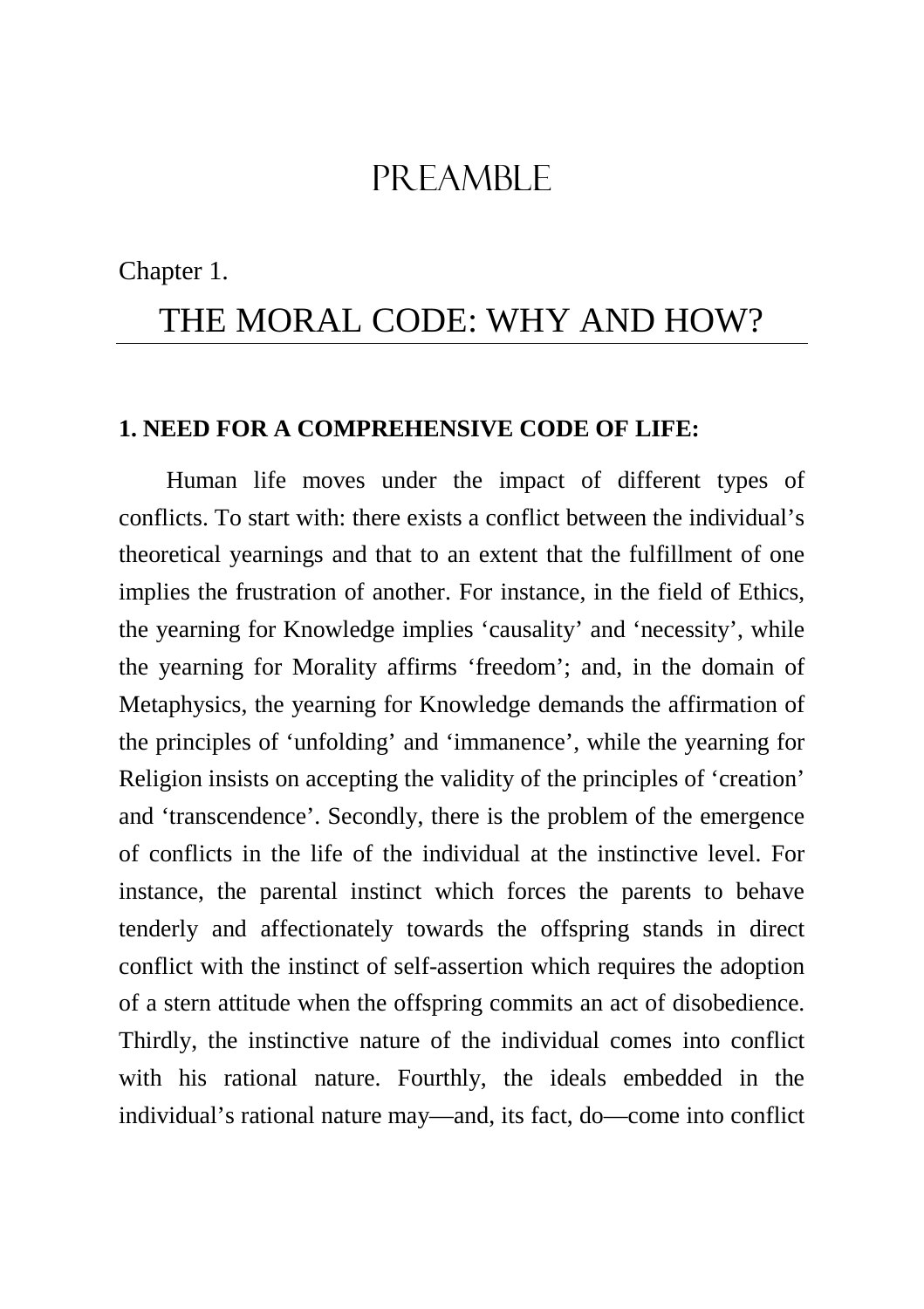with one another. Fifthly, every individual is unique in respect of his or her past experiences and environmental factors, and this uniqueness becomes the breeding ground of conflicts between individual and individual. Then, beyond the individual level, existence of conflicts between the individual and the society is a fact of human life. Lastly, the narrow racial, territorial and ideological loyalties and economic interests of different communities and nations become sources of conflicts which threaten the very existence of humanity, as they are doing nowadays,—not to speak of the realization of the spiritual and moral ideals.

In such a situation of manifold conflicts and of the dangers involved in respect of realization of the highest human ideals, the question emerges in the mind of every thoughtful and conscientious person: "How ought I to behave to realize my ideals?" In other words: "What should be the Code for determining my conduct?"

The Holy Qur'an provides the answer to that all-important question by imparting sure<sup>1</sup> and complete<sup>2</sup> guidance in all the different problems of human life, including the metaphysical and ethical problems with which philosophy deals, and a comprehensive and genuine Moral Code.

Viewing the problem of the need for a Code from another angle: It is the Code which imparts *uniform pattern of behavior and the bond of community* to the group. It also creates optimistic outlook on life and forms the sure ground for progress. Because, if the individuals who constitute a group have a Code to govern their modes of

3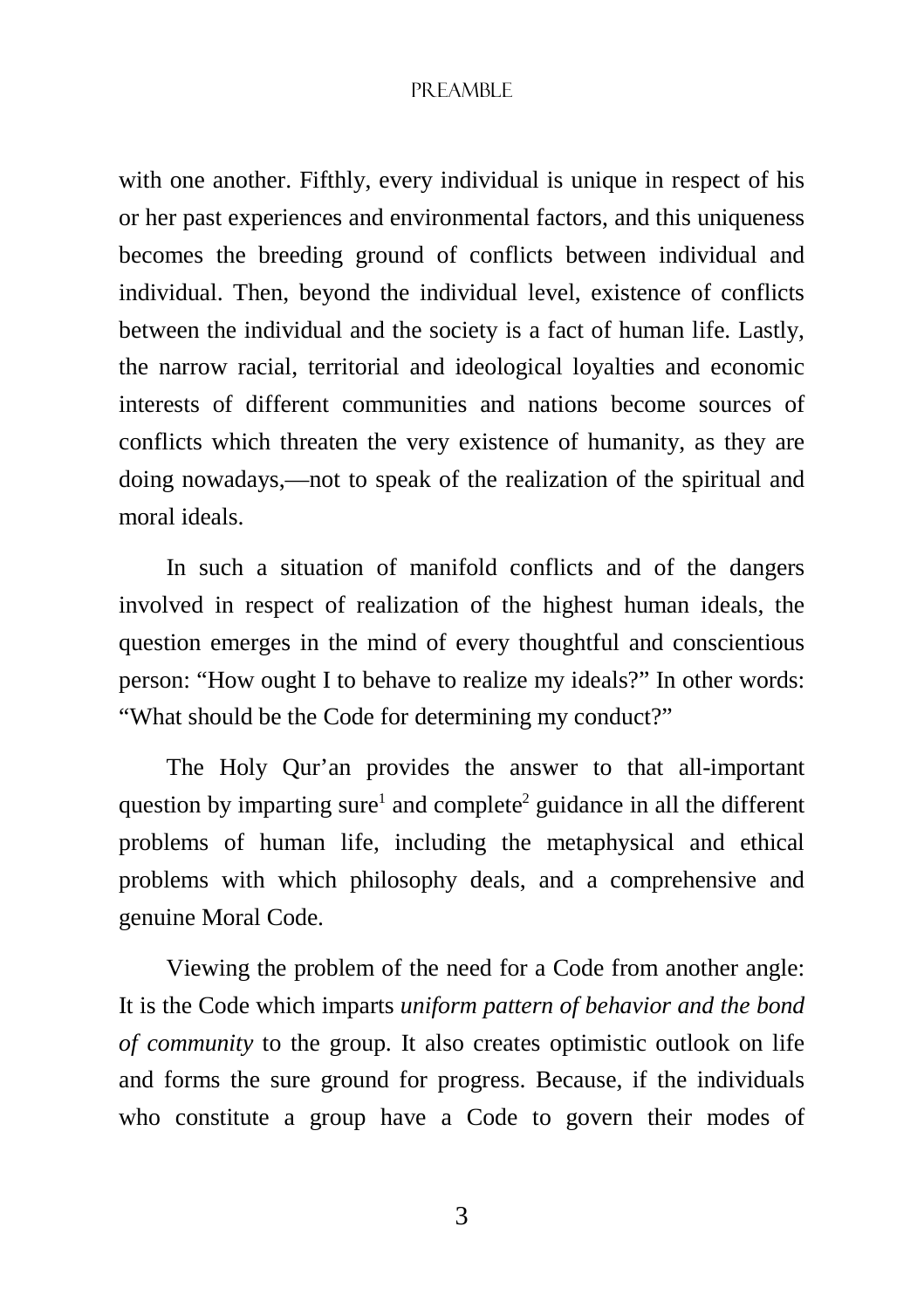behavior, they will always have a genuine and firm basis for reciprocal social responses.<sup>3</sup> On the contrary, if a human group is devoid of a Code with social reference, as we find in respect of the Christian and the Greek pagan outlooks, the consequence shall be the emergence of a pessimistic view of life along with all its resultant evils.

بهي

## **2. BASIS OF SYSTEMATISATION OF THE QUR'ÓNIC MORAL CODE ─ THE QUR'ÓNIC IDEAL:**

The effort to systematize the Moral Code has passed through several stages in the history of human thought. Among the ancients, it was Aristotle who gave a classification that is based on the main psychological aspects of human nature, viz., Knowing, Feeling and Willing. The highest virtue pertaining to Knowing is Wisdom, pertaining to Feeling is Temperance, and pertaining to willing is Courage, while Justice governs them all. But the Greek mind does not seem to have developed its moral consciousness properly,<sup>4</sup> and that because of the fact that, as the historical account of Greek civilization available today shows, it was pagan in character and possessed no proper conception of 'personality'; whereas morality is inseparably related to 'personality' and seems to have developed under the impact of the teachings of revealed religions and not otherwise.<sup>5</sup>

 Among the philosophers of the modern age, it was Kant who made an important contribution. But his emphasis on the form of the Moral Law as the standard of morality and his attitude of leaving the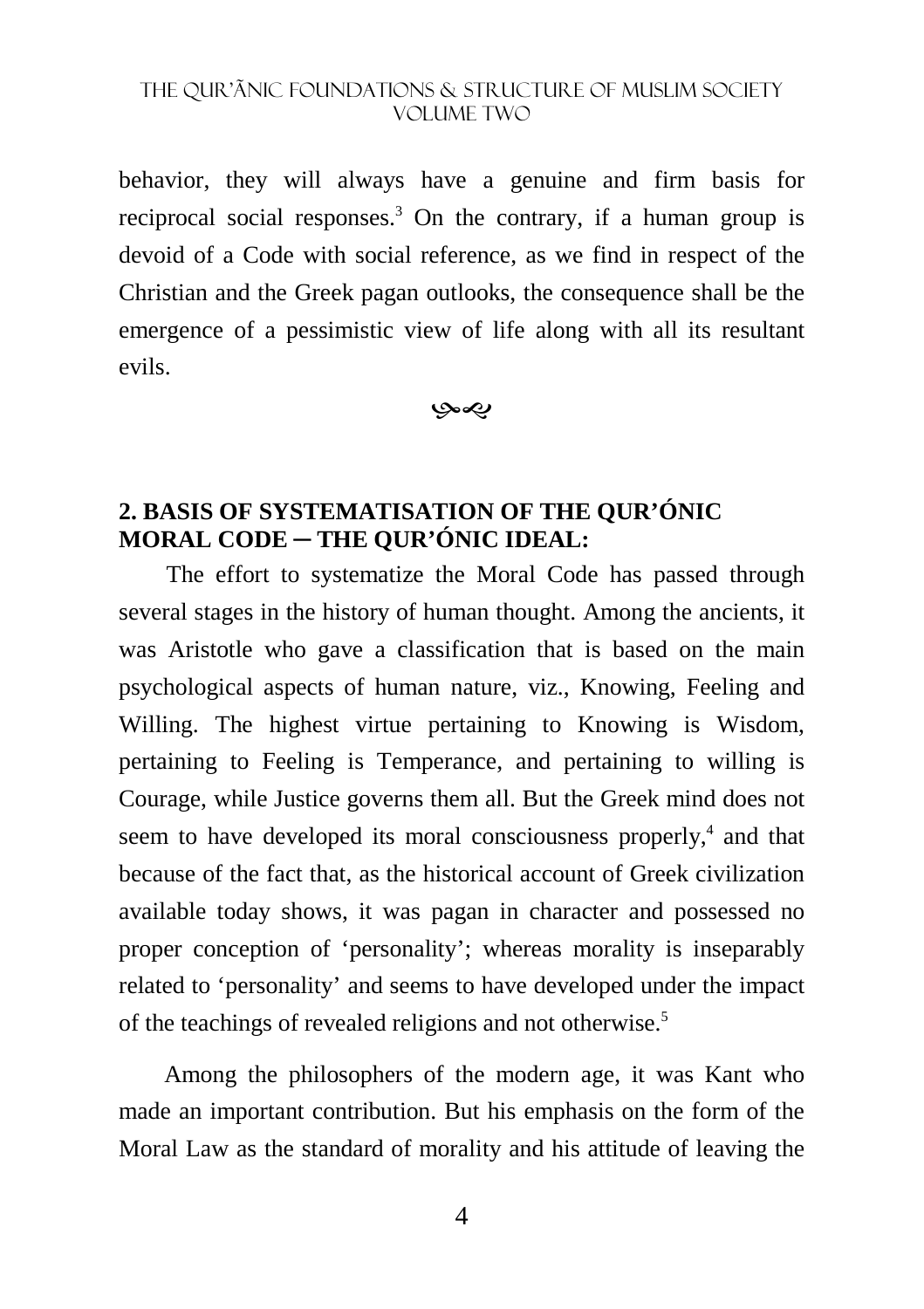contents of that Law to be traced from the established morality and the moral situation did not provide much lead in respect of the Moral Code, though the importance of his contribution to Moral Philosophy cannot be denied without injustice. Kant did furnish us with a classification of duties in order to complete his ethical system. But, the Code prescribed by him is through and through ideational and individualistic in character, because it does not attach importance to the duties of the moral agent towards the societal whole, nor is there any reference to the duties of the societal whole to its parts. This appears to be due to his limitation that he was born and lived in Christian environment,—the Christian point of view being that man's socio-cultural yearnings are inherently incompatible with his spirituao-moral yearnings.

What, then, is the basis of systematization of the Qur'anic Moral Code? Answer to this question necessitates the statement of the Qur'anic Ideal, which emerges in the following terms:

 The Qur'an places equal emphasis on the sensate and the transcendental yearnings of man<sup>6</sup> and harmonizes them; and thus it lays down for humanity a comprehensive Ideal, which consists in the cultivation of: (1) Holiness based on a dynamic, vibrant and living faith in God, an earnest and courageous pursuit of Truth, and an ever present consciousness of Final Accountability; (2) sound and comprehensive Morality; (3) social, economic and political Justice; (4) Knowledge in all its dimensions; and (5) Aesthetic Grace,—all of these resulting in the conquest of harmful propensities within the individual, the conquest of evil within the society, and the conquest of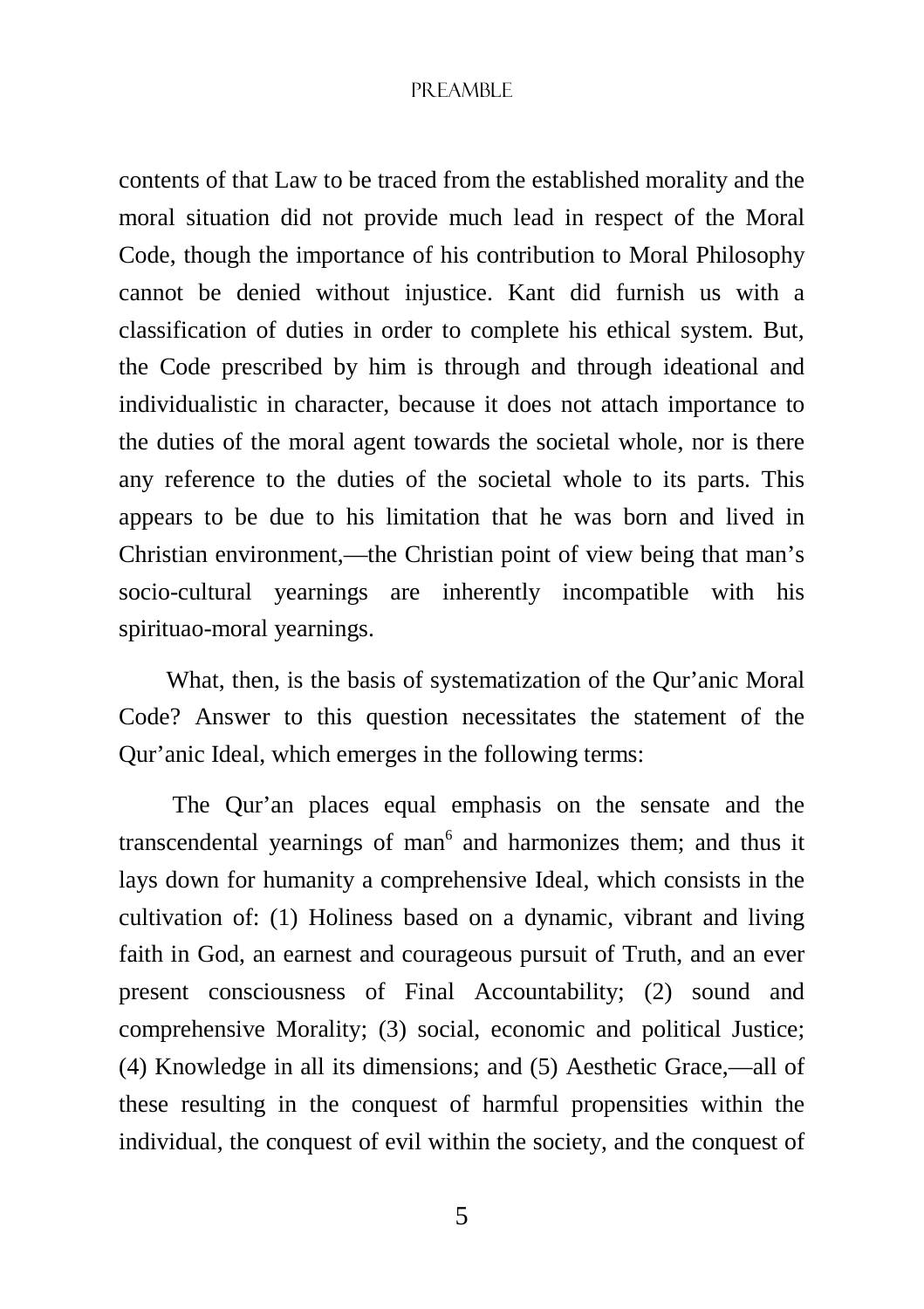the physical environment, or, Nature. In the pursuit of this Ideal, Holiness, Love for Humanity, Truth, Justice, Beauty, Discipline and Progress are the watchwords, while the concept of  $Unity<sup>7</sup>$  permeates the entire movement towards the Ideal, and the motto of 'simple living, hard labour and high thinking' forms the wheel of progress.

#### بهي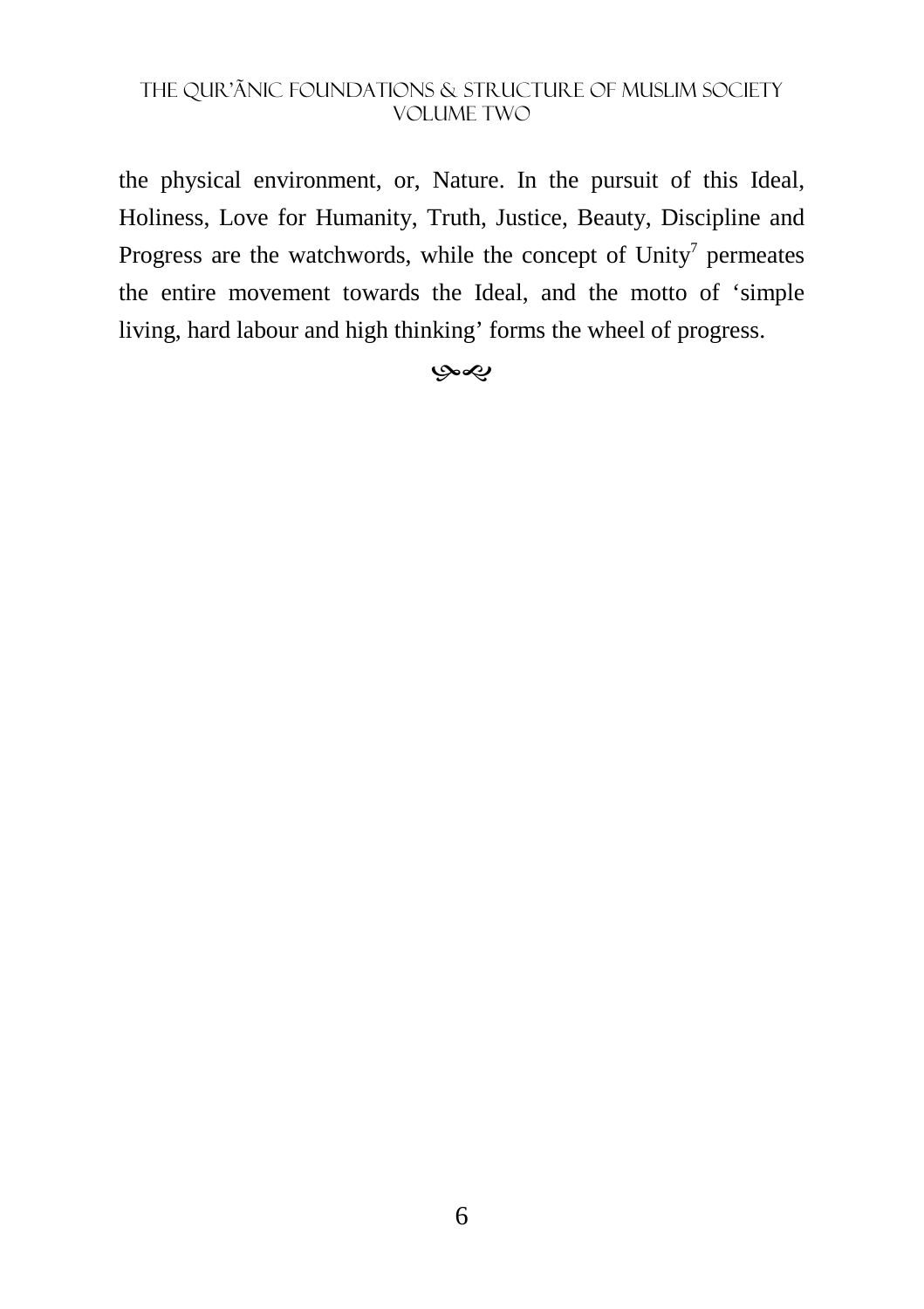# Chapter 2. CLASSIFICATION OF DUTIES

#### **1. PRELIMINARY OBSERVATIONS**

The function of the Code should be the realization of the Ideal and the actualization of the norms that it implies.

Before we proceed to the structural constituents of systematization, however, it is necessary to establish the Qur'anic point of view with respect to the concepts of 'Duty' and 'Right'.

#### *Duty and Right:*

The Qur'anic moral code is based on the emphasis on 'obligation' or 'duty' in contrast to the emphasis on 'right' (5:48; etc.). Now, the implications of the emphasis respectively on duty and right are:

Right is a right against someone. Duty is a duty *towards* someone. Right means that someone else owes something to us. For, when we say: 'it is our right', it means that someone has to perform a duty to us. On the contrary when we say; 'it is our duty', it means that someone has a right against us.

The emphasis on duty creates *harmony* in social life, because if everyone were to concentrate on his or her duty, the emphasis on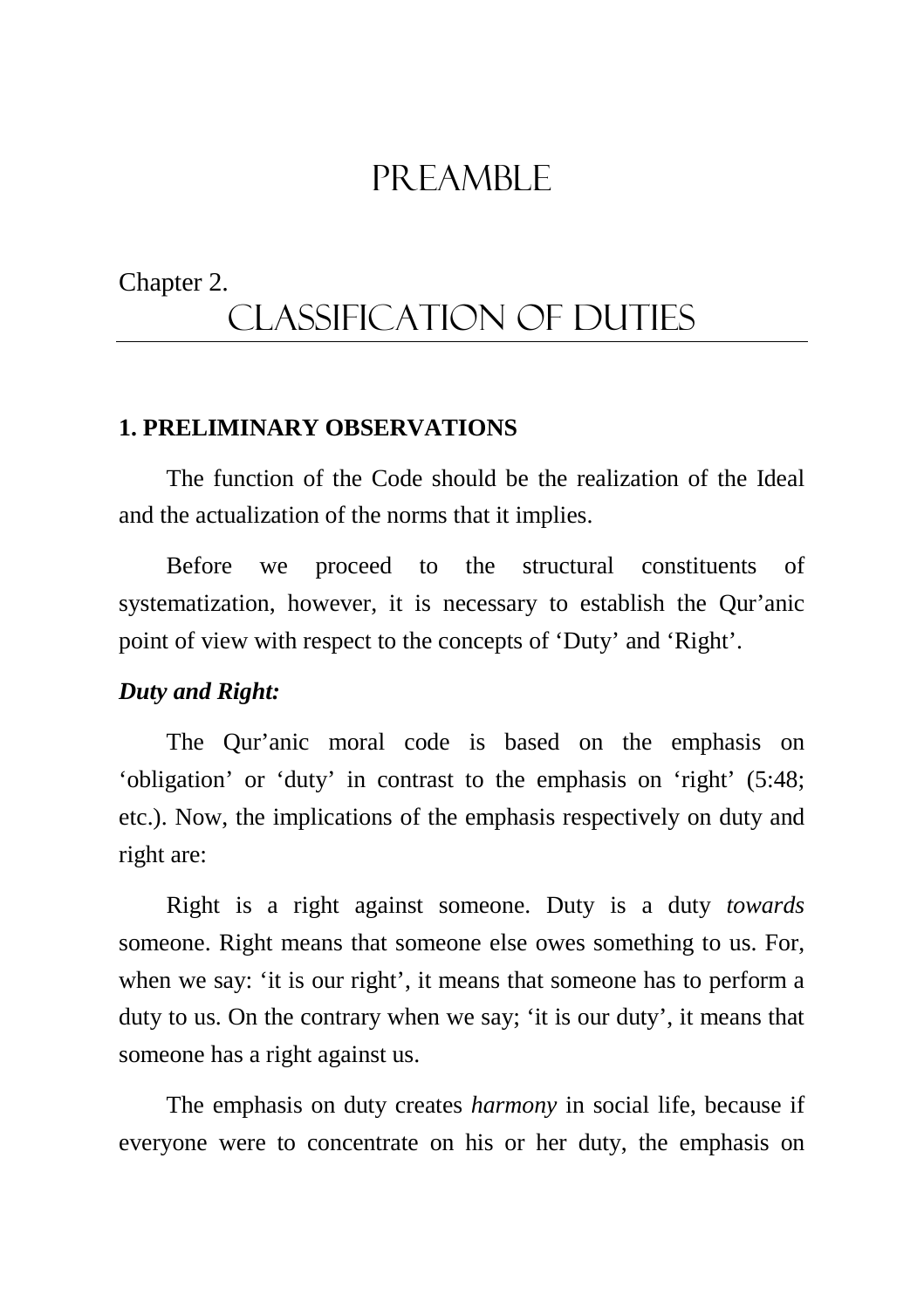grumbling for rights will naturally vanish. On the contrary, the emphasis on rights creates *strife,* because if everyone were to think about his rights on others, he would hardly have the mind to think of his duties towards others. The immense increase in quarrels and strifes between the different classes of human beings, as for instance, between laborers and capitalists, and between races and nations, which we find in the world today, is the direct outcome of the emphasis on rights. As regards the political life in different countries, the subjects or citizens clamor for their rights more than taking pains for fulfilling their duties towards their fellow-beings, the state and the country. Everyone tries thus to transfer blame to the shoulders of others, and the confusion gets worse confounded. This state of affairs will not improve unless the world adopts the Our'anic emphasis on duty.

Then, the emphasis on duty creates *unity* among human beings, because it is built up on the idea and the sentiment of sympathy, sympathy in the sense that in fulfilling our duty we have always to do some positive good to someone in the world. On the contrary, the emphasis on rights is conducive to disintegration and *disunity* among human beings, because it is based on the idea of demanding some thing from others. We all know that we feel happy when anyone *gives* something to us, and most people feel unhappy and miserable when anyone *demands* anything from them.

#### *The Empire of Duties:*

As to the classification of Duties: Since, according to the Holy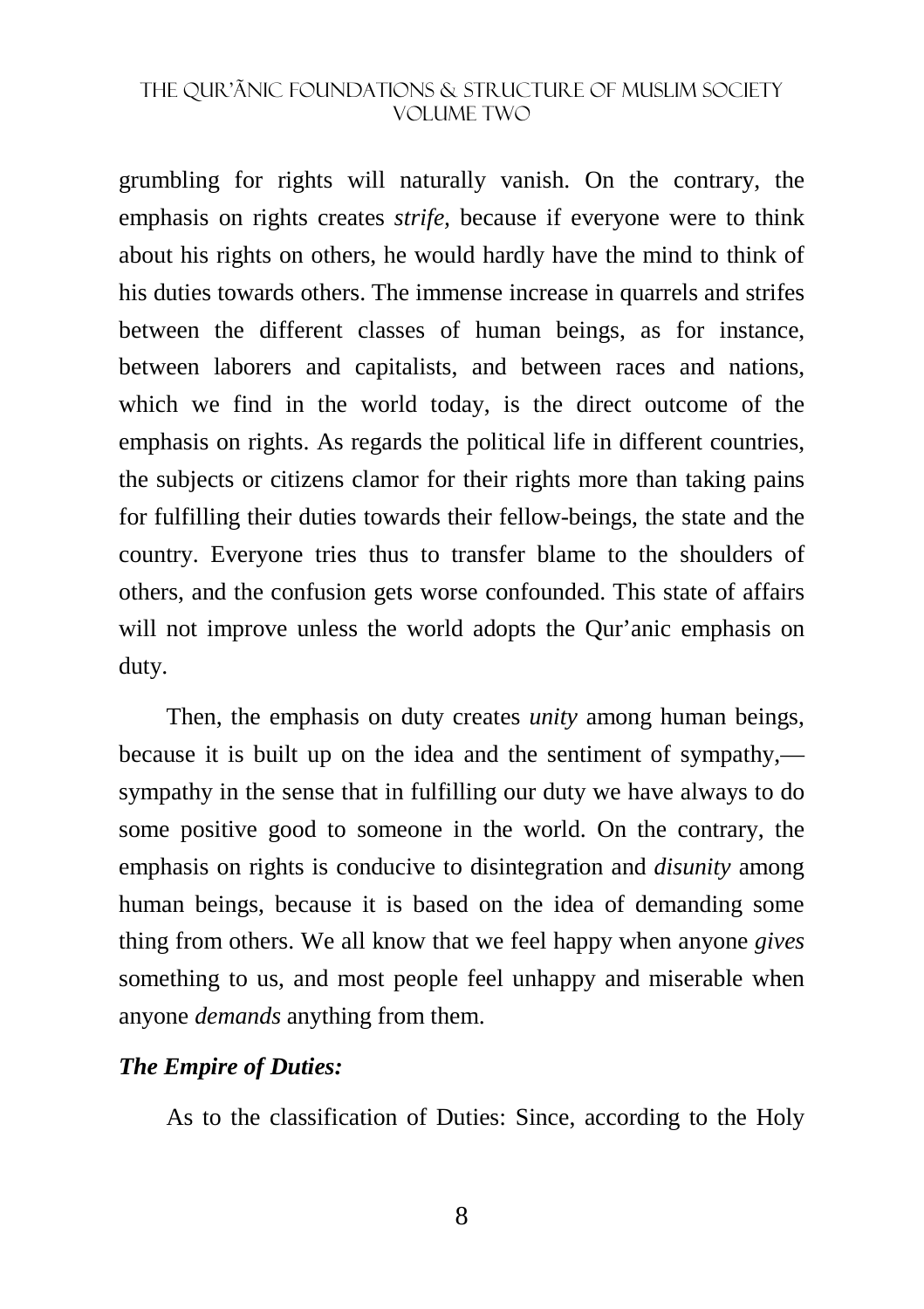Qur'an, man is not merely a moral being but also a spiritual, physical, rational and aesthetical being, as we shall shortly see, the fulfillment of duties relating to all those aspects of the human personality is necessary for the realisation of the Qur'anic moral Ideal.

Now, since morality originates in the attitude that man takes towards personality in his own being or in the being of others, the moral duties should be classified basically as: (1) *Duties to Self,* and (2) *Duties to Others*. And since the person who is nearest to the moral agent is his own person, Duties to Self should come first and the Duties to Others thereafter.

The question may now be raised: What is the relationship between Duties to Self and Duties to Others?

If the problem is viewed in the light of the ideational cultural philosophy, the two duties remain unconnected; because the point of view there is individualistic. Their relationship can be affirmed only on the basis of the Qur'anic philosophy of idealistic, or integralistic, culture which is based on the synthesis of the ideational and the sensate, and which, consequently, stands for interdependent relationship between morality and social life. Thus moral perfection of the moral agent is conceived there with reference to the happiness of others, which, in its turn, is possible only in terms of social welfare.

#### بهي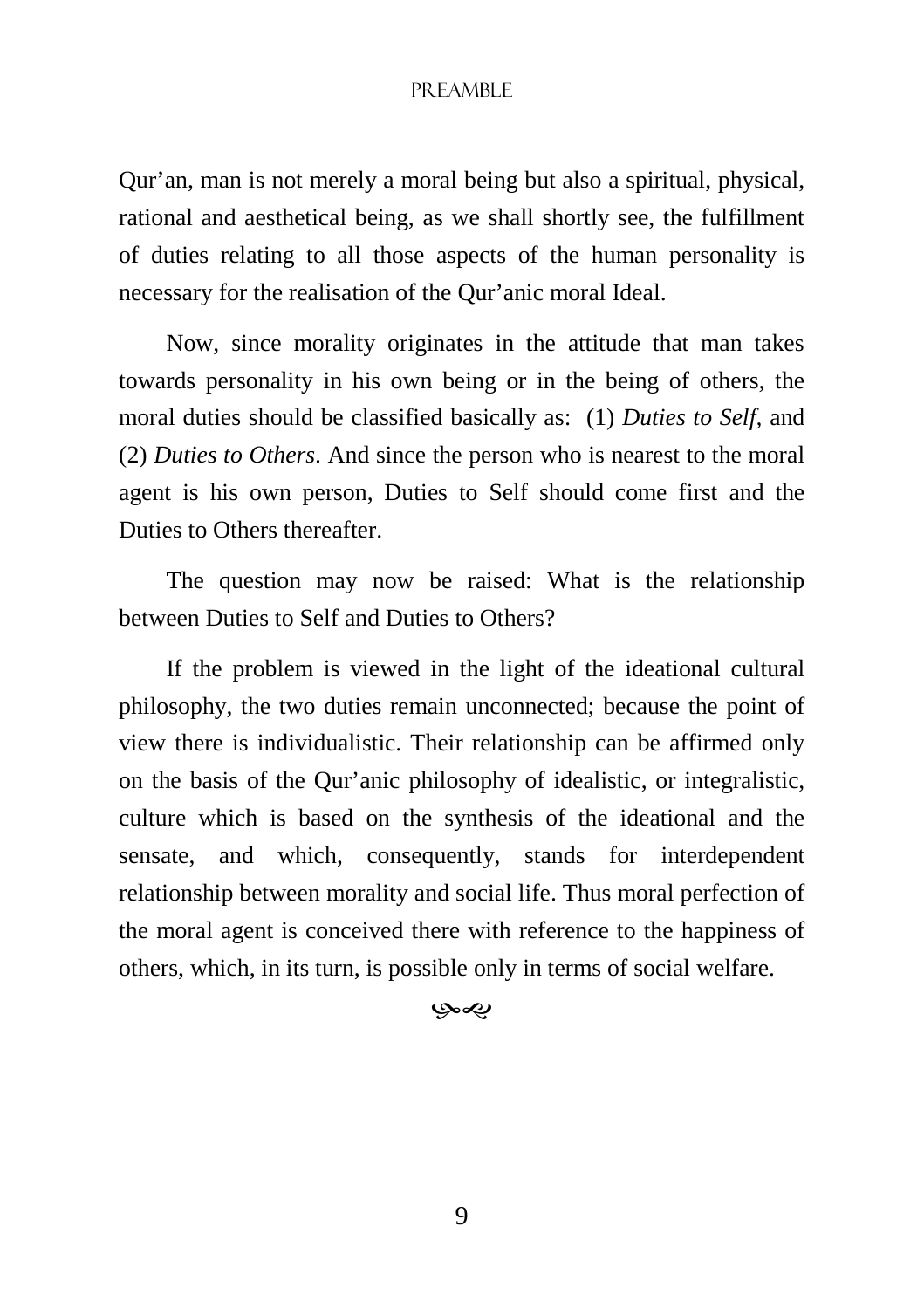#### **2. DUTIES TO SELF**

#### *Human Personality and its Functions:*

According to the Holy Qur'an, humanity emerged in Creation primarily in the transcendental dimension of existence:

َ و ُكَ َجنَّةَ ْ َ نت َ و َز ْو َجُك ال َ نَا يَ َ ا آدُم ْ اس ُك ْن أ ْ ل َوقُ ِمن َربَا ْھَا َم َ ا و%َ تَقْ تُ َر َغًد َ ا حْي ُث ِ شئْ ِ ا م َن الظَّالِ ِم َ ين َّ الش َج َرةَ ھَٰـ ِذِه فَتَ ُكونَ

"We (God) said: 'O Adam! Dwell you and your wife in the Garden; and eat of the bountiful things therein as you wish; but approach not this tree, or else you run into harm and transgression."  $(2:35).$ <sup>8</sup>

At that stage of existence itself, they possessed not only the spiritual but also the rational and the aesthetical dimensions of personality.

The spiritual dimension was there because of the very fact of the transcendental nature of their existence.

The existence of the rational dimension has been affirmed thus:

ھَا َّ ْس َم َاء ُ كل ْ ا>َ َ َ آدم َ م َّ َو َعل

 "And He (i.e., God) taught Adam the nature of all things." (2: 31).

The existence of the aesthetical dimension is established in the very concept of the "Garden" where Adam and Eve lived in innocent enjoyment.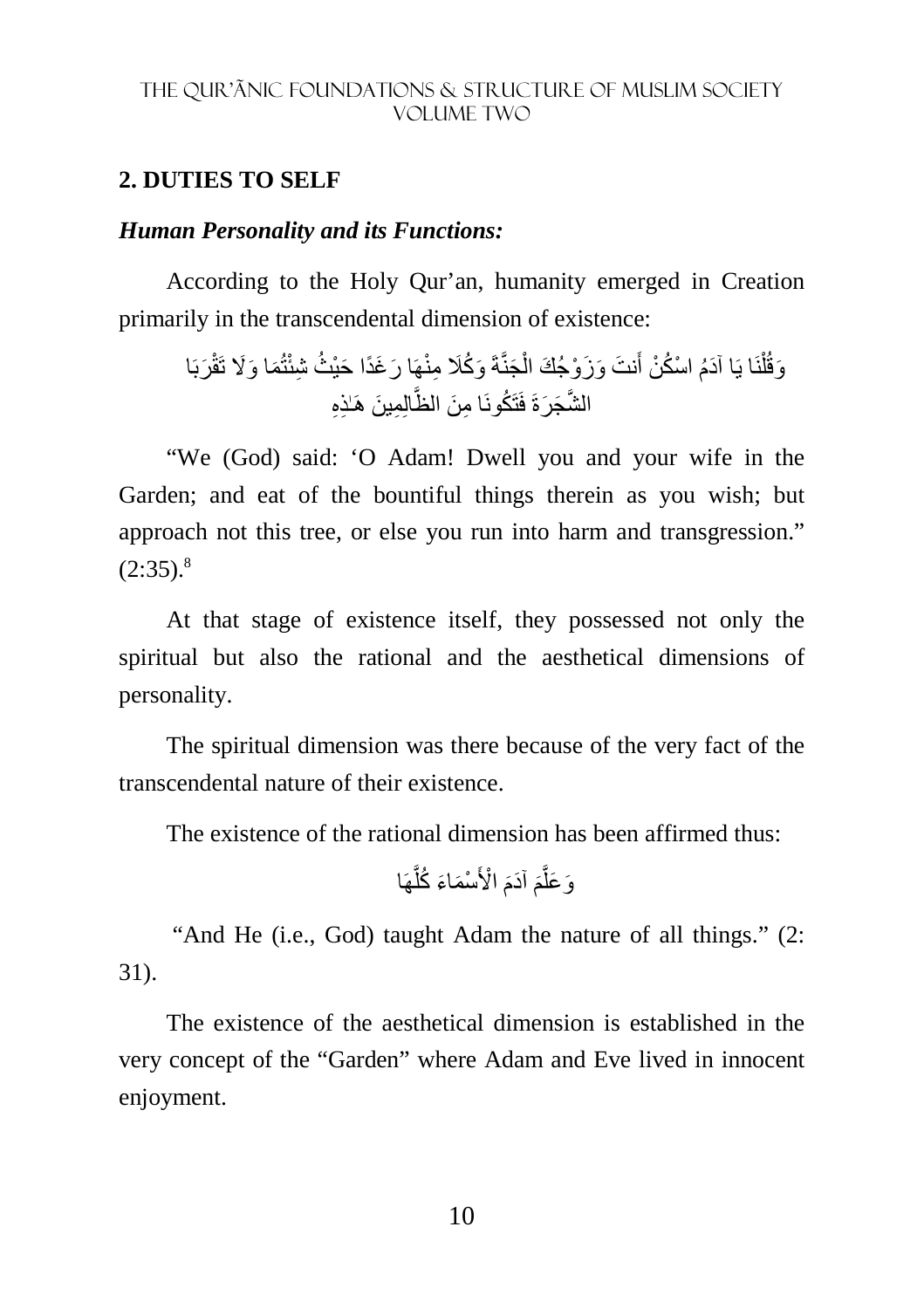Subsequently they fell victim to the Devil's Deception. After that they appeared in the physical world, which is spatio-temporal, as physical and moral beings:

فَأَزَلَّهُمَا الشَّيْطَانُ عَنْهَا فَأَخْرَجَهُمَا مِمَّا كَانَا فِيهِ ۞ وَقُلْنَا اهْبِطُوا بَعْضُكُمْ لِبَعْضٍ ْ َّ عَدُوٌّ ۚ وَلَكُمْ فِي الْأَرْضِ مُسْتَقَرٌّ وَمَتَاعٌ إِلَىٰ حِينٍ لَ ِ

"Then Satan caused them both (i.e., Adam and Eve) to deflect therefrom and got them expelled from that in which they had been. We (God) said: 'Get you down *all* (i.e., let entire humanity commence its descent from the then transcendental stage towards the spatiotemporal, or, the physical, stage of existence), $\degree$  with the spirit of clash between yourselves (that being the condition of all struggle, including the moral). On earth (where you will stay with physical qualities required for a physical environment) will be your dwelling place and provision for a time (i.e., for the duration of each individual's earthly sojourn)'." (2:36).

Hence, the human personality and its functions are to be understood in the following terms:

**1**. The real human personality is spiritual in nature.

Besides 2:35, this fact is also corroborated by the following verse, which speaks, not only of the existence of all human beings from the first to the last—at the dawn of Creation, but also of the possession of Consciousness—self-consciousness as well as consciousness of the Personality of God—and hence of personality,

11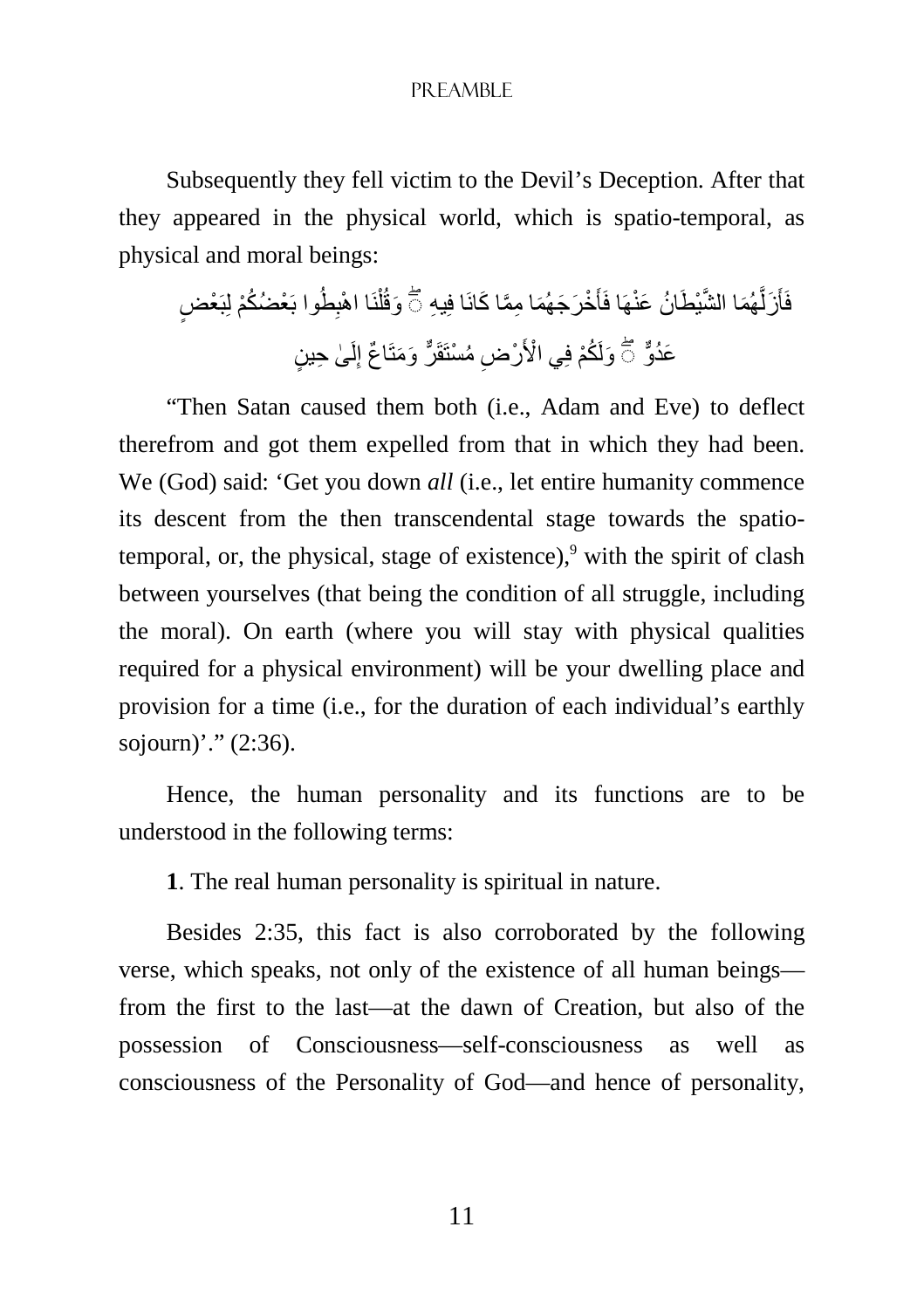which is based and built up on conscious, appreciative and nonmechanical response to other personality or personalities:

ِس ِھْم َنفُ ٰى أ ْم َ علَ َ ْشھَ َدھُ ْھُم َ وأ ِّريَّتَ ِھ ْم ذُ ِ َ ِ من ظُھُور َخَذ َ رُّب َك ِ من بَنِ َ ي آدم َ ِذْ أ َوإ ا ِنَّ ُ ا كنَّ امِة إ َ قِيَ ْ َ ال ُوا يَ ْوم َن تَقُول ِھْدنَا أ ٰى ۛ◌ َش ُوا بَلَ ُكْم ۛ◌ قَال ِ َربِّ ْس ُت ب لَ أ ۖ◌ َ َع ْن ھَٰـ َذ َ ا غافِلِ َ ين

 "And recall that time (at the dawn of Creation and in the 'world of spirits') when your Lord took from the children of Adam<sup>10</sup> their posterity from their back $11$ , and made them testify as to themselves, saying: 'am I not your Lord?' They said: 'Yes we testify'<sup>12</sup>. (Thus was the Covenant of Monotheism inscribed on every human Soul). That was lest you should say on the Day of Resurrection: verily of this we have been unaware." (7:172).

Thus, because this event relates to the transcendental world and conditions of transcendental existence, the transcendental, or spiritual nature of the original, *i.e.,* the real, human personality is thereby established.

This fact is further affirmed by the following verses:

ِ وَيَسْأَلُونَكَ عَنِ الرُّوحِ كَّقُلِ الرُّوحُ مِنْ أَمْرِ رَبِّي وَمَا أُوتِيتُم مِّنَ الْعِلْمِ إِلَّا قَلِيلًا أ أ ِ َ ِ ْ ْ

"And they ask you regarding the (human) Soul. Say: the Soul proceeds from my Lord's *Amr,* or, Command, created by Him, like other things); and of knowledge you have been vouchsafed but little. (Therefore, in spite of its intangibility, or non-physical character, do not doubt its reality)." (17:85).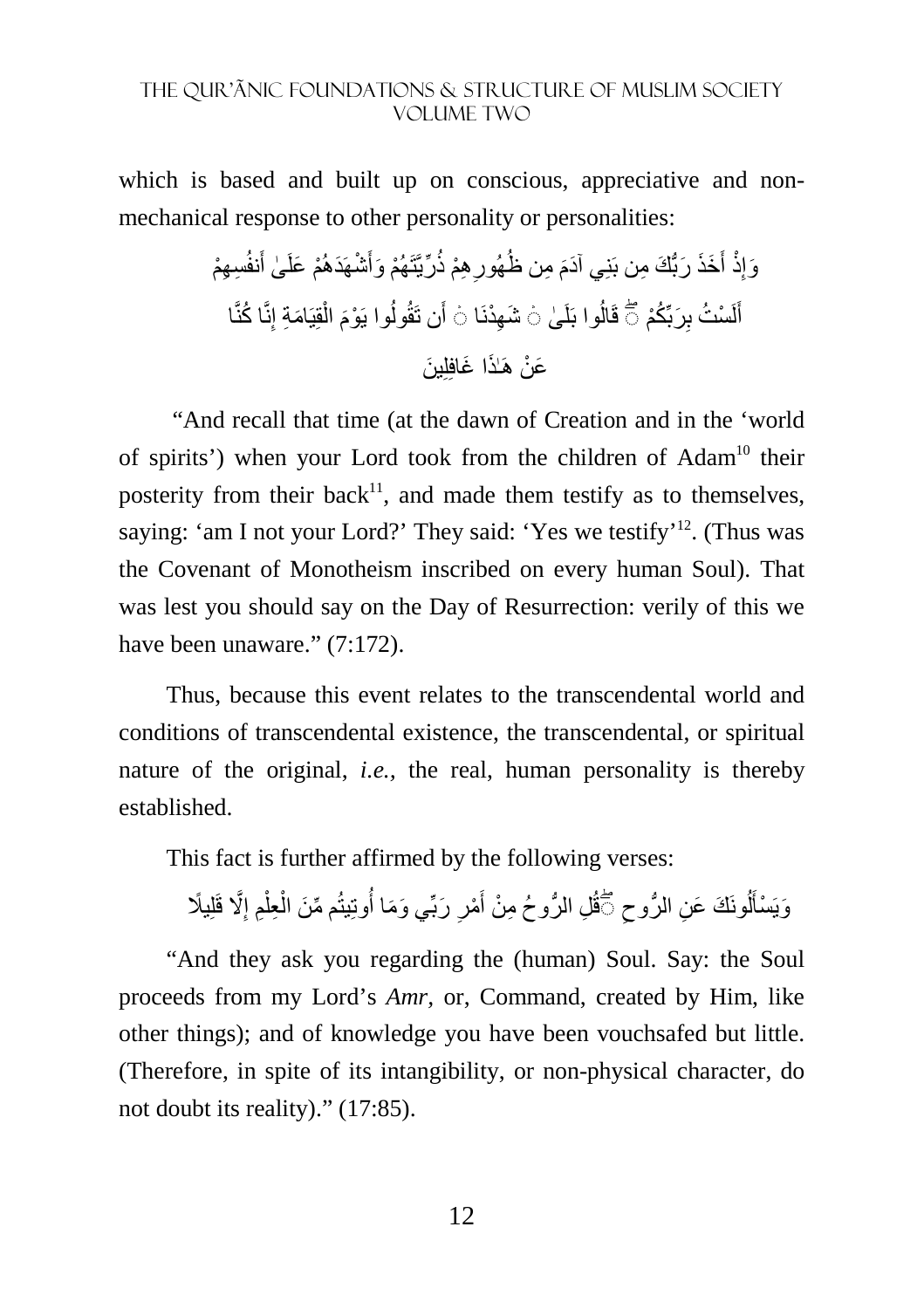هَلْ أَتَىٰ عَلَى الْإِنسَانِ حِينٌ مِّنَ الذَّهْرِ لَمْ يَكُن شَيْئًا مَّذْكُورًا ِ َ

"Surely there came over Man a period of Time when he was not a *thing that could be spoken of* (i.e., a thing tangible)." (76:1).

**2**. The earthly existence of every human being commences when the human Soul, whose original abode is the transcendental world, projects itself into spatio-temporal dimensions and takes on the physical form, even as the personalities of Adam and Eve were projected into the material world  $(2:36)$ .<sup>13</sup>

The assumption, under the Command of God, of tangibility, i.e., physical form and function, after passing through different stages of evolution, has been directly referred to thus:

يَا أَيُّهَا الْإِنسَانُ مَا غَرَّكَ بِرَبِّكَ الْكَرِيمِ الَّذِي خَلَقَكَ فَسَوَّاكَ فَعَدَلَكَ ۖ فِي أَيِّ صُورَةٍ َ َّ ْ َ َّم َ ا ش َاء َ ر َّكبَ َك

"O Man! What has made you careless concerning your Lord, the Bountiful?—Him Who created you, then fashioned you in due proportion, then wrought you in symmetry; (then) into whatever *form (or, figure*) He willed, He constituted you."<sup>14</sup> (82:6-8).

**3**. Then, the human Soul, while retaining its transcendental dimension, *viz.,* function and activity, and centered in devotion to its Source of Existence and Capabilities, namely, God, of Whom it is the vicegerent (2:30), functions in four other dimensions also : namely, physical, rational, moral and aesthetical.

**4**. Thus: the spiritual, the physical, the rational, the moral and the aesthetical constitute the five dimensions of human personality, and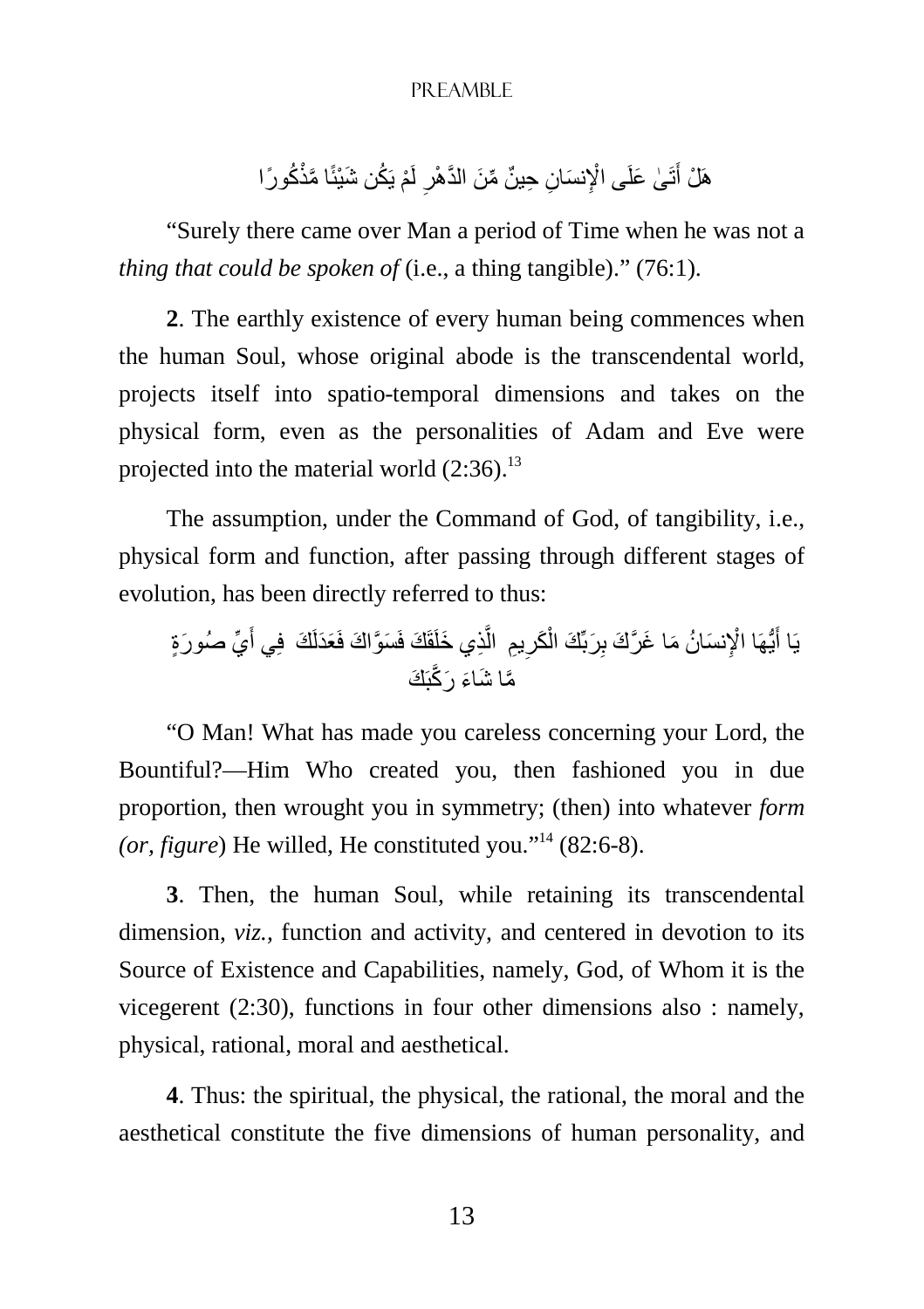activity relating to all these five *should be pursued in a balanced and integrated manner*, in order that the human personality may evolve and function in a healthy form on the basis of healthy activity (*al- 'amal al-ÎÉleÍ*)

> يَا أَيُّهَا الَّذِينَ آمَنُوا ادْخُلُوا فِي السِّلْمِ كَافَّةً ْ َّ َ

"O you who believe! Enter into Submission wholly (i.e., adopt the Way of Life consisting of total submission to the Will of God with the totality of your life)." (2:208).

> إِنَّ الَّذِينَ آمَنُوا وَعَمِلُوا الصَّالِحَاتِ لَهُمْ أَجْرٌ غَيْرُ مَمْنُونٍ َّ ِ َ ا<br>ا

"For those who believe and practice *al-ÎÉliÍÉt* (i.e., engage in healthy activity according to God's Law and with comprehensiveness and integration) is a reward that will never fail." (41:8).

ْ َوال َعَم َّ لُ الصالِحُ يَ ْرفَعُهُ

"… and healthy (or, righteous) activity does He exalt (thereby raising the practiser of healthy activity, or, righteousness, to higher and higher levels of his personality)."  $(35:10)$ .<sup>15</sup>

5. Moral activity being thus a part of an empire of Activity, which forms an organic Whole, it cannot be taken up with genuine and rational enthusiasm, and cannot be pursued consequentially namely, cannot lead to the proper enrichment of the human personality,—unless it is grounded in the very foundation of human personality, which is spiritual in nature and transcendental in its reach and scope, and also unless all the other aspects of human activity are properly coordinated with it.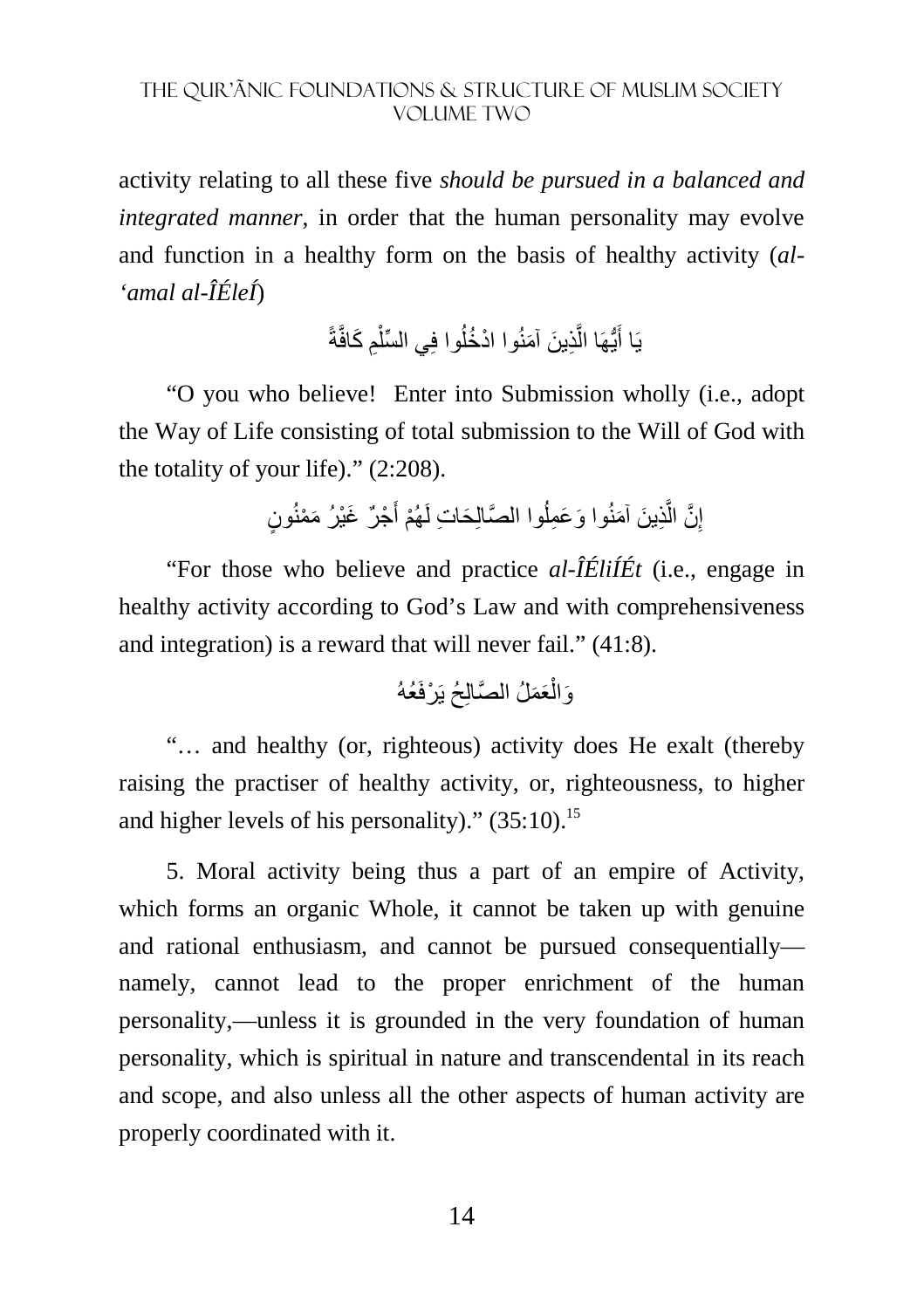Such being the Qur'anic view, it is necessary that the Qur'anic Moral Code should be viewed not only in the essentially moral perspective but also in the background of those spiritual, physical, intellectual and aesthetical duties that have a direct or indirect bearing on the moral life of a human being—moral life as it is conceived in the strict sense.

## *Categories of Duties to Self.*

The above discussion leads us to the following five categories of Duties to Self:

- A. Duties as Spiritual Being:
	- 1. Duties with reference to God:
		- Duties of Commission:
		- Duties of Omission
	- 2. Duties with reference to the Holy Prophet, (in whom God's Blessings and Peace abide!)
		- Duties of Commission;
		- Duties of Omission
	- 3. Duties with reference to the Angels:
		- Duties of Commission;
		- Duties of Omission
- B. Duties as Physical Being:
	- Duties of Commission;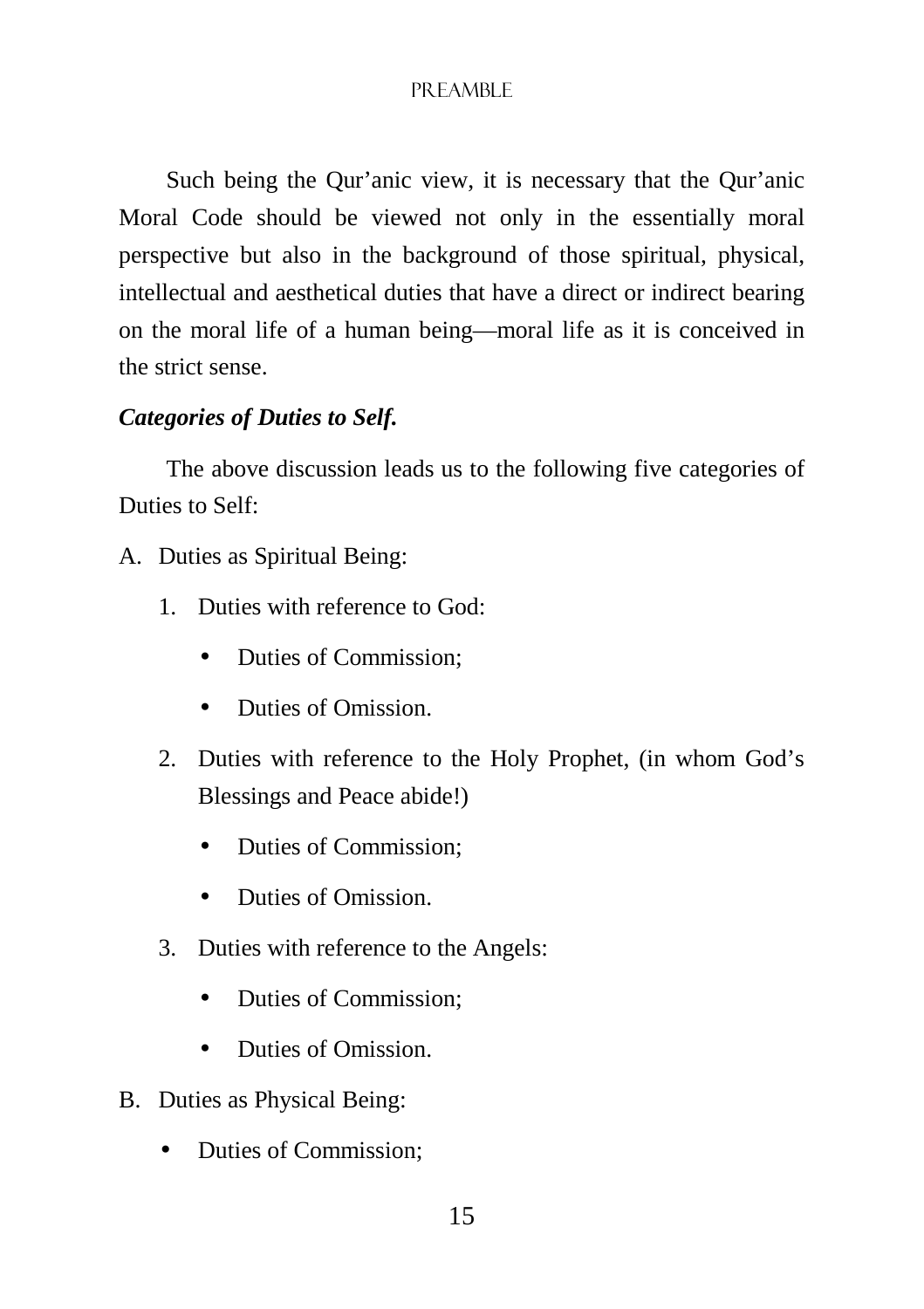- Duties of Omission.
- C. Duties as Rational Being:
	- Duties of Commission;
	- Duties of Omission
- D. Duties as Aesthetical Being:
	- Duties of Commission:
	- Duties of Omission.
- E. Duties as Moral Being:
	- Duties of Commission;
	- Duties of Omission.

#### *The Spirituo-Moral Duties—Some Vital Facts:*

Among the Duties to Self, besides the duties based on the earthly environment of Man, the Holy Qur'an has explicitly prescribed certain duties which bear reference to the transcendental dimension of his personality and may, therefore, be termed as spirituo-moral, or, ethico-religious, duties. It says, for instance:

لَّيْسَ الْبِرَّ أَن تُوَلُّوا وُجُوهَكُمْ قِبَلَ الْمَشْرِقِ وَالْمَغْرِبِ وَلَـٰكِنَّ الْبِرَّ مَنْ آمَنَ ِ ْ ِ ْ ْ ُّ ِ ْ َّ بِاللَّهِ وَالْيَوْمِ الْأَخِرِ وَالْمَلَائِكَةِ وَالْكِتَابِ وَالنَّبِيِّينَ وَأَتَى الْمَالَ عَلَىٰ حُبِّهِ ذَوِي ْ ِ ْ ْ ْ َِّ الْقُرْبَىٰ وَالْيَتَامَىٰ وَالْمَسَاكِينَ وَابْنَ السَّبِيلِ وَالسَّائِلِينَ وَفِي الرِّقَابِ وَأَقَامَ الصَّلَاةَ ْ í ْ ْ َ َ وَاتَى الزَّكَاةَ وَالْمُوفُونَ بِعَهْدِهِمْ إِذَا عَاهَدُوا ۞ وَالصَّابِرِينَ فِي الْبَأْسَاءِ وَالضَّرَّاءِ ْ ْ ِ ِ ْ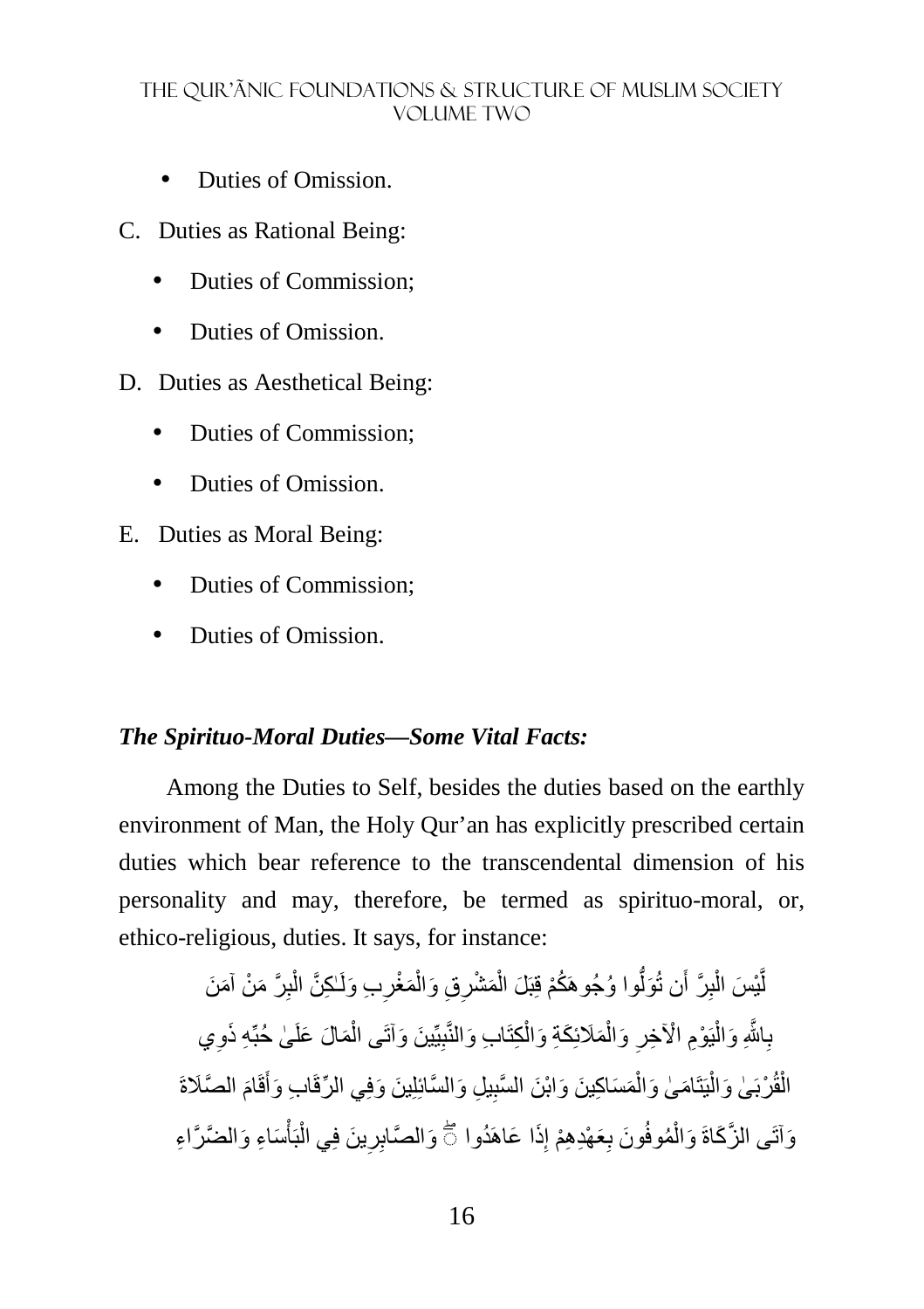وَحِينَ الْبَأْسِ ۖ أُولَـٰئِكَ الَّذِينَ صَدَقُوا ۖ ۖ وَأُولَـٰئِكَ هُمُ الْمُتَّقُونَ ْ َّ ْ ْ

 "Virtue does not consist in turning your faces towards the east and the west (in direction-worship, which has formed part of the practices of superstitious nations, including the Greeks, the Hindus and the Christians), but virtue is of him who believes in Allah and the Last Day and the Angels and the Book (i.e., the Divine Scripture) and the Prophets; and gives of his wealth, for love of Him (i.e., from the purest self-less motive), unto kindred and orphans and the needy and the wayfarer and those who ask and for the emancipation of slaves; and establishes Prayer; and pays the Poor-rate; and is of those who perform their covenants when they have covenanted; and is of the patient in adversity and affliction and time of violence. Such are those who have proved themselves true (in their Faith). Such are the Godfearing" (2:177).

Besides the essentially moral duties, this verse bears reference to the spirituo-moral duties also; which, though they appear to stand in the category of duties to others, are actually duties to Self—as we shall shortly observe.

The function of such duties is to nourish the faith that the world is a Moral Order, thereby continuously reinforcing the moral fibre of human beings and furnishing the ground for moral struggle—indeed, the *sure* ground; and they are to three types of personalities, *viz.,* (1) God, (2) the Holy Prophet Muhammad (Peace be on him!)<sup>16</sup> and, (3) the Angels. With them may also be mentioned the duties of belief in Divine Guidance and in the Life Hereafter.

17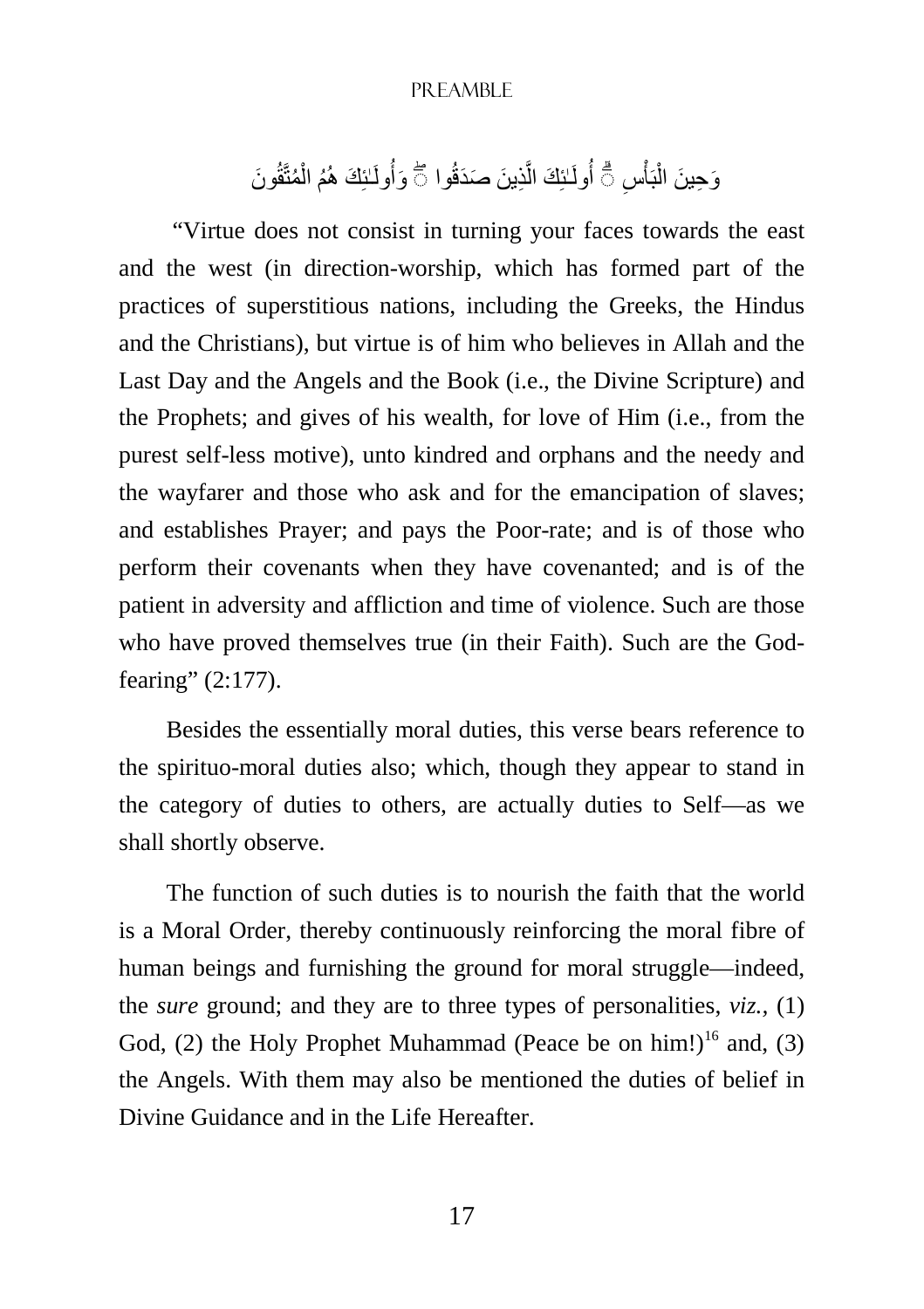Now, since the Holy Qur'an affirms the existence of the personal God, Who is the Possessor of all Perfection and Who undertakes to lead His creatures to perfection adequate to them, duties to Him become the foremost duties. However, those duties are, in the final analysis, duties to Self because God being *al-Îamad* (112:2), He does not stand in need of anything from anyone while the entire Creation depends on Him for everything. Moreover, God being the ultimate condition of the realisation of Man's moral ideal, every duty to God is really duty to Self.

Duties to the Holy Prophet Muhammad (the Divinely-Blessed) originate, like the duties to God, in the Islamic Article of Faith itself; and they have been laid down by the Qur'an in the interest of the Muslims themselves, because :

Firstly, he alone is the Leader who is to be followed *unconditionally.* Thus *the bond of loyalty to him is the bond of integrity of the Islamic world-community.* 

[In that connection, it is necessary to emphasize that the 'bond of loyalty' to the Holy Prophet Muhammad (Peace be on him!) resides in *absolute allegiance* to him, which means that the association of anyone else in that allegiance as a condition of faith in Islam—in terms of conferring upon anyone, or accepting anyone's claim to, divinely-bestowed Authority, on the basis of prophetic status or any status akin to it, in any sense whatsoever, is disbelief in the Prophet's status, and is regarded as disbelief in Islam itself, and that in spite of otherwise absolute allegiance to the Holy Prophet Muhammad (Peace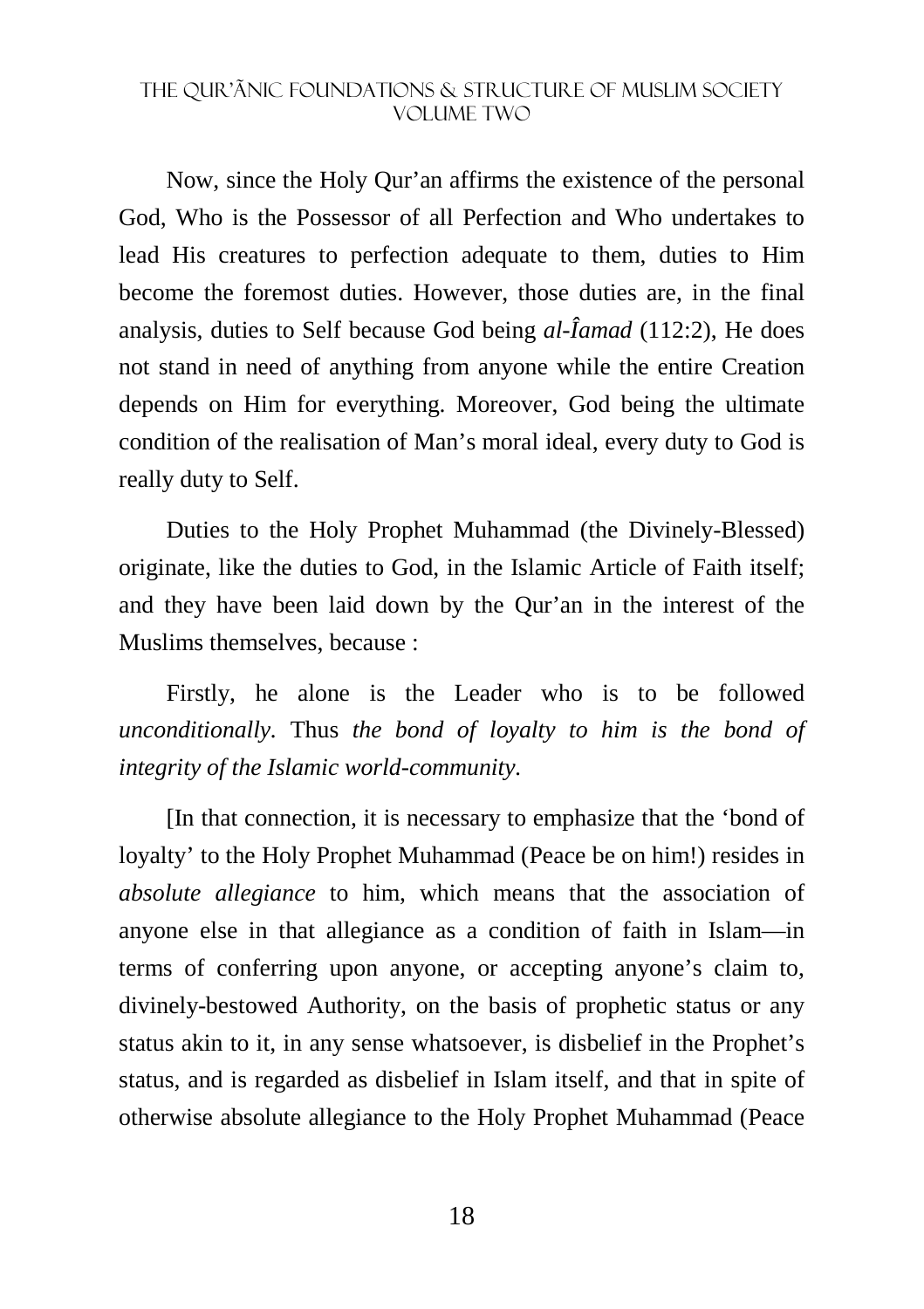be on him!)—expels a person from the fold of Islam in the same way as when he associates anyone in any manner in the Godhood of Allah.]

Secondly, he is the Model of Perfection whom every Muslim is under obligation to imitate for advancement in his spiritual and moral life. But to imitate him consequentially is not possible without practicing love and respect for him, which has been prescribed as duty.

Thirdly, he is the Medium through whom Divine Grace flows to his followers<sup>17</sup> in respect of their spiritual and moral purification:

ِكتَا ْ ُم ُھُم ال ِّ ِھْم آيَاتِ ِه َ و َ يُز ِّك ِ يھْم َ و َيُعل ْي َ و علَ ُ ل ْھُم َ يتْ ِّميِّ َ ين َ ر ًسُو% ِّ منْ ْي ا>ُ ِذي بَ َع َث فِ َّ َب َو ال ھُ ِ ٍ ين ِ وا من قَ ْبلُ لَفِ َ ي ضَ ٍل ُّ مب َن كانُ ِ َ وإ ِح ْكَمةَ ْ َوال

"It is He who raised up among the unlettered people a Messenger from them to recite His signs to them and purify them and teach them the Book and Wisdom, even though before that they were clearly misguided" (62:3-4).

These facts necessitate the maintenance of a constant dutiful attitude in terms of love and respect for him.

However, just as duties to God are really duties to Self, because they involve the self-perfection of the moral agent, in the same manner duties to the Holy Prophet (Peace be on him!) are really duties to Self, because of the benefits that accrue to the person who fulfils them.

As regards the Angels, they are, according to the Holy Qur'an,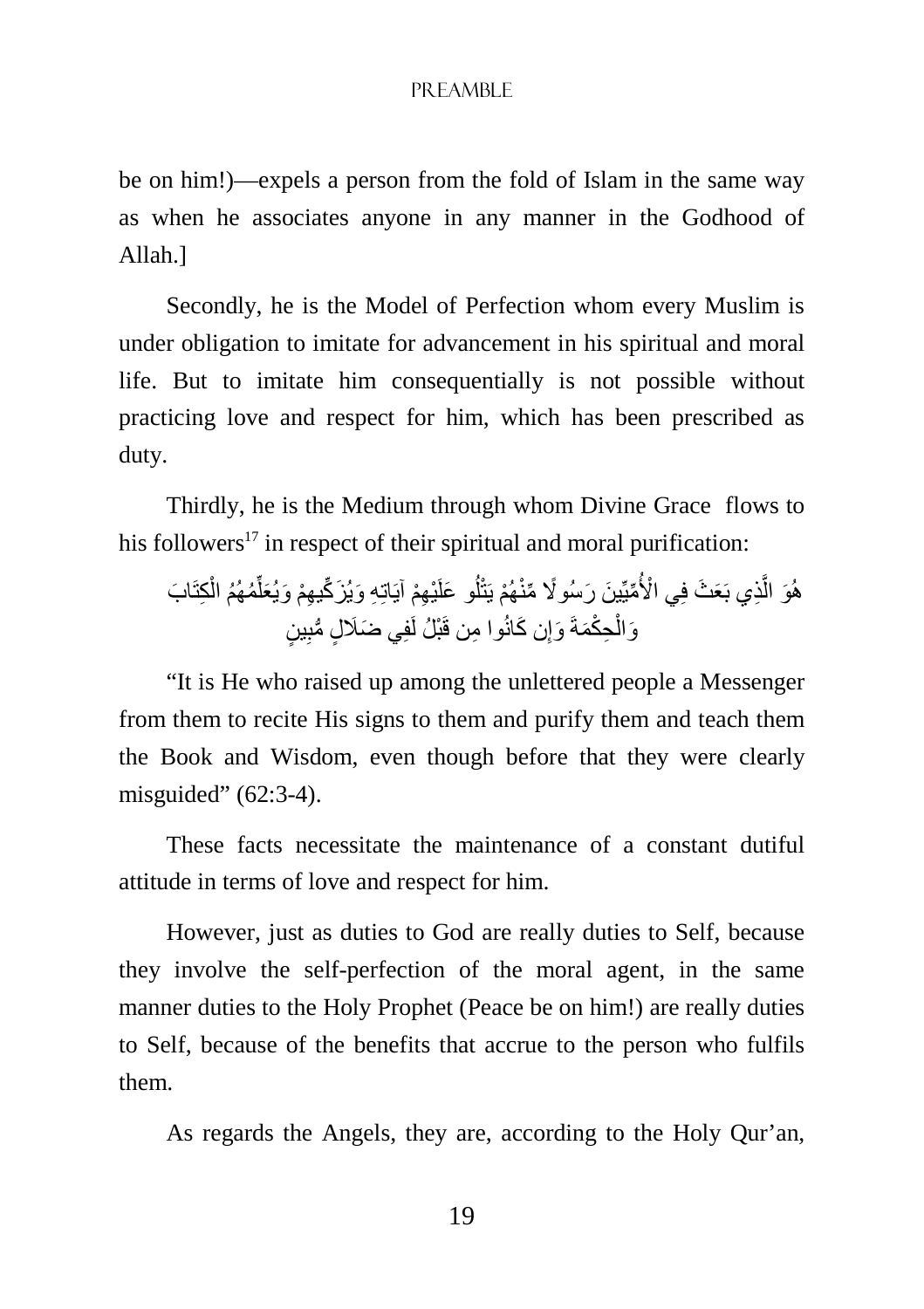possessors of the attribute of personality<sup>18</sup> (3:39, etc.). Also, they are sinless (i.e., holy) beings and function as executors of Divine Will in the universe (66:6). Thus, duties towards them<sup>19</sup> appear to stand under three categories, *viz*., (1) duty of belief in their existence; (2) duty of love for their sinless-ness; and (3) duty of respect for them as functionaries of the Divine Order.

The duty of belief in the existence of the Angels forms a part of the Islamic Creed, which means that it has a basic significance in the Islamic system. The question might arise here, however, that moral duty is duty of action and not of belief, and hence the duty of belief should not be included here. But the fact is that the duty of belief in the Angels is a duty of attitude and is actually a necessary prerequisite to the cultivation of purity in moral outlook on the basis of which alone moral life can be Islamically pursued. Thus it comes under the duty of the Moral Perfection of the Self. Also, this duty has a reference to Divine Control in the life of humanity, which highlights God's function as the Moral Ruler of the world.

We learn from the Holy Qur'an about two functions of the Angels which bear a direct reference to our *moral* life, *viz*., bringing the Revelations to the Prophets from God for the guidance of man— Archangel Jibreel (Peace be on him!) being the chief functionary in this respect (22:75; 2:97); and recording the deeds of human beings for presentation to them on the Day of Judgment (82:10-12), when virtue and vice shall be finally and comprehensively recompensed by God.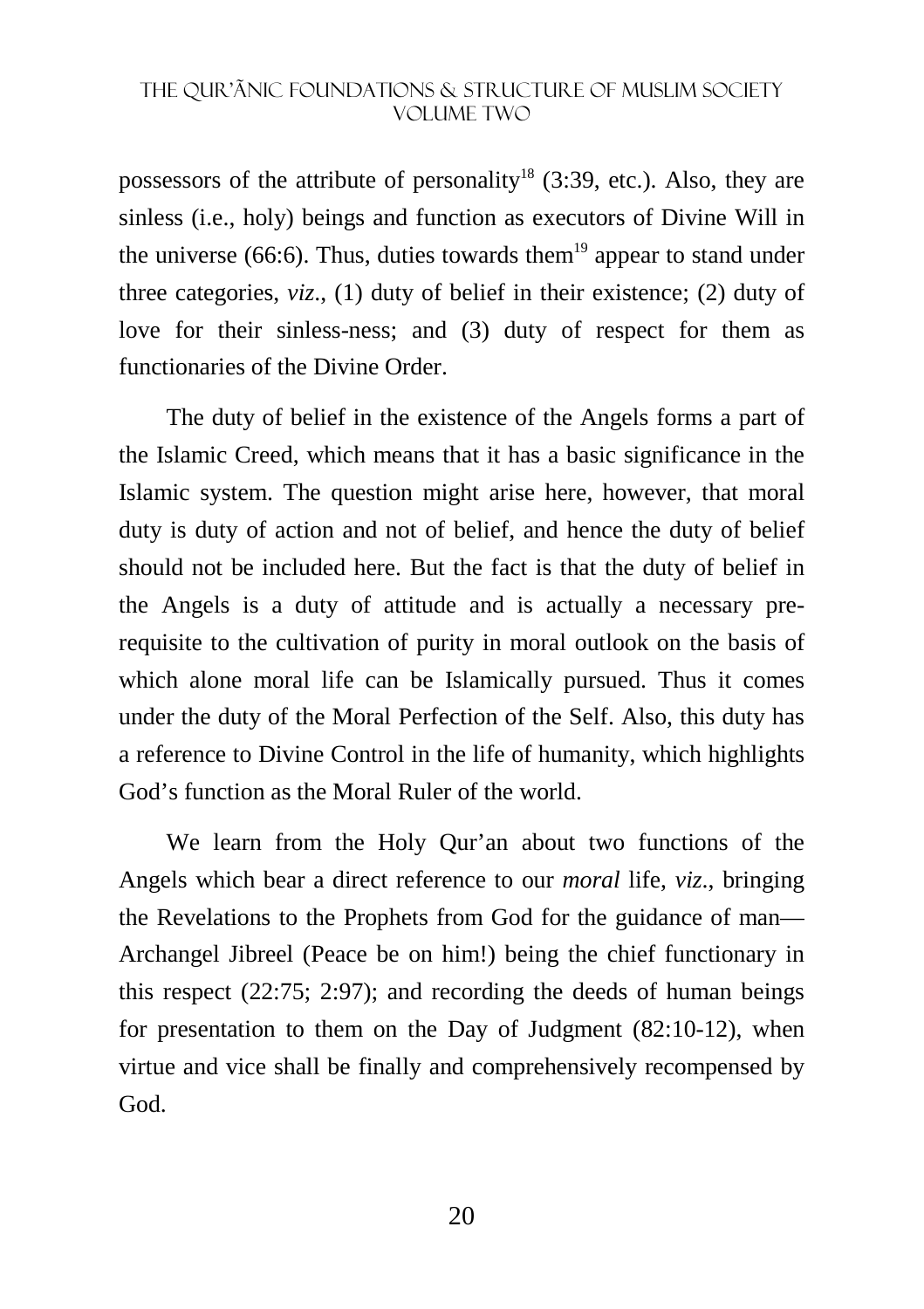It may be observed here in passing that belief in the Divine Messengers and the Divine Scriptures, mentioned in the above-quoted verse (2:177), and forming part of the Islamic Creed, bears reference to the existence of the Law concerning the Guidance of Man as a spiritual and moral being. Similarly, belief in the Life Hereafter has a bearing on the moral life of man, as also on his spiritual life, being the pre-requisite to the performance of the moral action with the purest motive wherein all earthly considerations are transcended.

Before closing the discussion on the spirituo-moral duties, we might discuss the question, which can possibly arise in certain minds: Are those duties real and meaningful?

At the very outset, the answer is: They are, because, in the Qur'anic view of the cosmos, the transcendental plane of existence, or, the Spiritual Realm of the Cosmos, is not a fantasy, or just a regulative Idea, but a fact—and, for that matter, *the basic fact.* 

The materialists hold to a naturalistic view of the universe. The idealists affirm what might be termed as a psychicalistic view. The Holy Qur'an, in harmony with its integralistic approach and its philosophy of *Unity,* affirms the reality of both the realms of the cosmos, namely: (1) the realm governed by the Natural Law, or, the Spatio-Temporal level of Reality;—we may also call it the phenomenological level; and (2) the realm governed by the Metaphysical Law, or, the Spaceless-Timeless level of Reality. And it integrates both through the bond of the Unitary Divine Plan and

21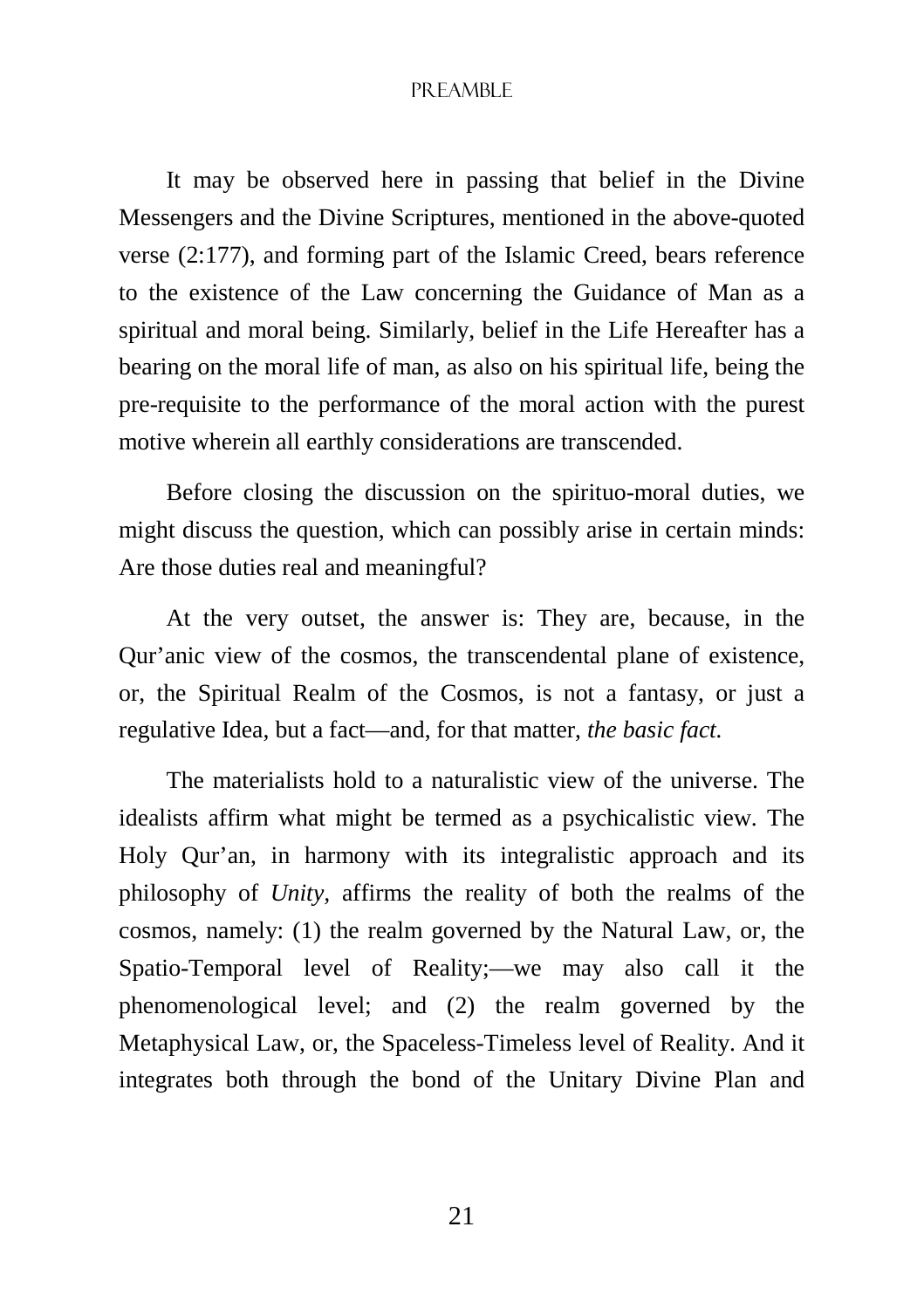Purpose, which has brought into existence both of them and maintains them within the framework of *Unity.* 

Without going into the details of Qur'anic cosmology: God's relationship with the cosmos as its Creator emerges in the Qur'an at two levels, i.e., the levels of *al-Amr* and *al-Khalq*,—both established and united under that Attribute of God which relates to cherishing, nourishing, evolving and perfecting, i.e., *al-Rabb*:

> أَلا لَهُ الْخَلْقُ وَالْأَمْرُ ۚ ثَّ تَبَارَكَ النَّهُ رَبُّ الْعَالَمِينَ ْ ْ ْ َ

"… Lo! His is *al-Khalq* and *al-Amr*. Blessed is Allah the *Rabb* of the worlds (i.e., the entire cosmos)." (7:54).

Thus, the Creation began with God's *Amr:*

بَدِيعُ السَّمَاوَاتِ وَالْأَرْضِ ۚ وَإِذَا قَضَىٰ أَمْرًا فَإِنَّمَا يَقُولُ لَهُ كُن فَيَكُونُ ۚ ۖ أَ َ ِ

"The Originator of the heavens and the earth; and whensoever He decrees an affair (*Amr*), He only says to it 'Be' and it becomes. (Hence the origination of the cosmos also took place as a result of Allah's Command 'Be')" (2:117).

> إِنَّمَا أَمْرُهُ إِذَا أَرَادَ شَيْئًا أَن يَقُولَ لَهُ كُن فَيَكُونُ َ ِ أَ

"His *Amr* (i.e., law of bringing something into existence) is that when He intends a thing, He only says to it (by way of Command, or, *Amr*): 'Be'; and it *becomes.*" (36:82).

Hence, the first stage in the creation of the cosmos should be affirmed in terms of 'Becoming'. We may also call it the stage of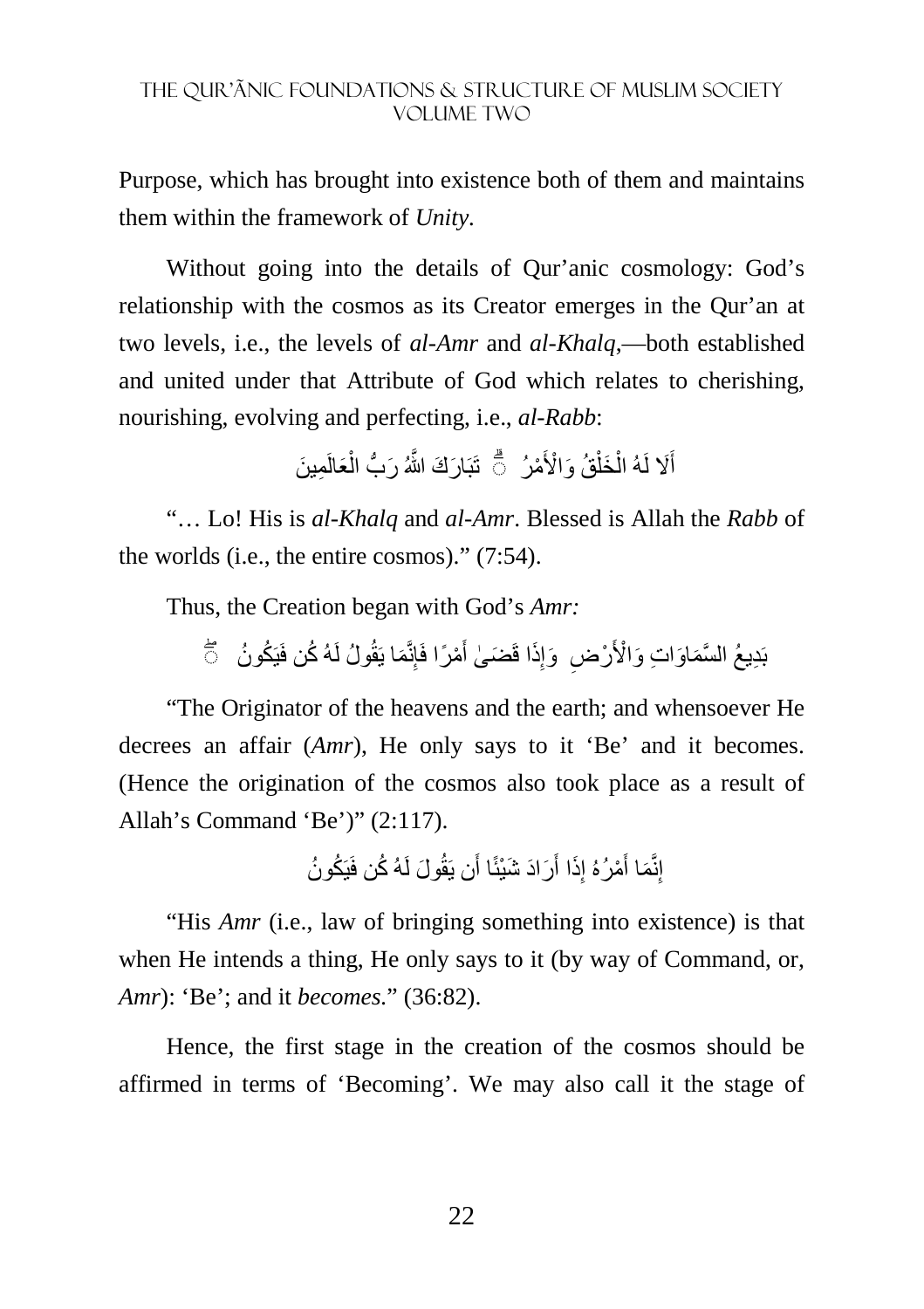subtle existence, intangibility (as opposed to the tangibility of Matter), and spacelessness-cum-timelessness.

Looking at the process of creation in the background of the concept of evolution projected explicitly in the Qur'an, we arrive at the view of evolutionary creation, wherein—like the evolutionary hypothesis in modern Science—we are led to the affirmation of the *'Primeval Atom'* as the starting point, which functioned as the *nucleus* and out of which grew the entire cosmos through an evolutionary process;—even as we find it mentioned in the *hadÊth* quoted in the foregoing footnote 17, wherein the concept of the 'First Created Light functioning as Nucleus' has been projected.

As for the nature of the evolutionary process, it should be conceived in the very nature of the case, in terms of progressive decrease in subtle, refinement, intangibility and qualitative-ness, and progressive increase in respect of concreteness, crystallization, tangibility and quantitative-ness: on the basis of a progressive crystallization of the process of *al-Khalq*, which implies the creation of new objects from the existing materials. In other words, it must have been a progress towards more and more profound 'expression'. This is what we understand from the Qur'an as well as from Science.

Indeed, different things appear in the Qur'an to have emerged into dynamic existence at different stages of the evolutionary process. Thus, there existed the Angels, the *jinns* and the human beings in that pre-physical, or, transcendental, dimension of existence; and, among them, the Angels and the *jinns* were there prior to the existence of the

23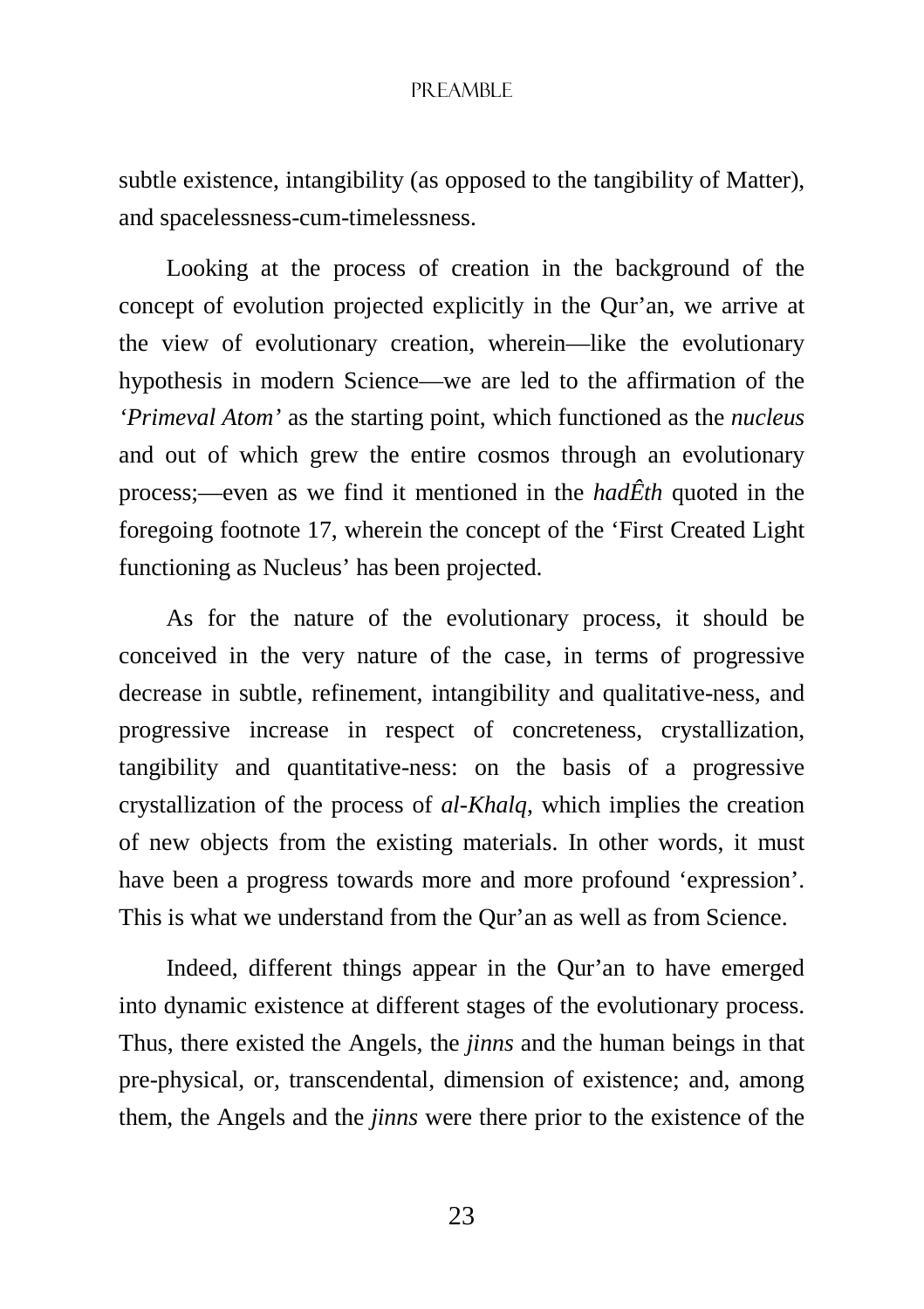human beings, as the Holy Qur'an testifies (2:30-34). Then, according to what we read in the holy book in plain terms, humanity was made to appear before God in her transcendental, or, pre-earthly, dimension of existence, to proclaim the Covenant of Monotheism (7:172), which means that human beings existed at that stage of Creation. Similarly, the event of the 'Covenant of the Prophets' has been mentioned therein to have occurred in that stage of Creation (3:81), which proves the existence of the Prophets at that stage.

All this means that a Realm of Created Beings and Things became gradually established in respect of their essential or ideal nature, even in the first stage of creation. But evolution was to continue, and has continued, according to God's Plan. However, because "Allah has set a measure (or, a scale of growth and maturity—which enshrines its destiny) for every thing" (65:3), certain things that had emerged from potentiality into actuality, had to stay in the state they had acquired:—the Angels, for instance; while others had to continue their evolutionary journey, finally emerging in the Spatio-Temporal Order of Existence:—the human beings, for instance.

However, we are not actually concerned here with the elaboration of the Qur'anic cosmology. Rather, the above discussion has been undertaken to emphasize the following facts:

1. For the *formalistic* religious outlook, the worldview consists of certain dogmas, which are there to be believed in dogmatically, rather than to provide a dynamic, meaningful and comprehensive

24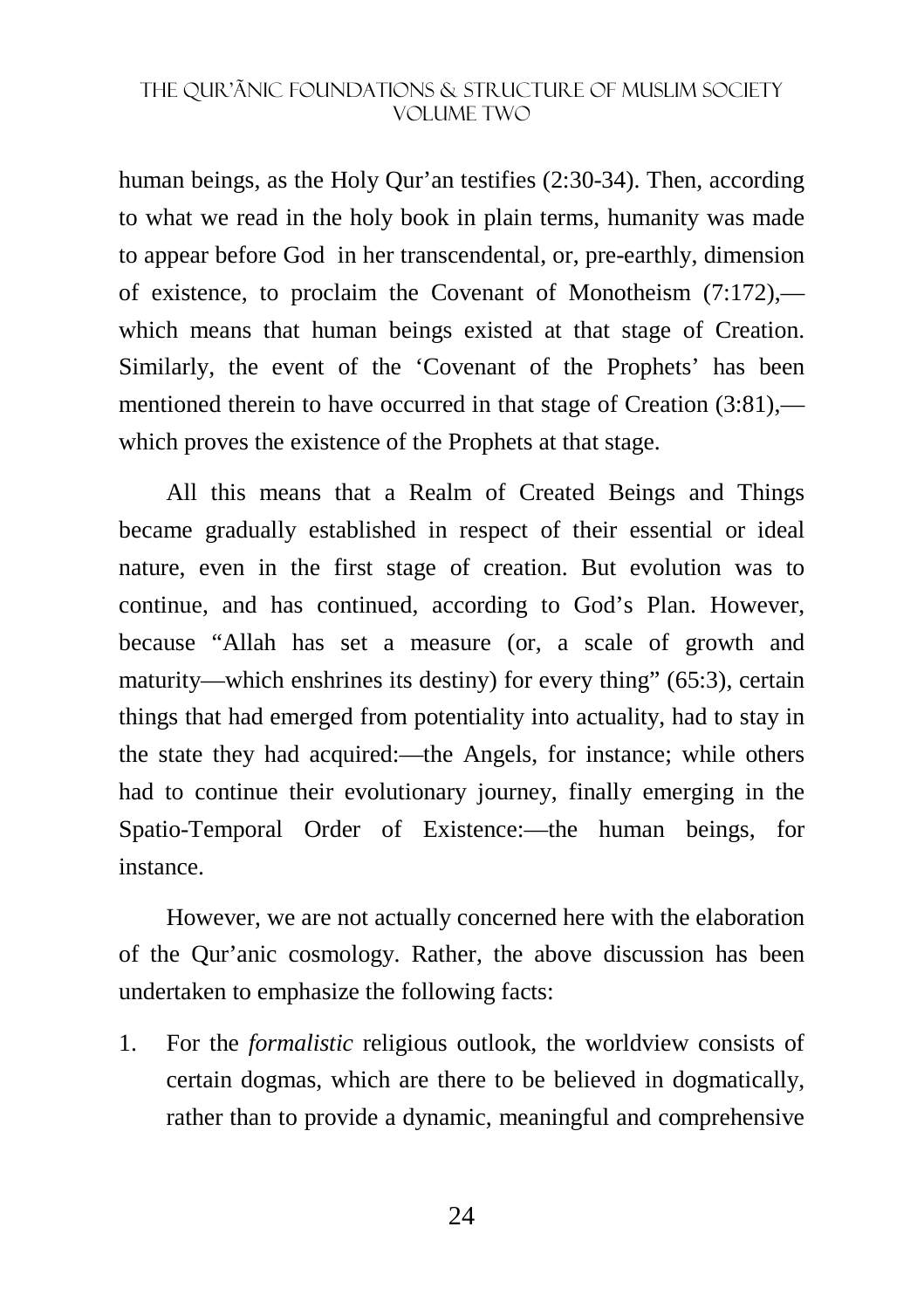approach to the Spiritual Reality. Such an outlook is barren, and the Qur'an does not endorse it.

- 2. The *naturalistic* outlook confines itself to the Physical Reality, and it leads, even in the case of a believer in religion, to a materialistic approach to life and its problems—at least, for all practical purposes. The Qur'an also affirms the Physical Reality, giving a coherent and illuminating view of it—a view which is receiving increasing support from the world of Science as knowledge is advancing. However, it is conjoined therein to a clear-cut view of the Transcendental Reality—both the views forming thus one organic Whole.
- 3. The Qur'anic view that emerges thereby is an *Integralistic Spiritual View of the Universe*, wherein the spiritual, or, the transcendental, has primacy over the physical, or, the spatiotemporal, and which provides not merely a formal ground for religious life but a sound vision as well as philosophy for meaningfully cultivating a life dedicated to God and directed to the realisation of the ultimate human destiny, which is essentially spiritual,—that being the mission of Islam.
- 4. The essential human personality (*al-RËÍ*), called 'the Soul' in common usage, belongs originally and basically to the Transcendental Realm of Existence.

*The human being is, therefore, essentially a spiritual being, and should behave as such for his success.*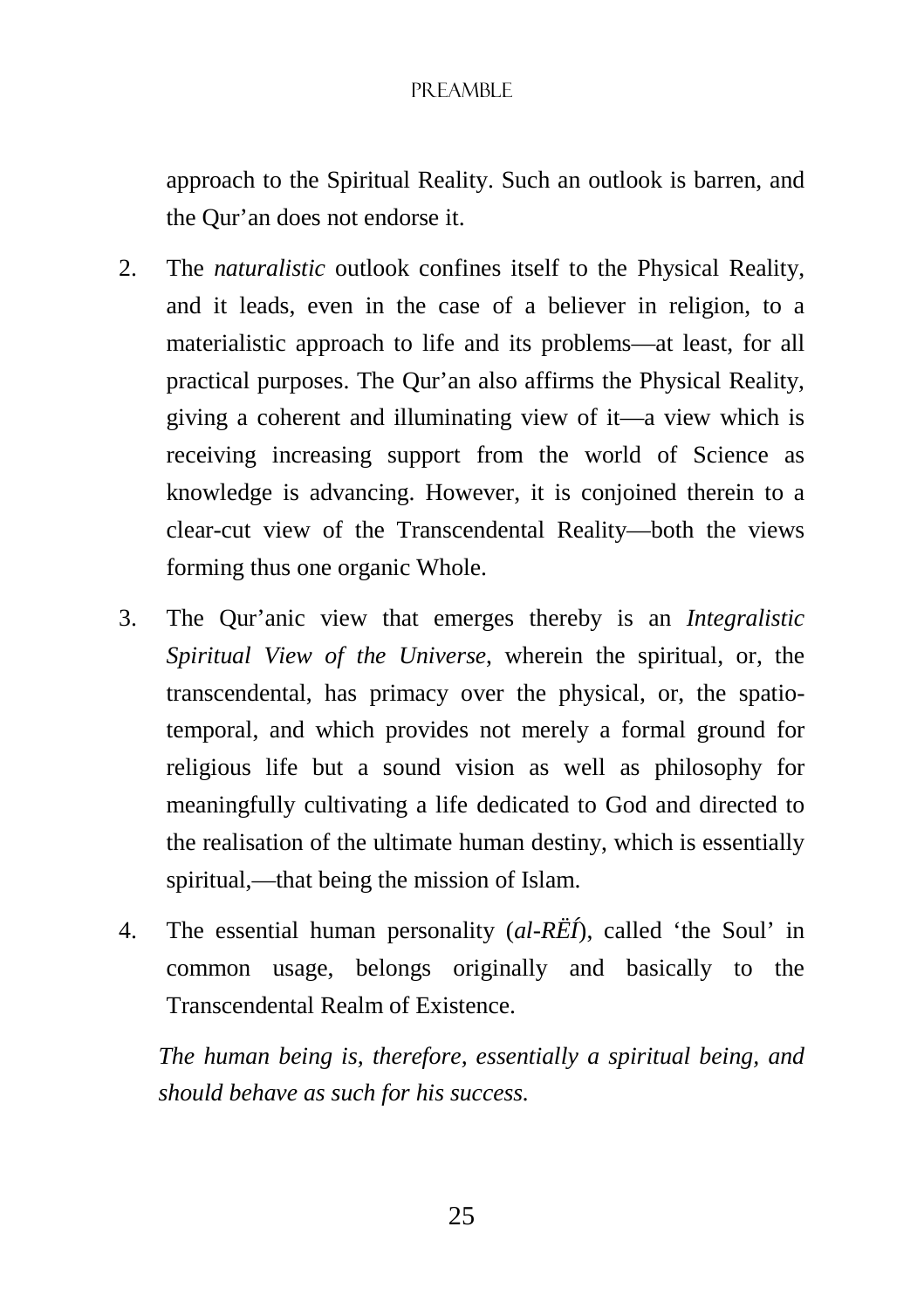- 5. Not only God, but the entire spiritual world created by Him, is *responsive* to human spiritual quest. The spiritual quest, in its turn, is of vital importance for the human being because of the fact that he is *essentially* a spiritual being and, as such, *can build up his essential personality only through exercise in that response.*
- 6. The spiritual world plays the same role in the preservation and development of the essential human personality (which has been already emphasized time and again to be spiritual) as the physical world plays in respect of the physical aspect of human existence.

There are numerous things in the physical environment of the human being which contribute to his physical preservation and development,—they being of *different grades*, with the Sun at the centre of the planets fulfilling the most basic role, and the others standing next in importance in a descending order of merit. Human beings have to remain in a state of contact and communication with them in order to benefit from them, or, in other words, to obtain the physical blessings placed in them by God.

Similarly, there are things of *different grades* in the spiritual world, or the Transcendental Realm, out of which the physical world has emerged and through which it is controlled by God. Those things contribute to the spiritual preservation and development of the human being,—and, because the spiritual is the essential, to his *essential* preservation and development.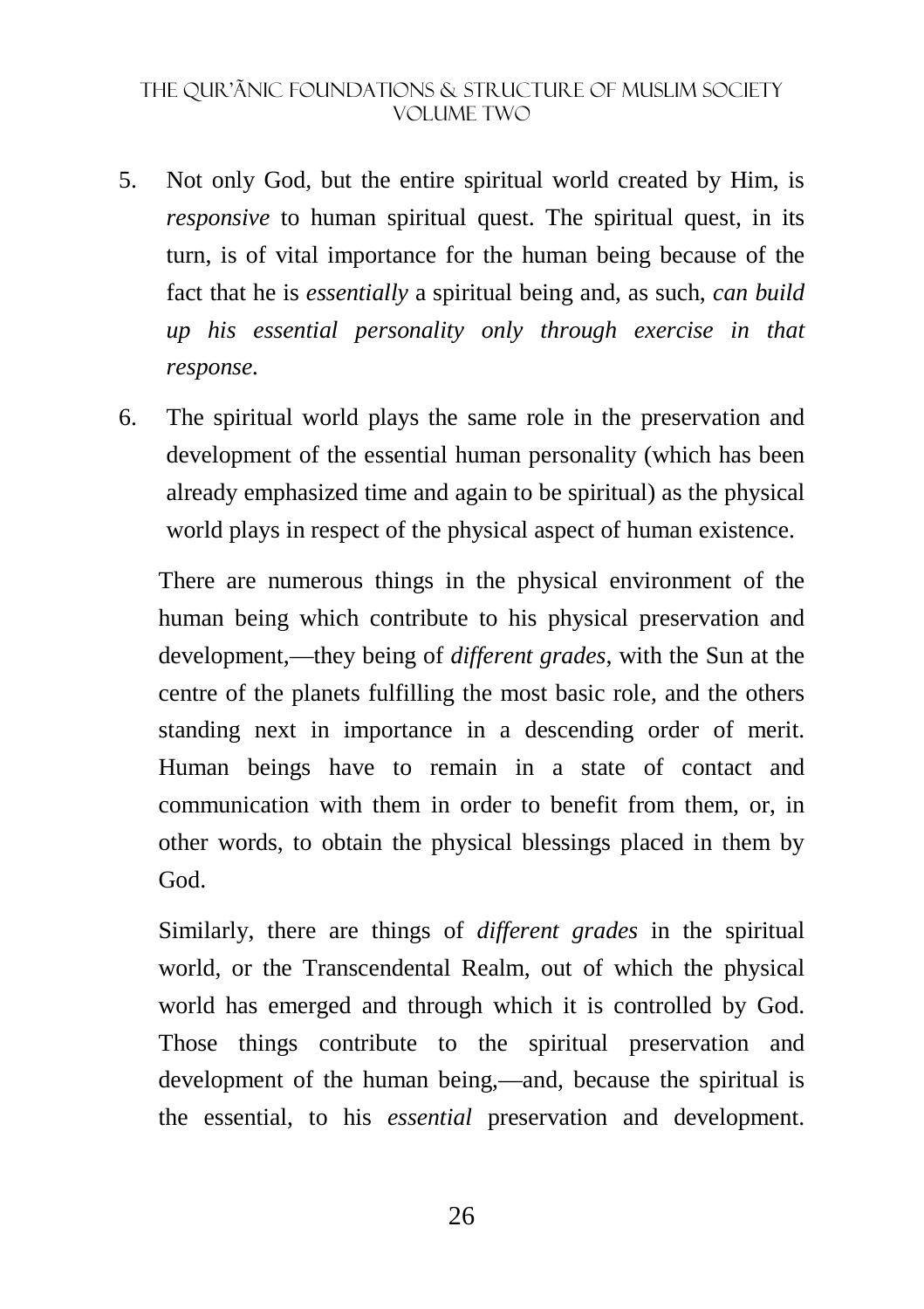Among them, the role of the Holy Prophet's personality is most basic in respect of a Muslim's spiritual preservation and development; while the roles of the Angels and the other spiritual things in Creation stand thereafter. Contact with the spiritual Blessings placed by God in the Holy Prophet's personality is obtained through the imitation of his *Sunnah* with the ideal of acquiring greater and greater spiritual and moral purity, and the exercise in *ØalÉt* and *SalÉm* with intense devotion; while contact with the Spiritual Blessings placed by God in the Angels is obtained through leading a life of spiritual and moral purity and recitation of the Qur'an.

Then, just as in the physical world there are forces of physical destruction, or, forces of physical evil, similarly there are forces of spiritual destruction, or, forces of spiritual evil, that influence the spiritual life of human beings. The Qur'an has commanded the Muslims to avoid the former in the interest of their physical preservation, and to shun the latter for ensuring their spiritual preservation.

It is to be vehemently emphasized that Allah—and *none* else—is the Creator and the Bestower of all Blessings, whether physical or spiritual. But, *His Blessings flow to the human beings, not in a vacuum, but through the physical and the spiritual objects that He has created for that purpose.* 

To confer divinity on any of those objects, even indirectly, is the worst form of infidelity to God; while to refuse to benefit from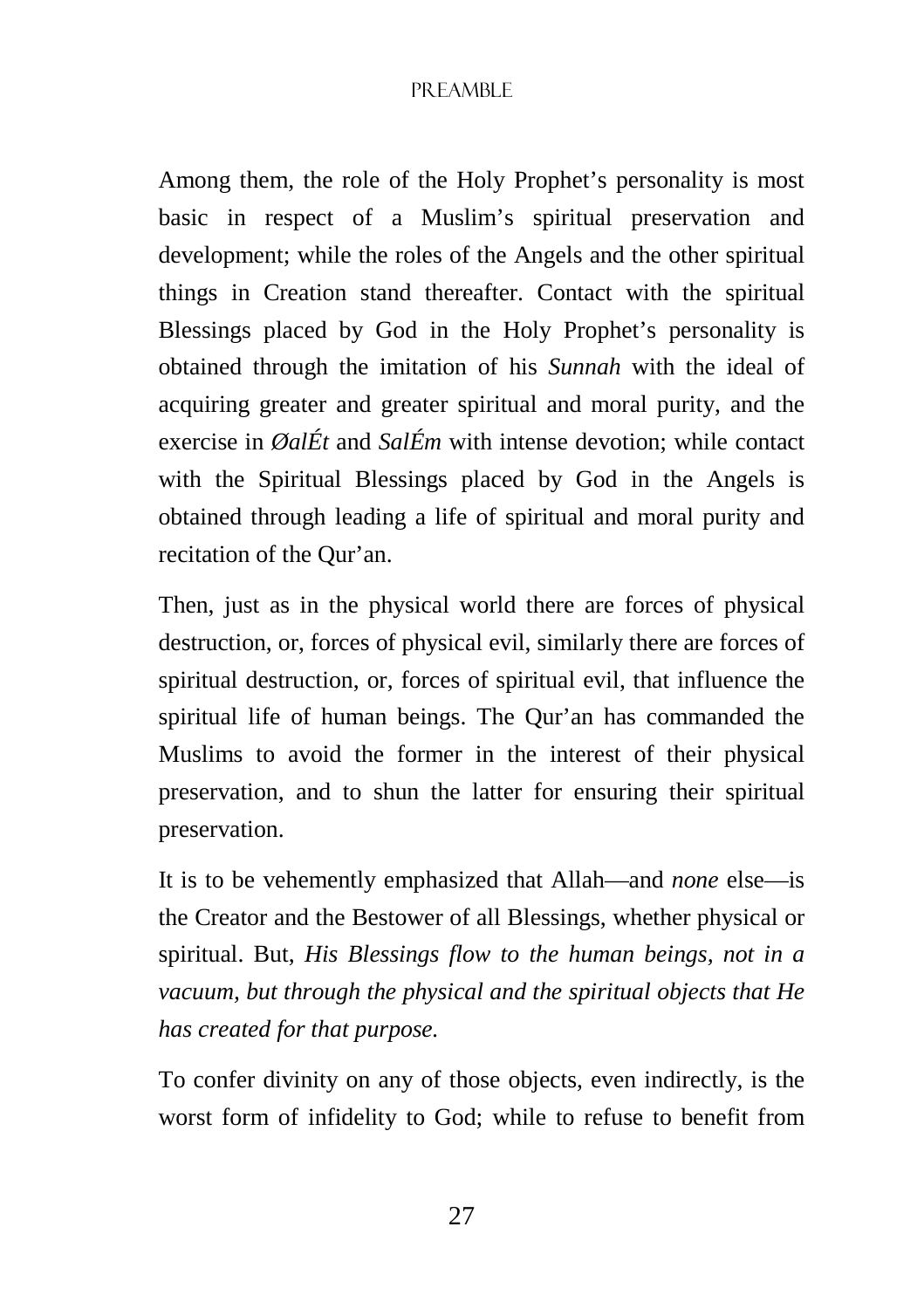them is the worst form of ungratefulness to Him.

7. Communion with God, and communication, in terms of the establishment of spiritual contact, with the Holy Prophet (Peace be on him!), with the Angels and with the spiritual verities in general, emerge, in the final analysis, as active sources of light and energy for the meaningful pursuit of Religion, in contrast to adherence to religious verities in lifeless formalism. In consequence, 'Duties to the Holy Prophet' and 'Duties to the Angels' assume vital importance for the spiritual development of a Muslim's personality.

Finally, we may recall what Dr. Sir Muhammad Iqbal, the Rumi of the modern age and the greatest Islamic thinker of the present century of Islamic era, said more than four decades ago: "Humanity needs three things today—a spiritual interpretation of the universe, spiritual emancipation of the individual, and basic principles of a universal import directing the evolution of human society on a spiritual basis. Modern Europe has, no doubt, built idealistic systems on these lines; but experience shows that truth revealed through pure reason is incapable of bringing that fire of living conviction which personal revelation alone can bring. This is the reason why pure thought has so little influenced men while religion has always elevated individuals, and transformed whole societies. The idealism of Europe never became a living factor in her life, and the result is a perverted ego seeking itself through mutually intolerant democracies whose sole function is to exploit the poor in the interests of the rich. Believe me,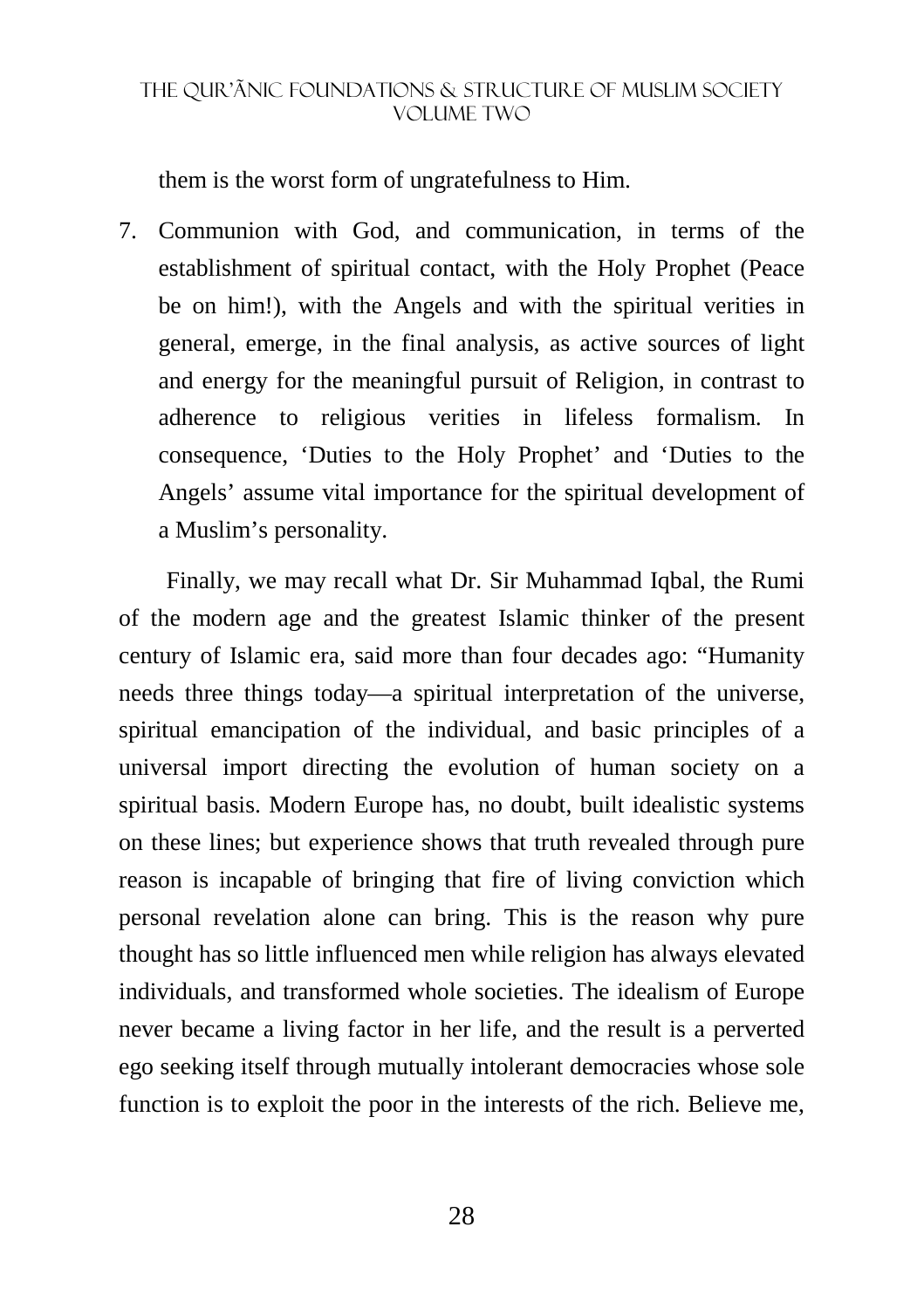Europe to-day is the greatest hindrance in the way of man's ethical development."

Unfortunately, the formalistic religious outlook that has emerged among the Muslims in the present age of their spiritual, moral and overall degeneration, has been progressively leading to the unconscious acceptance of the naturalistic and, for all practical purposes, materialistic, view of the human being as a mere 'superior animals', to the forgetfulness of the fact that he is essentially—i.e., in his origin, being and destiny—a 'spiritual being' whose nature was created by God, according to the explicit and unambiguous verdict of the Qur'an, in terms of His vicegerency, through the infusion of what He names as: وحيِ ُّر' My spirit' (*RËÍ*) (15:29; etc.), and to the view of the Angels as mere "forces of Nature"—in the sense of naturalistic forces. In such a view of the human being and of the Angels, very naturally the Holy Prophet is also regarded as nothing more than a 'good man', a 'great leader' and a 'divine postman'; and any description of the transcendental dimension of his august personality appears to the upholders of that view as nothing less than superstition, even though they overthrow in this process of thinking the spiritual foundations of the Qur'anic world-view which the profoundest Islamic theological thinkers down to Shah Waliullah took the greatest pains to preserve during the ages that have elapsed since the Qur'anic Revelation.

#### *Duties to Animals, Plants and Things-as Duties to Self:*

We may also refer here to duties towards animals, plants, and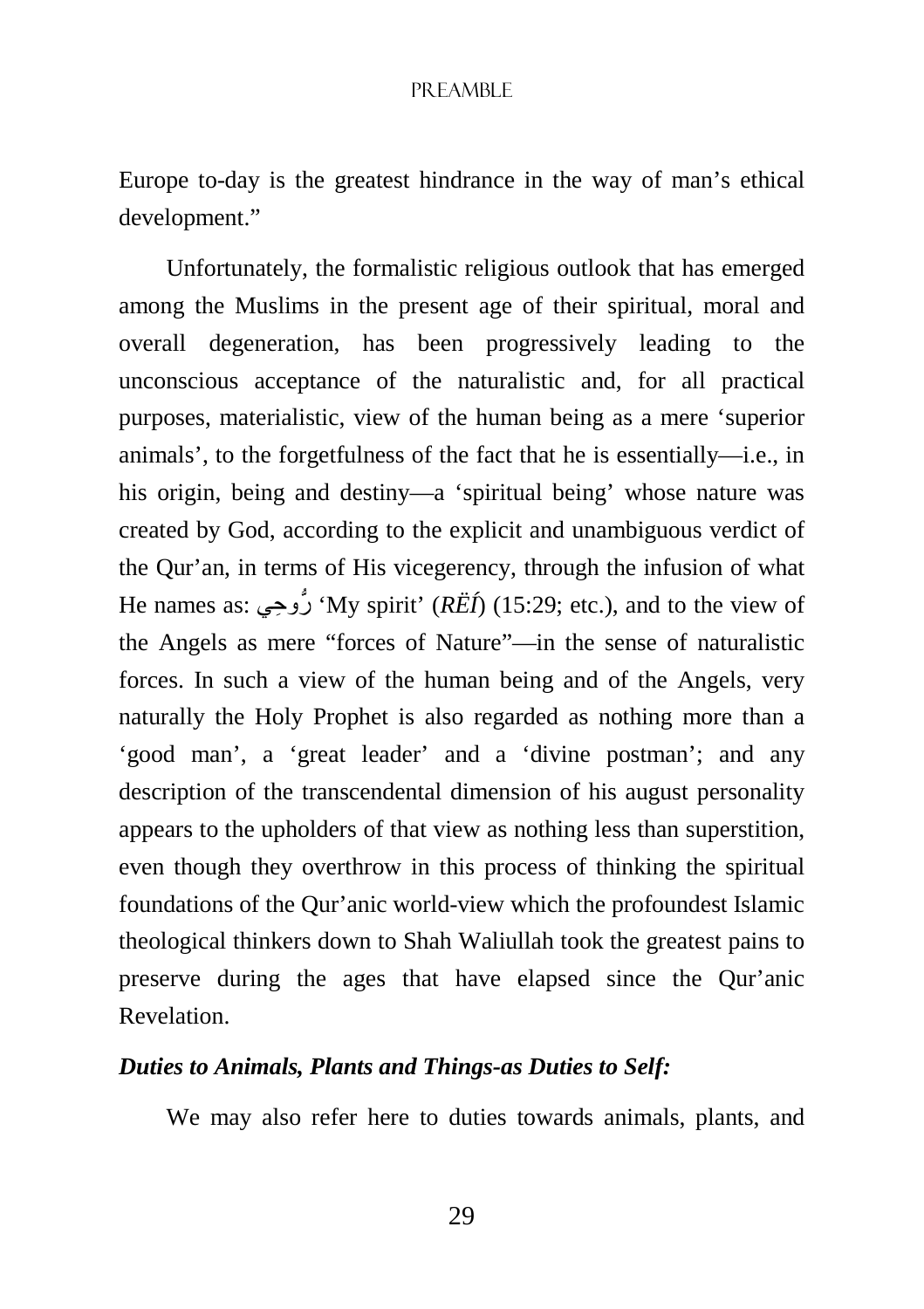things, to which the Holy Qur'an has referred implicitly, while in the *×adÊthHadith* they have been mentioned explicitly. They seem to fall under the category of duties to Others. But they are basically duties to Self in so far as they relate to the maintenance of the purity of our moral tone. They have, therefore, been dealt with in the Appendix to the 'Duties to Self'.

-

#### **3. DUTIES TO OTHERS**

The obligatoriness of duties to Others is to be conceived in their two-fold origin: (1) in human shortcomings at the different stages of life, which necessitate assistance by other human beings; and (2) in the inherent social nature of human life.<sup>20</sup> Indeed, the individual and the society are mutually related and interdependent, and the individual's realisation of moral good is not conceivable, according to the Qur'anic view, without reference to the societal whole.

Now, viewing the human personality in its two basic aspects, *i.e.,* the empirical and the rational, duties to Others split up into two categories with *regards to the ends that they should serve*,—namely: (1) Duties relating to 'Happiness', or, Material Well-being; (2) Duties relating to 'Moral Perfection'—meant actually to ensure Spiritual and Moral Preservation and Advancement.

Viewed with reference to those who are to be served by these duties, two basic categories emerge, namely: (1) Individualistic duties, or, duties to other individuals as individuals; (2) Collectivistic duties, or, duties relating to the Societal Whole.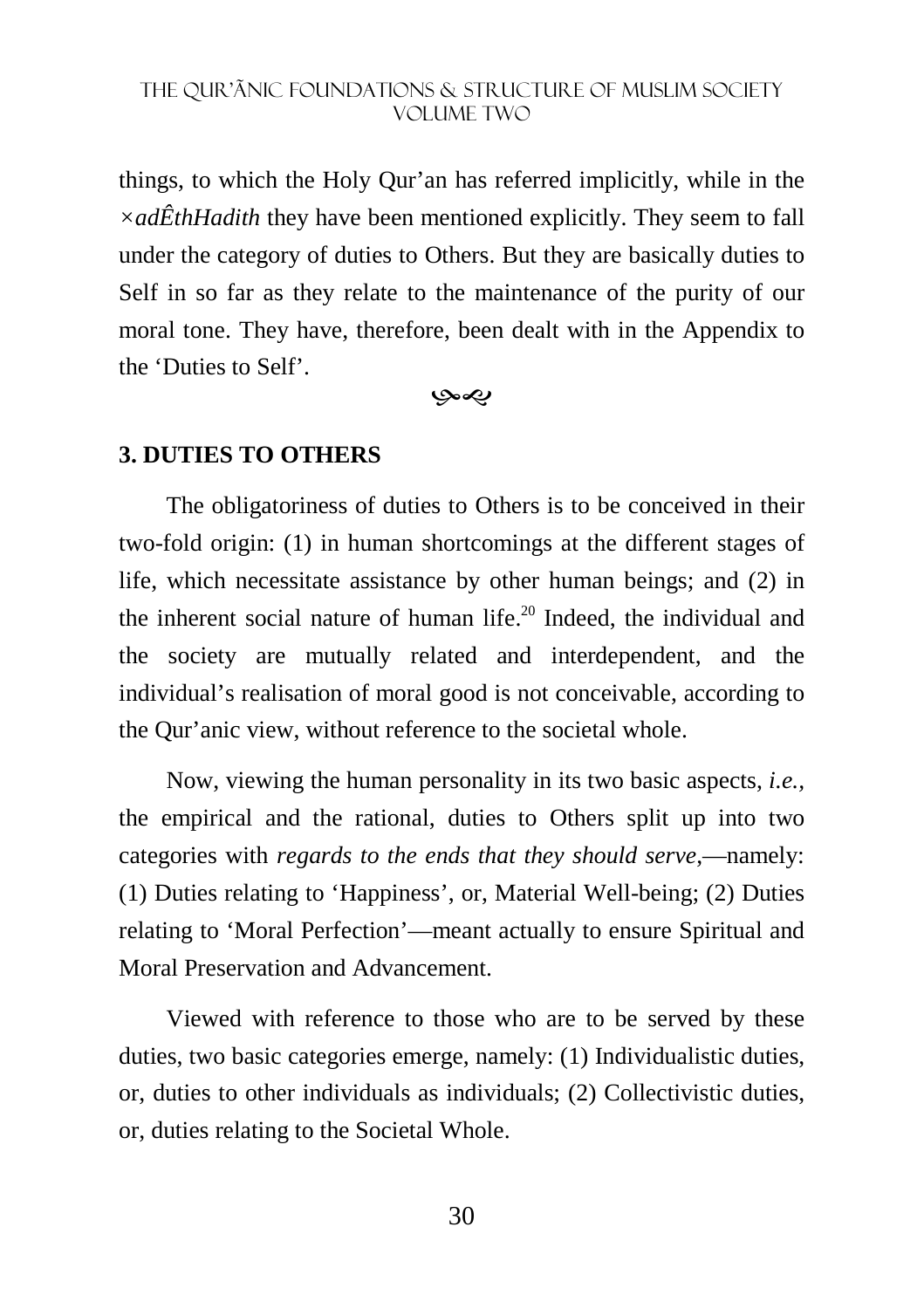#### PREAMBLE

As regards 'Duties to Other Individuals', they may be viewed basically in two perspectives: (1) other individuals in general, and (2) other individuals as related to the moral agent through specified functional relationships. Then, the other individuals may be Muslims—and that would form the primary reference,—and as such they have to be treated as members of the Islamic social order. Also, there may be—in fact, there are—the non-Muslims who, in the first instance, cannot be regarded properly as members of the Islamic social order, even though they may be living in an Islamic state; and, secondly, there may be among them persons belonging to different categories: for example: (1) non-Muslims who are friendly towards Muslims and tolerant towards Islam; (2) non-Muslims who are simply indifferent to Muslims and Islam; and (3) non-Muslims who are hostile to Muslims and Islam.

Islam prescribes duties towards all the above categories of other individuals, laying down certain duties that are based on the concept that all human beings have certain inviolable rights as human beings and that absolute justice must be practised towards all; and giving another set of duties, in addition, relating to the specified areas of relationships.

بهي

31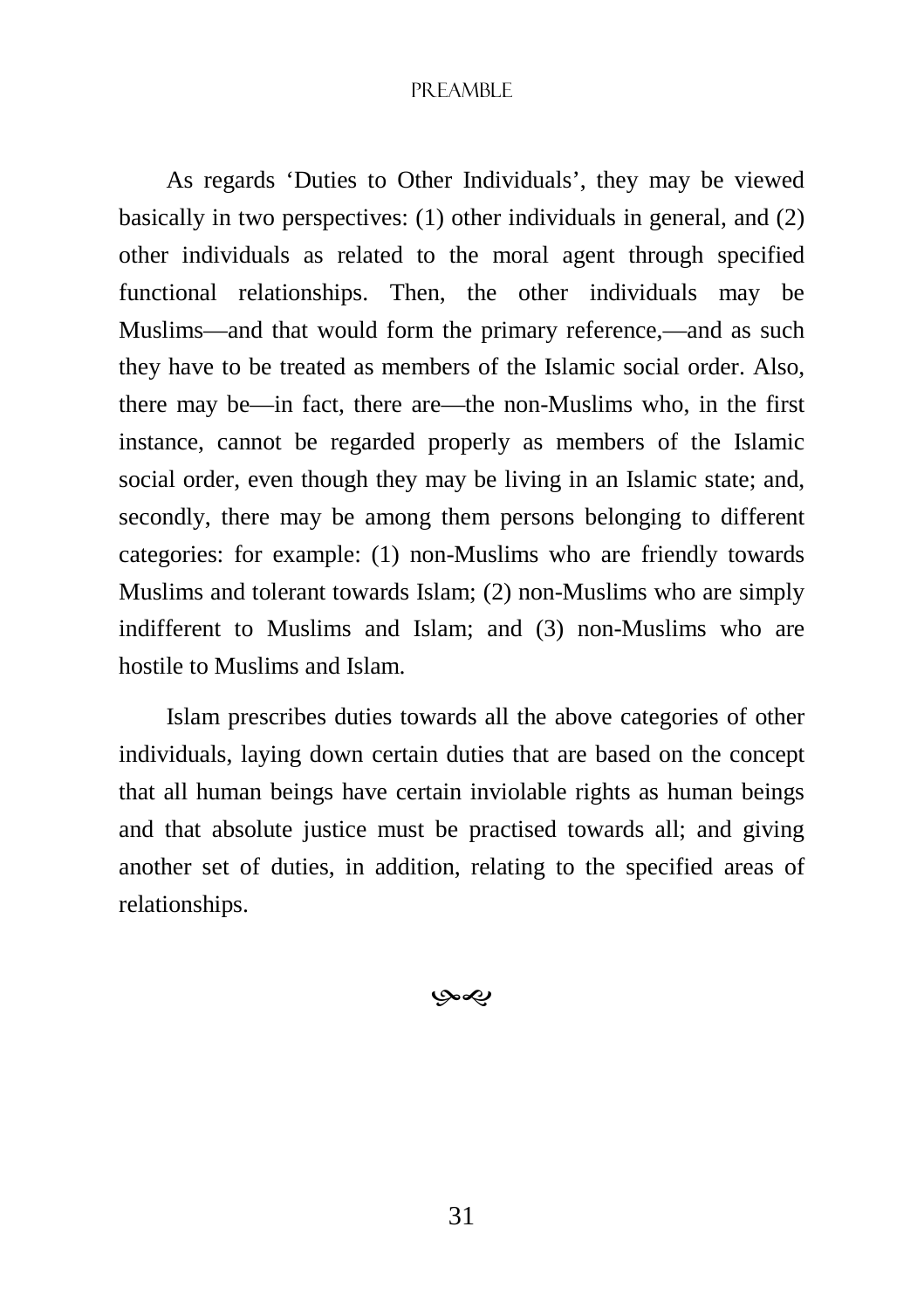### **4. DUTIES RELATING TO THE SOCIETAL WHOLE**

Duties relating to the Societal Whole split up into two categories, namely: (1) Duties *to* the Societal Whole; and (2) Duties *of* the Societal Whole.

With reference to *Duties to the Societal Whole*, the Holy Qur'an has commanded thus:

وَاعْتَصِمُوا بِحَبْلِ اللَّهِ جَمِيعًا وَلَا تَفَرَّقُوا

"And hold fast, all together, by the Covenant of Allah (*Íabl-AllÉh*), and be not split up among yourselves." (3:103).

The word *Íabl,* translated here as Covenant, means primarily a rope or a cord, and hence a cause of union or a Covenant which renders one responsible for the safety of a person or a thing. (Lane's *Lexicon*).

The *Íabl-AllÉh* (Covenant with God) is, abstractly, allegiance to the objectives of *al-DÊn*, or, the Way of Collective Obedience to God, and, concretely, loyalty to the Islamic Society through loyalty and devotion to its Founder and Leader, the Holy Prophet Muhammad (Peace be on him!), which loyalty should manifest itself basically in doing utmost to preserve the unity, the solidarity and the social, moral and spiritual health of the Islamic society. Hence the *Duties to the Societal Whole*.

Similarly, the *Duties of the Societal Whole* towards the Individual have been emphasized in the Holy Qur'an; for instance, in the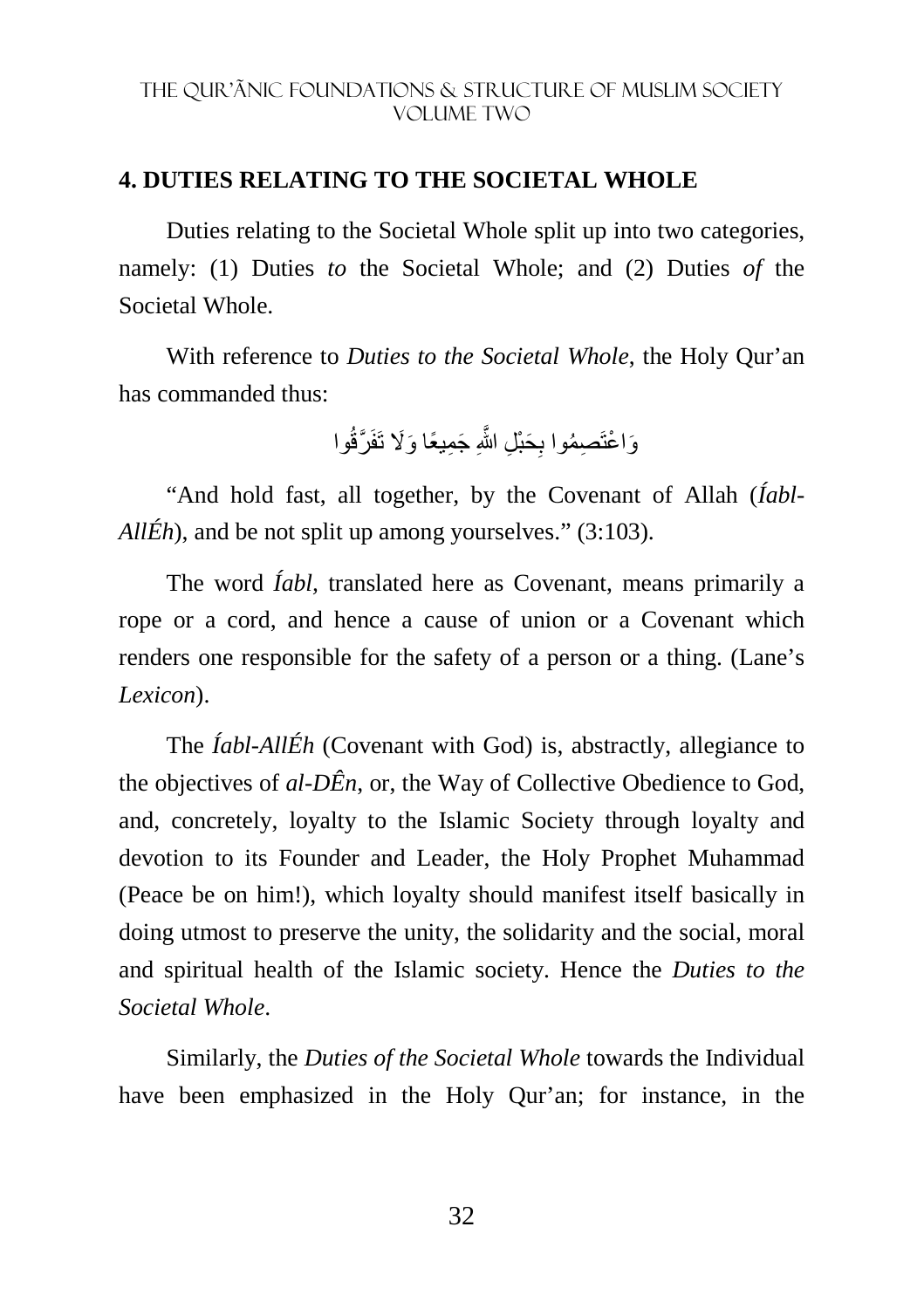#### PREAMBLE

following verse which bears comprehensive reference to the spiritual, economic, moral and social welfare of the individuals:

الَّذِينَ إِن مَّعَّنَّاهُم۫ في الأُرُضِ أَقَامُوا المصَّلاَةَ وَآتَوُا الأِنَّكَاةَ وَأَمَرُوا بِالُمَعُرُوفِ 
$$
\overline{5}
$$

"(Muslims are) those who, if We establish them in the land, set up regular Prayer and give regular charity, enjoin what is right and forbid what is wrong …" (22:41).

Now, every organized Societal Whole takes, whenever and wherever possible, the form of the State, which, as an institution, is an indispensable means for the realisation of the social ideal. As regards its structural ethics, the following observations may be made.

Organisation of the Societal Whole as a state gives rise to subordination and super-ordination, wherein the foremost duty of the subordinate becomes obedience to the super-ordinate (4:59) and of the super-ordinate to administer the state through coercive authority, or, *al-AmÉrah* (mentioned in 4:59),—and that in the interest of the subordinate.<sup>21</sup> Besides the multifarious dimensions of positive administration, the duty of punishing offenders for all cognizable offences against life, honor, property, and ensuring the spiritual, moral and economic well-being of the people, also devolves on the superordinate. Then, a further duty of the super-ordinate is that of preserving or reclaiming, as the case may be, the autonomy of the state against internal turmoil and external aggression, and for that purpose to wage war against all hostile forces.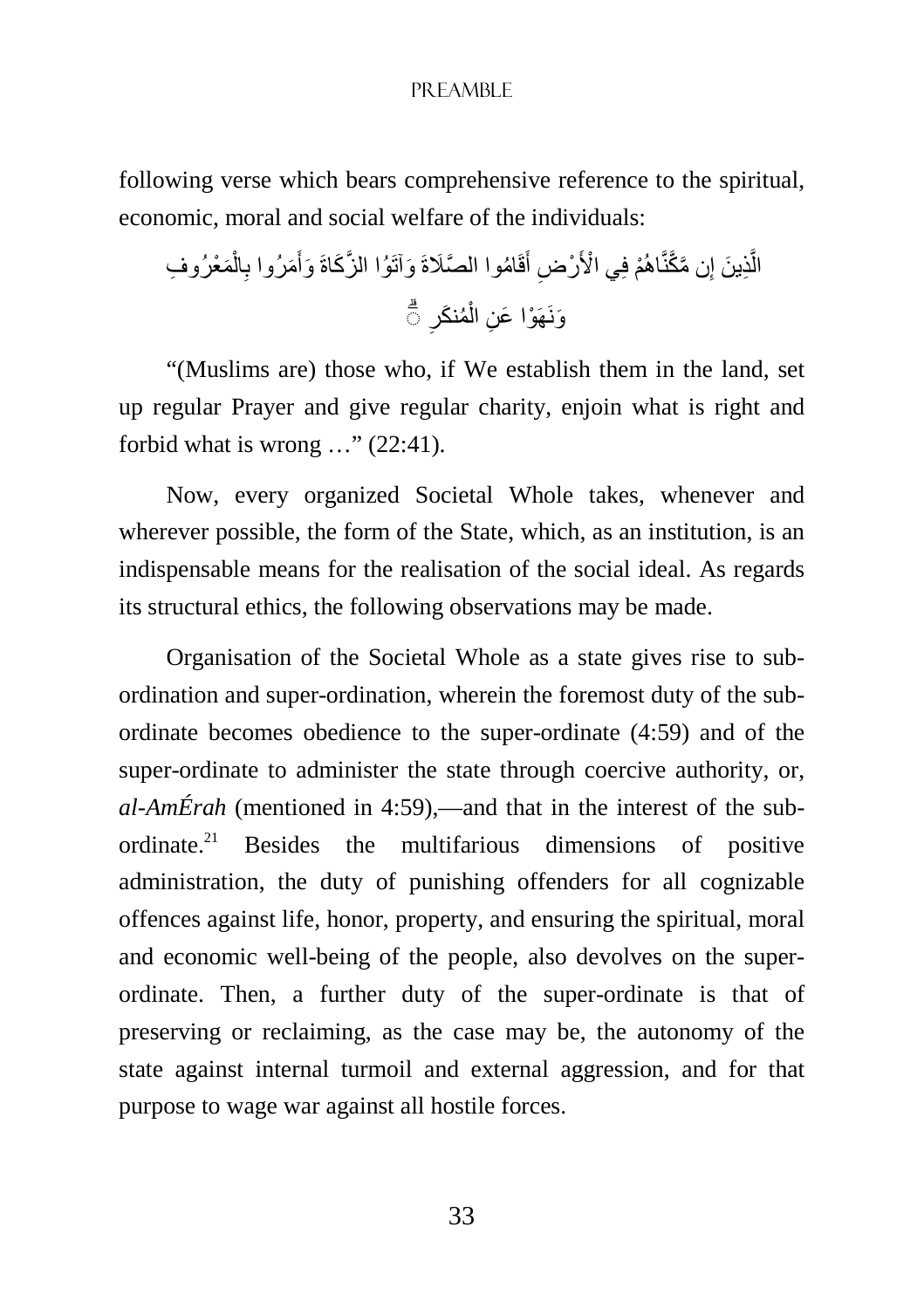An important fact should be noted here with respect to the State-Authority. The Holy Prophet Muhammad (Peace be on him!) is the founder of the Islamic society, as also of the Islamic state. As such, and as the Medium of Obedience to God—indeed, as the representative *par excellence* of the Authority of God on earth, he is the Super- Leader of the Islamic state for all time:

> مَّن يُطِعِ الرَّسُولَ فَقَدْ أَطَاعَ اللَّهَ وَمَن تَوَلَّىٰ فَمَا أَرْسَلْنَاكَ عَلَيْهِمْ حَفِيظًا نَّ َ ِ ًْ َ َّ

"Whoever obeys the Messenger has obeyed Allah, If anyone turns away, We did not send you to them as their keeper." (4:80; etc.).

Hence no State-Authority can claim Islamically the right of obedience to itself except as the representative of the Holy Prophet (Peace be on him!). $^{22}$ 

#### *Note on Penal Code:*

In the perspective of the super-ordinate's duty of punishing offenders of the Law, mentioned in the foregoing, emerges the Penal Code, to which we have devoted a separate section. As to the Qur'anic *Philosophy of Punishment,* readers should refer to Volume 1, Book II, Chapter IV of the present book, where we have come to the following conclusion:

"Viewing the Qur'anic punishments in the light of ethics, the punishments relating to fornication, adultery and homosexuality are reformative in the sense that they imply the spiritual purification of the offenders; the punishments prescribed for theft, robbery and treason are of deterrent character; and the punishment in respect of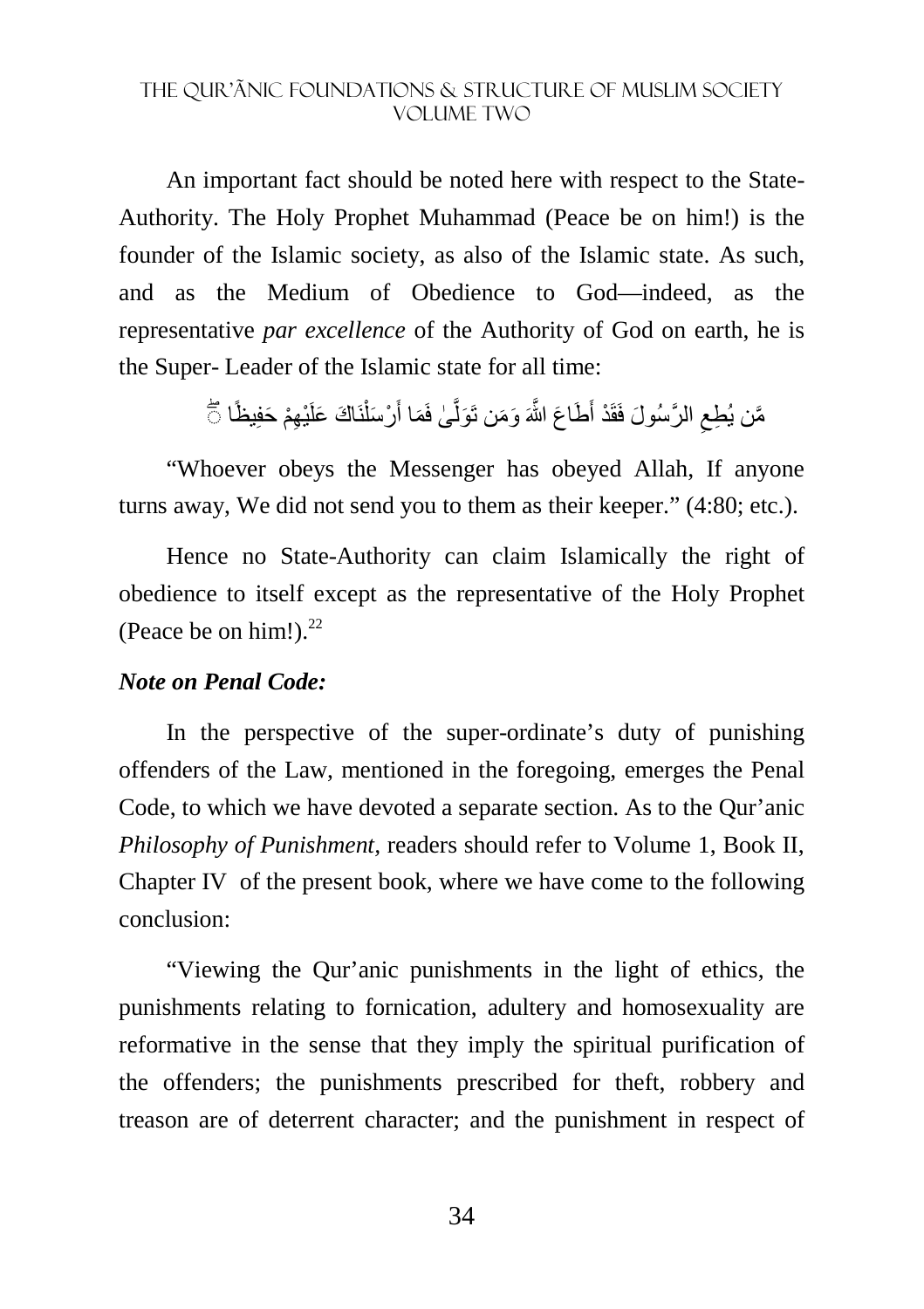#### PREAMBLE

murder is based on retribution which is tempered with mercy (2:178). The guiding light in all cases, however, is the procurement of spiritual good of the individuals concerned and of the society."

# *Note on Tabligh***<sup>23</sup>***:*

The word *tabligh* means 'to reach out the Message'. As a term it means 'propagation of the Message of Islam'.

The Holy Qur'an has given to it the status of an institution (3:104, etc.) and has ordained it as an important *societal duty*:

ِ وَلْتَكُن مِّنكُمْ أُمَّةٌ يَدْعُونَ إِلَى الْخَيْرِ وَيَأْمُرُونَ بِالْمَعْرُوفِ وَيَنْهَوْنَ عَنِ الْمُنكَرِ تَّ ْ ْ ِ ْ ْ ِ ا<br>استعمال ْ وَلَٰٓ لِلٰٓئِكَ هُمُ الْمُفْلِحُونَ ْ

" Let there be a community among you who call to the good, and enjoin the right, and forbid the wrong. They are the ones who have success<sup>"</sup>

This duty has been conceived to function at two levels, i.e., within the Islamic social order, and outside the Islamic social order, where entire humanity comes under its purview.

The ends it serves are: (1) preservation, (2) development, and (3) perpetuation of the Islamic Community—and that in service to the cause of humanity:

َون ِ َ وتُ ْؤ ِمنُ ُم َنكر ْ َمْع ِ رُوف َ وَتنْھَ ْو َن َ ع ِن ال ْ ال ِ ُم َ رُون ب ْ اس تَأ ِ َج ْت لِلنَّ ِ ْخر ُ َّمٍة أ ُ ْم َ خْي َر أ ُكنتُ َّ اjِ ب ۗ◌ ِ

"Ye are the best of peoples, evolved for mankind, enjoining what is right, forbidding what is wrong, and believing in Allah..." $+$  (3:110).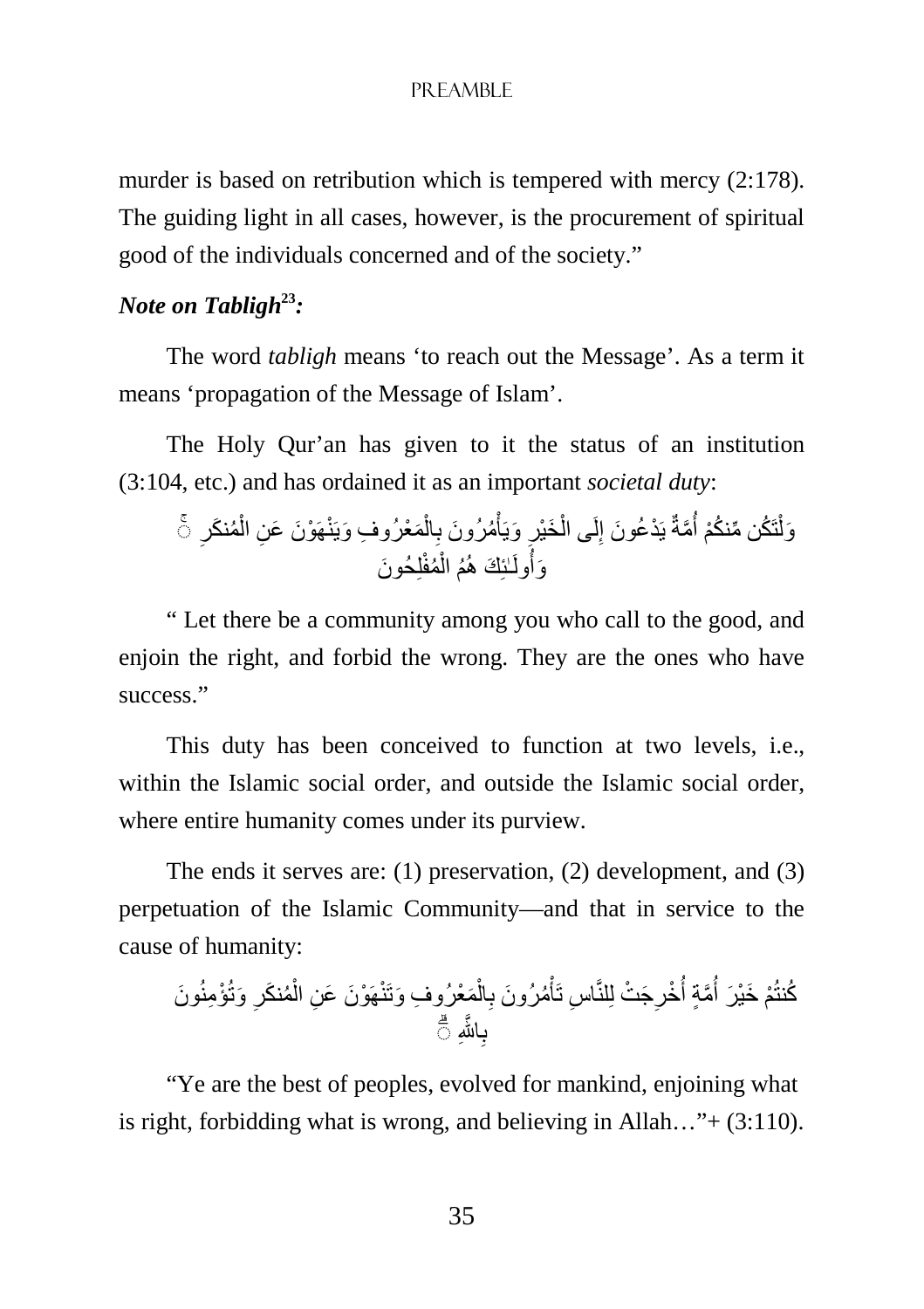The dimensions of this duty are:

- 1. education of new generations of Muslims in Islam;
- 2. improvement in Islamic knowledge and inspiration of the grown-up Muslims;
- 3. dissemination of the knowledge of Islam among non-Muslims—all the non-Muslims of the world wherever they may be found—in order that they may know the Divine Message that has come for them, and those among them who are seriously dedicated to Truth may accept it for their own good; while, in the case of others, correct knowledge about Islam may dissipate their ignorance and the consequent misunderstandings, finally bringing about among them goodwill for Islam—which, in itself, forms a genuine contribution to the promotion of inter-communal and international goodwill.

Thus, *tabligh* stands out as a duty towards other individuals in respect of their spiritual and moral progress.

Also, it contributes simultaneously to the spiritual and moral development of the persons who undertake it, and thus it becomes a duty to Self.

Its role, however, as a collectivistic or societal duty, remains supreme. Indeed, from that point of view, it stands out as the foremost duty without which the very existence of Islam becomes jeopardized.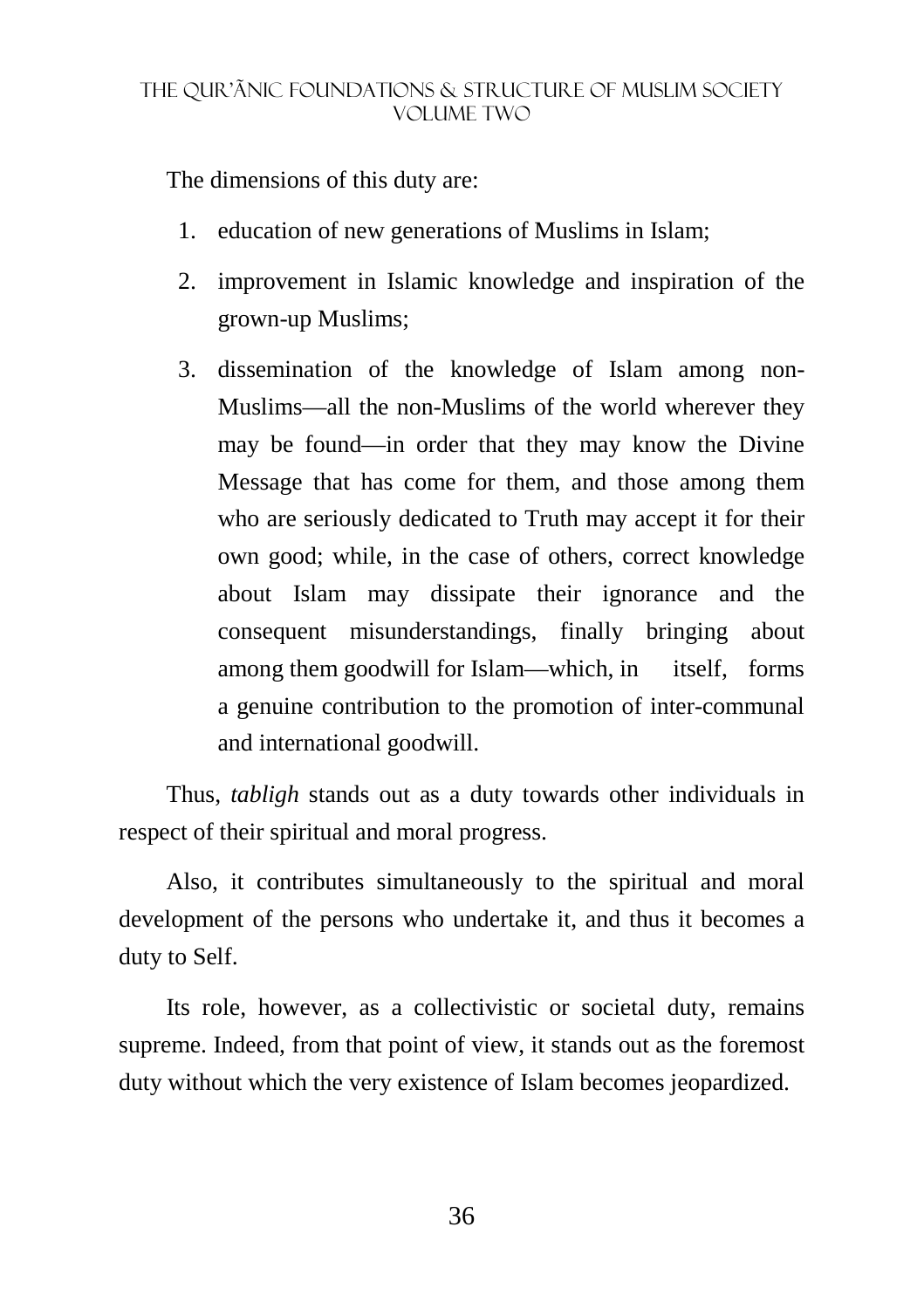#### PREAMBLE

As the Holy Qur'an affirms, the Islamic Community is meant to continue to exist for all time—up to the Last Day. This is in the very nature of the case, because the Holy Prophet Muhammad (Peace be on him!) is the last and final Divine Messenger, and the Muslims are the last divinely-raised religious Group. As such, disappearance of the Islamic Community at any time in human history is not conceivable. But, the dissipation of the energies of communities and nations—both ideological and non-ideological—being the Law of History, one of the most important instruments for keeping the Islamic community alive and functioning genuinely and truly is the repeated infusion of fresh blood into the body-politic of Islam. This has already happened in Islamic history, as, for instance, when towards the end of the Abbaside period, the Muslim world began to show signs of lassitude and weakness, the conversion of the Turko-Tartars revitalized the Islamic community to an extent that it could maintain its glory for several centuries more. The same seems to be the crying need today. But this need cannot be fulfilled without resort to an *enlightened, dynamic and multi-dimensional* movement in the field of *tabligh,* and *not just a ritualistic or professional performance.* 

-

# **5. MANNERS<sup>24</sup>**

Manners may be defined as apparent modes of behavior in relation to others, and may be evaluated as small coins of virtue.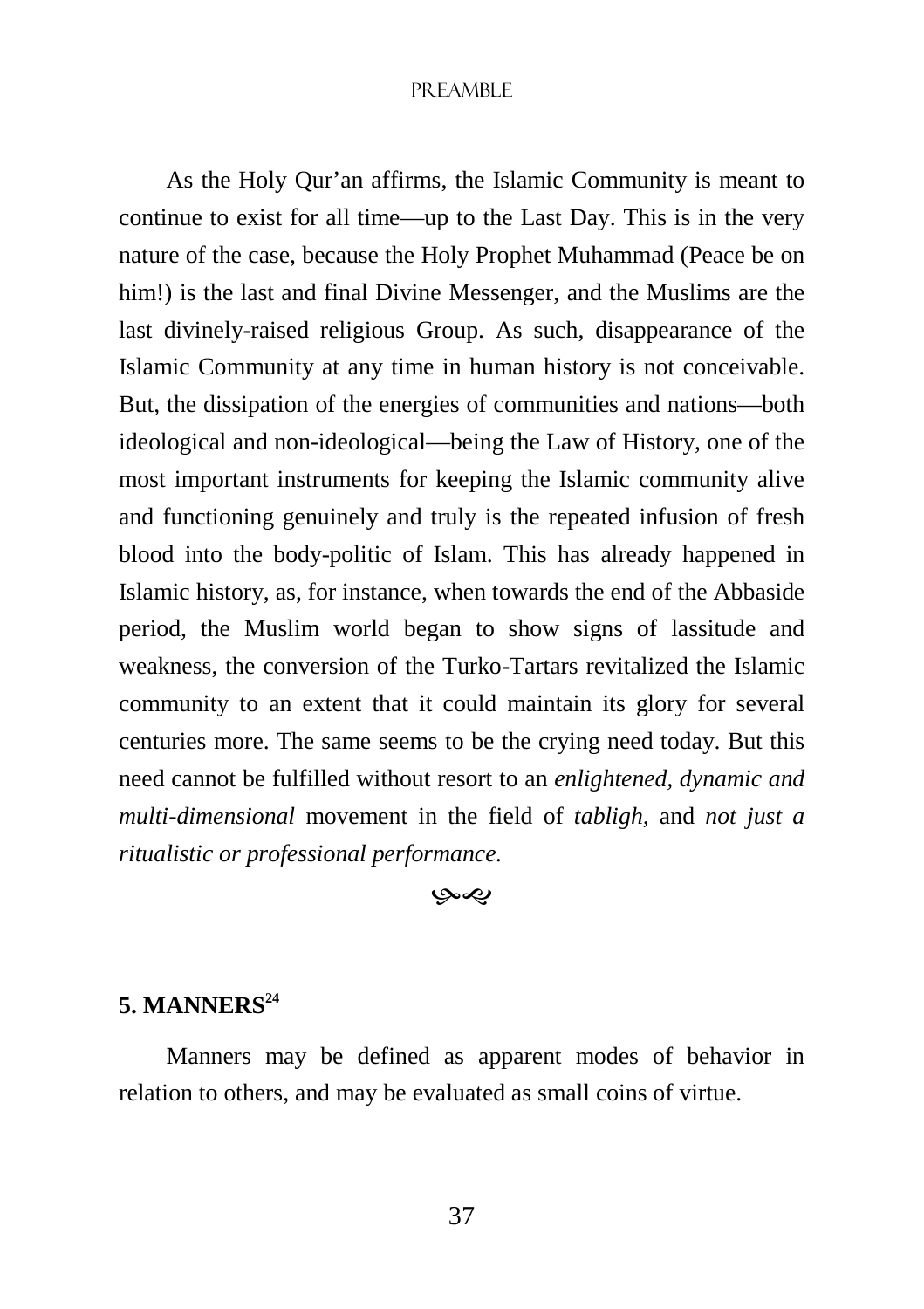The Qur'anic point of view; as emphasized already, is social. Consequently, in the Qur'anic moral code we find as much emphasis on manners as on morals; perhaps more, because indifference to manners may nullify a virtue itself.

This is evident from the Qur'anic emphasis on the manners to be observed in the performance of one of the highest virtues in relation to others, *viz*., charity:

> يَا أَيُّهَا الَّذِينَ آمَنُوا لَا تُبْطِلُوا صَدَقَاتِكُم بِالْمَنِّ وَالْأَذَىٰ ْ ِ اُ َّ َ

"O you who believe! Make not your charity worthless by laying an obligation and by hurt…" (2:264).

It is also evident from what has been said in connection with the manners to be observed in the presence of the Holy Prophet Muhammad (Peace be on him!):

ْو ِل قَ ْ ال ِ ِ ِّي َ و%َ تَ ْجھَرُوا لَهُ ب ْو َق َ ص ْو ِت النَّب ْص َواتَ ُكْم فَ َ ِذ َ ين َ آمنُ َ وا % تَ ْرفَعُوا أ َّ ُّيھَا ال َ يَا أ ُ ُكْم ْع َمال َ َط أ َن تَ ْحبَ ٍض أ َب ْع ِض ُكْم لِبَ ْع ِ ْم َ % تَ ْش َ عُرُون َك َج ْھر َنتُ َوأ

"O you who believe! Raise not your voices above the voice of the Prophet, nor speak aloud to him in talk as you may speak aloud to one another, lest your (good) deeds become vain and you perceive not." (49:2).

Coming to classification: In conformity with the comprehensive nature of the Qur'anic moral code, the Qur'anic duties in respect of manners belong to two categories: (1) those relating to religious manners, and (2) those relating to social manners.

بهي

38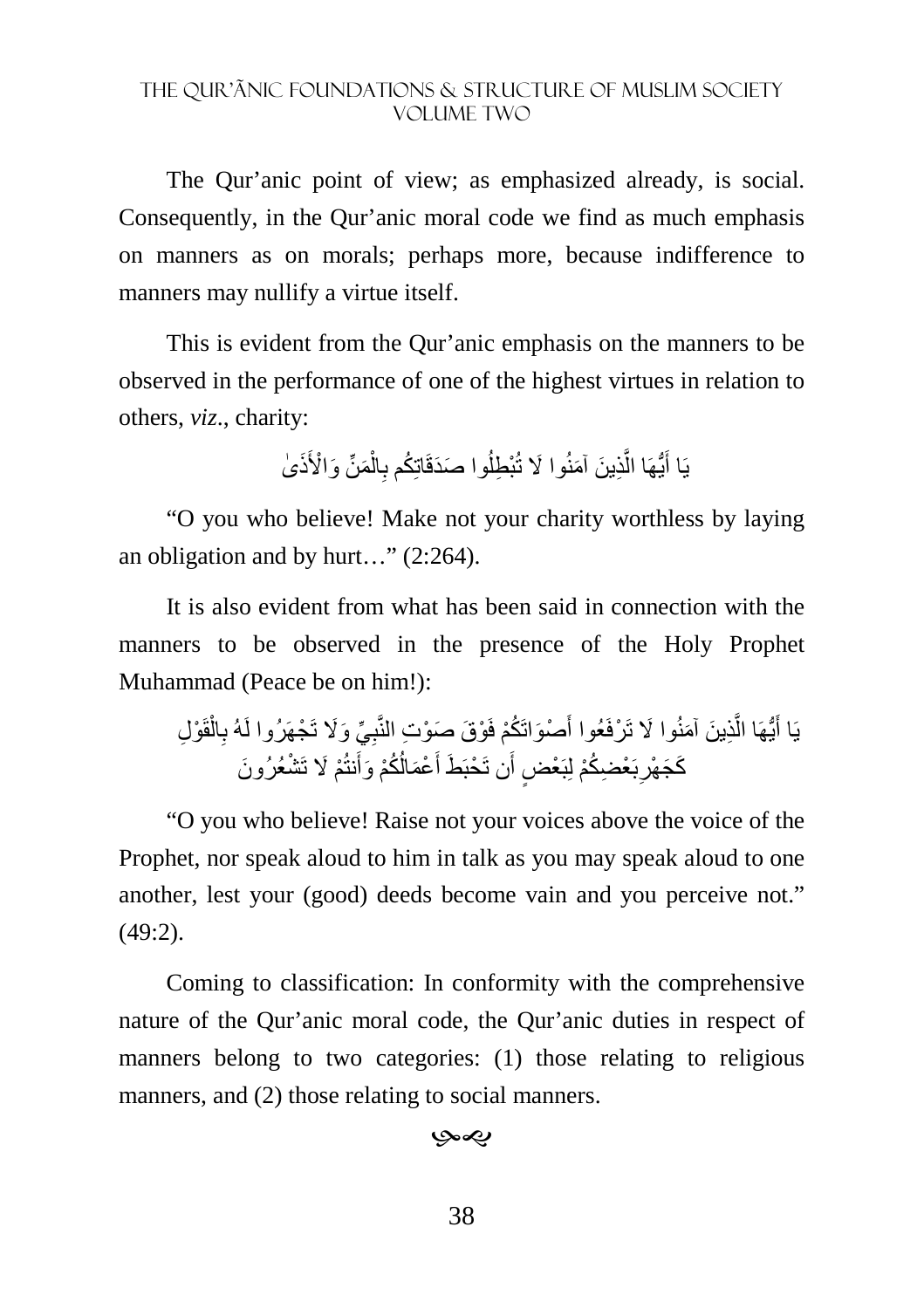# BOOK ONE - DUTIES TO SELF

# **Part 1. Duties as Spiritual Being**

*Chapter 1.*  DUTIES WITH REFERENCE TO GOD *Chapter 2.*  DUTIES TO THE HOLY PROPHET *Chapter 3.*  DUTIES TO THE ANGELS

**Part 2. Duties as Physical Being EXPOSITION** 

**Part 3. Duties as Rational Being EXPOSITION** 

# **Part 4. Duties as Aesthetical Being**

*Chapter 1.*  PRELIMINARY OBSERVATIONS *Chapter 2.*  DUTIES

# **Part 5. Duties as Moral Being**

*Chapter 1.*  DUTIES OF OMISSION *Chapter 2.*  DUTIES OF COMMISSION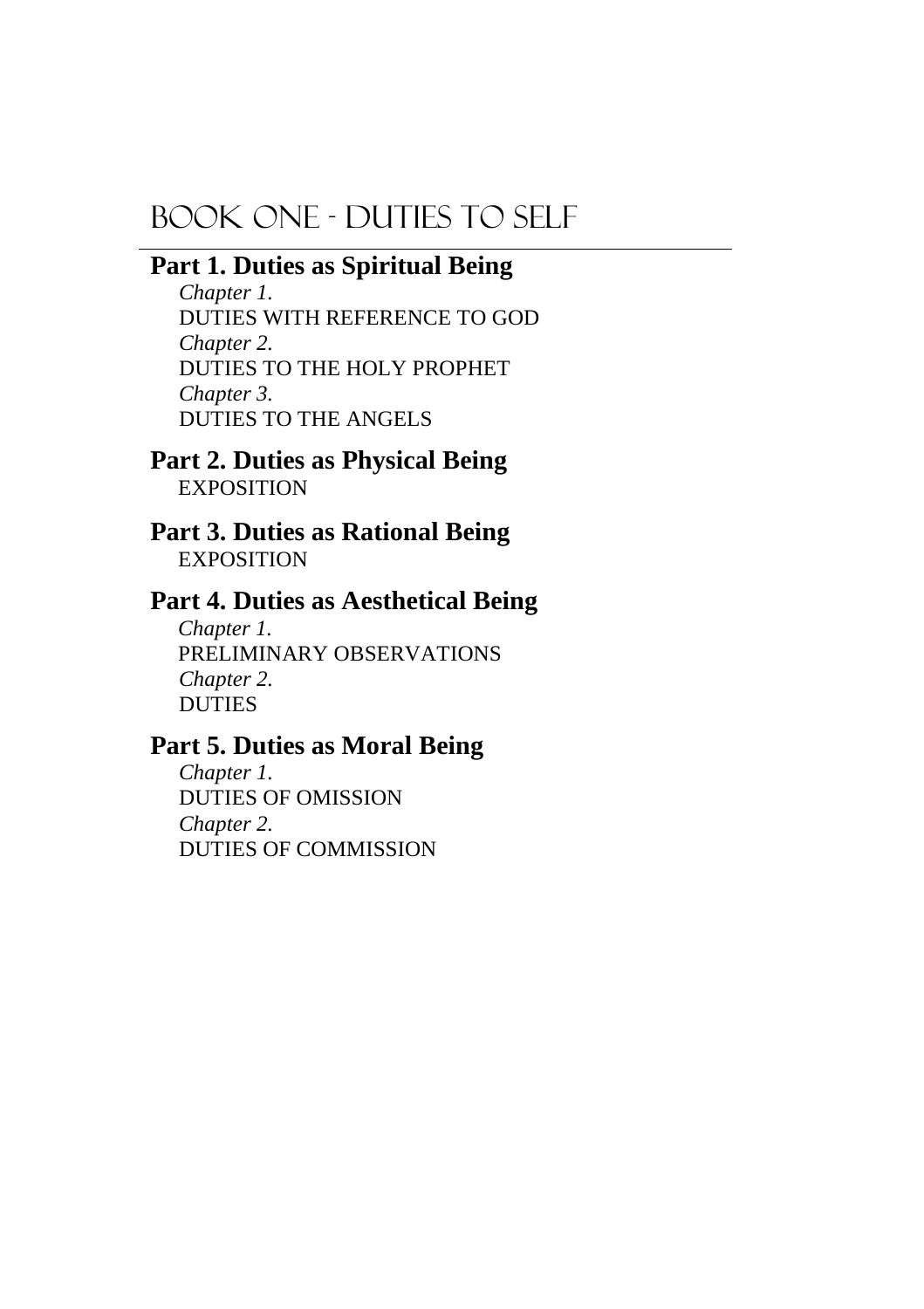# PART 1. DUTIES AS SPIRITUAL BEING

# Chapter 1. Duties with reference to god

- 1. Duties of Respect;
- 2. Duties of Love.

# **ENDS:**

# *(a) Objective:*

Maintenance of a constant attitude of Respect and Love towards God for acquiring the Blessings of Divine Pleasure (*RiÌwÉn AllÉh*) and Divine Love (*×ubb AllÉh*),

As it has been said in the Holy Qur'an:

يَبْتَغُونَ فَضْلًا مِّنَ اللَّهِ وَرِضْوَانًا ِ

"… seeking Grace from Allah and (His) Good Pleasure …" (48:29).

Also:

# يُحبُّهُمْ وَ يُحبُّو نَهُ

"… whom He will love, and they will love Him …" (5:54).

# *(b) Subjective:*

Creating in the moral agent: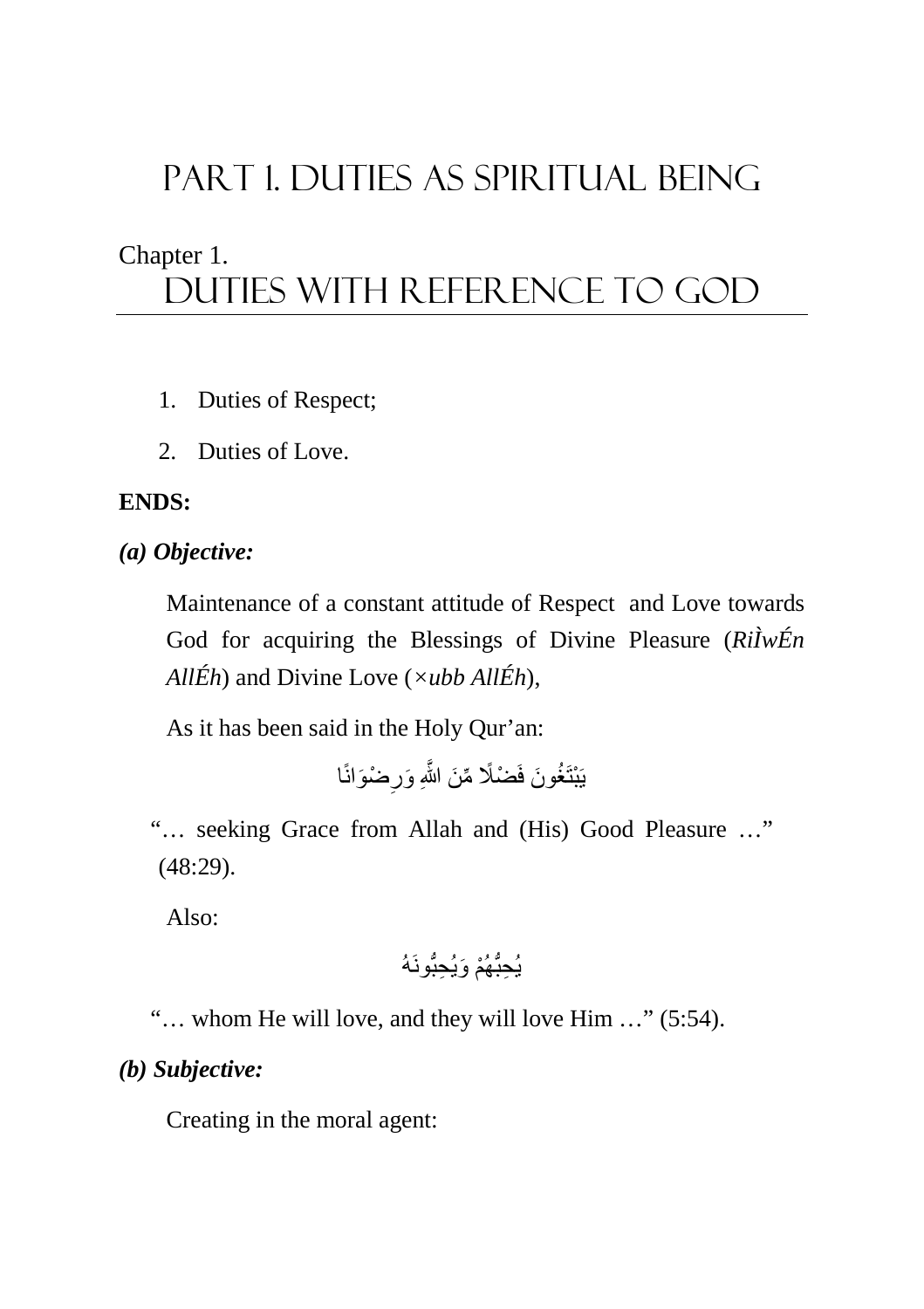1. Purity of will, leading to possible 'holiness' in the measure it may relate to human personality, as it has been said:

بَهُ ْ َّ اjِ َ ي ْھِد قَل ِ َو َم ْ ن يُؤ ِمن ب

"And whosoever believes in Allah, He guides his heart (aright)." (64:11).

2. Stability in, and enthusiasm for, the pursuit of moral struggle, as we are told:

َ لَھَا ٰى َ % ِ انف َصام قَ ْ ُوث ْ ْعُر َوِة ال ْ ال ِ ْم َس َك ب ِد ْ استَ َّ اjِ فَقَ ِ ُ اغ ِ وت َ و ْيُؤ ِمن ب الطَّ ِ ْر ب ْكفُ فَ ۗ◌ َمن يَ َو َّاللهُ َ س ِم ٌ يع َ علِ ٌيم

"… And he who rejects false deities and believes in Allah has grasped a firm handhold which will never break. Allah is Hearer, Knower." (2:256).

-

#### **(l) DUTIES OF RESPECT**

#### *(a) Duties of Commission*

*(1) Cultivation of genuine and complete Faith in God and its inner realisation enjoined:* 

يَا أَيُّهَا الَّذِينَ آمَنُوا آمِنُوا بِاللَّهِ وَرَسُولِهِ وَالْكِتَابِ الَّذِي نَزَّلَ عَلَىٰ رَسُولِهِ َّ ْ َِّ َّ َ وَالْكِتَابِ الَّذِي أَنزَلَ مِن قَبْلُ وَمَن يَكْفُرْ بِاللَّهِ وَمَلَائِكَتِهِ وَكُتُبِهِ وَرُسُلِهِ وَالْيَوْمِ َ ْ َِّ َّ ْ الْآخِرِ فَقَدْ ضَلَّ ضَلَالًا بَعِيدًا **∶**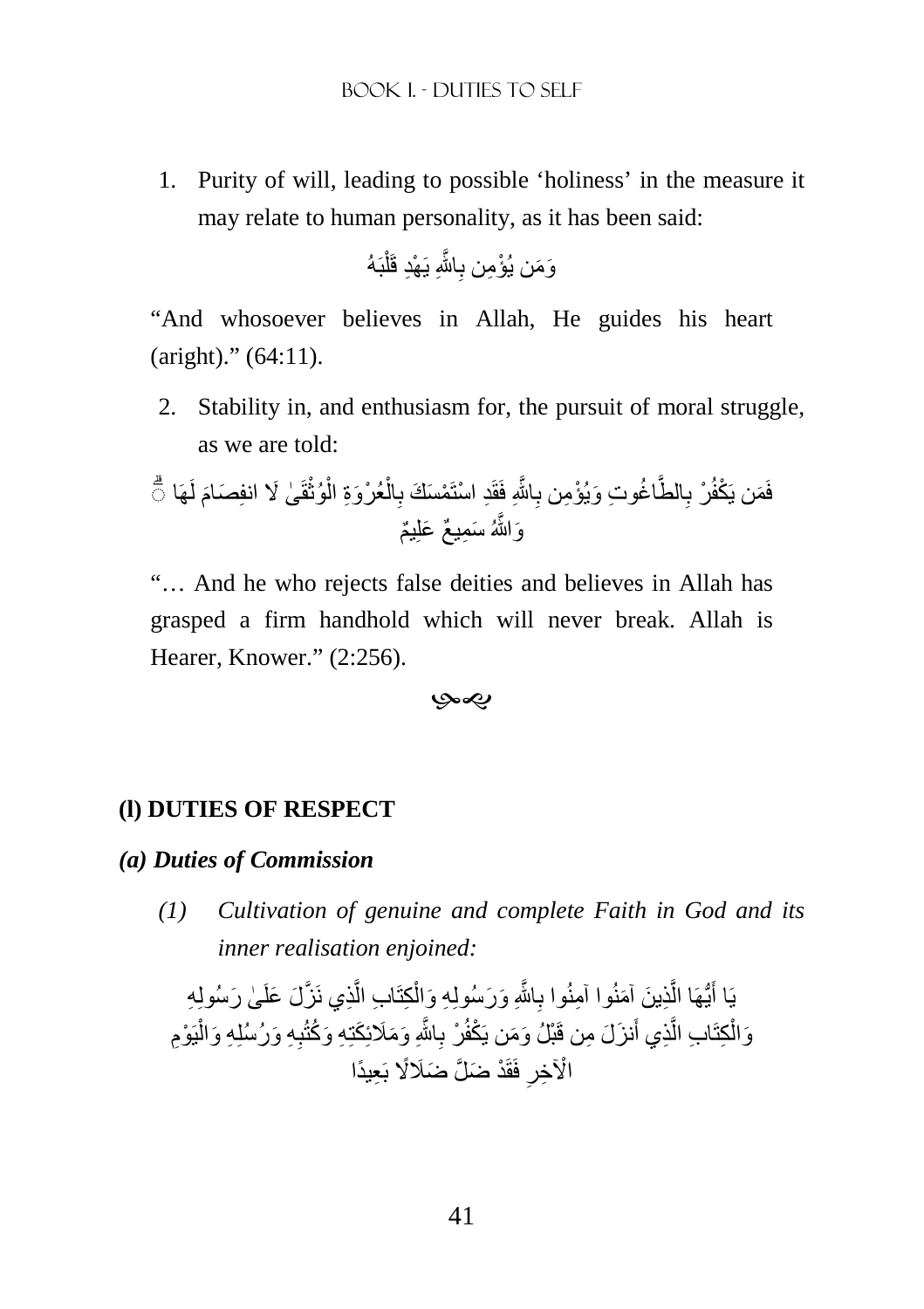"O you who believe! Believe (with all the richness of belief) in Allah<sup>25</sup> and His Messenger, and the Scripture which He has sent to His Messenger and the Scripture which He sent to those before (him). Any who denies Allah, His Angels, His Books, His Messengers and the Day of Judgment, has gone far far astray."<sup>26</sup> (4:136).

*(2) Faith in the Unity of God—perfect monotheism—implying indivisible loyalty to Him, enjoined:* 

> ذَلِكُمُ اللَّهُ رَبُّكُمْ ۚ ۚ ۖ لَا إِلَـٰهَ إِلَّا هُوَ ۚ خَالِقُ كُلِّ شَيْءٍ فَاعْبُدُوهُ ِ لَ

"That is Allah, your Lord! There is no God but He, the Creator of all things: then worship Him (alone)." (6:102).

> فَإِلْـهُكُمْ إِلَـٰـهٌ وَاحِدٌ فَلَهُ أَسْلِمُوا ۖ َ لَ ِ لَ

"… and your God is One God, so unto Him submit (wholly and solely)." (22:34).

*(3) Maintenance of the attitude of respect for God enjoined:*  إِنَّ الَّذِينَ آمَنُوا وَعَمِلُوا الصَّالِحَاتِ وَأَخْبَتُوا إِلَىٰ رَبِّهِمْ أُولَـٰئِكَ أَصْحَابُ الْجَنَّةِ جَ ْ َ لَ ِ ُ َّ هُمْ فِيهَا خَالِدُونَ

"Verily those who believe and work righteousness, and humble themselves before their Lord, they will be Companions of the Garden, to dwell therein for ever." (11:23).

*(4) Cultivation of the fear of Displeasure of God and of the Final Accountability by Him, enjoined:*  يَا أَيُّهَا الَّذِينَ آمَنُوا اتَّقُوا اللَّهَ حَقَّ تُقَاتِهِ وَلَا تَمُوتُنَّ إِلَّا وَأَنتُم مُّسْلِمُونَ ِ َّ َ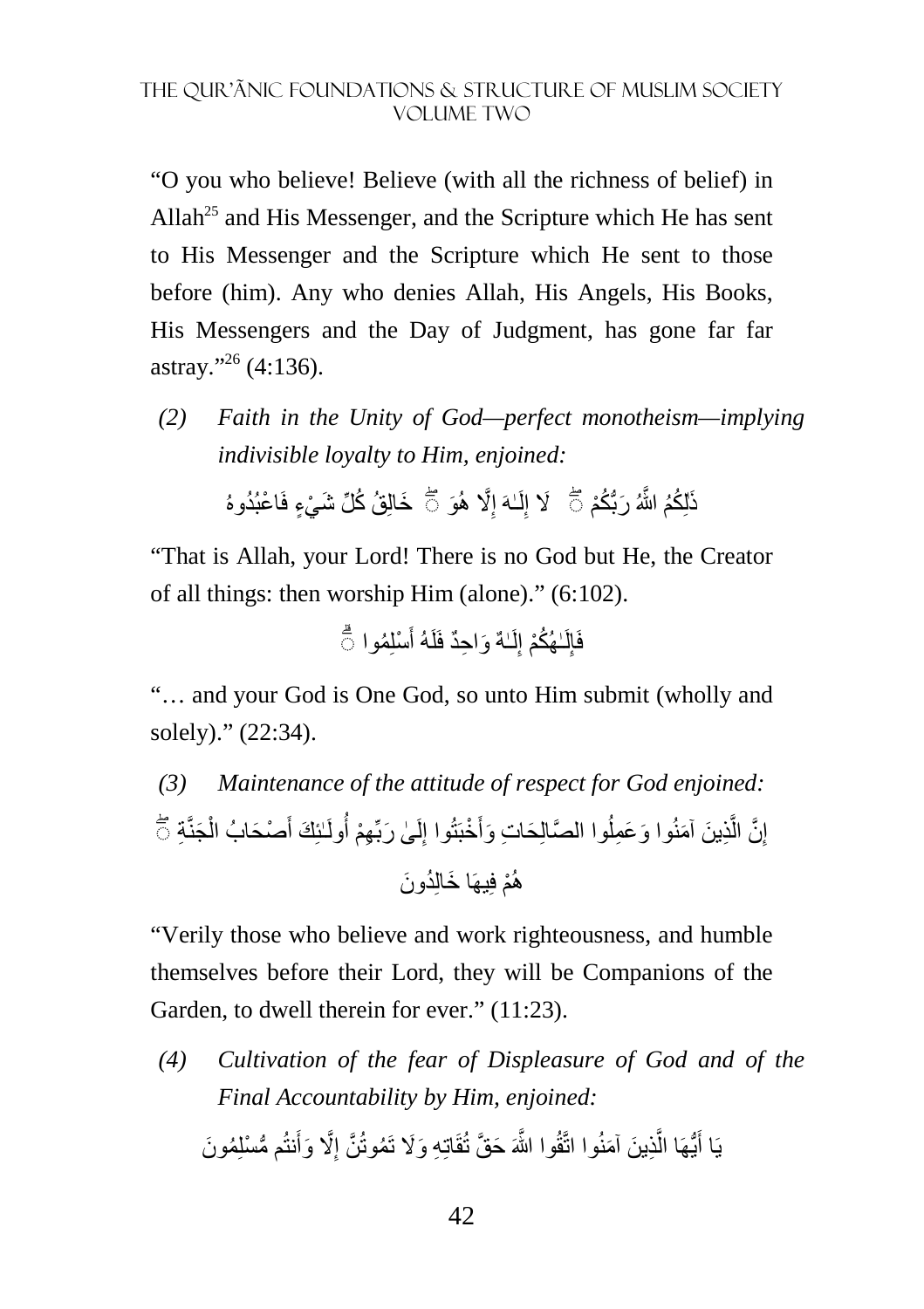"O you who believe! Fear Allah<sup>27</sup> as He should be feared, and die not save as those who have surrendered (unto Him)." (3:12).

إِنَّمَا ذَلِّكُمُ الشَّيْطَانُ يُخَوِّفُ أَوْلِيَاءَهُ فَلَا تَخَافُو هُمْ وَخَافُونِ إِن كُنتُم مُّؤْمِنِينَ ِ َ

"It is only the devil that suggests to you the fear of his votaries: Be not afraid of them, but fear Me, if you have faith." (3:175).

> إِلَّا الَّذِينَ ظَلَمُوا مِنْهُمْ فَلَا تَخْشَوْهُمْ وَاخْشَوْنِي َّ

"… except those that are bent on wickedness; so fear them not, but fear Me…" (2:150).

وَأَمَّا مَنْ خَافَ مَقَّامَ رَبِّهِ وَنَهَى الَنَّفْسَ عَنِ الُّهَوَىٰ
$$
\begin{array}{c}\n\overrightarrow{a} \\
\overrightarrow{b} \\
\overrightarrow{c}\n\end{array}
$$

"And for such as had entertained the fear of standing before their Lord's (tribunal) (on the Day of Judgment)<sup>28</sup> and had restrained (their) souls from lower Desires, their Abode will be the Garden." (79:40-41).

*(5) Cultivation of Obedience to God enjoined:*  يَا أَيُّهَا الَّذِينَ آمَنُوا أَطِيعُوا اللَّهَ َ َّ َ

"O you who believe! Obey Allah…"<sup>29</sup> (4:59).

يَا أَيُّهَا الَّذِينَ آمَنُوا اسْتَجِيبُوا بِلَّهِ وَلِلرَّسُولِ إِذَا دَعَاكُمْ لِمَا يُحْيِيكُمْ ِ ِ َّ َ

"O you who believe! Give your response to (i.e., obey) Allah and His Messenger, when He calls you to that which will give you life;... "<sup>30</sup> (8:24).

ِ قَانِتِ َ ين ُوم ِ وا jَّ َوقُ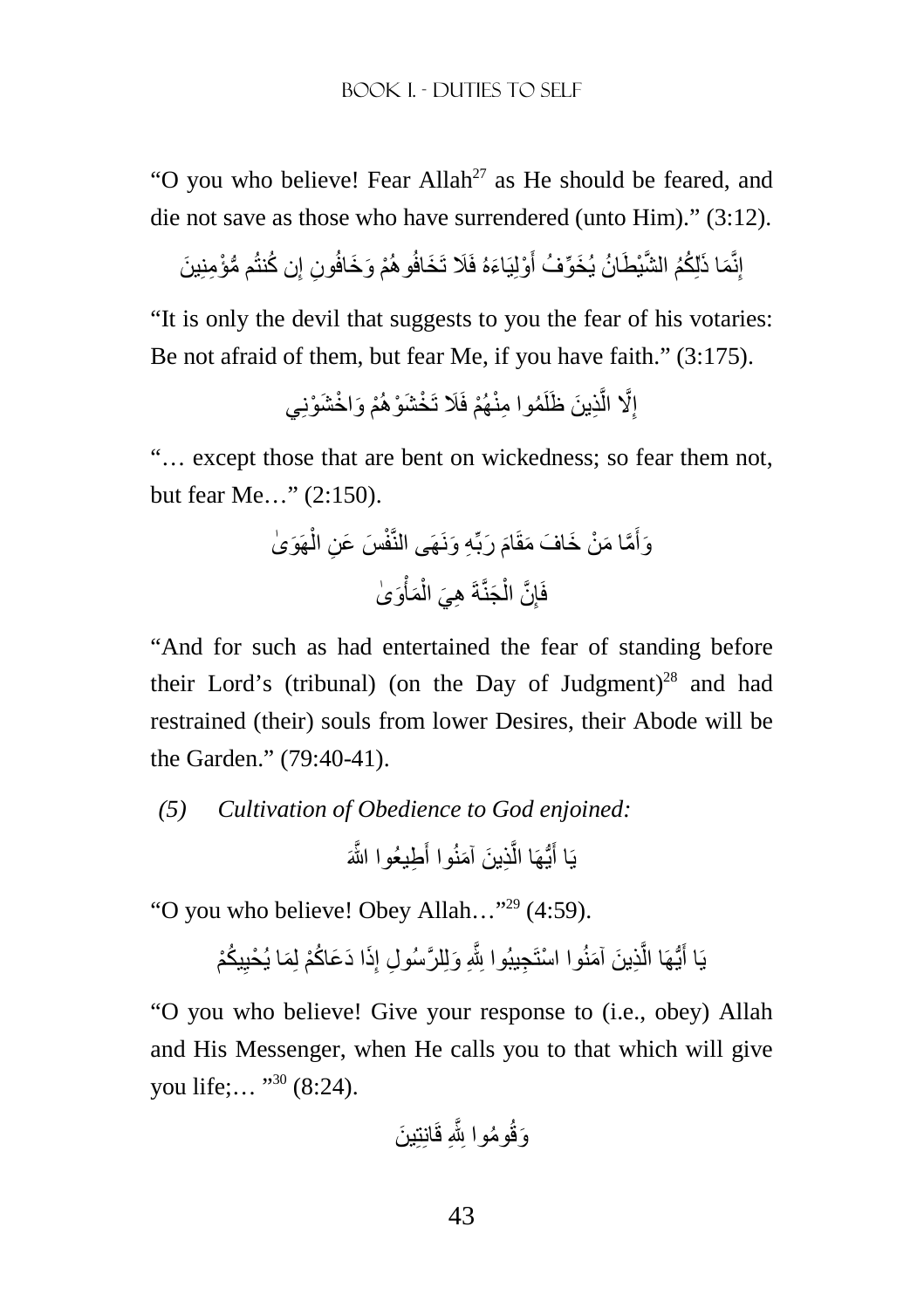"… and stand before Allah in a devout (frame of mind)."<sup>31</sup> (2:238).

وَأَنِيبُوا إِلَىٰ رَبِّكُمْ وَأَسْلِمُوا لَهُ مِن قَبْلِ أَن يَأْتِيَكُمُ الْعَذَابُ ثُمَّ لَا تُنصَرُونَ لَ ِ أَ ا<br>ا ْ ْ َ

"Turn unto your Lord repentant, and *surrender unto Him*, before there comes unto you the torment, and then you shall not be helped." $39:54$ ).

يَا أَيُّهَا النَّاسُ اعْبُدُوا رَبَّكُمُ الَّذِي خَلَقَكُمْ وَالَّذِينَ مِن قَبْلِكُمْ لَعَلَّكُمْ تَتَّقُونَ َّ َّ

"O mankind! worship your Lord,<sup>33</sup> Who has created you and those before you, so that you may ward off (evil). $\cdot^{34}$  (2:21).

*(6) Cultivation of trust in God's goodness, mercy and help enjoined:* 

ِه َ ربِّ َ ويَ ْر َ جُو ر ْح َمةَ ِل َ س ِ اجًد َ ا وقَائِ ًما يَ ْحَذ ْ رُ اi ِخ َرةَ ْي َّ َاء الل ٌت آنَ َو قَانِ َّم ْن ھُ أ ۗ◌ َ بَ ِ اب ْ ل ُ ْ و ا>َ ُول َما يَتَ َذ َّكرُ أ ِنَّ ُم َون إ ِذ َ ين َ % يَ ْعلَ َّ ُم َون َ وال ِذ َ ين يَ ْعلَ َّ ِي ال ْل ھَ ْل يَ ْستَو قُ

"Is one who worships devoutly during the hours of night prostrating himself or standing (in adoration), who takes heed of the Hereafter, and who places his hope in the Mercy of his Lord—(like one who does not)? Say: 'Are those equal, those who know and those who do not know? It is those who are endued with understanding that receive admonition." (39:9).

ٰـئِ َك يَ ْر َ جُون َ ر ْح َم َت ُولَ ِ ِ يل َّ اللهِ أ ِذ َ ين ھَ َ اج َ رُوا و َجاھَ ُدوا فِ َي سب َّ َ وا وال ِذ َ ين َ آمنُ َّ َّن ال ِ إ ٌور َّ ر ِح ٌيم َّاللهِ َو َّاللهُ َ غفُ ◌ۚ

"Lo! those who believe and those who suffer exile (in defense of Truth) and strive and struggle in the path of Allah, they (i.e.,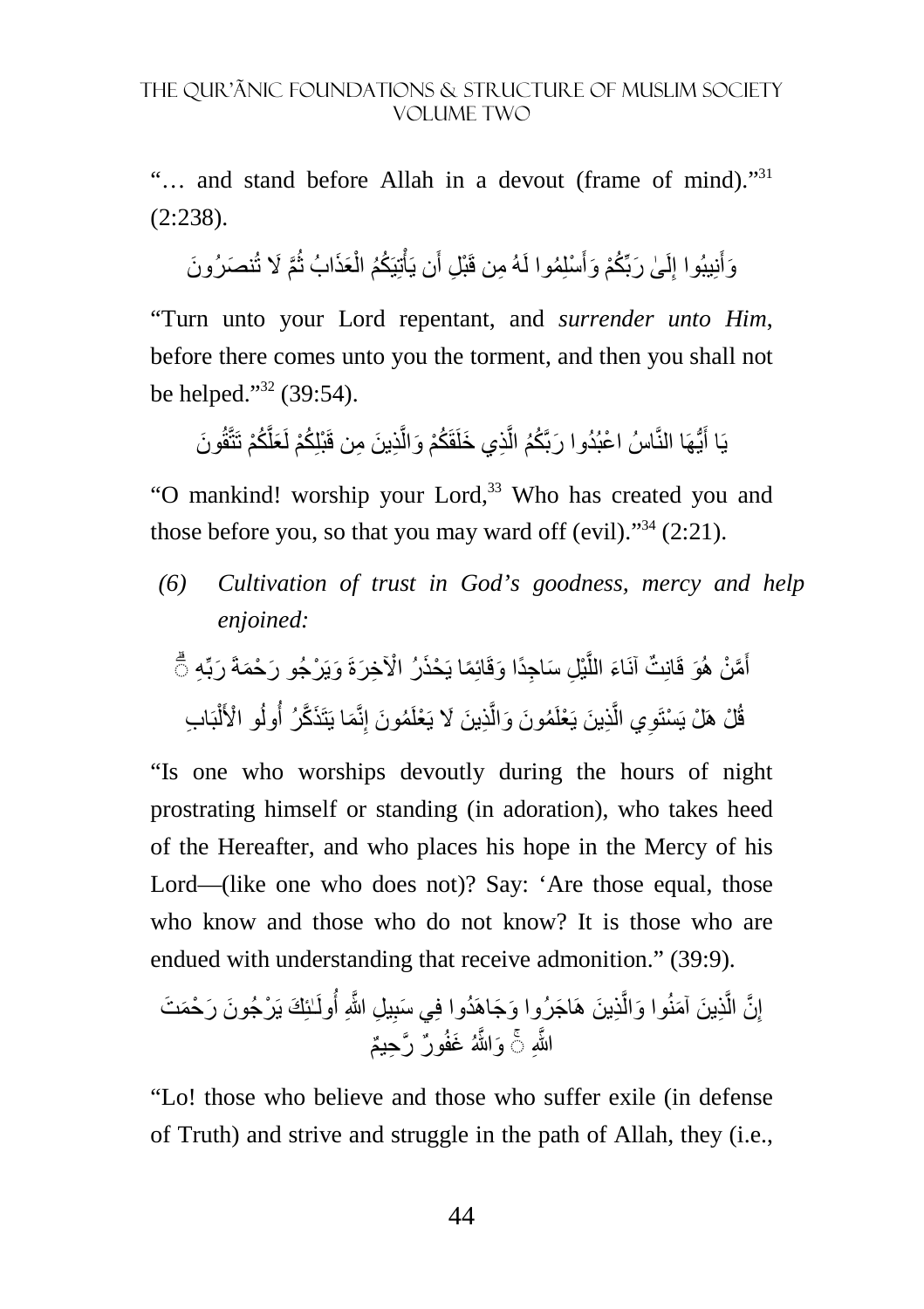such true Muslims) have hope of Allah's mercy; and Allah is Oft-Forgiving, Most Merciful." (2:218).

Then there is the command:

ُّ م مْؤ ِمنِ َ ين ُن كنتُ ِ ُوا إ َو َّكل َو َعلَ َّ ى اللهِ فَتَ

"… and on Allah (i.e., in Allah's goodness, mercy and help) put your trust if you are believers." (5:23).

*(7) Affirmation of one's dependence on God: Prayer to Him, enjoined:* 

َون ُ ْد ُخل َ رُون َ ع ْن ِ عبَ َادتِ َي سيَ ِ ِذ َ ين يَ ْستَ ْكب َّ َّن ال ِ ِج ْب لَ ُكْم إ ْستَ َ َ ال َ رُّب ُكُم ْ اد ُعونِي أ َوقَ ◌ۚ َ ين ِ َ د ِ اخر َ َجھَنَّم

"And your Lord has said: Call on Me, I will answer your prayer. Verily those who are stiff-necked against My worship (i.e., against acknowledging Me as their Lord and Benefactor), will enter hell in humiliation." (40:60).

ِد َ ين ُمْعتَ ْ ِنَّ َهُ % ِ يُح ُّب ال إ يَةً َض ُّر ًع َ ا و ُخفْ ْاد ُع ۚ◌ َ وا ربَّ ُكْم تَ

"Call on your Lord with humility and in secret: Lo! Allah loves not those who trespass beyond (rational and respectful) limits."  $(7:55)$ .

> وَادْعُوهُ خَوْفًا وَطَمَعًا ۞َإِنَّ رَحْمَتَ اللَّهِ قَرِيبٌ مِّنَ الْمُحْسِنِينَ ْ ِ ِ

"… and call on Him with fear and longing (in your hearts): for the Mercy of Allah is (always) near to those who do good (to others)." (7:56).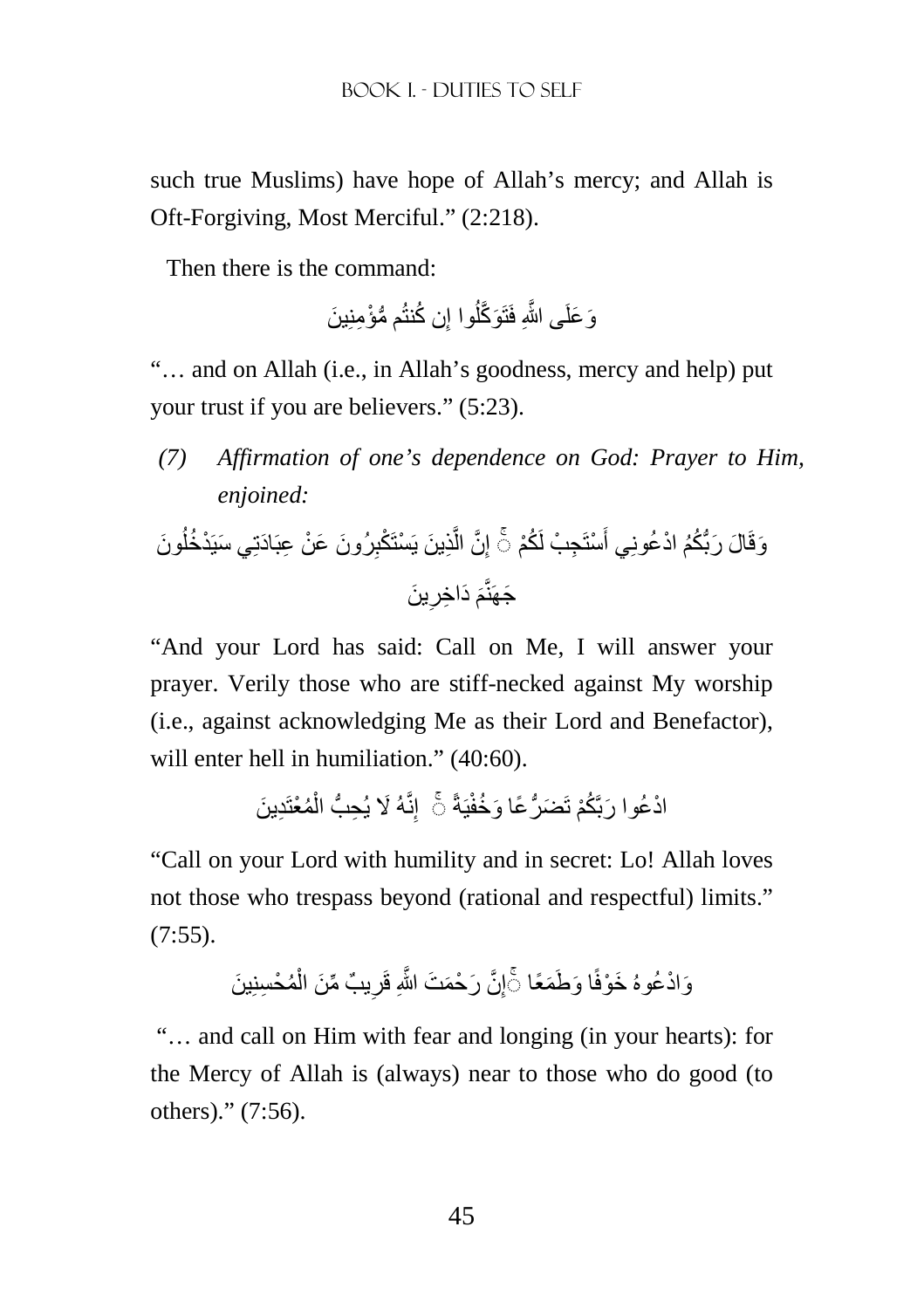*(8) Seeking Help and Grace from God, the Possessor and the Source of all Power, enjoined:* 

Says the Holy Qur'an:

ِرُوا َّ اjِ َ و ْ اصب ِ ِعينُوا ب ْ استَ

"… seek help from Allah… " (7:128).

Now, help should be sought basically from God alone. Muslims have been commanded to pray to God in these words:

ِيَّ َ اك نَ ْسَت ِع ُ ين ِيَّ َ اك نَ ْع ُبُد َ وإ إ

"You (alone) do we worship, and of You (alone) do we seek help." (1:4).

Again:

ُ َّ وا اللهَ ِ من فَ ْضلِ ِه ل َ َو ْ اسأ

"and ask Allah of His Grace … " (4:32).

And this seeking of Grace from God is a constant attribute of the life of a Muslim:

> تَرَاهُمْ رُكَّعًا سُجَّدًا يَبْتَغُونَ فَضْلًا مِّنَ اللَّهِ وَرِضْوَانًا ِ

"You will see them bow and prostrate themselves (in prayer) seeking Grace from Allah and (His) Good pleasure..." (48:29).

*(9) Seeking Guidance from God, the Possessor and Source of all Knowledge, enjoined:* 

It is a duty of every Muslim to pray to God for guidance in the following words: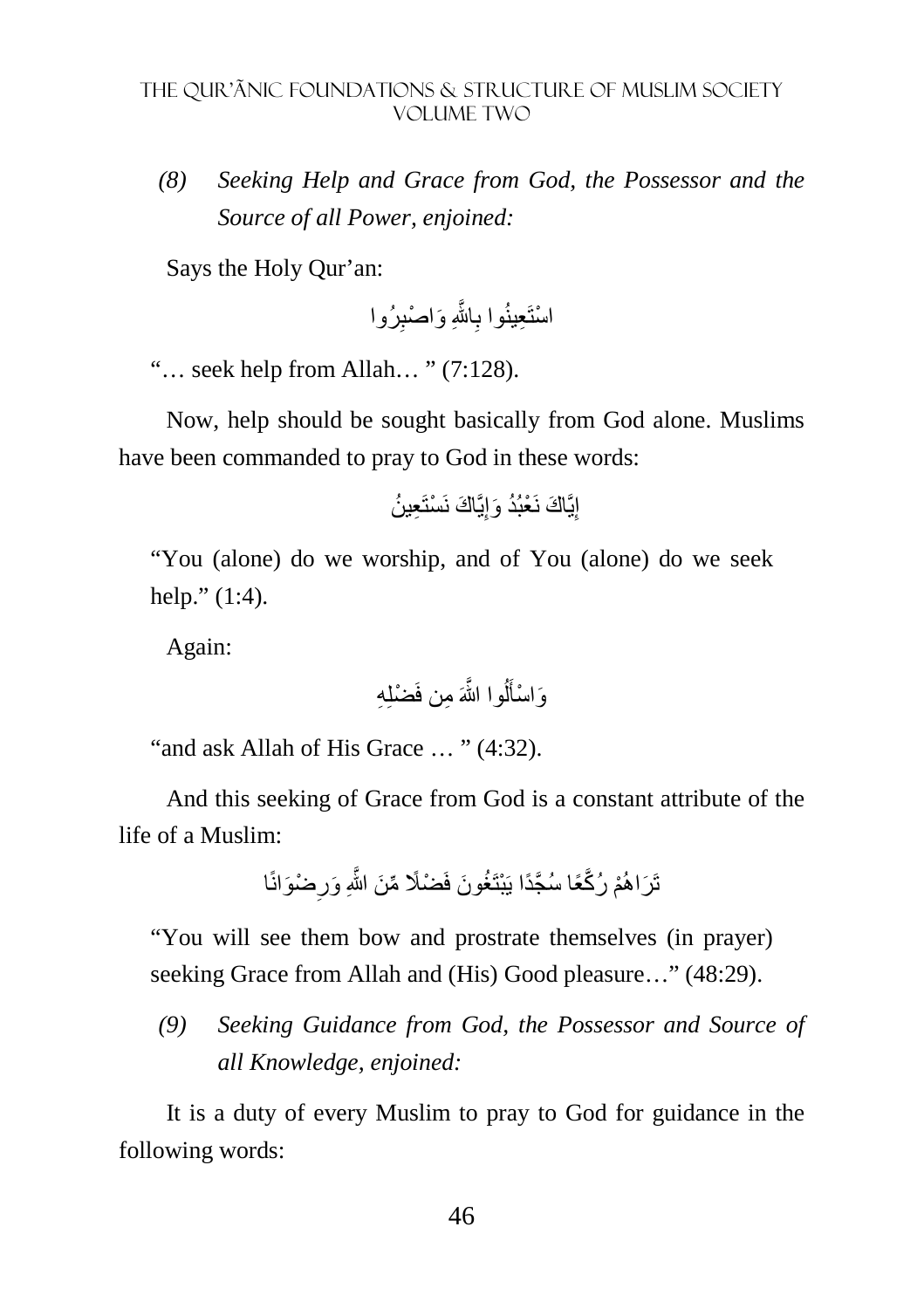#### َ اهْدِنَا الصِّرَاطَ الْمُسْتَقِيمَ ْ

"Guide us (O Allah) unto the path straight…" (1:5).

*(10) Following the Divine Guidance revealed in the Holy Qur'an, enjoined:*

> اتَّبِعُوا مَا أُنزِلَ إِلَيْكُم مِّن رَّبِّكُمْ لَ ِ ِ

"Follow the Revelation given unto you (in the Holy Qur'an) from your Lord …" (7:3).

*(11) Showing respect to God by believing in all the Messengers and all the Scriptures sent by Him for the guidance of man, enjoined:* 

َّ اjِ َ ورُسُلِ ِه ِ ِآمنُوا ب فَ

"So believe in Allah and (all) His Messengers," (3:179).

وَالَّذِينَ يُؤْمِنُونَ بِمَا أُنزِلَ إِلَيْكَ وَمَا أُنزِلَ مِن قَبْلِكَ ِ لَ ِ ِ َّ

"(Muslims are those) who believe in the Revelation sent to you (O Muhammad), and that which was sent before you…" (2:4).

# *(b) Duties of Omission :*

*(1) Attributing any quality to God which is profane and blasphemous, prohibited:* 

ْس َمائِ ِه َ ِحُد َون فِي أ ْ ِذ َ ين يُل َّ َو َذرُوا ال ِھَاۚ◌ ْحُسنَ ٰى فَ ْاد ُعوهُ ب ْ ْس َم ُاء ال ْ ا>َ ِ ۖ◌ َوِjَّ َون ُ َس ْ يُج َز ْو َن َ م َ ا كانُوا يَ ْعَمل

"The most excellent Names belong to Allah: so call on Him by them; and shun the company<sup>35</sup> (and the blasphemies) of those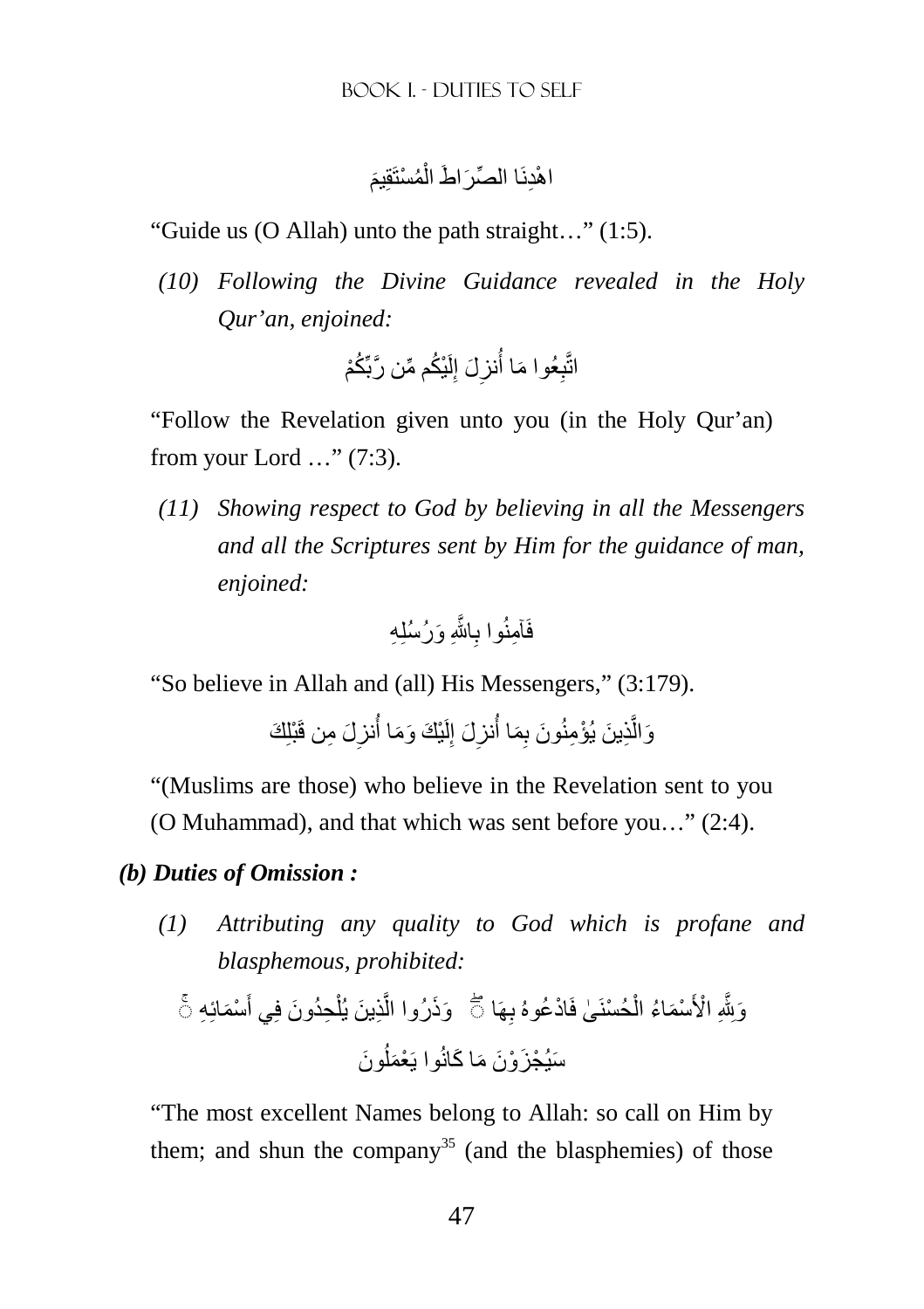who use profanity in His names. They will be repaid for what they do." (7:180).

*(2) Associating any partner with God and limiting His uniqueness and supremacy in any manner, prohibited:*

> وَاعْبُدُوا اللَّهَ وَلَا تُشْرِكُوا بِهِ شَيْئًا **∶**

"And worship Allah and associate not anything with Him (either in His Person or in His Attributes)." (4:36).

َو َّ% ھُ ِ ٰـهَ إ لَ ِ ٰـھً َ ا آخ َر %َ إ لَ ِ َو%َ تَ ْد ُع َ م َع َّ اللهِ إ

"And call not, besides Allah, on another god. There is no god but He …" (28:88).

*(3) Saying anything concerning God without the authority of Revelation, prohibited:* 

بَ ْ َ َ وال م ْ ث َو ِ اح َش َ م َ ا ظھَ َر ِ منْھَ َ ا و َم َ ا ب َط َن َ و ْا]ِ فَ ْ َي ال َ َ ربِّ َم َ ا ح َّرم ِنَّ ْل إ ق َح ِّق ُ ْ ال ِ َغْير ِ ْغ َي ب ُم َون َ وا علَ َّ ى اللهِ َ م َ ا % تَ ْعلَ ُ َن تَقُول َ ا وأ َطانً ْ ِ ِه سُل ْم يُنَ ِّز ْل ب َّ اjِ َ ما لَ ِ ُكوا ب ِ َن تُ ْشر َوأ

"Say: The things that my Lord has indeed forbidden are: shameful deeds, whether open or secret; sins and trespasses against truth or reason; assigning of partners to Allah, for which you are given no authority; and *saying about Allah of which you have no knowledge.*" (7:33)

*(4) Disobedience to and arrogance in respect of God, prohibited:* 

ِرُو ْم َ % يَ ْسَت ْكب َن َوھُ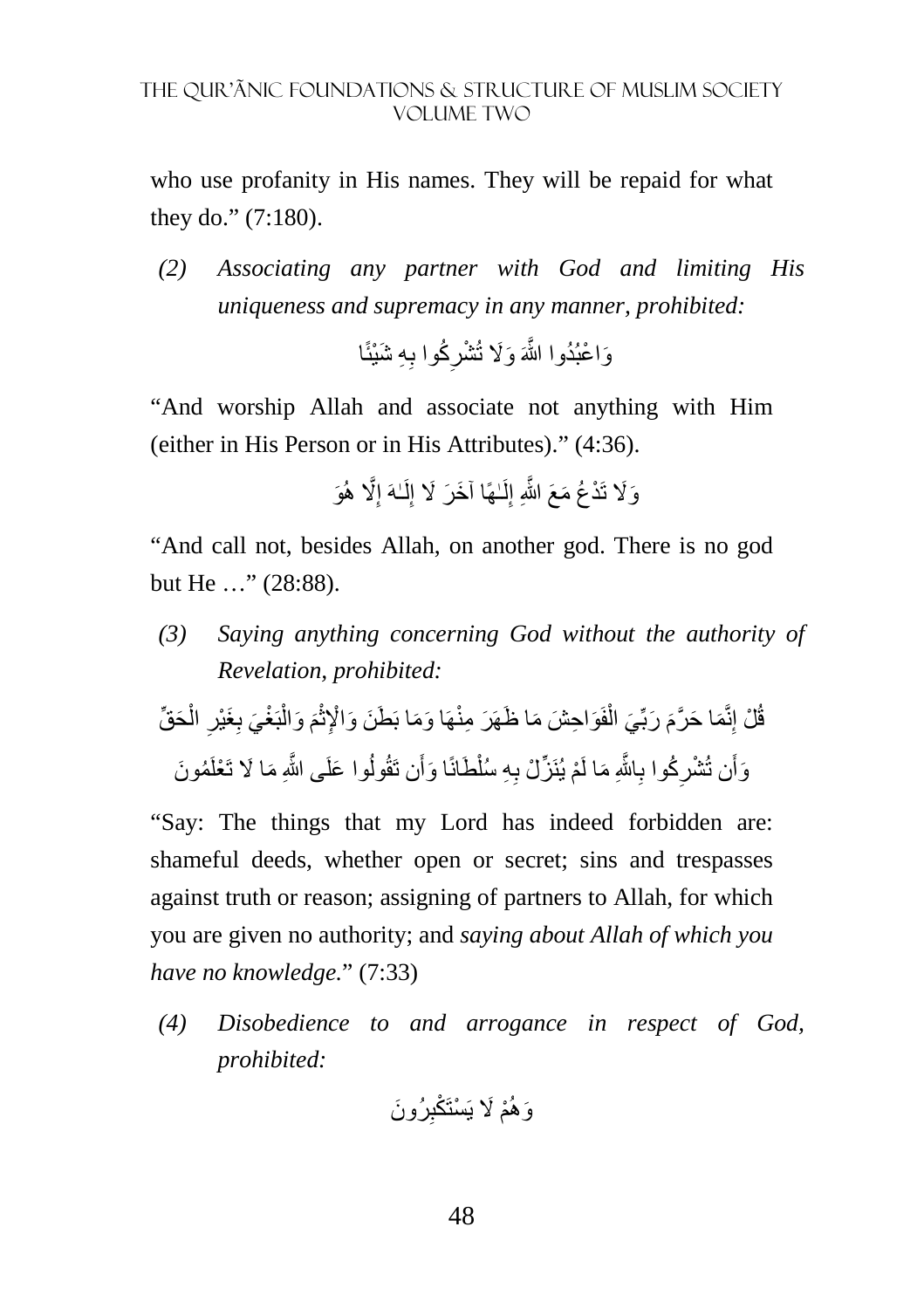"… and they (i.e., the Believers) are not arrogant (in respect of worshipping Allah)." (32:15).

وَأَمَّا مَن بَخِلَ وَاسْتَغْنَىٰ وَكَنَّبَ بِالْحُسْنَىٰ فَسَنُيَسِّرُهُ لِلْعُسْرَىٰ ْ ْ ِ أَ

"But he who is greedy miser and *deems himself free from need (of Allah),* and gives the lie to the Best (i.e., dishonors Truth), We will indeed make for him smooth the Path to Misery." (92:8-10).

Again:

وَمَن يَعْصِ اللَّهَ وَرَسُولَهُ فَقَدْ ضَلَّ ضَلَالًا مُّبِينًا ِ

"If anyone disobeys (the Commands of) Allah and His Messenger, he is indeed on a clearly wrong Path." (33:36).

*(5) Despairing of the Mercy of God prohibited:* 

وَلَا تَيْأَسُوا مِن رَّوْحِ اللَّهِ ۖ أَ ۖ إِنَّهُ لَا يَيْأَسُ مِن رَّوْحِ اللَّهِ إِلَّا الْقَوْمُ الْكَافِرُونَ ْ ْ ِ ِ اً<br>أ ِ م<br>أ

*"…and never give up hope of Allah's Soothing Mercy*: truly no one despairs of Allah's Soothing Mercy except those who have no Faith." (12:87).

قُلْ يَا عِبَادِيَ الَّذِينَ أَسْرَفُوا عَلَىٰ أَنفُسِهِمْ لَا تَقْنَطُوا مِن رَّحْمَةِ اللَّهِ ۚ خَ َ َّ إِنَّ اللَّهَ يَغْفِرُ الذُّنُوبَ جَمِيعًا ۞ إِنَّهُ هُوَ الْغَفُورُ الرَّحِيمُ ْ ِ

"Say: O My Servants who have transgressed against their souls! despair not of the Mercy of Allah, for Allah forgives all sins: verily He is Oft-Returning, Most Merciful." (39:53).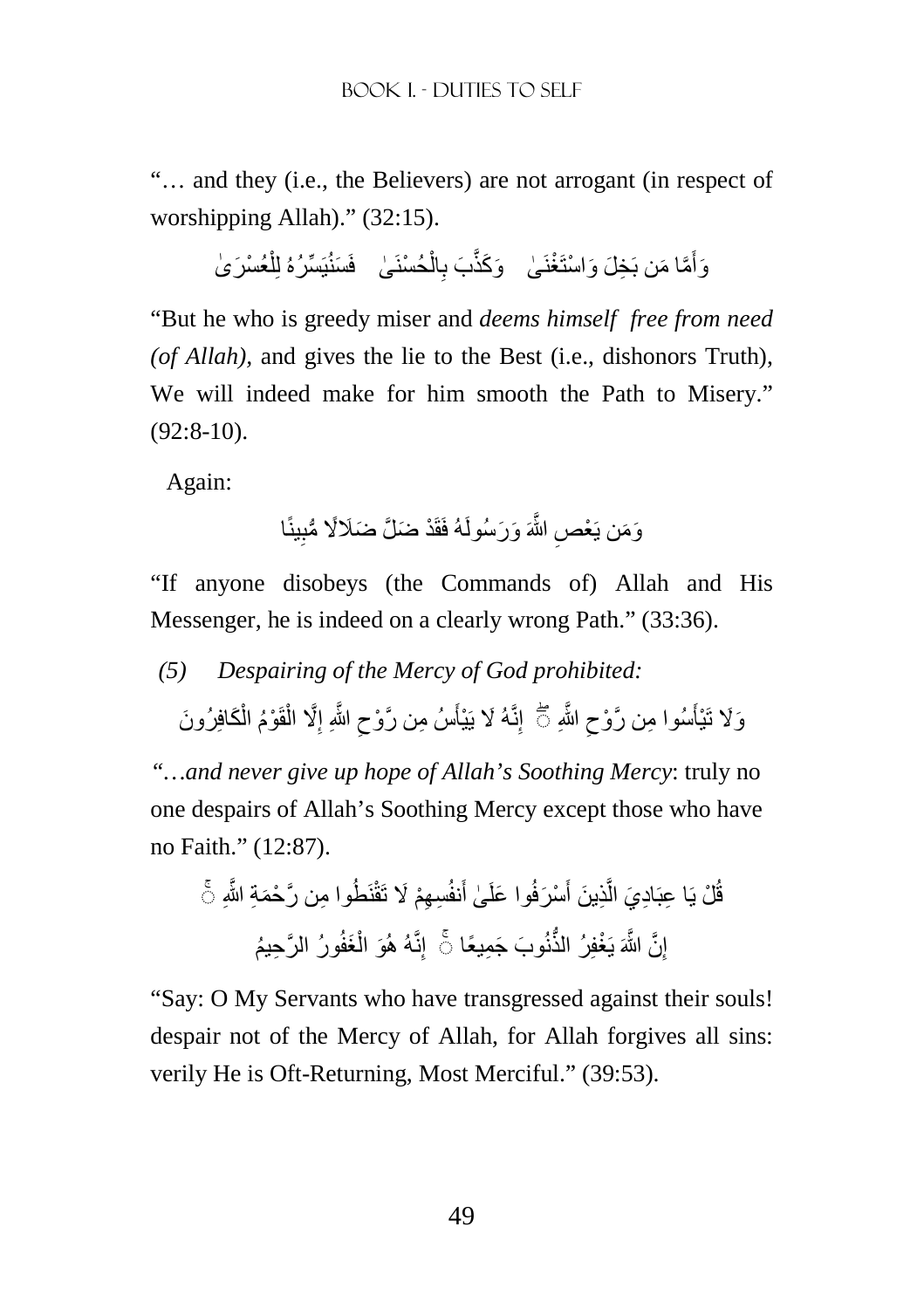*(6) Believing in superstitions and seeking help from superstitious objects, thereby indirectly insulting God,*<sup>36</sup> *prohibited:* 

> فَاجْتَنِبُوا الرِّجْسَ مِنَ الْأَوْثَانِ ِ

"… so shun the abomination of idols (i.e., evils of idolatrous practices)." (22:30).

ْج ٌس ِّ م ْن َ ع َم ِل ِ َ نص َ ابُ و ْا>َ ْزُ%َم ر َمْي ِس َرُ و ْا>َ ْ َخ ْم َرُ وال ْ َما ال ِنَّ ِذ َ ين َ آمنُوا إ َّ ُّيھَا ال َ يَا أ لِ َ حُون َّ ُكْم تُفْ َعل ان فَ ْ اجتَنِبُوهُ لَ َّ الشْي َطِ

"O you who believe! Intoxicants and games of chance (i.e., all forms of gambling), *and stone altars*<sup>37</sup> and *(divination by) arrows,*<sup>38</sup> are an abomination,—of Satan's handiwork: shun it therefore, that you may prosper." (5:90).

ِذ َ ين َ كفَرُوا َّ ٰـ ِك َّن ال َم ٍ َ ا ج َع َل َّ اللهُ ِ من بَ ِح َ يرٍة َ و%َ َ سائِبَ ٍة َ و%َ َ و َولَ ٍة َ و%َ َ حام ۙ◌ ِصيل َ َون ُ ْم َ % َ ي ْعقِل َ ْكثَرُھُ َوأ َكِذ َب ْ تَ َ رُون َ علَ َّ ى اللهِ ال يَف ۖ◌ ْ

"It is not Allah Who has instituted (superstitions like those of) a slit-ear she-camel, or a she-camel let loose for free pasture, or idol sacrifices for twin-births in animals, or stallion-camels freed from work. It was blasphemers who invented a lie against Allah, and most of them lack wisdom."<sup>39</sup> (5:103).

*(7) Magic, being evil practice and opposed to godliness, condemned: hence to abstain from it is duty:* 

Speaking of the practice of magic by the Jews, the Holy Qur'an says: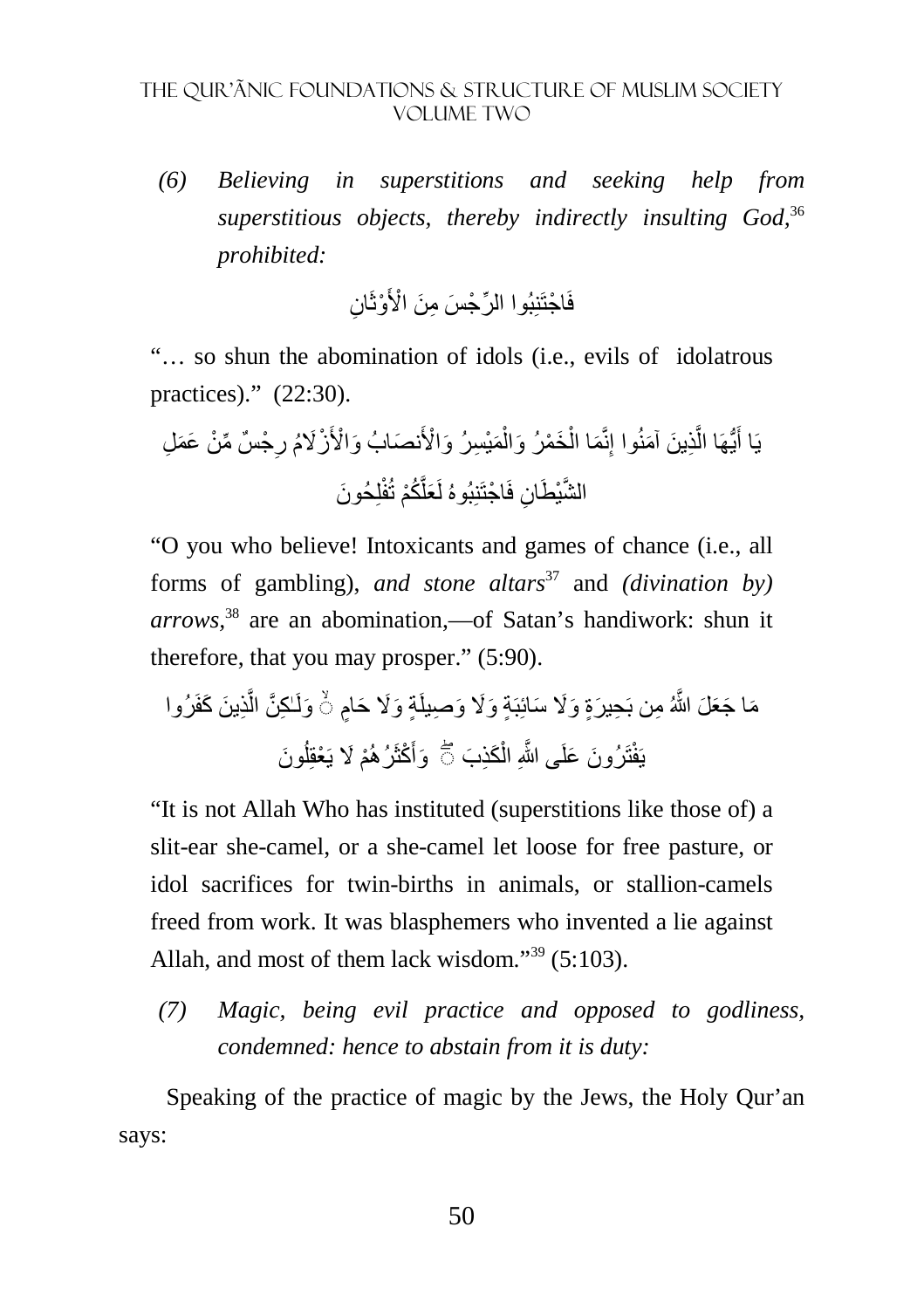ْم ُم َون َ ما يَ ُّضُرھُ َّ َعل َويَتَ ِن َّ اللهِ ِذْ إ ِ َّ% ب ِ َحٍد إ َ ِ ِه ِ م ْن أ ِ َض ِّ ار َ ين ب َو َما ھُم ب ◌ۚ ْي اi ِخ َرِة ِ م ْن َ خَ ٍق َراهُ َ ما لَهُ فِ ِن ْ اشتَ َم َنف ْ عُھُم َولَقَ ْد َ علِ ُموا لَ َو%َ يَ ◌ۚ

"… and they could harm none thereby (i.e., with their Magic) save by Allah's Will (i.e., in accordance with His laws). And they (i.e., the Jews) have learnt that which harms them (spiritually and morally), and profits them not; and assuredly they knew (from their Scripture) that the buyers of Magic would have no share in the happiness of the Hereafter." (2:102).

بهي

#### **(2) DUTIES OF LOVE**

#### *(a) Duties of Commission:*

*(1) Seeking in all actions the Pleasure of God, Who is the Moral Sovereign of the Universe, enjoined:* 

وَمِنَ النَّاسِ مَن يَشْرِي نَفْسَهُ ابْنِغَاءَ مَرْضَاتِ اللَّهِ ۞ وَاللَّهُ رَعُوفٌ بِالْعِبَادِ ْ **∶** ِ

"And of mankind is he (i.e., the true Muslim) who would sell (even) his life to earn the Pleasure of Allah. And Allah is full of kindness to His devotees." (2:207).

Nay: a true Muslim, in his highest spiritual effort, goes even beyond, and seeks God Himself;

ٰى ْعلَ ِه ْ ا>َ َغ َاء َ و ْج ِه َ ربِّ َّ% ْ ابتِ ِ ْج َز ٰىإ َحٍد ِ ع َندهُ ِ من نِّ ْعَمٍة تُ َو َم ِ ا >َ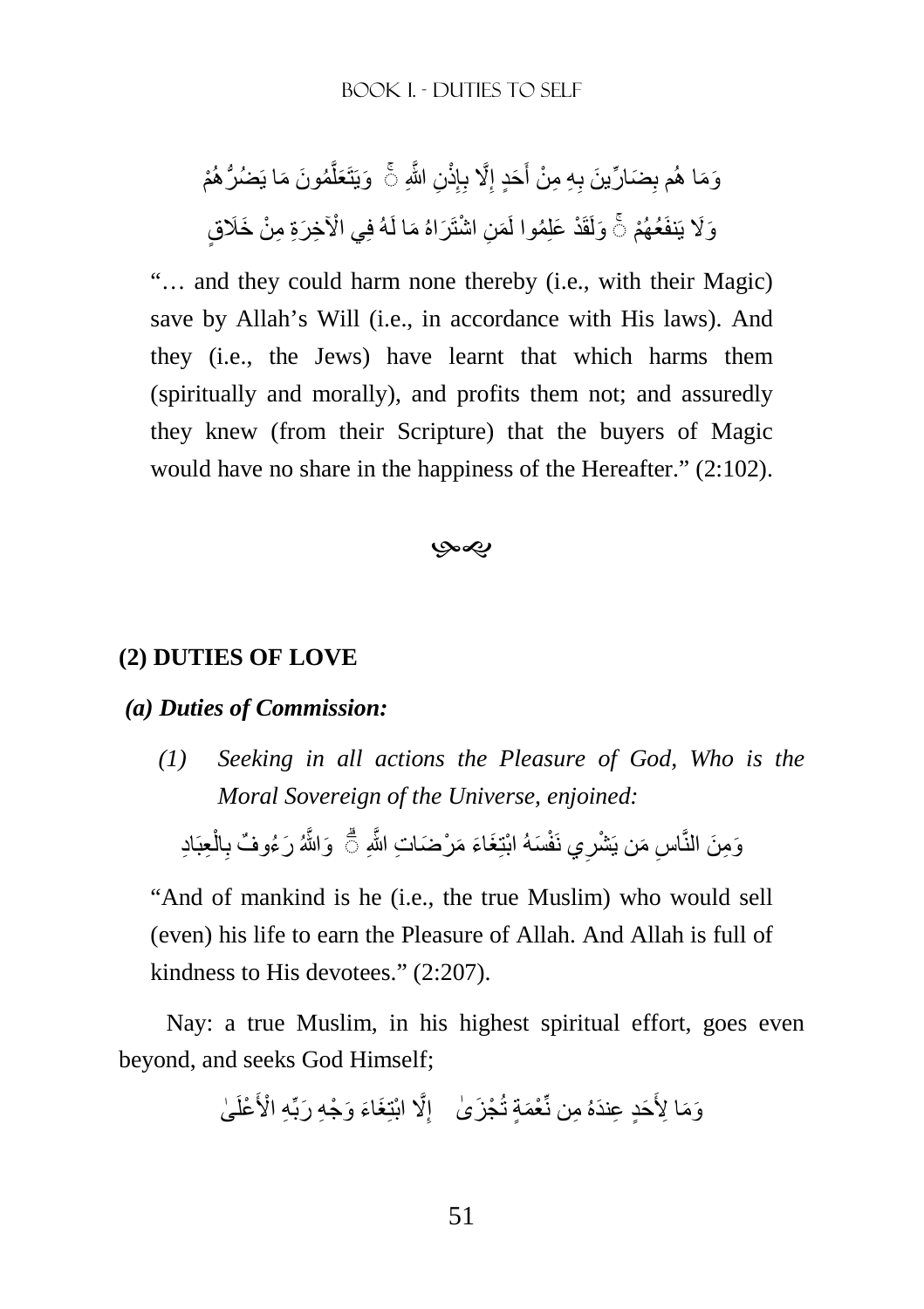"… and (the righteous) have in their minds no favor from anyone for which a reward is expected in return, but only the yearning to seek the Countenance of their Lord Most High." (92:19-20).

# *(2) Cultivation of Gratefulness to God enjoined:*  وَاشْكُرُوا بِثُّهِ إِن كُنتُمْ إِيَّاهُ تَعْبُدُونَ ِ

"… and express gratefulness to Allah, if it is (indeed) He Whom you worship."  $(2:172)$ .

ْ اش ُكرُوا نِ ْعَم َت َّالله َو ِ

"… and be grateful for the favor of Allah …" (16:114).

*(3) Cultivation of sincere devotion to God enjoined:* 

ِّ هُ الد َ ين َّ فَ ْ اع ِبُد َّ اللهَ ُ م ْخلِ ًصا ل

"… so serve Allah offering Him sincere devotion;…" (39:2).

*(4) Steadfastness in devotion to God enjoined:*

وَاعْتَصِمُوا بِاللَّهِ هُوَ مَوْلَاكُمْ ۖ ۚ فَنِعْمَ الْمَوْلَىٰ وَنِعْمَ النَّصِي*نُ* ْ ֺ֖֖֖֖֚֚֚֚֚֚֝֝֝֝֝֝֝<br>֧֪֪֪֪֪֪֝**֓ ∶** 

"… and hold fast by Allah (without swerving)! He is your Patron: an excellent Patron and an excellent Helper." (22:78).

ْي ِه لَ ِ َ و ِ احٌد فَ ْ استَقِ ُيموا إ ٰـهٌ لَ ِ ٰـ ُھُكْم إ لَ ِ َما إ نَّ َ أ

"… Your God is One God: so stand true to Him…" (41:6).

إِنَّ الَّذِينَ قَالُوا رَبُّنَا اللَّهُ ثُمَّ اسْتَقَامُوا فَلَا خَوْفٌ عَلَيْهِمْ وَلَا هُمْ يَحْزَنُونَ ُ َّاُ َّ ِ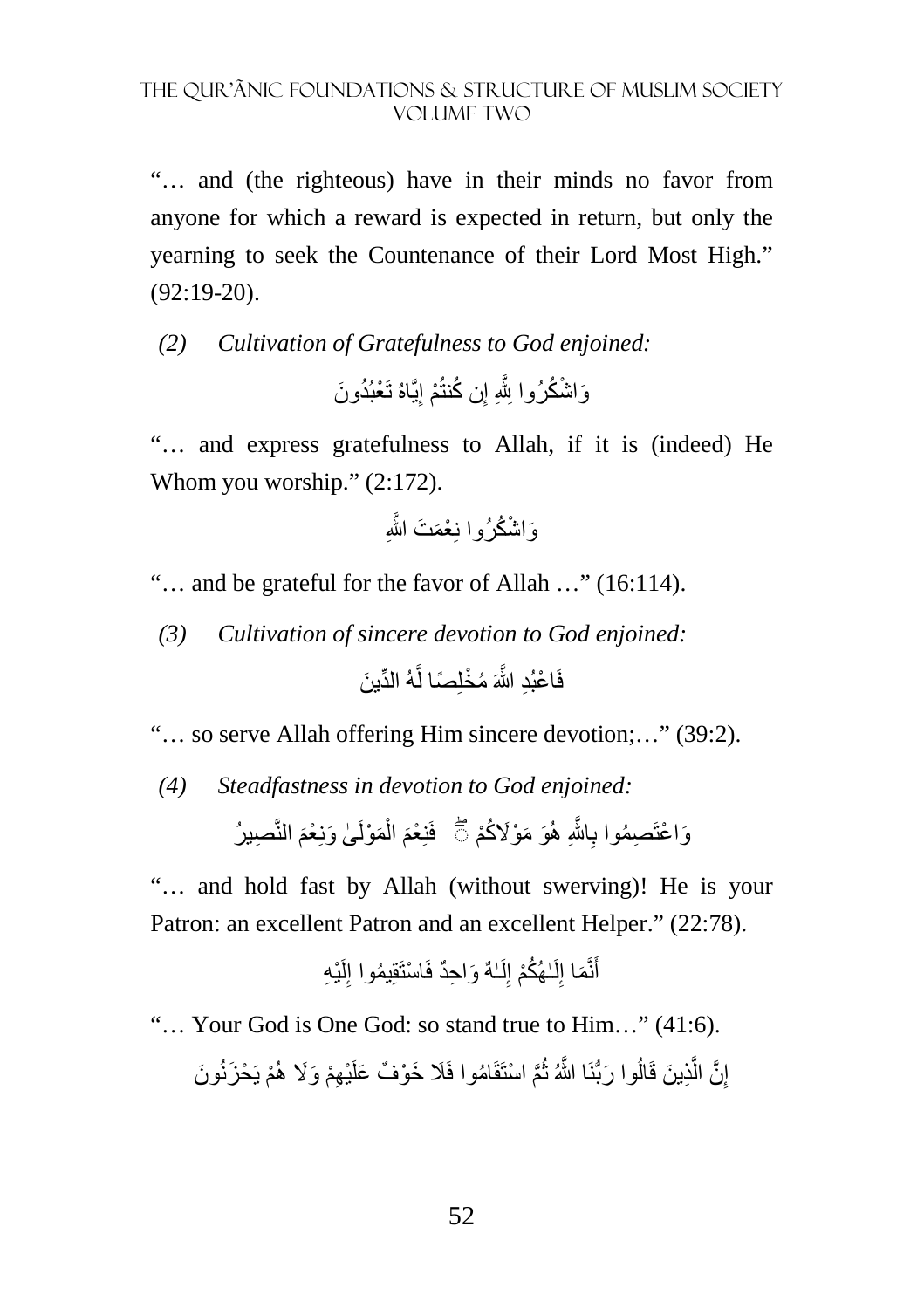"Verily those who say: 'Our Lord is Allah', and remain steadfast thereto, on them shall be no fear, nor shall they grieve." (46:13).

- *(5) Seeking nearness to God, the Source of all Goodness and Holiness, enjoined:*
- *(a) through turning penitently unto Him:*

أَ وَأَنِيبُوا إِلَىٰ رَبِّكُمْ وَأَسْلِمُوا لَهُ مِن قَبْلِ أَن يَأْتِيَكُمُ الْعَذَابُ ثُمَّ لَا تُنصَرُونَ ُ ْ ْ َ لَ ِ

*"And turn penitently unto your Lord and submit unto Him*  before there comes unto you the torment, and then you shall not be succored."<sup>40</sup> (39:54).

*(b) through seeking ardently the means of approach:* 

َّ ُكْم َعل يلِ ِه لَ َ و َج ِ اھ ُدوا فِ َي سب َو ِسيلَةَ ْي ِه ال ِذ َ ين َ آمنُوا اتَّقُ َّ وا اللهَ َ و ْابتَ ُغوا إ ُّيھَا ال يَا أ ِ ْ لَ ِ َّ َ لِ َ حُون تُفْ

"O you who believe! fear Allah and *seek the means of approach unto Him* and strive with might and main in His cause: that you may prosper." $^{41}$  (5:35).

*(c) through detaching from worldly things and engaging in remembrance of and communion with Him:* 

َو فَاتَّ َّ% ھُ ِ ٰـهَ إ لَ ِ ِب َ % إ ِ َمْغر ْ ِ ِق َ وال َم ْشر ْ هُ َّر ُّب ال ًيِخذْ ْي ِه تَ ْبتِ لَ ِ ْل إ َ َ ربِّ َك َ وتَبَتَّ ْ اسم ِ َواذْ ُكر َو ِك ًي

"And remember the name of your Lord, and devote yourself to Him with an exclusive devotion.<sup>42</sup> Lord of the East and the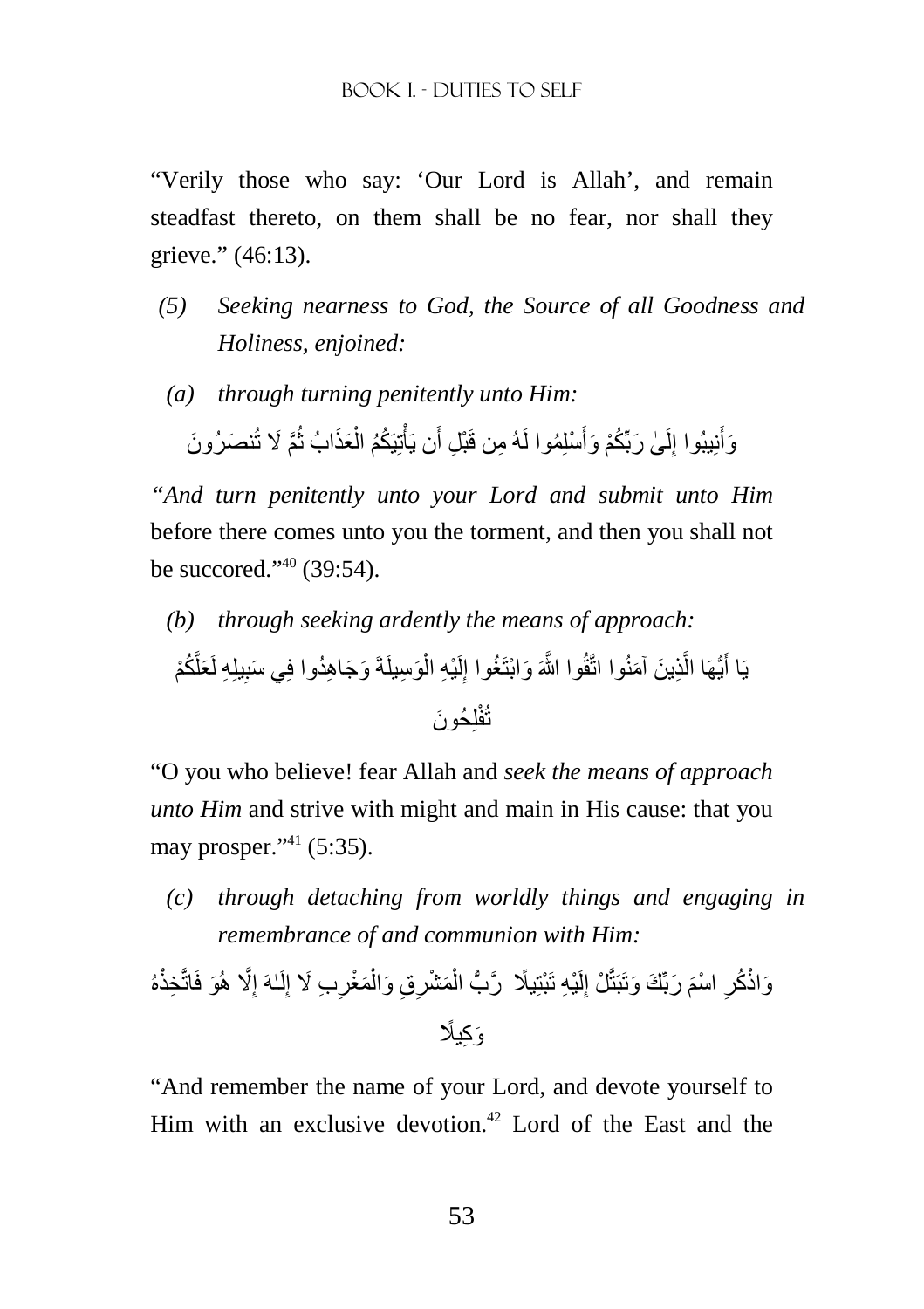West! No God is there but He. Take Him therefore for (your) Disposer of Affairs." (73:8-9).

ذْ ُك ْر ُكْم َ فَاذْ ُكرُونِي أ

"Therefore remember Me, I will remember you …" (2:152).

يَا أَيُّهَا الَّذِينَ آمَنُوا اذْكُرُوا اللَّهَ ذِكْرًا كَثِيرًا وَسَبِّحُوهُ بُكْرَةً وَأَصِيلًا َ َّ َ

"O you who believe! Remember Allah with much remembrance and glorify Him early and late." (33:41-42).

ِ َح ْمِدِه َو َسبِّ ْح ب

"… and celebrate His praise." (25:58).

ْ ال ِ ْو ِل ب قَ ْ ِ م َن ال ِ َج ْھر ْ َ و ُد َون ال َض ُّر ًع َ ا و ِخيفَةً ِس َك تَ ُغُدِّو َ و ْاi َو َص ِ ال اذْ ُك َّ ر ربَّ َك فِي نَفْ َغافِلِ َ ين ْ َو%َ تَ ُك ِّن م َن ال

"And remember your Lord in your (very) soul, with humility and in reverence, without loudness in word, in the mornings and evenings; and be not of those who are neglectful (of Allah's remembrance)."<sup>43</sup> (7:205).

This remembrance should take the form of regular prayers also:

ِي قِِم َّ الصَةَ لِ ِذ ْكر َ نَا فَ ْ اع ْبُدنِ َي وأ َ َّ% أ ِ ٰـهَ إ لَ ِ َّ ا اللهُ َ % إ نَ َ ِنَّنِي أ إ

"Verily I! I am Allah! no God there is but I; so worship Me and *establish regular prayer for My remembrance*." (20:14).

These regular, or, obligatory, prayers should be performed punctually at the appointed times:<sup>44</sup>

$$
\lfloor
$$
نَّ المَتَّلاَةَ كَانَتُ عَلَى الُمُوُمِنِينَ كِتَابًا مَّوْقُو تَّا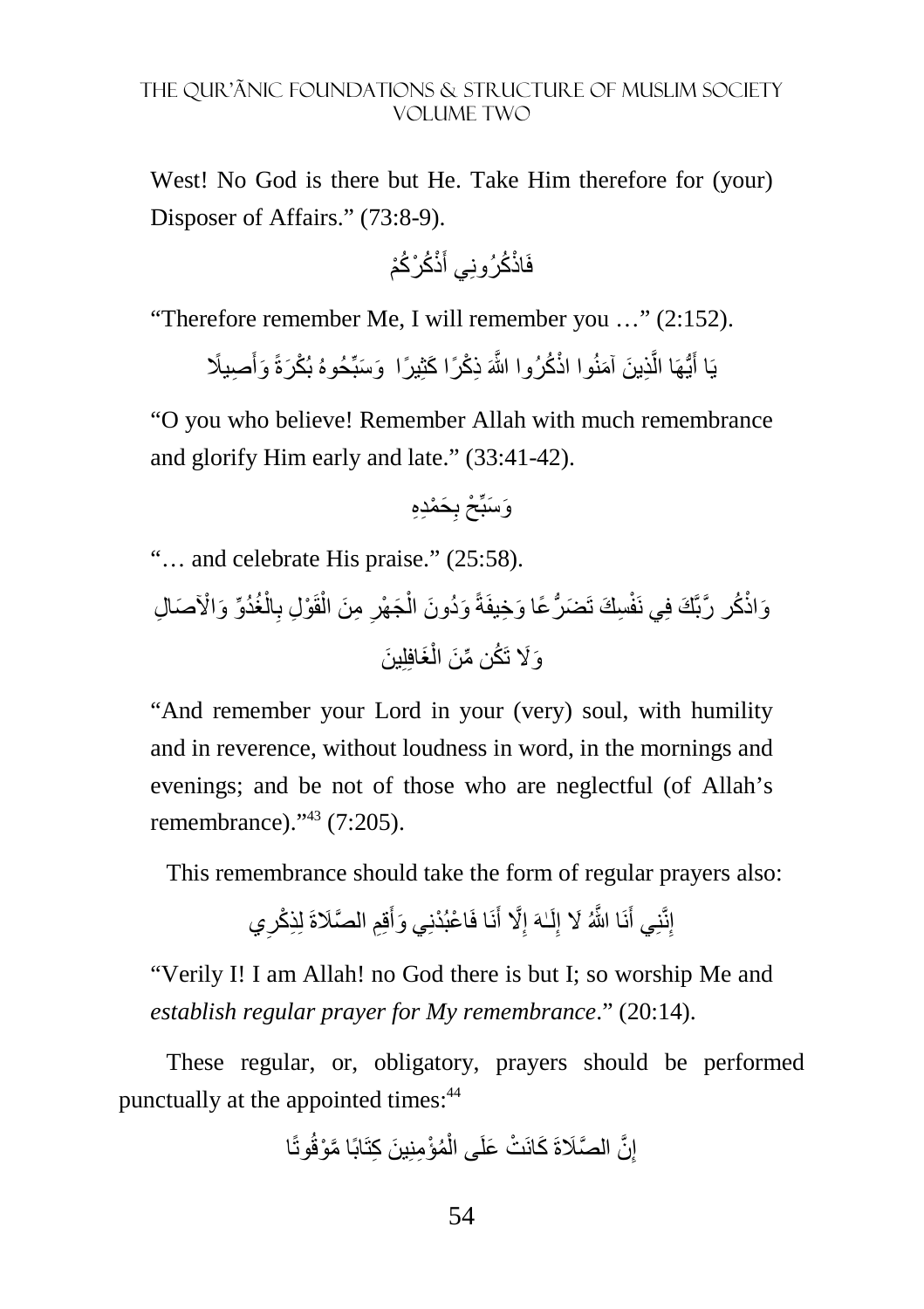"Verily regular prayers are enjoined on the Believers at fixed times." (4:103).

The regular prayers are to be followed (and preceded) by as much remembrance of God as possible and practicable:

> فَإِذَا قَضَيْتُمُ الصَّلَاةَ فَاذْكُرُوا اللَّهَ قِيَامًا وَقُعُودًا وَعَلَىٰ جُنُوبِكُمْ ِ ار<br>ءِ

"Then when you have finished the prayer, remember Allah, standing and sitting and lying on your sides …" (4:103).

Also, besides the regular and repeated daily communion and constant remembrance of Allah during the normal waking hours of the day and the night, devoted Muslims should sacrifice their comfort during the sleeping hours of the night, according to their individual capacity, for communion with their Lord:

ْم َ % ِھْم َ وھُ ِ َح ْمِد َ ربِّ ِھَ َ ا خ ُّر َّ وا سُجًد َ ا و َسبَّحُوا ب َذا ذُ ِّكرُوا ب ِ ِذ َ ين إ َّ آيَاتِنَا ال ِ َم ْ ا يُؤ ِم ُن ب ِنَّ إ َ ا و َط َمًع َ ا و ِمَّما ْھُم َ خ ْوفً ْد ُع َون َ ربَّ يَ ِ َم َض ِ اجع ْ ْ وبُھُم َ ع ِن ال ٰى جُنُ َجافَ َ رُون تَتَ ِ يَ ْستَ ْكب ْم يُن نَاھُ َر َون َزقْ فِقُ

"Only those believe in Our revelations who, when they (i.e. the revelations) are recited to them, fall down in adoration and celebrate the praises of their Lord, and they are not puffed up with pride. Their limbs do forsake their beds of sleep (while yet there is night), the while they call on their Lord, in Fear and Hope, and of that wherewith We have provided them they spend (for the welfare of others)." (32:15-16).

Indeed, the 'Servants of God' are: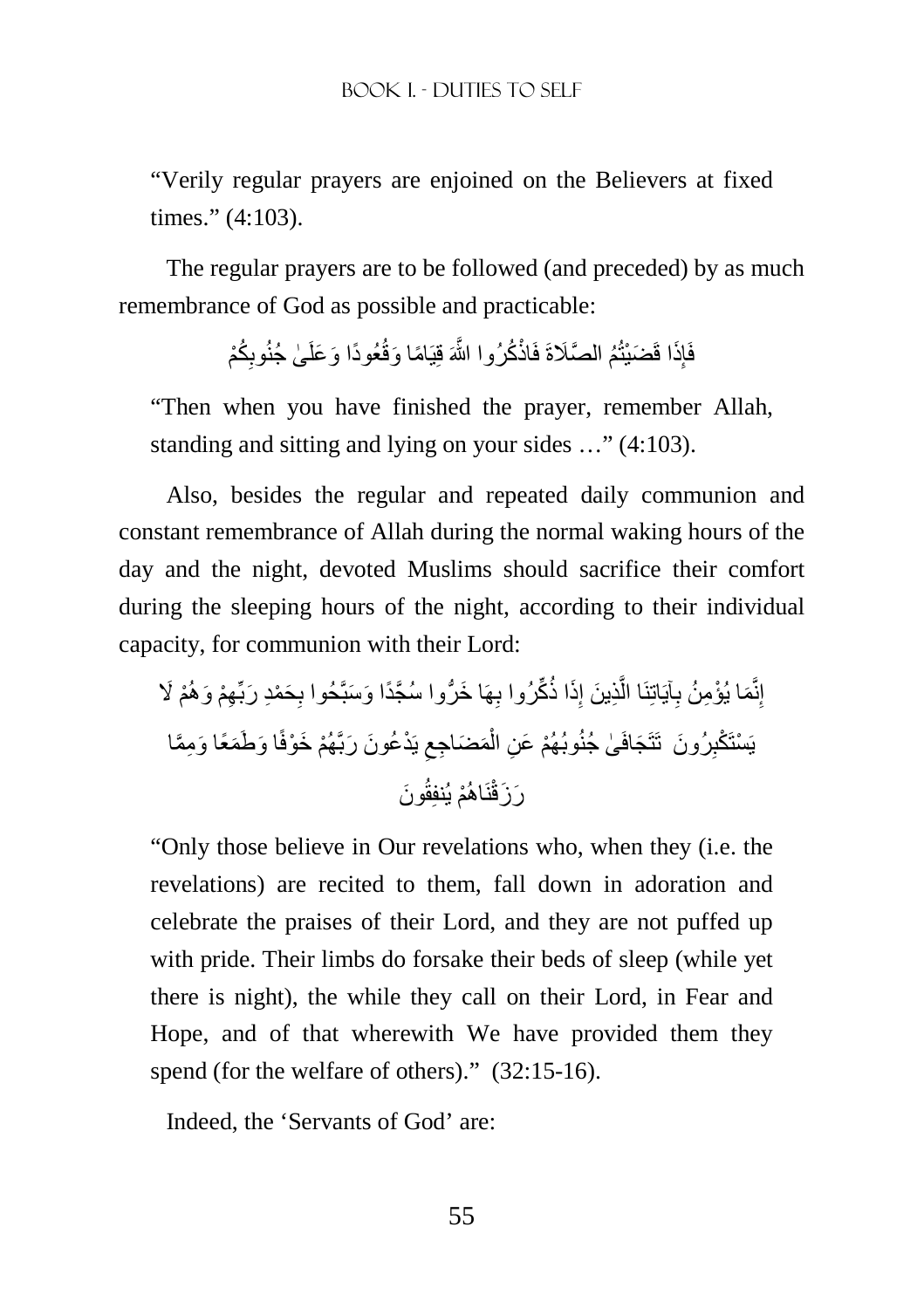وَالَّذِينَ يَبِيثُونَ لِرَبِّهِمْ سُجَّدًا وَقِيَامًا ِ َّ

"… those who spend the night in adoration of their Lord, prostrate and standing …" (25:64).

*(6) Cultivation of Love*<sup>45</sup> *for God enjoined:* 

Allah is the Loving One (al-WadEd)<sup>46</sup> and the cultivation of, and absorption in, His love forms the highest pursuit of a Muslim. The Holy Qur'an speaks of the true Believers as: "يُحبُّهُمْ وَيُحِبُّونَهُ "

"a people whom Allah loves and they love Him." (5:54).

It is a relationship which is cultivated through right belief and right conduct:

> إِنَّ الَّذِينَ آمَنُوا وَعَمِلُوا الصَّالِحَاتِ سَيَجْعَلُ لَهُمُ الرَّحْمَـٰنُ وُدًّا ِ اُ َّ

"Verily those who believe and work deeds of righteousness, for them (Allah) Most Gracious will appoint (in this world as well as in the next) Love (i.e., His own love and the love of fellowcreatures)." (19:96).

This relationship is consciously and assiduously cultivated at a level where it surpasses a Muslim's love for everything else:

ِ َشُّد حُبًّ ِّ ا jَّ َ ِذ َ ين َ آمنُوا أ َّ َوال

"… but the Believers are strongest in love for Allah." (2:165).

It forms the highest achievement for a Muslim, gives the direction to his will, and functions as the motivating force—equally with 'fear of God'—for all the actions of his life.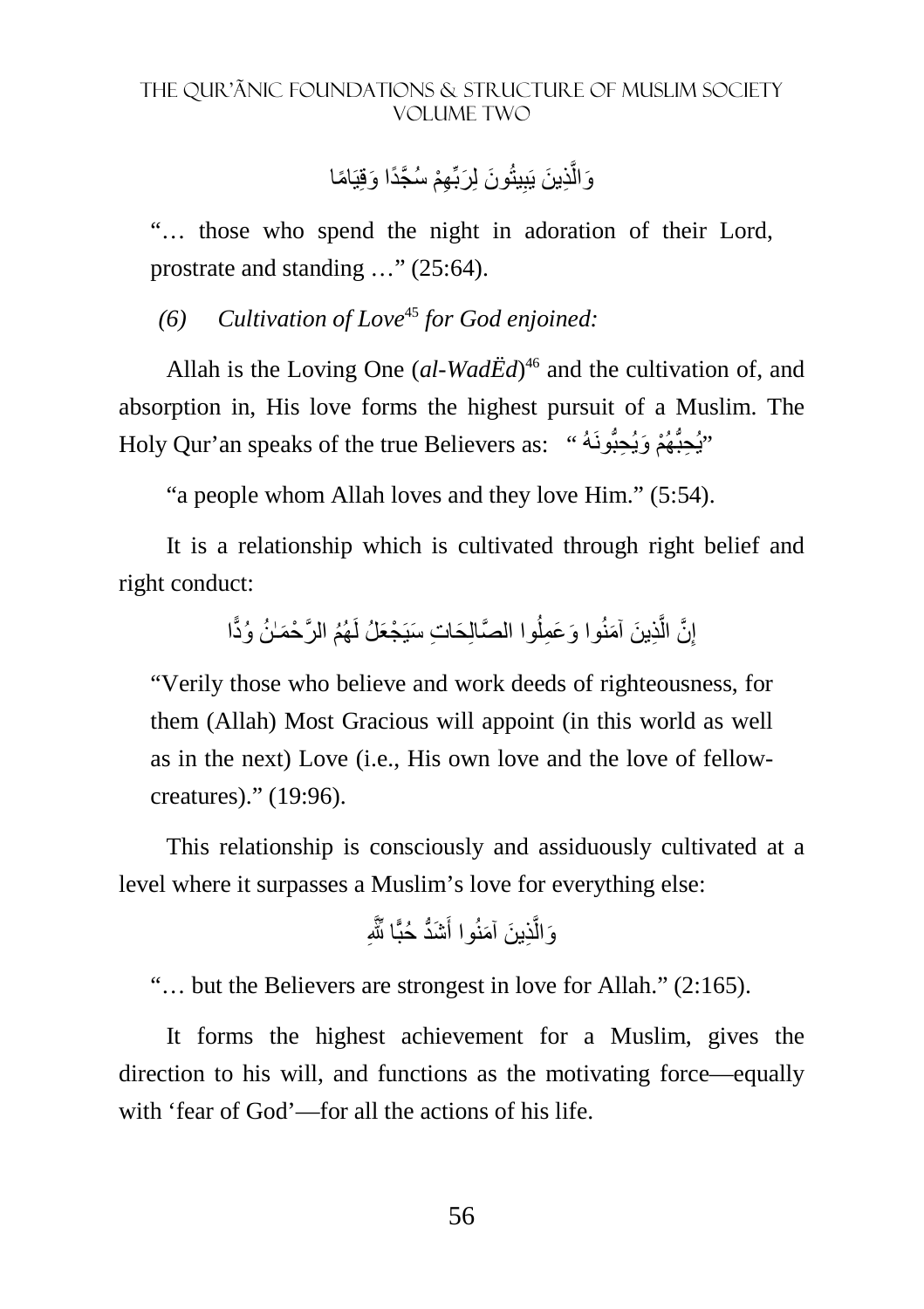# *(b) Duties of Omission*

*(1) Following lusts of the heart, thereby incurring God's Displeasure, prohibited:* 

ِ ِ يل َّ اللهِ َون َ ع َ ن سب ُّ ِذ َ ين يَ ِضل َّ َّن ال ِ ِ ِ يل َّ اللهِ إ َك َ ع َ ن سب َّ ِ يُضل ھَ َو ٰى فَ ْ ال ِ ِع َو%َ تَتَّب ◌ۚ ِح َس ِ اب ْ َ ال ِ َما نَسُوا يَ ْوم ْھُم َ عَذ ٌ اب َ شِد ٌيد ب لَ

"… and follow not the lusts (of your heart) that it beguile you from the Way of Allah. Lo! those who wander from the Way of Allah have an awful doom, for as much as they forgot the Day of Reckoning." (38:26).

*(2) Ungratefulness to God, prohibited:* 

ِ رُون َو ْ اش ُكرُوا لِ َي و%َ تَ ْكفُ

"… and unto Me give thanks, and *be not ungrateful to Me*."  $(2:152)$ .

*(3) Behaving disloyally (as opposed to, sincere devotion) to God, prohibited:* 

ِذ َ ين َ آمنُ َ وا % تَ ُخونُ َّ وا اللهَ َّ ُّيھَا ال َ يَا أ

"O you who believe! be not disloyal to (or, betray not the trust of) Allah …" (8:27).

*(4) Worshipping false gods, whether those of the polytheists and idol-worshippers or those that reside within the human self, prohibited:*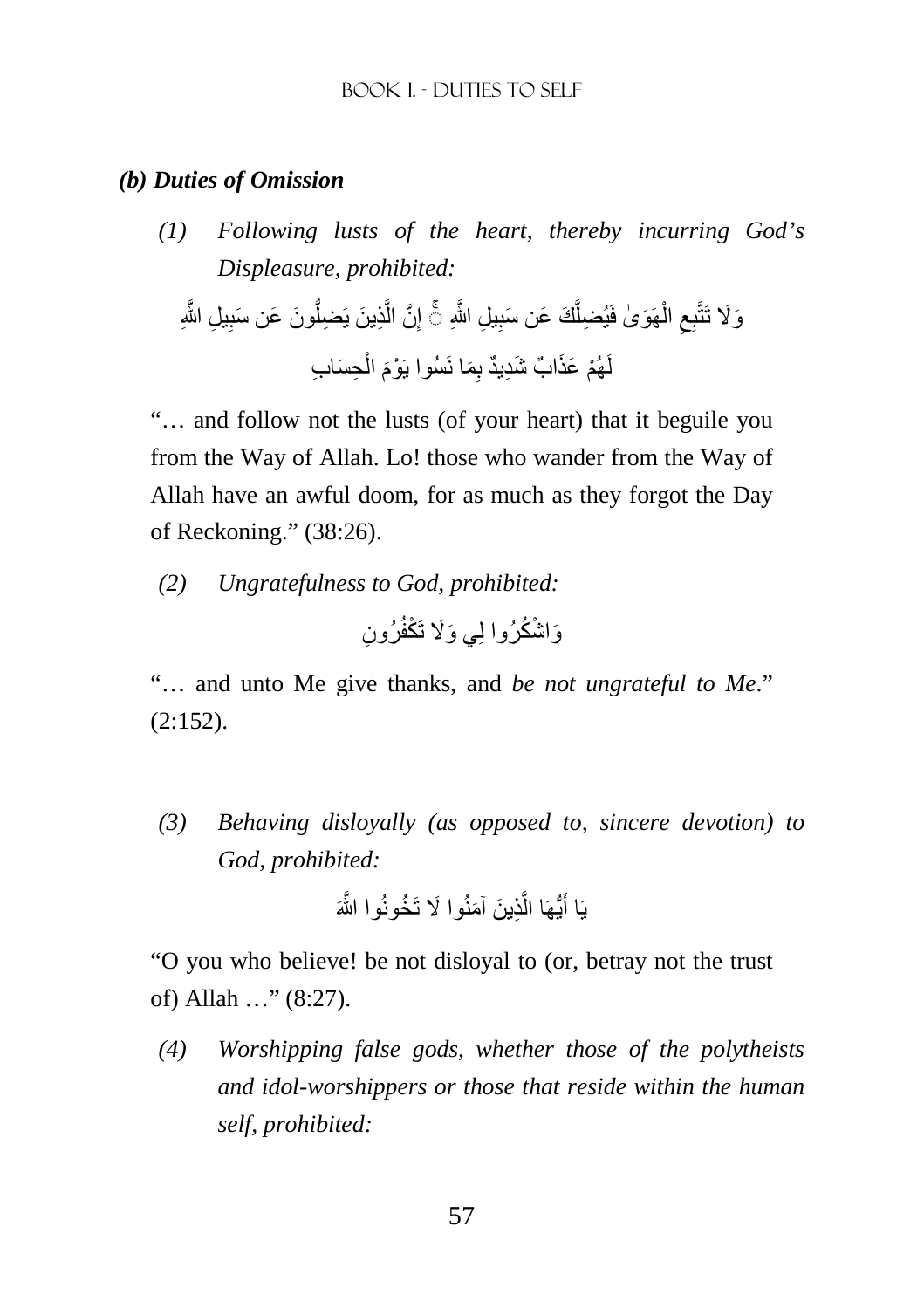وَلَقَدْ بَعَثْنَا فِي كُلِّ أُمَّةٍ رَّسُو لَا أَنِ اعْبُدُوا اللَّهَ وَاجْتَنِبُوا الطَّاغُوتَ َ اُ ْ

"And assuredly We sent among every people a Messenger (with the Command:) 'Serve God, and eschew Evil and shun false gods<sup>'47</sup>." (16:36).

*(5) Fickle-mindedness in respect of faith in God's Goodness, condemned: hence to abstain from it is duty:* 

وَمِنَ الٰنَّاسِ مَن يَعُبُدُ الِّمَ عَلَىٰ فَاِنٰ أَصَابَهُ خَيْرُ المُمَائَّ بِهِ 7َّ وَ إِنٰ أَصَابَتُهُ
$$
\overline{7}
$$
فَتِنَةُ انقَلَبَ عَلَىٰ وَجِهِ خَسِرَ اللَدُّنِّا وَالُاَخِرَةَ ڻَ  ذَلِكَهُوَ الُخُسْرَانُ الُمُنِينُ

"And of mankind is he who worships Allah, as it were, on the verge: if there befalleth him good, he is contented therewith; but if there befalls him a trial, he turns round on his face; he loses the world and the Hereafter: that indeed is a loss manifest." (22:11).

*(6) Allowing pre-occupation with and engrossment in worldly things to stand in the way of God's remembrance, prohibited:* 

َع ْل َ ذ َّ اللهِ ٰلِ َك َو َمن يَفْ ِ ْوُ%َد ُكْم َ ع ِن ذ ْكر َ ُ ُكْم َ و%َ أ ْمَوال َ ِھُكْم أ ْ ل ِذ َ ين َ آمنُ َ وا % تُ َّ ُّيھَا ال َ ۚ◌ يَا أ َخ ِ اس َ رُون ْ ُم ال ٰـئِ َك ھُ ُولَ فَأ

"O you who believe! let not your riches or your children—the two worldly things having a wide range of engrossment—divert you from the remembrance of Allah. And whosoever does that, the loss is their own". (63:9).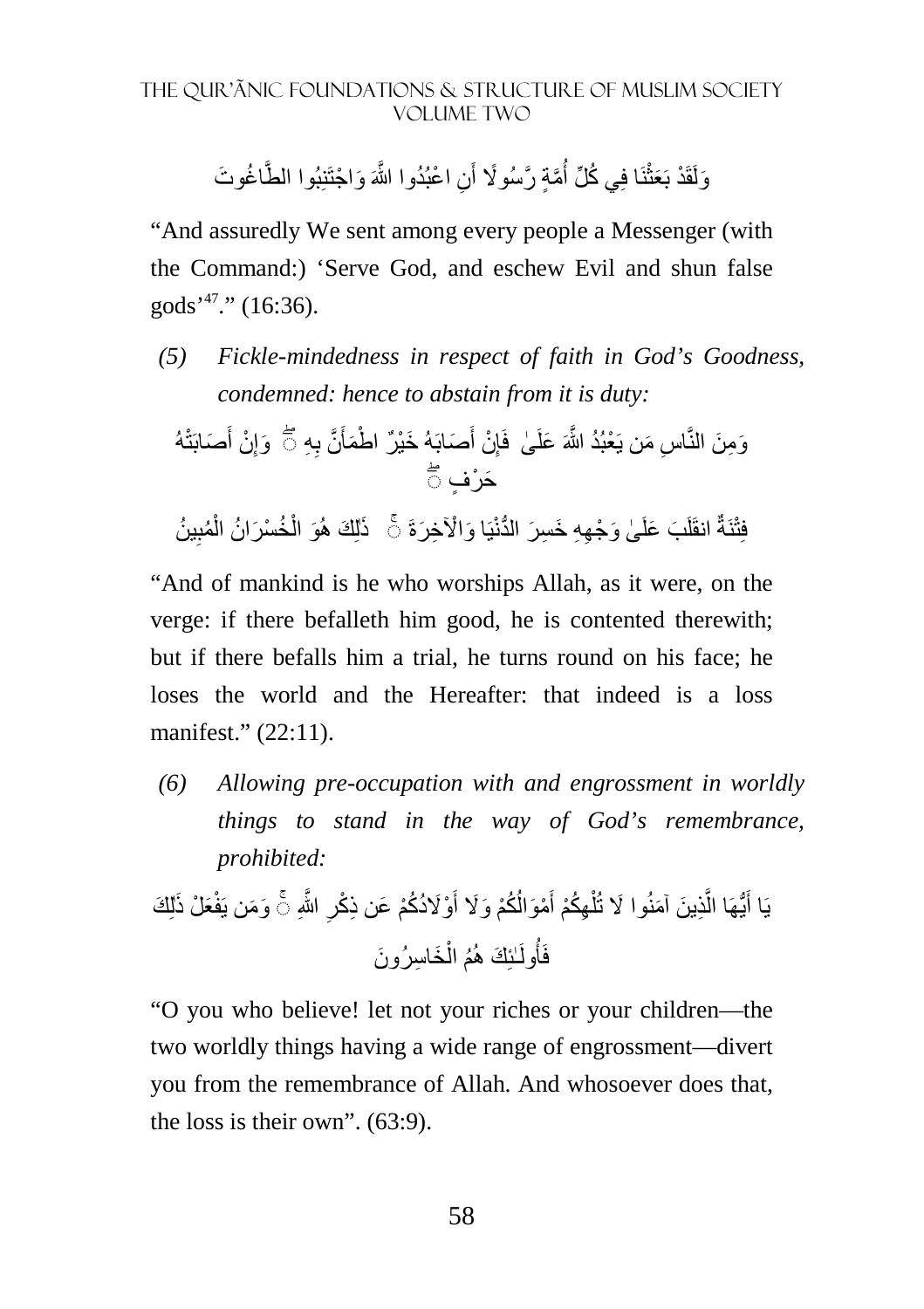*(7) Lack of earnestness in prayers and in the remembrance of God in general, condemned as the way of the Hypocrites: hence abstinence from it is duty:* 

ٰى ُام ُ وا ك َسالَ َّ ى الصَِة قَ لَ ِ ُاموا إ َذا قَ ِ َو َ خ ِاد ُع ْھُم َ وإ ُمنَافِقِ َ ين َ يُخ ِاد ُع َون َّ اللهَ َ وھُ ْ َّن ال ِ إ ًي َّ% قَلِ ِ َ اس َ و%َ يَذْ ُك َ رُون َّ اللهَ إ َ يُر ُ اء َون النَّ

"… (The Hypocrites) when they stand up in prayer, stand without earnestness, making a show to the people, and they remember not Allah but little." (4:142).

*(8) Befriending the forces of evil, thereby violating our duty of love for God, condemned:* 

> وَمَن يَتَّخِذِ الشَّيْطَانَ وَلِيًّا مِّن دُونِ اللَّهِ فَقَدْ خَسِرَ خُسْرَانًا مُّبِينًا ِ

"Whosoever befriends Satan (who represents all the forces of evil), instead of Allah, has of a surety suffered a loss that is manifest." (4:119).

This is so because:

وَيُرِيدُ الشَّيْطَانُ أَن يُضلِّهُمْ ضَلَالًا بَعِيدًا َّ َ ِ

"… Satan's wish is to lead them astray far away (from the Right)." (4:60).

*(9) Loving any object of worldly life in preference to love for God, severely condemned: hence abstinence from it is duty:* 

قُلْ إِن كَانَ آبَاؤُكُمْ وَأَبْنَاؤُكُمْ وَإِخْوَانُكُمْ وَأَزْوَاجُكُمْ وَعَشِيرَتُكُمْ وَأَمْوَالٌ |<br>ءِ َ ِ َ اقْتَرَ فْتُمُو هَا وَتِجَارَةٌ تَخْشَوْنَ كَسَادَهَا وَمَسَاكِنُ تَرْضَوْنَهَا أَحَبَّ إِلَيْكُم مِّنَ اللَّهِ لَ ِ َ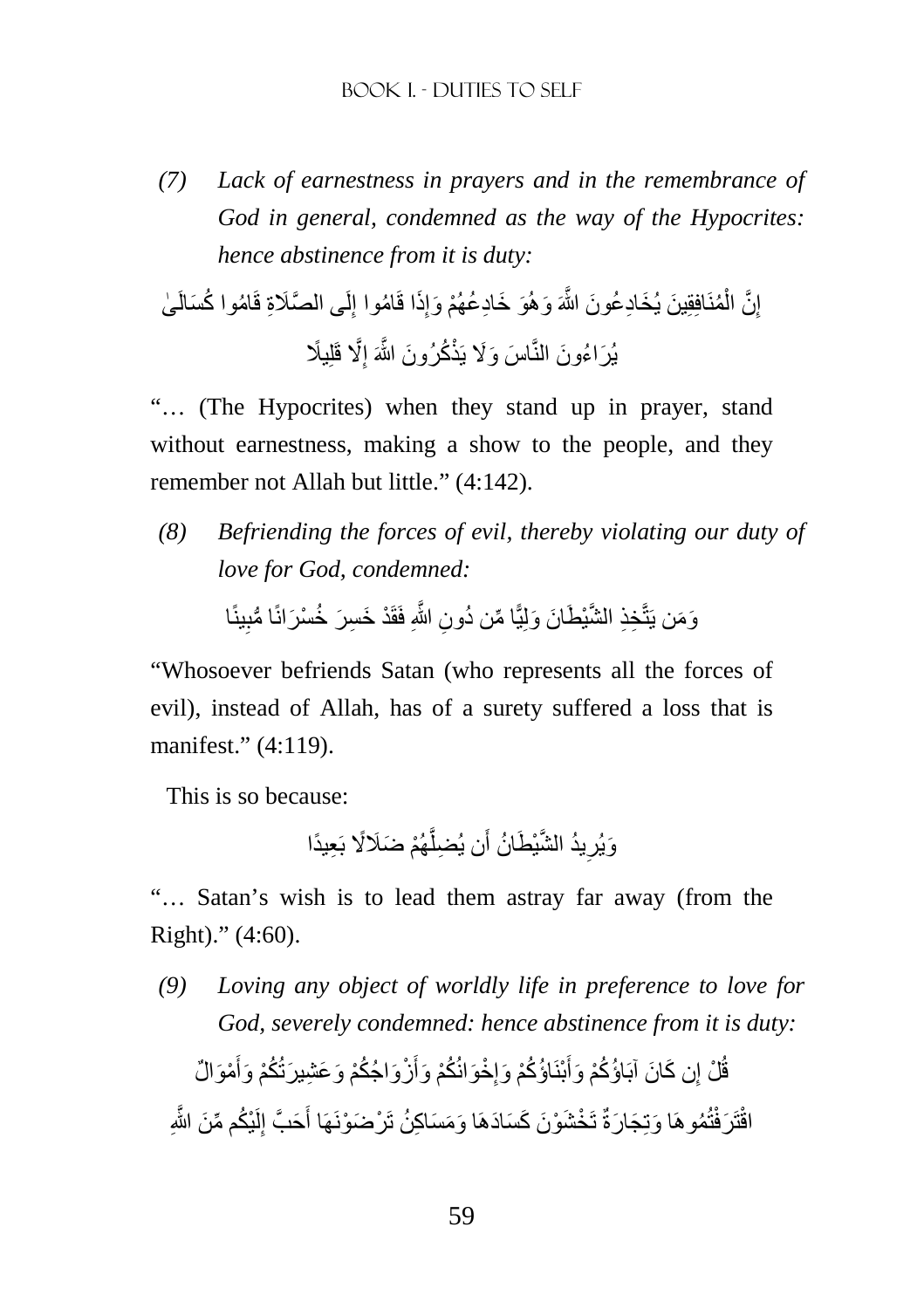تِ َي َّ اللهُ َو َّاللهُ َ % َ ي ْھِدي ْ ٰى يَأ َ صُوا حتَّ َربَّ يلِ ِه فَتَ ِ ِ َو َرسُولِ ِه َ و ِجھَ ٍاد فِ َي سب ِه ْمر َ أ ب ۗ◌ ِ ِ اسقِ َ ين فَ ْ َ ال ْوم قَ ْ ال

"Say (O Muhammad! to the Muslims): If your fathers, and your sons, and your brothers, and your mates, and your kindred, and the wealth you have acquired, and the commerce in which you fear a decline, and the dwellings in which you delight—(these) are dearer to you than Allah, or His Messenger, or the striving in His cause: then wait until Allah brings about His decision: and Allah guides not the rebellious." (9:24).

#### -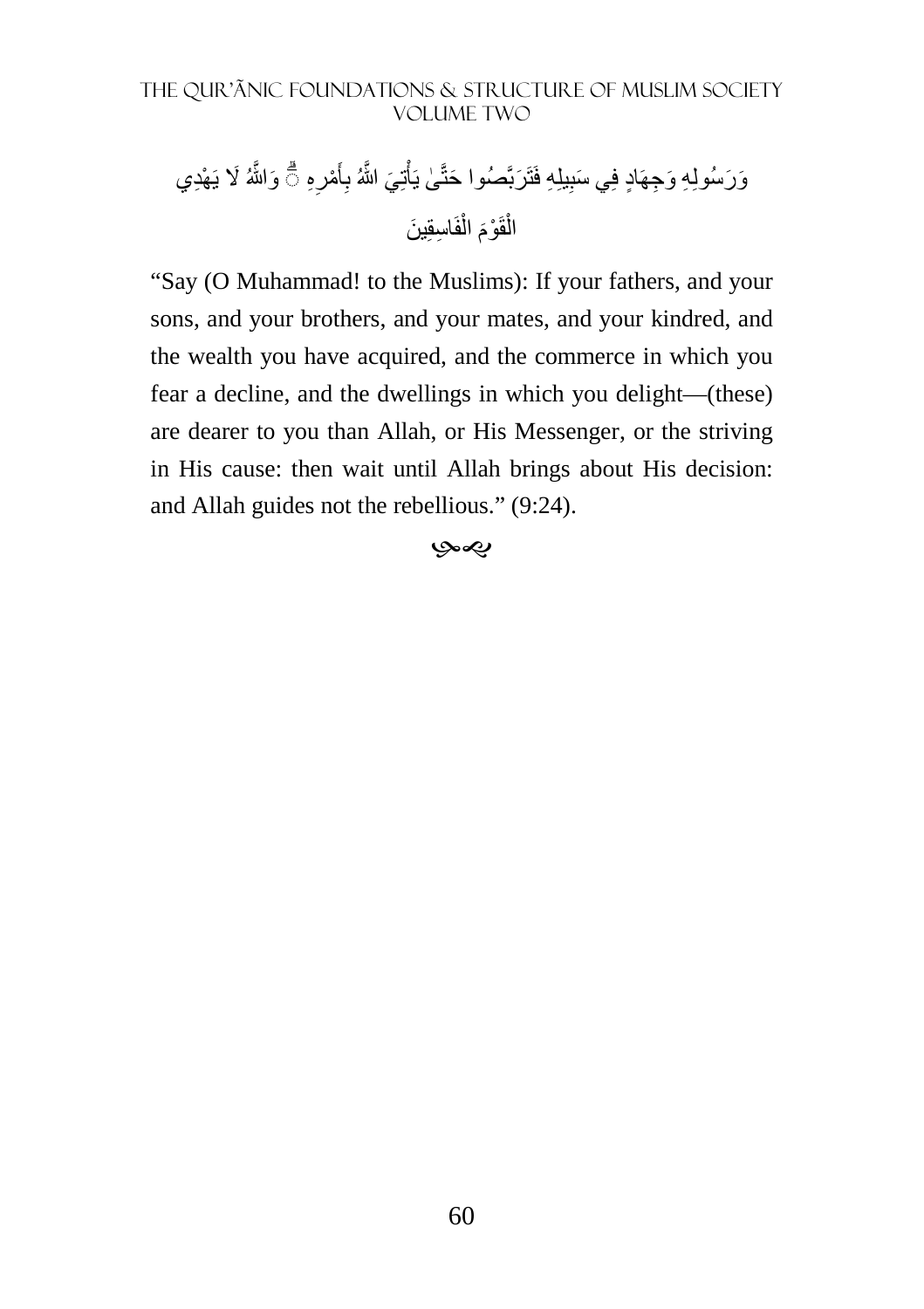# Chapter 2.

# DUTIES TO THE HOLY PROPHET<sup>48</sup>

- 1. Duties of Respect;
- 2. Duties of Love.

# **ENDS:**

# *(a) Objective*

Maintenance of the attitude of obedience and loyalty through the constant cultivation of respect and love for the Teacher and Exemplar of Qur'anic morals, in order to be able to act enthusiastically on the Qur'anic Moral Code.

# *(b) Subjective*

Maintenance of assurance, through the remembrance of the Example of the Holy Prophet (Peace be on him), in respect of his personal conduct and his achievements in the moral domain, so that the moral ideal set forth by the Holy Qur'an is realizable.

We have seen in the foregoing that Love for God is a Muslim's highest pursuit and the highest duty. In that connection, the Holy Qur'an states further that this love should manifest itself in loyally following and imitating the communicator and exemplar of God's Guidance for mankind, namely, the Holy Prophet Muhammad (Peace be on him). It says: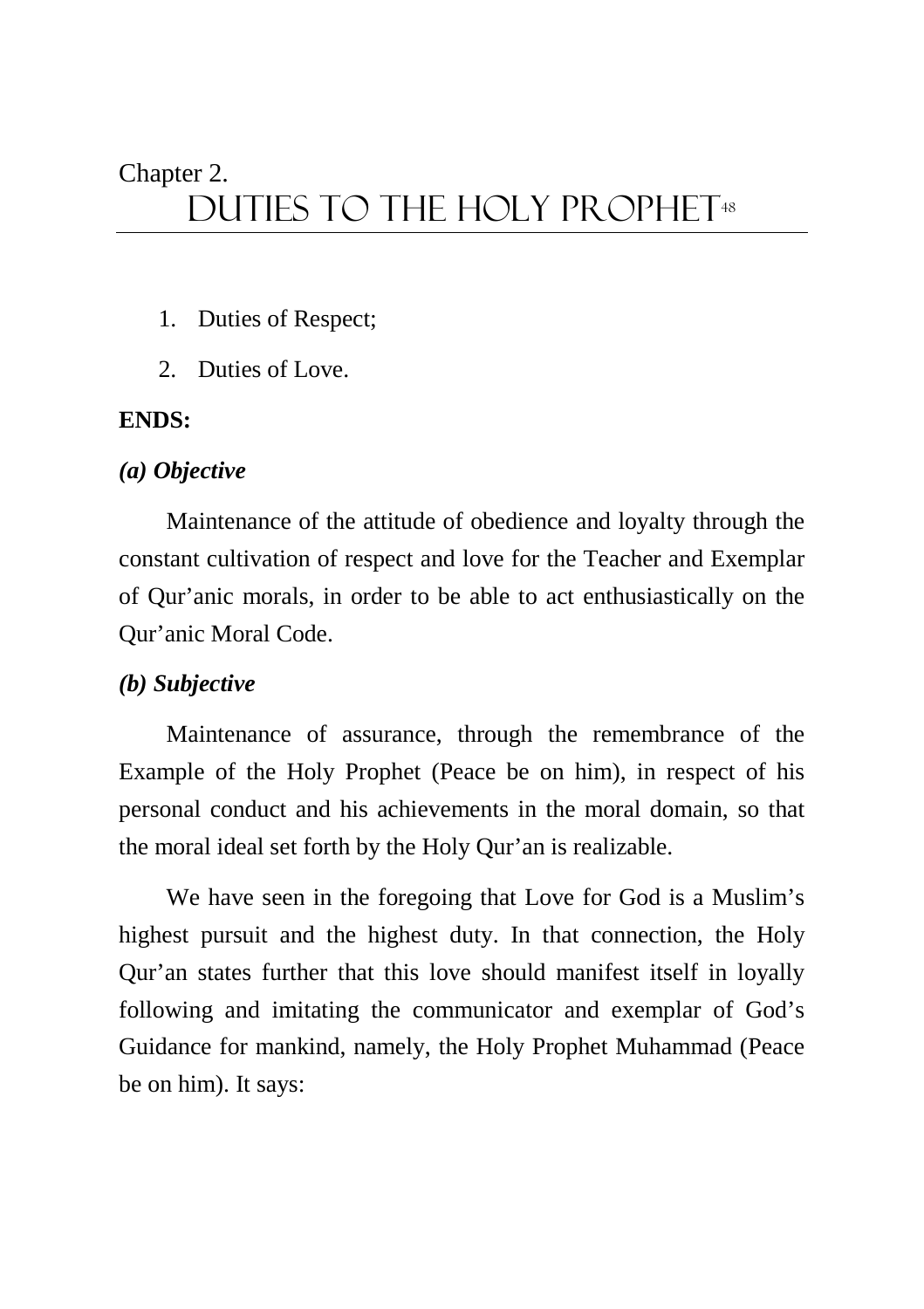قُلْ إِن كُنتُمْ تُحِبُّونَ اللَّهَ فَاتَّبِعُونِي يُحْبِبْكُمُ اللَّهُ وَيَغْفِرْ لَكُمْ ذُنُوبَكُمْ ۞ وَاللَّهُ ِ ِ غَفُورٌ رَّحِيمٌ

"Say (O Muhammad)! If you do love Allah, follow me (and build up your moral and spiritual life on my model): Allah will love you and forgive you your sins: For Allah is Oft-Forgiving, Most Merciful." (3:31).

Following and imitating the Holy Prophet (Peace be on him) is not possible, however, without maintaining the attitudes of respect and love towards him,—these, in their turn, giving rise respectively to obedience and absolute loyalty. Thus we arrive at four duties relating to our relation with the Holy Prophet (Peace be on him), namely:

- 1) to respect him above all created beings;
- 2) to love him above all created beings;
- 3) to obey him without demur;
- 4) to be absolutely loyal to him.

Starting from the side of man, these four duties form the *essential condition* of the moral agent's Moral Perfection and of the Moral Perfection and Happiness of others—humanity at large, because true Guidance in that connection is available only through the Holy Prophet (Peace be on him) and that Guidance cannot be truly accepted and enthusiastically followed without maintaining the attitude implied in those duties.

We may now state the duties in the language of the Our'an: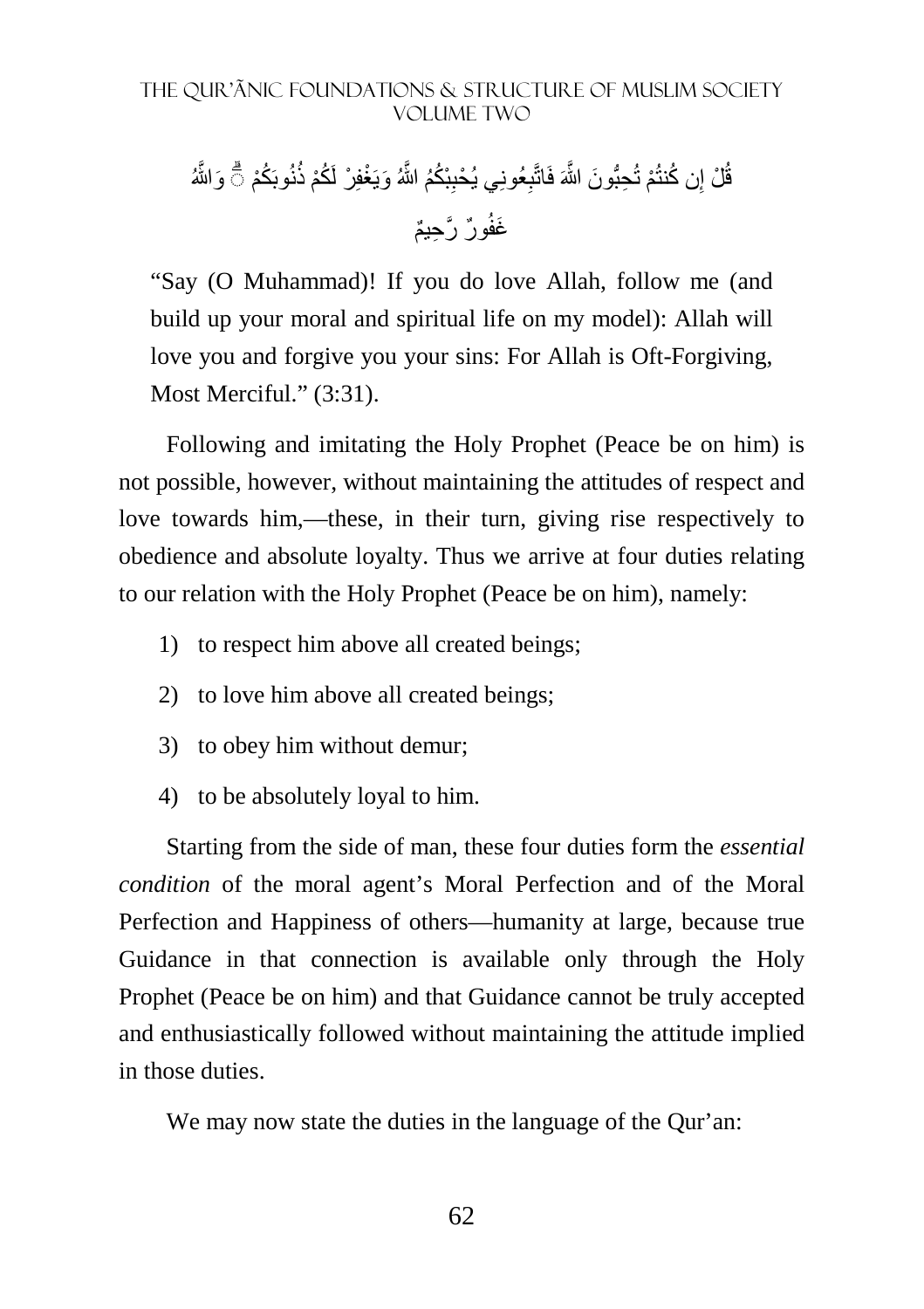بهي

# **(1) DUTIES OF RESPECT**

## *(a) Subjective* **:**

To regard the Holy Prophet with respect;

# *(1) Duty of Commission:*

*Maintaining the attitude of positive respect enjoined:* 

فَالَّذِينَ آمَنُوا بِهِ وَعَزَّرُوهُ وَنَصَرُوهُ وَاتَّبَعُوا النُّورَ الَّذِي أُنزِلَ مَعَهُ ۞ أُولَـٰئِكَ هُمُ َّ **∶** َّ الْمُفْلِحُونَ ْ

"… So it is those who believe in him (i.e., Muhammad), and *honor him,* and help him, and follow the Light which is sent down with him,—it is they who will prosper." (7:157).

# *(2) Duty of Omission:*

*Directly or indirectly insulting the Holy Prophet prohibited:* 

وَمَا كَانَ لَكُمْ أَن تُؤْذُوا رَسُولَ اللَّهِ

"And it is not right for you to insult<sup>49</sup> Allah's Messenger (Muhammad) …" (33:53).

Worthy of note in this respect is the following stern command of God given to the Muslims of the Holy Prophet's time:

َّن َّ اللهَ ِ َواتَّقُ َّ وا اللهَ إ ِي َّ اللهِ َ و َرسُولِ ِه ۚ◌ ِذ َ ين َ آمنُ َ وا % تُقَ ِّدُم َ وا بْي َن يَ َد َّ ُّيھَا ال يَا أ ۖ◌ َ َس ِم ٌ يع َ علِ ٌيم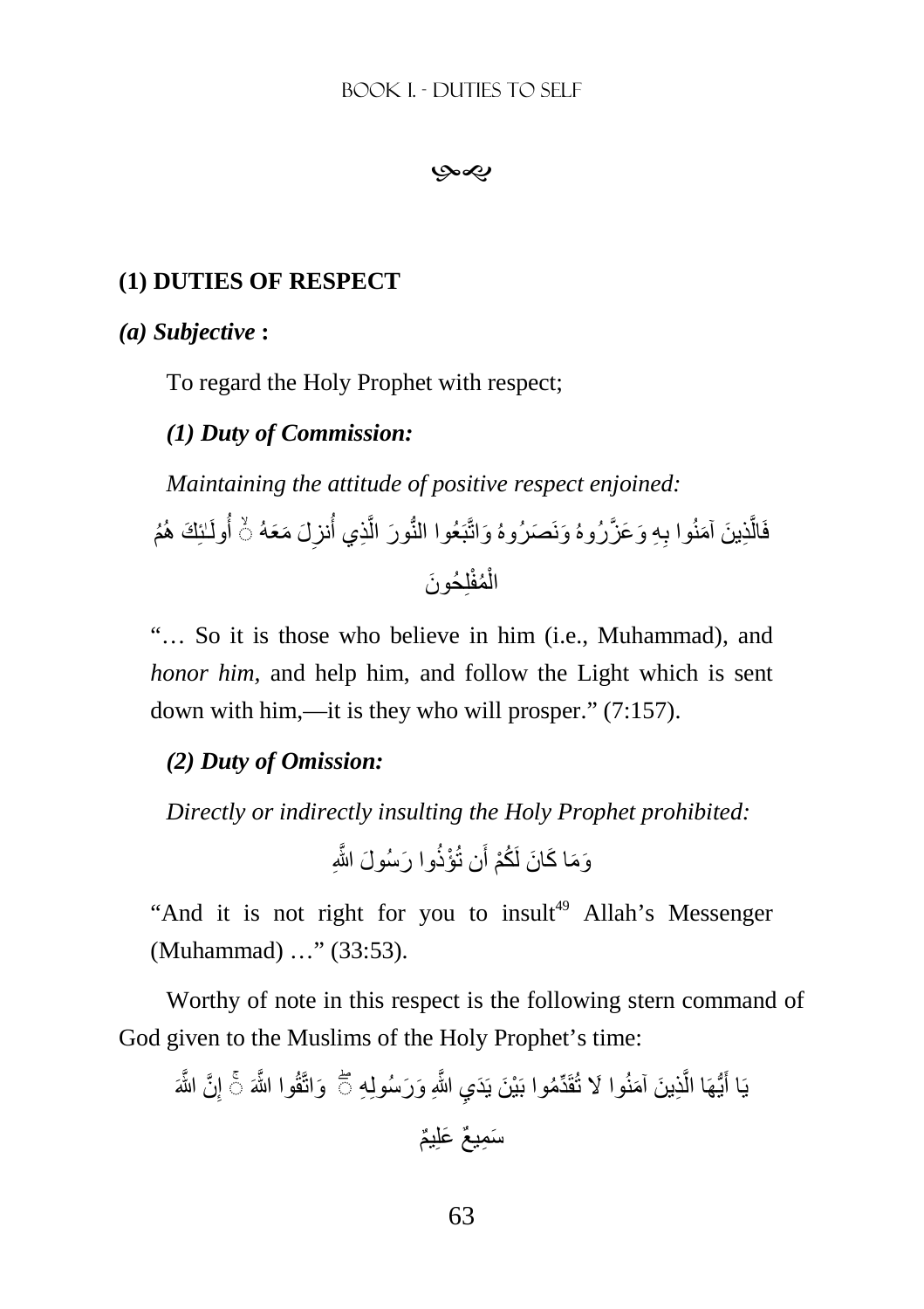ْو ِل قَ ْ ال ِ ِذي لَهُ ب َّ ُّيھَا ال َ ِ ِّي َ و يَا أ %َ تَ ْجھَرُوا ْو َق َ ص ْو ِت النَّب ْص َواتَ ُكْم فَ َ َن َ آمنُ َ وا % تَ ْرفَعُوا أ ْم َ % تَ ْش َ عُرُون َنتُ ُ ُكْم َ وأ ْع َمال َ َط أ َن تَ ْحبَ ٍض أ َ ب ْع ِض ُكْم لِبَ ْع ِ َك َج ْھر َح ِذ َ ين ْ امتَ َّ ٰـئِ َك ال ُولَ ْھُم ِ ع َند َ ر ِ سُول َّ اللهِ أ ْص َواتَ َ ُغ ُّض َون أ ِذ َ ين يَ َّ َّن ال ِ إ وبَ ْھُم ُ ل َن َّ اللهُ قُ ْج ٌر َ ع ِظ ٌيم َ َ وأ َّ ھُم مْغفِ َرةٌ َو ٰى لَ ۚ◌ لِلتَّق ْ

"O you who believe! Put not yourselves forward<sup>50</sup> before Allah and His Messenger; and fear Allah: for Allah hears and knows all things.

"O you who believe! raise not your voice above the voice of the Prophet (Muhammad), nor speak aloud to him in talk as you may speak aloud to one another, lest your deeds (of righteousness) be rendered vain (thereby) and you perceive not (the loss).

"Verily those who lower their voice in the presence of Allah's Messenger—these are they whose hearts Allah has disposed unto piety: For them is Forgiveness and a great Reward." (49:1- 3).

Also: the following guidance to the socially uncouth people of those days:

إِنَّ الَّذِينَ يُنَادُونَكَ مِن وَرَاءِ الْحُجُرَاتِ أَكْثَرُ هُمْ لَا يَعْقِلُونَ ُ ْ َّ ِ وَلَوْ أَنَّهُمْ صَبَرُوا حَتَّىٰ تَخْرُجَ إِلَيْهِمْ لَكَانَ خَيْرًا لَّهُمْ ۞ وَاللَّهُ غَفُورٌ رَّحِيمٌ َّ لَ ِ َ

"Verily those who shout out to you (O Muhammad) from outside the inner apartments—most of them lack a path proper sense. If only they had patience until you could come out to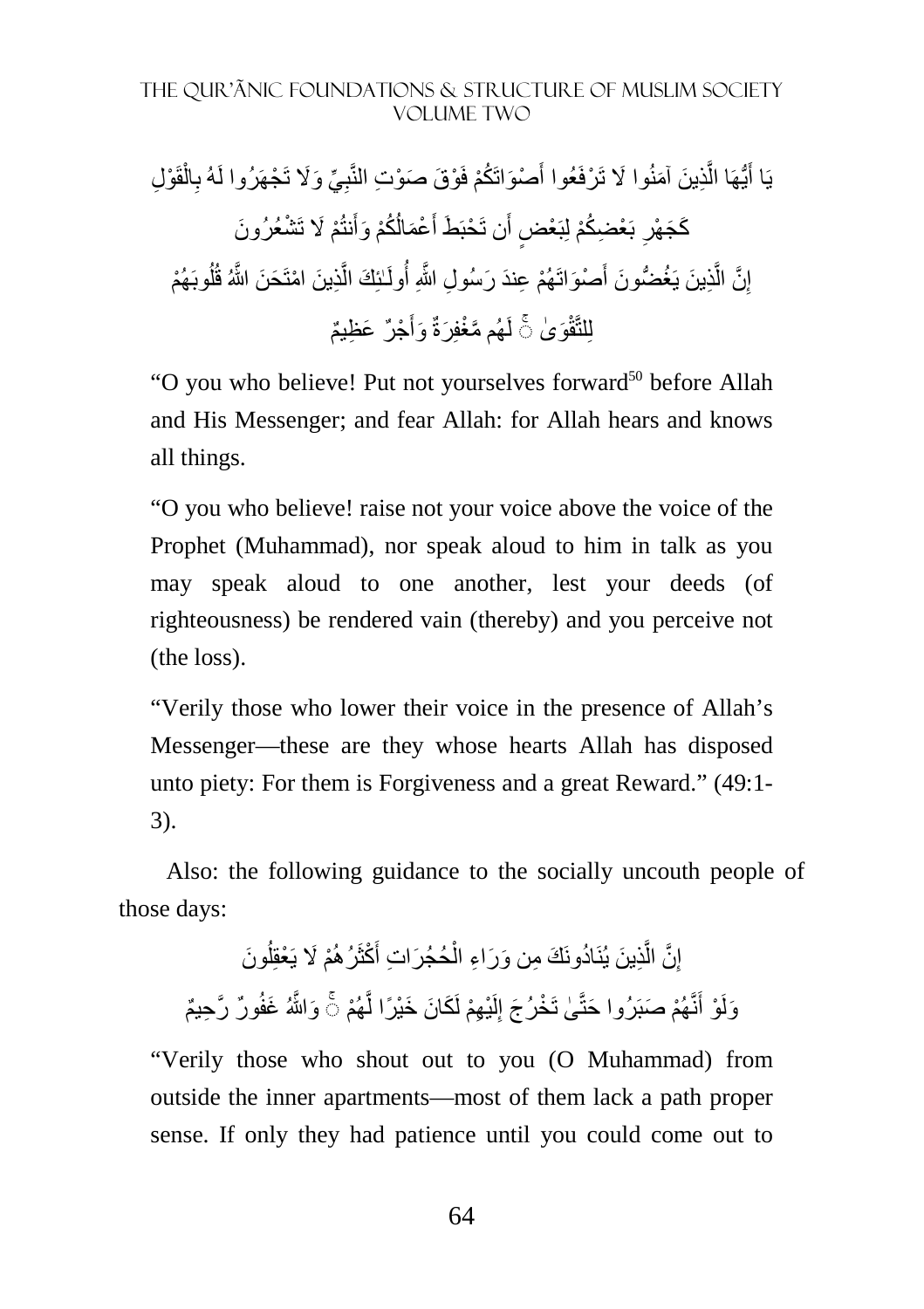them, it would be best for them: but Allah is Oft-Forgiving, Most Merciful." (49:4-5).

*(b) Objective:*

To obey the Holy Prophet without demur.

# *(1) Duty of Commission***:**

*Practicing positive obedience enjoined:* 

ِط َّ يعُوا الر َ سُول َ َوأ

"… and obey the Messenger (Muhammad)… " (4:59).

ُوا َن يَقُول ْھُم أ َ بَ ْينَ لَ َّ ى اللهِ َ و َرسُولِ ِه لِيَ ْح ُكم ِ َذ ُ ا د ُعوا إ ِ ُمْؤ ِمنِ َ ين إ ْ ْو َل ال َم َ ا ك َ ان قَ ِنَّ إ لِ َ حُون ُمفْ ْ ُم ال ٰـئِ َك ھُ ُولَ َوأ َط ْعنَا َ َ ا وأ ۚ◌ َس ِم ْعنَ

"The answer of the Believers, when summoned to Allah and His Messenger, in order that He may judge between them, is no other than this: they say, 'we hear and we obey': It is such as these that will attain felicity." (24:51).

# *(2) Duty of Omission:*

*Disobedience in any manner whatsoever, prohibited:* 

وَمَن يَعْصِ اللَّهَ وَرَسُولَهُ فَقَدْ ضَلَّ ضَلَالًا مُّبِينًا ِ

"… and whosoever disobeys Allah and His Messenger, he verily goes astray in error manifest." (33:36).

ْع ِ َھُد ٰى َ ويَتَّب ْ َبيَّ َن لَهُ ال َ ما تَ ِق َّ الر َ سُول ِ من بَ ْعِد ُمْؤ ِمنِ َ ين َو َم َ ن يُشاقِ ْ ِ ِ يل ال َغْي َر َ سب َ َو َس َاء ْت َ م ِص ً يرا ْصلِ ِه َ جھَنَّم ٰى َ ونُ َّ َول ِه َ ما تَ ِّ نُ ۖ◌ َول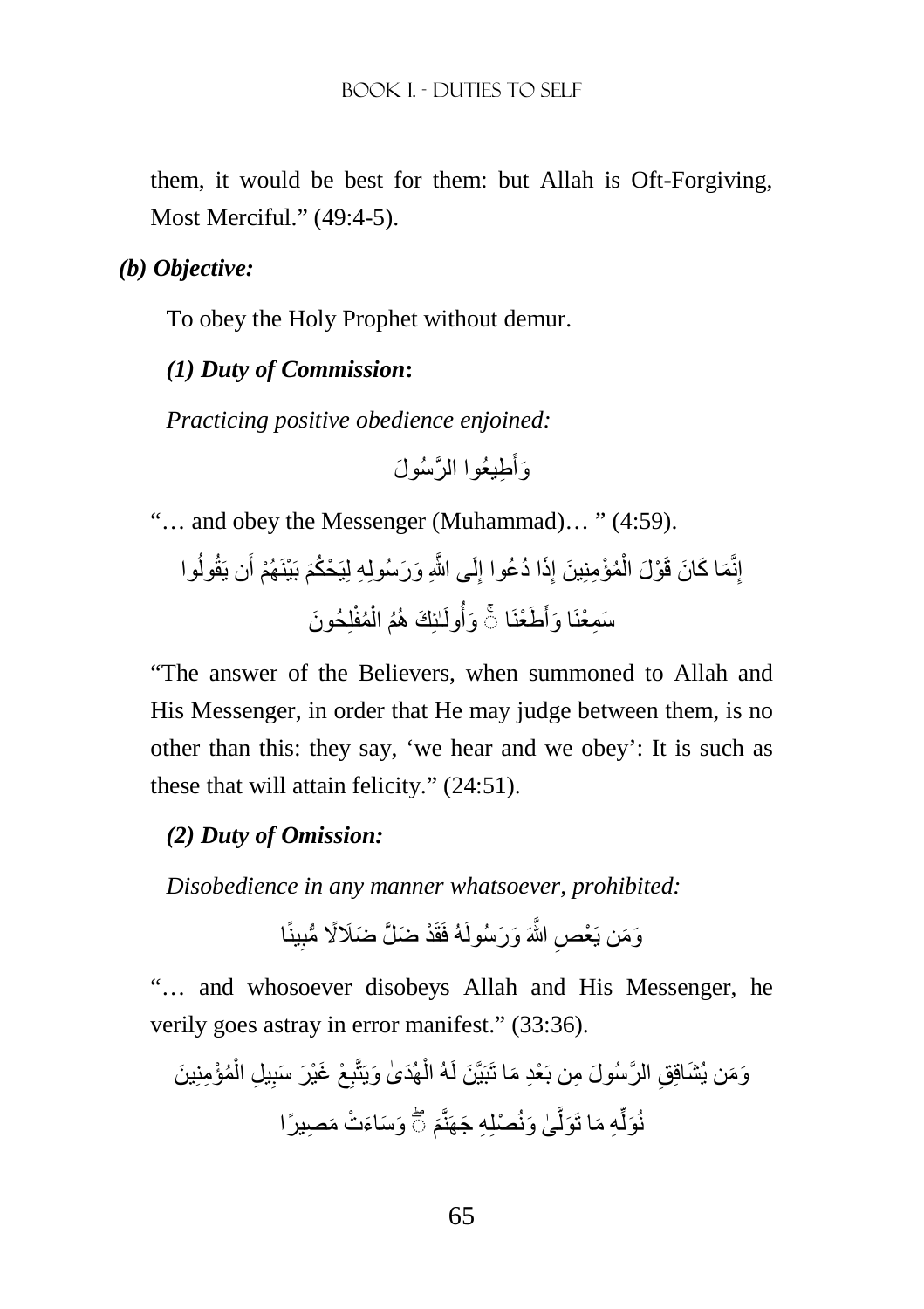"And whosoever opposes the Messenger even after Guidance has been plainly conveyed unto him, and follows a path other than that of the men of Faith, We shall leave him in the path he has chosen, and land him in Hell,—what an evil refuge!"  $(4:115).$ 

بهي

# **(2) DUTIES OF LOVE**

# *(a) Subjective***:**

To regard the Holy Prophet with love.

# *(1) Duty of Commission***:**

*Maintaining the attitude of positive love—a love which transcends the love for any other created being, emphasized; hence it is duty:* 

```
النَّبِيُّ أَوْلَىٰ بِالْمُؤْمِنِينَ مِنْ أَنفُسِهِمْ
                                 ْ
                                   ِ
                                             َ
```
"The Prophet is closer to the Believers than their own selves (—this spiritual relationship entitling him to more love and respect from the Believers than for any created being related in any way)."<sup>51</sup> (33:6).

This personal spiritual love for the Holy Prophet (on whom be Peace and the Blessings of Allah) is to be cultivated, besides obeying him in all things with overflowing love, through forming spiritual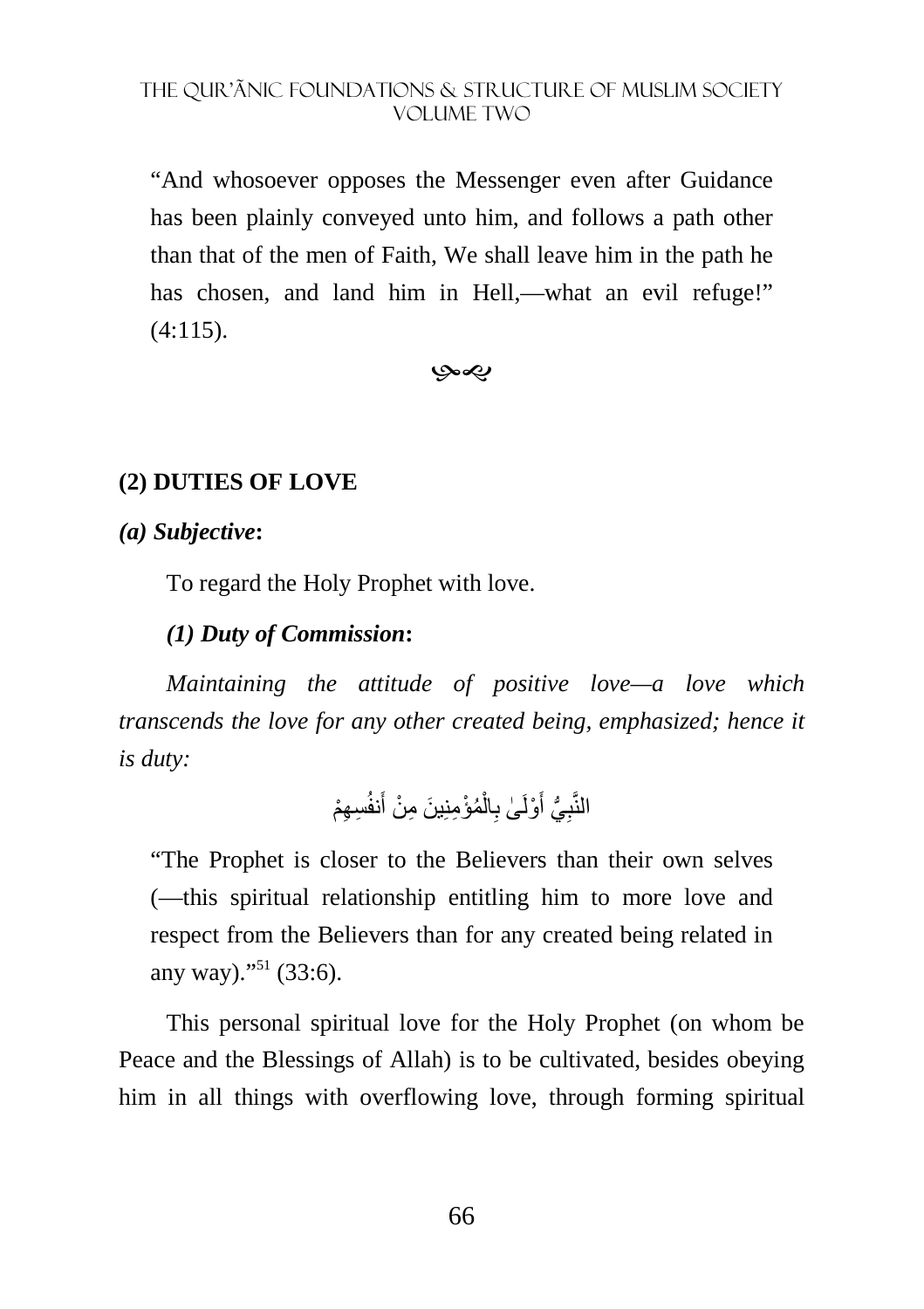contact with him by reciting *ÎalÉt* and *salÉm*, as commanded by God in the following verse:

إِنَّ اللَّهَ وَمَلَائِكَتَهُ يُصَلُّونَ عَلَى النَّبِيِّ ۚ يَا أَيُّهَا الَّذِينَ آمَنُوا صَلُّوا عَلَيْهِ وَسَلِّمُوا ِّ ُّ َّ أ ُّ ِ

"Lo! Allah and His Angels shower blessings on the Prophet. O you who believe! send your benedictions on him (i.e., ask Allah for His blessings on him) and salute him with a worthy salutation (i.e., with respect and love)."<sup>52</sup> (33:56).

# *(a) Objective***:**

To foster absolute loyalty to the Holy Prophet (Peace be on him).

# *(1) Duty of Commission:*

*To be positively loyal to him emphasized as a condition of Faith; hence it is duty:* 

َّم َ % يَ ِجُدوا فِي ُ ْھُم ث ٰى َ يُح ِّكُم َوك فِ َيم َ ا ش َج َر بَ ْينَ َون َ حتَّ فَ َ َ و َربِّ َك َ % ْ يُؤ ِمنُ ُموا تَ ْسلِ ًيما ِّ َضْي َت َ و َ يُسل ِس ِھْم َ ح َر ًج ِّ ا مَّما قَ َنفُ أ

"But nay, by your Lord, they can have no (real) Faith, until they make you judge in all disputes between them, and find in their souls no resistance against your decisions, but accept them with the fullest submission." (4:65).

ِخيَ َرةُ ْ ُھُم ال ُك َون لَ َن يَ ْم ًرا أ َ ُهُ أ َض َّ ى اللهُ َ و َرسُول َذا قَ ِ ٍة إ َو َم َ ا ك َ ان لِ ُمْؤ ِم ٍن َ و%َ ُ مْؤ ِمنَ ِھ ْم ِ ْمر َ ۗ◌ ِم ْن أ

"And it is unbecoming of a believing man or a believing woman, when Allah and His Messenger have decided an affair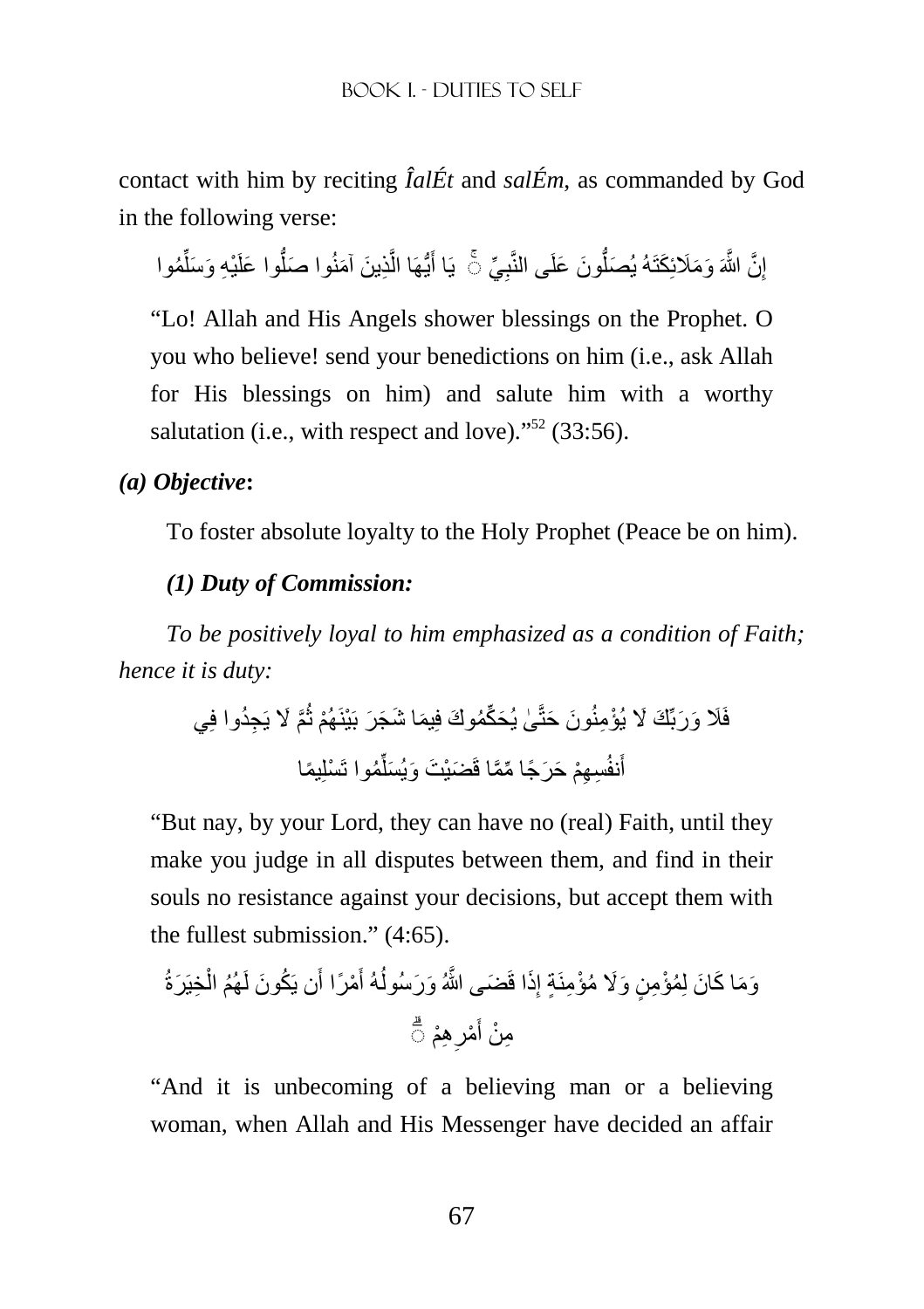(for them), that they should (after that) claim any say in their affair;…" (33:36).

# *(2) Duty of Omission:*

*Being disloyal to him in any manner, prohibited:* 

يَا أَيُّهَا الَّذِينَ آمَنُوا لَا تَخُونُوا اللَّهَ وَالرَّسُولَ َّ أ

"O you who believe! be not disloyal to Allah and His Messenger…" (8:27).

#### بهي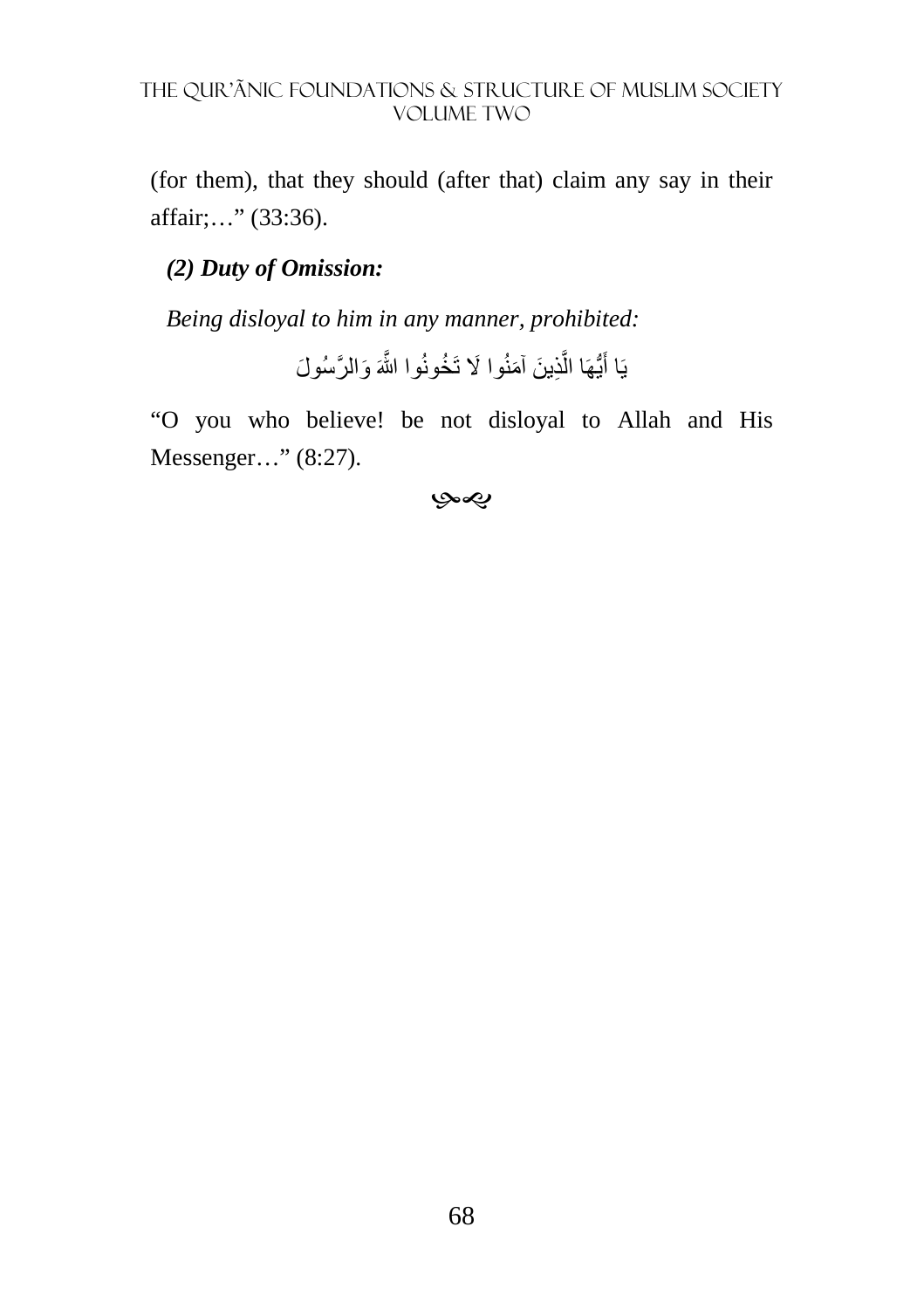## Chapter 3.

# Duties TO THE ANGELS

## **ENDS**

## *(a) Objective***:**

Maintenance of the attitude of respect and love for purity of will and holiness wherever found in God's creatures.

## *(b) Subjective***:**

Constant consciousness of the fact that the world is a moral order, the Angels being the functionaries of God's moral scheme.

## **(1) NATURE AND FUNCTIONS OF THE ANGELS:**

The Angels, according to the Holy Qur'an, are neither impersonal forces in the sense of physical science, nor gods or demi-gods or sons or daughters of God, as some of the old mythologies conceived them to be. They are celestial beings endowed with personality<sup>53</sup> having been created<sup>54</sup> by God to act as His functionaries in the universe.<sup>55</sup>

The establishment of relation with the spiritual world, which is a vital condition of the spiritual development of a human being, is not conceivable without faith in the existence of the Angels (—which, therefore, forms one of the cardinal articles of Islamic Belief—) and without a proper attitude towards them.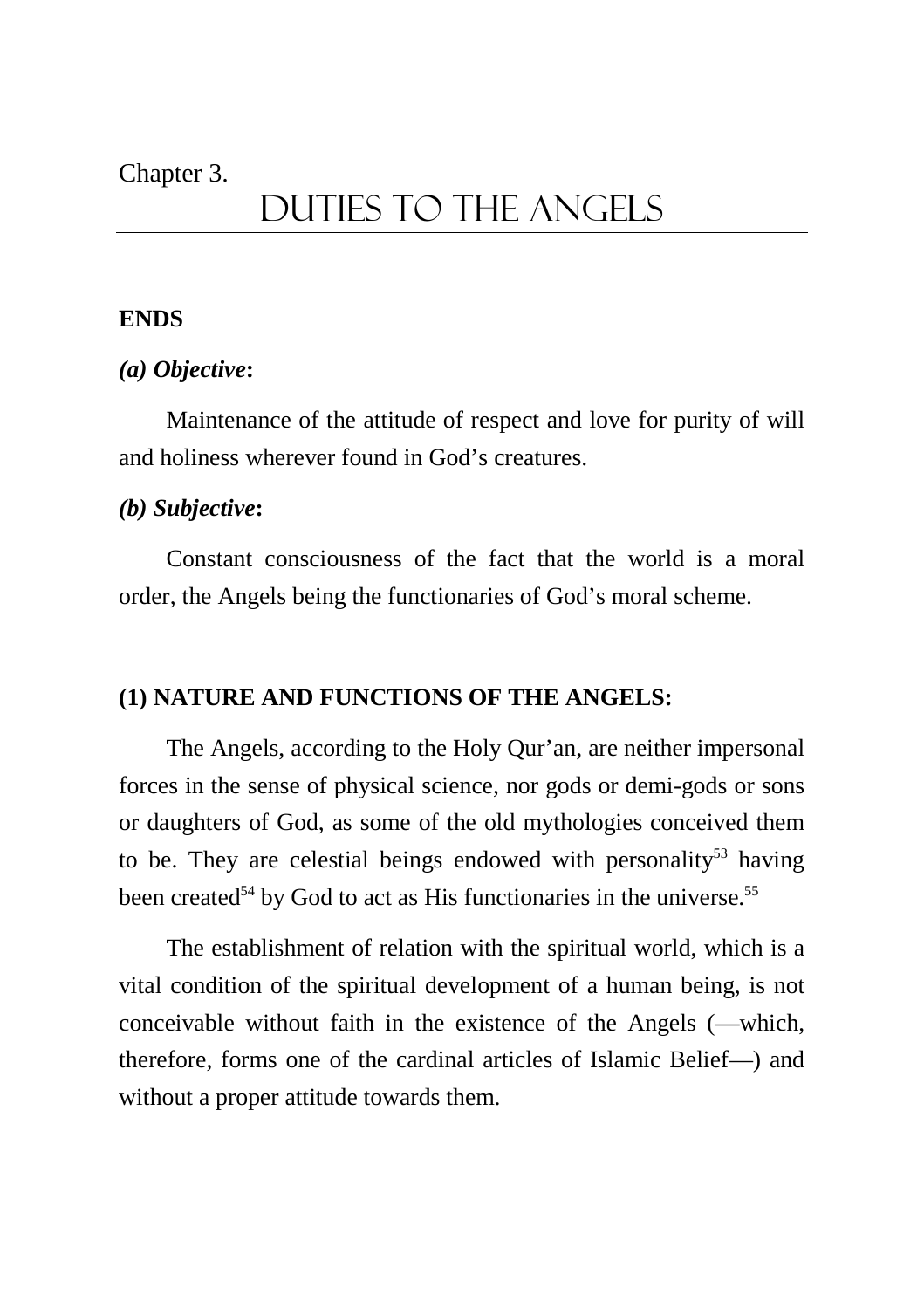The Angels are sinless beings—incapable of committing any sin—and as such possessors of purity, because their function is only to behave as God's absolutely obedient servants:

وَالْمَلَائِكَةُ وَهُمْ لَا يَسْتَكْبِرُونَ يَخَافُونَ رَبَّهُم مِّن فَوْقِهِمْ وَيَفْعَلُونَ مَا يُؤْمَرُونَ اُ ِ ْ

"… and the Angels; they are not arrogant (before their Lord). (Rather,) they fear their Lord, High above them, and they do whatever they are commanded." (16:49-50).

They are honored servants of God:

بَلْ عِبَادٌ مُّكْرَمُونَ لَا يَسْبِقُونَهُ بِالْقَوْلِ وَهُم بِأَمْرِهِ يَعْمَلُونَ اُ ِ أً **∶** ْ ِ ِ

"They (*i.e.*, the Angels) are (but) servants raised to honor. They precede Him not in word, and they act (in all things) by His command." (21:26-27).

Besides their numerous functions mentioned in the Holy Qur'an, they, out of love for the Believers, ask for God's blessings on them:

َو َك َ ان  ِ لَ ُّ ى النور ِ َم ِ ات إ ُ َج ُك ِّ م م َن ُّ الظل ِ ْ يُخر َكتُهُ لِ ْي ُكْم َ و َمَئِ َي علَ ِّ ِذ َ ي يُصل َّ ھُ ۚ◌ َو ال ُمْؤ ِمِن َ ين َ ر ِح ًيما ْ ال ِ ب

"He it is Who sends blessings on you*, as do His Angels,* that He may bring you out from the depths of Darkness into Light: and He is Full of Mercy for the Believers." (33: 43).

Also, they pray to God for forgiveness for all beings on the earth:

وَالْمَلَائِكَةُ يُسَبِّحُونَ بِحَمْدِ رَبِّهِمْ وَيَسْتَغْفِرُونَ لِمَن فِي الْأَرْضِ ْ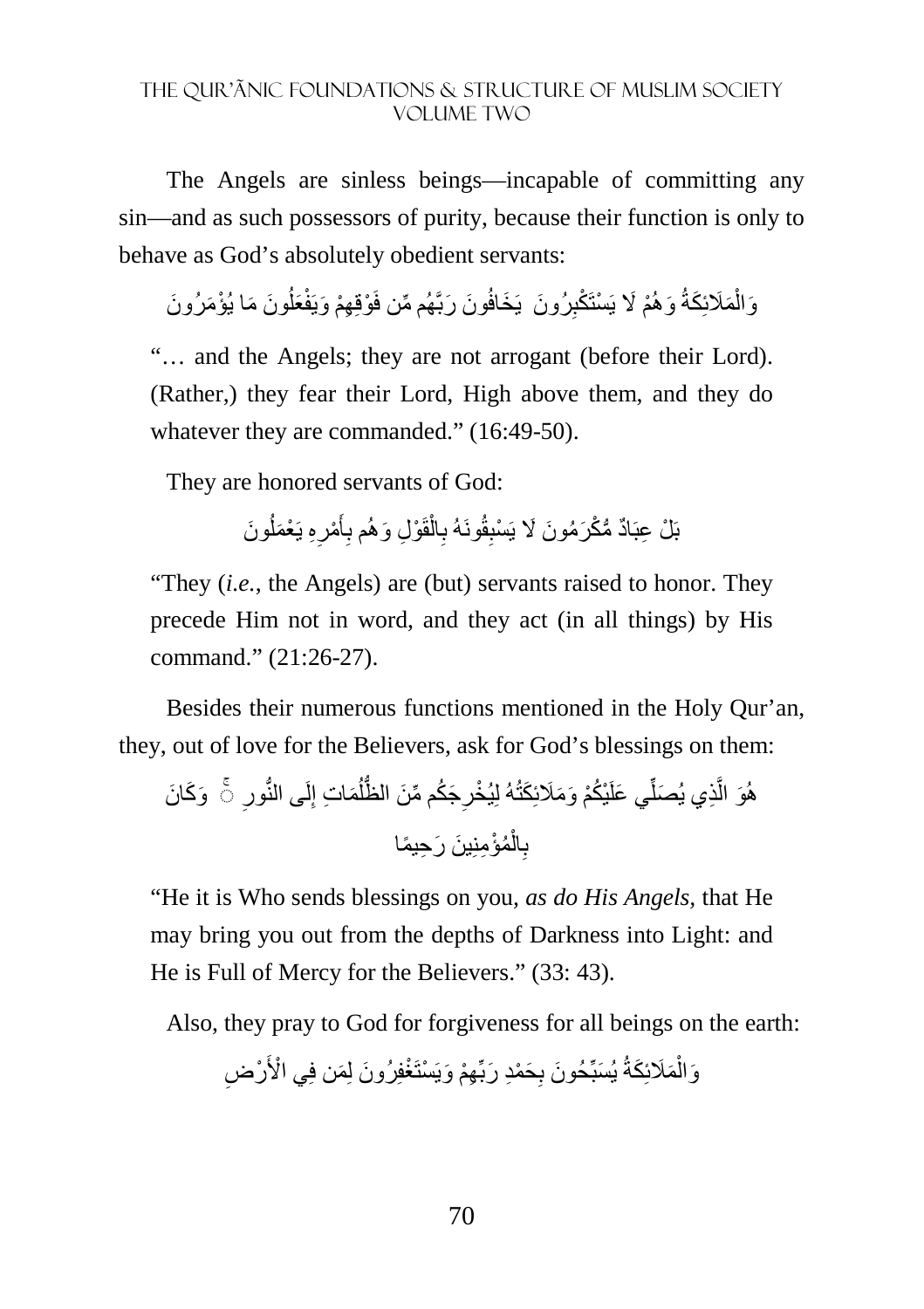"… and the Angels celebrate the praises of their Lord, and ask forgiveness for those on the earth." (42:5).

# **(2) DUTIES**

Thus, because they are honored beings, they deserve respect; and because they are noble and pure, they deserve love. They deserve love and respect specially from the Believers, whom they love and for whom their solicitude is great.

بهي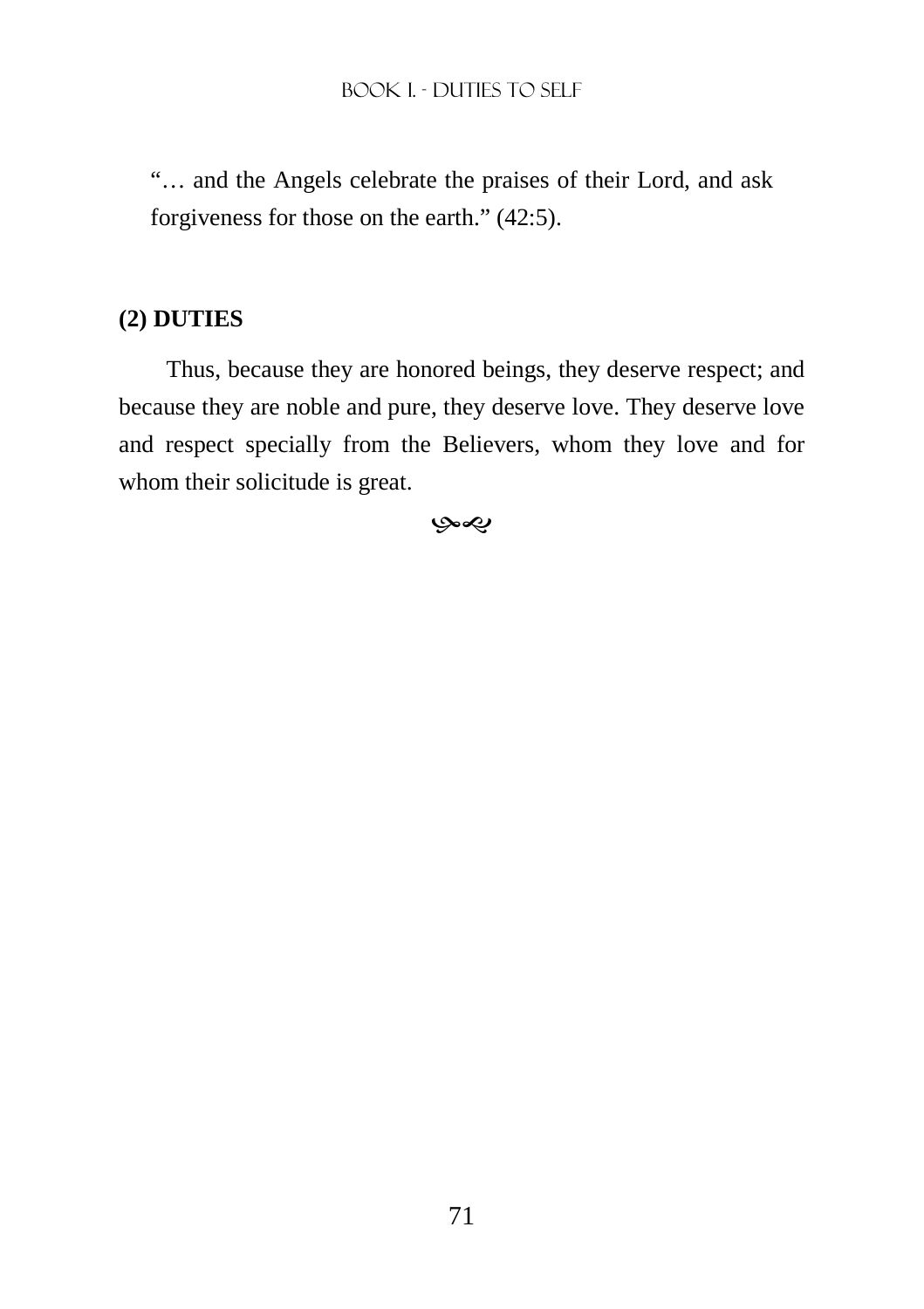# Part 2. DUTIES AS PHYSICAL BEING

# **EXPOSITION**

## **1. Duties of Omission**

(or, Duties of Respect for the Self ).

#### **END:**

Natural Self-Preservation — as the Holy Qur'an commands:

َكِة ُ ْھل لَى التَّ ِ ْي ِد ُيكْم إ َ أ ِ قُوا ب ْ ل َو%َ تُ

"… and make not your own hands contribute to (your) destruction …"<sup>56</sup> (2:195).

*(1) All things which harm physical health, prohibited:*  ان َو ِ ات َّ الشْي َط ِ ُ عُوا خطُ ِ َ ا و%َ َ تتَّب ِض َ ح%ًَ َ طِّيبً ْر ْي ا>َ ِ وا مَّما فِ ُ ُّيھَا النَّ ُ اسُ كل َ ۚ◌ يَا أ إ ٌ ين ِنَّهُ لَ ُكْم َ عُدٌّو ُّ م ِ ب

"O mankind! eat of whatsoever is on the earth, lawful and wholesome, and *follow not the footsteps of Satan (by using unlawfully-acquired and unclean and unwholesome foods*<sup>57</sup>*).* Lo! he is to you an avowed enemy". (2:168).

*(2) Self-stupefaction, gluttony and intoxication, prohibited:*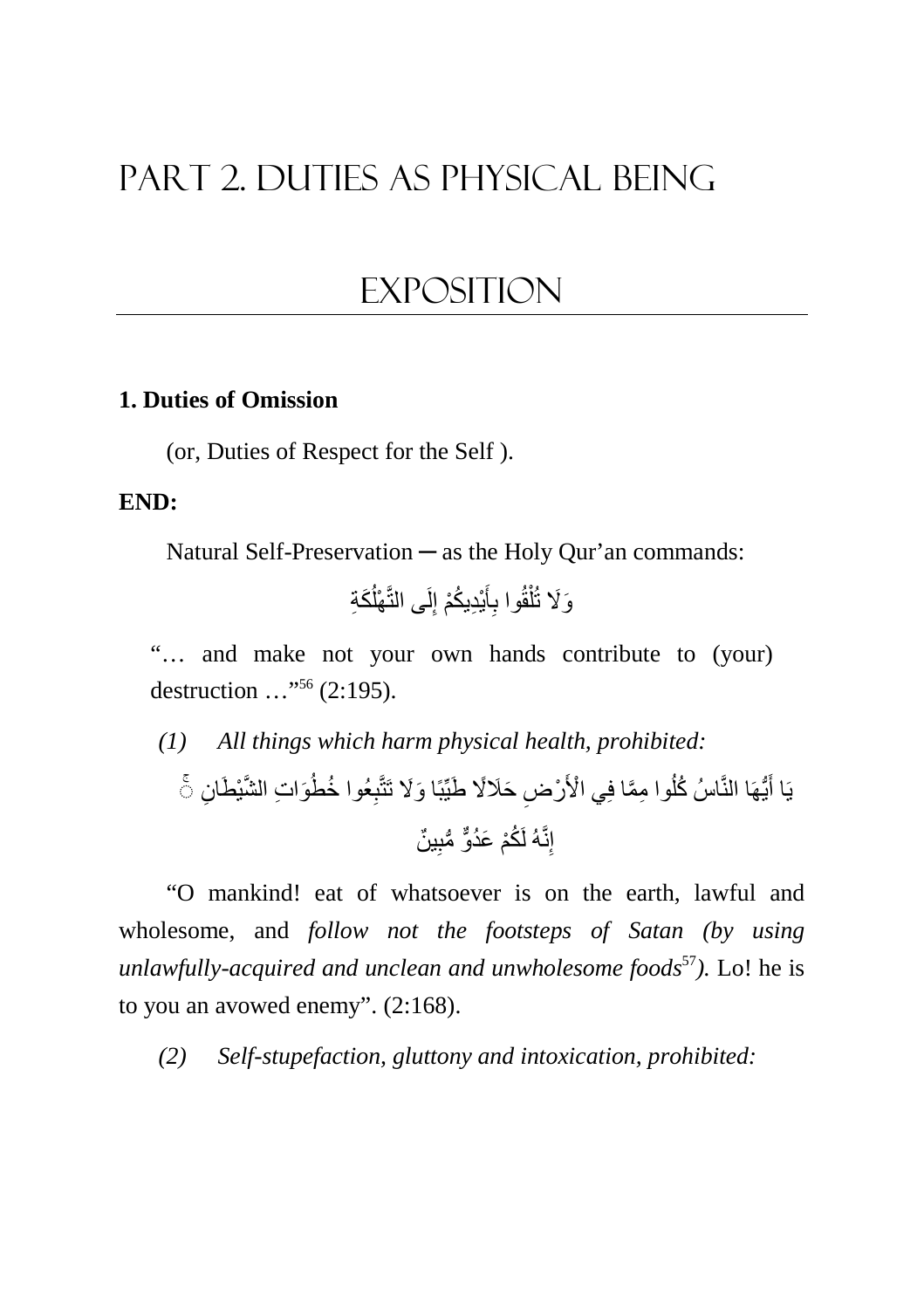َّن َّ اللهَ ِ َح َّل َّ اللهُ لَ ُكْم َ و%َ َ ت ْعتَ ُدواإ َ َح ِّر ُم َ وا طيِّبَ ِ ات َ ما أ ِذ َ ين َ آمنُ َ وا % تُ َّ ُّيھَا ال َ ۚ◌ يَا أ ِد َ ين ُمْعتَ ْ %َ ِ يُح ُّب ال

"O you who believe! Make not unlawful the good things (whether they be foods or drinks or any other lawful pleasures) which Allah has made lawful for you, nor transgress (in respect of your physical, mental, moral, spiritual and social health by making lawful for yourselves harmful foods, drinks, etc.); verily Allah loves not the transgressors."<sup>58</sup> (5:87).

> وَكُلُوا وَاشْرَبُوا وَلَا تُسْرِفُوا ۞ إِنَّهُ لَا يُحِبُّ الْمُسْرِفِينَ **∶** ْ ِ ا<br>ا

"… and eat and drink, but be not *immoderate and intemperate*: verily He loves not those who are immoderate and intemperate." (7:31).

َو َمن ِ وا م َ ن طيِّبَ ِ ات َ م َ ا ر َز ُ ُك ي ل ِ ْي ُكْم َ غ َضب ْط َغْوا فِ ِيه فَيَ ِح َّل َ علَ اكْم َ و%َ تَ نَ ُ ق ۖ◌ ْ َو ٰى ِي فَقَ ْد ھَ ْي ِه َ غ َضب يَ ْحلِ ْل َ علَ

"Eat of the good things We have provided for your sustenance, but *commit no excess therein*, lest My wrath should justly descend on you; and those on whom descends My wrath do perish indeed." (20:81).

ْج ٌس ِّ م ْن َ ع َم ِل ِ َ نص َ ابُ و ْا>َ ْزُ%َم ر َمْي ِس َرُ و ْا>َ ْ َخ ْم َرُ وال ْ َما ال ِنَّ ِذ َ ين َ آمنُوا إ َّ ُّيھَا ال َ يَا أ لِ َ حُون َّ ُكْم تُفْ َعل ان فَ ْ اجتَنِبُوهُ لَ َّ الشْي َطِ

"O you who believe! Intoxicants<sup>59</sup> and gambling, (dedication of) stones, and divination by arrows, (all these) are an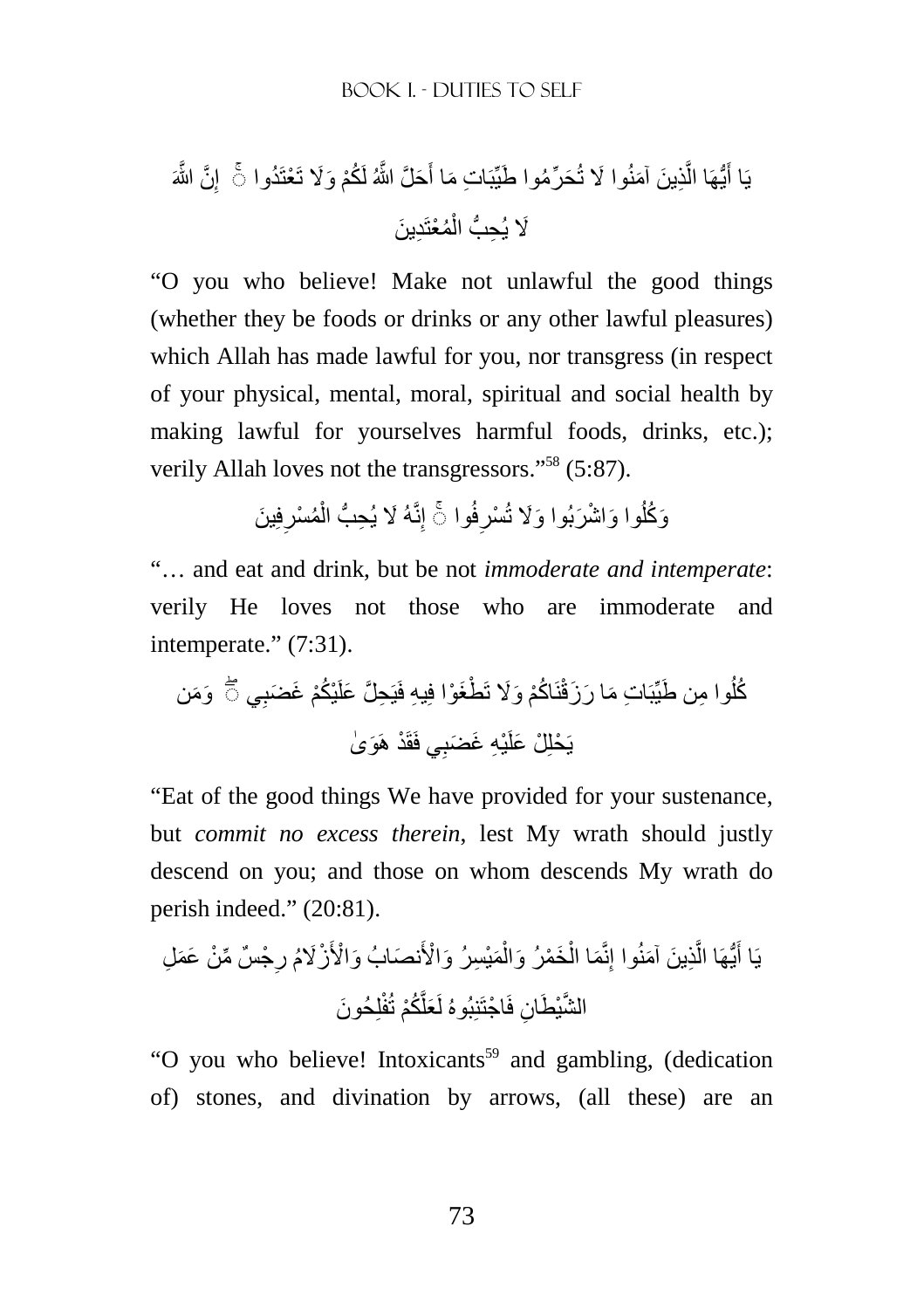abomination, —of Satan's handiwork: shun such (abomination), therefore, that you may prosper." (5:93).

*(3) Considering lawful pleasures relating to natural appetites as illegitimate, prohibited:*<sup>60</sup>

> يَا أَيُّهَا الَّذِينَ آمَنُوا لَا تُحَرِّمُوا طَيِّبَاتِ مَا أَحَلَّ اللَّهُ لَكُمْ أَ َّ َ

"O you who believe! Make not unlawful (for yourselves) the good things (relating to lawful pleasures) which Allah has made lawful for you …" (5:87).

*(4) Abusing or damaging any limb of one's body, including Castration, prohibited:* 

The Holy Qur'an says:

لاً**...** ۞َتَخُونُوا أَمَانَاتِكُمْ َ

"… and defraud not your trust…" (8:27).

The various limbs of the body, and the talents of a Muslim, are the "property" of God and he possesses them in "trust" for Him. A Muslim should not, therefore, abuse or damage any limb of his body.<sup>61</sup>

*(5) Committing suicide prohibited:* 

ُكْم َ ر ِح ًيما ِ َ ك َ ان ب َّن َّ اللهَ ِ َس ُكْمإ َنفُ ُوا أ ل تُ َو%َ تَقْ ◌ۚ

"And kill not (or, destroy not) yourselves; verily Allah is unto you ever Merciful."<sup>62</sup> (4:29).

بهيوبا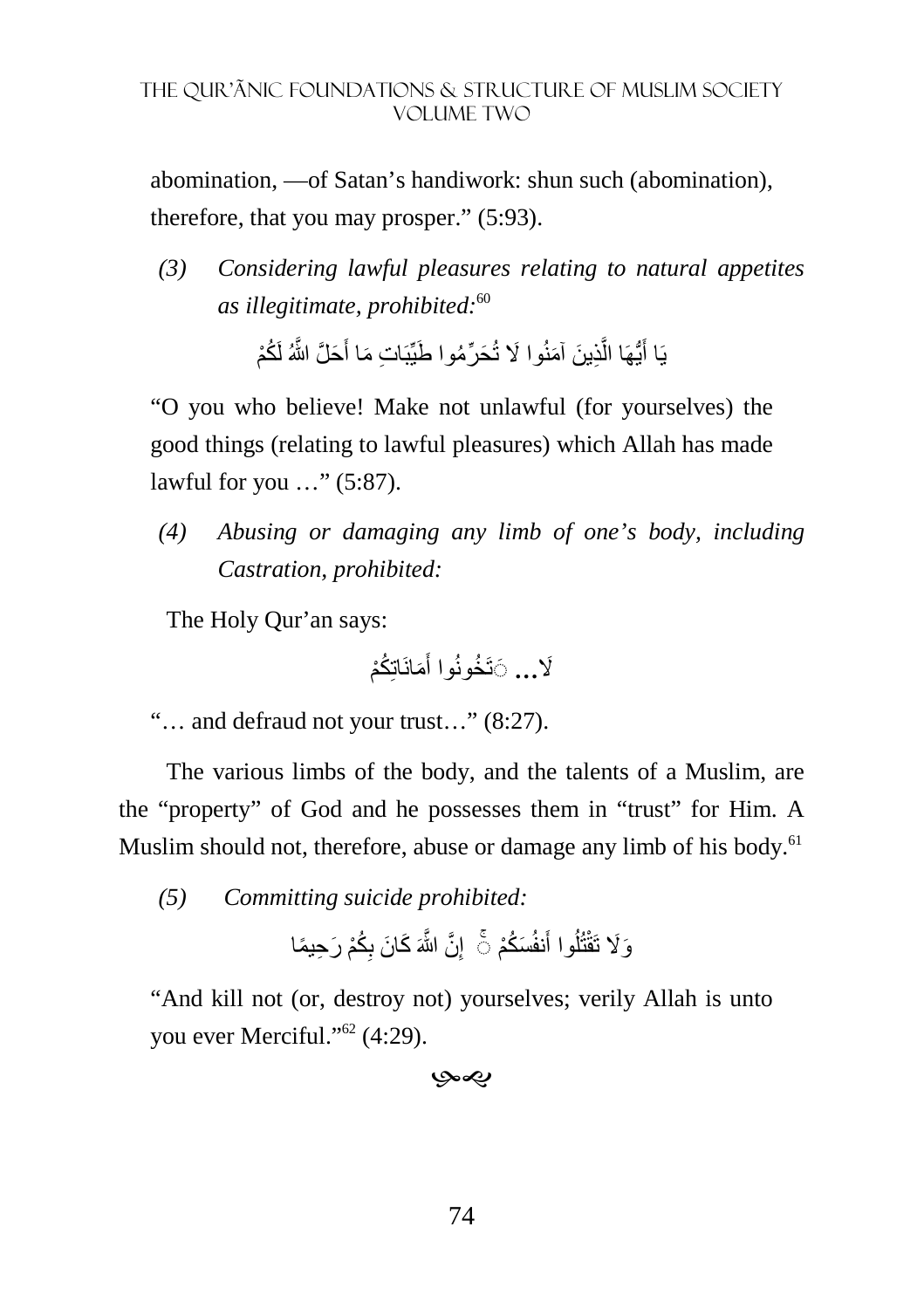### **(2) Duties of Commission:**

(or, Duties of Love for the Self).

### **END:**

Happiness of the moral agent through the maintenance and promotion of his physical well-being:

- *(1) Proper satisfaction of natural appetites enjoined:*
- *(a) Satisfaction of Hunger and Thirst:*

فُوا ِ ْسر َ وا و ْ اش َر َ بُوا و%َ تُ ُ َو ُكل

"… and eat and drink, but be not immoderate and intemperate…" (7:31).

ُ ات يِّبَ ِح َّل لَ ُكُم الطَّ ُ ْل أ قُ ُ ُونَ َك َ م َاذا أ ل َ ْھُم ۖ◌ ْسأ يَ ِح َّل لَ

"They ask you (O Muhammad!) what is lawful to them (as food). Say: Lawful unto you are all things good and pure."  $(5:5)$ .

# *(b) Satisfaction of sexual appetite:*

Satisfaction of sexual appetite has been permitted by the Holy Qur'an through lawful marriage *only*, and marriage has been enjoined:

نكْم ام ٰى ِ م ُ َ يَ ِ نك ْ حُوا ا>َ َ َوأ

"Marry those among you who are single."<sup>63</sup> (24:32).

A very important point should be noted here. Although the union of man and woman in marriage involves the satisfaction of sexual appetite, it is *not,* in the view of the Qur'an, the end of marriage,—the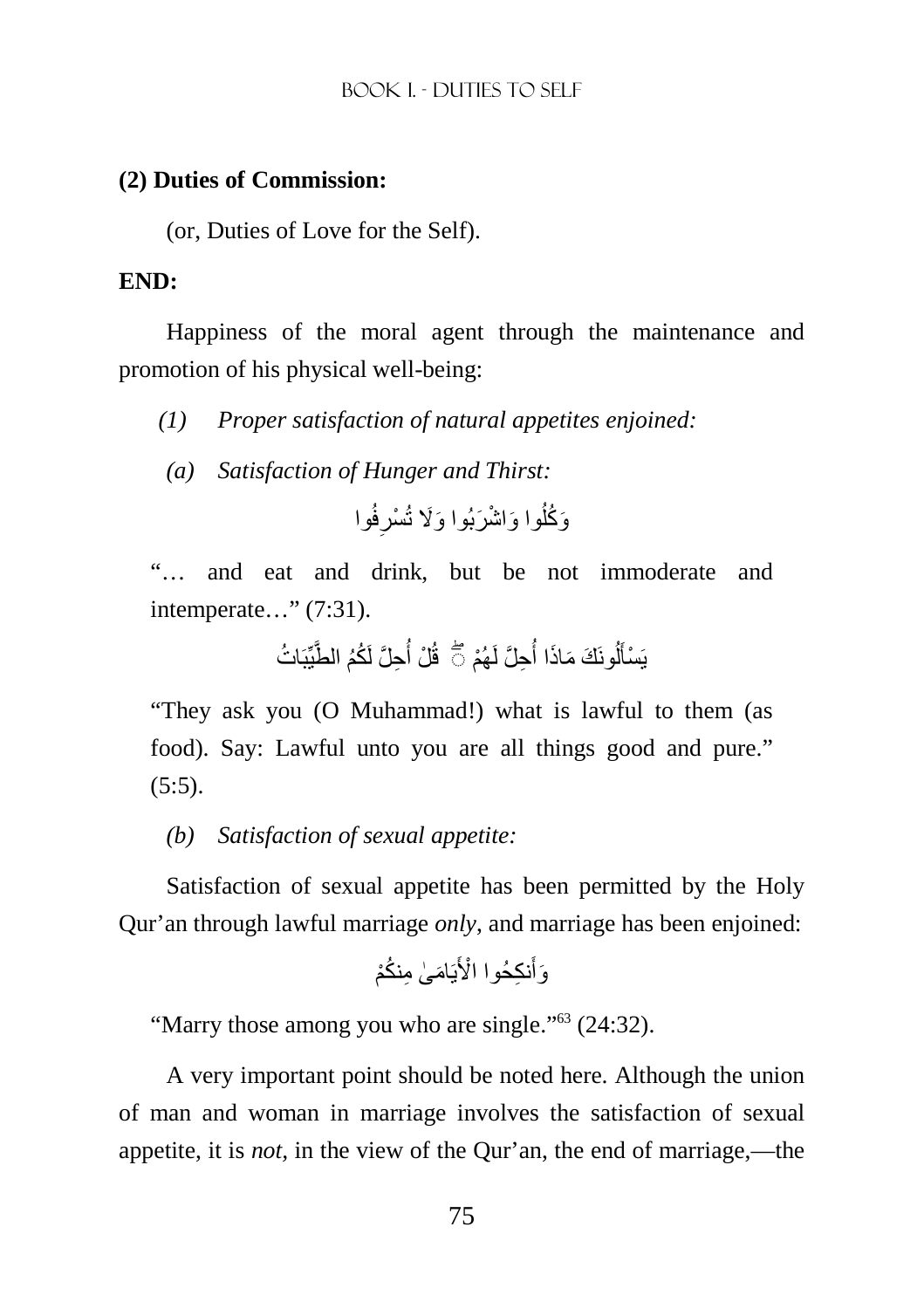end being spiritual companionship and mutual love, to which the sexual union itself should contribute, but which is marked off distinctly from mere sexual pleasure. The Holy Qur'an says

ْيھَ َ ا و َج َع َل بَ ْينَ ُك َّ م مَو َّدةً لَ ِ تَ ْس ُكنُوا إ ِّ َ ْز َو ً اجا ل ِس ُكْم أ َنفُ َق لَ ُك ِّ م م ْن أ ْن َ خلَ َ َو ِم ْن آيَاتِ ِه أ َي ذ َّن فِ ْوٍم يََتفَ َّك إ ٰ َ رُون ِ قَ ِّ لِ َك َ iيَ ٍ ات ل َو َر ْح َمةً ◌ۚ

"And among His signs is this, that He created for you mates from yourselves, that you might obtain tranquility and solace in them, and He has ordained between you love and mercy. Verily in that are signs for those who reflect." (30:21).

*(c) Rest and sleep*  وَمِن رَّحْمَتِهِ جَعَلَ لَكُمُ اللَّيْلَ وَالنَّهَارَ لِتَسْكُنُوا فِيهِ وَلِتَبْتَغُوا مِن فَضْلِهِ وَلَعَلَّكُمْ َّ تَشْكُرُ و نَ

"It is of His Mercy that He has made for you Night and Day, that *therein (i.e., in the night)* you *may enjoy rest,* and that you may seek of His Grace (during the day);—and in order that you may be grateful (to Him)." (38:73).

*(2) Physical cleanliness*<sup>64</sup> *enjoined:* 

ھَّرُوا فَاطَّ

"… then purify (yourselves) (with physical cleanliness)…"  $(5:6)$ .

َ يُط ُيد لِ ِ ٰـ ِكن يُر ٍج َ ولَ ْي ُك ِّ م م ْن َ ح َر ُيد َّ اللهُ لِيَ ْج َع َل َ علَ ِ َما يُر ھِّ َر ُكْم َ ولِيُتِ َّم نِ ْعَمتَهُ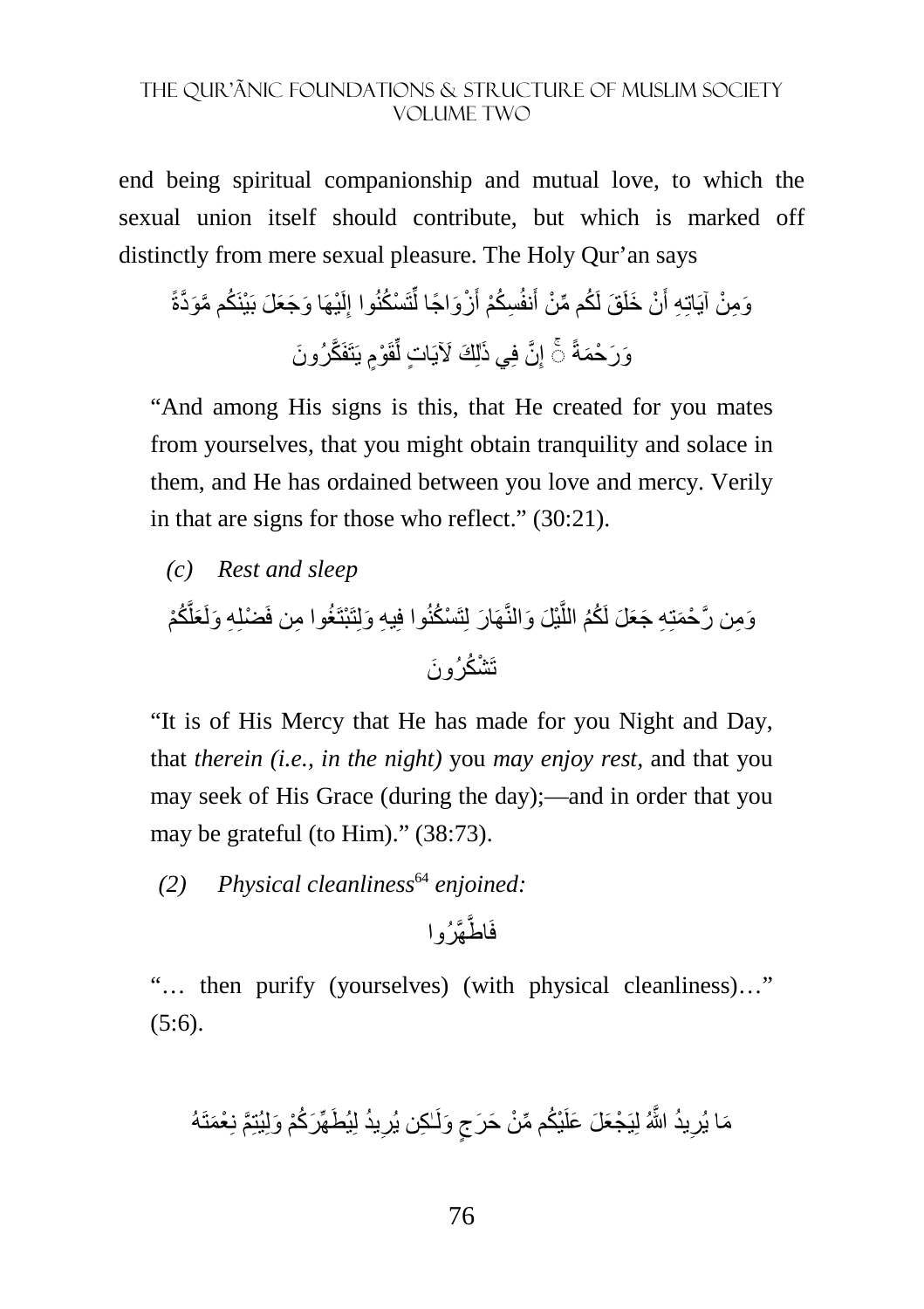عَلَيْكُمْ لَعَلَّكُمْ تَشْكُرُونَ

"Allah intends not to lay upon you a hardship, but intends to purify you (with physical cleanliness) and to complete His favor to you, that you may be grateful (for His bounties)." (5:6).

وَيُنَزِّلُ عَلَيْكُم مِّنَ السَّمَاءِ مَاءً لِّيُطَهِّرَكُم بِهِ وَيُذْهِبَ عَنكُمْ رِجْزَ الشَّيْطَانِ ِ ِ

"… and He sent down water upon you from heaven that He might cleanse you thereby and remove from you the stain of Satan (—dirt being physically a symbol of evil)…" (8:11).

> إِنَّ اللَّهَ يُحِبُّ الْتَّوَّابِينَ وَيُحِبُّ الْمُتَطَهِّرِينَ ِ ْ ِ ِ

"Verily Allah loves those who turn to him constantly, and He loves those who practice cleanliness (in body, mind and spirit)." (2:222).

َ ين ِ ُم َّطھِّر ْ َو َّاللهُ ِ يُح ُّب ال

"And Allah loves those who always keep themselves clean." (9:108).

*(3) Physical development enjoined*:

وَأَعِدُّوا لَـهُم مَّا اسْتَطَعْتُم مِّن قُوَّةٍ َ

"Against them (i.e., the enemies of Islam, or, the forces of evil) prepare your Power (as individuals and as a community) to the utmost of your capacity…" (8:60).

Development of power by an individual includes the building up of a powerful physique. Hence, the command for the physical development of the individual is contained in the above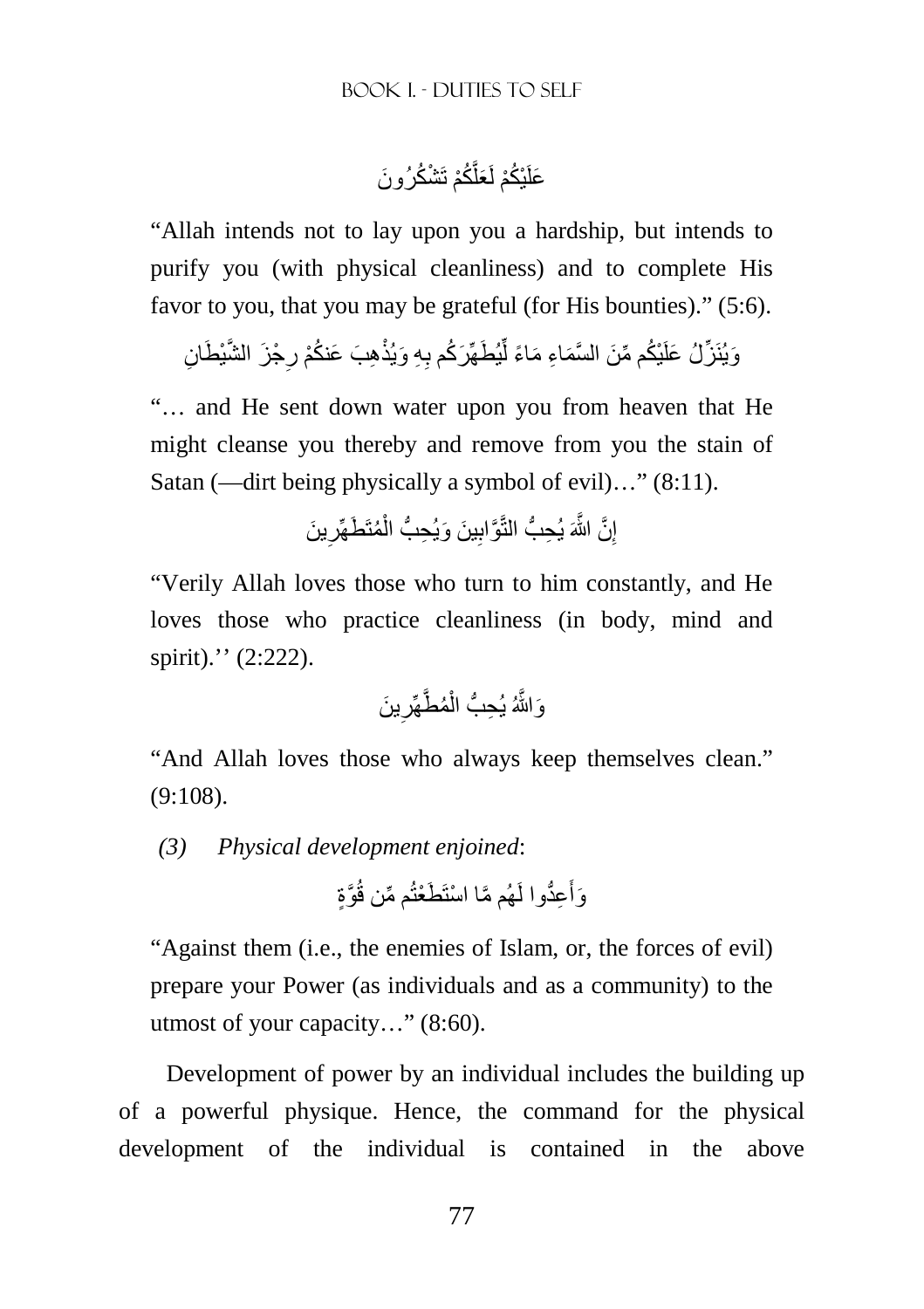comprehensive verse. This fact is corroborated by a *Hadith* of the Holy Prophet (Peace be on him), reported by Muslim in his *ØaÍÊÍ* in the following words:

ُ ن ِ م ْ ؤ ُ ي الْم ِو َ الْق ٌ ر ْ يـَ ب خ َ أَح َ َلى ِ و إ ِ الله ْ ن م ِن ِ ِ م ْ ؤ ُ ِ ِ يف الْم ِفي الضع َ و ُ كل ٌ ر ْ يـ َ ْص خ ِر ْ اح َى ل َ ا ع َ ُ َك م َع ْف نـ َ يـ ْ ن ِ ع َ ت ْ اس َ و ِ َلا ِالله ب َ و ْ ز َ ْج َع تـ

"A physically-strong Believer is better and more loved by Allah than a physically-weak Believer. And there is good in either of them. Be enthusiastic for everything which brings you good, and seek therein Divine Help, and do not lose heart in your endeavor…" (*KitÉb al-Qadr*).

 $\infty$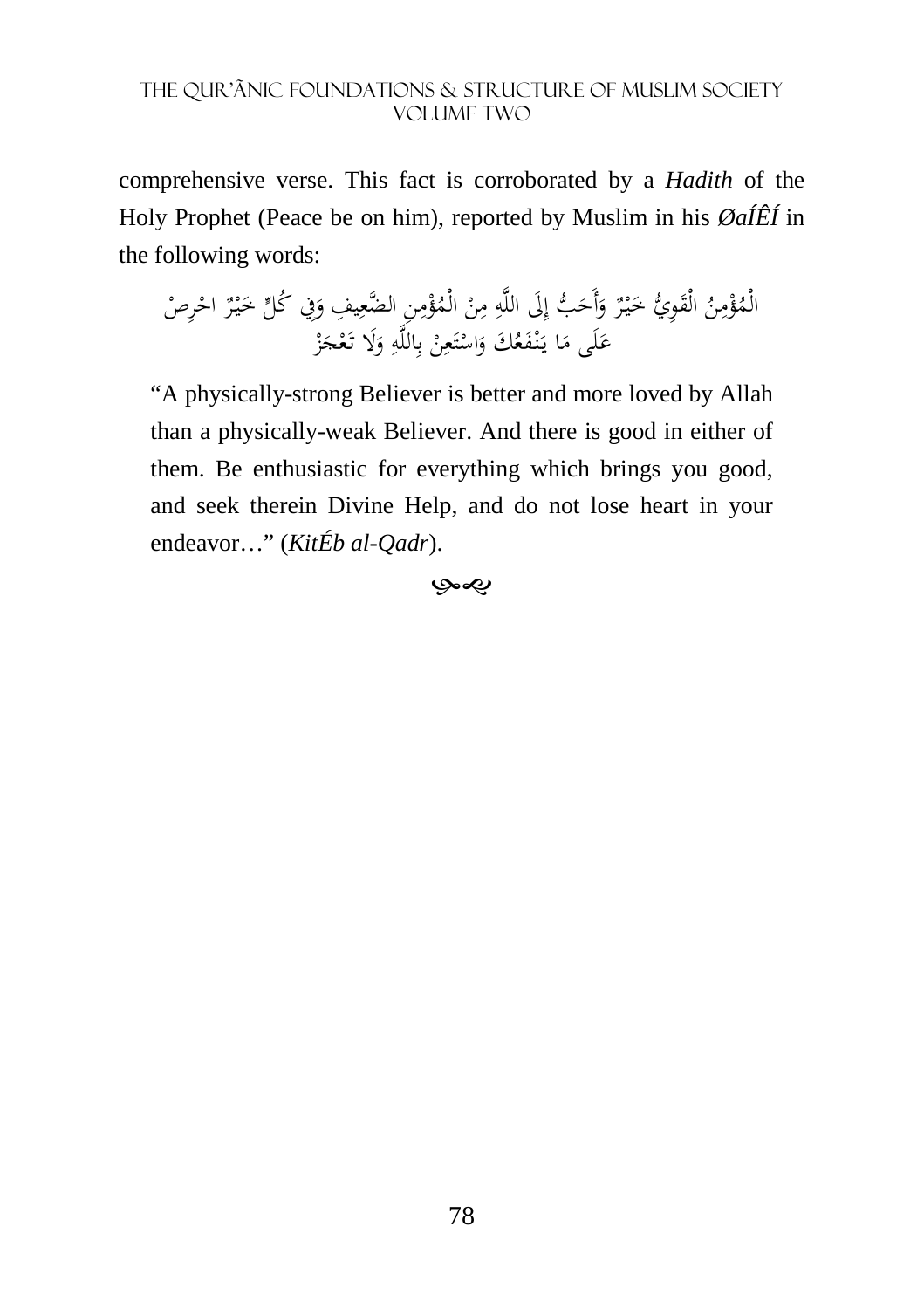# Part 3. DUTIES AS RATIONAL BEING

# **EXPOSITION**

## **ENDS:**

## *(1) Subjective:*

Balanced and healthy development of human knowledge in all dimensions.

## *(2) Objective***:**

Service to humanity in terms of correct and comprehensive Guidance.

# **(1) Duty of Commission**

*Pursuit of knowledge enjoined,* with emphasis on:

- *1. its sublimity and unavoidable necessity*—*basically and for proper moral life;*
- *2. its importance for spiritual development;*
- *3. its role in conferring greatness on individuals and communities;*
- *4. its compatibility with Faith;*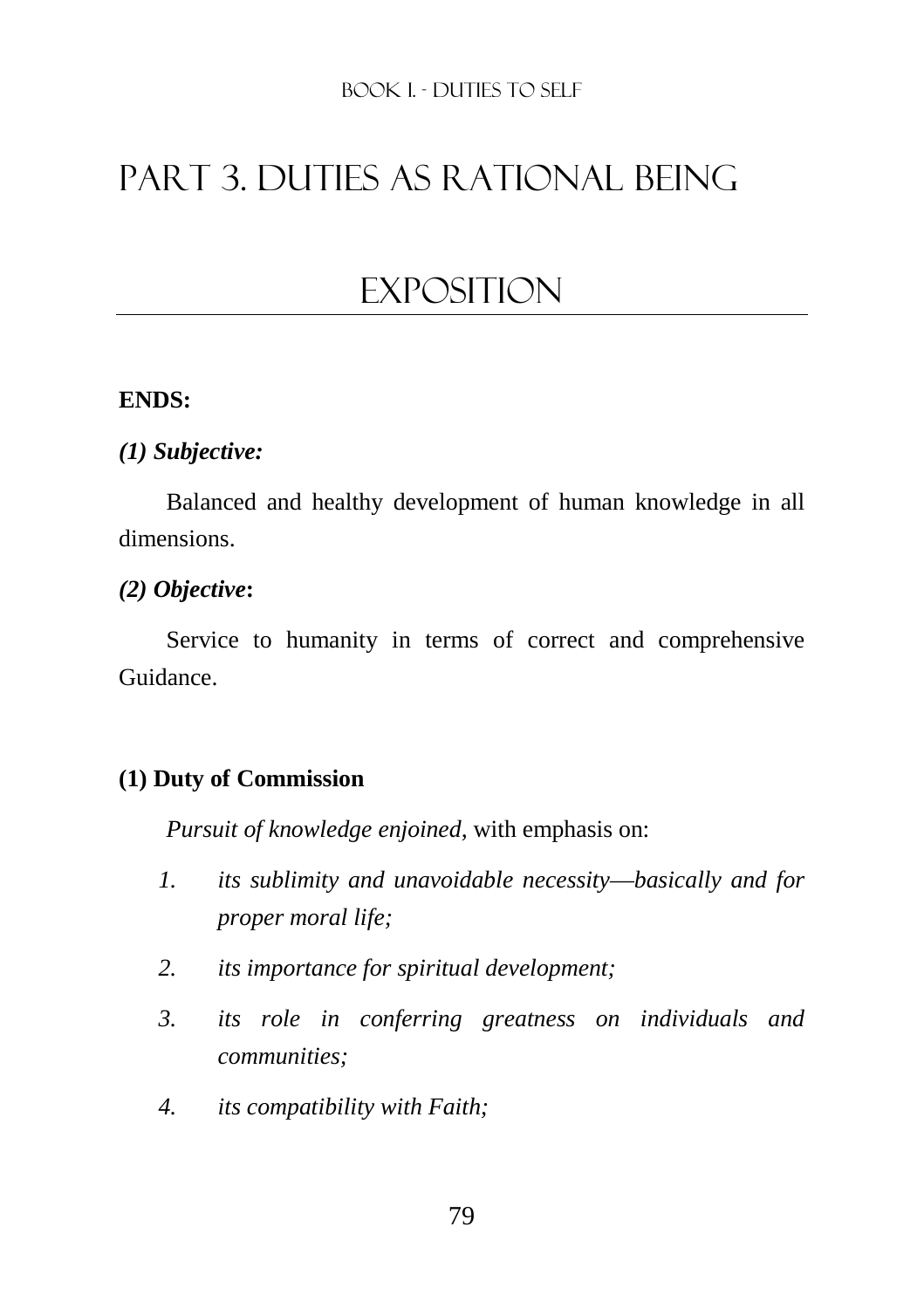- *5. the principles of observation and research;*
- *6. the principle of continuous and ceaseless endeavor for rising to higher and higher levels of knowledge;*
- *7. the principle of Objectivity;*
- *8. the principle of Comprehensiveness;*
- *9. the attainment of the stage of* al-×ikmah*, or, the Wisdom;*
- *10. the technique of attaining all Higher Knowledge.*

Thus:

*(1) Sublimity of the pursuit of Knowledge and its unavoidable necessity—basically as also for proper moral life, emphasized:* 

The Holy Qur'an says:

ھَا َّ ْس َم َاء ُ كل ْ ا>َ َ َ آدم َ م َّ َو َعل

"And He imparted to Adam knowledge of the nature of all things…" (2:31).

The story of Adam given in the Holy Qur'an (2:30-39) reveals that knowledge was imparted to him by God:

a. at the transcendental or spiritual stage of his existence,—when his life was sublime because of the innocence and the serene tranquility that he enjoyed, together with his wife, in the "Presence of God";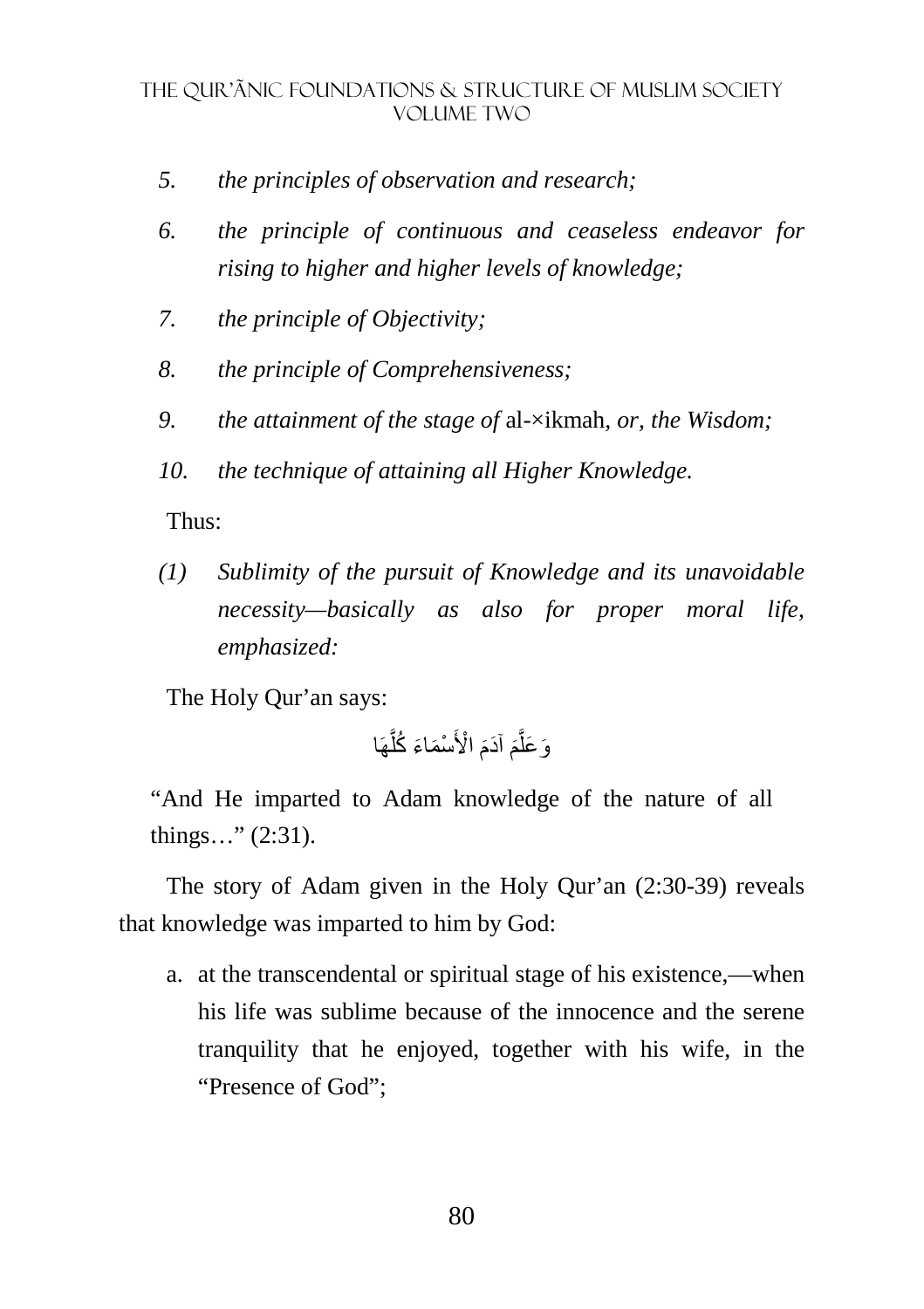- b. before he embarked on his earthly career, i.e., before he had the occasion to engage himself in worldly pursuits,—nay, before he had acquired any worldly interests;
- c. before he was confronted with the moral struggle.

All this means that, in the estimation of the Holy Qur'an:

- a. Acquisition of knowledge is a sublime and a spiritual pursuit:
- b. Cultivation of knowledge is one of the most basic needs and, hence, one of the most basic duties, of a human being:
- c. Proper knowledge forms one of the most basic requirements of proper moral life.
- *(2) Spiritual achievement through Knowledge, especially of empirical Reality, emphasized:*

The Holy Qur'an says:

إِنَّمَا يَخْشَى اللَّهَ مِنْ عِبَادِهِ الْعُلَمَاءُ

"… Those only among His Servants who are learned (i.e., possessors and pursuers of knowledge) truly fear Allah." (35:28).

Here possession and pursuit of knowledge—all true knowledge<sup>65</sup>—has been mentioned as the condition for true fear of God, which, in its turn, is, together with the love for God, the motivating force in the life of every true Muslim. Thus pursuit of knowledge becomes a duty from the point of view of leading a good spiritual and moral life.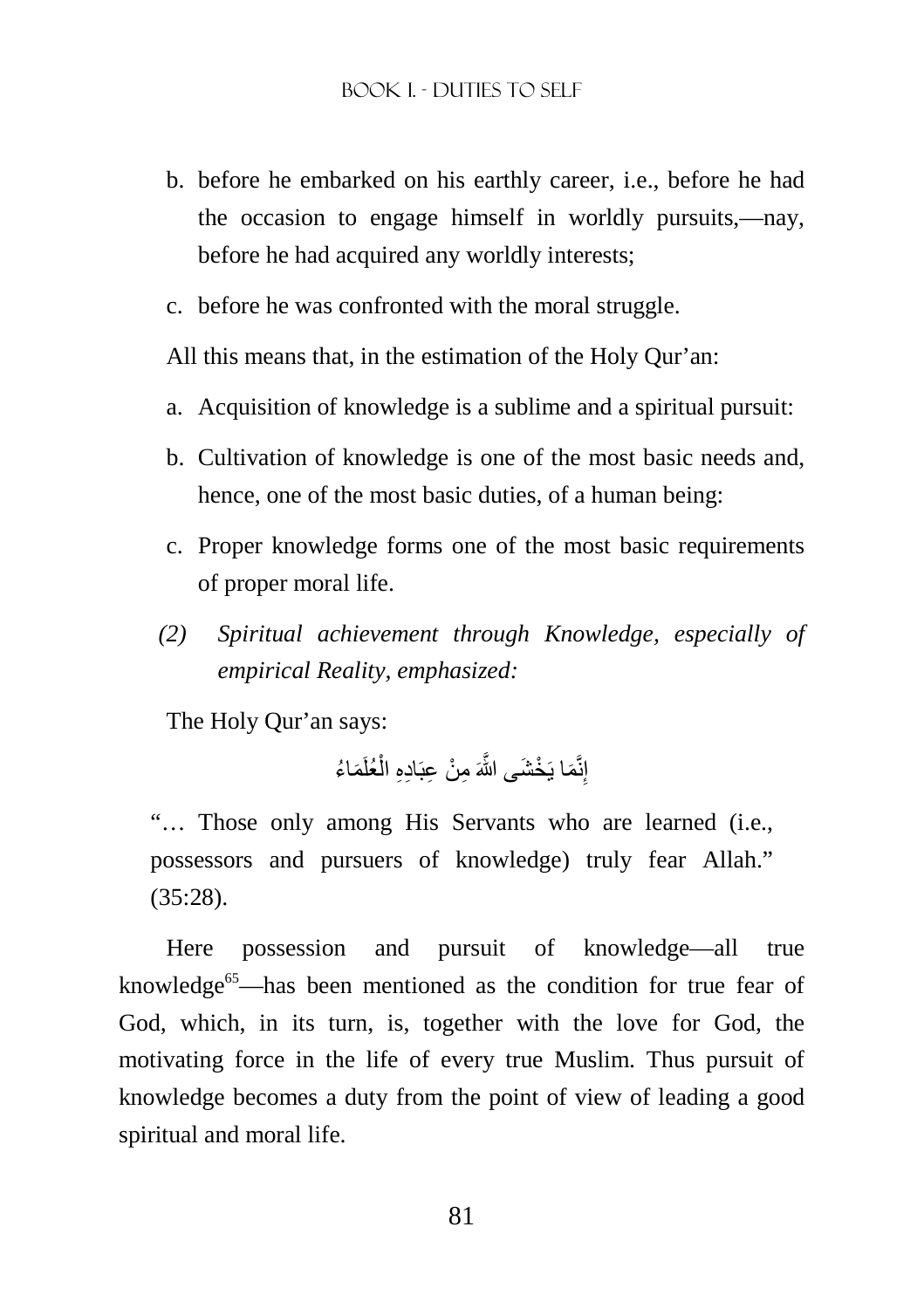### *(3) Acquisition of greatness through Knowledge, emphasized:*

The Holy Qur'an says:

يَرْفَعِ اللَّهُ الَّذِينَ آمَنُوا مِنكُمْ وَالَّذِينَ أُوتُوا الْعِلْمَ دَرَجَاتٍ َ ْ ْ َّ َّ ِ

"Allah will exalt those who have Faith among you, and those who have knowledge, to high ranks."<sup>66</sup> (58:11).

According to this verse, the basis for exaltation in the estimation of God is not only Faith in God and all spiritual verities, which is the highest theme of Religion, but also Knowledge, which forms as high a theme in the religion presented by the Holy Qur'an. This honored place given to knowledge makes it obligatory for a Muslim to devote himself to it whole-heartedly.

#### *(4) Compatibility of Knowledge and Faith emphasized*:

A very important point should be noted here. Faith and Knowledge, in the view of the Holy Qur'an, are compatible with each other. Indeed they are complementary—wedded to one another, as another verse clearly establishes:

َّ% ِ َو َما يَذَّ َّكرُ إ ِ ِه ُ ك ٌّل ِّ م ْن ِ ع ِند َ ربِّنَا َون َ آمنَّا ب ُ ِم يَقُول ْ ِعل ْ ۗ◌ َو َّ الر ِ اس ُخ َون فِي ال بَ ِ اب ْ ل ُ ْ و ا>َ ُول أ

"And those who are firmly grounded in knowledge say: 'We believe in the Book; the whole of it is from our Lord': and none will grasp the Message except men of understanding." (3:7).

This is a unique feature of the Qur'anic philosophy.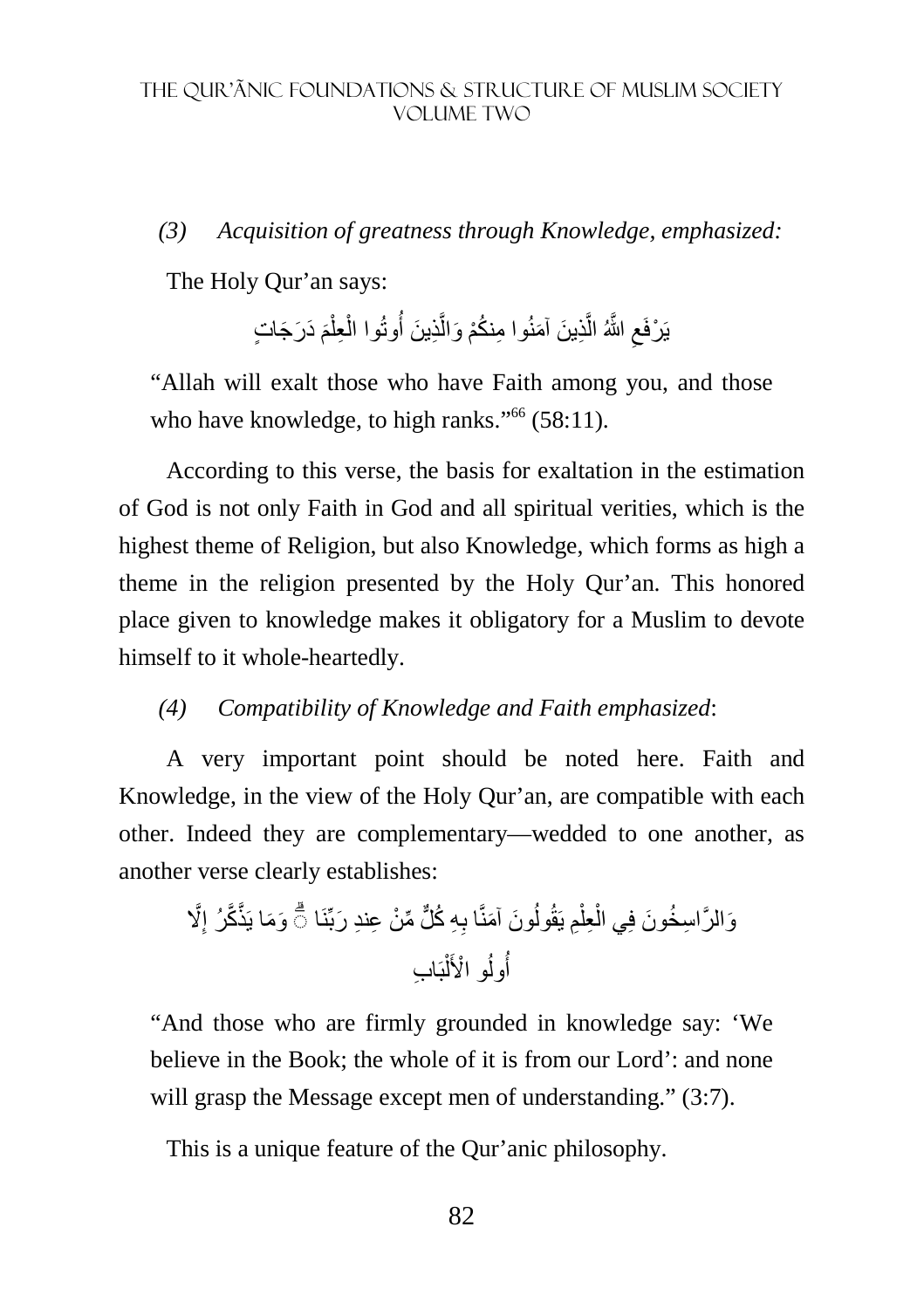Thus, the Holy Qur'an demands acceptance and adherence to its teachings on rational basis. It proclaims most emphatically:

ٍة ٍة َ ويَ ْحيَ ٰى َ م ْن َ ح َّي َ عن بَيِّنَ َك َ عن بَيِّنَ يَ ْھلِ َك َ م ْن ھَلَ ِّ ل

"So that he who perishes (spiritually) should perish by indisputable (rational) evidence (or, proof) and he who survives (spiritually) should survive by indisputable (rational) evidence (or, proof)." (8:42).

It challenges its opponents on the basis of reason and knowledge in these words

ْن ِ َّن َ وإ َّ% الظَّ ِ َ عُون إ ِ ِن تَتَّب ِجُوهُ لَنَا إ ٍم فَتُ ْخر ْ ْل ھَ ْل ِ ع َند ُك ِّ م م ْن ِ عل ق ۖ◌ ُ َغةُ بَالِ ْ َّحُجةُ ال ْ ِه ال َّ ْل فَلِل قُ َّ% َ ت ْخ أ َ رُصُون َ ِ ْم إ نتُ

"Say: 'Have you any (certain) knowledge? If so, produce it before us. Lo! you follow nothing but opinion. Lo! you do but guess'. Say: 'With Allah is the argument that reaches home'." (6:148-149).

Again

فَ َ يَتَ َدبَّ أ ْر َ آن َ قُ ْ َ رُون ال

"Will they not then ponder on the Qur'an (i.e., examine its teachings rationally)." (4:82; 47:24).

In fact, the Holy Qur'an appeals to humanity not less than fortyeight times—and at numerous places on the basis of the physical, the psychical and the social phenomena—to employ reason, emphasizing regarding the truth of its teaching that: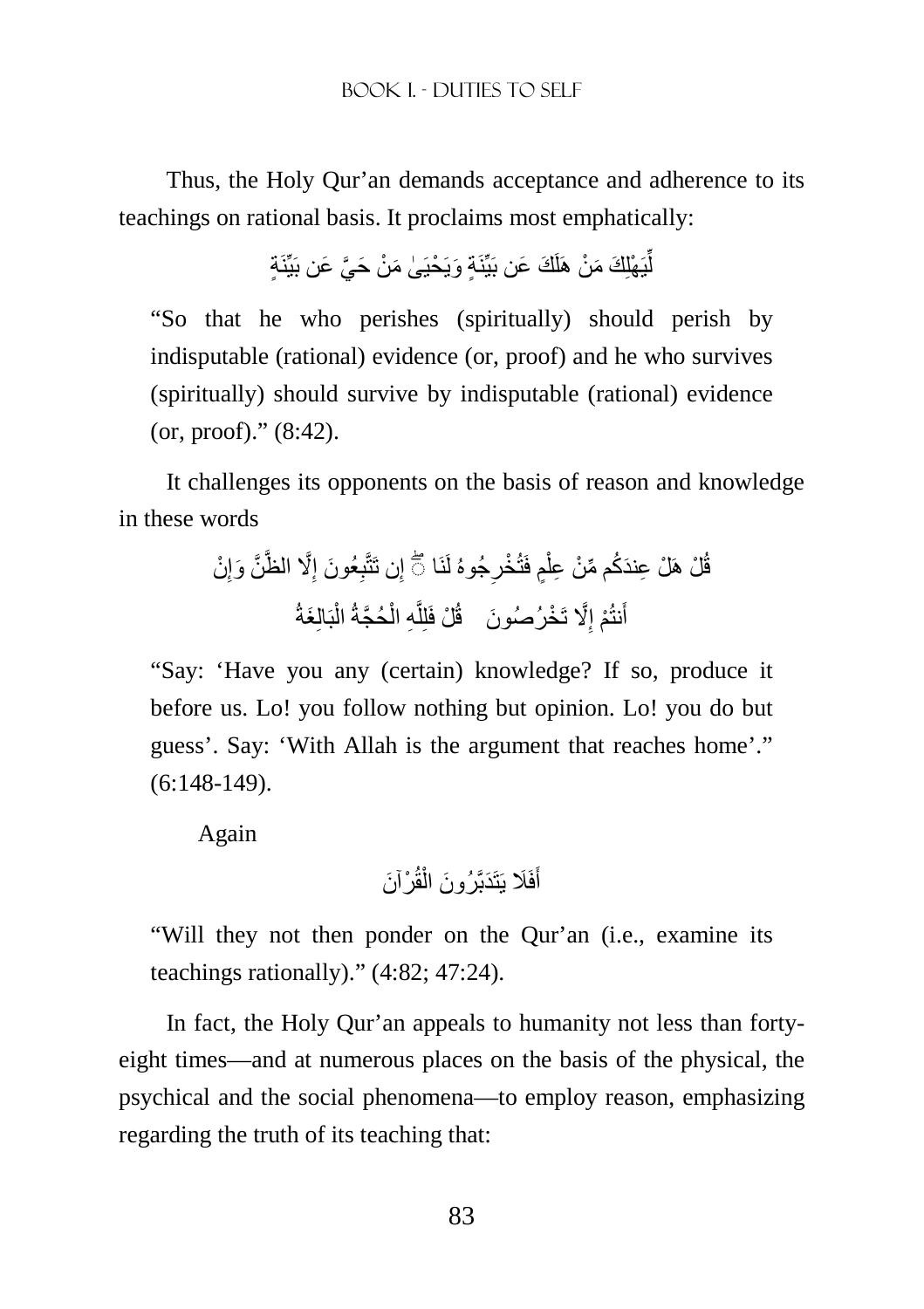وَتِلْكَ الْأَمْثَالُ نَضْرِبُهَا لِلنَّاسِ ٢َ ۖ وَمَا يَعْقِلُهَا إِلَّا الْعَالِمُونَ ْ ِ ِ ِ ْ

"And these similitudes We set forth for mankind. But their import is grasped by the reason of only those who possess knowledge." (29:43).

## *(5) Observation and Research emphasized*:

Similarly, the Holy Qur'an appeals not less than seventeen times to contemplate and meditate on the natural phenomena as well as on the truth of its own teaching. In that connection, it emphasizes also the joint exploration of truth:

> قُلْ إِنَّمَا أَعِظُكُم بِوَاحِدَةٍ ۞ أَن تَقُومُوا بِلَّهِ مَثْنَىٰ وَفُرَادَىٰ ثُمَّ تَتَفَكَّرُوا ُ ْ َ

"Say: I admonish you on one point: that you stand up, for Allah's sake, by twos and singly, and then contemplate."  $(34:46)$ .

This contemplation is to be pursued in the form of search and *research* for arriving at the truth:

ٍور َر ٰى ِ من فُطُ بَ َص َر ھَ ْل تَ ْ ال ِ ُاو ٍت فَ ْ ار ِجع ِن ِ من تَفَ ِق َّ الر ْح َمٰـ ْ َي خل ۖ◌ َّما تَ َر ٰى فِ ِن بَ َص َر َ ك َّرتَ ْي ْ ال ِ َّم ْ ار ِجع ُ ث

"You will not see any want of proportion in the Creation of (Allah) Most Gracious. So turn your vision again: do you see any flaw? Then repeat your look twice over…" (67:3-4).

(6) *Endeavour to rise higher and higher in knowledge, emphasized*:

The Holy Qur'an has taught the prayer: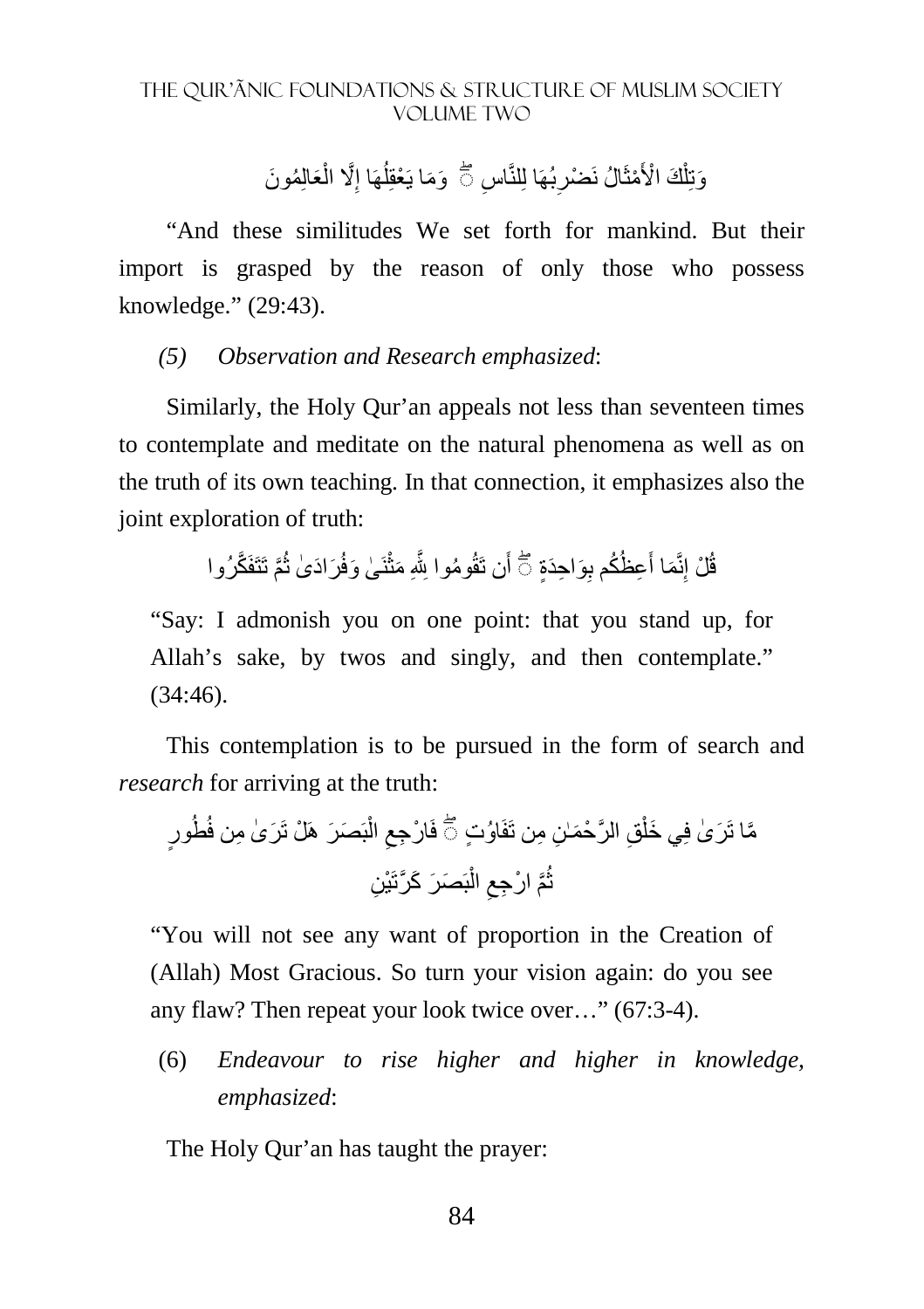وَقُل رَّبٍّ زِدْنِي عِلْمًا ْ ِ

"… and say: O my Lord! advance me in knowledge." (20:114).

It is evident that to pray for advance in knowledge and not to strive for it with might and main would be the height of irrationality. Therefore, this prayer implies the Divine Command for striving after knowledge. Hence, the duty to strive with a devoted and sincere heart for continuous progress in knowledge.

# *(7) Objectivity in Knowledge emphasized:*

But this duty has to be pursued, as the wordings of the above verse establish clearly, with reference to God, Who is the Source of all Truth. In other words, quest for knowledge should be based on unflinching faith in God and in His Guidance, and should be inspired purely by the motive of search for Reality and love for Truth. All preconceived notions, superficial opinions and conjectures should be avoided. In other words, the pursuit should be based on *objectivity.* Persons undertaking this pursuit should strive to be, as the Holy Qur'an states:

ُ ُول قِ ْس َو ِط أ ْ ال ِ ِم قَائِ ًما ب ْ ِعل ْ و ال

"Those possessing knowledge with devotion to justice (or, objectivity in knowledge)"—in other words, "the learned who are balanced (in their view of Reality)", being spiritually as well as rationally illumined. (3:18).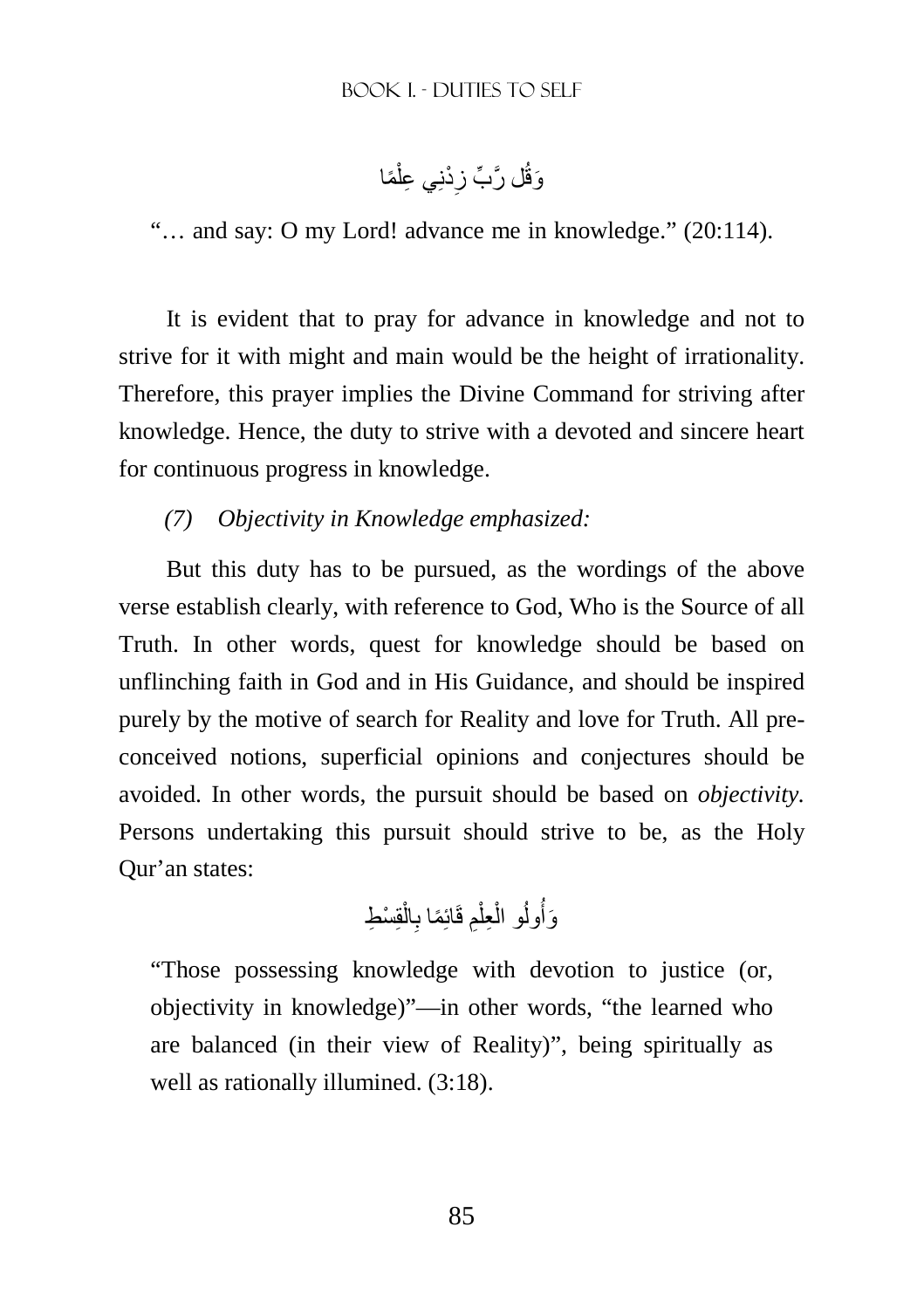According to the Holy Qur'an this is rationally possible only for a devotee of God, Who is the Source of all Knowledge. It says:

إِنَّ فِي خَلْقِ السَّمَاوَاتِ وَالْأَرْضِ وَاخْتِلَافِ اللَّيْلِ وَالنَّهَارِ ۖ لَآيَاتٍ لِّأُولِي الْأَلْبَابِ ْ **∶** َّ ْ ِ الَّذِينَ يَذْكُرُونَ اللَّهَ قِيَامًا وَقُعُودًا وَعَلَىٰ جُنُوبِهِمْ وَيَتَفَكَّرُونَ فِي خَلْقِ السَّمَاوَاتِ ْ َّ ِ وَالْأَرْضِ رَبَّنَا مَا خَلَقْتَ هَـٰذَا بَاطِلًا سُبْحَانَكَ فَقِنَا عَذَابَ النَّارِ ً<br>م

"Behold! in the constitution of the heavens and the earth, and in the alternation of the Day and the Night,—there are indeed Signs for the possessors of understanding (i.e., the wise),—such as celebrate the praises of Allah, standing, sitting, and reclining, and reflect on (the problems relating to) the constitution of the heavens and the earth (finally acquiring that stage of understanding the Reality where the conviction bursts out from them): 'Our Lord! you did not create (all) this in vain? Glory be to You! Give us salvation from the Penalty of the Fire'." (3:190-191).

Thus the pursuit of knowledge should have, as its technique, noncapricious penetrating observation of the universe and man.

*(8) Comprehensive pursuit of Knowledge emphasized*:

Observation relating to the Universe as a whole has been emphasized, among other verses, in 3:191 quoted above. Observation of man's immediate environment—natural as well as social—and of his inner self has been emphasized in the following verses: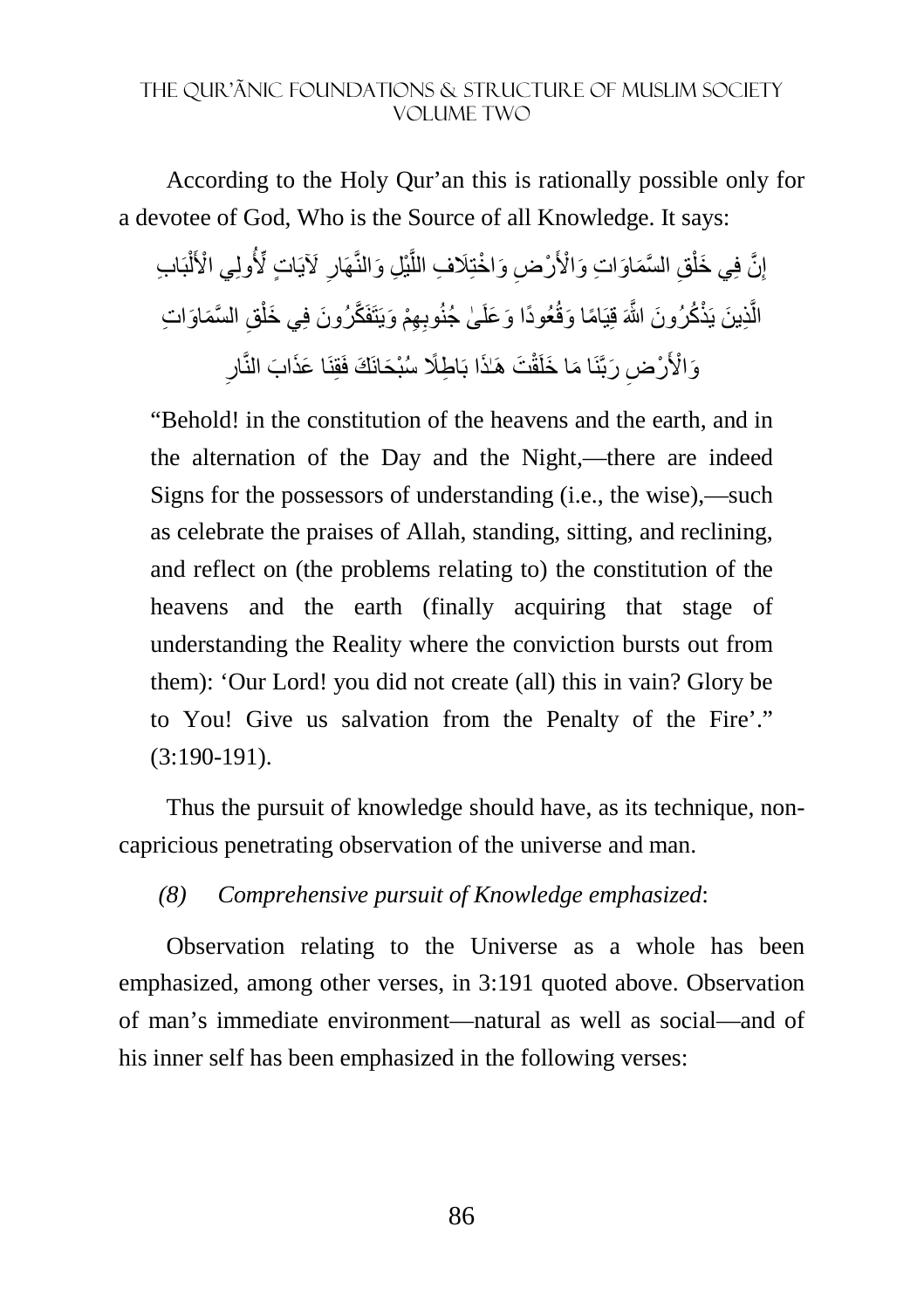ُموقِنِ َ ين ْ ل ِّ ات ل ٌ ِض آيَ ْر ْي ا>َ َوفِ ْب ِص َ رُون فَ َ تُ َ ِس ُكْم أ َنفُ َوفِي أ ◌ۚ

"On the earth are Signs for those who have sure faith (in the meaningfulness of all things), as also (there are Signs) in your own selves: will you not, then, observe?" (51:20-21).

*(9) Quest for the stage of 'Wisdom' emphasized:* 

Such quest for knowledge will bear the fruit of *al-×ikmah,* or the Wisdom, about which the Holy Qur'an says:

َو َما يَذَّ َّكرُ ُوتِ َي َ خْي ًر َ ا كِث ً يرا ِح ْكَمةَ فَقَ ْد أ ْ َ من ۗ◌ َو َم ْ ن يُؤ َت ال ِح ْكَمةَ ْ ْيُؤتِي ال ۚ◌ يَ َش ُاء بَ ِ اب ْ ل ُ ْ و ا>َ ُول َّ% أ ِ إ

"… and whoso is granted the Wisdom, receives indeed abundant Good, but none receives admonition save those possessing understanding." (2:269).

They will finally be blessed with guiding mankind aright on the basis of sure knowledge contained in the Divine Guidance, even as the Holy Prophet (Peace be on him) has been asked by God to declare:

ِن اتَّبَ َعنِي َو ْسُب َح َ ان َّ اللهِ َ ا و َم نَ َ ٰى بَ ِص َ يرٍة أ ْد ُعو َعل ۖ◌ َ َ يلِي أ ِ ْل ھَٰـ ِذِه َ سب ُ لَ َّ ى الله ق ِ ِ ۚ◌ إ ِك َ ين ِ ُم ْشر ْ ِ ا م َن ال نَ َ َو َما أ

"Say: 'This is my Way. I call to Allah with sure knowledge, I and whoever follows after me. To Allah be glory! And I am not among the idolators'." (12:108).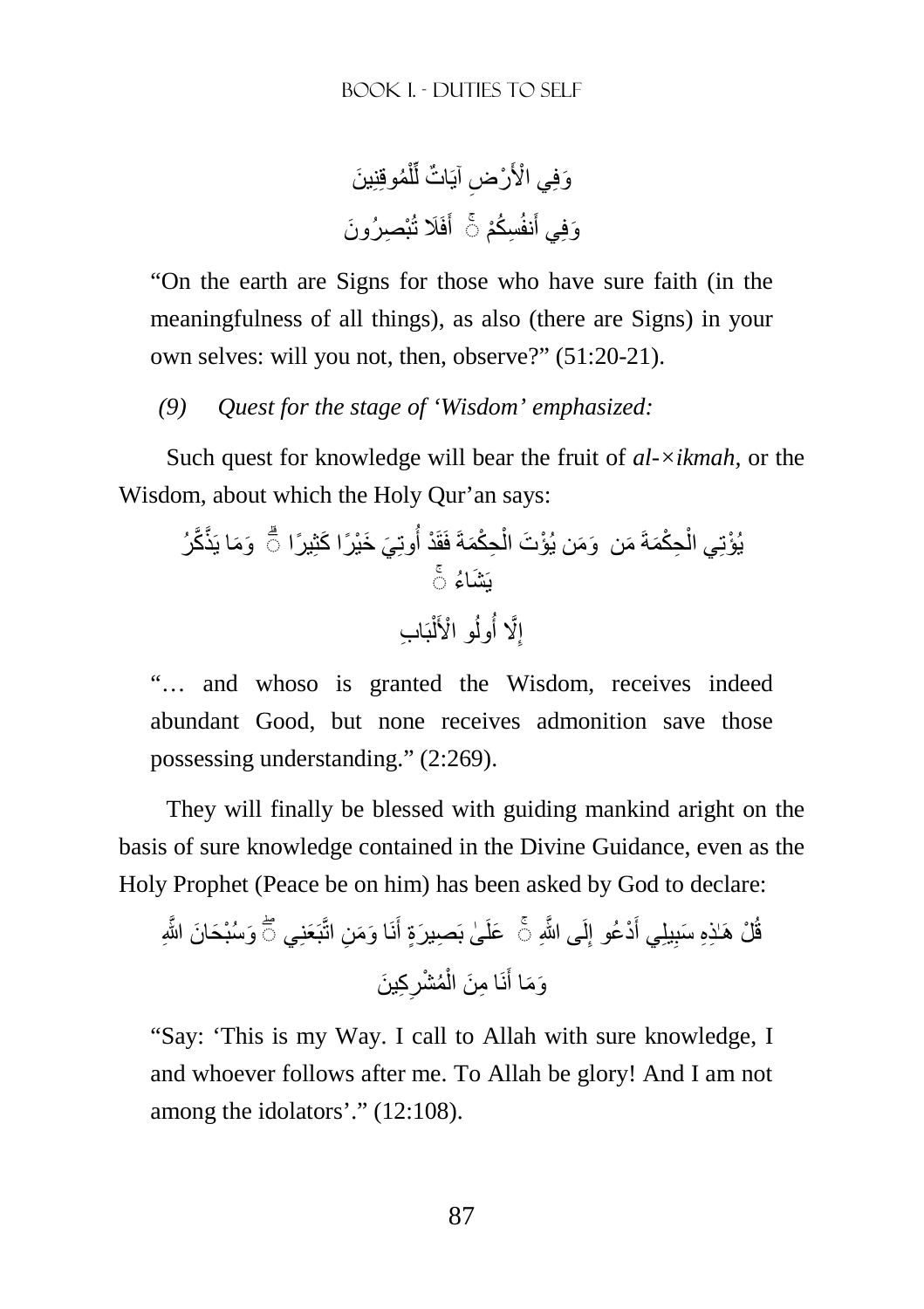## *(10) The correct technique of attaining Higher Knowledge:*

The process of education for acquiring higher knowledge, deducible from the Holy Qur'an, may also be mentioned here for further edification. Speaking of the functions of the Holy Prophet (Peace be on him) as Divine *Teacher*, the holy book informs us:

ُم ُھُم ِّ ِھْم آيَاتِ ِه َ و َ يُز ِّك ِ يھْم َ و َيُعل ْي َ و علَ ُ ل ْھُم َ يتْ ِّميِّ َ ين َ ر ًسُو% ِّ منْ ْي ا>ُ ِذي بَ َع َث فِ َّ َو ال ھُ ِح ْكَمةَ ْ َ اب َ وال ِكتَ ْ ال

"It is He Who has sent among the Unlettered a Messenger (Muhammad) from among them, to rehearse His revelations to them, to purify them, and to teach them the Book and the Wisdom..." (62:2).

Thus, we are given three stages of education for the acquisition of higher knowledge:

- 1. The stage of basic and general education, represented in the Holy Prophet's mission by communicating Divine Revelations to the people;
- 2. The stage of spiritual and moral purification for the sake of eradicating all subjective perversions and acquiring absolute devotion to truth, even as it was ordained in the Holy Prophet's mission;
- 3. The stage of pursuing knowledge at the higher level where research is undertaken on the different facets of Reality and direct conviction is acquired on the basis of personal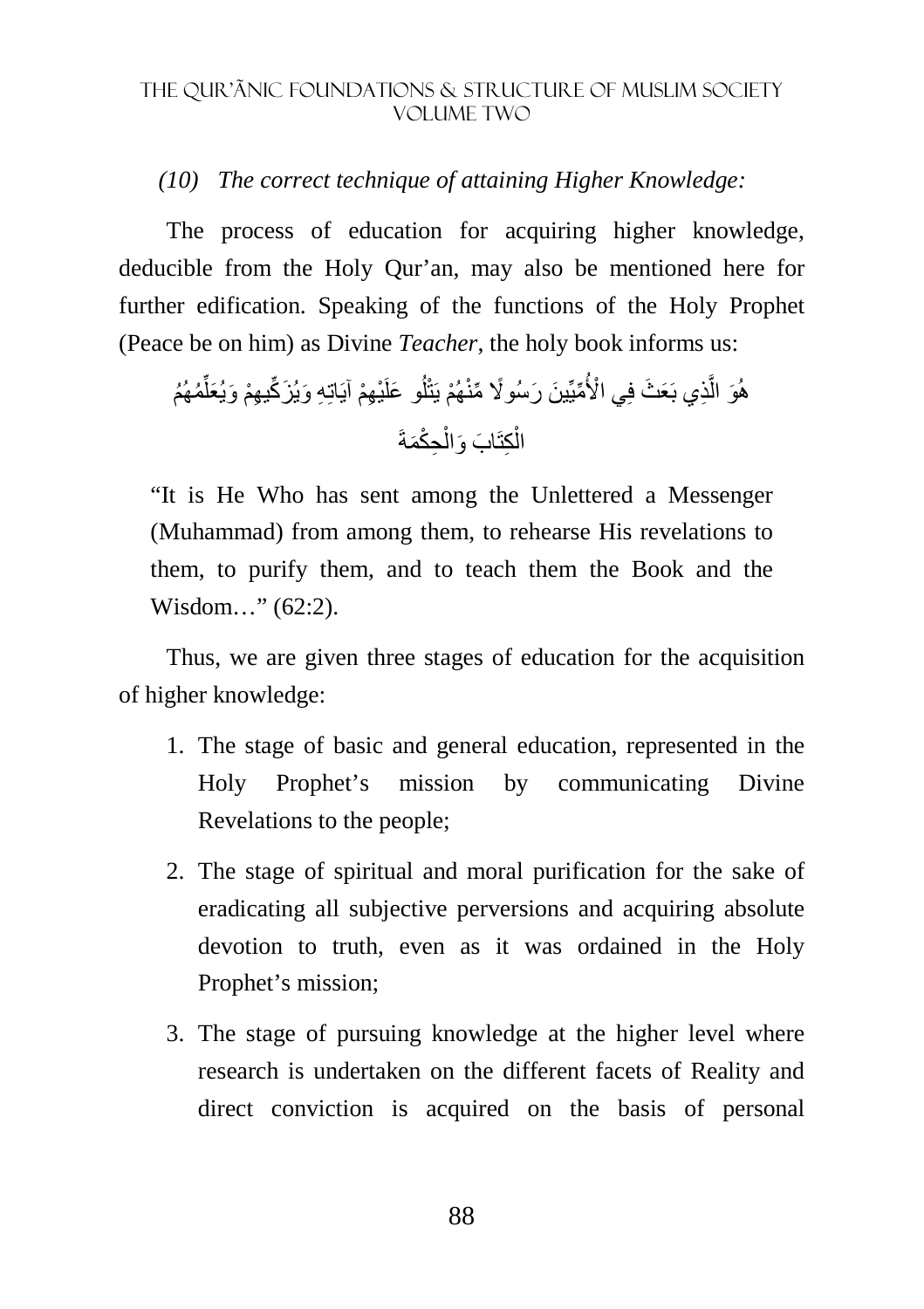observation and insight, represented in the Holy Prophet's mission by 'teaching the Book and the Wisdom'.

To sum up: Cultivation of all knowledge, employing the method laid down for ensuring the service to truth, is a duty, according to the Holy Qur'an, commanded by the Holy Prophet Muhammad (Peace be on him) in the following words:

> طَلَبُ الْعِلْمِ فَرِيضَةٌ عَلَى كُلِّ مُسْلِمٍ وَ مسلمة **ِ َ َ ِ ْ َ**

"Quest for knowledge is a duty for every Muslim man and woman." (Muslim's *ØaÍÊÍ, KitÉb al-'Ilm*, p. 34).

-

#### **(2) Duty of Omission**

*Subjectivity and capriciousness in the pursuit of knowledge, as also lack of the spirit of observation and open-minded understanding of Truth, condemned:* 

According to the Holy Qur'an, those who employ subjectivity and caprice in the domain of knowledge remain misguided, in spite of the apparent scholarly tone of their endeavor:

أَفَرَ أَيْتَ مَنِ اتَّخَذَ إِلَــهَهُ هَوَاهُ وَأَصْلَهُ اللَّهُ عَلَـىٰ عِلْمٍ وَخَتَمَ عَلَـىٰ سَمْعِهِ وَقَلْبِهِ ْ َ ْ َ لَ ِ َ َ وَجَعَلَ عَلَىٰ بَصَرِهِ غِشَاوَةً فَمَن يَهْدِيهِ مِن بَعْدِ اللَّهِ ۞ أَفَلَا تَذَكَّرُونَ َ ِ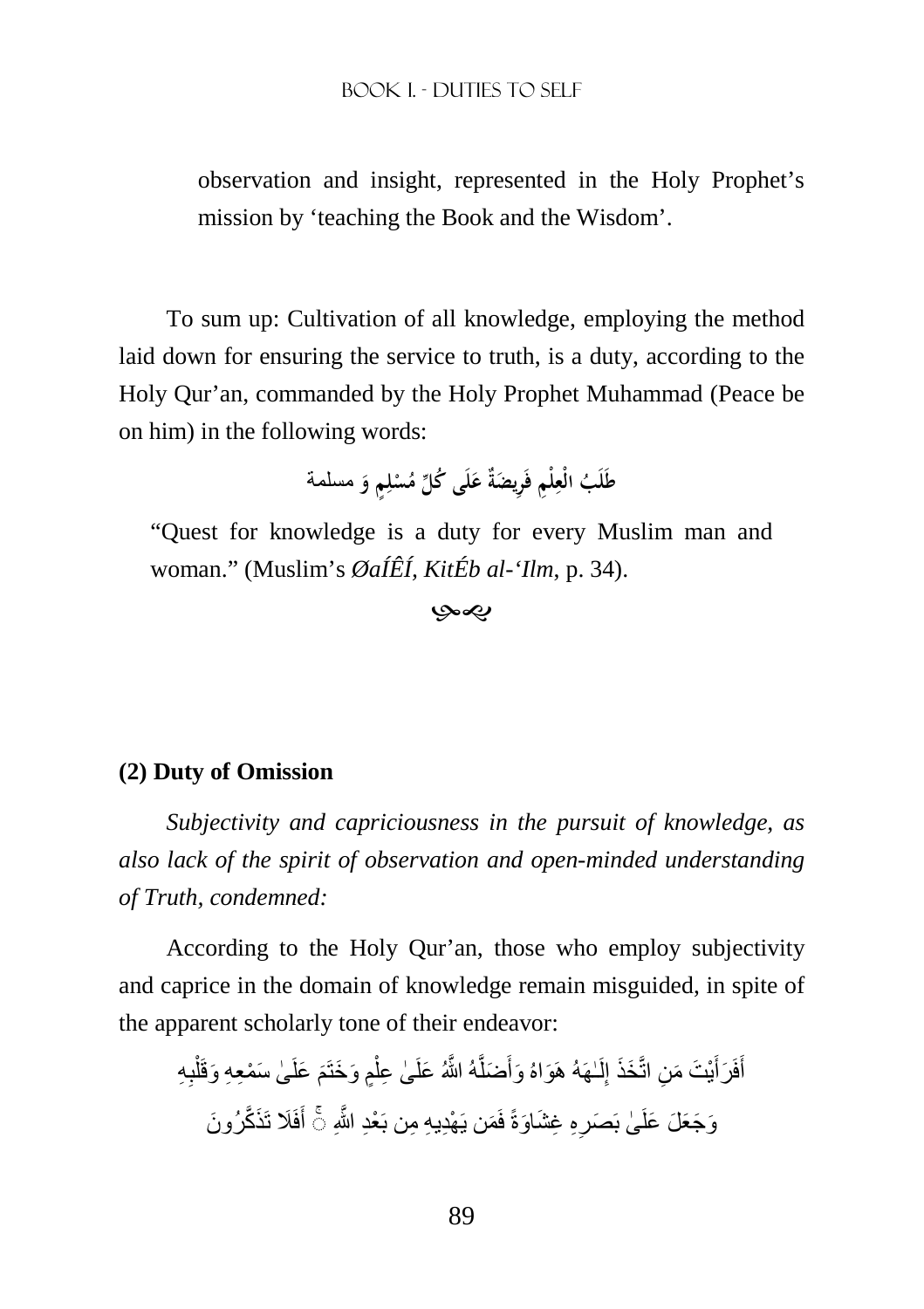"Have you seen him who has taken his caprice to be his god, and Allah has left him astray despite his knowledge, and has sealed up his hearing and his heart (and understanding), and has set on his sight a covering? Who, then, will guide him after Allah (has withdrawn guidance)? Will you not receive admonition?" (45:23).

This is so because:

َح ِّق َ شْيئًا ْ َّن َ % ْ يُغنِ ِي م َن ال َّن الظَّ ِ َوإ َّن َّ% الظَّ ِ َ عُون إ ِ ِ ِه ِ م ْن إ ۖ◌ ِن يَتَّب َو َما لَھُم ب ٍم ْ ۖ◌ ِعل

"… they have no knowledge therein. They follow nothing but conjecture; and conjecture avails nothing against Truth." (53:28).

As to those who lack the spirit of observation and open-minded understanding of the Truth, they are led to, or remain in, nothing less than infidelity. We are told:

ْم َ عنْھَ ُ ا م ْيھَ َ ا وھُ ِض يَ ُم ُّر َون َ علَ ْر ِّن م ْن آيَ ٍة فِ َّ ي الس َم َاو ِ ات َ و ْا>َ يِّ َ َضُون َو َكأ ِ ْعر ُك َون ِ ُّ م م ْشر َّ% َ وھُ ِ َّ اjِ إ ِ َ ْكثَرُھُم ب َو َم ْ ا يُؤ ِم ُن أ

"How many a Sign there is in the heavens and in the earth that they pass by, turning away from it. And most of them believe not in God without associating other gods with Him!" (12:105- 106).

This is so, because: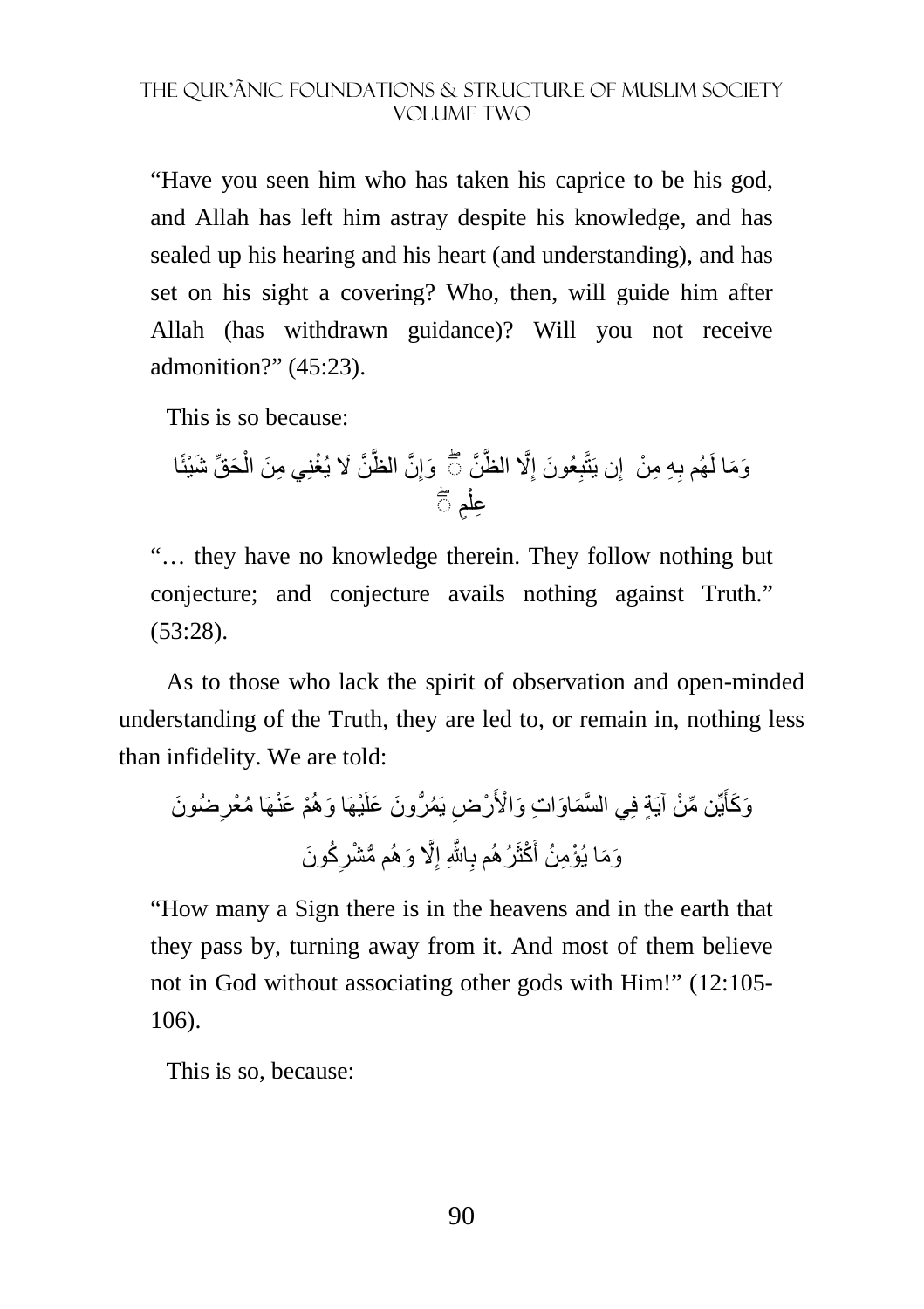ْھُم َ آذ ٌ ان َّ % يَ ْس َم َ عُون ِھَ َ ا ولَ ْع ٌ يُن َّ % ْ يُب ِص َ رُون ب َ ْھُم أ ِھَ َ ا ولَ َق َ ھُون ب ٌ وب َّ % يَفْ ُ ل ْھُم قُ لَ ِھَا ۚ◌ ب َض ُّل َ ْم أ َع ِام بَ ْل ھُ نْ ٰـئِ َك َ ك ْا>َ ُولَ َون ۚ◌ أ ُ َغافِل ْ ُم ال ٰـئِ َك ھُ ُولَ أ

"… They have hearts, but understand not with them (i.e., do not exert their will to understand); they have eyes, but perceive not with them; they have ears, but hear not with them. They are like cattle; nay, they are worse (in their listlessness). They are heedless." (7:179).

بهي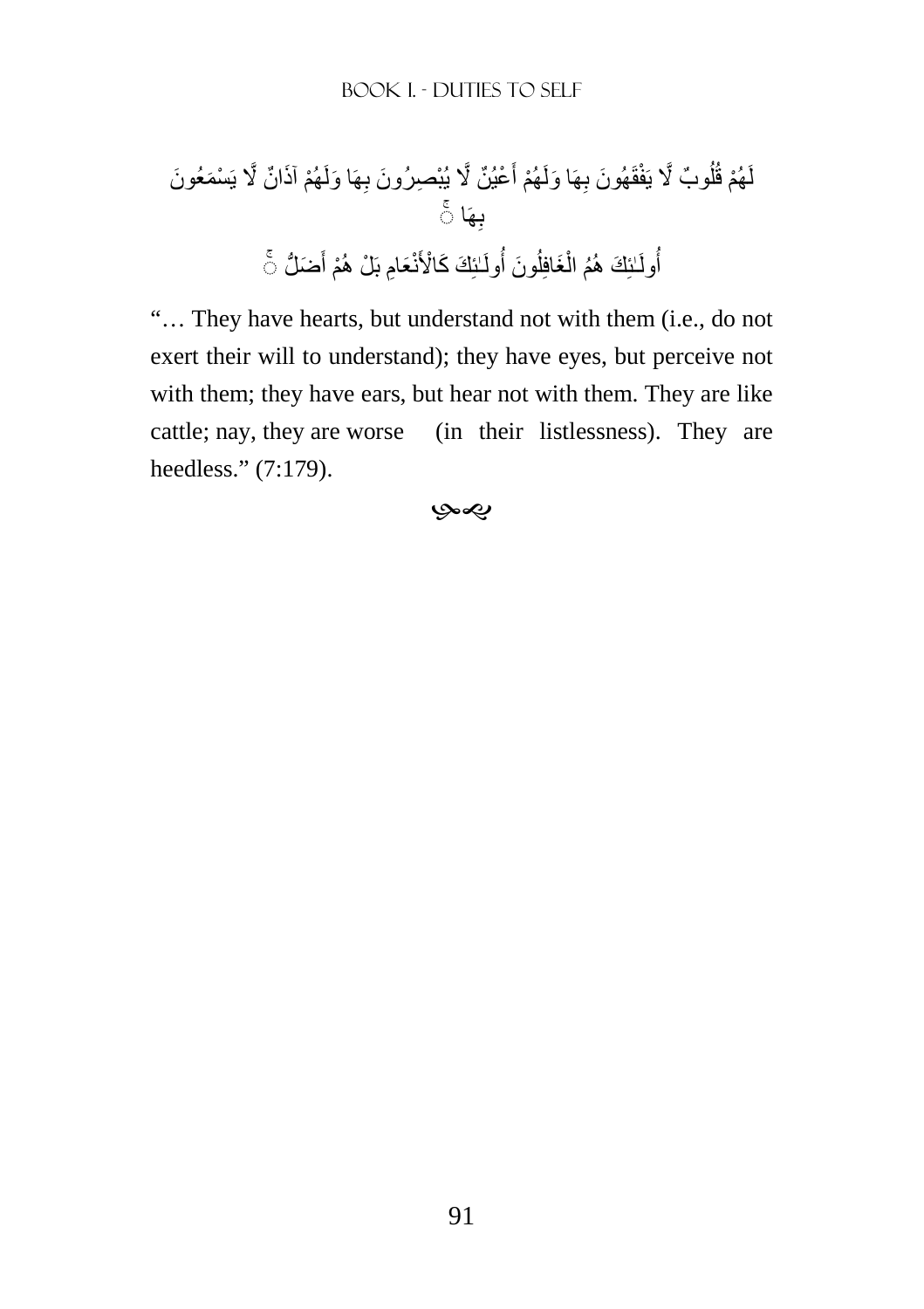# Part 4. DUTIES AS AESTHETICAL BEING

# Chapter 1.

# Preliminary observations

The Holy Qur'an has given to humanity a theory of Aesthetics of its own. The present is not, however, the proper occasion to expound it. Only the following five points may be mentioned here:

- 1. The Qur'anic concept of Beauty is wedded to spirituality or godliness.
- 2. According to the Qur'anic teaching, the essential attributes of Beauty are:

Piety, Purity, Sublimity, Harmony, Balance, Proportion, Order and Perfection.

- 3. The Holy Qur'an upholds only that Art which is noble and sublime, both in its conception and its goal, and it regards as vulgar and inadmissible all those forms of Art which do not enshrine the essential attributes of Beauty, as it understands and acknowledges.
- 4. According to the Holy Qur'an, the spiritual value, or, religion, is the highest, and below it stand in serial order the moral, the intellectual and the physical values.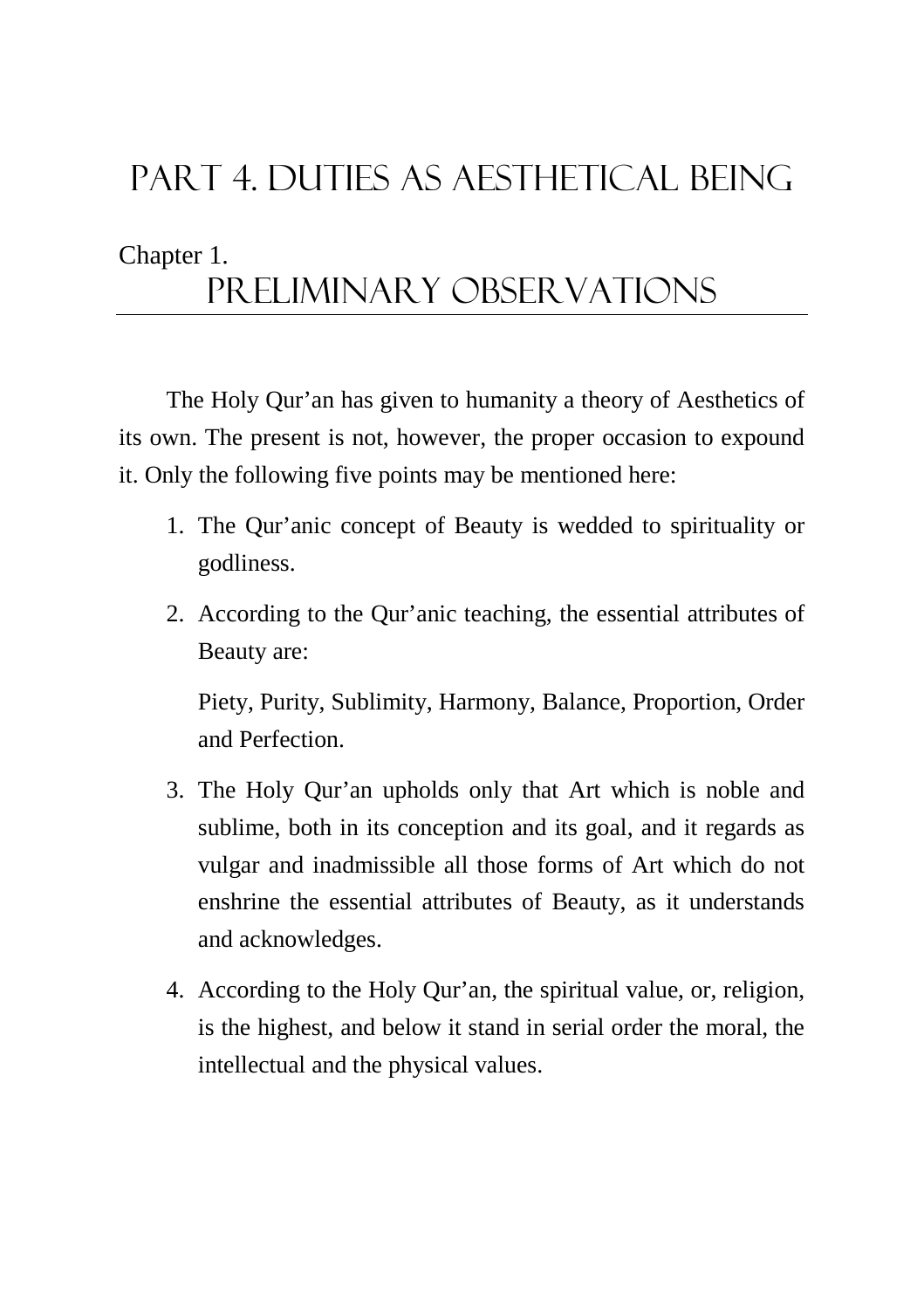5. As regards the aesthetic value, it should permeate and pervade all the aspects of human life: physical, intellectual, moral, spiritual, and social.

Our concern in the present discourse being the duties of man as the possessor of aesthetic consciousness, we may first of all observe with advantage the emphasis on aesthetic value found in the Holy Qur'an in respect of God, universe and man.

We find in the Holy Writ as follows:—

# **(1) GOD:**

*God is the Possessor of Absolute Beauty*:

The Holy Qur'an says:

اللَّهُ نُورُ السَّمَاوَاتِ وَالْأَرْضِ

"Allah is the Light of the heavens and the earth." (24:35).

This is one of the most profound verses, endowed with depths of meaning that are unfathomable. In understanding its implication from the point of view of the problem before us, however, the guidance for us lies in the fact that, according to the Holy Qur'an, darkness is ugliness, as the following verse denotes:

ِّ ھُم م َن َّ اللهِ َّما لَ ةٌ َّ ْھُم ِ ذل لِھَ َ ا وتَ ْر َھقُ ْ ِ ِمث ٍة ب ِذ َ ين َ ك َس َّ بُوا السيَِّئ ِ ات َ ج َز ُ اء َ سيِّئَ َّ ۖ◌ َوال ٰـئِ َك ُولَ ِل ُ م ْظلِ ًما أ ْي َّ َط ًع ِّ ا م َن الل ْھُم قِ ْت ُ وجُوھُ ْغ ِشيَ ُ َما أ نَّ ۖ◌ ِم ْن َع ِ اصٍم َكأ ۚ◌ َ ُد َون ْم فِيھَ َ ا خالِ ِ ھُ ْص َحابُ النَّار أ ۖ◌ َ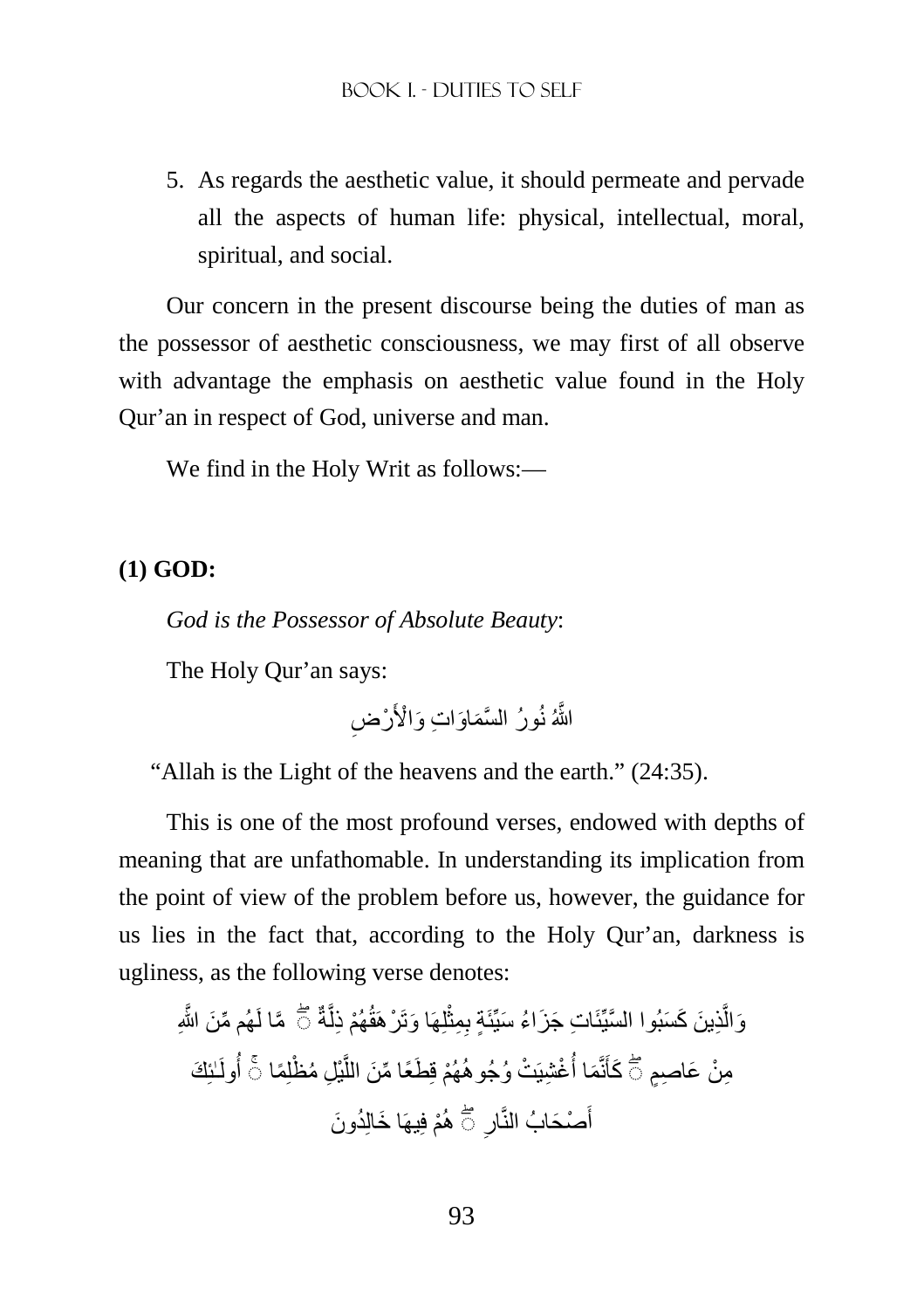"But those who have earned evil will have a reward (in the Hereafter) of like evil: ignominy will cover them: no protector they shall have from (the wrath of) Allah: (*ugliness will be their lot)* as if their faces had been covered with a cloak of darkest *night*. Such are the companions of the Fire; they will abide therein." (10:27).

Now, if darkness relates to ugliness, light relates to beauty,—and thus the transcendental Light of God implies the possession of transcendental Beauty by Him.

Again, God is the Absolute, as we have seen elsewhere. Hence His beauty is Absolute Beauty.

The Holy Prophet (Peace be on him) has, as the expounder of the Holy Qur'an *par excellence*, made a very explicit and direct statement in this regard. He says:

الله جميل و يحب الجمال

"Allah is Beautiful and He loves Beauty." (Muslim's *ØaÍÊÍ, BÉb TaÍrÊm al-Kibr, p. 65).* 

بهي

#### **(2) UNIVERSE:**

Being the Possessor of Absolute Beauty, God has very naturally created everything of the world in the frame of beauty, as the following verse says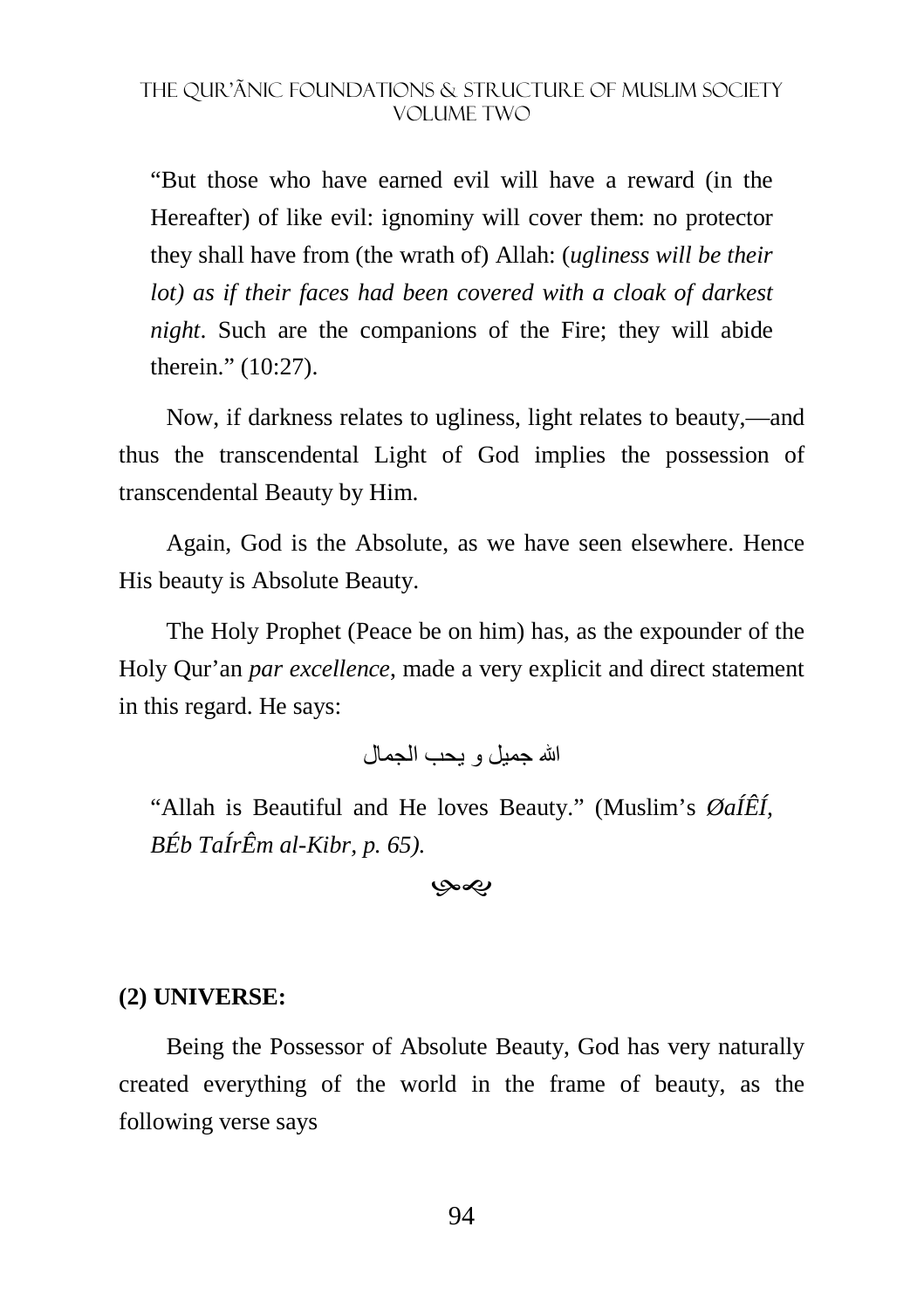الَّذِي أَحْسَنَ كُلَّ شَيْءٍ خَلَقَهُ َ َّ

"… He Who has created has made everything most Good and Beautiful." (32:7).

This is a statement about the universe as a whole and covers all things in the heavens and on the earth.

The Holy Qur'an goes, however, beyond this universal statement and embarks, in order to emphasize the existence of beauty further, on certain details with reference to: (1) the earth, its plant life and animal life, (2) the heavenly bodies that surround the earth, and (3) Heaven in the World Hereafter, or, what is called, the next world.

*(1) The earth, its plant life and animal life:* 

The Holy Qur'an says:

*(a) in respect of all things:* 

ھَا َّ ينَةً ل ِ ِض ز ْر ا م َ ا علَ ْى ا>َ َ نَ ْ َ ا ج َعل ِنَّ إ

"That which is on the earth We have made but as an adornment<sup>67</sup> for it ..." (18:7).

*(b) in respect of minerals and plants:* 

نَا فِيھَ ِ ا م ُن ك ِّل َ ش ْي ٍء َّ مْو ُز ٍون َنبَتْ َوأ

"… and We produced therein (i.e., in the earth) all kinds of things in due balance." $68$  (15:19).

*(c) in respect of plants only:* 

ْر ُضُ ز ْخرُفَھَ َ ا و َّ ازيَّنَ ْت َخَذ ِت ْ ا>َ َ َذا أ ِ ٰى إ َحتَّ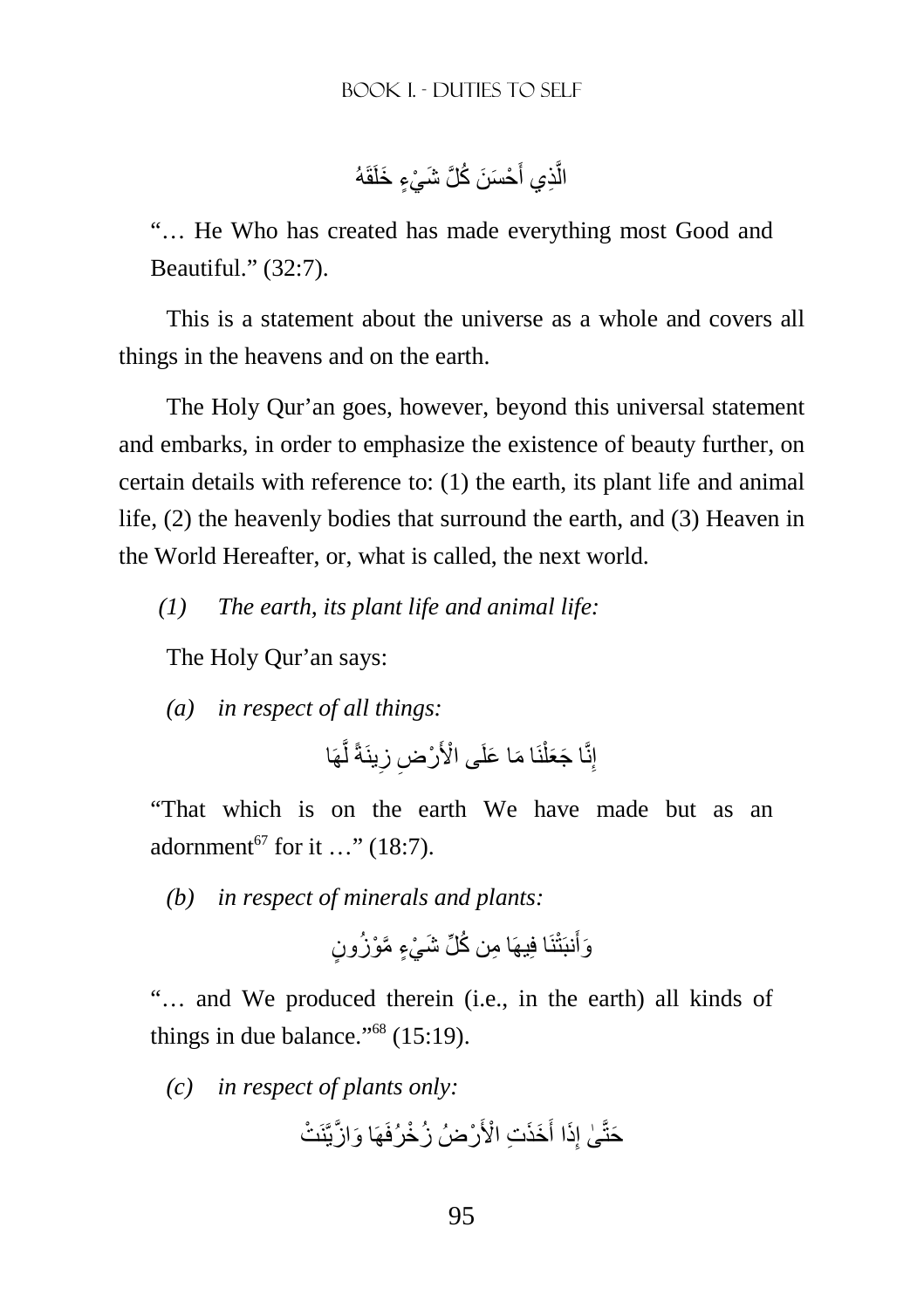"(vegetation grows) till the earth is clad with its golden ornaments and is decked out in beauty…" (10:24).

*(d) in re*spect of *animals*:

َون ُ ُكل ْ َ خلَقَھَالَ ُكْم فِيھَ ِ ا د ْفٌء َ و َمنَافِ َ عُ و ِمنْھَا تَأ َ َعام نْ ۗ◌ َو ْا>َ َ يحُون َ و ِح َ ين تَ ْس َر َ حُون ِ َولَ ُكْم فِيھَ َ ا ج َم ٌ ال ِ ح َ ين تُر

"And cattle He has created for you (O mankind): from them you derive warmth, and numerous benefits, and of their (meat) you eat. And *therein is beauty for you* as you drive them home in evening, and as you lead them forth to pasture in the morning." (16:5-6).

وَالْخَيْلَ وَالْبِغَالَ وَالْحَمِيرَ لِتَرْكَبُوهَا وَزِينَةً ۚ وَيَخْلُقُ مَا لَا تَعْلَمُونَ ا<br>ا **∶** ْ ِ ْ ْ

"And (God has created) horses, mules, and donkeys, that you may ride them, and as *adornment;* and He will create (in future, through the mind and ingenuity of man, other vehicles) that you know not (at the time of the revelation of the Qur'an)." (16:8).

َ ين ِ ِ اظر ْونُھَا تَ ُّسُر النَّ َّ فَاقِ ٌع ل

"(The sacrificial cow, ordered by Moses, was to be) bright in her color, providing pleasure to the beholders." (2:69).

*(2) The heavenly bodies that surround the earth:* 

In this respect, the Holy Qur'an says:

وَلَقَدْ جَعَلْنَا فِي السَّمَاءِ بُرُوجًا وَزَيَّنَّاهَا لِلنَّاظِرِينَ **∶** ْ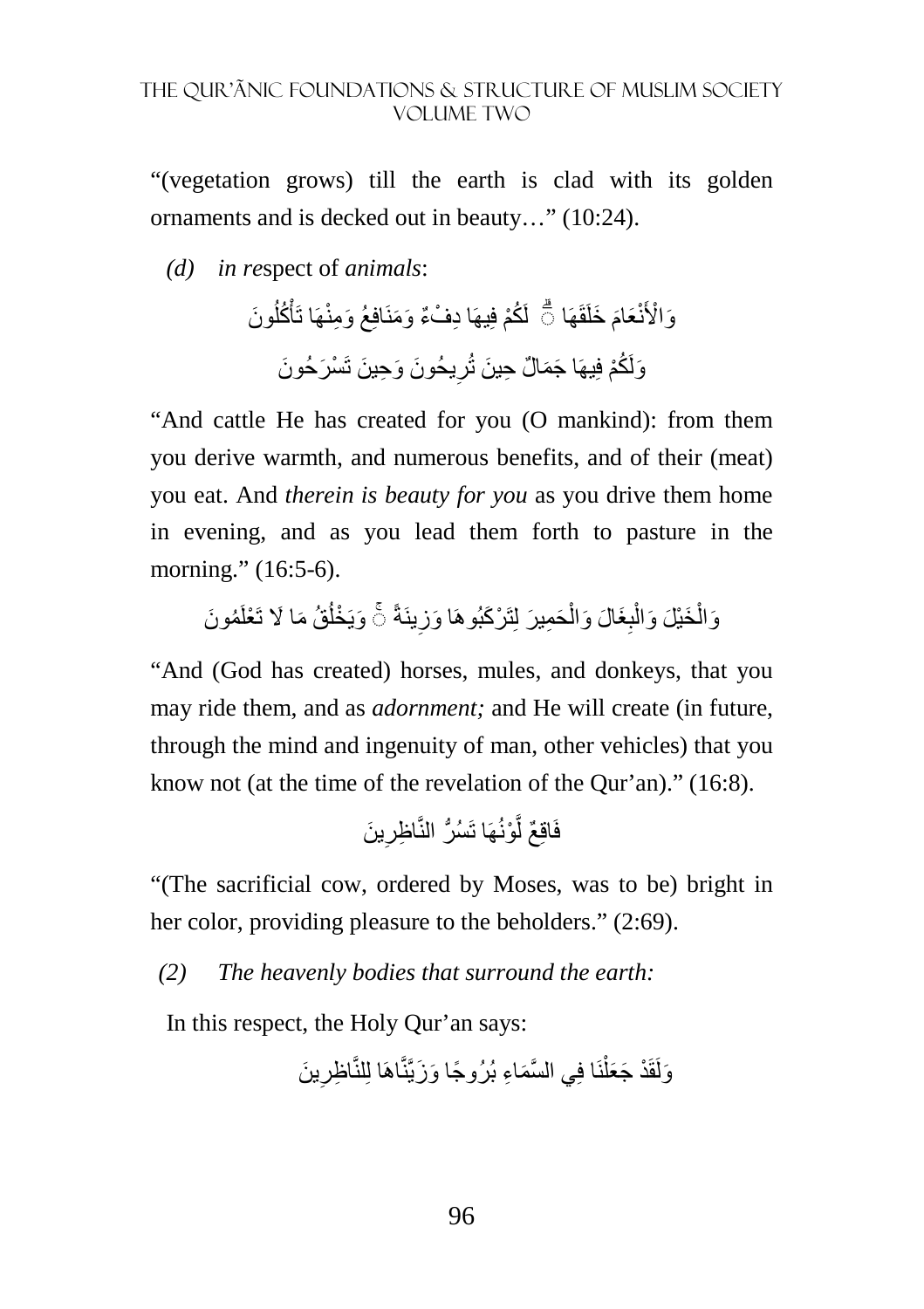"And assuredly We have set constellations in the heaven and We have beautified it for beholders." (15:16).

$$
\textcolor{red}{\check{\mathcal{L}}} \textcolor{red}{\check{\mathcal{L}}}\textcolor{red}{\check{\mathcal{L}}}\textcolor{red}{\check{\mathcal{L}}}\textcolor{red}{\check{\mathcal{L}}}\textcolor{red}{\check{\mathcal{L}}}\textcolor{red}{\check{\mathcal{L}}}\textcolor{red}{\check{\mathcal{L}}}\textcolor{red}{\check{\mathcal{L}}}\textcolor{red}{\check{\mathcal{L}}}\textcolor{red}{\check{\mathcal{L}}}\textcolor{red}{\check{\mathcal{L}}}\textcolor{red}{\check{\mathcal{L}}}\textcolor{red}{\check{\mathcal{L}}}\textcolor{red}{\check{\mathcal{L}}}\textcolor{red}{\check{\mathcal{L}}}\textcolor{red}{\check{\mathcal{L}}}\textcolor{red}{\check{\mathcal{L}}}\textcolor{red}{\check{\mathcal{L}}}\textcolor{red}{\check{\mathcal{L}}}\textcolor{red}{\check{\mathcal{L}}}\textcolor{red}{\check{\mathcal{L}}}\textcolor{red}{\check{\mathcal{L}}}\textcolor{red}{\check{\mathcal{L}}}\textcolor{red}{\check{\mathcal{L}}}\textcolor{red}{\check{\mathcal{L}}}\textcolor{red}{\check{\mathcal{L}}}\textcolor{red}{\check{\mathcal{L}}}\textcolor{red}{\check{\mathcal{L}}}\textcolor{red}{\check{\mathcal{L}}}\textcolor{red}{\check{\mathcal{L}}}\textcolor{red}{\check{\mathcal{L}}}\textcolor{red}{\check{\mathcal{L}}}\textcolor{red}{\check{\mathcal{L}}}\textcolor{red}{\check{\mathcal{L}}}\textcolor{red}{\check{\mathcal{L}}}\textcolor{red}{\check{\mathcal{L}}}\textcolor{red}{\check{\mathcal{L}}}\textcolor{red}{\check{\mathcal{L}}}\textcolor{red}{\check{\mathcal{L}}}\textcolor{red}{\check{\mathcal{L}}}\textcolor{red}{\check{\mathcal{L}}}\textcolor{red}{\check{\mathcal{L}}}\textcolor{red}{\check{\mathcal{L}}}\textcolor{red}{\check{\mathcal{L}}}\textcolor{red}{\check{\mathcal{L}}}\textcolor{red}{\check{\mathcal{L}}}\textcolor{red}{\check{\mathcal{L}}}\textcolor{red}{\check{\mathcal{L}}}\textcolor{red}{\check{\mathcal{L}}}\textcolor{red}{\check{\mathcal{L}}}\textcolor{red}{\check{\mathcal{L}}}\textcolor{red}{\check{\mathcal{L}}}\textcolor{red}{\check{\mathcal{L}}}\textcolor{
$$

"We have indeed decked the lower heaven with beauty (in) the stars…" (37:6).

*(3) Heaven in the World Hereafter:* 

The Holy Qur'an says about Heaven

َح ًاما َ ا و ُمقَ سُنَ ْت ُ م ْستَقَ ّرً

"… how beautiful an abode and place of rest!" (25:76).

وَكُسْنَ مَأَب

"… beautiful Place of (final) Return." (38:25).

فَلَا تَعْلَمُ نَفْسٌ مَّا أُخْفِيَ لَهُم مِّن قُرَّةِ أَعْيُنٍ جَزَاءً بِمَا كَانُوا يَعْمَلُونَ َ اُ اُ

"Now no person knows what delight of the eyes (—what aesthetic satisfaction—) is kept hidden (in reserve) for them (in Heaven)—as a reward for their (good) deeds." (32:17).

> فَوَقَاهُمُ اللَّهُ شَرَّ ذَٰلِكَ الْيَوْمِ وَلَقَّاهُمْ نَضْرَةً وَسُرُورًا ْ

"But Allah will deliver them from the evil of that Day, and will shed over them a Light of Beauty and a (blissful) Joy." (76:11).

ِ اض َرةٌ ُوجُوهٌ يَ ْو َمئِ ٍذ نَّ ِ اظ َرةٌ ٰى َ ربِّھَا نَ لَ ِ إ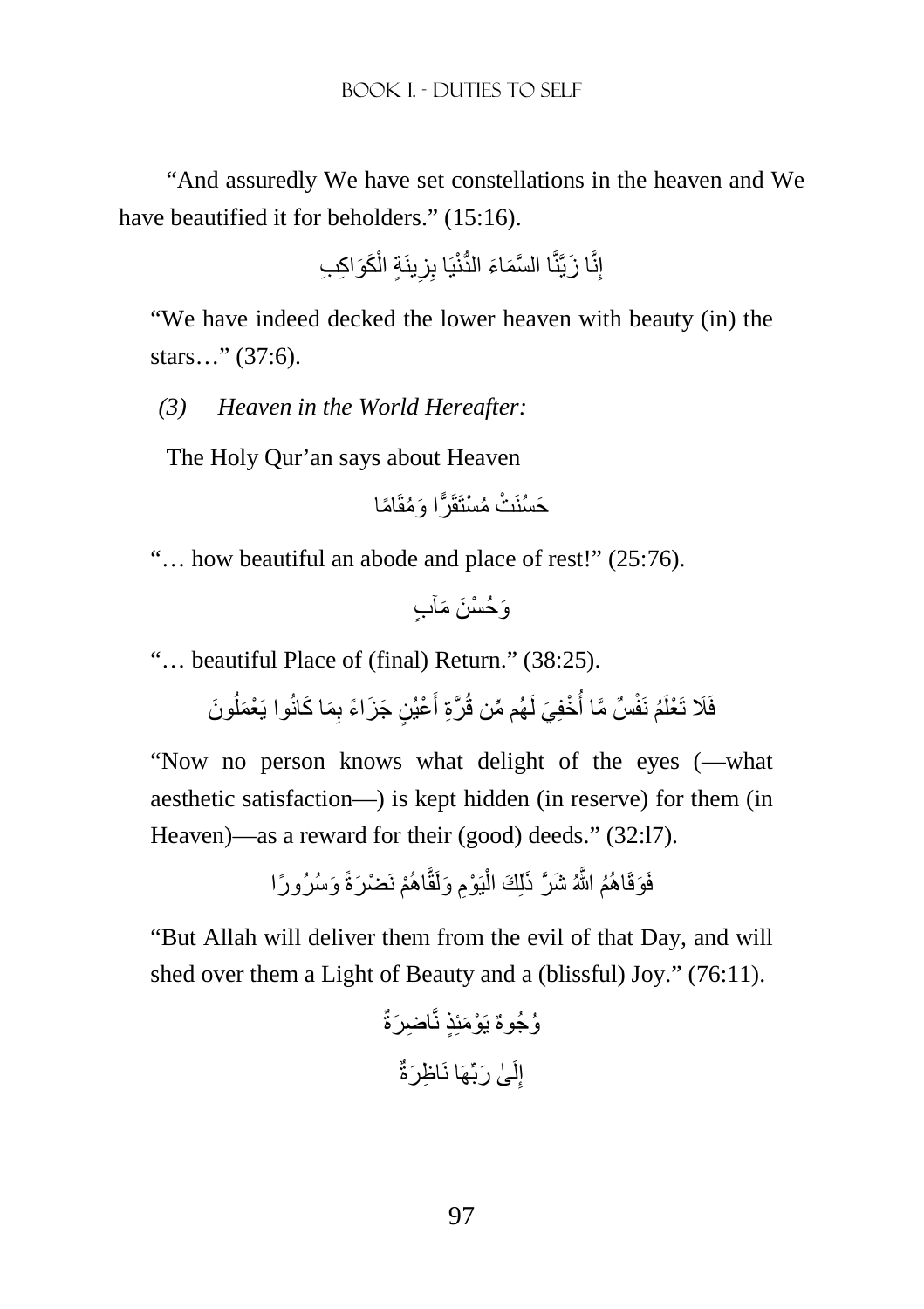"Some faces, that Day, will beam (in brightness and beauty), looking towards their Lord (Who is the Source of all Beauty and the Bestower of all Blessings)." (75:22-23).

#### -

## **(3) MAN:**

According to the Holy Qur'an, human beings are possessors of Beauty, both outwardly and inwardly. It says:

ِ ٍيم ْح َس ِن تَقْو َ ْ ا ا]ِ َ نس َ ان فِي أ نَ لَقَ ْد َ خلَقْ

"We have indeed created man in the best and the most beautiful<sup>69</sup> constitution.<sup>70</sup><sup>, 71</sup> (95:4).

ْح َس َن َ صُو َر ُكْم َ َو َص َّو َر ُكْم فَأ

"And (it is Allah Who has) given you shape (O mankind!), and made your shapes beautiful…" (40:64).

ٍس َ و َم َ ا س َّواھَا َونَفْ

"By the Soul and Him Who endowed it with proportion and order<sup>72</sup>…" (91:7).

The above discussion proves that the Holy Qur'an is vehemently emphatic on the aesthetic value, affirming as it does, beauty in God, universe and man.

بهيوبا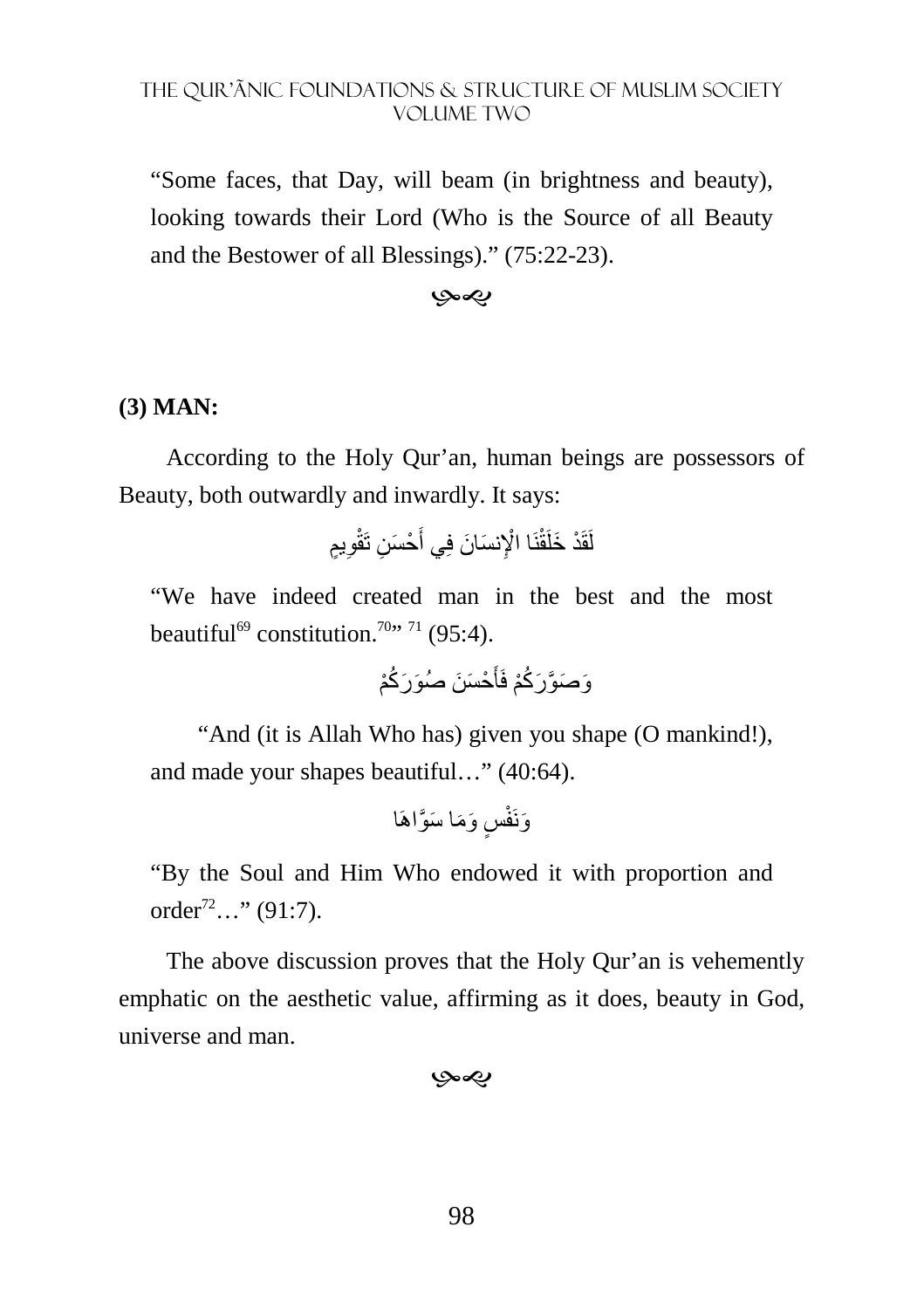Chapter II.

# **DUTIES**

The facts stated in the preceding chapter being what they are, the question is: Has the Holy Qur'an prescribed any duties relating to the aesthetic aspect of human life?

The answer is: yes.

Let us look into the details.

1. The Holy Qur'an wants its followers to beautify their Faith and their actions, and strive to obtain beautiful reward from God, as the following verses reveal:

> وَمَنْ أَحْسَنُ دِينًا مِّمَّنْ أَسْلَمَ وَجْهَهُ لِثَّهِ وَهُوَ مُحْسِنٌ َ َ

"Who can be more beautiful in religion—Faith and Action than one who surrenders his whole self to Allah while doing good (to mankind)…" (4:125).

وَأْنِ اسْتَغْفِرُوا رَبَّكُمْ ثُمَّ تُوبُوا إِلَيْهِ يُمَثِّعُكُم مَّتَاعًا حَسَنًا إِلَىٰ أَجَلٍ مُّسَمًّى ُ َ َ لَ ِ لَ ِ

"… and that, seek the forgiveness of your Lord, and turn to Him in repentance, He will grant you enjoyment, good and beautiful, for a term appointed." (11:3).

َو%َ يَ ْرھَ ُق ُ وجُو ةٌ َّ ھَ ْھُم قَتَ ٌر ۚ◌ َ و%َ ِ ذل يَ َادةٌ ِ ْحُسنَ ٰى َ وز ْ ْح َسنُوا ال َ ِذ َ ين أ َّ ل ل ۖ◌ ِّ ُد َون ْم فِيھَ َ ا خالِ ِة ھُ َجنَّ ْ ْص َحابُ ال َ ٰـئِ َك أ أ ۖ◌ ُولَ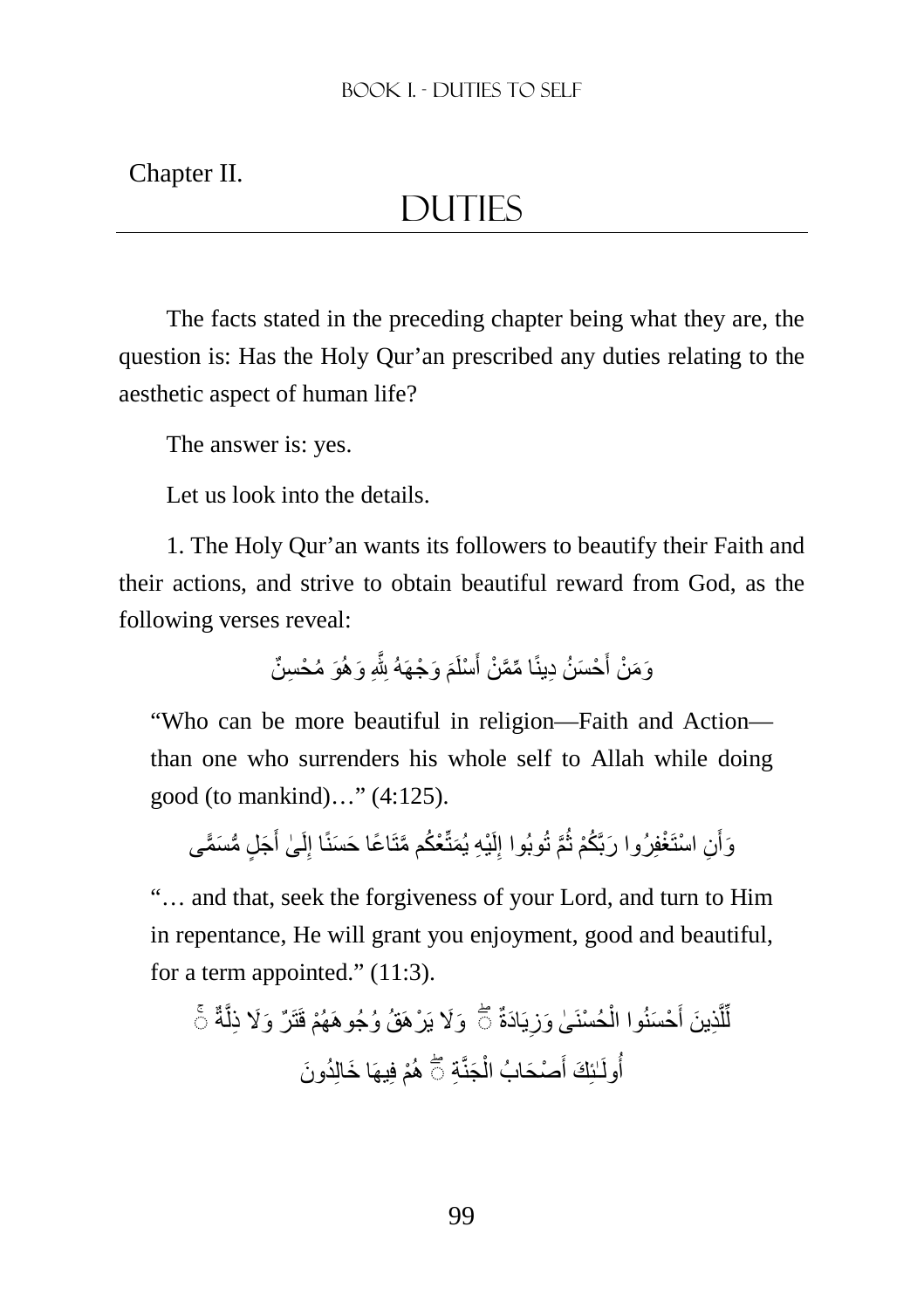"Those who do good (beautifying their deeds) obtain a (like) beautiful (reward)—and more (through Divine Grace). No darkness (of ugliness and sorrow) nor shame shall cover their faces (on the Day of Judgment)! They are Companions of the Garden: therein they will abide." (10:26).

ْد لَهُ فِيھَ ْ ا حُسنًا ِ ْف َ ح َسنَةً نَّز ِ تَر َو َمن يَقْ

"And if anyone earns any good, We shall give him an increase in beauty (or, of good) in respect thereof." (42:23).

> مَن ظَلَمَ ثُمَّ بَدَّلَ حُسْنًا بَعْدَ سُوءٍ فَإِنِّي غَفُورٌ رَّحِيمٌ ן<br>ְ≀ ُ

"But if any have done wrong and have thereafter substituted beauty (in conduct) to take the place of evil, truly, I am Oft-Forgiving, Most Merciful." (27:11).

2. In *respect of beauty in conduct*, the Qur'anic verses bear reference in the form of command to certain specific situations also. For instance

*a. Beauty in speech:* 

اس ْ حُسنًا ِ ُوا لِلنَّ َوقُول

"Speak to people employing beauty (in your speech)." (2:83).

*b. Beauty in behavior towards Parents*:

ِ َوالِ َدْي ِه ْ حُسنًا ْ ا ا]ِ َ نس َ ان ب َو َو َّصْينَ

"We have enjoined on man beauty (in conduct) in respect of his parents." (29:8).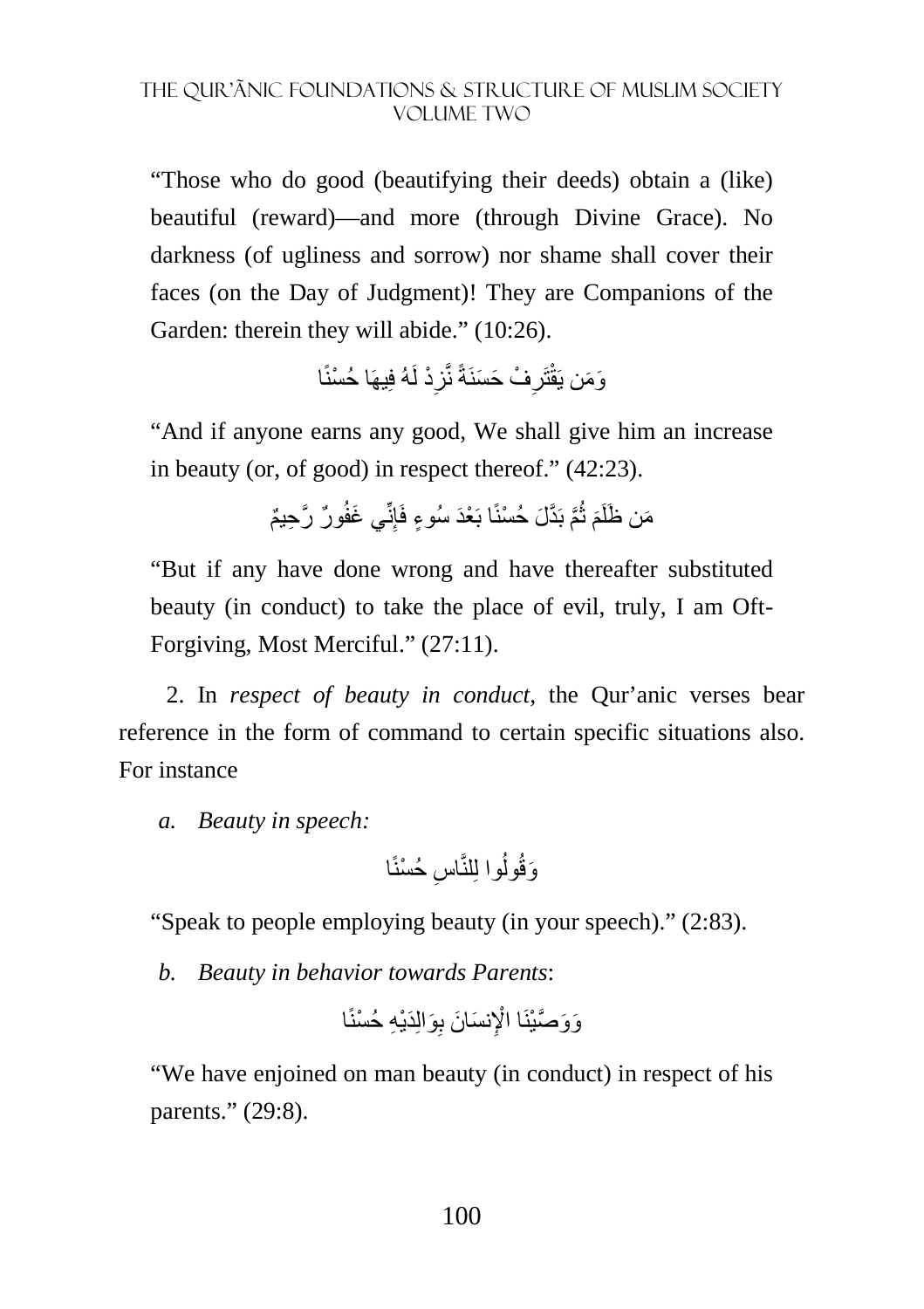*c. Beauty in preaching and argument*: ادْعُ إِلَىٰ سَبِيلِ رَبِّكَ بِالْحِكْمَةِ وَالْمَوْعِظَةِ الْحَسَنَةِ ۞ وَجَادِلْهُم بِالَّتِي هِيَ أَحْسَنُ ۚ َ َّ ِ ْ ْ ْ ِ لَ

"Invite (all) to the Way of your Lord with wisdom and beautiful preaching; and argue with them in ways that are best and most beautiful." (16:125).

3. *As regards physical life*, the following emphatic verse refers to the duty of beautifying it in all manner, of course, in harmony with the Qur'anic norms and principles:

قُلْ مَنْ حَرَّمَ زِينَةَ اللَّهِ الَّتِي أَخْرَجَ لِعِبَادِهِ وَالطَّيِّبَاتِ مِنَ الرِّرْزِقِ ۞ قُلْ هِيَ لِلَّذِينَ َّ َّ **∶** آمَنُوا فِي الْحَيَاةِ الدُّنْيَا خَالِصَةً يَوْمَ الْقِيَامَةِ ۖ كَذَلِكَ نُفَصِّلُ الْآيَاتِ لِقَوْمٍ يَعْلَمُونَ í ْ ْ

"Say: Who has forbidden<sup>73</sup> things of beauty which Allah has brought forth for His servants, and the things, clean and pure, which He has provided for sustenance? Say: They are, in the life of this world, for those who believe (and) purely for them on the Day of Judgment. Thus do We explain the Signs in detail for those who have knowledge." (7:32).

4. *In respect of dress*, we are told first that one of the functions of dress is beautification of the human personality:

يَا بَنِي اَدَمَ قَدْ أَنزَلْنَا عَلَيْكُمْ لِبَاسًا يُوَارِي سَوْاتِكُمْ وَرِيشًا ۞ وَلِبَاسُ النَّقْوَىٰ ذَلِكَ ِ ِ ْ َ خَيْرٌ ۚ ذَٰلِكَ مِنْ آيَاتِ اللَّهِ لَعَلَّهُمْ يَذَّكَّرُونَ َّ

"O children of Adam! We have bestowed upon you raiment to cover your shame<sup>74</sup> and as a means of beautification;<sup>75</sup> and the raiment of piety (which covers and beautifies the inner self) is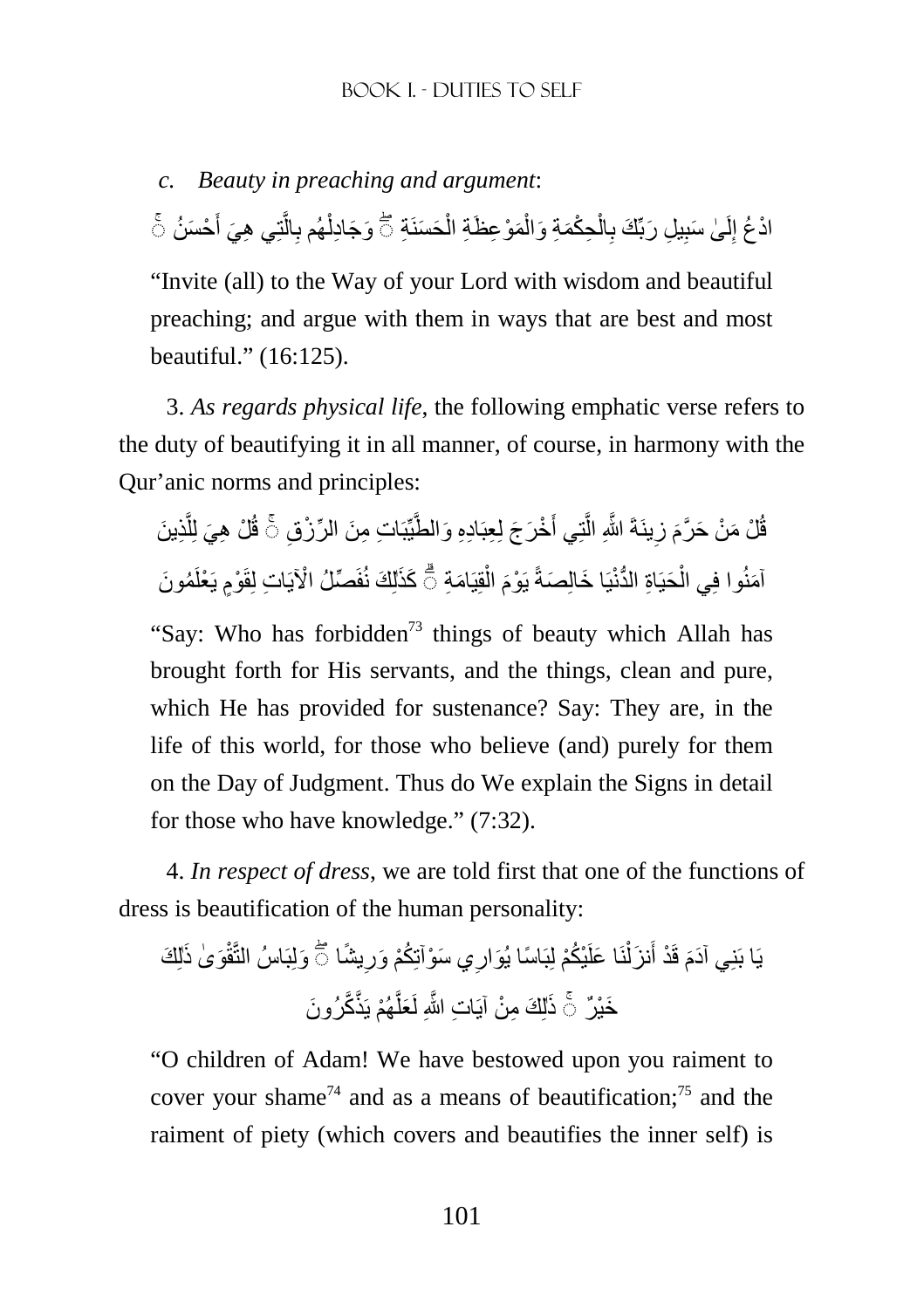the best<sup>76</sup> That is of the Signs of Allah that haply they may be admonished." (7:26).

Then, as if to emphasize the element of *sanctity* in beautification through dress, and to emphasize it for rectifying the wrong notion preached by certain other religions, it says, referring to worship, and, because a Muslim must compulsorily pray five times during the day and the night, referring actually to all the twenty-four hours of one's daily life, as follows

فُوا ِ ْسر َ وا و ْ اش َر َ بُوا و%َ تُ ُ ينَتَ ُكْم ِ ع َند ُ ك ِّل َ م ْس ِجٍد َ و ُكل ِ ُ خذُوا ز َ ۚ◌ يَا بَنِ َ ي آدم فِ َ ين ِ ُم ْسر ْ ِنَّ َهُ % ِ يُح ُّب ال إ

"O Children of Adam! look to your adornment<sup> $77$ </sup> at every time and place of prayer: eat and drink: (Enjoy) but waste not by excess;<sup>78</sup> for Allah loves not the wasters."  $(7:31)$ .

5. To conclude: *The Holy Qur'an demands and commands positive beautification of every aspect of human life*: spiritual, moral, intellectual and physical. Its teaching in this respect has been beautifully summed up by the Holy Prophet (Peace be on him) in these words:

إن الله كتب الإحسان على كل شئ

"Verily Allah has made obligatory the employment of beauty in respect of everything."79 (*ØaÍÊh al-Muslim*). (*MishkÉt al-MaÎÉbÊÍ, KitÉb al-Øaid, al-FaÎl al-awwal*, p. 357).

And let every Muslim artist and artisan remember the following Prophetic exhortation: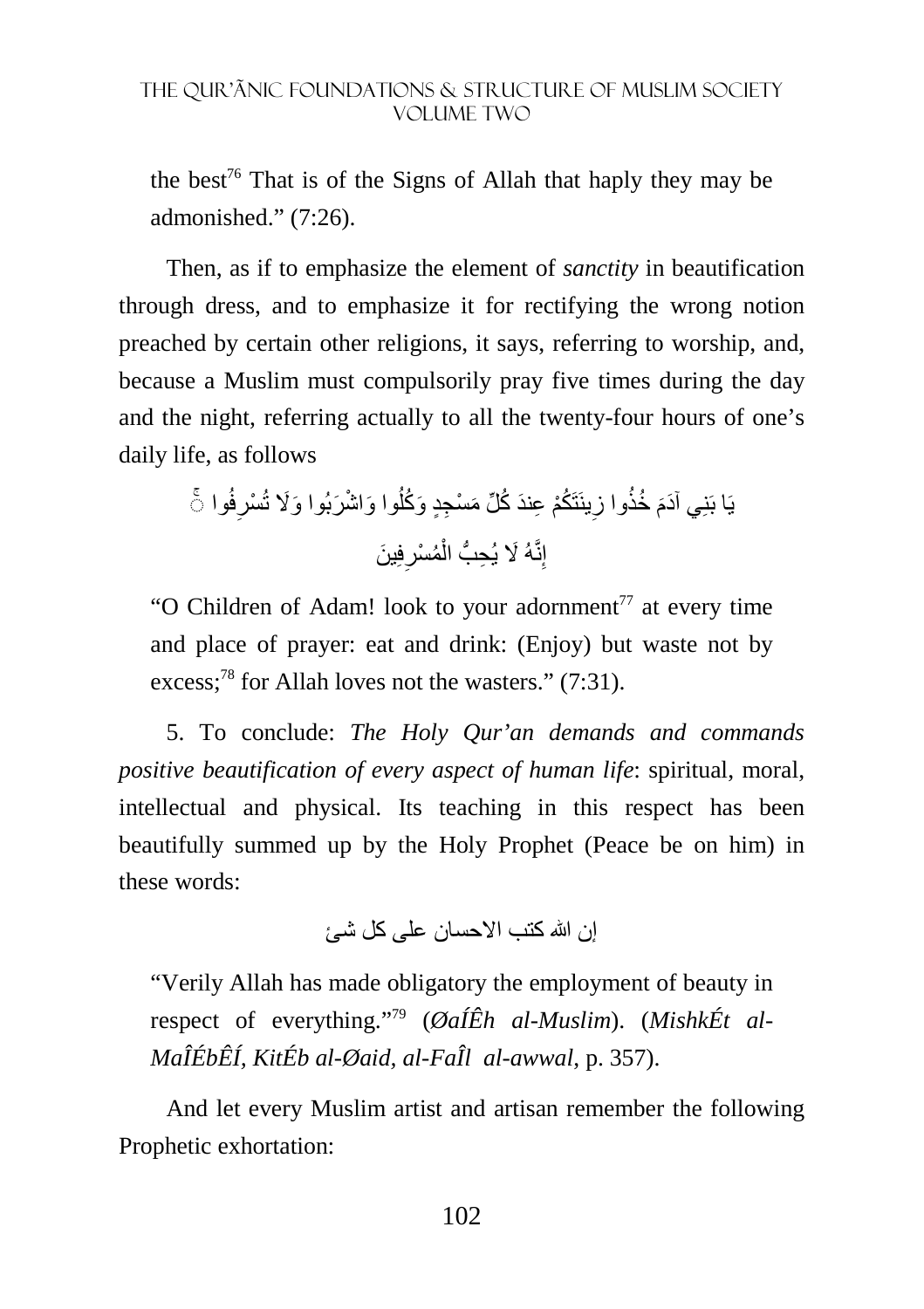ان العبد اذا عمل عملا احب الله ان يتقنه

"Verily, when a servant (of Allah) executes any task, Allah loves that he executes it with thorough skill and for stability and perfection."<sup>80</sup> (*Kanz al-'UmmÉl*).

بصب

# Part 5. DUTIES AS moral BEING

*(or, Duties to Self relating strictly to Morality)* 

- 1. Duties of omission, (Duties of respect for the Self).
- 2. Duties of commission, (Duties of love for the Self).

Chapter 1.

## DUTIES of omission

#### **END:**

Moral Self-Preservation.

*(1) Lying, or False Speech, prohibited:* 

ِ وَاجْتَنِبُوا قَوْلَ الزُّورِ

".... and shun the word that is false." (22:30).

إِنَّ اللَّهَ لَا يَهْدِي مَنْ هُوَ كَاذِبٌ كَفَّارٌ ِ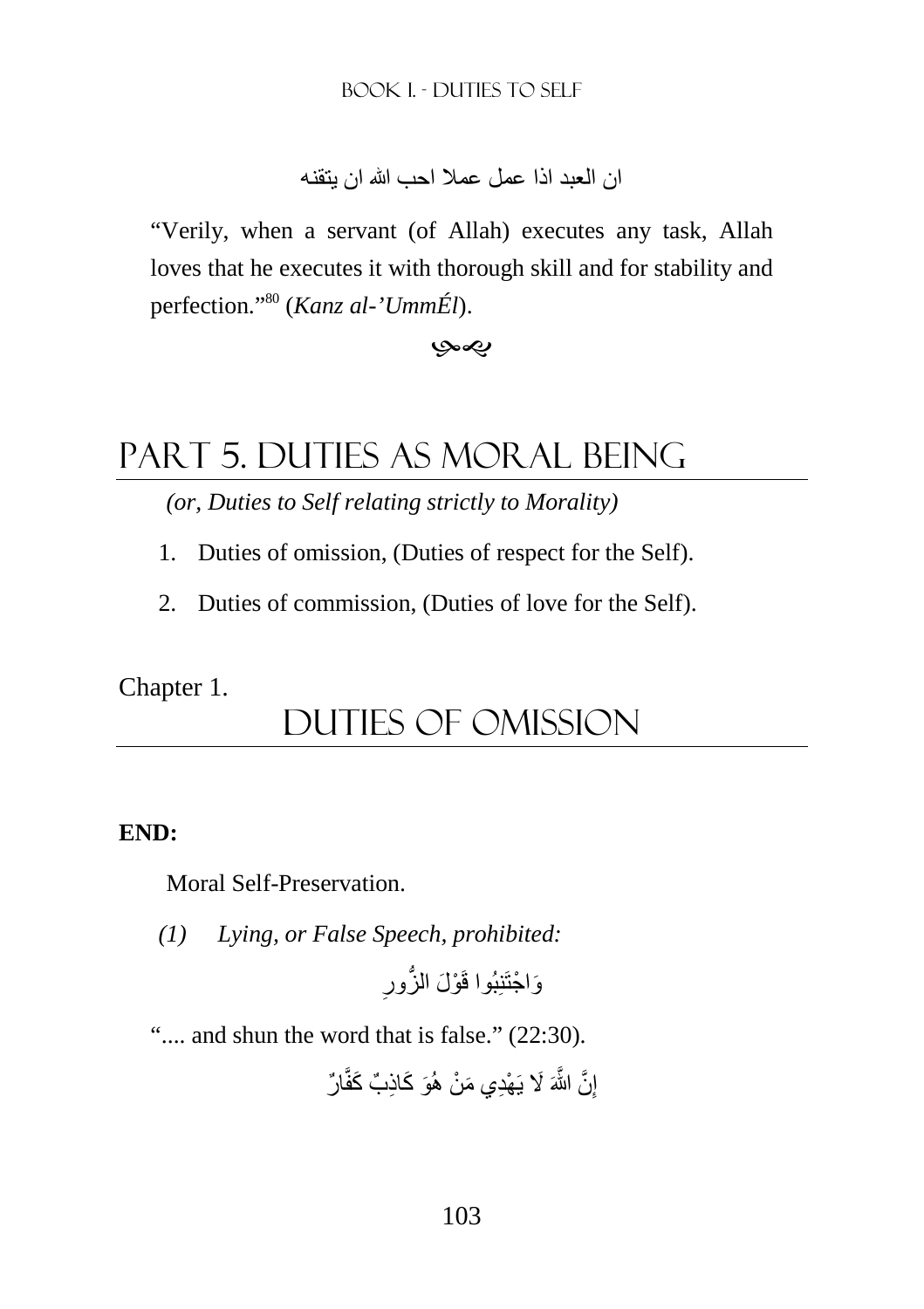"Verily Allah guides not those who are false and ungrateful." (39:3)

ٰى َ من تَ نَبِّئُ ُكْم َ علَ ھَ ْل أ نَ َّز َّ لُ الشيَ ِ اط ُ ين ُ ثِ ٍيم َ ٍ اك أ فَّ َ ٰى ُ ك ِّل أ تَنَ َّز َ لُ علَ

"Shall I inform you (O people!), on whom it is that the evil ones descend? They descend on every sinful liar."<sup>81</sup> (26:221-222).

*(2) Mixing up truth with falsehood prohibited:* 

َو َ ِ اط ِل %َ ب ْ ال ِ َح َّق ب ْ ِسُوا ال ب ْ تَل

"And confound not truth with falsehood." (2:44).

*(3) Concealing truth prohibited:* 

ُم َون ْم تَ ْعلَ َنتُ َح َّق َ وأ ْ ُموا ال %َ**...** تَ ْكتُ

"and conceal not the truth while you know (it)." (2:44).

*(4) Concealing evidence prohibited:* 

وَلَا تَكْتُمُوا الشَّهَادَةَ ۞ وَمَن يَكْتُمْهَا فَإِنَّهُ آثِمٌ قَلْبُهُ ۞ وَاللَّهُ بِمَا تَعْمَلُونَ عَلِيمٌ ُ

"Conceal not evidence; for whoever conceals it,—his heart is tainted with sin. And Allah knows all that you do." (2:283).

*(5) Aversion to truth (—a state of mental perversion—a moral disease—) condemned:* 

ِھُ َون َح ِّق َ كار ْ َر ُكْم لِل َ ْكثَ ٰـ ِك َّن أ َح ِّق َ ولَ ْ ال ِ اكم ب نَ ُ لَقَ ْد ِ جئْ

"Verily We have brought the Truth to you: But most of you have hatred for truth (—truth being always bitter for those who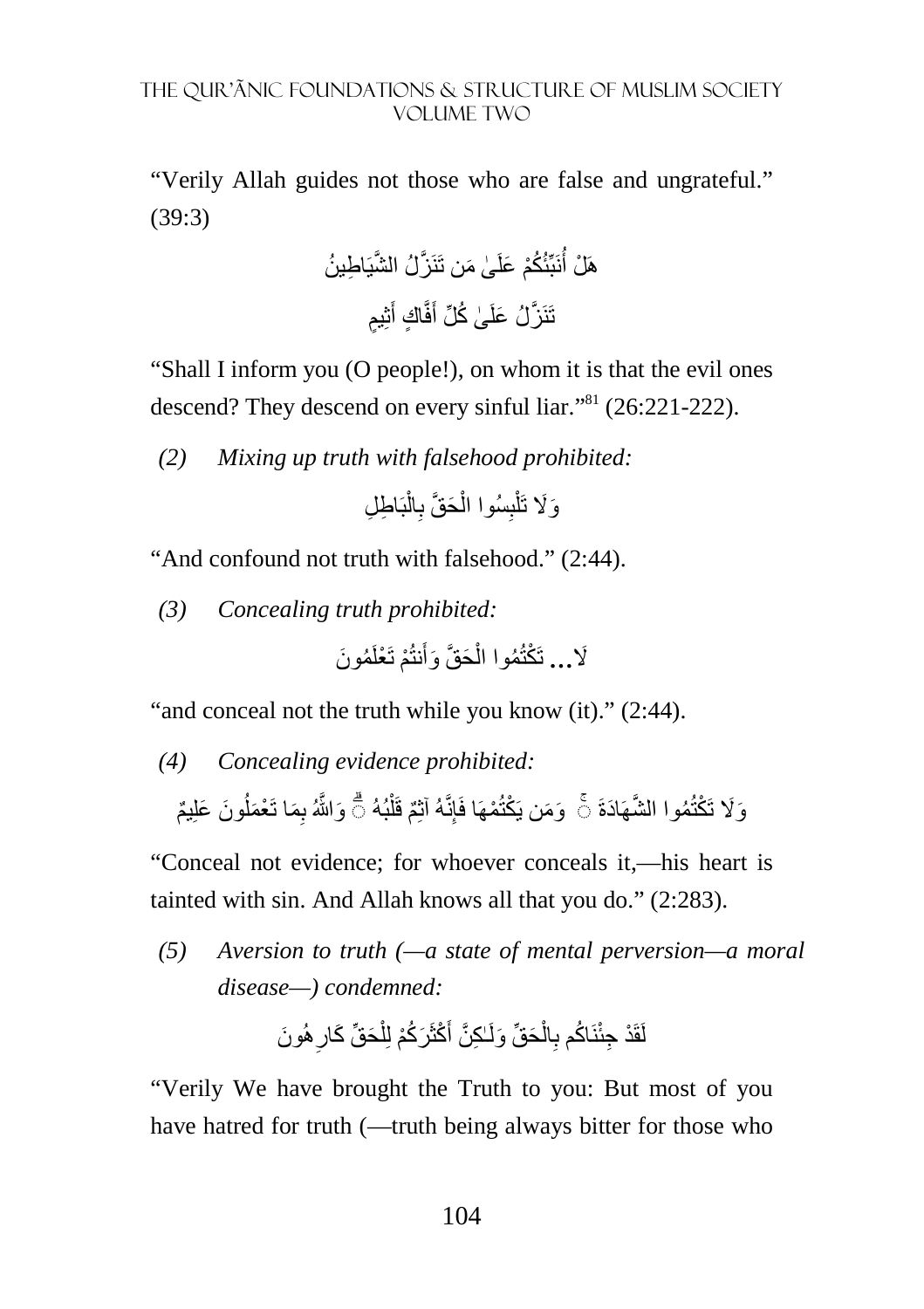become accustomed to living on and benefiting from falsehoods)." (43:78).

*(6) Assisting falsehood or fraud, and giving false evidence, ruled out from Islamic conduct: hence abstinence from it is duty:* 

ْشھَ ُد َون ُّ الز َور ِذ َ ين َ % يَ َّ َوال

"… and (the servants of the Most Gracious are those) who witness no falsehood." (25:72).

*Note:* 'Witnessing no falsehood' implies in the wordings of the Arabic text: (1) 'do not give false evidence'; and (2) 'do not assist falsehood or fraud'.

*(7) Spirit of Hypocrisy condemned: hence abstinence from it is duty:* 

وَمِنَ النَّاسِ مَن يَقُولُ آمَنًا بِاللَّهِ وَبِالْيَوْمِ الْأَخِرِ وَمَا هُم بِمُؤْمِنِينَ ْ ِ َِّ ِ يُخَادِعُونَ اللَّهَ وَالَّذِينَ آمَنُوا وَمَا يَخْدَعُونَ إِلَّا أَنفُسَهُمْ وَمَا يَشْعُرُونَ َّ ِ فِي قُلُوبِهِم مَّرَضٌ فَزَادَهُمُ اللَّهُ مَرَضَا ۞ وَلَهُمْ عَذَابٌ أَلِيمٌ بِمَا كَانُوا يَكْذِبُونَ َ

"And of the people there are some who say: 'We believe in Allah and the Last Day'; but they do not (really) believe. Fain would they deceive Allah and those who believe, but they only deceive themselves, and how little they perceive! In their hearts is a disease, so Allah has increased unto them (that) disease;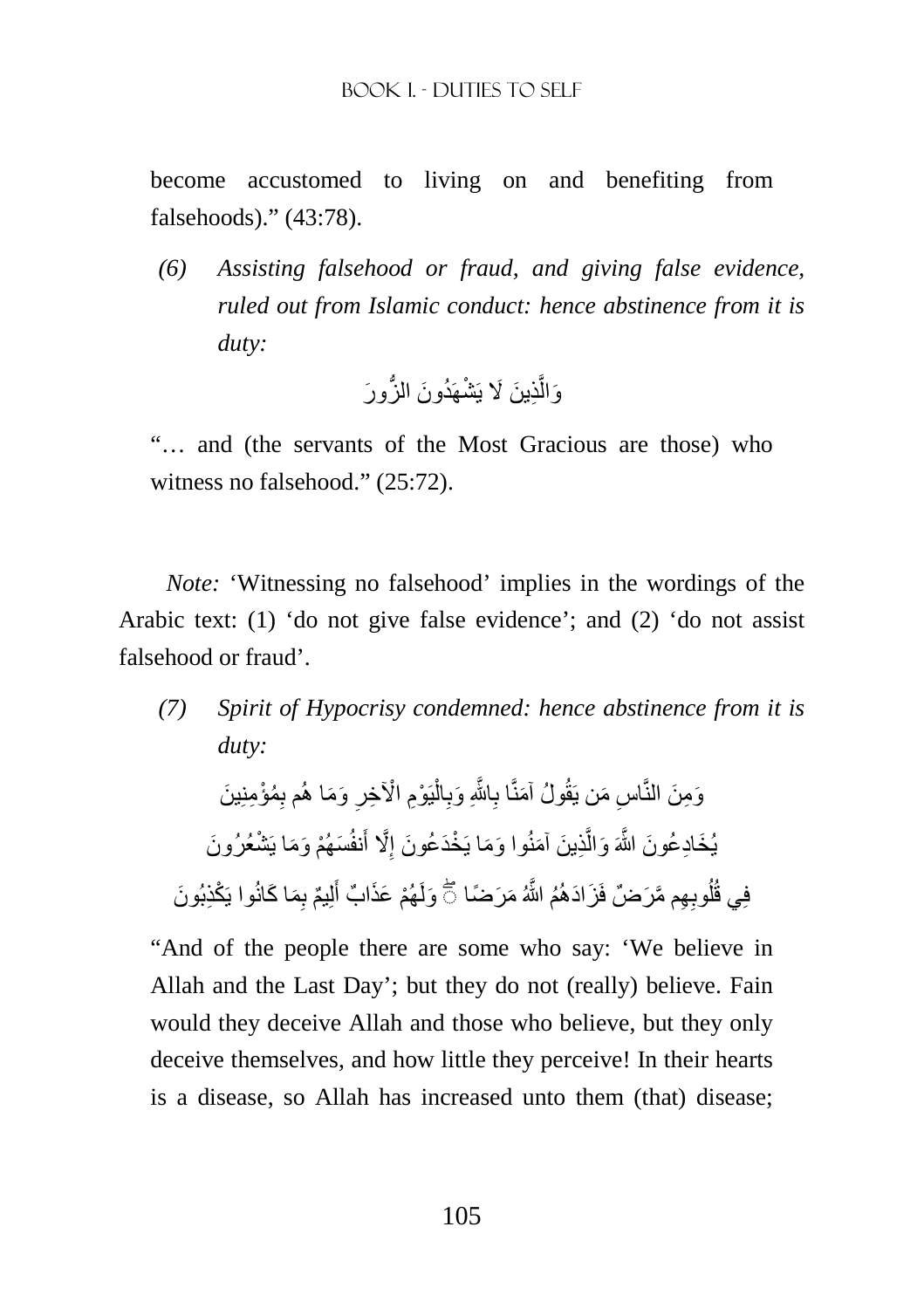and grievous is the penalty they (incur), because they have been lying." (2:8-10).

These verses speak of the Hypocrites of the Holy Prophet's time, who were practicing deception in respect of the Muslims. They, however, lay down the moral principle that practicing deception in human relations is strongly condemnable, and he who practices it becomes morally diseased. Thus, it is duty not only to others, but also to one's own self, to abstain from adopting hypocritical attitude in any matter whatsoever.

*(8) Deeds not conforming to words condemned: hence abstinence from the same is duty:* 

> يَا أَيُّهَا الَّذِينَ آمَنُوا لِمَ تَقُولُونَ مَا لَا تَفْعَلُونَ ُ ُ َّ َ كَبُرَ مَقْتًا عِندَ اللَّهِ أَن تَقُولُوا مَا لَا تَفْعَلُونَ ُ ا<br>ا

"O you who believe! why say that which you do not do? Grievously odious is it in the sight of Allah that you say that which you do not do."  $(61:2-3)$ .

Disparity between word and deed of a person may bring harm to others who may repose confidence in him in any matter, but it damages that person also, because: (1) he loses the capacity to stick to truth; and (2) he loses the confidence of his fellow-beings and, hence, his prestige.

*(9) The Spirit of Duplicity condemned: hence abstinence from it is duty:* 

وَإِذَا لَقُوا الَّذِينَ آمَنُوا قَالُوا آمَنَّا وَإِذَا خَلَوْا إِلَىٰ شَيَاطِينِهِمْ قَالُوا إِنَّا مَعَكُمْ إِنَّمَا َ لَ ِ ِ اُ َّ ِ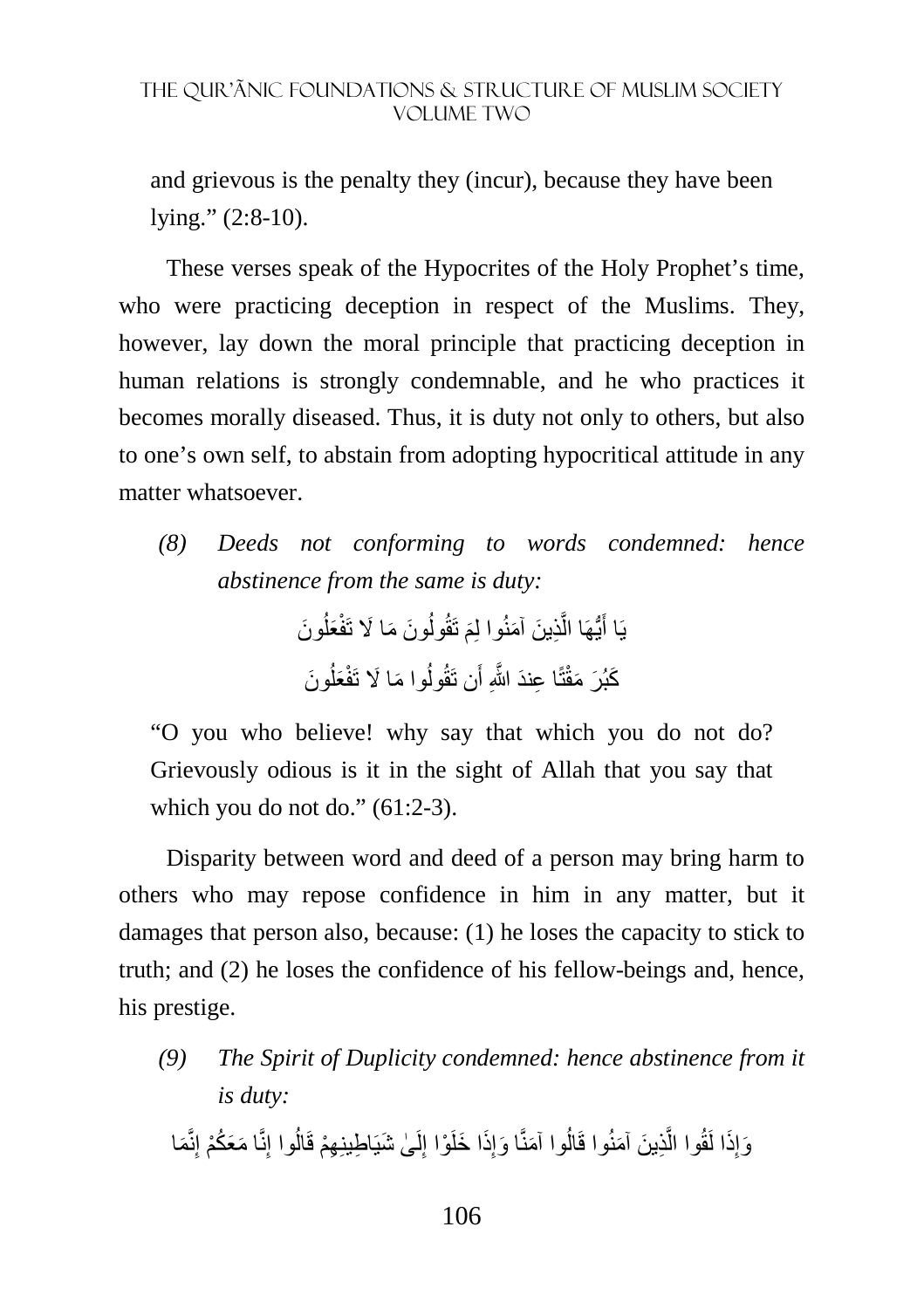#### نَضْ مُسْتَهْزِئُونَ ِ

اللَّهُ يَسْتَهْزِئُ بِهِمْ وَيَمُدُّهُمْ فِي طُغْيَانِهِمْ يَعْمَهُونَ

أُولَـٰئِكَ الَّذِينَ اشْتَرَوُا الضَّلَالَةَ بِالْهُدَىٰ فَمَا رَبِحَت تِّجَارَتُهُمْ وَمَا كَانُوا مُهْتَدِينَ َّ ْ ِ

"When they (i.e., the Hypocrites) meet those who believe, they say: 'We believe'; but when they are alone with their evil ones, they say: 'We are really with you: we were only jesting'. Allah will throw back their mockery on them and give them rope in their trespasses; so they will wander like blind ones (to and fro). These are they who have bartered guidance for error: But their traffic is profitless, and they have lost true direction." (2:14-6).

Although these verses refer to the Hypocrites of Medina, they lay down a universal principle, namely, that duplicity, which is a deeper phase of hypocrisy, corrupts a person's moral tone, on the one hand, and brings loss of face to him, on the other. Thus, side by side with being unjust to others, he who practices duplicity also damages himself. Hence it is a 'duty to self' to abstain from it completely.

*(10) Making a show of hollow acts of goodness, devotion and charity, condemned; hence abstinence from that is duty:* 

Making a show of hollow acts of goodness, devotion and charity is a form of hypocrisy and, as such, has been condemned by the Holy Qur'an:

ْم َ يُر ُ اء َون ِذ َ ين ھُ َّ ْم َ ع َ ن صَتِ ِھْم َ ساھُ َون ال ِذ َ ين ھُ َّ َ ين ال ِّ ُم َصل ْ ل ِّ َوْي ٌل ل فَ َم ُ اع َون ْ َويَ ْمَن َ عُون ال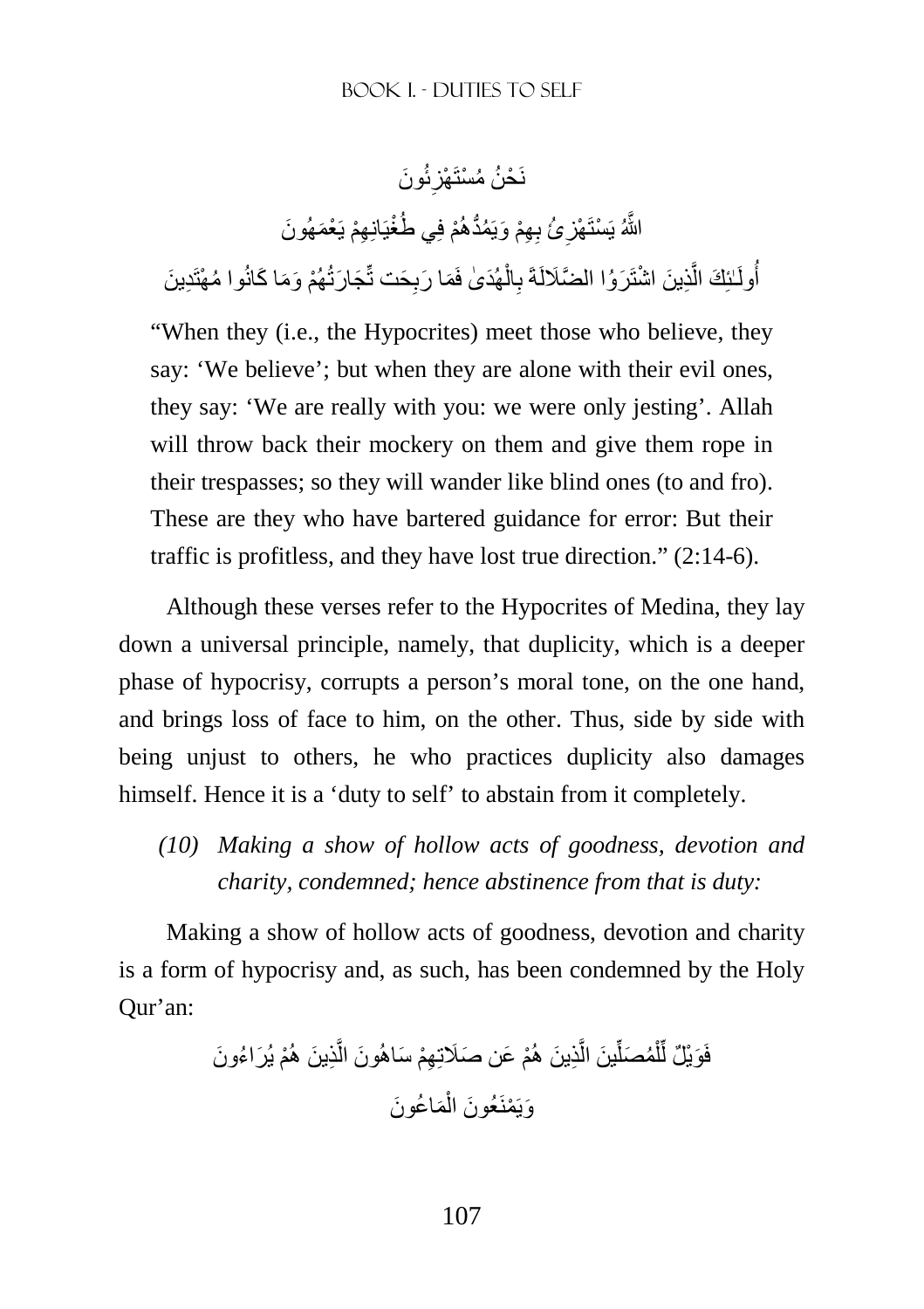"So woe to the worshippers who are neglectful of their Prayers, *those who do (good) to be seen*, but refuse (to supply) (even) small kindnesses (or, neighborly needs)." (107:4-7).

*(11) Oath-mongering condemned; hence abstinence from it is duty:* 

All habitual liars lose the faith of their fellow-beings and hence resort to habitual and false swearing in order to create belief and confidence in their word: while "the true man's word is as good as his bond". Oath-mongering is thus related to evil character and a false personality, and is disapproved by the Holy Qur'an:

ِط ْع ُ ك َّل َ حَّ ٍف َّ م ِھ ٍ ين َو%َ تُ

"Heed not the type of despicable man, —ready with oaths …"  $(68:10)$ .

*(12) Following one's lusts of the heart prohibited:* 

The Holy Qur'an enjoins:

ُوا َن تَ ْعِدل ھَ َو ٰى أ ْ ِعُوا ال فَ َ تَتَّب

"So follow not lusts of the heart<sup>82</sup> lest you lapse (from truth)  $\ldots$ " (4:135).

*(13) Desiring false appreciation and being pleased with flattery condemned; hence abstinence from it is duty:* 

The Holy Qur'an says:

ِ َم َر َ حُون ب ِذ َ ين يَفْ َّ %َ تَ ْح وا فَ َ َسبَ َّن ال ُ َعل ْم يَفْ ِ َما لَ ْ ن يُح َمُدوا ب َ تَ َّ وا و ِ يُحُّب َون أ َ ا أ تَ ْح َسبَنَّھُم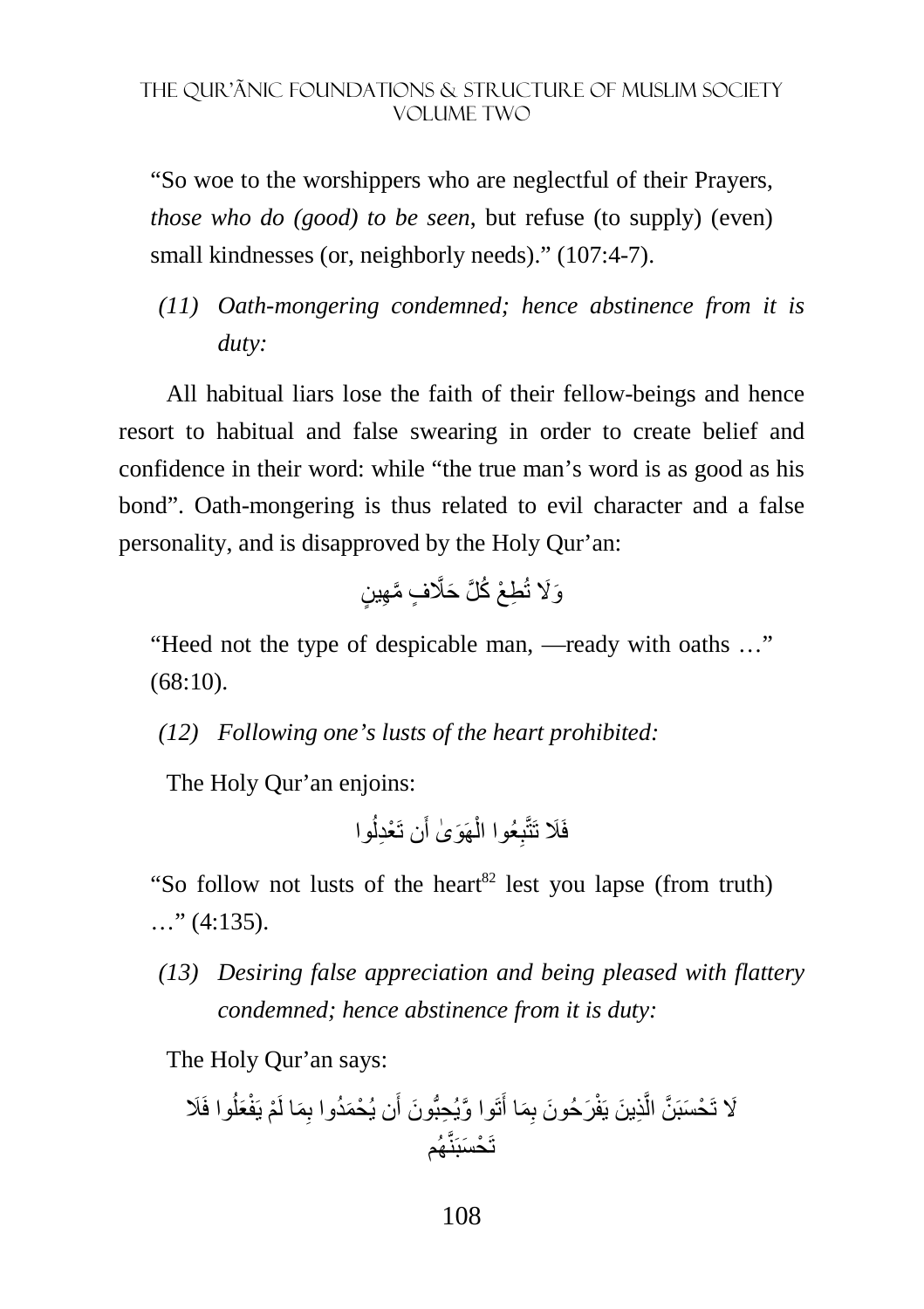بِمَفَازَةٍ مِّنَ الْعَذَابِ ۞ وَلَهُمْ عَذَابٌ أَلِيمٌ َ ْ

"Think not that those who exult in what they have brought about, and *love to be praised for what* they have *not done*, think not that they can escape the penalty. For them is a penalty grievous indeed." (3:188).

*(14) Flattery, as embodying self-debasement of the flatterer*<sup>83</sup> *ruled out in Islamic conduct; hence abstinence from it is duty:* 

The Holy Qur'an says:

يَا أَيُّهَا الَّذِينَ آمَنُوا اتَّقُوا اللَّهَ وَقُولُوا قَوْلًا سَدِيدًا ۖ يُصْلِحْ لَكُمْ أَعْمَالَكُمْ َ َّ اً

"O you who believe! Guard your duty to Allah and speak a straight speech: He will (on that account) make your conduct whole and sound ..." (33:70-71).

The Arabic word *SadÊd*, used in this verse, when applied to speech, means $84$  'true' and 'directed to the right point'. Now true speech is 'statement according to fact', as also 'sincere speech'. Moreover, a speech which is according to fact and sincere shall be a dignified speech. As for 'directed to the right point', it connotes a 'speech which has no exaggeration or its opposite'. It also contains the sense of straightforwardness'.<sup>85</sup>

The English word 'flattery' means: 'treating with insincere and exaggerated praise and servile attentions'.<sup>86</sup>

Flattery is, therefore, the very opposite of the 'straight speech' mentioned in the above verse.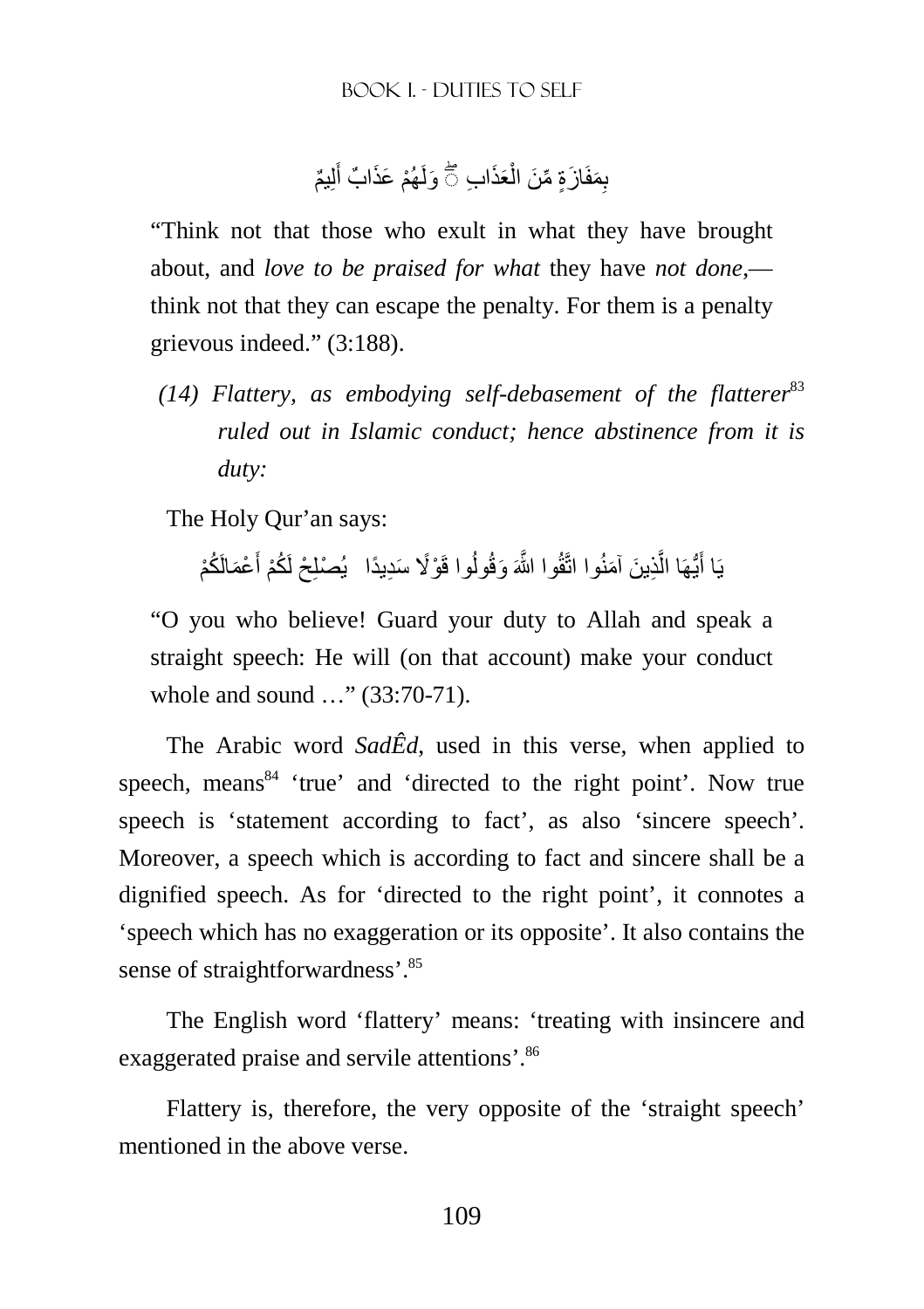Moreover, according to the above verse, 'straight speech' renders one's conduct whole and sound, which means that flattery renders conduct unsound.

Therefore, viewing it in the light of the Qur'anic teaching, flattery is immoral, and a Muslim should abstain from it totally. Condemning this vice, the Holy Prophet (Peace be on him) says:

ّ اذا رأيتم المدا حين فاحثوا فى افواھھم التراب

"When you meet the flatterers, throw dust into their mouths." (Muslim's *ØaÍÊÍ*; AbË DÉ'Ëd's *Sunan,* Chap. on "Disapprobation of Flattery").

*(15) Love for pomp and show*—*Ostentation*<sup>87</sup>*, prohibited:*  وَلَا تَكُونُوا كَالَّذِينَ خَرَجُوا مِن دِيَارِهِم بَطَرًا وَرِئَاءَ النَّاسِ ِ ِ **∶** َّ

"And be not like those who started from their homes insolently and to be seen of men (i.e., in vainglory and ostentation)."  $(8:47)$ .

Referring to the unseemly conduct of the enemies of Islam at the battle of Badr, this verse lays down the moral injunction that a Muslim should always abstain from vainglory and ostentation.

*(16) Conceit condemned: hence abstinence from it is duty:* 

The Holy Qur'an disapproves conceit in the following reference:

ْرضُ ْي ُكُم ْ ا>َ َ ا و َضاقَ ْت َ علَ نكْم َ شْيئً ِن َ ع ُ ْم تُ ْغ َرتُ ُكْم فَلَ ْ ْع َجبَتْ ُكْم َ كث َ ِذْ أ ٍن إ َ حُنَ ْي َويَ ْوم ◌ۙ َ ين ِ ِر ُّ م مْدب ْيتُ َّ َّم َ ول ُ ْت ث ِ َم َ ا رحُبَ ب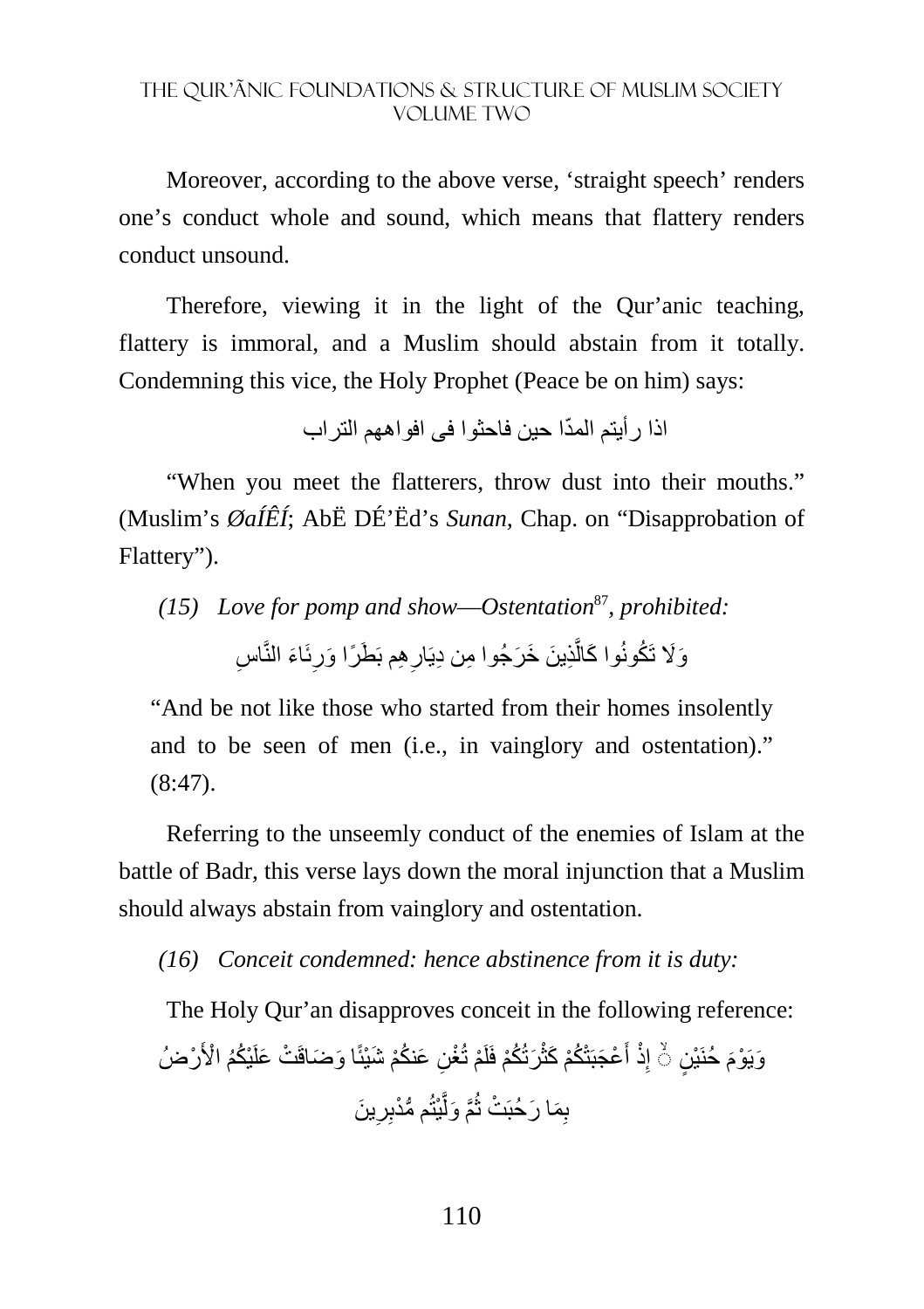"… and on the day of (the battle of) Hunain: Behold! your superiority in numbers elated you; then it availed you nothing, and the earth, for all that it is wide, straitened unto you; then you turned back in retreat." (9:25).

This verse relates to the battle of Hunain, in which for the first time the Muslim army outnumbered the enemy forces; yet it was in this battle that the Muslim forces suffered a severe set-back first, which has been ascribed to the spirit of elation, as opposed to the spirit of faith in God, which overtook the minds of a part of them, i.e., the new converts and the less-disciplined.

The moral principle contained in that event is that God disapproves and punishes conceit and self-elation. Hence the duty to abstain from the same.

*(17) Exultation in one's achievements condemned; hence abstinence from it is duty:* 

%َ تَ ْح وا فَ َ َسبَ ُ َعل ْم يَفْ ِ َما لَ ْ ن يُح َمُدوا ب َ تَ َّ وا و ِ يُحُّب َون أ َ ِ َما أ َر َ حُون ب ِذ َ ين يَفْ َّ َّن ال تَ ْح َسبَنَّھُم لِ ٌيم َ ْھُم َ عَذ ٌ اب أ َعَذ ِ اب َولَ ْ ب ۖ◌ ِ َمفَ َ ازٍة ِّ م َن ال

"Think not that *those who exult in what they have brought about*, and love to be praised for what they have not done, think not that they can escape the penalty. For them is a penalty grievous indeed." (3:188).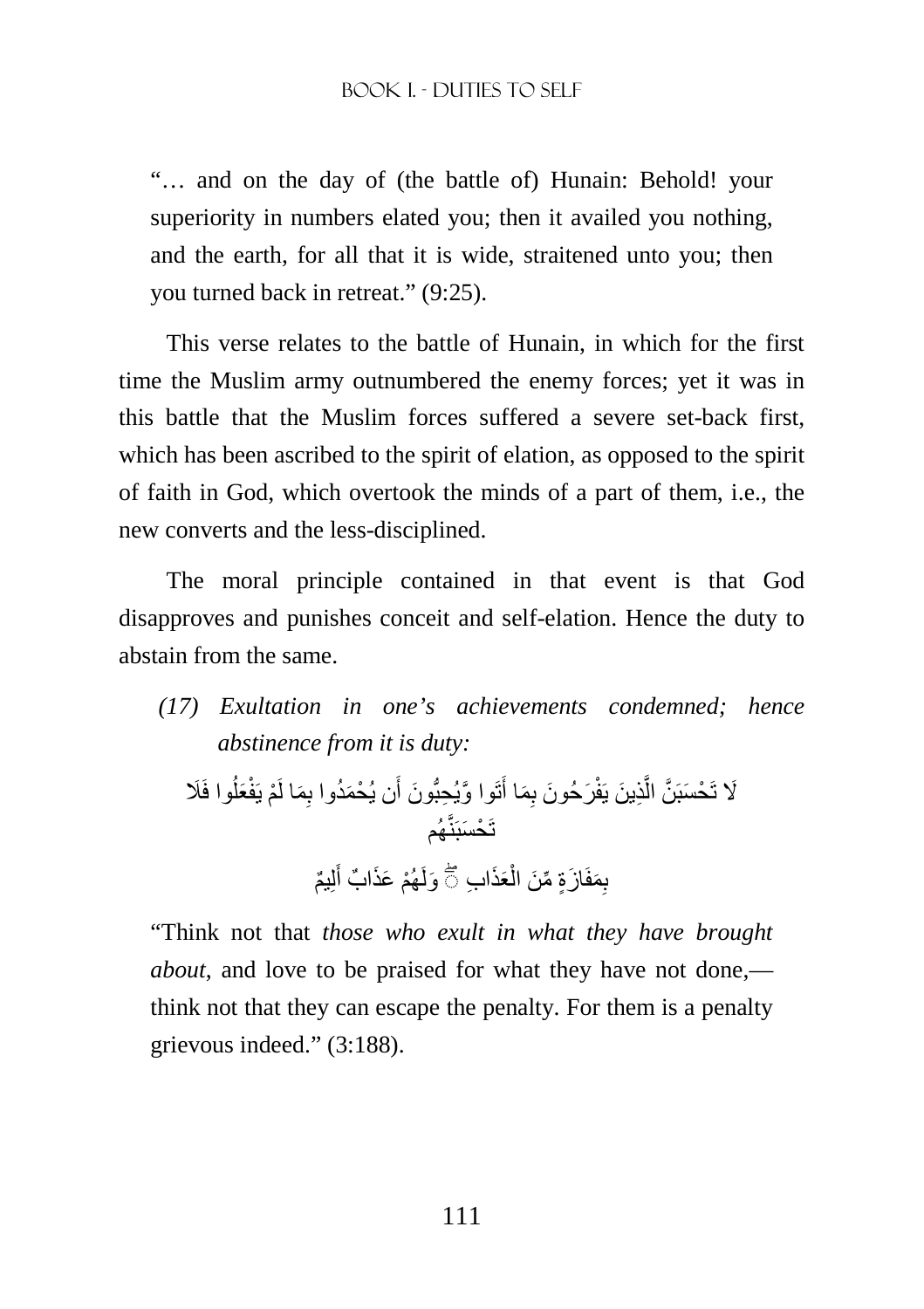Exultation in one's achievements has been condemned here because it breeds pride which leads to a person's ruin at least in damaging his character. In fact, it also blocks further progress.

A Muslim should always attribute his achievements to the favor of God and maintain the state of mind known as humility.

*(18) Self-goodness—self-piousness (piety-complex) condemned; hence abstinence from it is duty:* 

The Holy Qur'an lays down the rule:

فَلَا تُزَكُّوا أَنفُسَكُمْ ۞ هُوَ أَعْلَمُ بِمَنِ اتَّقَىٰ َ

"Therefore ascribe not purity (i.e., goodness and righteousness) unto yourselves. He is Best Aware of him who wards off evil."<sup>88</sup> (53:32).

Many of those who are strict in conformity to external religious behaviour, without imbibing thoroughly the inner spirit of religious life, develop consciously or unconsciously, what may be termed as 'piety-complex', which is actually a form of self-esteem culminating in contempt for others.

Many others who strive to be morally-good develop a feeling of self-esteem in that respect.

Both of these wrong attitudes have been disapproved by the Holy Qur'an and should be shunned by every Muslim.

*(19) Haughtiness prohibited.*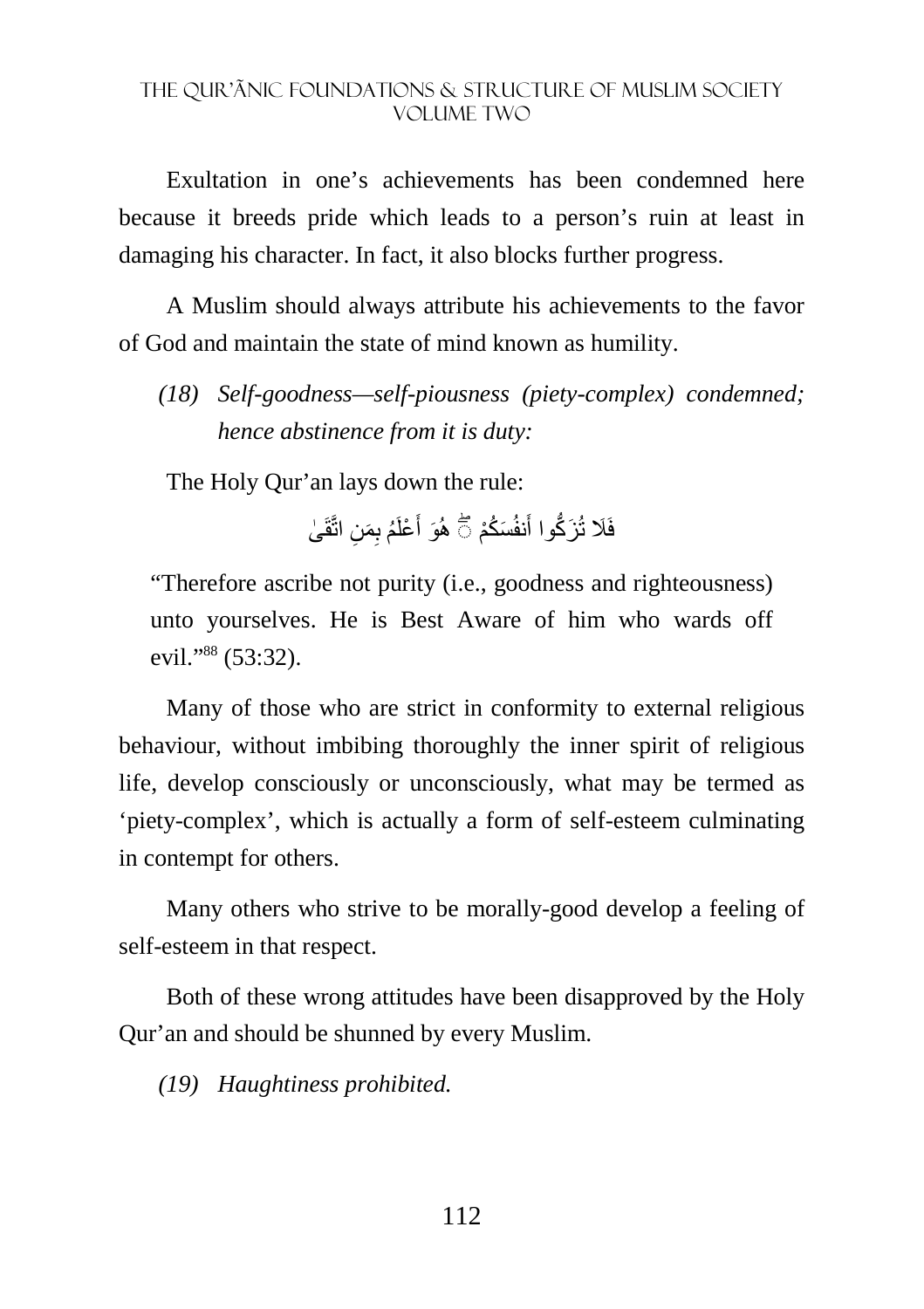Haughtiness in all forms has been regarded as a basic evil by the Holy Qur'an. *IblÊs*, who enjoyed the prerogative of the holy company of Angels, became Devil because he compared himself with Adam and said:

نَ َ ا خْي ٌر ِّ منْهُ َ أ

"… I am better than he." (38:76).

and thus:

َ ين ِ َكافِر ْ ْ استَ ْكبَ َر َ و َك َ ان ِ م َن ال

"he was haughty, and became one of those who reject Faith ( indeed, became the Devil)." (38:74).

As regards mankind:

إ َ ين ِنَّ َهُ % ِ ِر ُم ْستَ ْكب ْ ِ يُح ُّب ال

"Verily He (i.e., God) loves not those who are haughty." (16:23).

and:

َ ين ِ ُمَت َكبِّر ْ َوى ال ْ َس َ مث ئْ ِ فَلَب

"… evil indeed is the abode of those who are haughty." (16:29).

Hence, it is a Qur'anic moral duty to abstain from haughtiness in all forms. It should be shunned in thought, word and deed. The Holy Qur'an lays down the rules:

َ % ِ يُح ُّب ُ ك َّل َّن َّ اللهَ ِ ِض َ م َر ًحا إ ْر ْي ا>َ ِش فِ ْم اس َ و%َ تَ ِ َص ِّع ْر َ خَّد َك لِلنَّ ۖ◌ َو%َ تُ ٍل فَ ُخ ٍور ُم ْختَا

113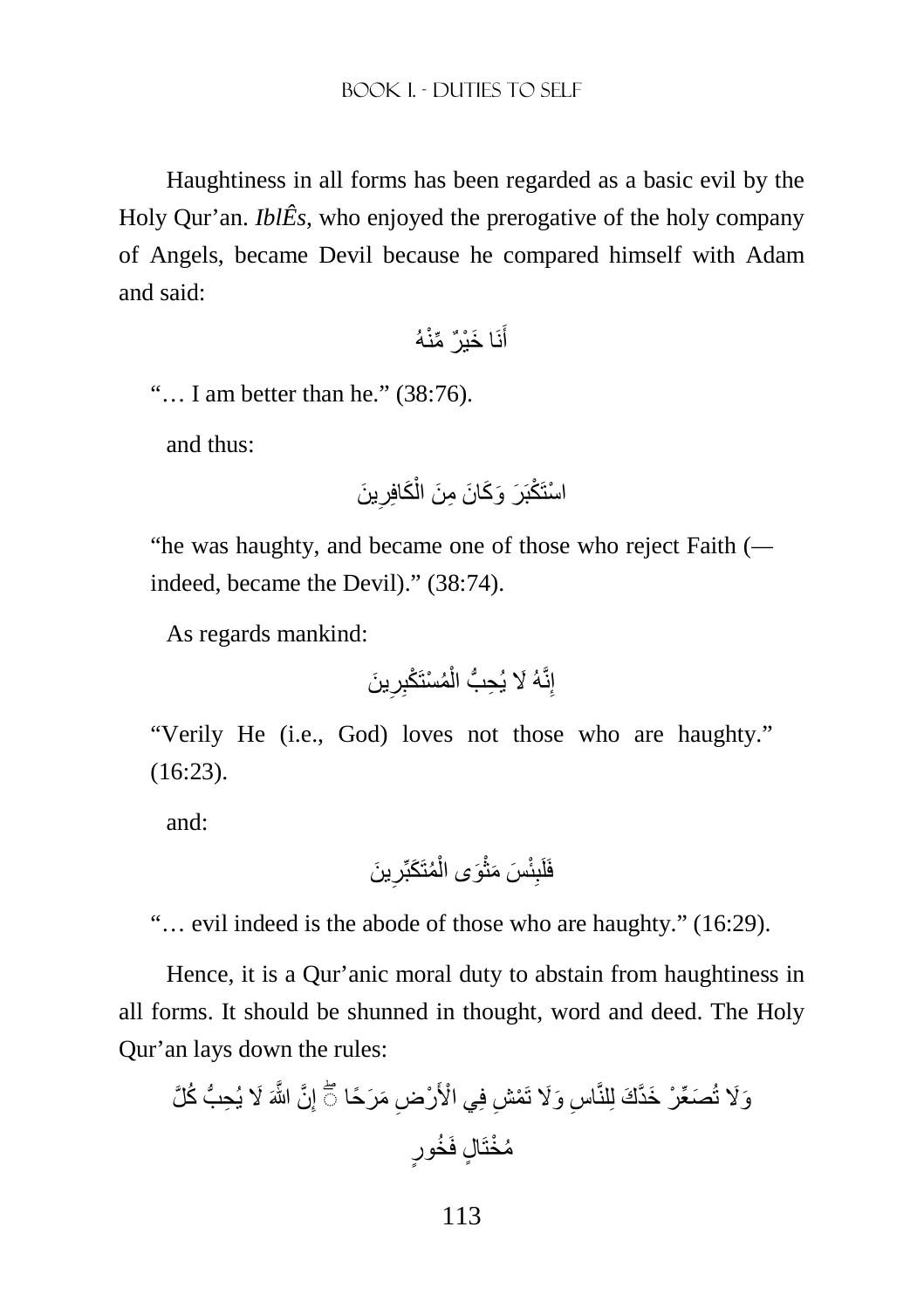ِ وَاقْصِدْ فِي مَشْيِكَ وَاغْضُضْ مِن صَوْتِكَ ۞ إِنَّ أَنكَرَ الْأَصْوَاتِ لَصَوْتُ الْحَمِيرِ ْ َ ِ ِ

"Swell not your cheek (for pride) at the people, and walk not in insolence through the earth $89$ ; for Allah loves not any vainglorious<sup>90</sup> boastful<sup>91</sup> (person). And be modest in your gait, and lower your voice (in humility)<sup>92</sup>; for the harshest of sounds without doubt is the braying of an ass." (31:18-19).

Another verse which condemns the demonstration of haughtiness in very strong terms may also be quoted:

وَلَا نَمْشِ فِي الْأَرْضِ مَرَحًا ۞ إِنَّكَ لَن تَخْرِقَ الْأَرْضَ وَلَن تَبْلُغَ الْجِبَالَ طُولًا ْ ُ **∶** 

"And walk not in insolence through the earth. Verily, you will by no means rend the earth, nor can you attain to the mountains in stature." (17:37).

*(20) Obstinacy, Perverseness, Self-righteousness ruled out; hence abstinence from the same is duty:* 

In emphasizing the qualities of the righteous, the Holy Qur'an says:—

ُم َون ْم يَ ْعلَ َ وا وھُ ُ َعل ٰى َ ما فَ ْم ِ يُص ُّر َ وا علَ َولَ

"…and they are never obstinate in persisting knowingly in (the wrong) they have done." (3:135).

It is thus a duty to abstain from obstinacy, perverseness and selfrighteousness in all the situations of life.

*(21) Quarrelsomeness prohibited.*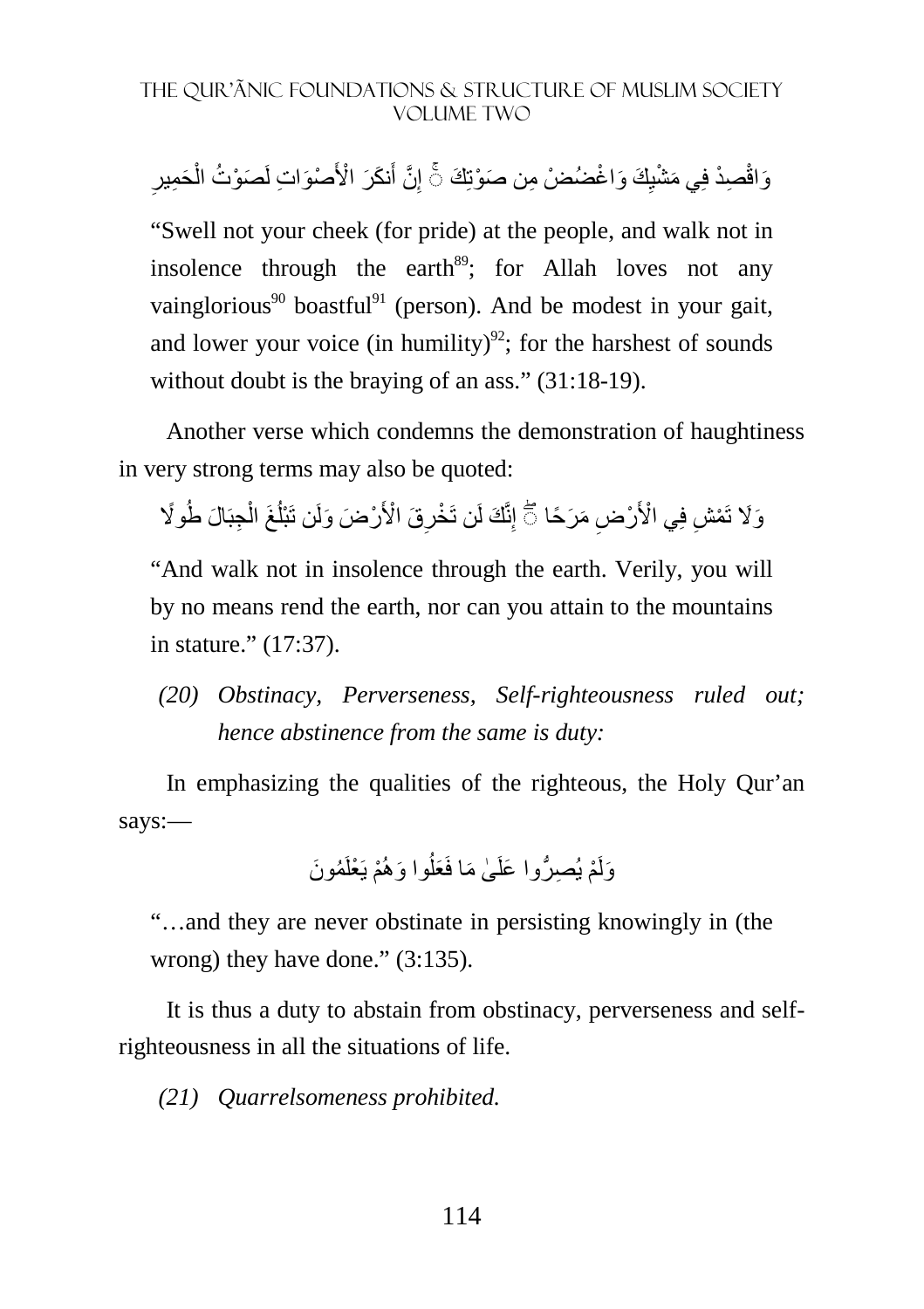The Holy Qur'an has mentioned quarrelsomeness as the opposite of righteousness:—

> فَإِنَّمَا يَسَّرْنَاهُ بِلِسَانِكَ لِتُبَشِّرَ بِهِ الْمُتَّقِينَ وَتُنذِرَ بِهِ قَوْمًا لَّذًّا ُّ ْ ِ

"So have We made the (Qur'an) easy in your own tongue, that with it you may give glad tidings to the righteous, and warn therewith the vehemently quarrelsome folk." (19:97).

The holy book also says about true Muslims:—

وَإِذَا خَاطَبَهُمُ الْجَاهِلُونَ قَالُوا سَلَامًا ا<br>ا ا<br>ا ْ ِ

"… and when the ignorant address them (in arrogance and lack of culture), they say, 'Peace!' (avoiding thus all quarrel with them)…" (25:63).

Finally, there is the command, given to the Holy Prophet (Peace be on him), but meant to be obeyed by all Muslims, according to their situation:

> وَأَعْرِضْ عَنِ الْجَاهِلِينَ ْ ِ َ

"… and keep away from the (disputations raked up by the) ignorant."<sup>93</sup> (7:199).

It is, therefore, a duty for everyone who aims at righteousness, i.e., every true follower of the Qur'an, to abstain completely from quarrelsomeness.

*(22) Being over-powered by wrath ruled out; hence abstinence from it is duty:*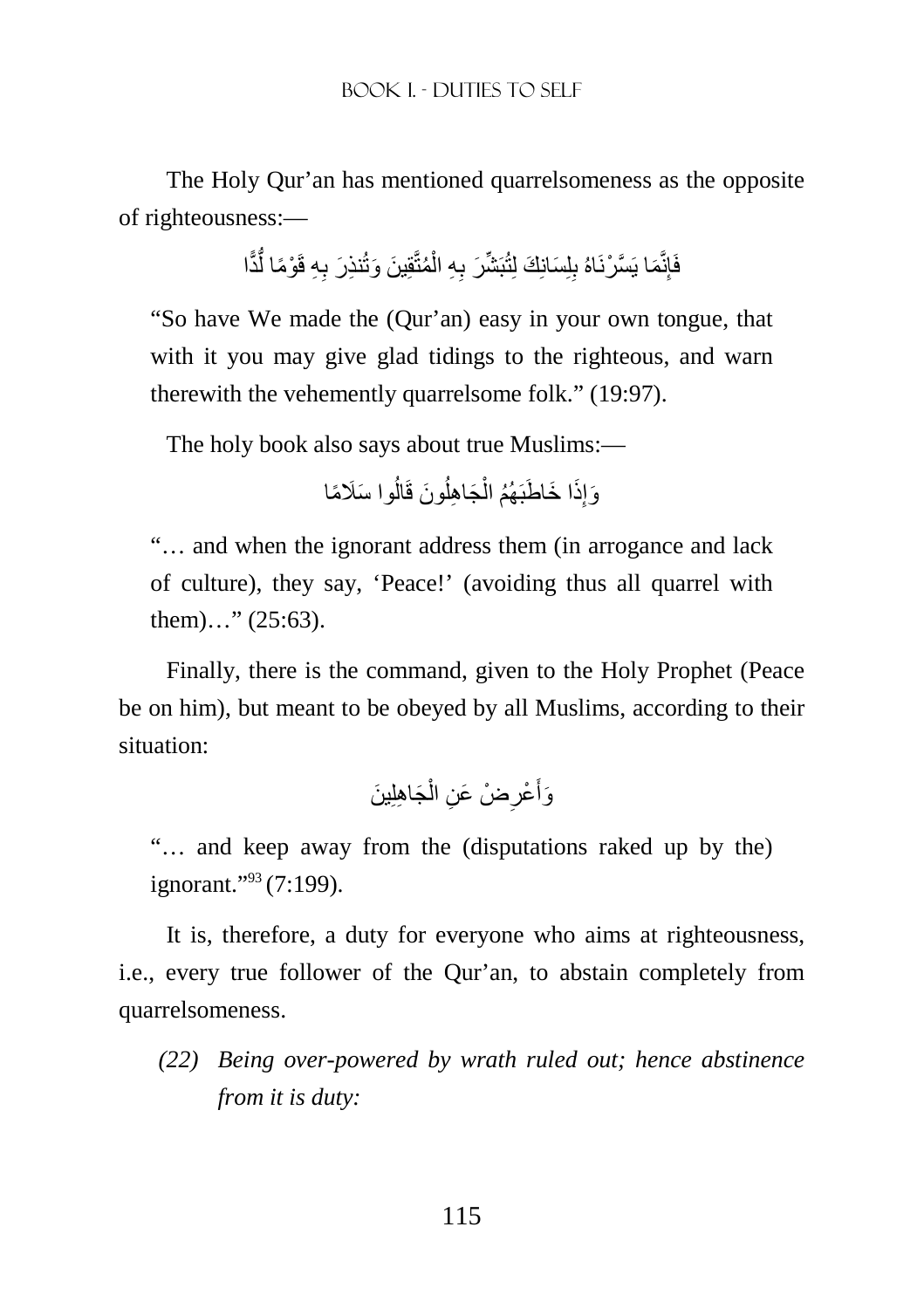In emphasizing the qualities of the righteous, the Holy Qur'an says:

َغْي َظ ْ َك ِ اظِم َ ين ال ْ َوال

"… and (those) who control their wrath" (3:134).

Hence, it is a Qur'anic duty of omission not to permit oneself under any circumstance to be over-powered by wrath.

*(23) Light-heartedness prohibited:* 

The Holy Qur'an says:

لِّكَيْلَا تَأْسَوْا عَلَىٰ مَا فَاتَكُمْ وَلَا تَفْرَحُوا بِمَا آتَاكُمْ ْ ِّ

"…and (in order that) you may not (lose the balance of your mind in) joy because of that (worldly good) which has been given (to you)…" (57:23).

Exultation over the good things of the world is wedded to lightheartedness. The man of God should regard all worldly good fortune as illusory  $(57:20)^{94}$ . Hence he should not suffer from emotional disturbance on such occasions, and should maintain his serenity, knowing, as he does, its true value. In other words, he should avoid light-heartedness.

*(24) Pessimism, i.e., being over-powered by despair, prohibited:* 

The Holy Qur'an says:

ٰى َ ما فَاتَ ُكْم َس ْو َ ا علَ ْ َكْي َ تَأ ِّ ل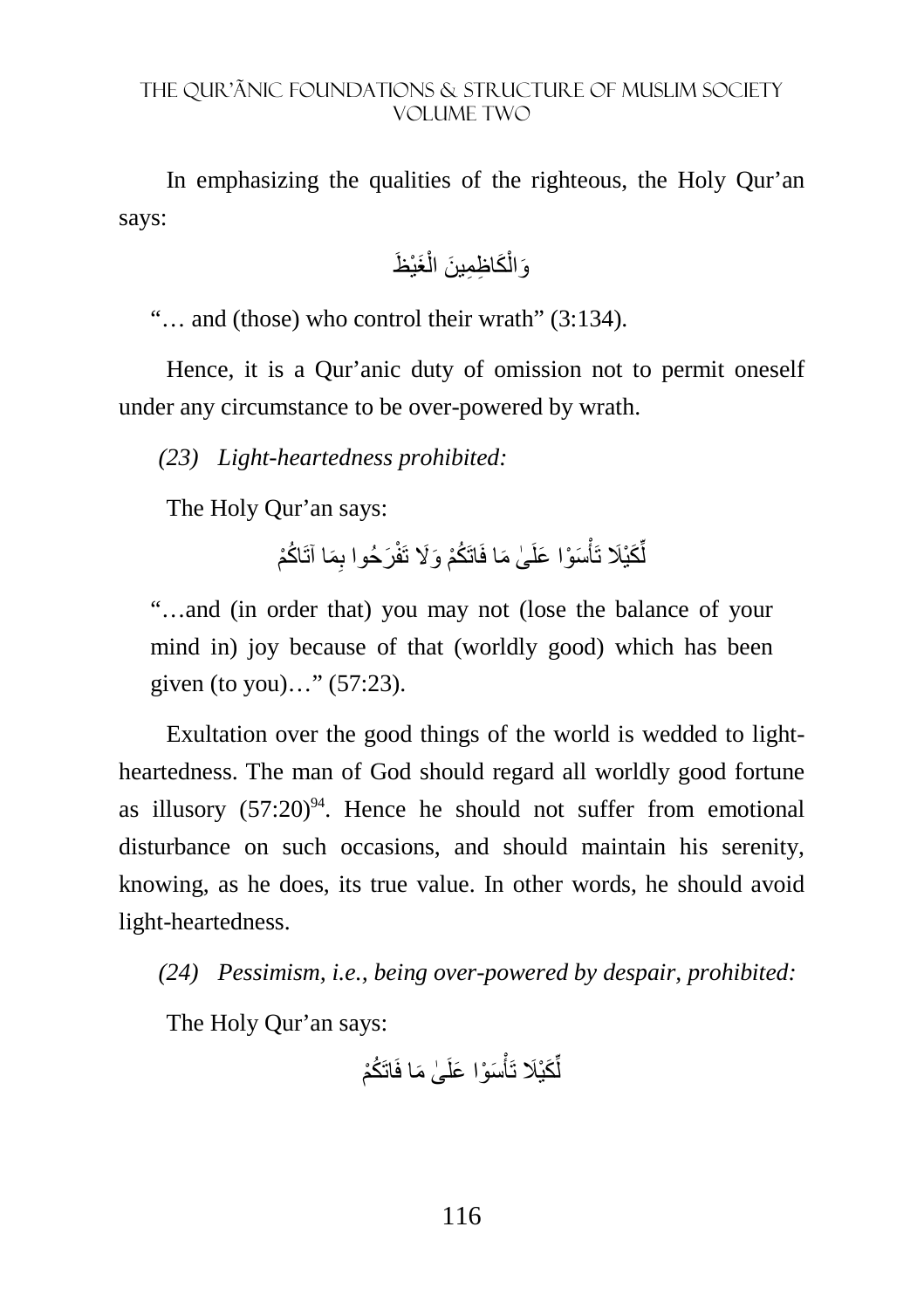"That you may not despair over matters which have escaped you …" (57:23).

Elsewhere, the exhortation is in the form of the emphatic command:

ْ وَلَا تَذِأَسُوا مِن رَّوْحِ اللَّهِ ۞ إِنَّهُ لَا يَذِأَسُ مِن رَّوْحِ اللَّهِ إِلَّا الْقَوْمُ الْكَافِرُونَ ْ ِ ِ َ  $\zeta$ َ

"… and never give up hope of Allah's Soothing Mercy: Truly no one despairs of Allah's Soothing Mercy except those who have no faith." (12:87).

This should be so, because every true Muslim is a man of God and devotion to Him is the be-all and end-all of his life:

> قُلْ إِنَّ صَلَاتِي وَنُسُكِي وَمَحْيَايَ وَمَمَاتِي بِلَّهِ رَبِّ الْعَالَمِينَ ْ ِ لَا شَرِيكَ لَهُ ۖ **∶**

"Say: 'Truly, my prayer and my service of sacrifice, my life and my death are (all) for Allah, the Cherisher of the Worlds: No partner has He." (6:162-163).

It is through this intense devotion that the light of Faith and Hope continues to burn constantly in his heart, and despair can never overtake him. Indeed, he is, in his religious make-up, out and out an optimist, and pessimism is the very negation of his Faith.

Hence the Qur'anic duty of shunning Pessimism completely and thoroughly.

*(25) Being over-powered by fear ruled out; hence the effort to eradicate it is duty:*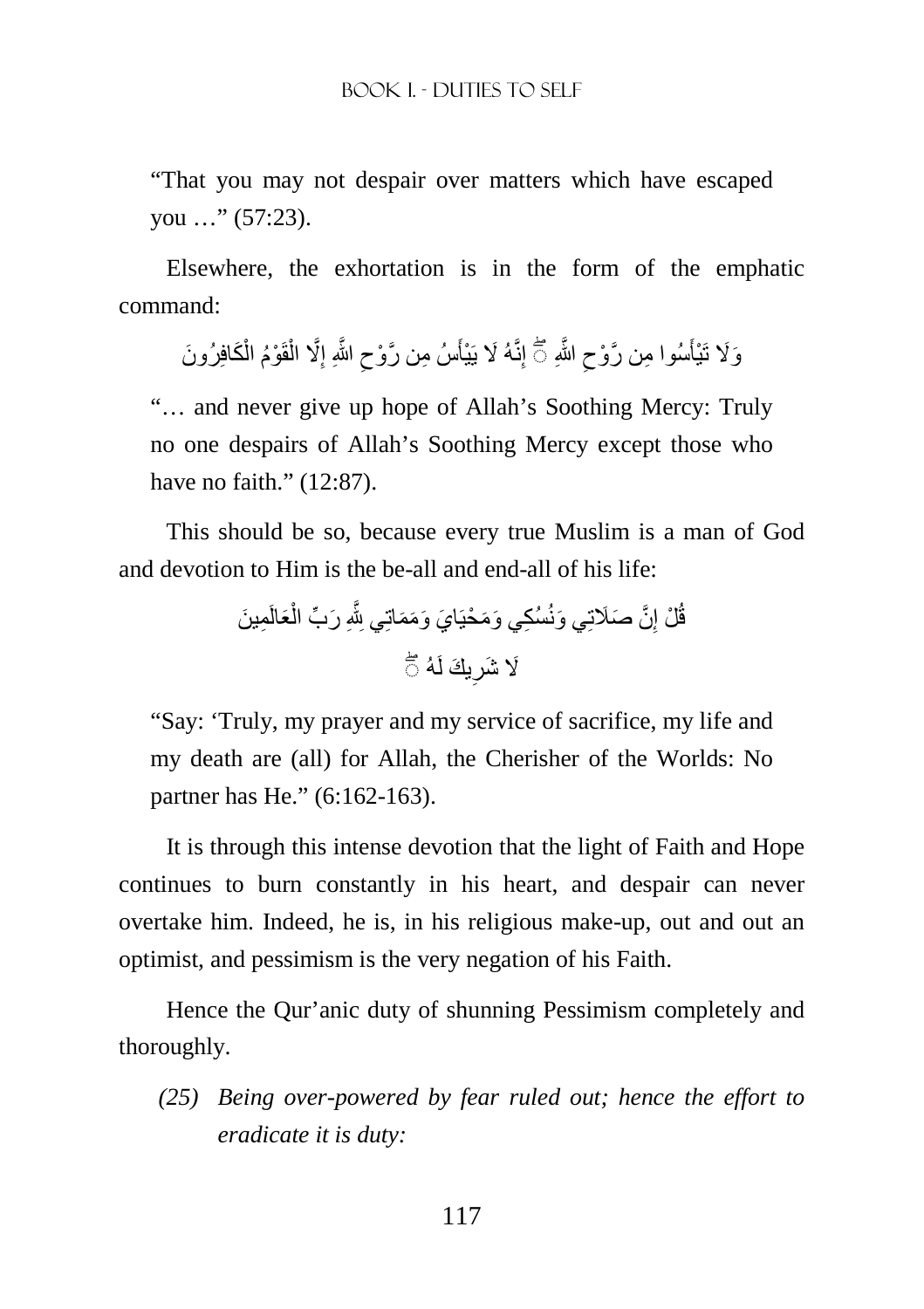Fear is one of the greatest scourge of human life, and he who can overcome it is really a fortunate man.

The Holy Qur'an has given a teaching which ensures this merit thoroughly.

According to the holy book, a true Muslim is he who has absolute faith in God and cultivates true devotion to Him  $(6:162)$ .<sup>95</sup> This faith and this devotion lend strength to his will, a balance to his emotions and a grace to his personality which never fail him in life, because God's help and protection is unfailingly and always available to him:

فَمَن يَكْفُرْ بِالطَّاغُوتِ وَيُؤْمِن بِاللَّهِ فَقَدِ اسْتَمْسَكَ بِالْعُرْوَةِ الْوُثْقَىٰ لَا انفِصَامَ لَهَا ْ ْ ْ ِ َِّ ِ

"So whoever rejects Evil and believes in Allah has grasped the most trustworthy hand-hold that never breaks." (2:256).

Thus a true Muslim is never afraid of anything of this world. He leads a life free of fear in proportion to the strength of his faith and trust in God:

َون ْم يَ ْح َزنُ ِھْم َ و%َ ھُ ْي َ % َ خ ْو ٌف َ علَ ْولِيَ َاء َّ اللهِ َ َّن أ ِ %َ إ َ أ ِذ َ ين َ آمنُوا َو َكانُوا يَتَّقُ ال َون َّ ٰذ ُز ْو َ فَ ْ َو ال َكلِ َم ِ ات َّ اللهِ لِ َك ھُ يَ َ ا وفِي %َ َ تْب ۚ◌ ِد َ يل لِ َحيَ ِاة ُّ الدنْ ْ ْ ْ بُش َر ٰى فِي ال ُھُم ال لَ ۚ◌ ْاi ِخ َرِة َع ِظ ُيم ْ ال

"Behold! verily on the friends of Allah there is no fear, nor shall they grieve; those who believe and (constantly) guard against evil; for them are Glad Tidings in the life of the Present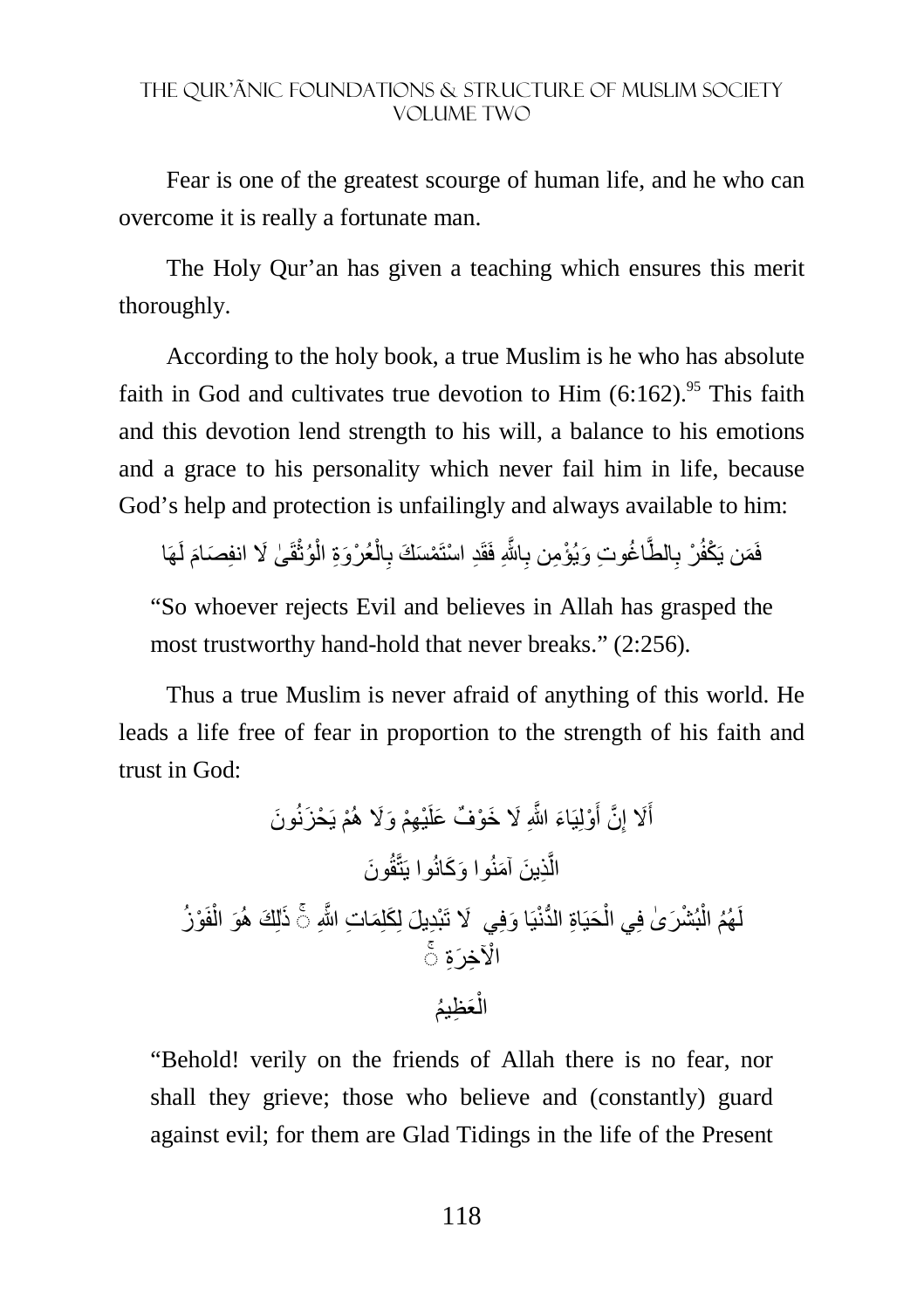and in the Hereafter: No change can there be in the Words of Allah. This is indeed the supreme Felicity." (10:62-64).

For them, the Comforting Message and the Command is:

َو%َ تَ ْح َزنُوا

"Entertain no fear!" (41:30).

Because: all things and the consequences of all events, are under the control and command of the All-Powerful, the All-Just and the Most Merciful God:

> تَبَارَكَ الَّذِي بِيَدِهِ الْمُلْكُ وَهُوَ عَلَىٰ كُلِّ شَيْءٍ قَدِيرٌ ْ ْ ِ لَ

"Blessed be He in Whose hands is Dominion; and He over all things has Power." (67:1).

ُمو ِ َ عاقِبَةُ ْ ا>ُ َوِjَّ

"… and with Allah rests the end of (all) affairs." (22:41).

It is thus the duty of a Muslim not to allow himself to be overpowered by fear.

*(26) Cowardice on the battlefield prohibited:* 

A true Muslim develops the strength of his heart through a dynamic and vibrant faith in God to such an extent that cowardice on the battlefield is inconceivable in his case:

وَالمَّالِرِينَ في المَُّاُسَاءِ وَالضَّرَّاءِ وَحِينَ الُبََاُسِ ٿَ أُولَلَئِكَ الَّذِينَ صَدَقُوا تُ
$$
\vec{a}
$$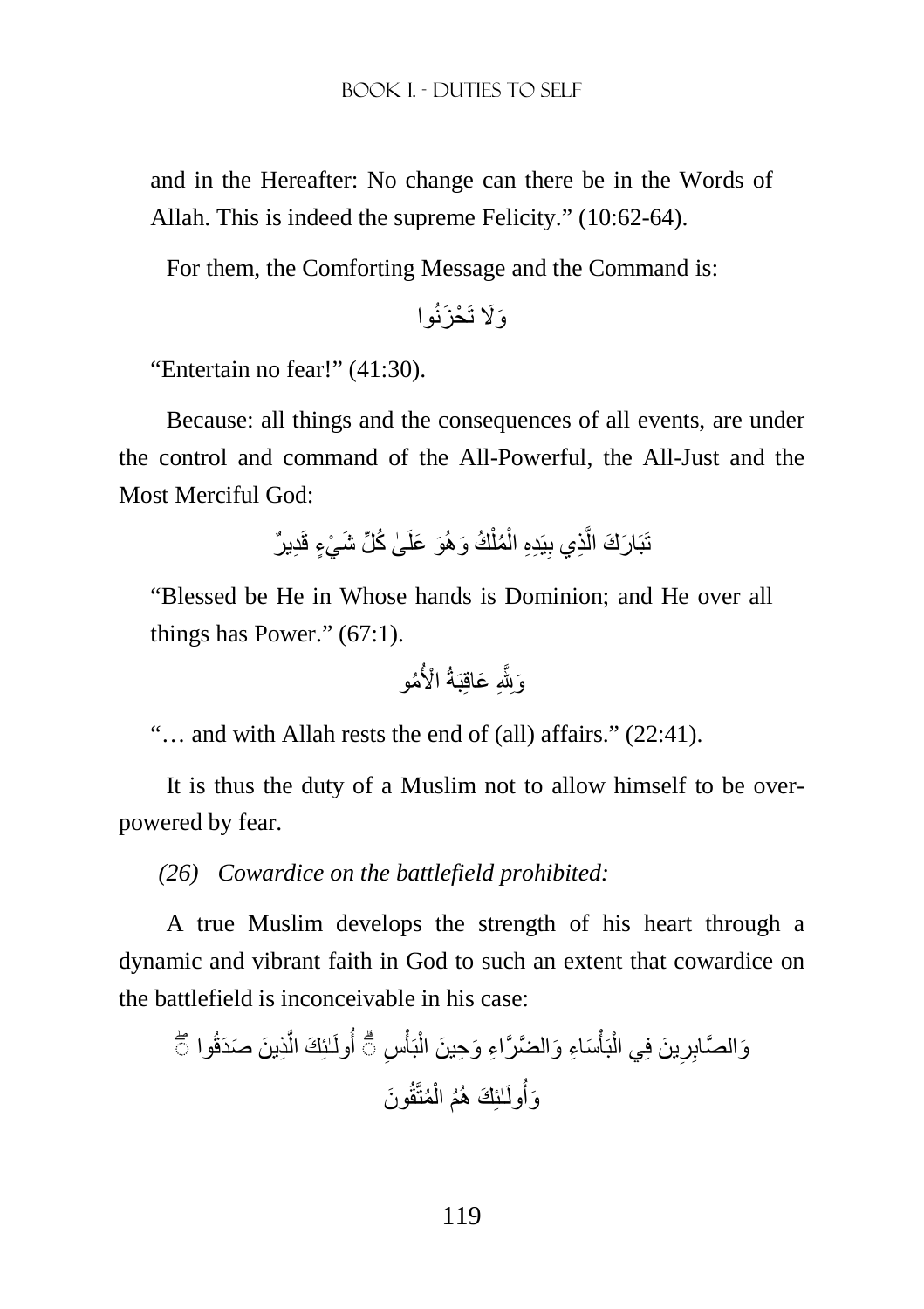"… and those who are firm and patient, in pain (or suffering) and adversity, and throughout all periods of panic and violence.<sup>96</sup> These are they who are proven true (in their faith in God); and these are they who are (truly) righteous." (2:177).

Therefore, the Holy Qur'an lays down the command:

ِذ َ ين َ كفَرُوا َّ ُم ال َذا لَقِيتُ ِ ِذ َ ين َ آمنُوا إ َّ ُّيھَا ال يَا أ ْدبَ َ ار َ ُم ْ ا>َ ُّوھُ َول َز ْحفًا فَ َ تُ َغ َض ٍب ِ ٍة فَقَ ْد بَ َاء ب ٰى فِئَ لَ ِ َحيِّ ًزا إ ْو ُ متَ َ ٍ ال أ قِتَ ِّ َح ِّرفًا ل َّ% ُ متَ ِ ِھْم يَ ْو َمئِ ٍذ ُ د َ بُرهُ إ ِّ َو َم َ ن يُول َم ِصيرُ ْ َس ال ئْ ِ ُم َوب َواهُ َ جھَنَّ ْ َّ اللهِ َ و َمأ ۖ◌ ِّم َن

"O you who believe! When you meet the Unbelievers<sup>97</sup> in hostile array*, never turn your backs to them*.

"If any do turn his back to them on such a day, unless it be in a stratagem of war or to retreat to a troop (of his own), he draws on himself the wrath of Allah, and his abode is Hell, *—*an evil refuge (indeed)!" (8:15-16).

Thus, to abstain from cowardice is a duty.

*(27) Fear of opponents of truth and justice ruled out; hence abstinence from it is duty:* 

The Holy Qur'an mentions it as one of the essential qualities of a true Muslim that, in upholding truth and justice, he is never afraid of those who may be opposed to him:

ْو َمةَ َ %ئٍِم َون لَ َو%َ يَ َخافُ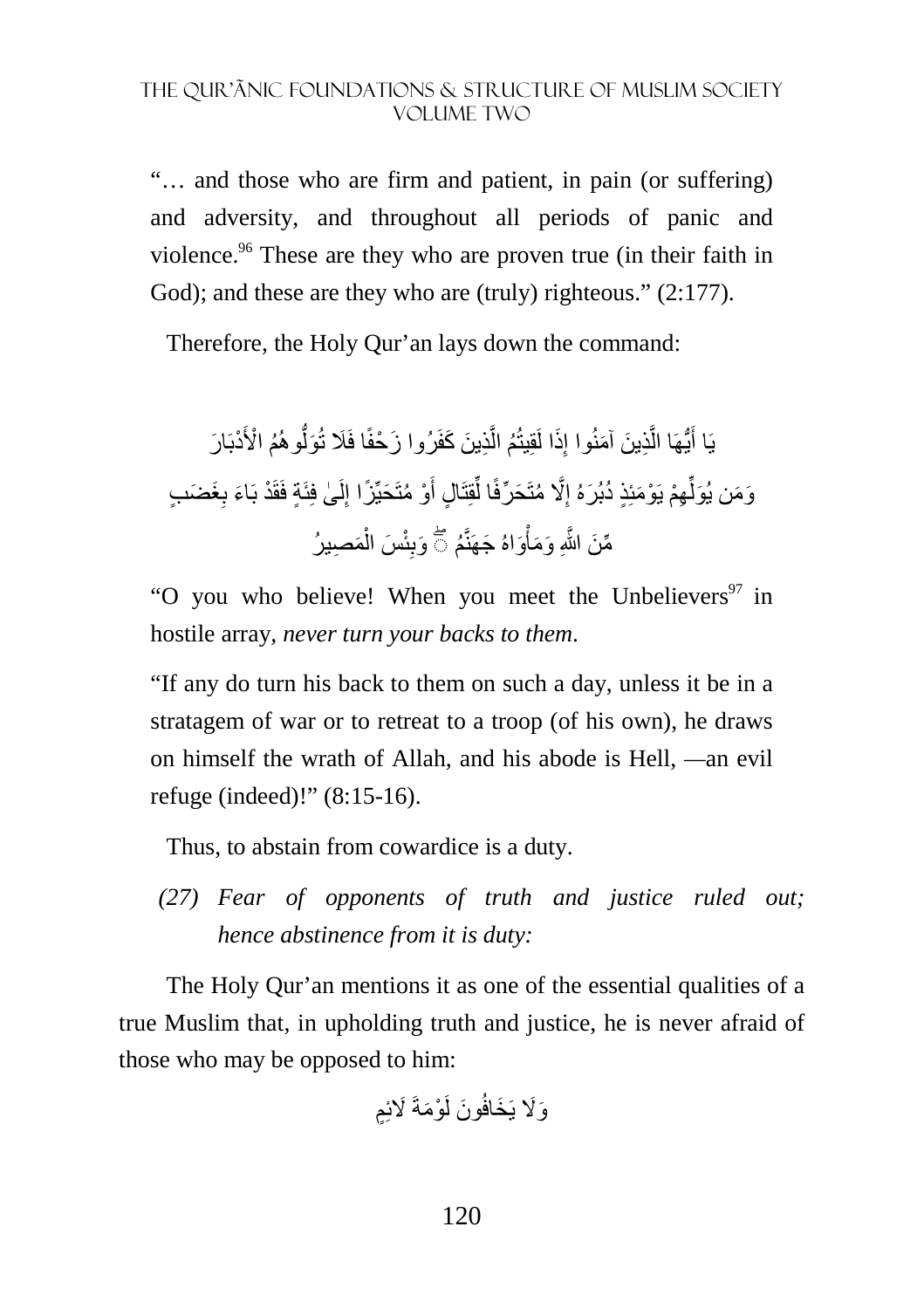"and (they are) never afraid of the reproaches of such as find fault…" (5:54).

Thus, to abstain from fear of opposition in respect of upholding truth and justice is a duty.

*(28) Cultivation of sadness, anxiety and worry in respect of worldly events and things prohibited:* 

A true Muslim is, as we have already noted, a man of God, and his motto in life is to commit all his affairs to His care:

> وَأُفَوِّضُ أَمْرِي إِلَى اللَّهِ ۞ إِنَّ اللَّهَ بَصِيلٌ بِالْعِبَادِ ْ ِ ِ ِ َ اُ

"(He said:) and I commit my affair to Allah: for Allah (ever) watches over His Servants." (40:44).

This motto, taught by the Holy Qur'an, cuts at the very root of that attitude of mind which subjects a person to indulge irrationally in sadness, anxiety and worry, thereby damaging him in many ways.

Speaking directly of the problem, the holy book says:

لَّكَيْلَا تَحْزَنُوا عَلَىٰ مَا فَاتَكُمْ وَلَا مَا أَصَابَكُمْ َ ِّ

"… that (He might teach) you not to grieve for that which you missed or for that which befell you…" (3:153).

Thus it is the duty of every true Muslim not to cultivate sadness, anxiety and worry in respect of what happens to him in his life.

*(29) (a) Capriciousness,*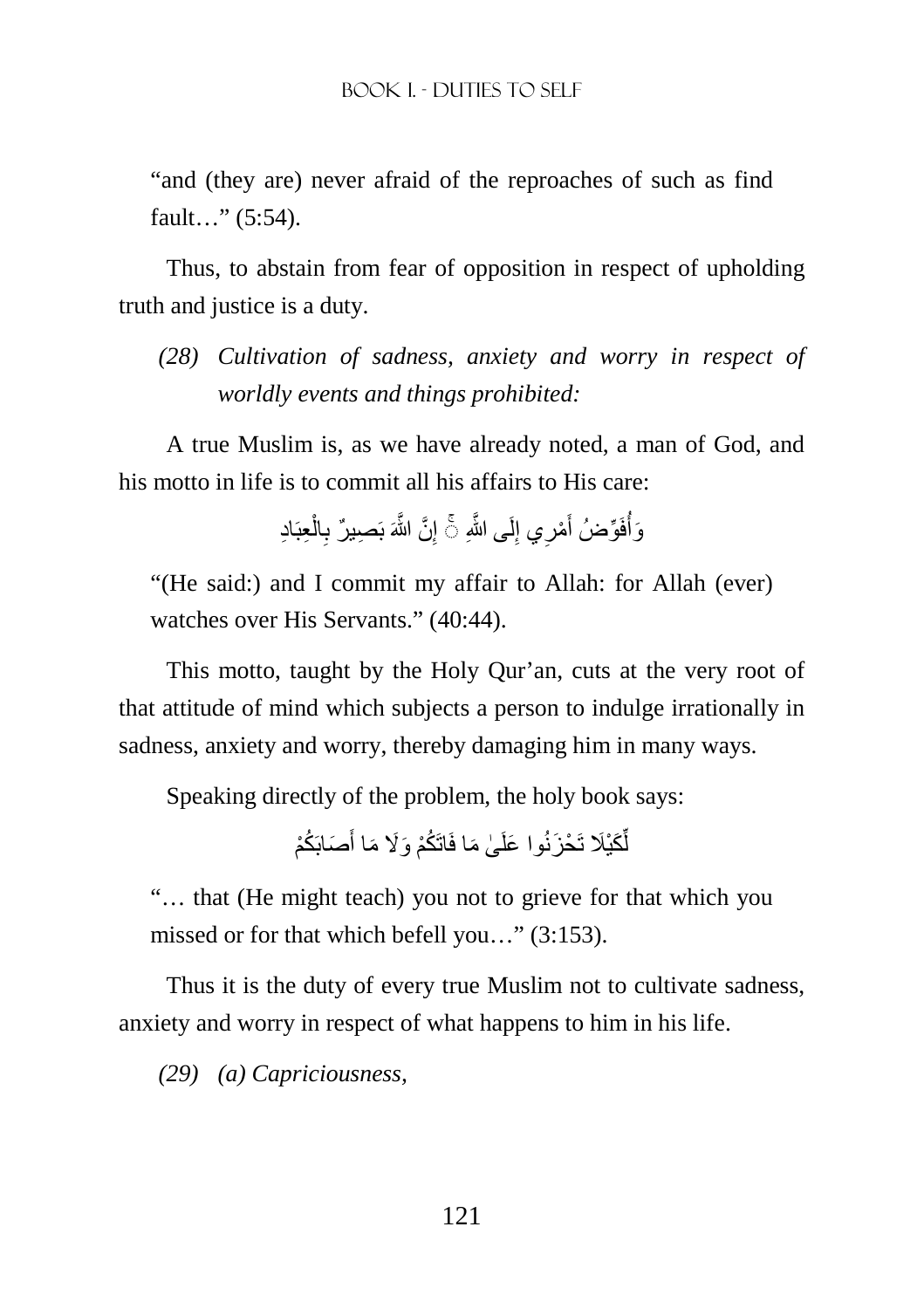*(b) indulgence in fancies and phantasms divorced from the realities of life, and* 

 *(c) harboring evil thoughts,* 

 *—all ruled out in Islamic conduct; hence abstinence from them is duty:* 

The Holy Qur'an regards *waswÉs* as a great evil, so much so that it teaches a definite prayer for seeking God's protection against it. The prayer is:

اس ِ ِ َر ِّب النَّ ُعوذُ ب َ ْل أ قُ اس ِ َملِ ِك النَّ اس ِ ٰـ ِه النَّ لَ ِ إ َخنَّ ْ اس ال ِ َو ْس َو ْ اس ِم َ ن ش ِّر ال ِ اس ِ النَّ ِ ُ ي صُدور ِسُ فِ ِذ َ ي يُو ْسو َّ ال اس ِ ِة َ والنَّ ِجنَّ ْ ِم َن ال

"Say: I seek refuge with the Lord and Cherisher of Mankind, the King (or Ruler) of Mankind, the God (or Judge) of Mankind from the evil of the *waswÉs* of (or caused by) the slinking (devil), who whispers in the hearts of Mankind, *—*among jinns and among men." (Sura 114).

The word '*waswÉs*' which has been left un-translated by the present writer comprehends within it several meanings that relate to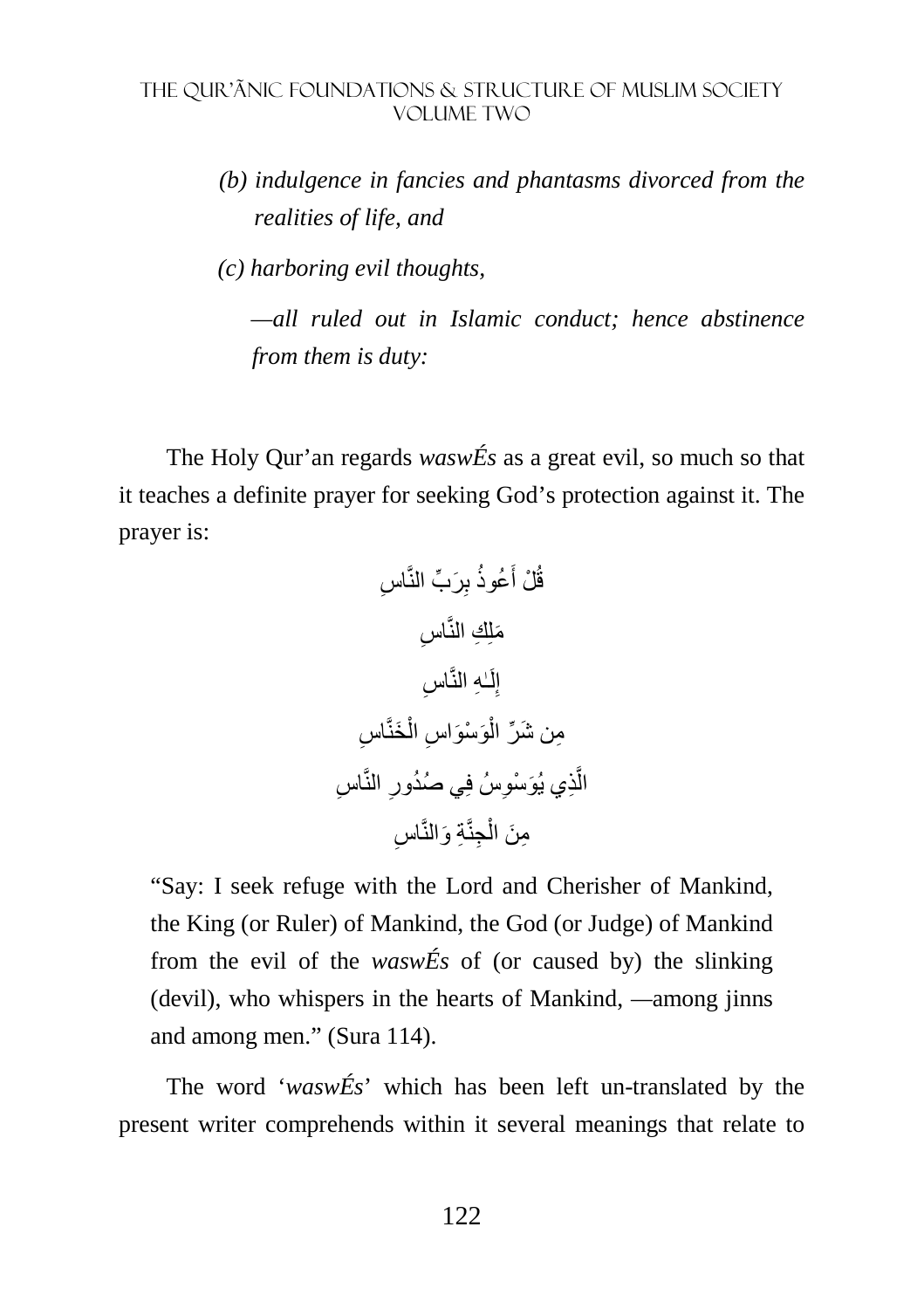different aspects of evil in the thoughts and feelings of human beings. The "*Dictionary of Modern Written Arabic*" gives the following meanings:

"devilish insinuation, temptation, wicked thoughts, doubt, misgiving, suspicion; delusion, fixed idea; uneasiness, anxiety, concern, melancholy."

The word '*waswÉs*' covers, therefore: (1) depression of spirits through thoughts of sadness (—melancholy); (2) anxiety; worry ( uneasiness and concern); (3) capriciousness (—doubt, misgiving, suspicion); (4) indulgence in delusions; (5) harboring of evil thoughts.

Thus, the above prayer, while it emphasizes the duty of abstaining from cultivation of sadness, anxiety and worry—stated in the immediately preceding section, also emphasizes the duty of (1) shunning of capriciousness, and  $(2)^{98}$  abstaining from indulgence in delusions, namely, in fancies and phantasms divorced from the realities of life and consequently living in an imaginary world of one's own making, and (3) guarding oneself against harboring evil thoughts.

*(30) Perversion—straying, and leading others, into evil courses condemned; hence abstinence from it is duty:* 

The Holy Qur'an condemns perversion in all its forms in the following verses:

وَاتْلُ عَلَيْهِمْ نَبَأَ الَّذِي آتَيْنَاهُ آيَاتِنَا فَانسَلَخَ مِنْهَا فَأَتْبَعَهُ الشَّيْطَانُ فَكَانَ مِنَ الْغَاوِينَ ِ ْ م<br>أ َّ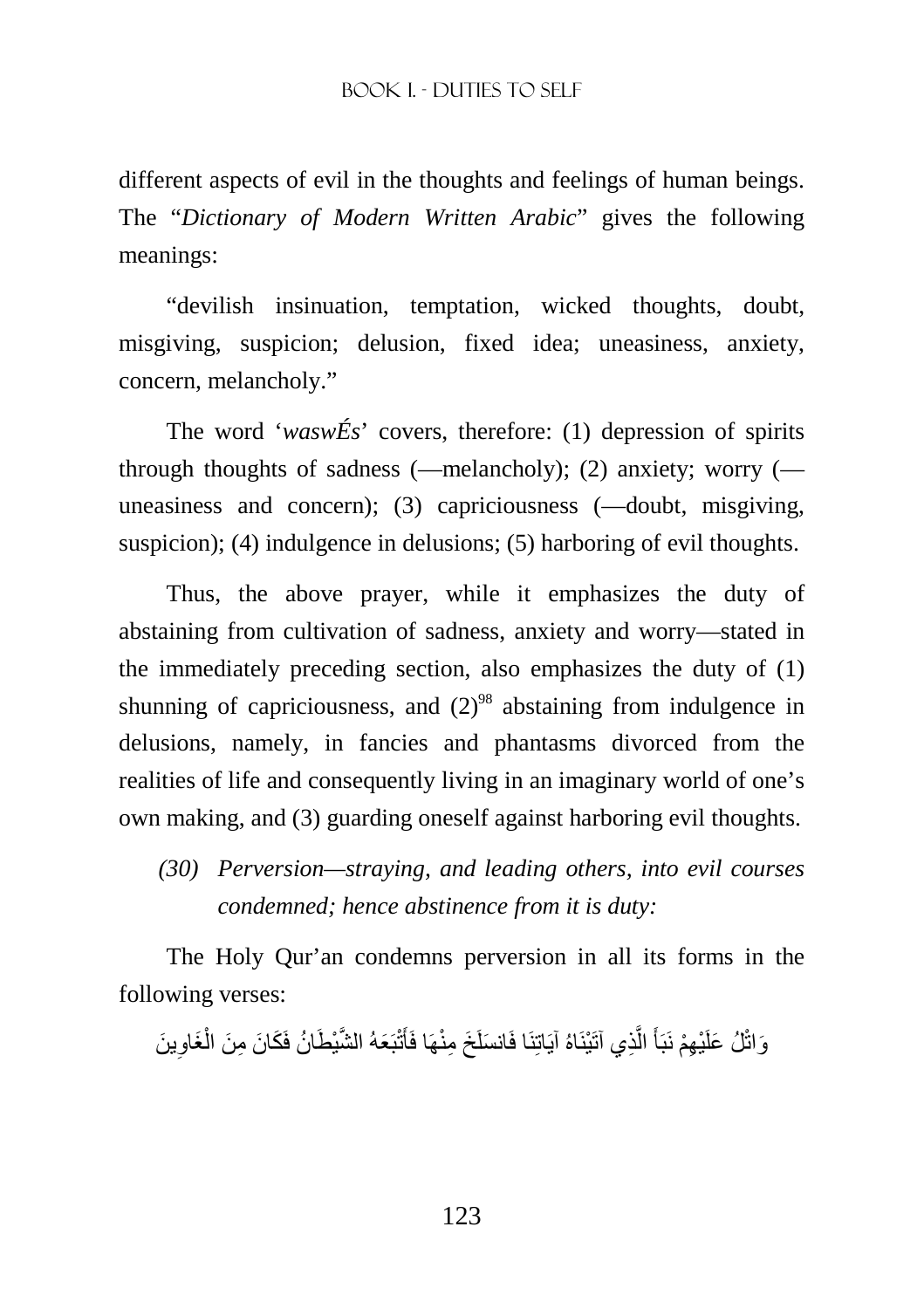"And relate to them the story<sup>99</sup> of the man to whom We sent Our Signs, but he passed them by: So Satan followed him up, and he became of the perverted." (7:175).

> وَبُرِّزَتِ الْجَحِيمُ لِلْغَاوِينَ ِ ْ ْ

"And the Fierce Fire shall be placed in full view before the perverted ones." (26:91).

Hence, it is a duty to abstain from perversion in all its forms.

*(31) Indulgence in everything vain ruled out; hence abstinence from it is duty:* 

Emphasizing certain essential attributes of Islamic conduct, the Holy Qur'an says:

> وَالَّذِينَ هُمْ عَنِ اللَّغْوِ مُعْرِضُونَ **∶** َّ

"… and those (Believers) who from (everything) vain keep away  $\ldots$  ." (23:3).

At another place, the same trait of Muslim character has been mentioned in these words:

ِ َ م ُّر ِ وا ك َر ً اما َّ ْغو الل ِ ا م ُّروا ب َ َذ ِ َوإ

"… and when they pass by some vanity (like vain random talk, unedifying jokes, vain 'recreations', etc.), they pass by it with dignified (avoidance). $100$ <sup>, (25:72).</sup>

*(32) Idle discourse disapproved; hence abstinence from it is duty:*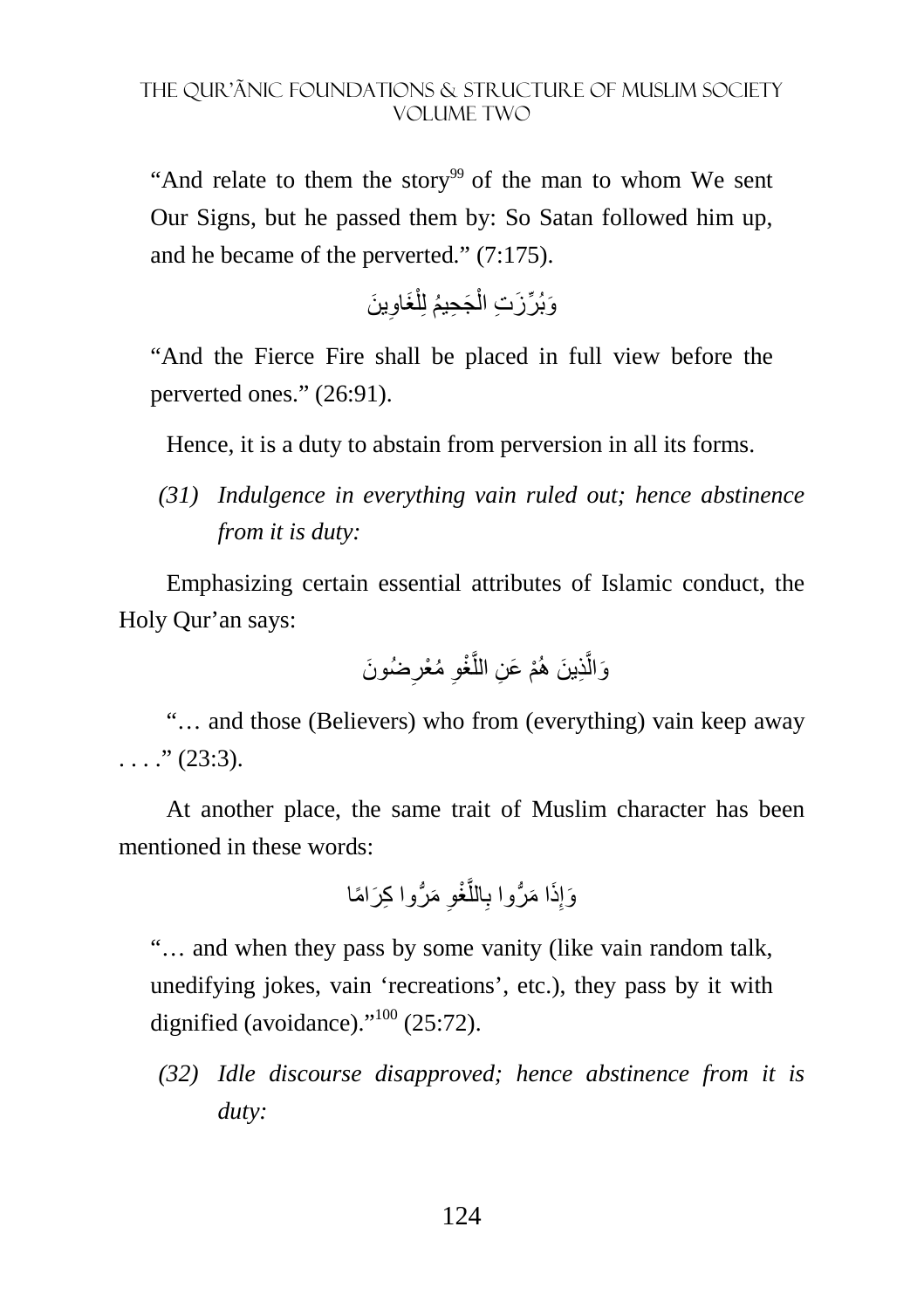The following verse of the Holy Qur'an, though it relates to a particular event, also lays down a general rule of conduct:

ِخَذھَا ٍم َ ويَتَّ ْ ِ عل ِ َغْير ِ ِ ِ يل َّ اللهِ ب َحِد ِ يث لِ ِ يُض َّل َ ع َ ن سب ْ ْھَو ال ِي لَ ْشتَر اس َ من يَ ِ َو ِم َن النَّ ْھُم َ عَذ ٌ اب ُّ م ِھ ٌ ين ٰـئِ َك لَ ُولَ ھُ ُز ۚ◌ ًوا أ

"And of mankind are those who purchase (i.e., are occupied with) idle discourse<sup>101</sup>, to mislead (men) from Allah's Way ( $$ which is the way of beneficial spending of time and energy) without knowledge (i.e., on the basis of vain fanciful stories), and throw ridicule on it: for such there will be a humiliating Penalty." (31:6).

It is, therefore, duty to abstain from wasting time and energy in vain talks, frivolous discourses and idle tales.

*(33) Recklessness prohibited:* 

One of the attributes of the unrighteous mentioned by the Holy Qur'an is that of being '*musrif'* (40:28), which word comprehends 'recklessness' in its meanings.

Also, the injunction has been laid down:

فُوا ِ ْسر َو%َ تُ

"… Do not practice recklessness …" (7:31).

*(34) Abstinence enjoined in respect of:* 

- a. Idle curiosity;
- b. Believing in unfounded reports;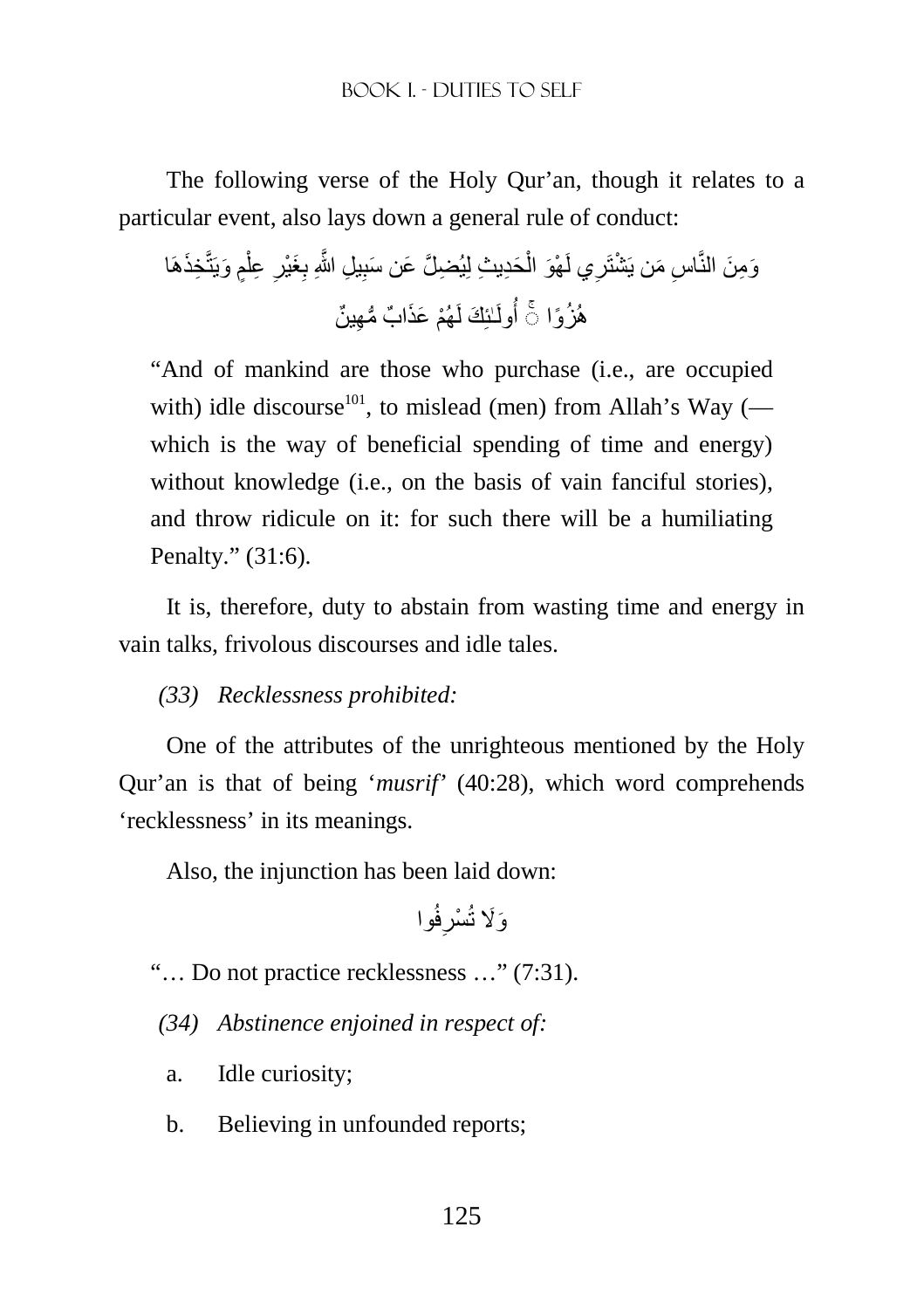- c. Spreading unfounded reports;
- d. Entering into discussions without correct knowledge of the problem;
- e. Entertaining opinions for which no strong reason to believe exists;
- f. Proffering uncertain opinion;
- g. Tendering uncertain advice.

In the following pithy verse, whose Arabic text can be but poorly translated into English, the Holy Qur'an lays down a comprehensive duty of omission which covers all the above vices:

ٌم ْ ِ ِه ِ عل َك ب ْي َس لَ ُف َ ما لَ َو%َ تَقْ

"Pursue not and follow not that whereof you have no knowledge". (17:36).

*(35) Idleness ruled out; hence abstinence from it is duty.* 

The Holy Qur'an commands the Muslims in these words:

يَا أَيُّهَا الَّذِينَ آمَنُوا اصْبِرُوا وَصَابِرُوا وَرَابِطُوا وَاتَّقُوا اللَّهَ لَعَلَّكُمْ تُفْلِحُونَ َّ

"O you who believe! persevere, and excel in perseverance, and be (always) in a state of readiness, and observe your duty to Allah that haply you may prosper." (3:200).

Idleness, or aversion to labour, is possible in a physically normal person only when: (a) he has no serious end in view, and (b) he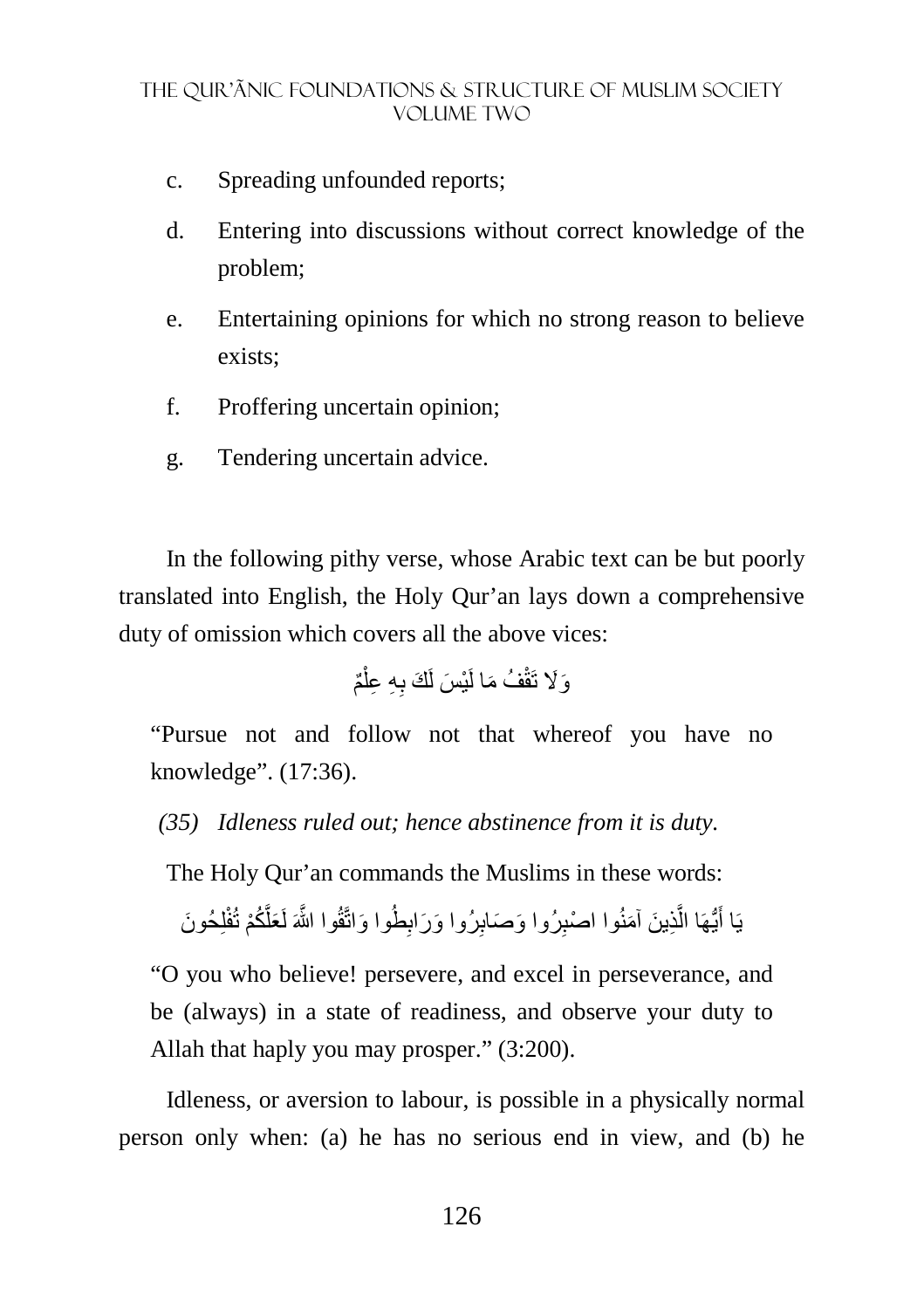possesses a tone of mind whereby he suffers from lack of perseverance.

The Holy Qur'an cuts at the root of both of these short-comings when it commands the Muslims, in the above verse, to develop the very opposite character, namely, maximum of perseverance and the most serious end, i.e., making observance of the duty to God the goal of life.

Thus, idleness is definitely a vice in the Qur'anic moral system and should, as such, be shunned by every Muslim.

Expounding this Qur'anic teaching, the Holy Prophet (Peace be on him) has taught the Muslims to seek God's refuge from idleness. The wordings of the prayer are:

َح َز ِن ْ ھَِّم َ وال ْ َك ِ م ْن ال ِ ُعوذُ ب َ ِنِّي أ َّھُم إ َّ الل ِ ِن َ و َضلَع ْجُب ْ ْ ْ بُخ ِل َ وال َك َس ِل َ وال ْ ِ َ وال َع ْجز ْ َوال ِن َ و َغلَبَ ِة ِّ الر َج ِ ال َّ الدْي

"O Allah! I seek refuge with you from worry and grief and incompetence (in the performance of duties) and idleness and cowardice and miserliness and the burden of debt and the tyranny of the people." (BukhÉrÊ's *ØaÍÊÍ*).

- *(36) Abstinence enjoined in respect of false endeavour in earning livelihood:*
- a. through beggary;
- b. through acquiring money falsely by religious pretences and superstitious practices;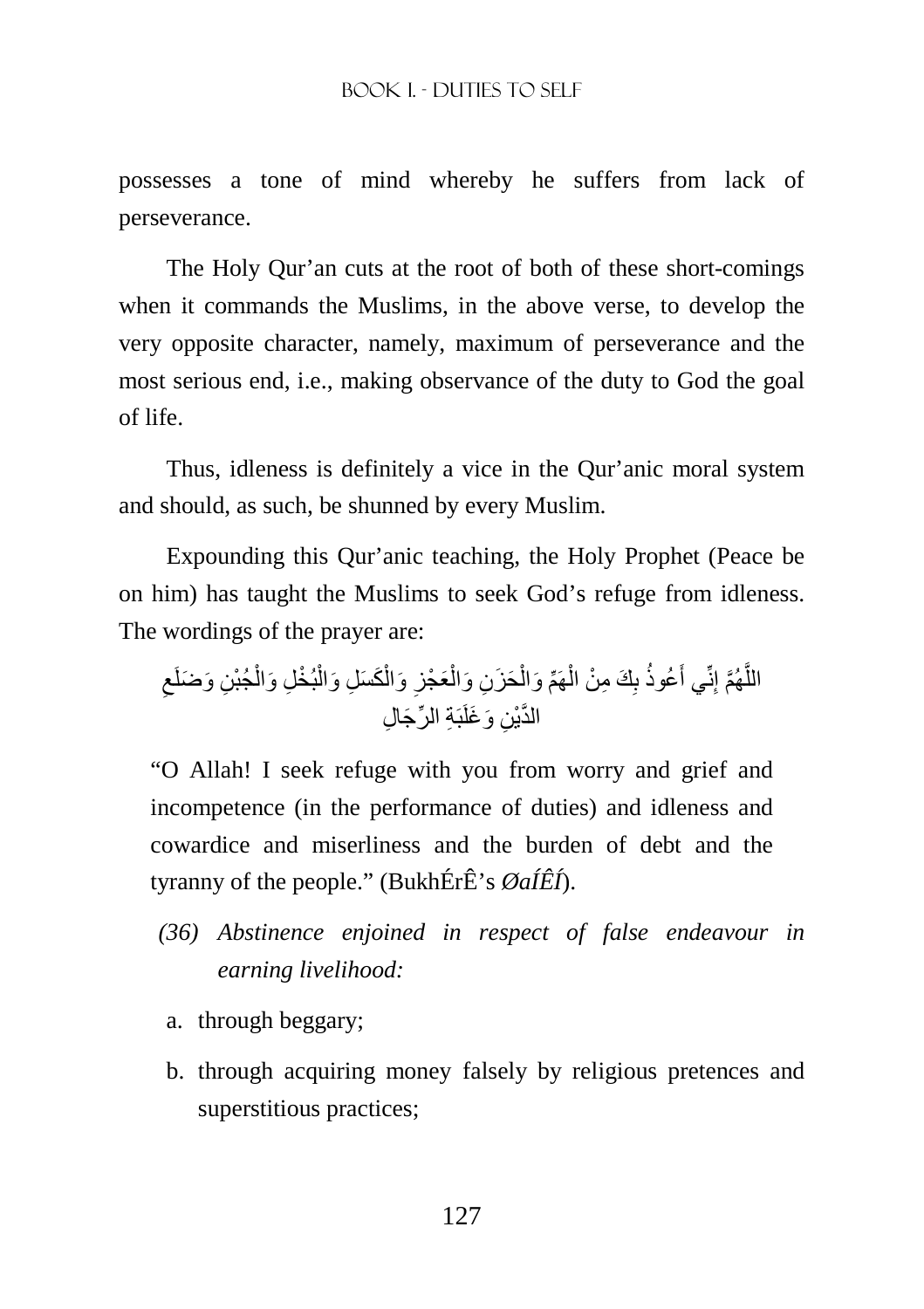### c. through gambling.

#### *(a) Through Beggary:*

The qualities of the needy person who deserves financial help have been laid down thus:

لِلْفُقَرَاءِ الَّذِينَ أُحْصِرُوا فِي سَبِيلِ اللَّهِ لَا يَسْتَطِيعُونَ ضَرْبًا فِي الْأَرْضِ يَحْسَبُهُمُ ر<br>أ َّ ْ الْجَاهِلُ أَغْنِيَاءَ مِنَ النَّعَفُّفِ تَعْرِفُهُم بِسِيمَاهُمْ لَا يَسْأَلُونَ النَّاسَ إِلْحَافًا ْ ِ ُ َ ِ ْ

"(Voluntary financial help is $^{102}$ ) for those in need, (who, in Allah's cause<sup>103</sup>, are restricted, and cannot move about in the land (seeking for trade or work). The ignorant man thinks because of their modesty (in respect of asking for help), that they are free from want. You will know them from their (unfailing) mark. They beg not importunately from all and sundry..." (2:273).

Thus: the person who deserves help should fulfill the following conditions:

- his need for money should be genuine;
- it should arise from some honorable or acceptable cause, including inability to work due to physical ailments or nonavailability of employment;
- he should be respectable in his demeanor;
- he should not beg from all and sundry, namely, should not adopt beggary as a profession.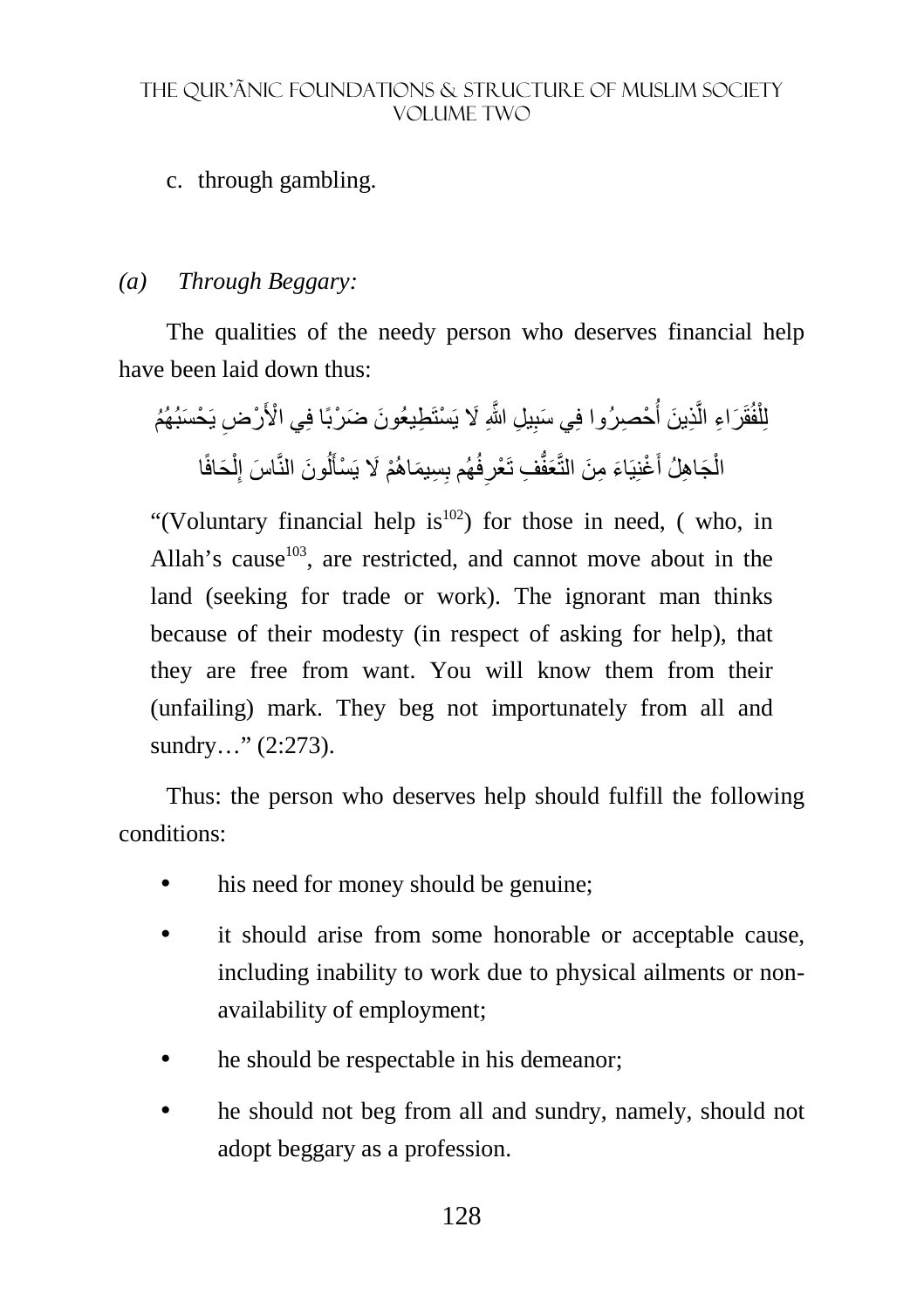#### BOOK I. - DUTIES TO SELF

Professional beggary, which is a debasing form of acquiring easy money, is, therefore, completely ruled out by the Holy Qur'an. Indeed, it has no place in Muslim society. $104$ 

*(b) Acquiring money falsely through religious pretences and superstitious practices:* 

The Holy Qur'an points out condemningly another false means of earning money which damages both the recipient and the giver of money,—the means, namely, of employing religious pretences and superstitions, or, so-called "spiritual" practices. It says:

ِذ َّ ُّيھَا ال يَا أ َون َ ُ ُكل ْ ان لَيَأ ِ ِ َ و ُّ الر ْھبَ ْحبَار َّن َ كثِ ً ير ِّ ا م َن ْ ا>َ ِ َ ين َ آمنُوا إ بَ ِ اط ِل ْ ال ِ اس ب ِ ْمَو َ ال النَّ َ أ

"O you who believe! verily many of the priests and the monks devour the substances of the people in falsehood (i.e., on false pretences) …" (9:34).

This verse refers to the Jewish priests and divines and the Christian monks and clergy. The false pretences consisted in that the Jewish priests used to misinterpret the law for the benefit of obtaining money from the interested parties,<sup>105</sup> and the Christian monks and clergy used to issue indulgences and dispensations and had made the shrines of their saints a source of revenue for themselves.<sup>106</sup>

The condemnation by the Holy Qur'an means that it is the duty of a Muslim to abstain from acquiring money from all types of false pretences and practices in the name of spirituality and religion.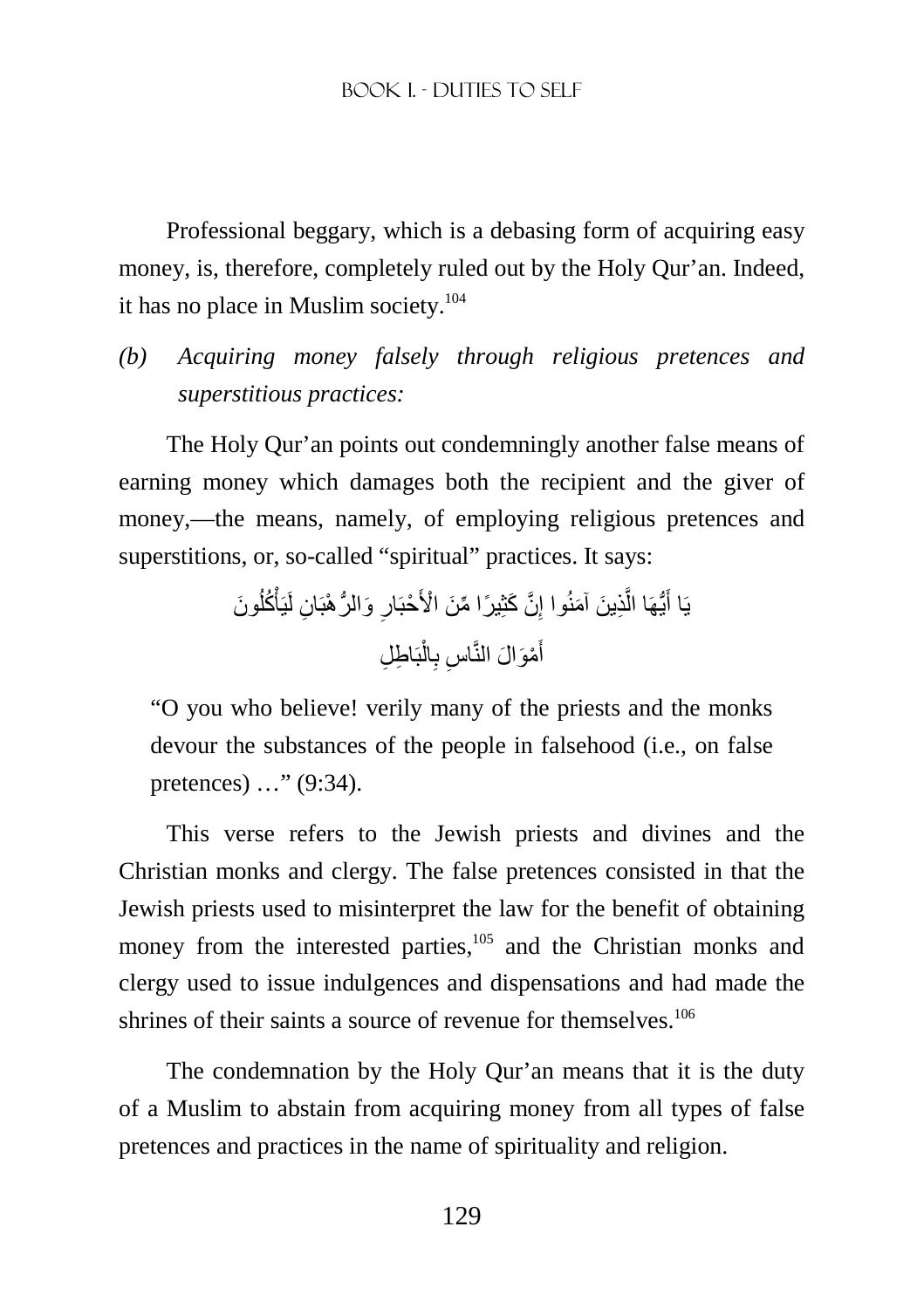### *(c) Gambling, as embodying the spirit of earning wealth without labour, prohibited:*

Another way of acquiring easy money is through the different forms of gambling. The Holy Qur'an commands the Muslims to shun all those forms of false-earning, when it says:

ْج ٌس ِّ م ْن َ ع َم ِل ِ َ نص َ ابُ و ْا>َ ْزُ%َم ر َمْي ِس َرُ و ْا>َ ْ َخ ْم َرُ وال ْ َما ال ِنَّ ِذ َ ين َ آمنُوا إ َّ ُّيھَا ال َ يَا أ لِ َ حُون َّ ُكْم تُفْ َعل ان فَ ْ اجتَنِبُوهُ لَ َّ الشْي َطِ

"O you who believe! Intoxicants and gambling<sup>107</sup>, (dedication of) stones, and (divination by) arrows, are an abomination—of Satan's handwork: Shun it, therefore, that you may prosper."<sup>108</sup> (5:90).

Thus, it is a duty to abstain totally from all forms of gambling.

*(37) Love of wealth for its own sake*<sup>109</sup> *vehemently condemned; hence abstinence from it is duty:* 

The Holy Qur'an, while condemning unrighteousness, recounts love of wealth as one of the vices:

َ ا ج ّمًا َم َ ال حُبًّ ْ ِحُّب َون ال َوتُ

"… and you love wealth with inordinate love." (89:20).

وَإِنَّهُ لِحُبٍّ الْخَيْرِ لَشَدِيدٌ **∶** ْ

"and lo! in the love of wealth he (i.e., the unregenerate man who is ungrateful to God) is violent." (100:8).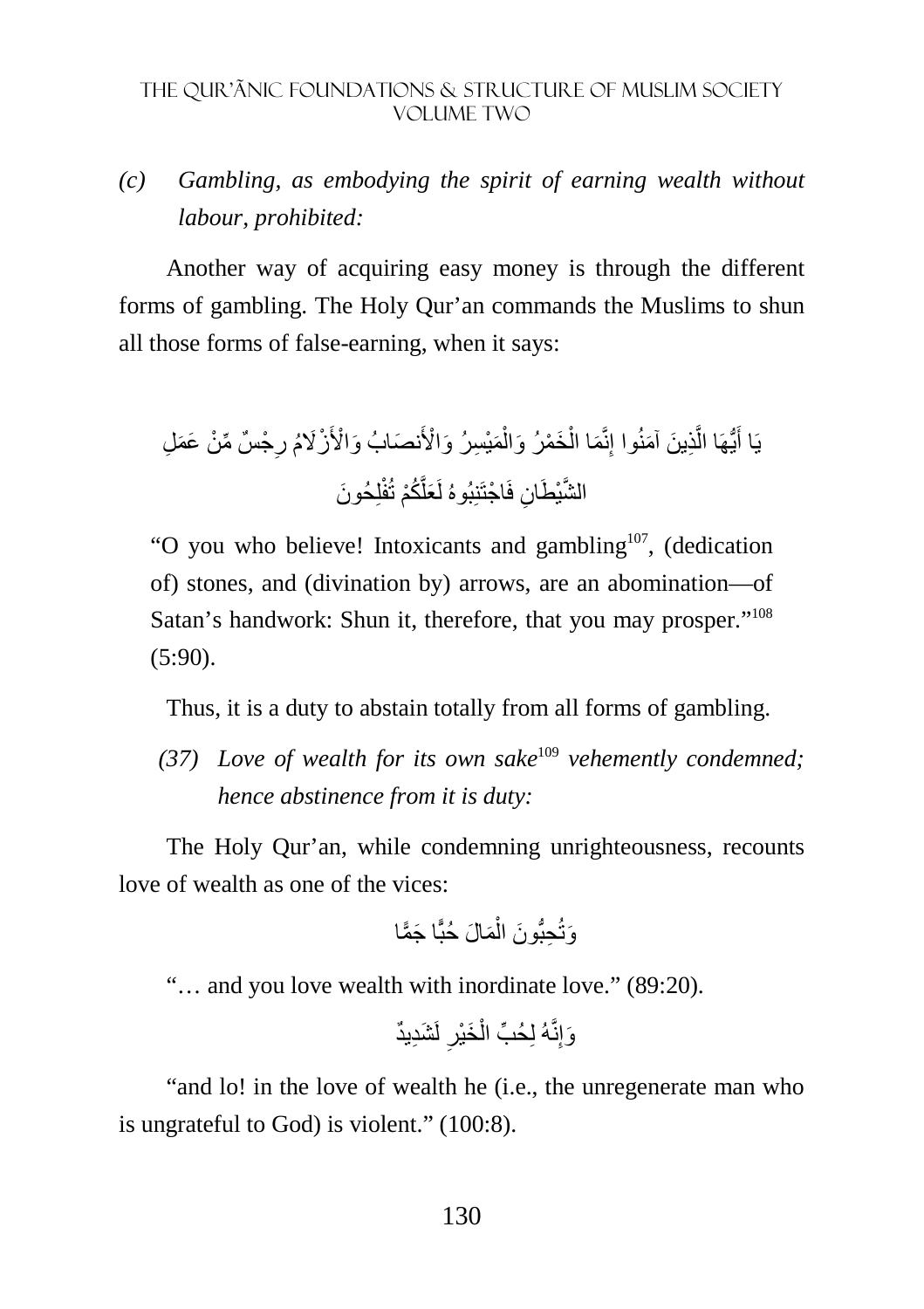ُرُ اكُم التَّ َكاث ُ ھَ ْ ل َ أ ِ َر َمقَاب ْ ُم ال ٰى ُ ز ْرتُ َحتَّ

"The emulous desire for abundance and increase (in wealth, status and other worldly possessions) distracts you (from the more serious and higher things), until you visit the graves (i.e., you die)." (102:1-2).

َم َزٍة ُّ َم َزٍة ل ِّ ُك ِّل ھُ َوْي ٌل ل ِذ َي ج َم َع َ م ًا% َ و َعَّدَدهُ َّ ال َدهُ َ ْخلَ َّن َ مالَهُ أ َ يَ ْح َسبُ أ َحُط َمِة ْ َذ َّن فِي ال َك ۖ◌ َّ لَيُنبَ

"Woe to every kind of scandal-monger and backbiter, who amasses wealth and counts it (often out of love for it), thinking his wealth would make him last for ever. By no means! He will surely be thrown into that (Hell) which breaks to pieces."  $(104:1-4)$ .

It is, therefore, the duty of a Muslim to shun love for wealth totally, regarding wealth only as a means to virtue.

- *(38) Abstinence enjoined in respect of Covetousness* <sup>110</sup> *or, the spirit of Greed, which expresses itself in:*
- a. *Covetous Selfishness*, or, withholding from others the goods possessed by one's own self (i.e. miserliness); and
- b. *Coveting other's goods.*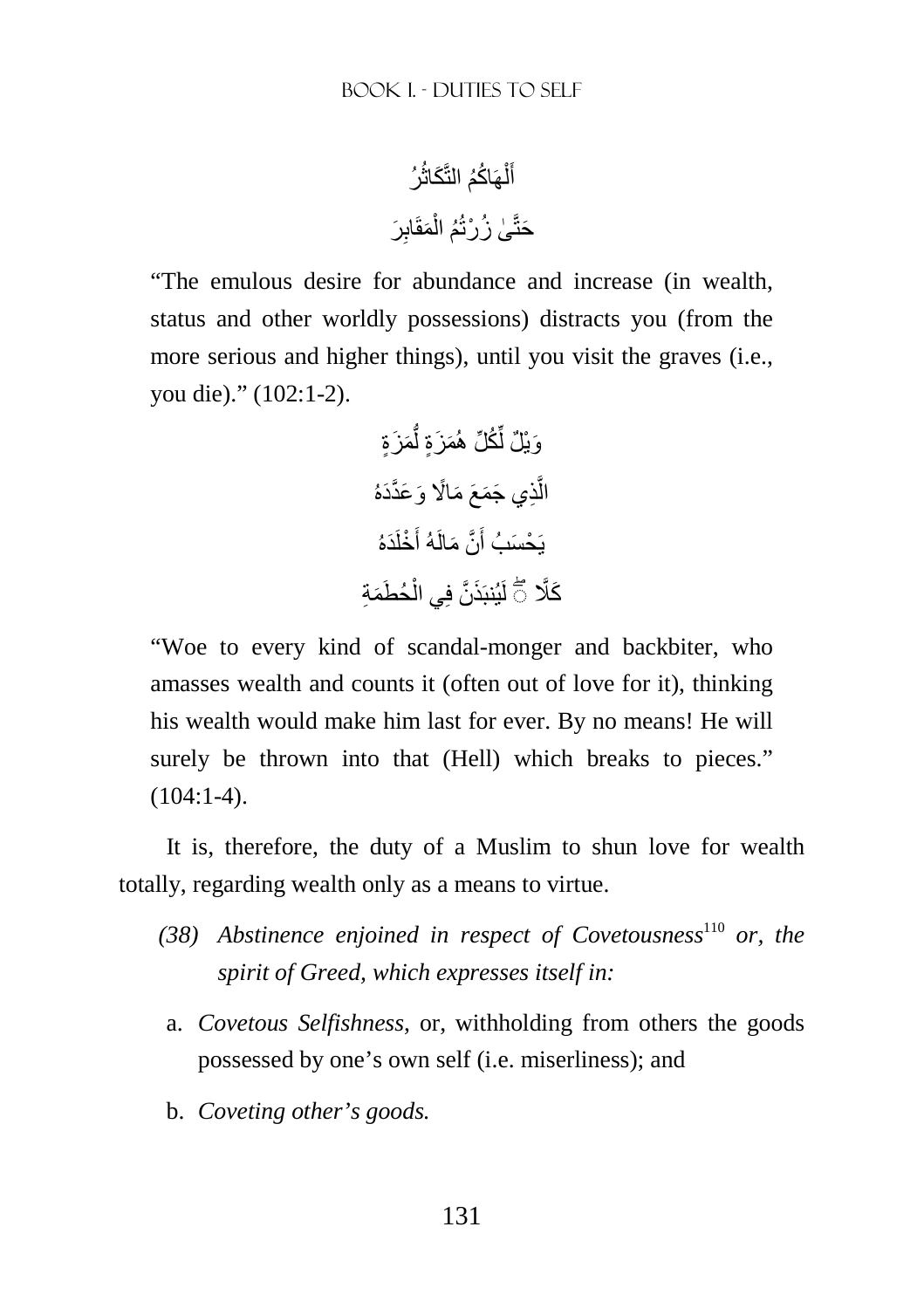#### *(a) Covetous Selfishness:*

The Holy Qur'an has laid down the rule:

وَمَن يُوقَ شُحَّ نَفْسِهِ فَأُولَـٰئِكَ هُمُ الْمُفْلِحُونَ ْ

"And those saved from the covetousness<sup>111</sup> of their own souls,—they are the ones that achieve prosperity." (59:9; 64:16).

Thus it is a duty to abstain from harbouring the spirit of covetousness—covetous selfishness—in all things that we possess.

*(b) Coveting others' goods prohibited:* 

By coveting others' goods:

- one damages his spirit of contentment and, as a consequence, his peace of mind; and
- he cultivates the spirit of jealousy.

Both of these are vices.

The Holy Qur'an, therefore, says:

وَلَا تَتَمَنَّوْا مَا فَضَّلَ اللَّهُ بِهِ بَعْضَكُمْ عَلَىٰ بَعْضٍ

"And in no wise covet those things in which Allah has made some of you excel others." (4:32).

It is, thus, a duty to abstain from coveting the goods that others possess.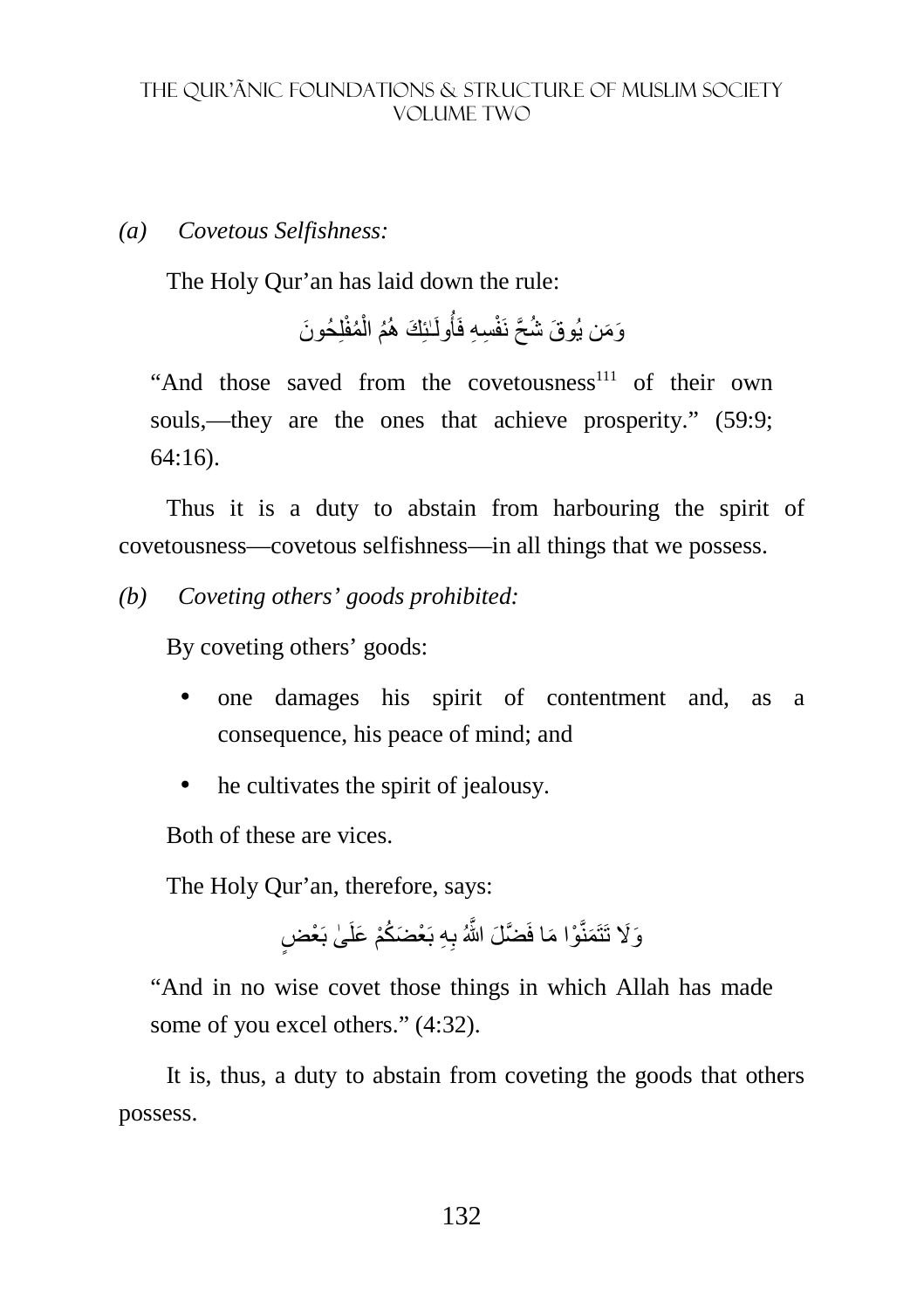*(39) Permitting oneself the very Spirit of Miserliness, prohibited.*

The Holy Qur'an commands:

ٰى ُ عنُقِ َك لَ ِ ُولَةً إ َو%َ تَ ْج َع ْل يَ َد َك َ مْغل

"Make not your hand tied (in miserliness) to your neck…" (17:29).

Because, the true Muslims are those who:

تُرُوا ْم يَقْ َولَ

"are not niggardly." (25:67).

And every Muslim should always remember that:

ِّش ْرھُم ِ ِ يل َّ اللهِ فَبَ َونھَا فِ َي سب َ و%َ يُنفِقُ فِ َّضةَ ْ ُز َون الذَّھَ َب َ وال ْكنِ ِذ َ ين يَ َّ َوال لِ ٍيم َ ِ َعَذ ٍ اب أ ب ْ يُح َم ٰى َ علَ َ ْم يَ ْوم ھُورُھُ ْ وبُھُم َ وظُ ْھُم َ وجُنُ ِھَ ِ ا جبَاھُ َ فَتُ ْكَو ٰى ب َ ج َھنَّم ْيھَا فِي نَار ۖ◌ ِ ُز َون ْم َ ت ْكنِ َ وا م ُ ا كنتُ ِس ُكْم فَذُوقُ ْم ِ >َنفُ ا م َ ا كنَ ْزتُ َ ھَٰـ َذ

"… there are those who bury gold and silver and spend it not in the Way of Allah: announce unto them a most grievous penalty—on the Day when heat will be produced out of that (wealth) in the fire of Hell, and with it will be branded their foreheads, their flanks, and their backs: (And it will be said to them:) 'This is the (treasure) which you buried for yourselves: taste you, then, the (treasure) you buried'." (9:34-35).

and: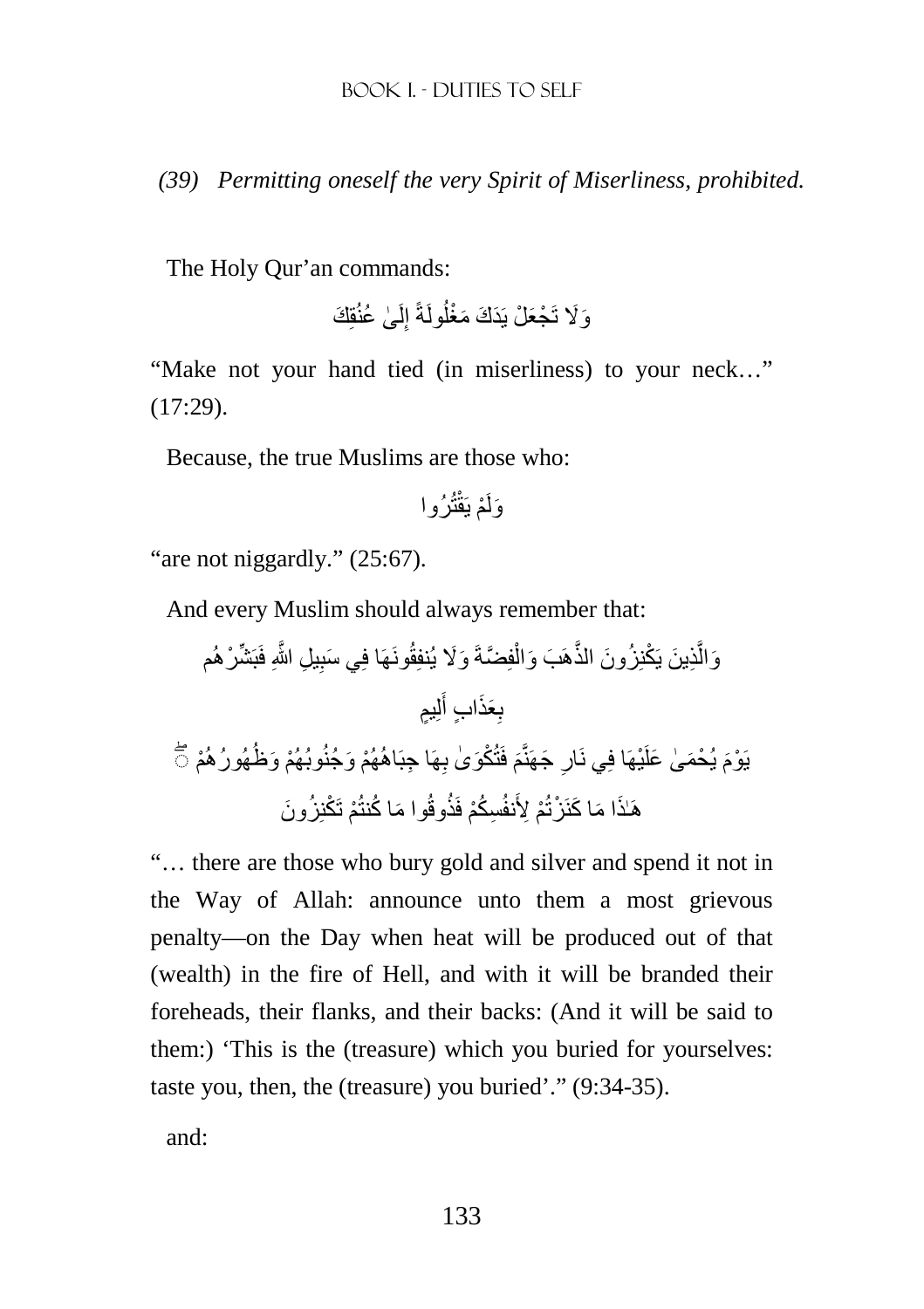وَ لَا يَحْسَبَنَّ الَّذِينَ يَبْخَلُونَ بِمَا آتَاهُمُ اللَّهُ مِن فَضْلِهِ هُوَ خَيْرًا لَّهُم ۞ بَلْ هُوَ شَرٍّ ا<br>ا َّ لَّهُمْ ۞ سَيُطَوَّقُونَ مَا بَخِلُوا بِهِ يَوْمَ الْقِيَامَةِ ۞ وَبِلَّهِ مِيرَاتُ السَّمَاوَاتِ وَالْأَرْضِ ۞ ً<br>م ْ وَاللَّهُ بِمَا تَعْمَلُونَ خَبِيرٌ اُ ِ

"Let not those who are niggardly in respect of the gifts which Allah has given of His Grace, think it is good for them: nay! it is bad for them. Soon shall the things withheld in niggardliness be tied to their necks like a collar (—the collar of agonizing misery—) on the Day of Judgment. To Allah belongs the heritage of the heavens and earth; and Allah is well-acquainted with what you do."  $(3:180)$ .

It is, therefore, a duty to self to keep one's heart absolutely clear of the spirit of miserliness.

*(40) Practicing miserliness in respect of one's self specifically condemned; hence abstinence from it is duty.* 

People are generally miserly in respect of others. But there are those also who are miserly, not only towards others, but even towards themselves. Namely, they deprive themselves of rationally and justly benefiting from those means of healthy living which God bestows on them. Such persons have been condemned by the Holy Qur'an:

إِنَّ اللَّهَ لَا يُحِبُّ مَن كَانَ مُخْتَالًا فَخُورًا ِ الَّذِينَ يَبْخَلُونَ وَيَأْمُرُونَ النَّاسَ بِالْبُخْلِ وَيَكْتُمُونَ مَا آتَاهُمُ اللَّهُ مِن فَضْلِهِ ۖ أَّ **∶ ٔ** اُ وَأَعْتَدْنَا لِلْكَافِرِينَ عَذَابًا مُّهِينًا ِ ْ َ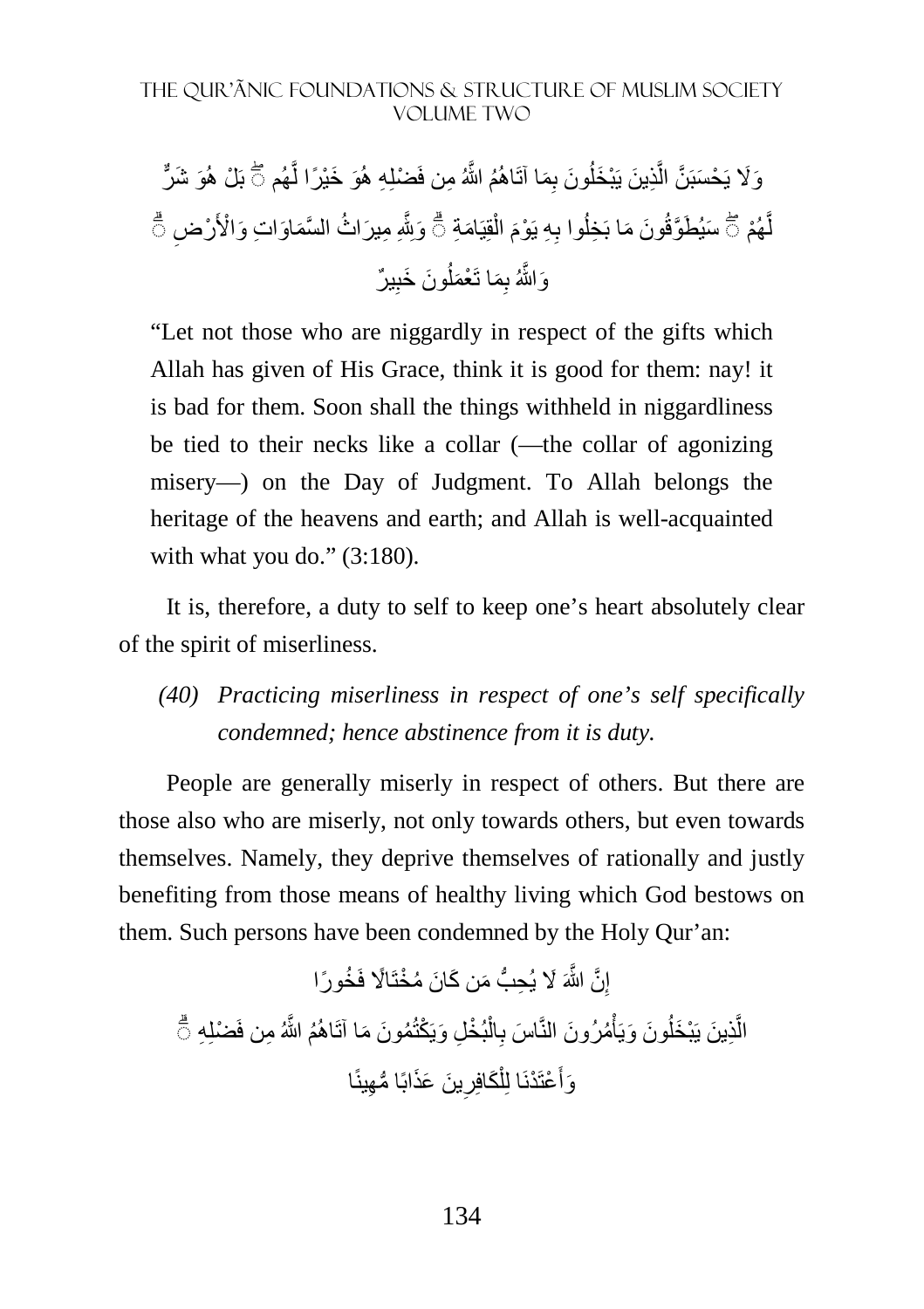"Verily, Allah loves not the arrogant, the vainglorious;—nor those who are niggardly and command mankind to niggardliness and *hide the bounties which Allah has bestowed on them*; and We have prepared for the ungrateful a punishment that steeps them in contempt…" (4:36-37).

"Hiding the bounties which Allah has bestowed on them" implies:

- a. withholding bounties from others;
- b. Disallowing those bounties from manifesting themselves on one's person and in the different aspects of one's personal life.

There is a *Hadith* which clarifies the duty in respect of the second implication directly:

> إِنَّ اللَّهَ يُحِبَّ أَنْ يَرَى أَثَرَ نِعْمَتِهِ عَلَى عَبْدِهِ َ َ ِ

"Allah loves to see the effects of His bounties on the person of His Servant." (Tirmizi).

It is, therefore, the duty of a Muslim to abstain from practicing miserliness towards his own self.

*(41) (a) Squandering—Vain Spending, prohibited:* 

The Holy Qur'an says:

ْر َ تْب ِذ ً يرا َو%َ تُبَذِّ ًورا ِه َ كفُ ين َو َك َ ان َّ الشْي َط ُ ان لِ َربِّ ْخ َو َ ان َّ الشيَ ِ اط ِ ِ َ ين َ كانُوا إ ِ ُمبَذِّر ْ َّن ال إ ۖ◌ ِ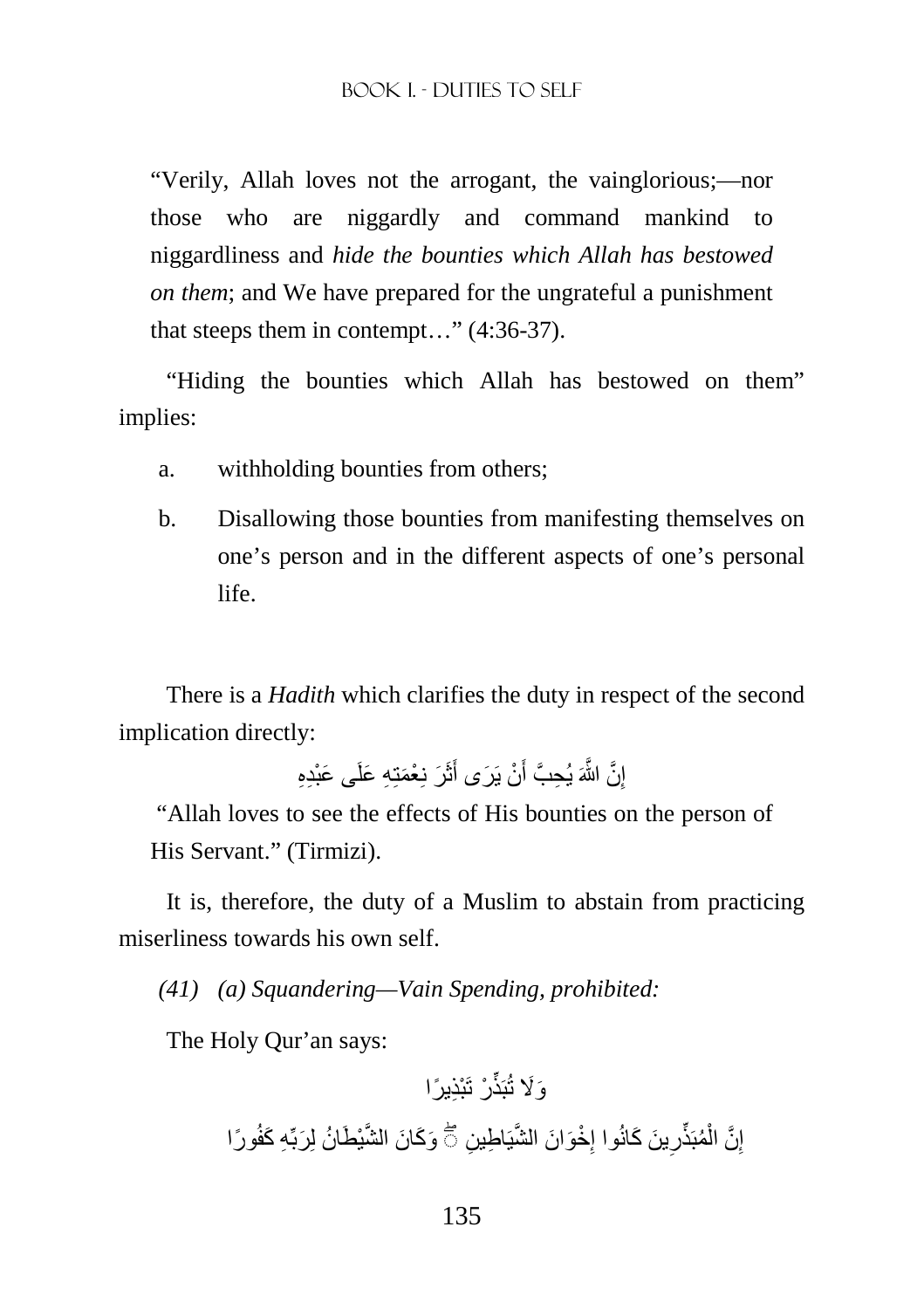"… but squander not (your wealth) in the manner of a spendthrift. Verily spendthrifts are associates of (i.e. of the same family as) the Evil Ones; and the Evil One is to his Lord (Himself) ungrateful<sup>112</sup>."<sup>113</sup> (17:26-27).

It is, therefore, a duty to abstain totally from squandering one's wealth, whether for one's own self and dependants or for others.

إِنَّ اللَّهَ لَا يُحِبُّ مَن كَانَ مُخْتَالًا فَخُورًا … وَالَّذِينَ يُنفِقُونَ أَمْوَالَهُمْ رِئَاءَ النَّاسِ ِ ِ َ َّ ِ

"Verily Allah loves not the arrogant, the vainglorious … those who expend their substance to show off to men . . . " (4:36-38).

 *(42) Impatience, or want of calm endurance and perseverance, disapproved; hence abstinence from it is duty:* 

> وَلَوْ أَنَّهُمْ صَبَرُوا حَتَّىٰ تَخْرُجَ إِلَيْهِمْ لَكَانَ خَيْرًا لَّهُمْ َّ لَ ِ َ

"If only they had patience until you (O Prophet) could come out to them, it would have been good for them. (That they behaved impatiently was bad for them)." (49:5).

This verse indicates that impatience, namely, want of calm endurance and perseverance, is bad for one's self. Hence to abstain from it is duty to self.

*(43) Spirit of Ungratefulness condemned; hence abstinence from it is duty:* 

The Holy Qur'an says:

*<sup>(</sup>b) Insincerity in acts seemingly of charity and spending one's wealth for show in general, condemned:*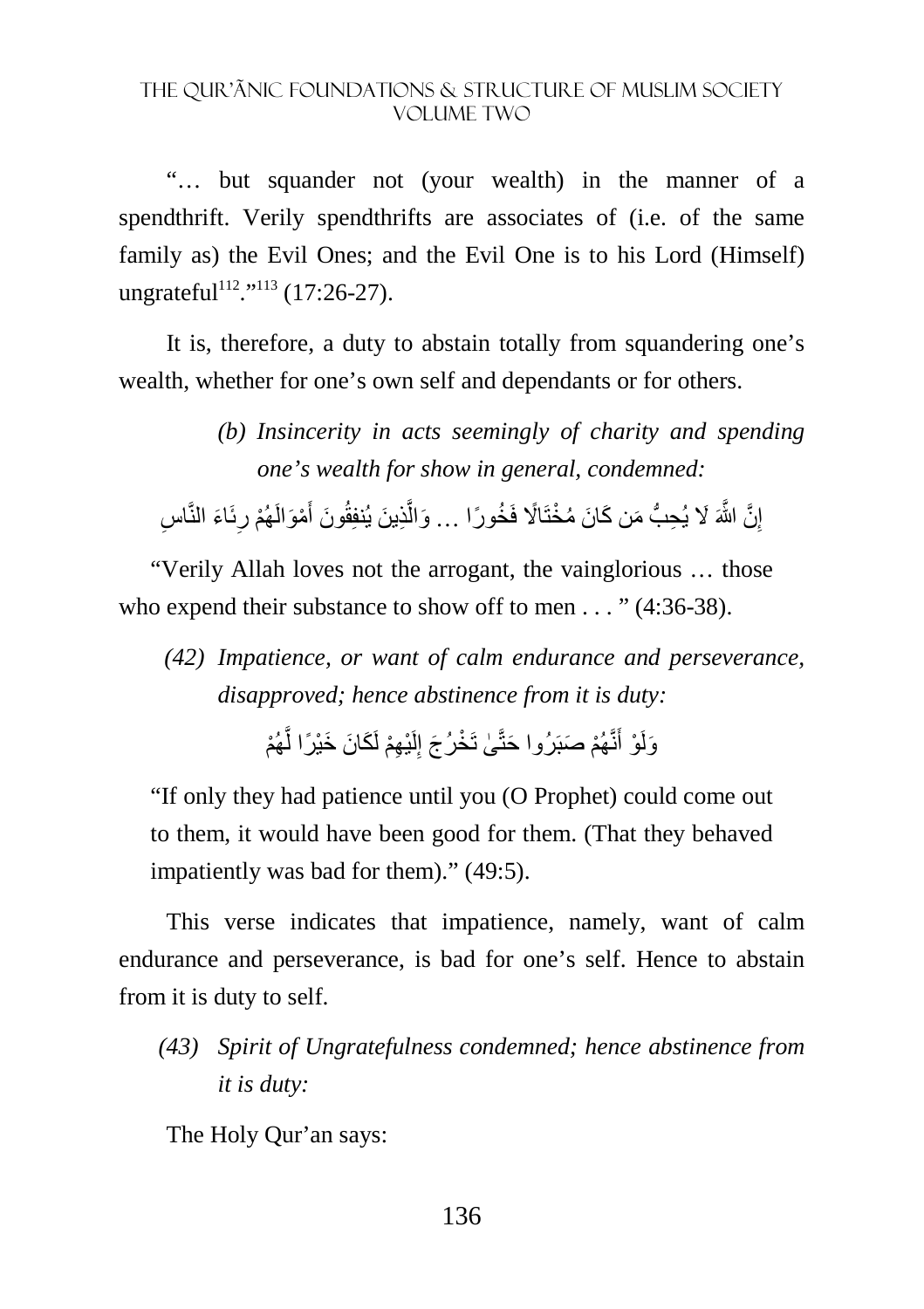إِنَّ اللَّهَ لَا يُحِبُّ كُُلَّ خَوَّانٍ كَفُورٍ ِ

"Verily, Allah loves not any treacherous, ungrateful (person)." (22:38).

This verse emphasizes basically the spirit of ungratefulness. Of course, active ungratefulness, whether towards God or towards fellowbeings, is also definitely included.

It is, therefore, duty to eschew the spirit of ungratefulness and to abstain from being ungrateful to anyone, whereby the moral purity of one's own inner personality is damaged.

*(44) Indecency, lewdness and everything abominable in thought and word and deed, prohibited:* 

The Holy Qur'an has commanded:

وَلَا تَقْرَبُوا الْفَوَاحِشَ مَا ظَهَرَ مِنْهَا وَمَا بَطَنَ ْ

"… and draw not nigh to indecencies, whether open or secret..."<sup>114</sup> (6:151).

Again:

وَيَنْهَىٰ عَنِ الْفَحْشَاءِ وَالْمُنكَرِ وَالْبَغْيِ ْ ْ ْ

"… and He forbids lewdness and abomination and wickedness..."<sup>115</sup> (16:90).

It is, thus, duty to abstain totally from indecency, lewdness and everything abominable in thought, in speech and in action.

*(45) The very Spirit of Sexual Immodesty prohibited:*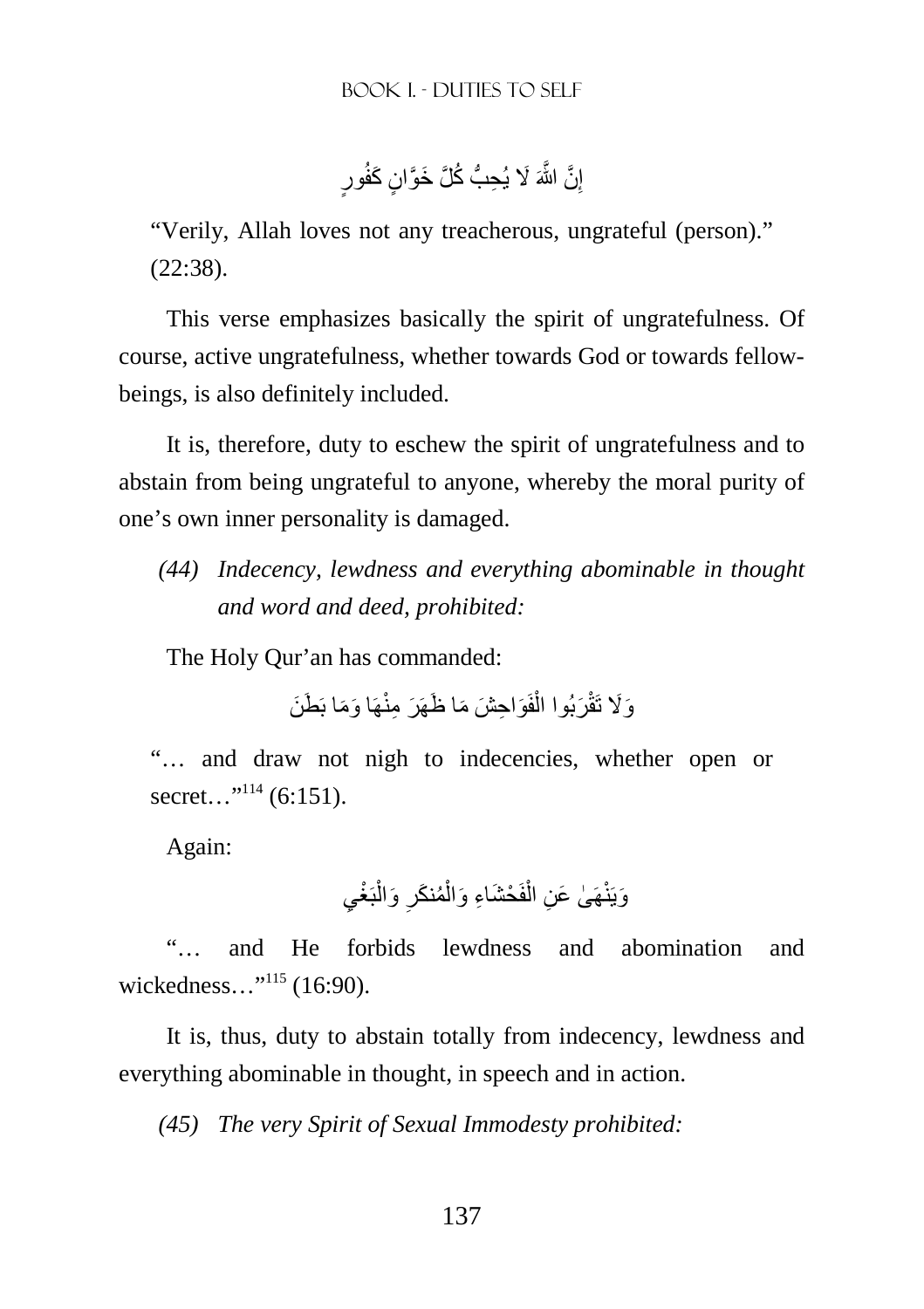The Holy Qur'an says:

وَلَا تَقْرَبُوا الزِّنَا ۞ إِنَّهُ كَانَ فَاحِشَةً وَسَاءَ سَبِيلًا ِ

"And come not nigh to adultery: for it is a shameful (deed) and an evil, opening the road (to other evils)." (17:32).

The words "come not nigh to" imply abstinence from the very spirit of sexual immodesty, as also the attitude and the behaviour in which it manifests itself. Thus it is a duty to shun<sup>116</sup>, the very spirit of sexual immodesty, as also the immodest attitudes and behaviour that cause temptation in relations between the sexes.

*(46) Defiling one's spiritual and moral purity through illicit sexual gratification, including homosexuality and selfabuse, prohibited:* 

Abstinence from lewdness has already been included in the duty mentioned in the previous section. Here we may quote the verses where the command has been given with particular reference to sexual appetite. The Holy Qur'an says:

قُل لِّلْمُؤْمِنِينَ يَغُضُّوا مِنْ أَبْصَارِ هِمْ وَيَحْفَظُوا فُرُوجَهُمْ ۞ ذَلِكَ أَزْكَىٰ لَهُمْ ۞ **∶** َ ْ ِّ إِنَّ اللَّهَ خَبِيرٌ بِمَا يَصْنَعُونَ ِ ِ وَقُل لِّلْمُؤْمِنَاتِ يَغْضُضْنَ مِنْ أَبْصَارِ هِنَّ وَيَحْفَظْنَ فُرُوجَهُنَّ ِ َ ْ ِّ

"Say (O Prophet!) to the believing men that they should lower their gaze (in the spirit of sexual modesty) and guard their private parts (against misuse): that will make for greater purity for them. And Allah is well-acquainted with all that you do.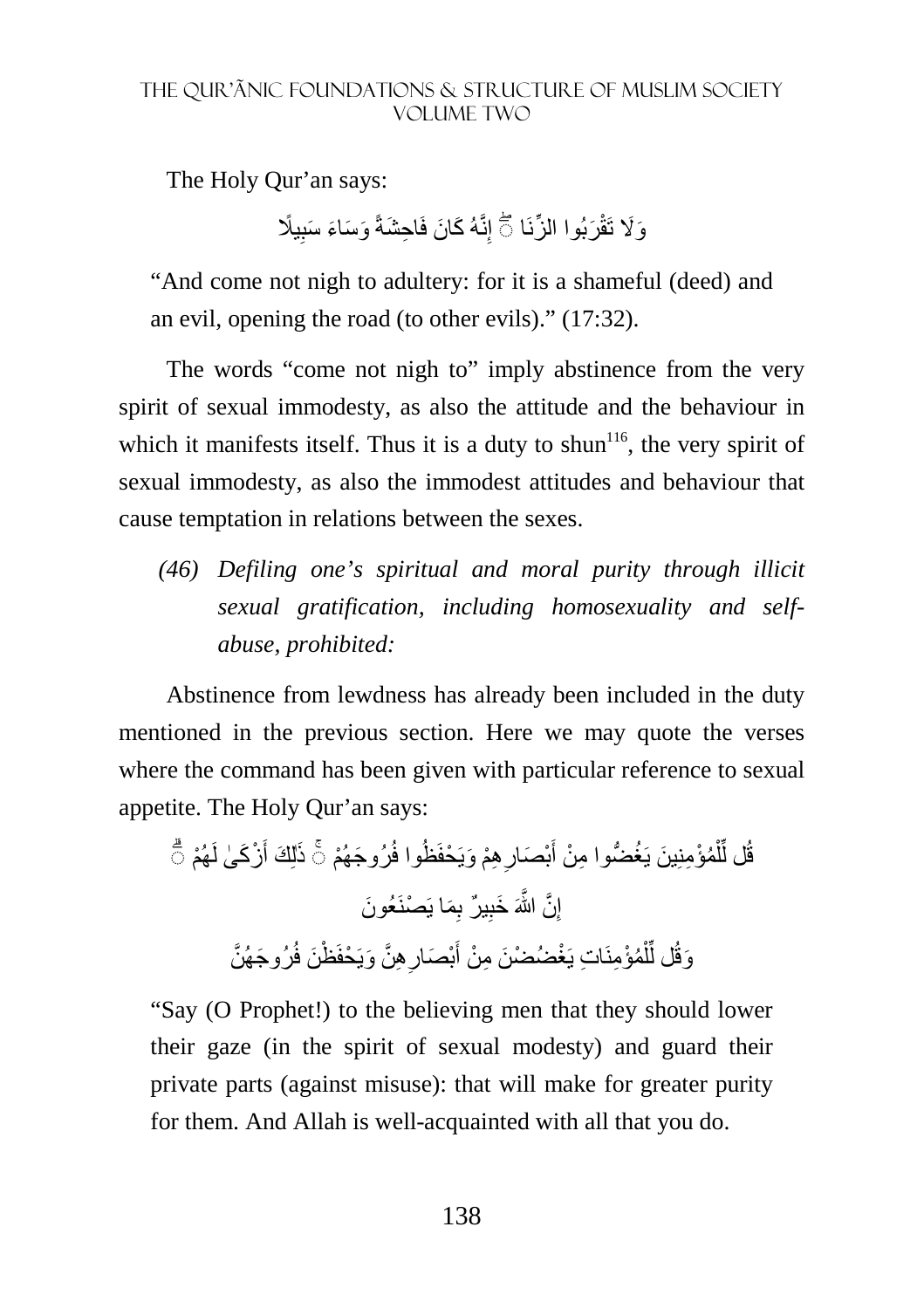"And say to the believing women that they should lower their gaze and guard their private parts (against misuse)." (24:30-31.)

These verses lay down the duty of abstaining from defiling one's purity by illicit sexual relations and sexual self-abuse.<sup>117</sup>

*(47) Indifference to self-reform condemned; hence abstinence from it is duty:* 

The greatest of moral diseases consists in the attitude of indifference to self-reform. The Holy Qur'an takes full cognizance of it and, in order to warn the Muslims of its evil implications and consequences, condemns the presence of this disease among the clergy and the people of a previous religious community.

Addressing their clergy, it says:

أَتَأْمُرُونَ النَّاسَ بِالْبِرِّ وَتَنسَوْنَ أَنفُسَكُمْ وَأَنتُمْ تَتْلُونَ الْكِتَابَ ۞ أَفَلَا تَعْقِلُونَ اُ َ ْ ُ ِ ْ ِ ْ َ

"Do you enjoin right conduct on the people, and forget (to practice it) yourselves, and yet you study the Scripture? Will you not understand?" (2:44.).

َّن ِ م َن ِ ُ ُ وبُك ِّ م من بَ ْعِد َ ذ َوإ ل َس ْت قُ َّم قَ َشُّد قَ ْس َو ث ٰ ةً ُ َ ْو أ َ ِح َج َ ارِة أ ْ ِھ َي َ كال ۚ◌ لِ َك فَ َّن ِ َم ُاء َوإ ْ ْخ ِ رُجُ منْهُ ال ُق فَيَ َم َ ا ي َّشقَّ َّن ِ منْھَا لَ ِ َوإ َما يَتَفَ َّج ِرُ منْهُ ۚ◌ ِح َج َ ارِة لَ ْ ال نْھَارُ ۚ◌ ْا>َ َون َو َم ُ َغافِ ٍل َ ع َّما تَ ْعَمل ِ َّ ا اللهُ ب ِ م ْن َ خ ْشيَ ِة َّ اللهِ ِطُ َما يَ ْھب ۗ◌ ِمن ْھَا لَ

"Thenceforth your hearts hardened: they became like a rock and even worse in hardness. For among rocks there are some from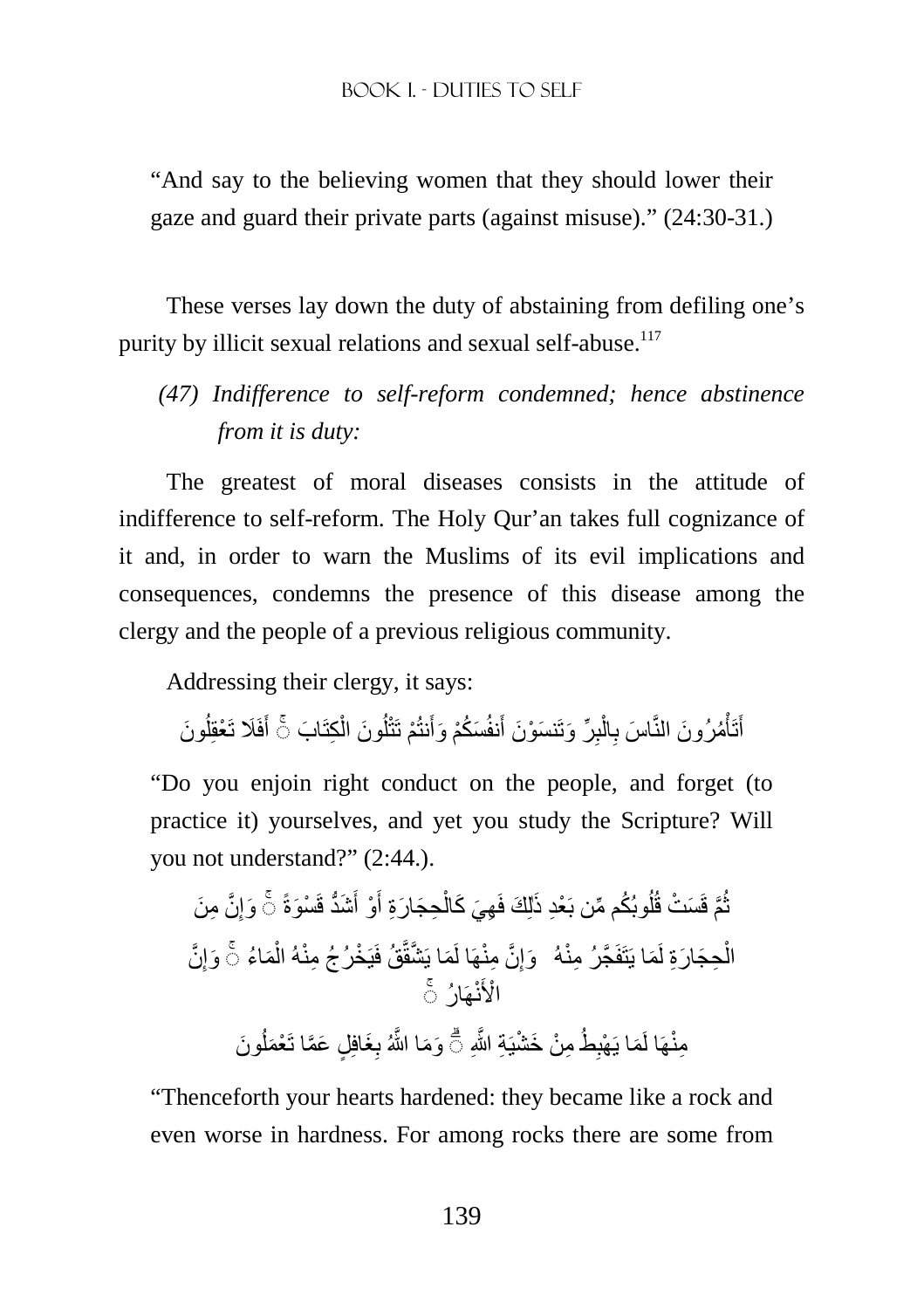which rivers gush forth; others there are which when split asunder send forth water; and others which sink for fear of Allah: and Allah is not unmindful of your actions." (2:74).

It is, therefore, the duty of a Muslim to abstain from cultivating or retaining an attitude which may disable him from reforming himself in respect of his weaknesses and deficiencies.

 $\infty$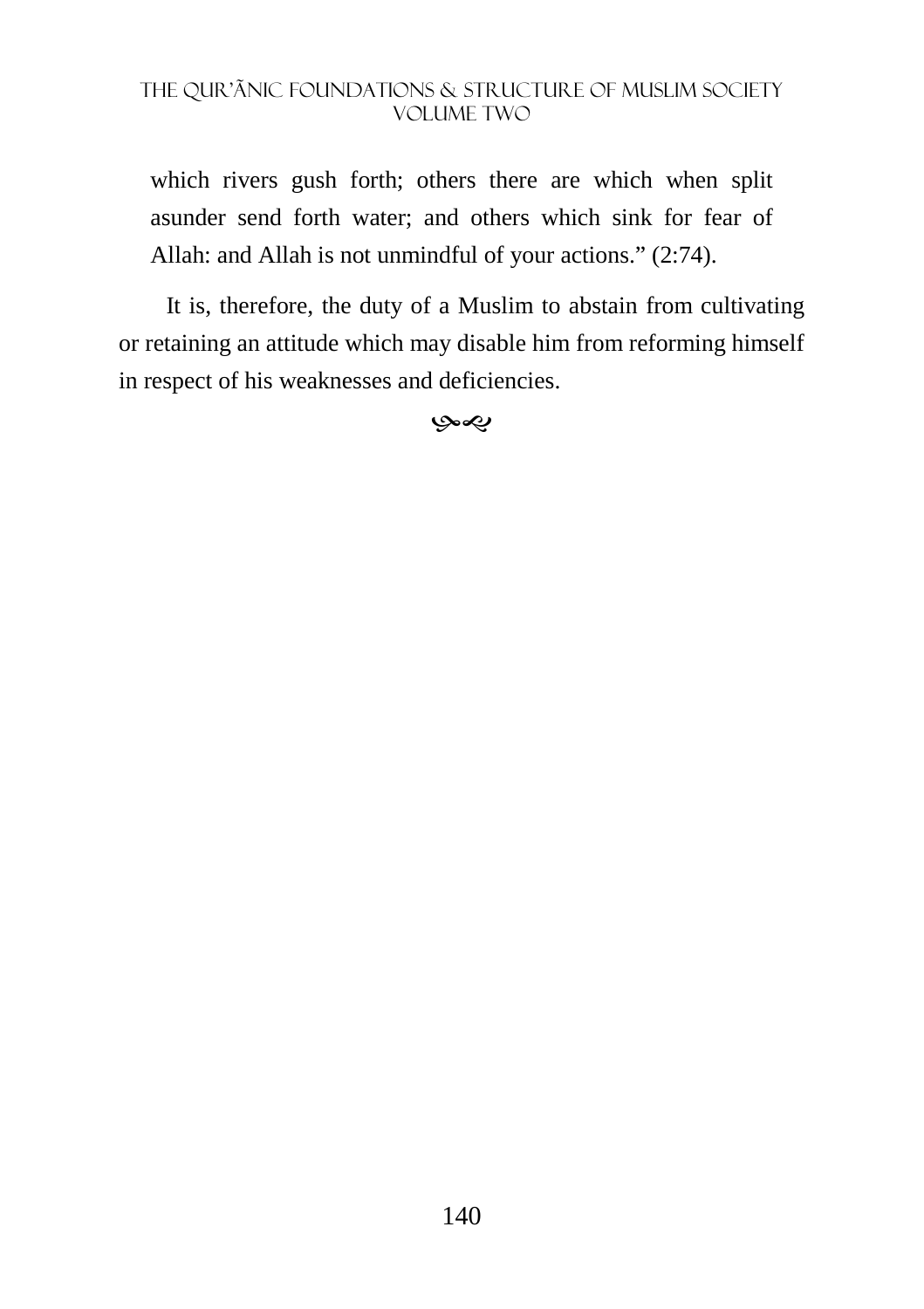#### Chapter 2.

# DUTIES of Commission

#### **END:**

Moral Development ensuring Moral Perfection.

#### *(1) Cultivation and practice of Truthfulness enjoined:*

The Holy Qur'an lays down the command in the following two verses:

َ وا م َع َّ الص ِادقِ َ ين ِذ َ ين َ آمنُوا اتَّقُ َّ وا اللهَ َ و ُكونُ َّ ُّيھَا ال َ يَا أ

"O you who believe! Guard your duty to Allah (in respect of truthfulness) and be with those who are true (in thought, word and deed)." (9:119).

ْو%ً َ سِد ًيدا ُوا قَ ِذ َ ين َ آمنُوا اتَّقُ َّ وا اللهَ َ وقُول َّ ُّيھَا ال َ يَا أ ْو ًزا َّ اللهَ َ و َرسُولَهُ فَقَ ْد فَ َ از فَ ِ ُكْم َو َم ِ ن يُطع نُوبَ ْغفِ ْر لَ ُكْم ذُ ْع َمالَ ُكْم َ ويَ َ ْ يُصلِ ۗ◌ ْح لَ ُكْم أ َع ِظ ًيما

"O you who believe! Guard your duty to Allah and speak words (that are) true and directed to the right point: that He may make your conduct whole and sound and forgive you your sins. He that obeys Allah and His Messenger, has indeed attained the highest achievement." (33:70-71).

The first verse commands the Muslims: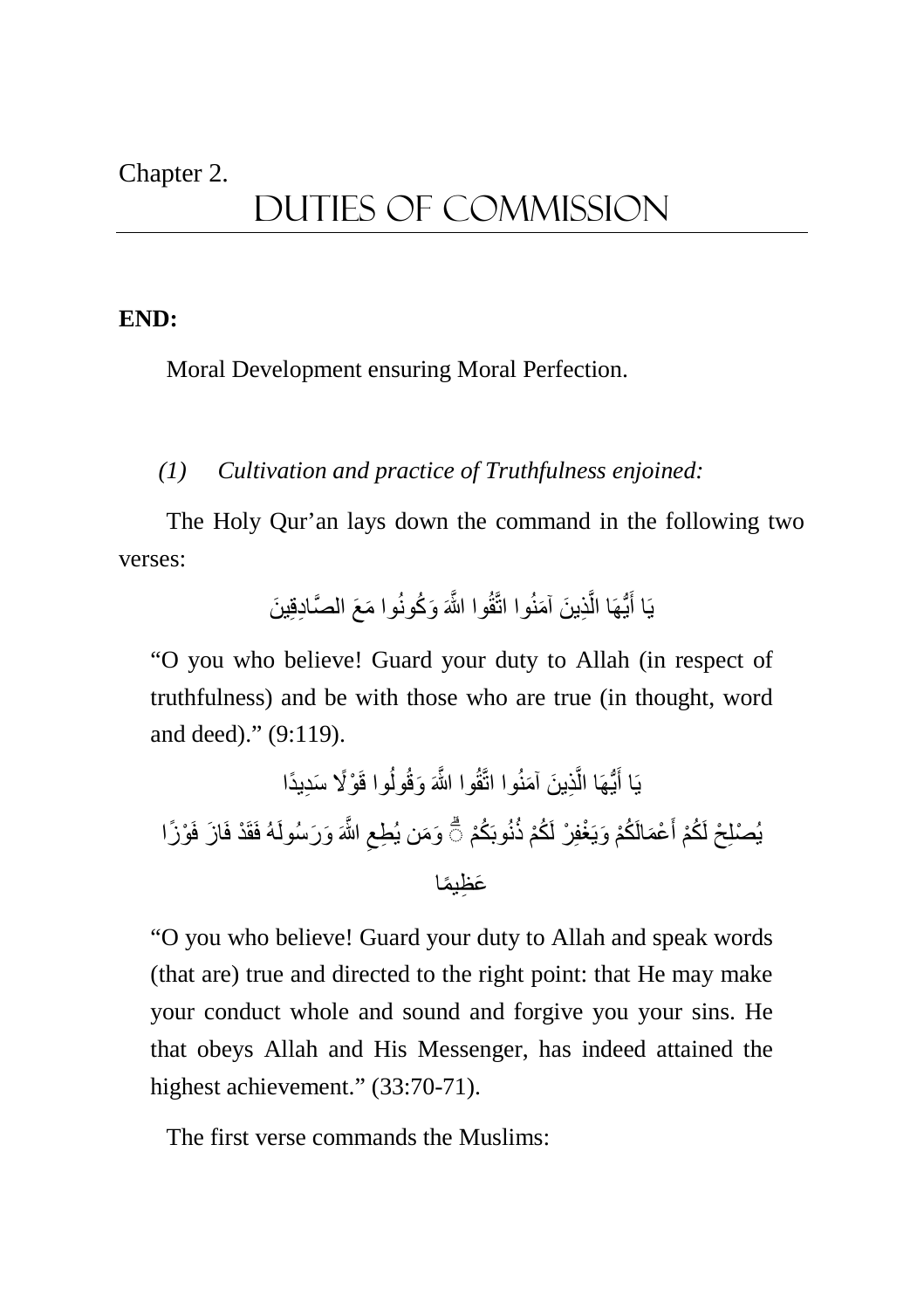- a. to be most conscientiously truthful, namely, through guarding their duty of obedience to God Who is all time a witness even to their innermost thoughts and feelings, not to speak of speech and action;
- b. to be comprehensively truthful, because conscientious truthfulness means truthfulness in every respect, namely, in thought, word and deed;
- c. to develop the spirit and activity of truthfulness by upholding the cause of truthfulness and by loving the company of those who are genuinely truthful.

The second verse commands, not only conscientious truthfulness in speech, but also guarding against even unconscious slip from truth by making the speech "directed to the right point."<sup>118</sup>

Truthfulness in thought, word and deed is, therefore, a duty. Indeed, it is such an important duty that it forms one of the essential attributes of righteousness (3:14-6), and Heaven has been promised to those who uphold truth in their hearts and practice it in their actions (33:35). In Heaven itself, the righteous will enjoy their blissful life in "*an Assembly of Truth* in the Presence of the Sovereign Omnipotent." (54:55).

## *(2) Guarding of Oaths enjoined:*

Taking lightly one's oaths is the quality of the person who is deficient in moral earnestness and lacks in true devotion to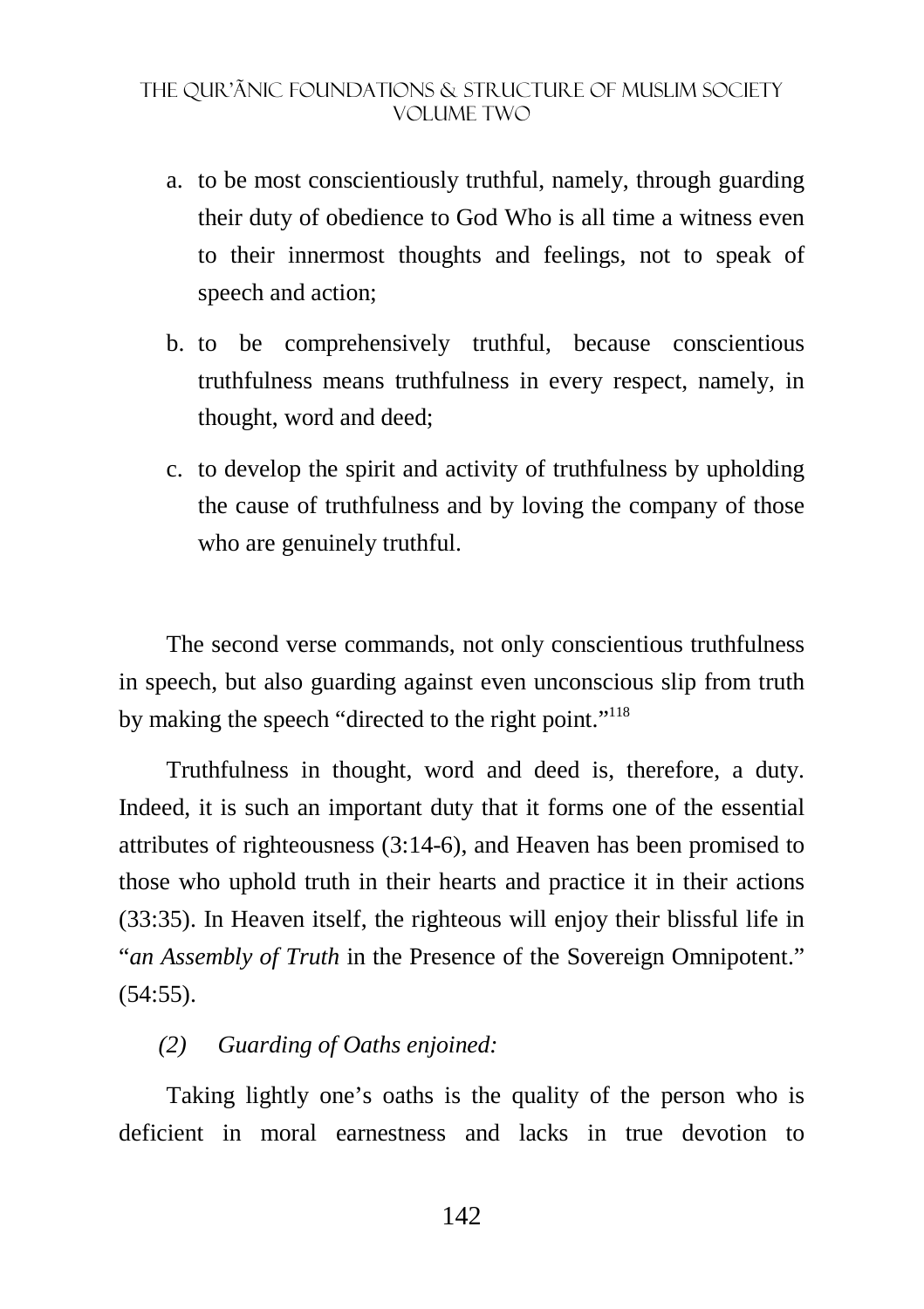truthfulness. Hence, in order to maintain sound moral outlook and character, it is a duty to guard one's oaths, i.e., to be true to one's oaths; and this is what the Holy Qur'an has commanded:

َم َان ُكْم ْي َ َو ْ احفَظُوا أ

"… and guard your oaths." (5:89).

*(3) Cultivation of the spirit of Sincerity and Uprightness enjoined:* 

Sincerity means freedom from pretence. Uprightness (or, honesty) means freedom from fraud. Both these qualities are actually forms of truthfulness, implying that there should be sameness in reality as in appearance. In other words, what we express in words should be the same as we feel in our hearts, and in no way should we do injustice to our speech by making it immoral through making it discordant with what we believe to be true. The Holy Qur'an has thus commanded sincerity and uprightness (side by side with truthfulness in giving evidence and with justice in pronouncing judgment), in the following verse:

ُوا ْم فَ ْ اعِدل تُ ْ ل َذا قُ ِ َوإ

"… and when you utter a word, do justice there unto…" (6:152).

*(4) Steadfastness in everything good and true enjoined:* 

The Holy Qur'an has commanded the Muslims to be steadfast in the cause of Truth: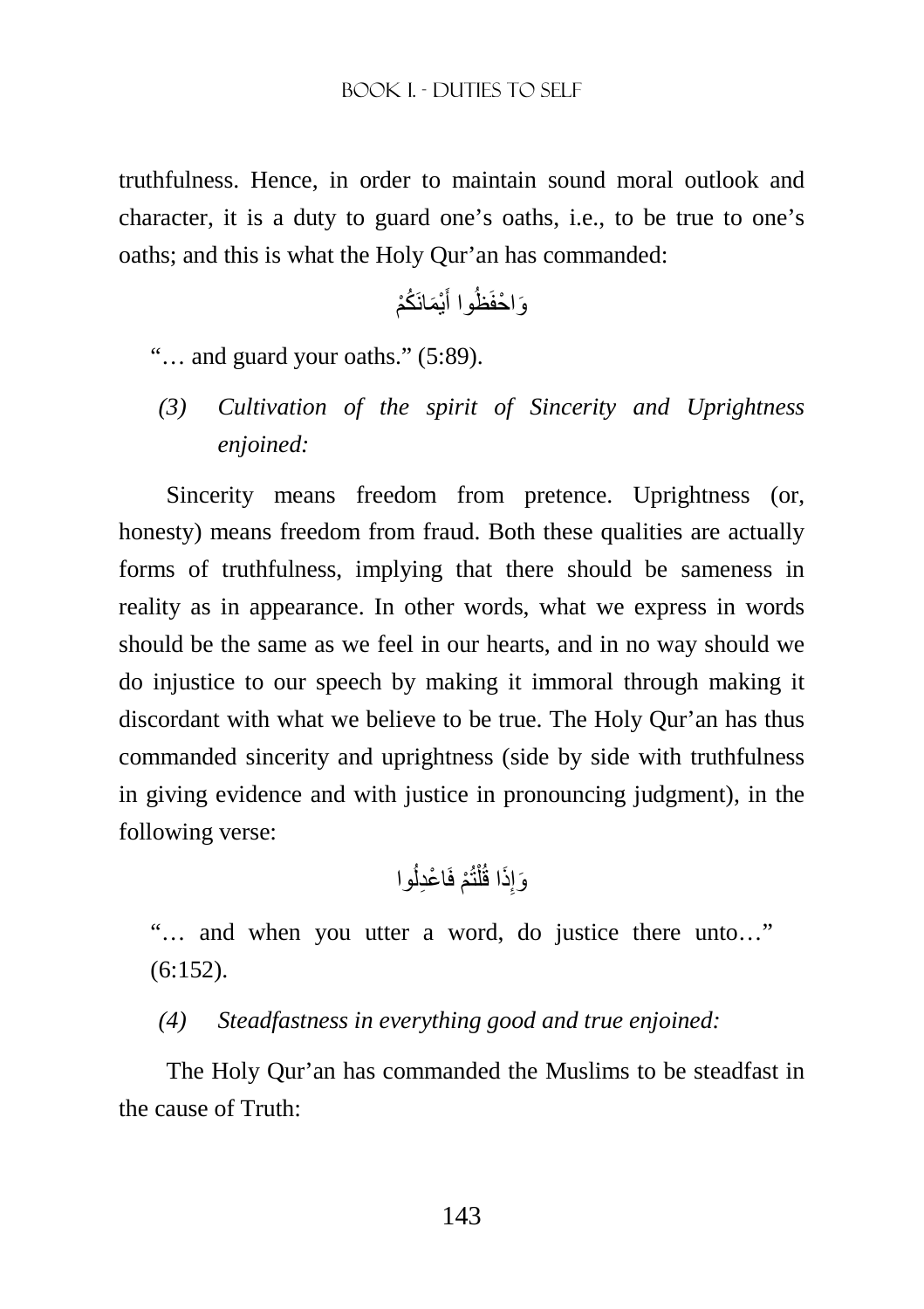وَرَابِطُوا

"… and be ever ready (i.e., fixed in your resolve)…" (3:200).

Again:

يَا أَيُّهَا الَّذِينَ آمَنُوا إِذَا لَقِيتُمْ فِئَةً فَاتُبُتُوا ِ َّ َ

"O you who believe! when you meet a (hostile) force, stay firm…" (8:45).

This should be so, because firmness is one of the basic qualities of true Believers:

> يُثَبِّتُ اللَّهُ الَّذِينَ آمَنُوا بِالْقَوْلِ الثَّابِتِ فِي الْحَيَاةِ الدُّنْيَا وَفِي الْآخِرَةِ ْ ْ ِ َّ

"Allah keeps firm those who believe, with the Word that stands firm, in this world and in the Hereafter …" (14:27).

Hence, steadfastness in all that is good and true is duty.

#### *(5) Modesty enjoined:*

Modesty, which means "restraint by a sense of seemliness" and which implies spiritual purity and moral decency in one's inner attitudes and outward behaviour in respect of moral decorum, has been emphasized in a beautiful manner in the following Qur'anic verses:

َو ٰى َولِبَاسُ التَّقْ ً يشا ِ ُكْم َ ور َي س ْوآتِ ِ ْي ُكْم لِبَ ً اس َ ا يُوار نَ َ ا علَ ْ َ نزل َ يَا بَنِ َ ي آدم ۖ◌ َ قَ ْد أ ٰذ ْھُم يَذَّ َّك َ رُون َ َّ َعل ٰذ ٌر لِ َك ِ م ْن آيَ ِ ات َّ اللهِ لَ ۚ◌ لِ َك َ خْي َ َھُما ُع َ عنْ ِ ِة يَنز َجنَّ ْ بَ َوْي ُك ِّ م م َن ال َ َ ْخ َر َج أ تِنَنَّ ُكُم َّ الشْي َط ُ ان َ كَما أ َ % يَفْ َ يَا بَنِ َ ي آدم ِھَما َھُم َ ا س ْو ِآت َي ِ لِبَ َ اس َھُما لِيُر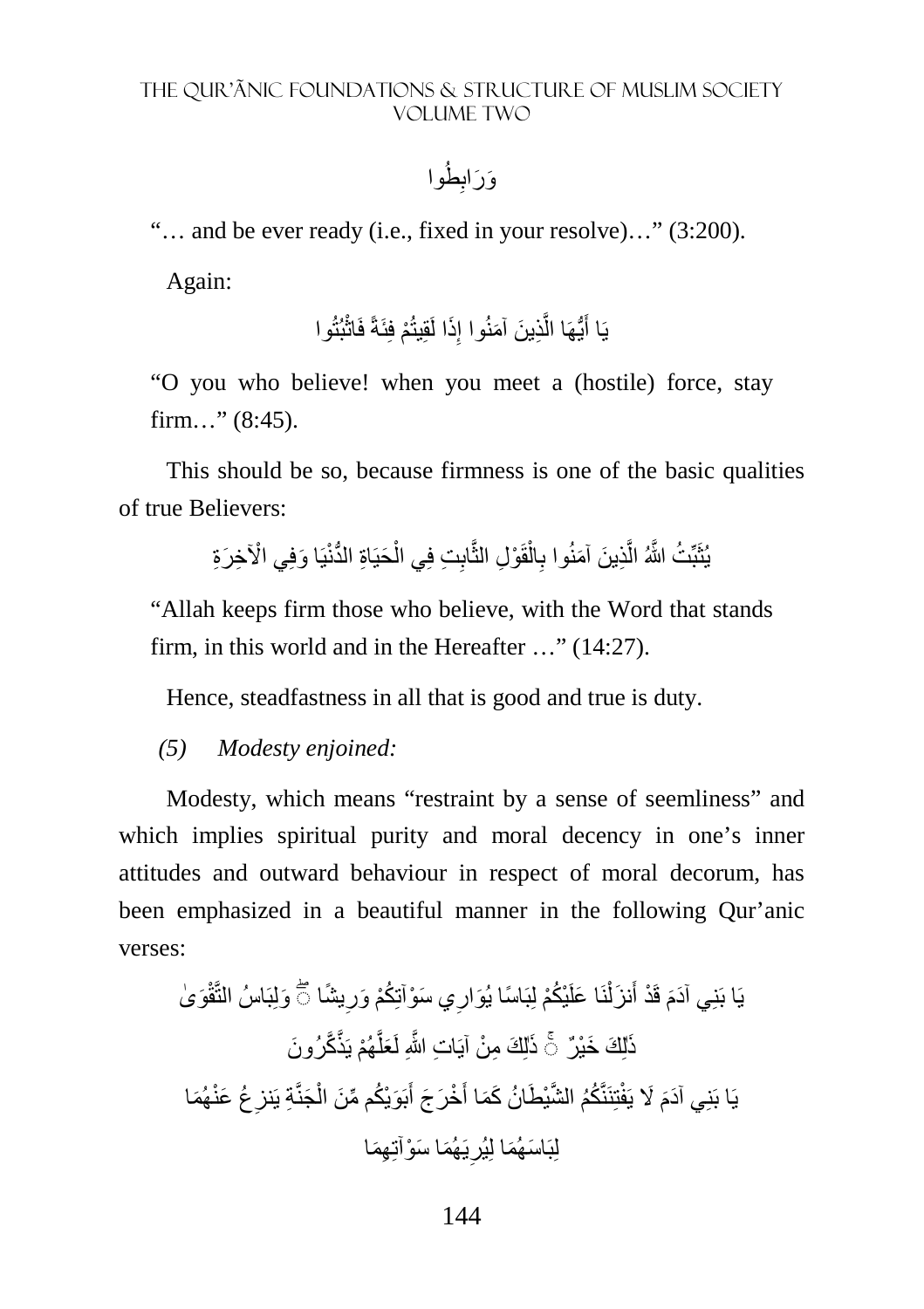"O children of Adam! We have bestowed raiment upon you to conceal your shame, and as an adornment. But the raiment of piety, that is the best. Such are among the Signs of Allah, that you may be admonished.

"O children of Adam! *Let not Satan seduce you*, in the same manner as he got your parents out of the Garden (of felicity), stripping them of the raiment (of innocence and purity), that he might manifest their shame to them ..." (7:26-27).

'Raiment of piety', in verse 26, emphasizes the observance of modesty in the inner attitude as well as outward behaviour; while the words: 'let not Satan seduce you' in verse 27, proclaim the duty of the observance of modesty.<sup>119</sup>

(6) *Marriage enjoined for providing the protection of the moral fortress of married life to the individual:* 

The law has been laid down:

َر َ اء قَ ُكونُوا فُ ِن يَ إ ِ نك ْ حُوا ا>َ َ ُك َو ْم أ ِ َمائِ نكْم َ و َّ الصالِ ِح َ ين ِ م ْن ِ عبَ ِاد ُكْم َ وإ ام ٰى ِ م ُ َ ۚ◌ يَ ِھُم َّ اللهُ ِ من فَ ْضلِ ِه َو َّاللهُ َ و ِ اس ٌع َ علِ ٌيم ۗ◌ ْيُغِن

Marry those among you who are single, or the virtuous ones among your slaves, male or female: If they are in poverty Allah will give them Means out of His Grace: for Allah encompasses all, and He knows all things." (24:32).

That marriage provides a moral fortress, a fortress of chastity, has been emphasized by the Holy Qur'an in the word *muÍÎin*—*ÍiÎn*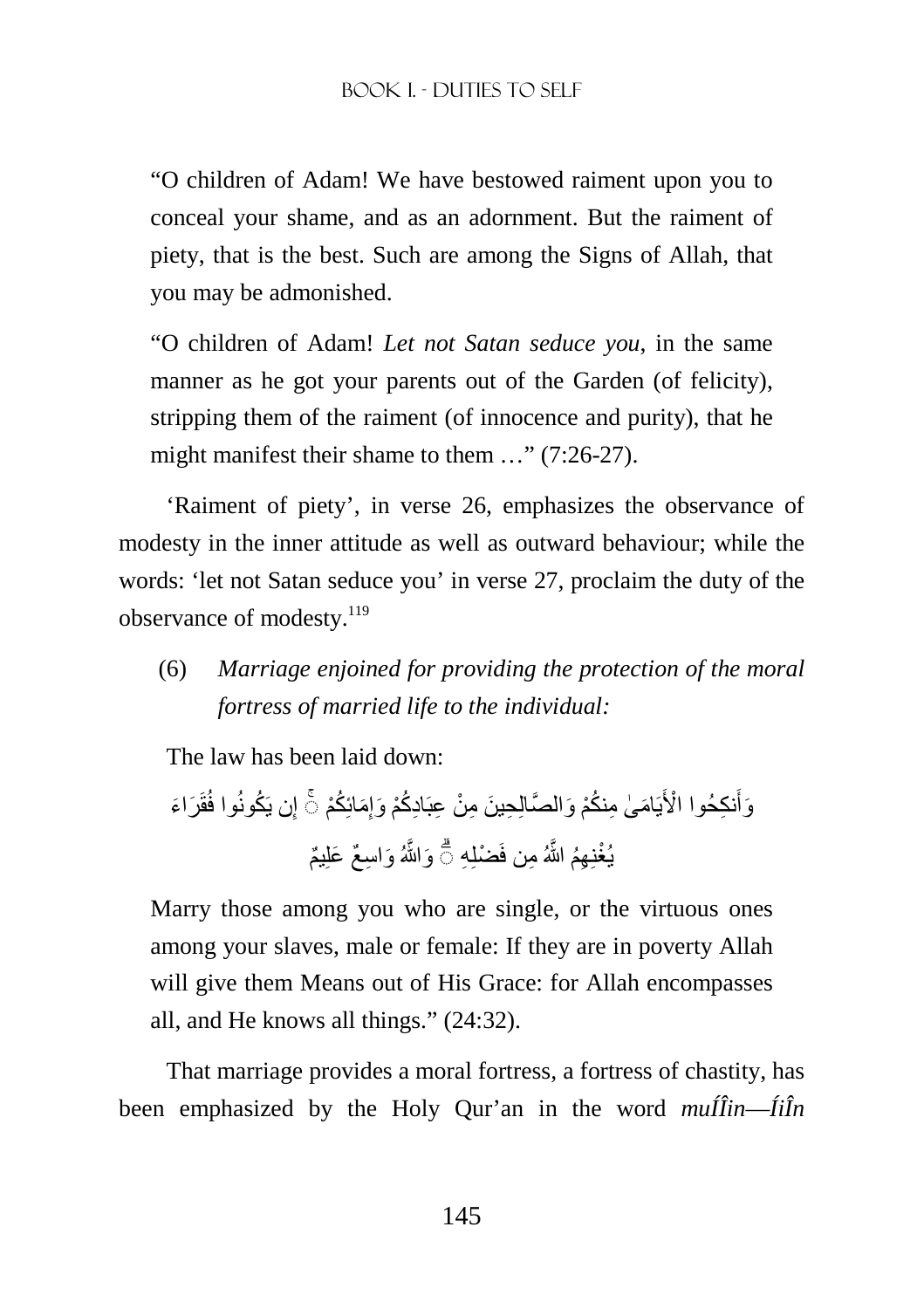meaning fortress—employed in the verse which points out the true motive with which a Muslim should marry:

ُّم ْح ِصنِ َ ين َ غْي َر ُ م َسافِ ِح َ ين

"… desiring chastity, not lust …" (4:24).

*(7) Chastity under all conditions: Preservation of sexual sanctity enjoined:* 

Chastity implies maintenance of purity in thought, word and deed, in respect of the sexual passion. The Holy Qur'an makes it a duty when it commands:

َك ً احا ِذ َ ين َ % يَ ِجُد َون نِ َّ يَ ْستَ ْعفِ ِف ال ْ َول

"Those who find not the wherewithal of marriage shall keep themselves chaste (in thought, word and deed)…" (24:33).

Elsewhere, the womenfolk have been specifically commanded:

َّھُن َّ َن َ خْي ٌر ل َن يَ ْستَ ْعفِفْ َوأ

"… and that they shall observe the principle of chastity (even in respect of the most distantly related aspects of attitude and behaviour), that is best for them…" (24:60).

*(8) Laboring for earning one's livelihood enjoined:* 

The Holy Qur'an has commanded:

َّ َ كثِ ً يرا ل لِ َ حُون َو ْابتَ ُغ ِ وا من فَ ْض ِل َّ اللهِ َ واذْ ُك َّ رُوا اللهَ َّ ُكْم تُفْ َعل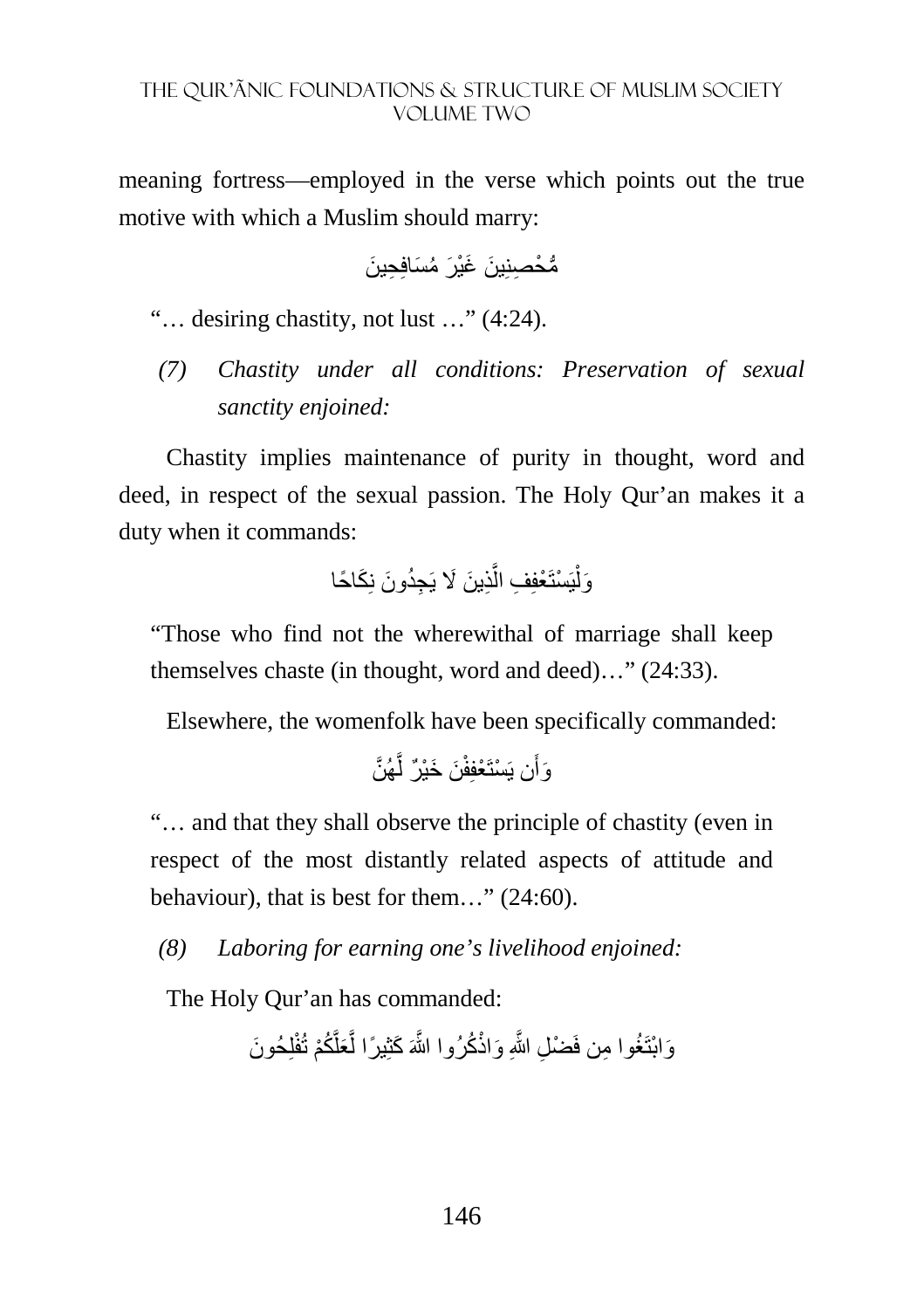"… and seek of (i.e., strive and labour for) Allah's Bounty (i.e., means of livelihood): and remember Allah much, that you may prosper." (62:10).

The above command to strive and labour for earning one's livelihood has actually been given in the context of the observance of special weekly congregational worship on Fridays. This does not mean, however, that the command is confined only to Fridays. On the contrary, the Holy Qur'an has emphasized the virtue of laboring for earning one's livelihood by repudiating the Jewish-Christian notion of the Sabbath—of the false belief as to the sanctity of idleness and abstinence from work—and asserting that labour for honest earning is most definitely a part of worship.

Expounding the Qur'anic view, the Holy Prophet (Peace be on him) says:

طلب كسب الحل فريضة **...**

"To engage in labour for honest livelihood is duty…" (*MishkÉt al-MaÎÉbÊÍ,* vol. 2, p. 7).

*(9) Earning livelihood through honest means enjoined.*

The verse quoted in the preceding injunction<sup>120</sup> implies one more command: namely, to earn one's livelihood by honest means and in honest manner, because it has to be earned as "God's Bounty" and not as Satan's favor. Moreover, the command to earn has been combined with the command to "remember Allah much, that you may prosper", thereby commanding spiritualization of the effort for earning, which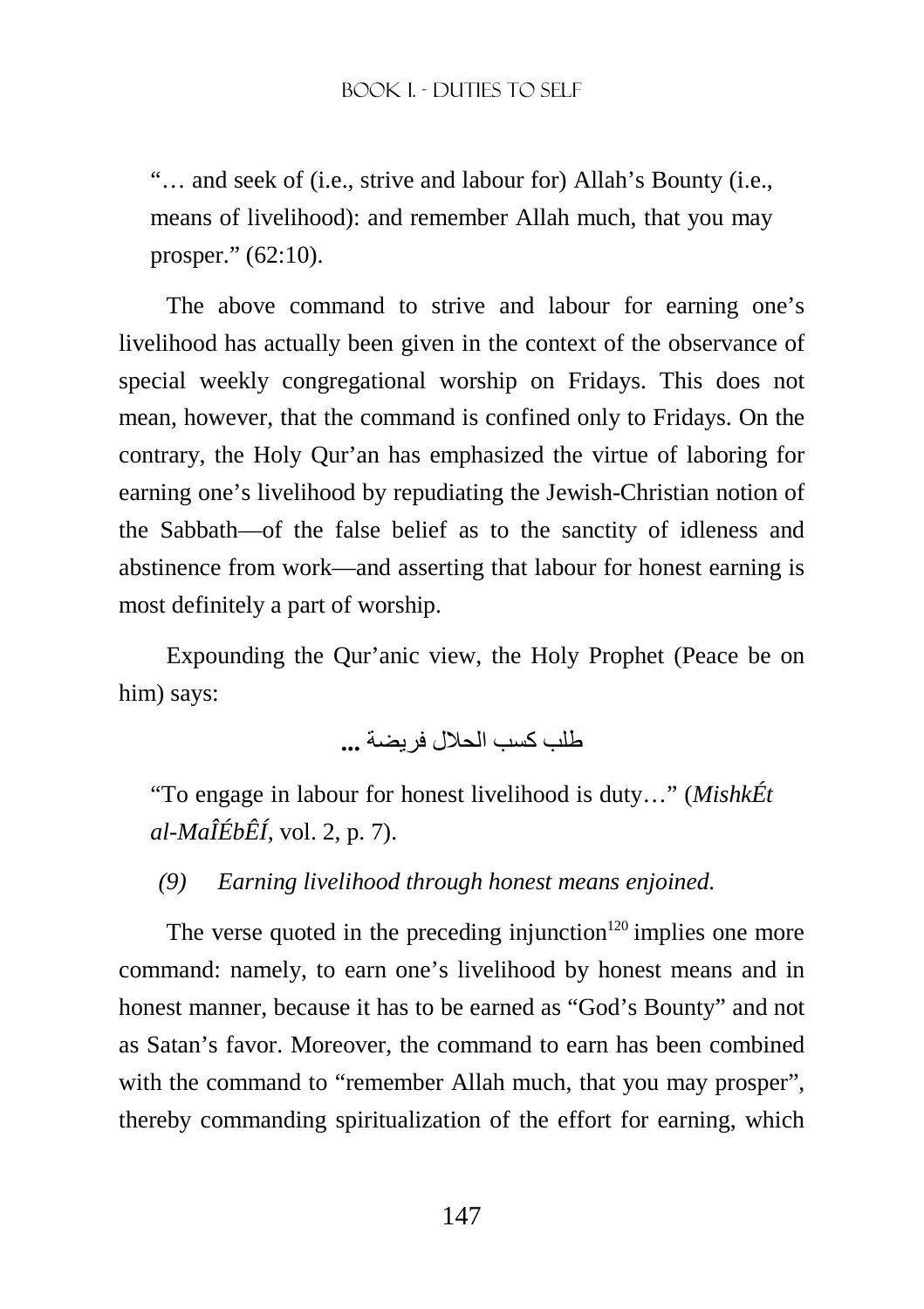alone can truly guarantee the maintenance of one's conscience as sound and unblemished.

# *(10) Benefiting oneself from only that which has been lawfully acquired, enjoined:*

The most basic need of man is food, and hence it is hunger in respect of which it is most difficult to observe lawfulness. Even an honest person finds it most difficult to abstain from employing debasing or illegitimate means, like theft, when he is confronted with death by starvation. Hence, the Holy Qur'an has mentioned food when laying down the duty of benefiting oneself from only that which has been lawfully acquired. It says:

> ا أَيُّهَا النَّاسُ كُلُوا مِمَّا فِي الْأَرْضِ حَلَالًا طَيِّبًا اُ َ

"O mankind! eat of whatsoever is on the earth (provided it is) lawfully acquired, and good (i.e., lawful for your health) ..."  $(2:168).$ 

Then the Holy Qur'an goes beyond food and lays down the general law:

يَا أَيُّهَا الَّذِينَ آمَنُوا أَنفِقُوا مِن طَيِّبَاتِ مَا كَسَبْتُمْ وَمِمَّا أَخْرَجْنَا لَكُم مِّنَ الْأَرْضِ َّ َ

"O you who believe! Spend out of the good things which you have lawfully earned and out of that which we have brought forth for you from the earth  $\ldots$  " (2:267).

According to Qur'anic commentators, this verse relates to spending in charity for others<sup>121</sup>, from which a person benefits spiritually. But, spending on one's personal needs should all the more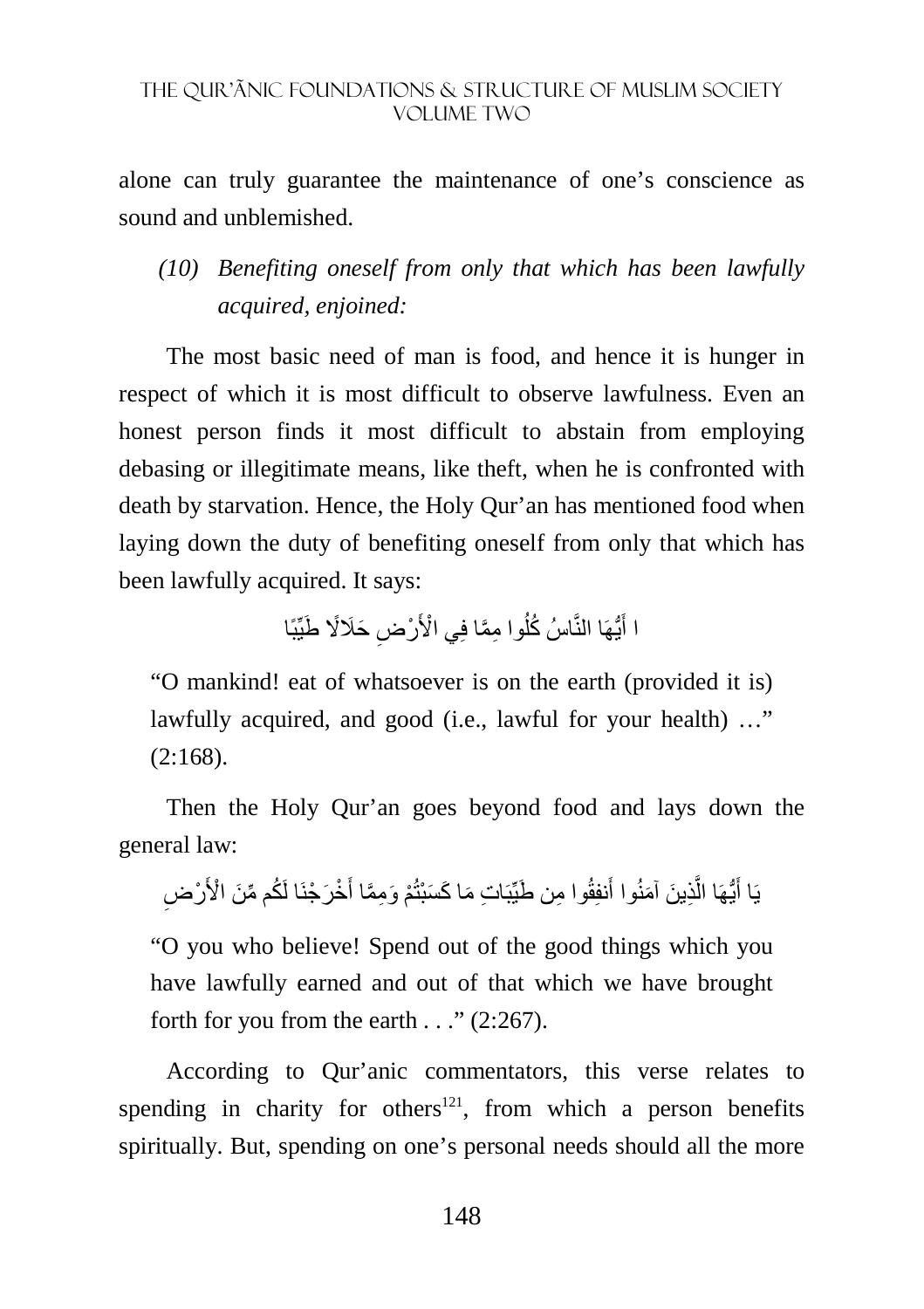strictly be based on what one has lawfully earned, because in that way alone can the spiritual health—the integrity of personality—be properly maintained.

*(11) Virtue of industry enjoined:* 

To lead a hard life, to engage in perpetual endeavor for the flowering up of one's talents and faculties, to struggle incessantly through honest labour for higher and higher achievement: that is the law of life in Islam, emphasized time and again in the Holy Qur'an and enshrined in the life of the Holy Prophet (Peace be on him). Emphasizing this law, the Holy Qur'an says:

َّ% َ م َ ا س َع ٰى ِ ان إ ِْ َ نس ِ ْي َس لِ َّ َن ل َوأ َّن َ س ْعيَ َ هُ س ْو َف َ يُر ٰى َ َوأ

"… and that for man shall be nothing (i.e., no man deserves) save that wherefor he makes effort, and that (the fruit of) his effort will soon come in sight." (53:39-40).

Again:

َون ُ َغافِ ٍل َ ع َّما يَ ْعَمل ِ َو َم َ ا رُّب َك ب ُوا ات ِّ مَّم َ ا ع ِمل ُك َلٍّ د َر َج ٌ َولِ ◌ۚ

"For each (human being) is a rank according to the *deeds* which he does: for your Lord is not unaware of what they do." (6:132).

The first verse says that no human being deserves any success in life except what he labours for. The second verse emphasizes progress on the basis of genuine, practical endeavor.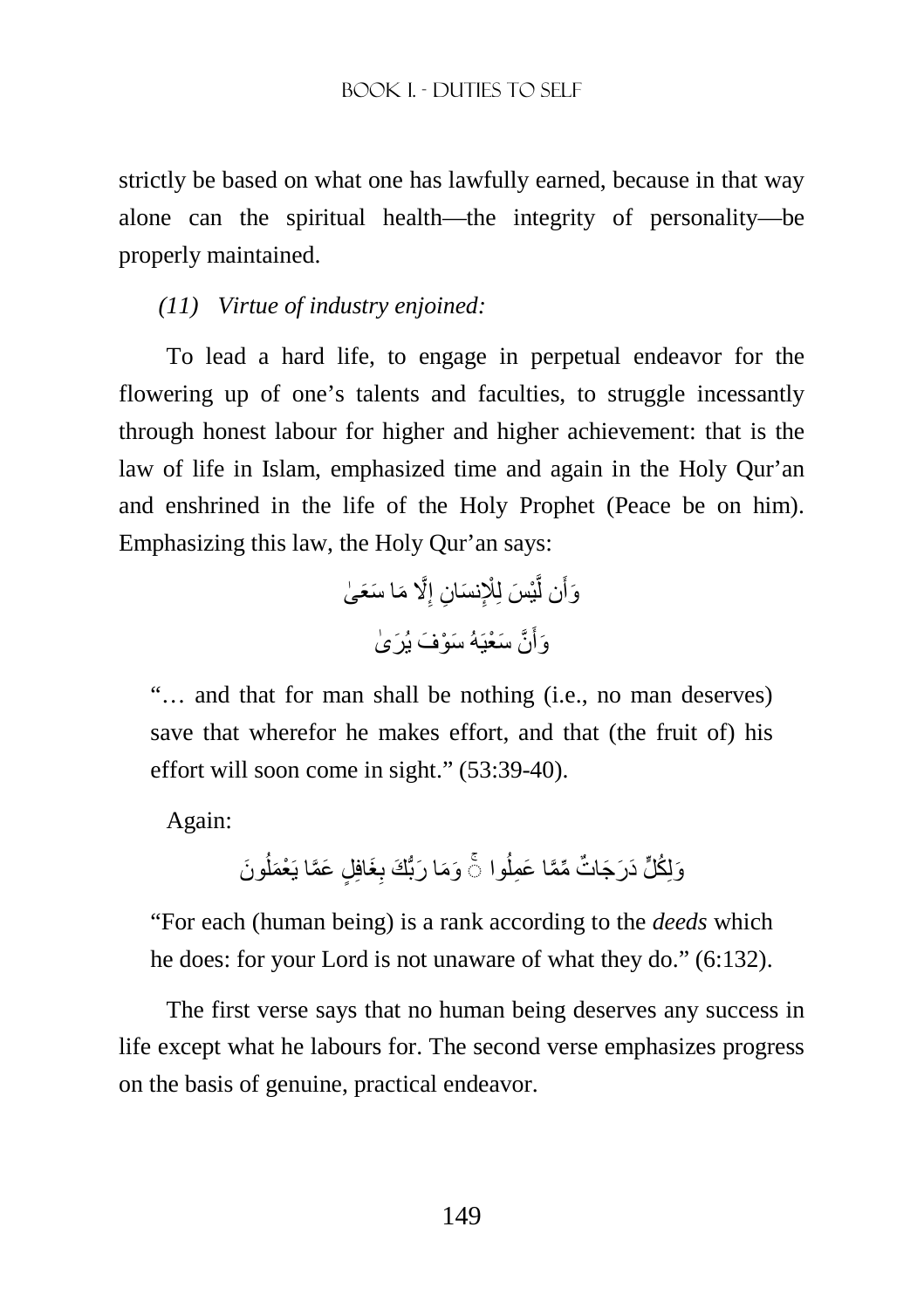Industry is, therefore, an important duty to self, according to the Holy Qur'an.

*(12) Virtue of pursuing stable and sound Progress life, through:* 

- a. Planning one's life and activity soundly;
- b. Aiming at consequential (as opposed to wasteful) activity.
- c. Aiming at the highest and the soundest productivity in one's activity,

enjoined:

The Holy Qur'an commands:

َواتَّقُ َّ وا اللهَ َغٍد ۚ◌ َم ْت لِ ٌس َّ ما قَ َّد ْر َ نفْ تَنظُ ْ ِذ َ ين َ آمنُوا اتَّقُ َّ وا اللهَ َ ول َّ ُّيھَا ال يَا أ ۖ◌ َ َون ُ ِ َم َ ا ت ْعَمل ٌ ير ب ِ َ خب َّن َّ اللهَ ِ إ

"O you who believe! Fear Allah (in wasting your life and talents in vain or wrong pursuits and through unsound planning and execution), and (in all types of actions) let every soul look to what (resulting good and worthiness for success and progress) he has sent forth for the morrow. And fear Allah (for making your activity positive, planned, consequential and progressive, thereby manifesting your true and active thankfulness to Him for His bounties): for Allah is wellacquainted with (all) that you do." (59:18).

That the human outlook should be progressive, which necessitates aiming at the highest and the soundest productivity, is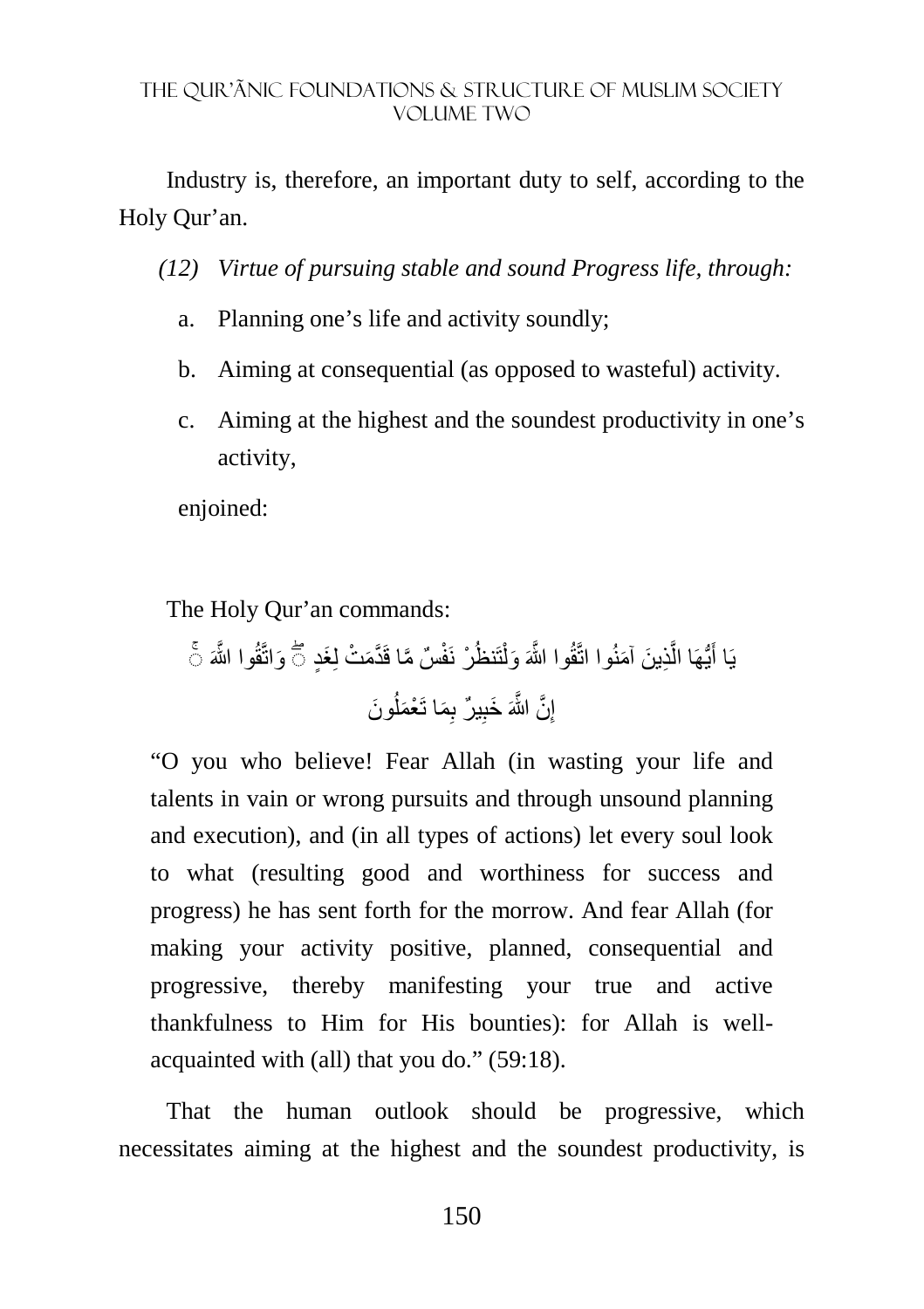borne out by the fact that man, according to the Holy Qur'an, is an evolutionary being and the character of human life is evolutionary: $^{122}$ 

فَلَا أُقْسِمُ بِالشَّفَقِ . وَاللَّيْلِ وَمَا وَسَ**قَ .** وَالْقَمَرِ إِذَا اتَّسَقَ . لَتَرْكَبُنَّ طَبَقًا عَن طَبَقٍ ِ ِ ْ َّ َّ **∶** اُ

"So I do call to witness the ruddy glow of Sunset; the Night and its Homing; and the Moon in her Fullness: you shall surely travel from stage to stage." (84:16-19).

*(13) Cultivation and maintenance of Optimism enjoined:* 

Optimism, or maintaining an unflinching attitude of hope, is based, in a Muslim's life, on his unswerving faith in and sincere reliance on God, and has been mentioned in the Holy Qur'an as an essential attribute of Islamic life: $123$ 

أَمَّنْ هُوَ قَانِتٌ آنَاءَ اللَّيْلِ سَاجِدًا وَقَائِمًا يَحْذَرُ الْآخِرَةَ وَيَرْجُو رَحْمَةَ رَبِّهِ َّ َ

"Is one who worships devoutly during the hours of the night prostrating himself and standing (in adoration), who takes heed of the Hereafter, and who places his hope in the Mercy of his Lord (like one who does not)? ..." (39:9).

To maintain optimistic attitude in life is, therefore, duty.

*(14) Cultivation and maintenance of the spirit and the attitude of Generosity (or, Spirit of Benevolence) enjoined:* 

Actual generosity is a duty to others. But the cultivation and maintenance of the spirit and the attitude of generosity is a duty towards self because of the purity and enrichment that it acquires thereby. It is this spirit and this attitude that have been emphasized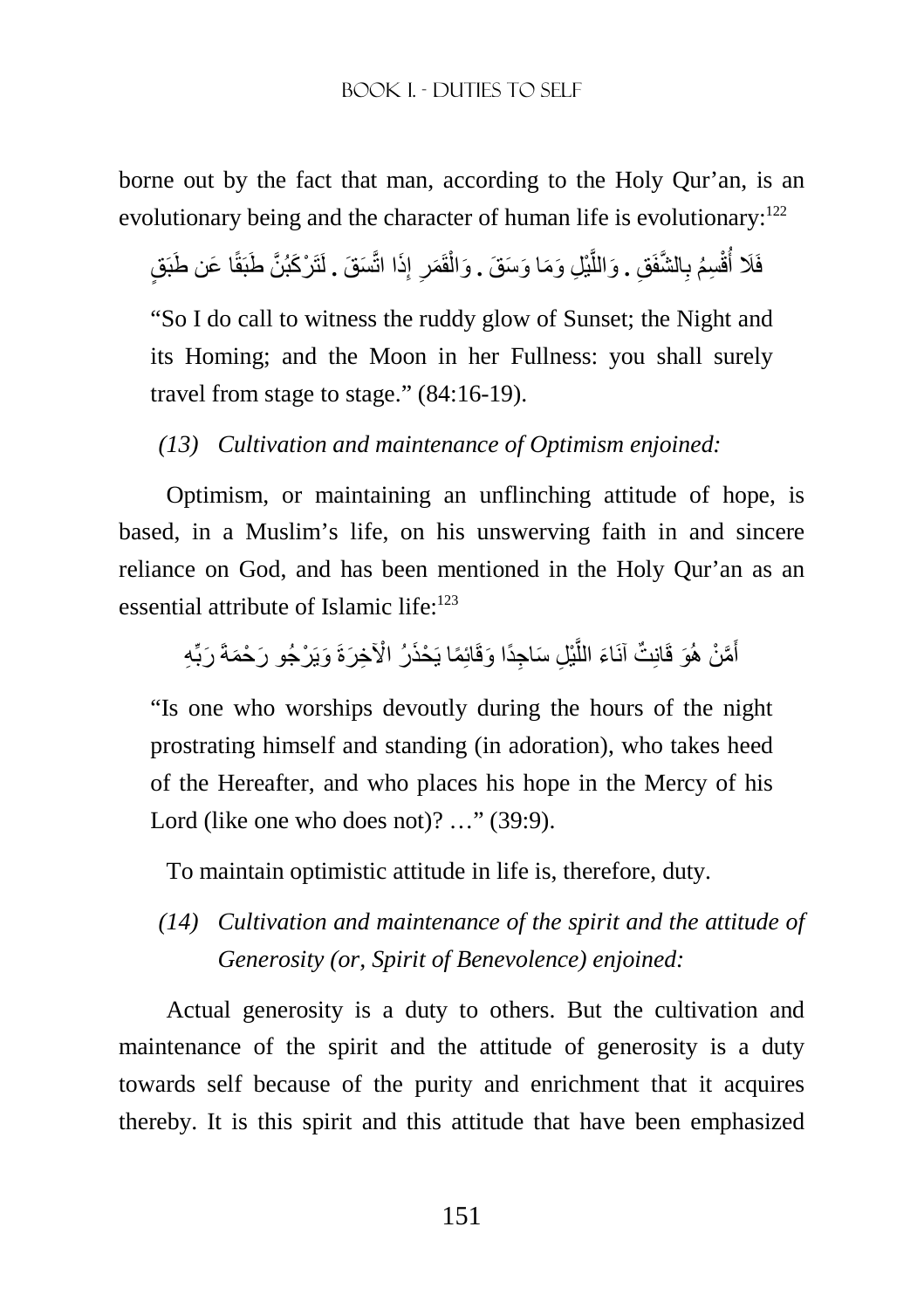together with actual generosity, as essential attributes of righteousness, in the following verses:

ات َ و ْا>َ ٍة َ ع ْرضُھَ َّ ا الس َم َاو ُ ُكْم َ و َجنَّ ٰى َ مْغفِ َرٍة ِّ م َّن ربِّ لَ ِ ُعوا إ ِ ِعَّد ْت َو َسار ُ ْرضُ أ َون فِ َّ ي الس َّر ِ اء َ و َّ الض َّر ِ اء ِذ َ ين يُنفِقُ َّ ُمتَّقِ َ ين **.** ال ْ لِل

"And vie with one another, hastening to forgiveness from your Lord, and to a Garden whose breadth is that (of the whole) of the heavens and of the earth, prepared for the righteous, —those who spend (freely), whether in prosperity or in adversity..." (3:133-134).

ِھْم ْم ِ ع َند َ ربِّ ْجرُھُ َ ْھُم أ َ ا و َعَنِيَةً فَلَ ِ س ّرً ِ ِل َ والنَّھَار ْي َّ الل ِ ْمَوالَھُم ب َ َون أ ِذ َ ين يُنفِقُ َّ ال ْم ِھْم َ و%َ ھُ ْي َون َو%َ َ خ ْو ٌف َ علَ يَ ْح َزنُ

"Those who spend (in Charity) of their goods by night and by day, in secret and in public, have their reward with their Lord; on them shall be no fear, nor shall they grieve." (2:274).

*(15) Constancy in Life commanded; hence its observance is duty:* 

Success and productivity in life demands constancy in our effort, and hence devotion to the principle of constancy is a duty to self. The Holy Qur'an enjoins it in respect of Prayer, saying that life is truly and ultimately successful of those "who," besides possessing other virtues, "are constant at their worship."<sup>124</sup> (70:23).

Now, Prayer being the most basic character-building exercise according to the Holy Qur'an, the above verse refers indirectly to the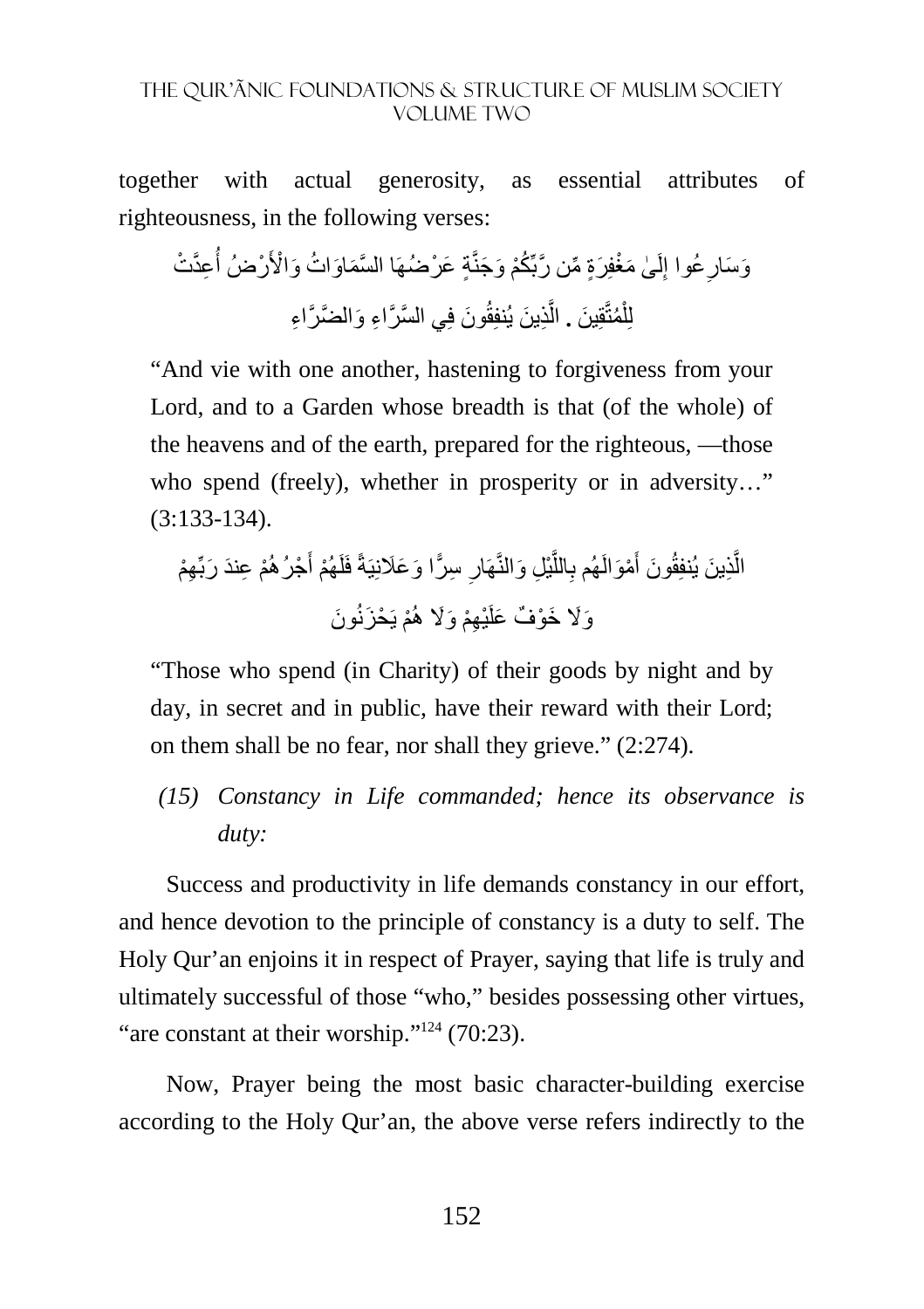merit of cultivation and maintenance of the principle of constancy in respect of all virtues. This fact has been directly emphasized by the Holy Prophet (Peace be on him) when he says:

> أَنَّ أَحَبَّ الْعَمَلِ إِلَى اللَّهِ أَدْوَمُهُ َ ِ ْ اً َ

"The action (of goodness) most loved by God is that in which the principle of Constancy is observed most." (BukhÉrÊ: *ØaÍÊÍ*, Vol. 2, p. 957).

*(16) Punctuality and Regularity in life enjoined:* 

The Holy Qur'an has enjoined punctuality in respect of Prayer:

إِنَّ الصَّلَاةَ كَانَتْ عَلَى الْمُؤْمِنِينَ كِتَابًا مَّوْقُوتًا ْ ِ

"Verily the Prayer is prescribed unto the Believers at definite times (or, at appointed hours)." (4:103).

In this manner the Holy Qur'an trains and accustoms the Muslims to punctuality in all the affairs of life.

Moreover, the holy book appeals repeatedly to the Believers to observe the principle of regularity found in Nature and within their own selves, and take lesson from it all. For instance:

> وَفِي الْأَرْضِ آيَاتٌ لِّلْمُوقِنِينَ ْ ِّ وَفِي أَنفُسِكُمْ ۞ أَفَلَا تُبْصِرُونَ أَ

"On the earth are Signs for those of assured Faith, as also in your own selves: will you not then observe?" (51:20-21).

إِنَّ فِي خَلْقِ السَّمَاوَاتِ وَالْأَرْضِ وَاخْتِلَافِ اللَّيْلِ وَالنَّهَارِ لآيَاتٍ لِّأُولِي الْأَلْبَابِ ْ ِ َّ ْ ِ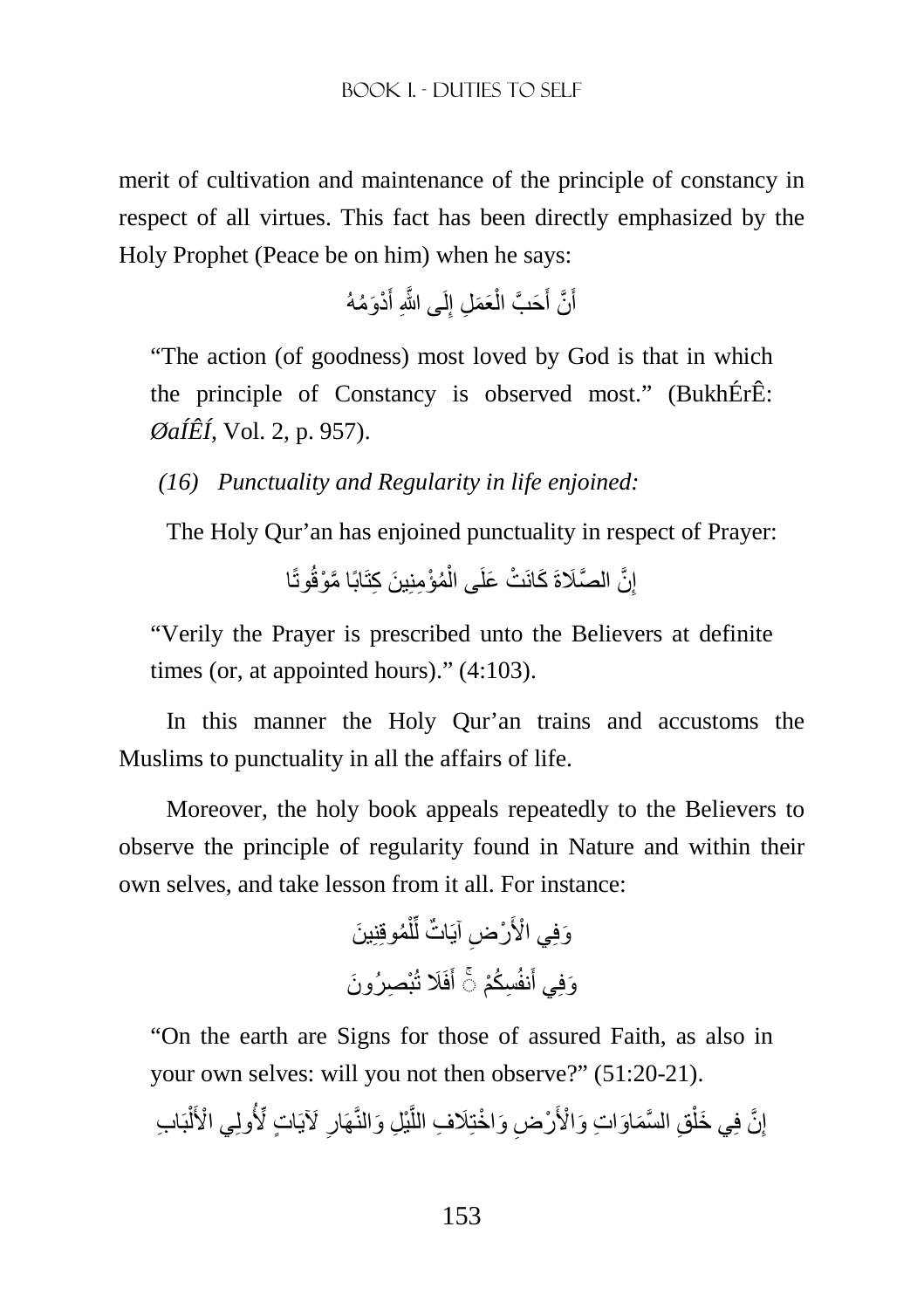"Behold! In the constitution of the heavenly bodies and the earth, and the alternation of the Day and the Night, there are indeed Signs for the possessors of understanding …" (3:190).

Such being the importance of punctuality and regularity according to the Holy Qur'an, it is a duty to observe them in life to the best of one's ability.

*(17) Observance of the principle of Moderation enjoined:* 

According to the Holy Qur'an, conformity to the just mean in all things of life is one of the basic distinguishing marks of Islamic conduct. God says:

> وَكَذَٰلِكَ جَعَلْنَاكُمْ أُمَّةً وَسَطًا  $\overline{\phantom{a}}$ أُ ْ

"Thus We have exalted you as a community (*ummah*) conforming to the just mean …" (2:143).

Having laid down the principle basically and for universal application in life, the holy book also refers to certain concrete instances of its application. For instance:

*(a) Concerning prayer:* 

وَلَا تَجْهَرْ بِصَلَاتِكَ وَلَا تُخَافِتْ بِهَا وَابْتَغِ بَيْنَ ذَٰلِكَ سَبِيلًا ِ ِ

"Neither be too loud in your Prayer nor be too quiet in it, but seek a middle course between." (17:110).

*(b) Concerning spending:* 

The true servants of God are: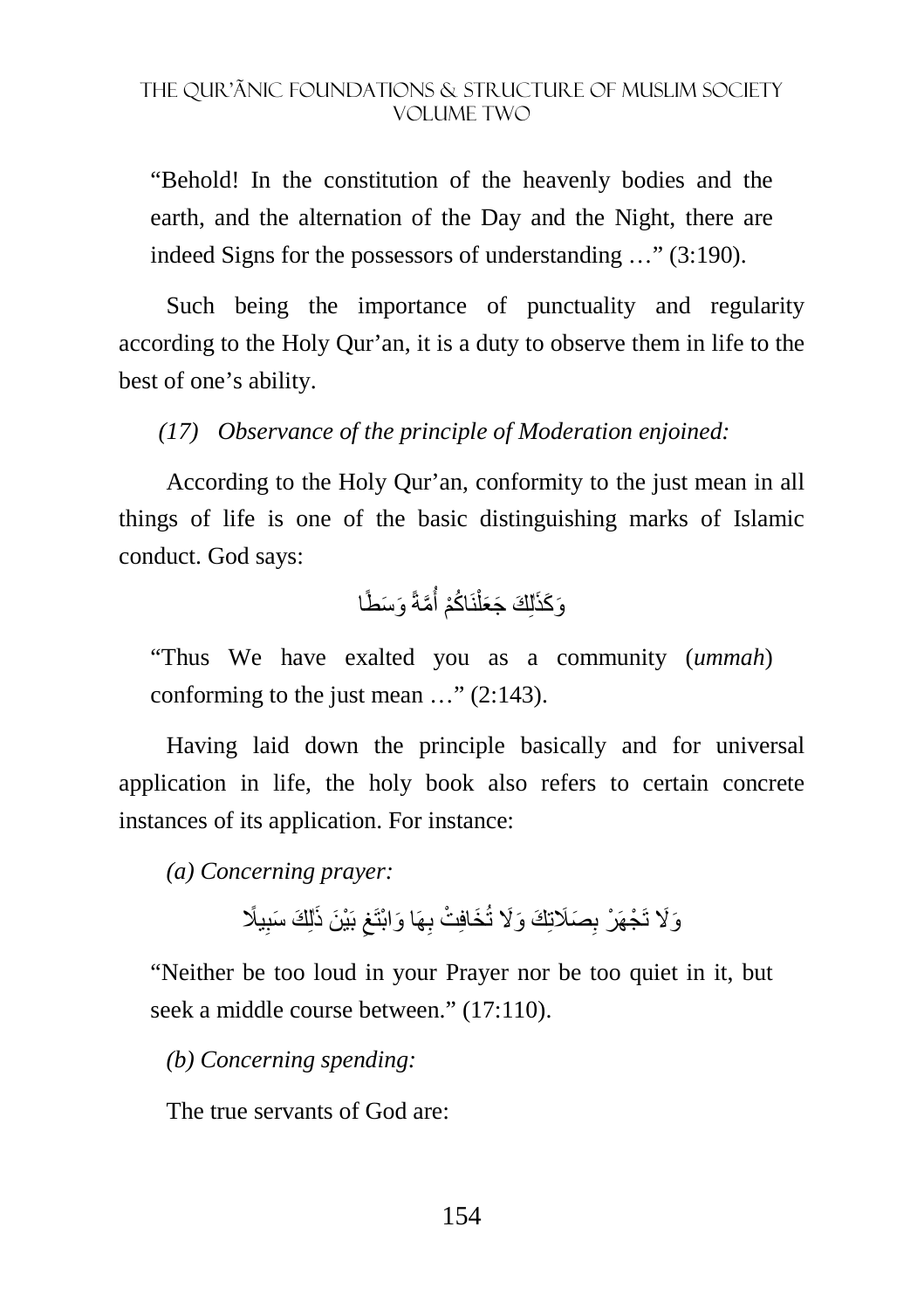وَالَّذِينَ إِذَا أَنفَقُوا لَمْ يُسْرِفُوا وَلَمْ يَقْتُرُوا وَكَانَ بَيْنَ ذَٰلِكَ قَوَامًا ِ ِ َّ

"those who, when they spend<sup>125</sup> (their wealth, talents, time, energy, etc.), are neither extravagant nor sparing, but hold, a just (balance) between those (extremes)." (25:67).

*(c) Concerning walking;* 

َك ِ ِصْد فِ َي م ْشي َواقْ

"And be moderate in your pace…" (31:19).

 Thus, observance of the principle of moderation in all things is a duty.

*(18) Observance and maintenance of Discipline enjoined:* 

A true Muslim's life is a disciplined life. It is hedged in by principles, rules and laws from all sides, named by the Holy Qur'an as 'limits ordained by God', and it is a duty to maintain life strictly within those limits. Discipline is thus the hall-mark of Islamic life. Speaking of the true Believers the Holy Qur'an says:

> وَالْحَافِظُونَ لِحُدُودِ اللَّهِ ۖ وَبَشِّرِ الْمُؤْمِنِينَ ْ ِ

"And those who keep the limits ordained by Allah. So proclaim the glad tidings to the Believers." (9:112).

As regards those who are undisciplined and violate those limits, we are told:

تِلْكَ حُدُودُ اللَّهِ فَلَا تَعْنَدُو هَا ۞ وَمَن يَتَعَدَّ حُدُودَ اللَّهِ فَأُولَـٰئِكَ هُمُ الظَّالِمُونَ ْ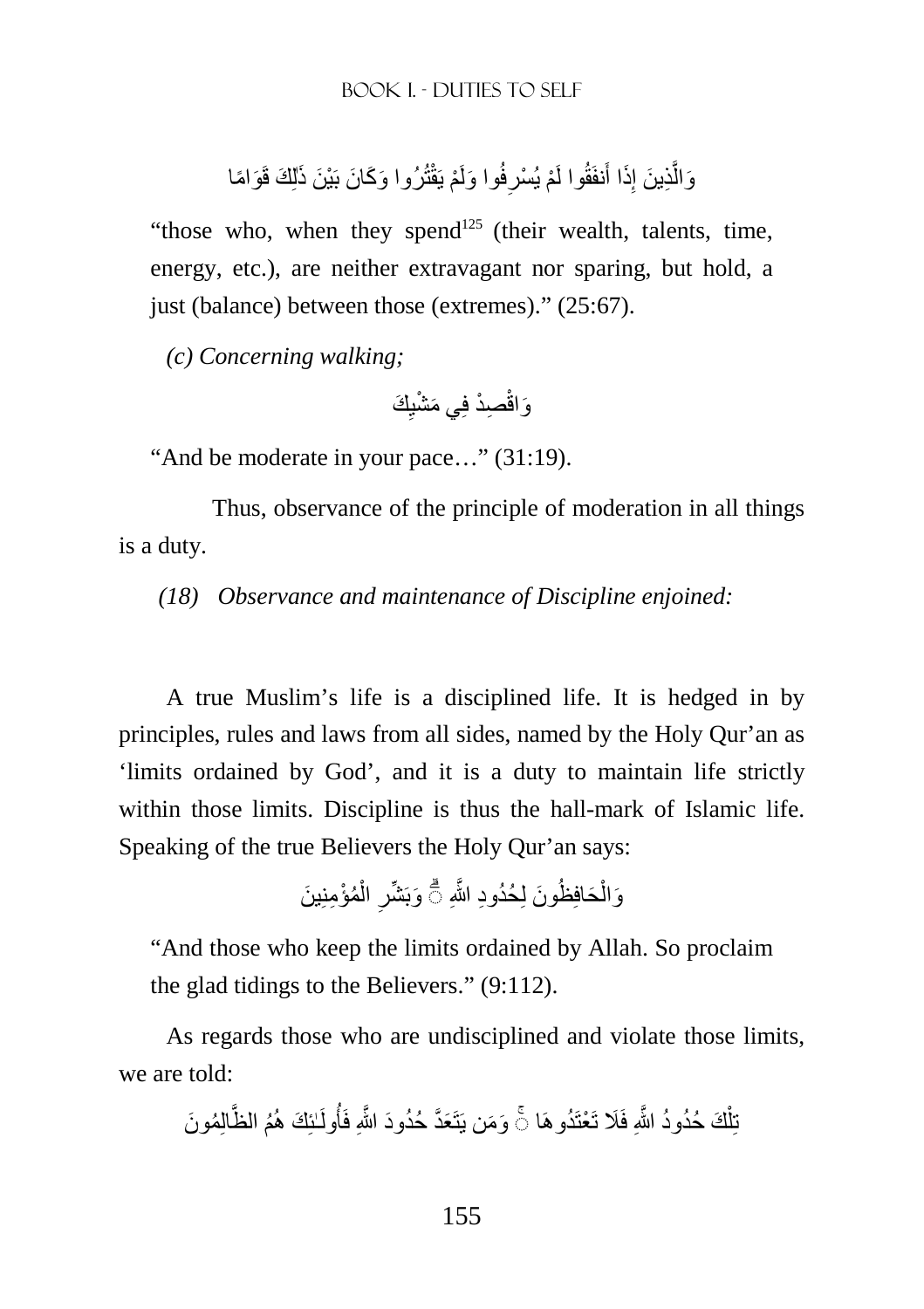"These are the limits (ordained by) Allah. Transgress them not. For whoso transgresses Allah's limits: such are wrong-doers." (2:229).

Again:

وَتِلْكَ حُدُودُ اللَّهِ ۞ وَمَن يَتَعَدَّ حُدُودَ اللَّهِ فَقَدْ ظَلَمَ نَفْسَهُ ْ

"… and any who transgresses the limits ordained by Allah, does verily wrong his own soul …" (65:1).

Observance of strict discipline in life is, therefore, duty to self.

*(19) Cultivation and practice of Moral Courage enjoined:* 

Moral courage consists in upholding and advocating truth without fear

According to the Holy Qur'an, it forms one of the essential attributes of Islamic conduct. For, the true Believers are those who are:

لَا يَخَافُونَ لَوْمَةَ لَائِمِ

"… never afraid (in upholding Truth) of the reproaches of such as find fault." (5:54).

Hence, cultivation and maintenance of moral courage is duty.

*(20) Remaining pitched in battle against the forces of evil enjoined:* 

A true Muslim is a man of God and, as such, his function is to enjoin what is right and to forbid what is wrong.<sup>126</sup> He cannot perform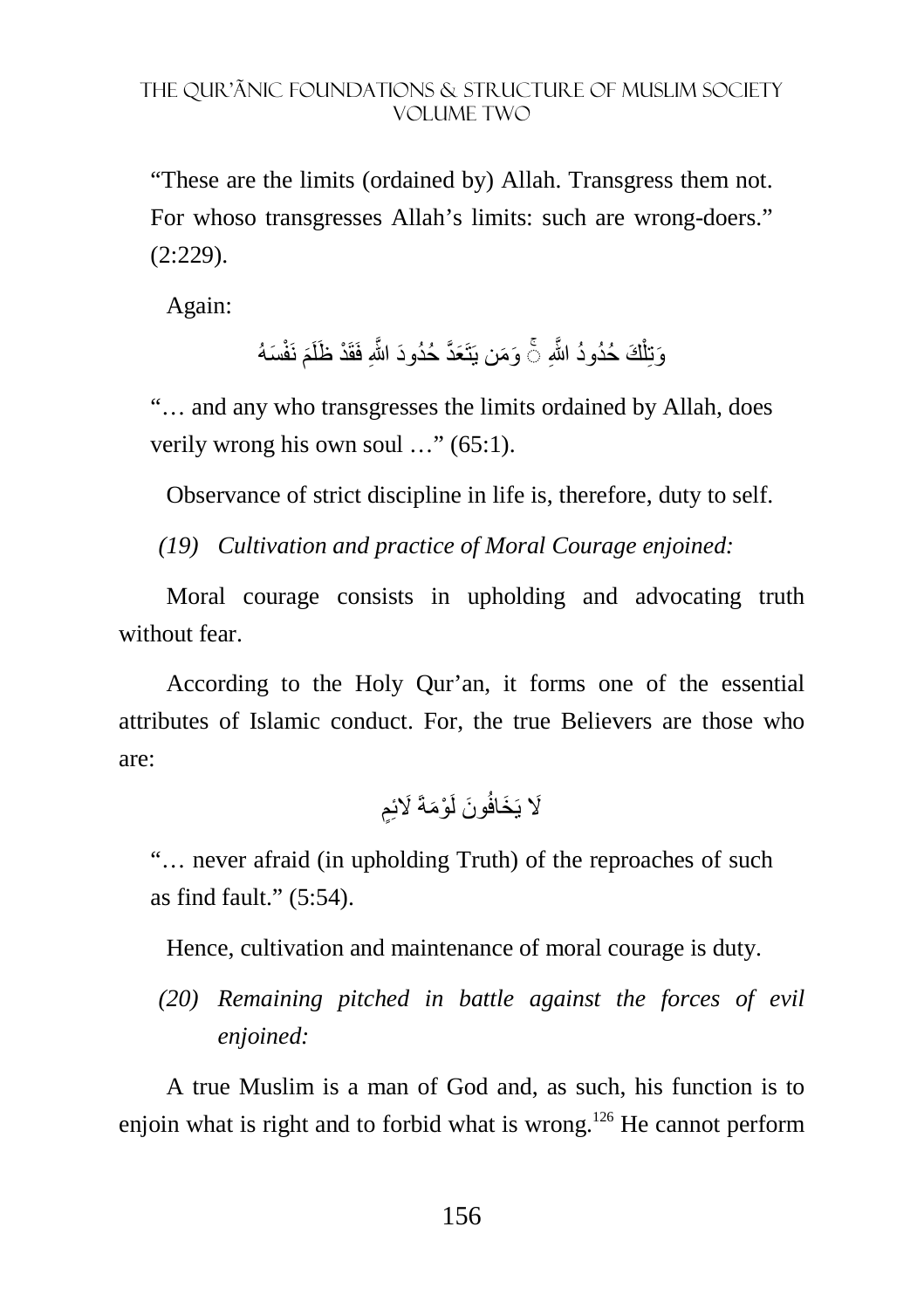this function, however, unless he remains pitched in battle against the forces of evil. And this he has been commanded by the Holy Qur'an:

> إِنَّ الشَّيْطَانَ لَكُمْ عَدُوٌّ فَاتَّخِذُوهُ عَدُوًّا ِ

"Verily Satan is an enemy to you: so treat him (constantly) as an enemy (remaining engaged in perpetual fight with him)."  $(35:6)$ .

*ShaiÏÉn*, or, Satan, is, according to Lane's *Arabic-English Lexicon*, not only 'the devil', but 'any that is exceedingly, or inordinately, proud or corrupt or unbelieving or rebellious.' As such, Satan represents all evils, whatever their form, wherever they are found, and whenever they manifest themselves. Used as a proper noun, i.e., as 'the Satan', the word signifies the personification of Evil. In any case, the promptings to evil are there all the time: the forces of evil, in their multifarious forms, are perpetually at work. Those who do not treat evil as their enemy fall a victim to it. But every Muslim is, so to say, born to destroy evil and to establish the good. He cannot treat evil even with indifference, not to speak of befriending it. He must fight, fight continuously and with all his might, against evil, wherever it is within his reach and whatever its form. It is his unavoidable duty.

Expounding this duty, the Holy Prophet (Peace be on him) says: مَنْ رَأَى مِنْكُمْ مُنْكَرًا فَلْيُغَيِّرْهُ بِيَدِهِ فَإِنْ لَمْ يَسْتَطِعْ فَبِلِسَانِهِ فَإِنْ لَمْ يَسْتَطِعْ فَبِقَلْبِهِ وَذَلِكَ َ ِ ِ ْ **∣** ِ ِ أَضُعَفُ الْإِيمَانِ َ ِ َ

"Whoever observes evil it is his duty to eradicate it with his hand (or, power of authority). But he who is unable to do that,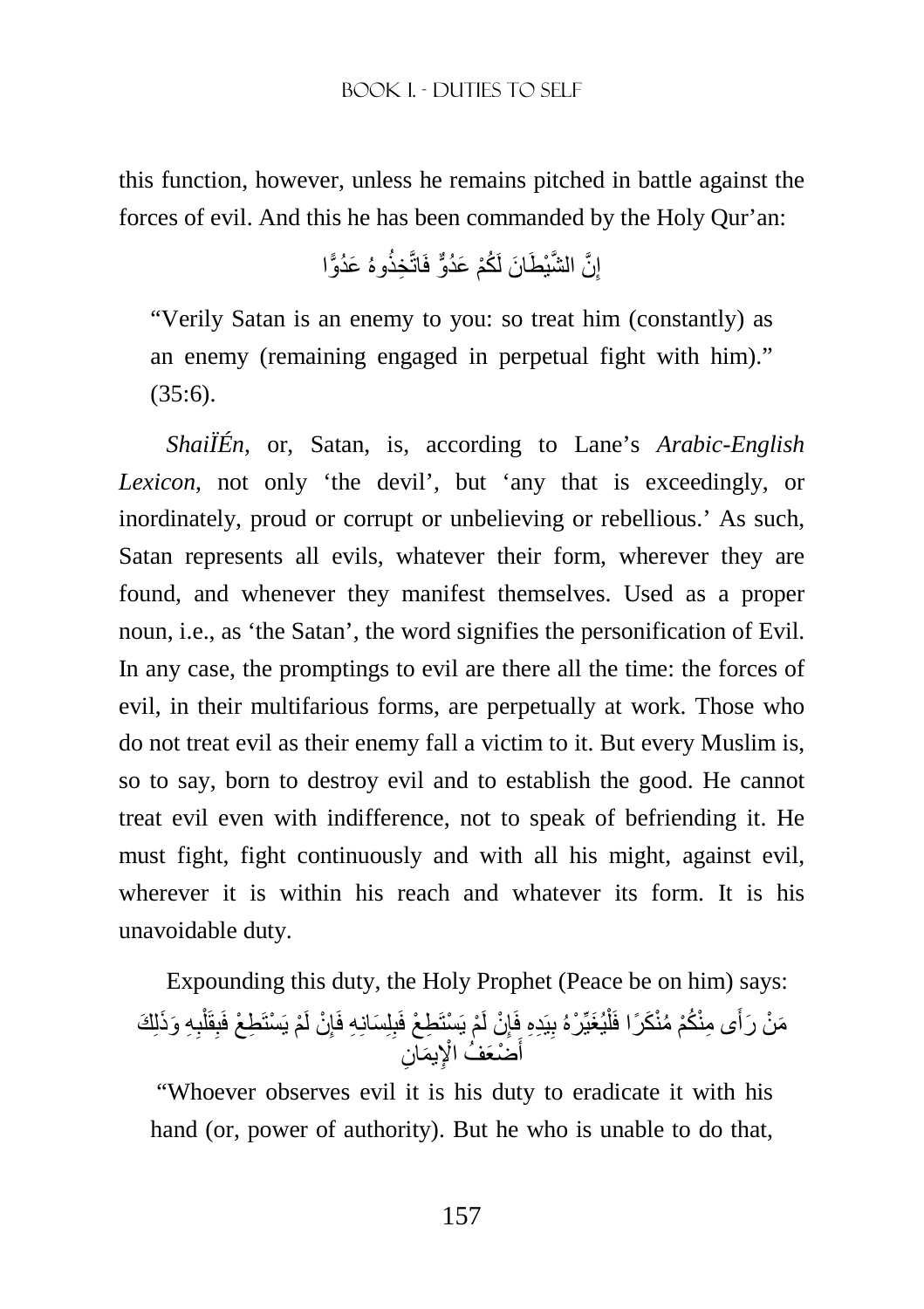let him employ (the power of) his tongue. In case there is one who is unable even to do that, let him (at least detest it) with his heart. This last, however, is the weakest degree of Faith." (Muslim: *ØaÍÊÍ*, vol. 1, p. 51).

### *(21) Cultivation and practice of Bravery enjoined:*

True Muslims, according to the Holy Qur'an, are those who face all hardships and trials, and the forces of the enemy at the battlefield, bravely:

ِس ْ بَأ ْ َس ِاء َ و َّ الض َّر ِ اء َ و ِح َ ين ال ْ بَأ ْ َ ين فِي ال ِ ِر َذا ۗ◌ َو َّ الصاب ِ ِ َع ْھِد ِھ ْم إ َون ب ُموفُ ْ َوال َعاھَ ُدوا ۖ◌ ٰـئِ َك ھُ ُولَ َون َوأ ُمتَّقُ ْ ِذ َ ين َ صَدقُوا ُم ال َّ ٰـئِ َك ال أ ۖ◌ ُولَ

"… and those who observe firmness and calmness in pain (or suffering) and adversity, and throughout all periods of panic and violence (i.e., in war): Such are they who are true (in their Faith).<sup>127</sup> Such are the God-fearing."  $(2:177)$ .

Muslims have been, therefore, commanded:

يَا أَيُّهَا الَّذِينَ آمَنُوا إِذَا لَقِيتُمْ فِئَةً فَاثْبُتُوا وَاذْكُرُوا اللَّهَ كَثِيرًا لَّعَلَّكُمْ تُفْلِحُونَ َّ ِ َّ َ

"O you who believe! When you meet a force (of the enemy on the battlefield), hold firm (i.e., face the enemy bravely), and call Allah in remembrance much<sup>128</sup> (and often), that you may be successful." (8:45).

Again :

يَا أَيُّهَا الَّذِينَ آمَنُوا إِذَا لَقِيتُمُ الَّذِينَ كَفَرُوا زَحْفًا فَلَا تُوَلَّو هُمُ الْأَدْبَارَ َّ ِ َّ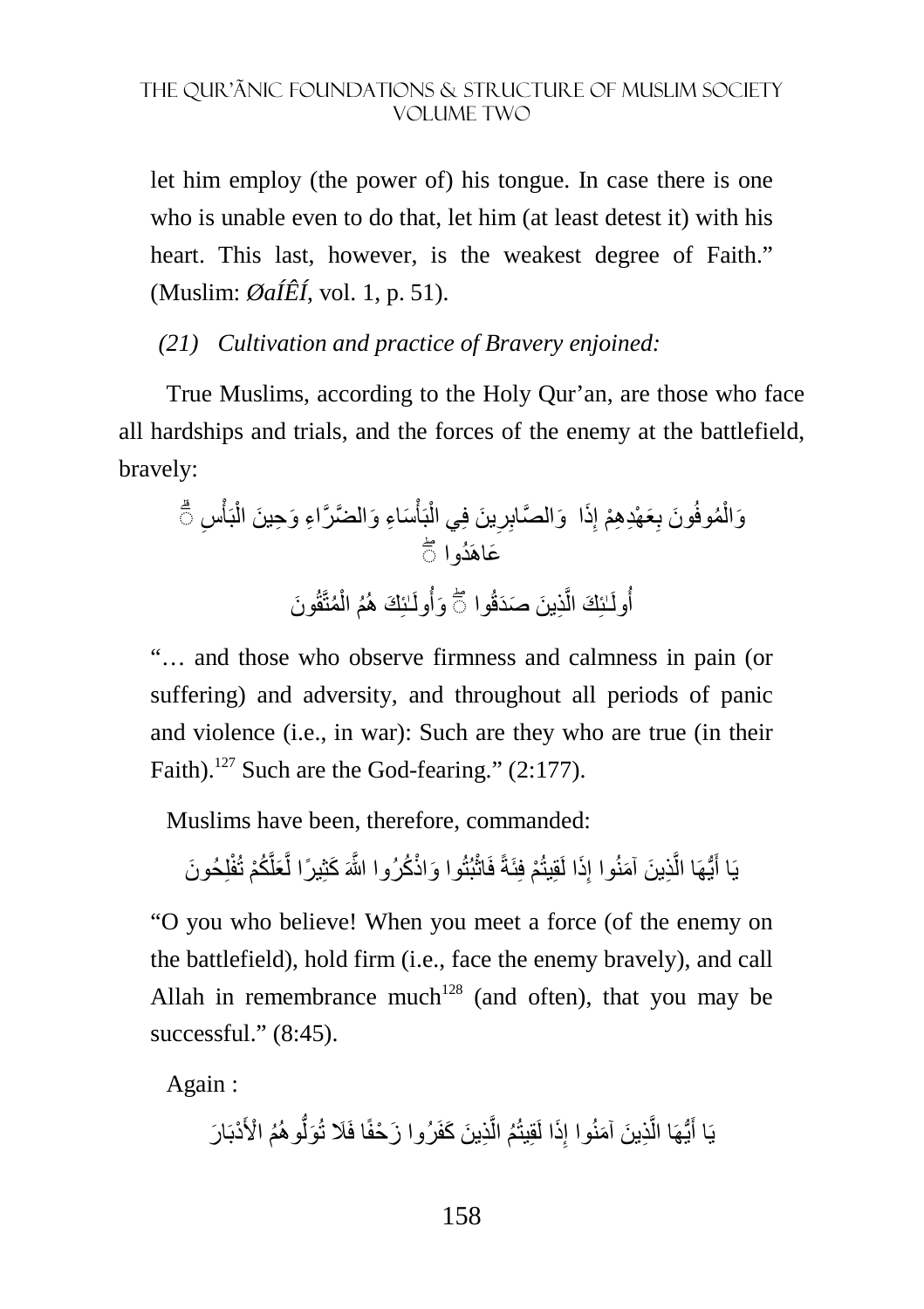"O you who believe! When you meet the Unbelievers in battle, never turn your back to them …" (8:15).

*(22) Observance of Self-Respect, Magnanimity and Sobriety enjoined:* 

It is the duty of every Muslim to cultivate and observe selfrespect, side by side with humility; because the very fact that he is a Muslim make every true follower of Islam honorable. The Holy Qur'an says:

َّمٍة ُ ْم َ خْي َر أ ُكنتُ

"Ye are the best community (in respect of your ideology and your mission)…" (3:110).

ُمْؤ ِمنِ َ ين ْ َ ولِ َرسُولِ ِه َ ولِل ِع َّزةُ ْ ِ ال َوِjَّ

"Honor belongs to Allah and His Messenger (Muhammad) and the (true) Believers;  $\ldots$ " (63:8).

That is why God has commanded the self-respecting attitude of the *AÎhÉb-uÎ-Øuffah* (People of the Platform) in 2:273, already quoted<sup>129</sup>, and has referred to the virtues of self-respect, magnanimity and sobriety as the virtues which should be practiced by all of His true Servants:

ِ َ م ُّر ِ وا ك َر ً اما َّ ْغو الل ِ ا م ُّروا ب َ َذ ِ َوإ

"… and when they pass by what is nonsense, they pass by it observing self-respect, magnanimity and sobriety." (25:72).

*(23) Self-defense against wrong enjoined:*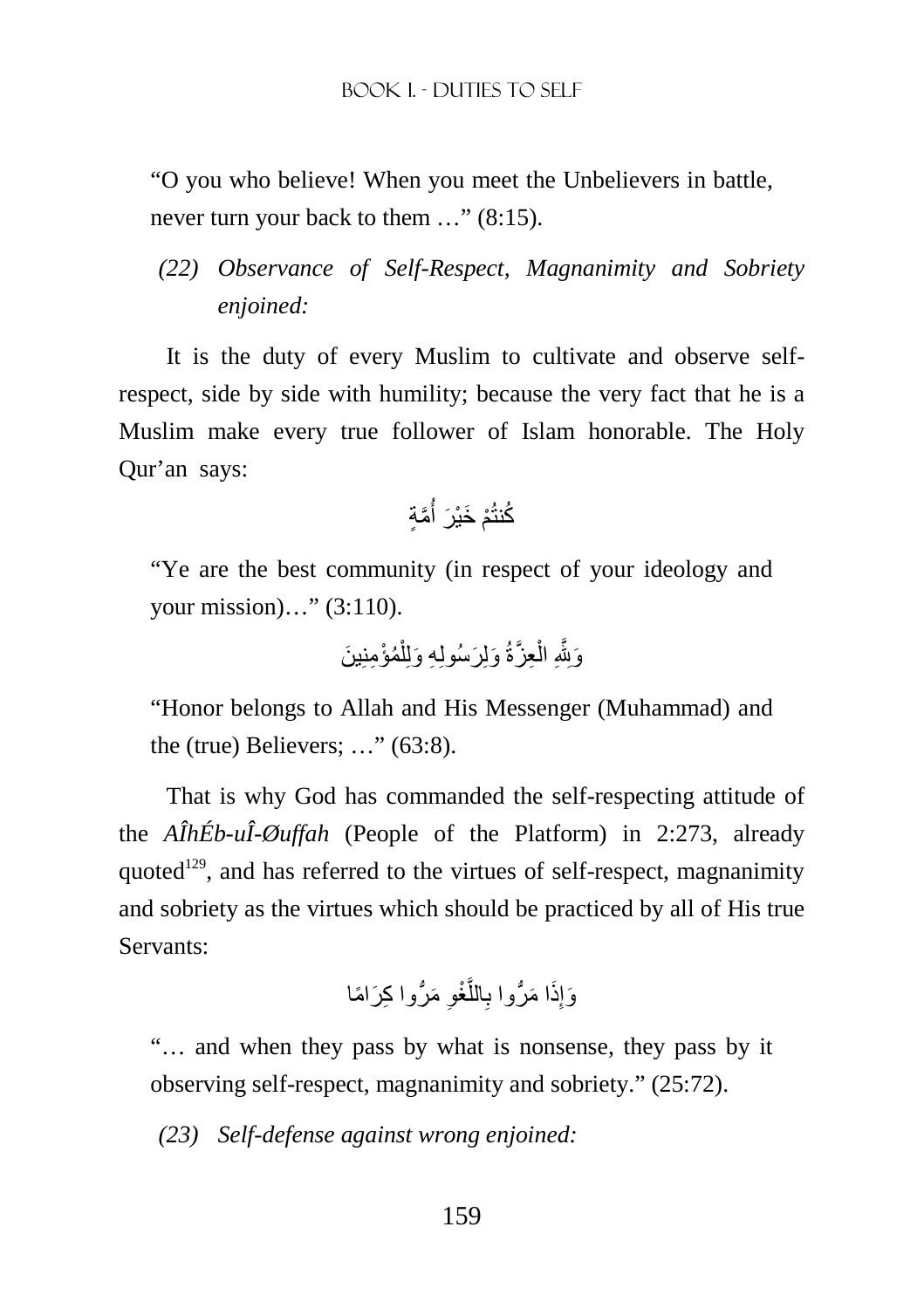Self-respect makes self-defense necessary, wherever required. Of course, all mischief is to be avoided (7:56; 28:77, etc.) and nothing should be done which violates any of the virtues that have been enjoined (2:208).

With these precautions, self-defense is a duty, because it has been mentioned by the Holy Qur'an as a quality of the Believer's conduct:

ِص َ رُون ْم يَنتَ ْغ ُي ھُ بَ ْ َصابَ ُھُم ال َ َذا أ ِ ِذ َ ين إ َّ َوال

" and those who, when an oppressive wrong is inflicted on them, help and defend themselves." $130$  (42:39).

*(24) Observance of the spirit of Contentment enjoined:* 

Discontentment can be in respect of:

- (a) one's resources, or, (b) one's possessions.
- a. As to the first: one may feel that if he is able to acquire the patronage of the high-ups, he can increase his resourcefulness for increasing his possessions : wealth, prestige, power, etc. Such an ambition leads almost always to debasement of the self, and consequently to the violation of the virtue of selfrespect. Hence, a Muslim has been commanded to direct all his needs and all his ambitions to God and God alone, as, for instance, in the basic Muslim prayer:

إِيَّاكَ نَعْبُدُ وَإِيَّاكَ نَسْتَعِينُ

"You alone (O Allah) do we worship and Your help alone we seek." (1:5).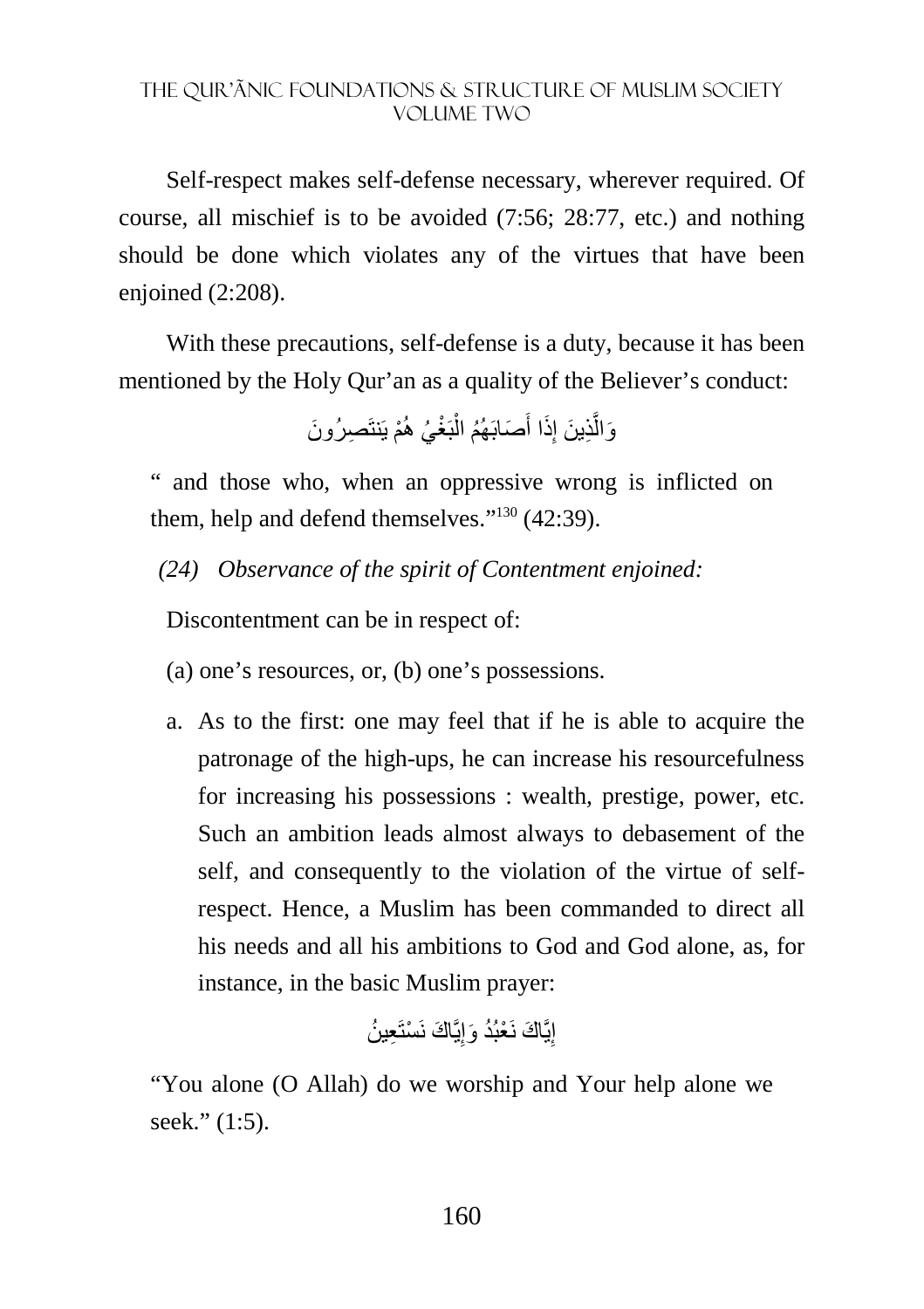The Holy Qur'an wants a Muslim to be absolutely contented with the Patronage of God, Who is the Source of all Good, when it asks emphatically:

َك ٍ اف َ عْب َدهُ ِ ْي َس َّ اللهُ ب لَ َ أ

"Is not Allah enough for His servant?" (39:36).

b. The usual form of discontentment is in respect of what one possesses, and it becomes more damaging morally when one starts cultivating jealousy in relation to what others possess. The Holy Qur'an has forbidden it outright:

وَ لا تَتَمَنَّوٌا مَا فَضَلَ اشَّ*هُ* بِهِ بَعُضَكُمُ عَلَىٰ لَّلرِّجَالِ نَصِيبُّ مِّمَّا اكُتَسَبُو اَتُ
$$
\tilde{\bar{C}}
$$
وَيَلِئُسَاءِ نَصِيبُ مِّمًا اكُتَسَبُنَ  $\bar{\bar{C}}$  وَاسُأَلُوا الُّمَ منِ فَضُلِهِ تُّ إِنََ الُّمَ كَانَ بِكُلِّ وَيُلِمَّا

"And covet not the thing in which Allah has made some of you excel others ( but cultivate the spirit of contentment). Unto men a fortune from that which they have earned and unto women from that which they have earned. (Be not jealous of one another ) but ask Allah of his bounty (through positive, rational effort and the fulfillment of your genuine needs). Lo! Allah is ever Knower of all things (including your innermost feelings; so be careful)." (4:32).

Cultivation and maintenance of the spirit of contentment $131$  is, therefore, a duty to self for keeping it morally healthy.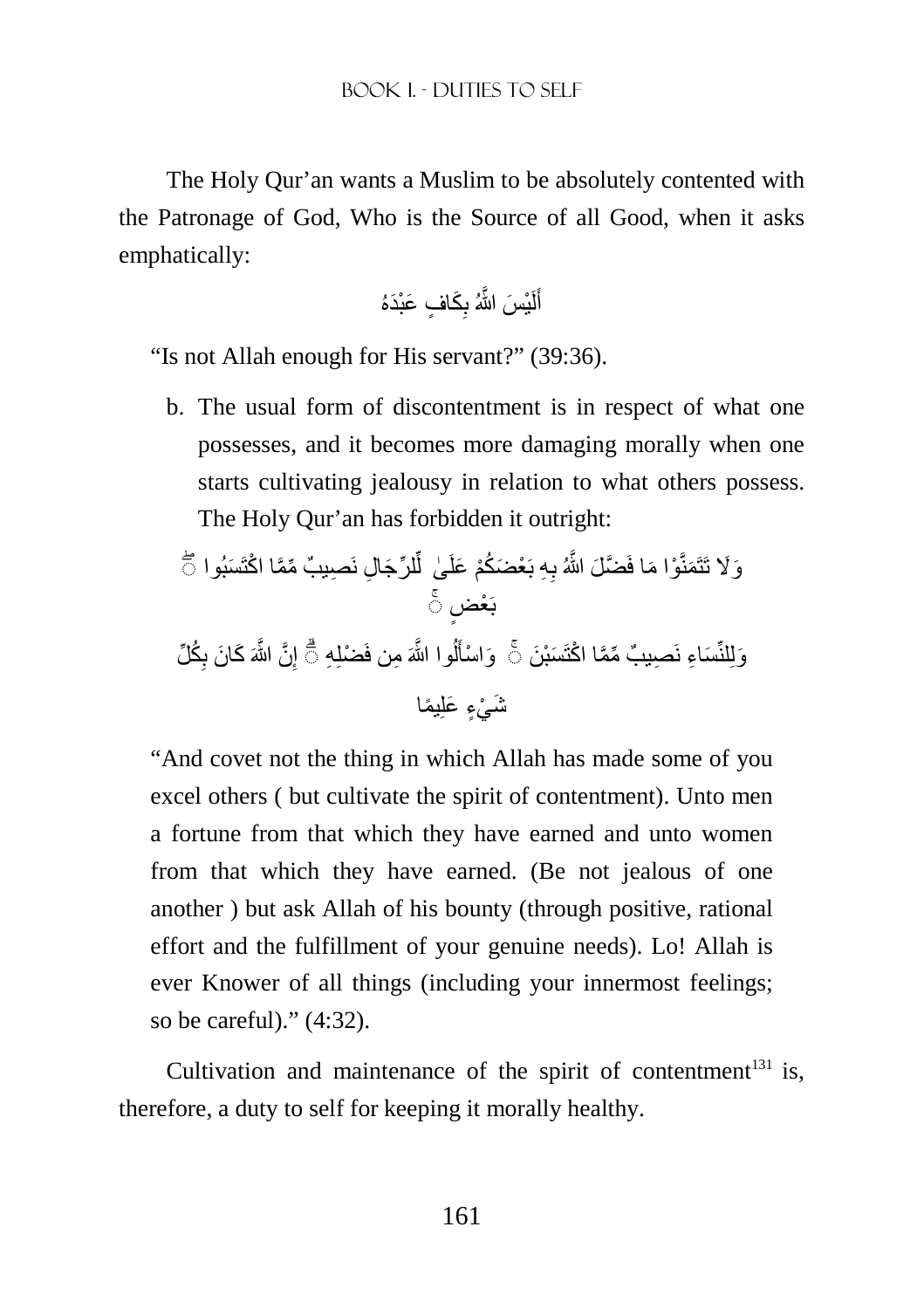### *(25) Practice of Selflessness in doing good enjoined:*

The Prophets of God, who have embodied service to humanity at its highest, were asked by God to proclaim in unequivocal terms that they did not want any reward for it. The Holy Qur'an has mentioned this time and again,  $132$  thus laying down the principle that it is a duty to observe selflessness in doing a duty to others.

In fact, all good to others should be done purely out of love for God,<sup>133</sup> and therefore, never for any selfish end. Or else, the merit of the otherwise virtuous deed will become null and void, as the Holy Qur'an warns:

> يَا أَيُّهَا الَّذِينَ آمَنُوا لَا تُبْطِلُوا صَدَقَاتِكُم بِالْمَنِّ وَالْأَذَىٰ ْ ِ اُ َّ َ

"O you who believe! Render not vain your charity by reminders of your generosity or by injury…" (2:264).

On the positive side, the following motto of selflessness has been laid down as the guiding light for all true Muslims. Their attitude, whenever they do any good to others, should invariably be:

نكْم َ ج َز ً اء َ و%َ ُ ش ُك ًورا ُيد ِ م ُ ِ %َ نُر

"… No reward do we desire from you, nor thanks." (76:9).

*(26) Soft-heartedness, Gentleness and Kindness enjoined:* 

A Muslim, while he has been commanded to be stiff and mighty against evil,<sup>134</sup> has to be, in his basic character, soft-hearted. This is what the Holy Qur'an has taught. A Muslim should practice humility (33:35) which means showing respect to others. That makes it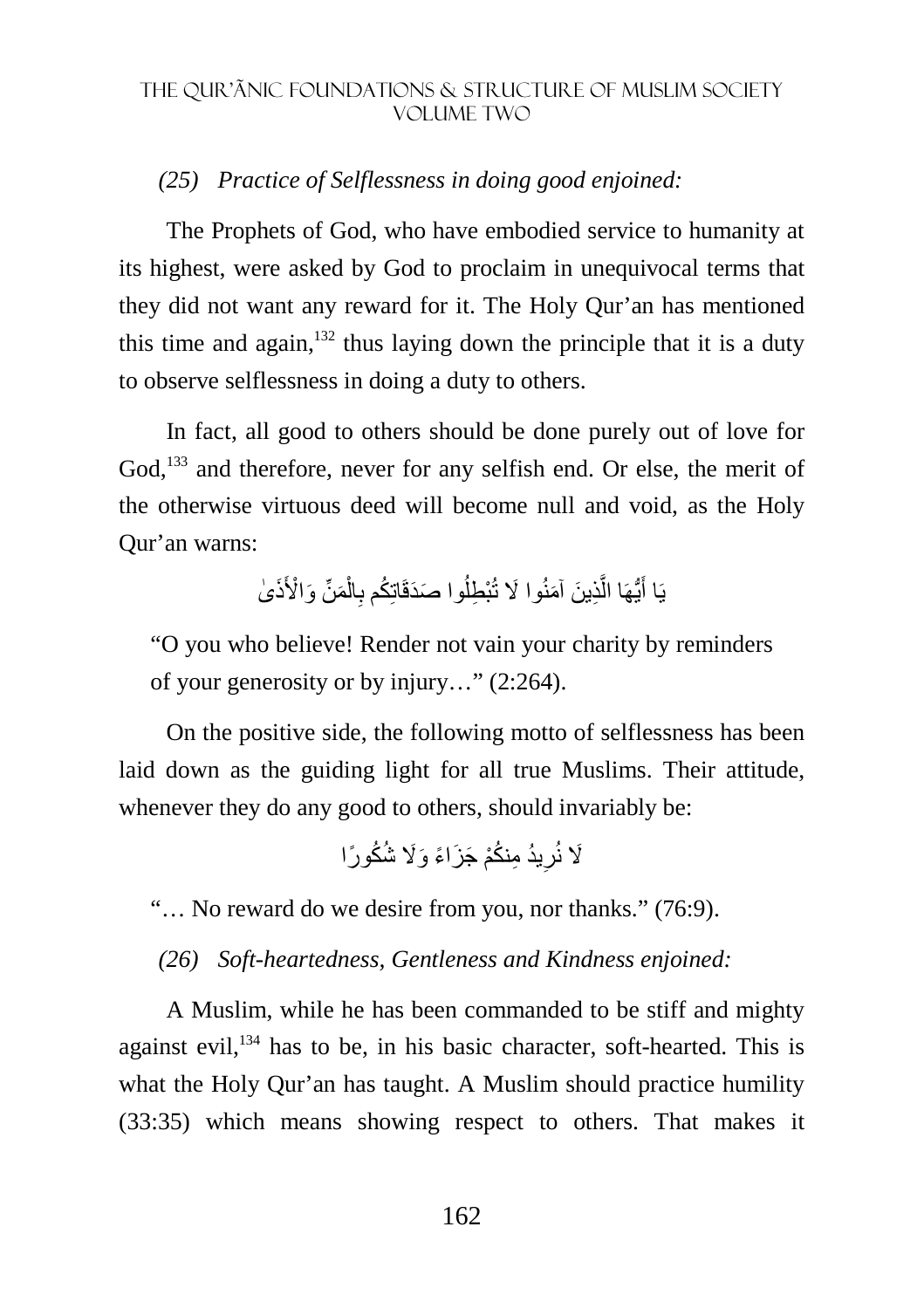#### BOOK I. - DUTIES TO SELF

impossible for him to be of harsh temperament. Then, he is to be the pursuer of "compassion and kindness" (90:17). Taking both of these qualities into consideration, the basic tone of his character should not but be that of soft-heartedness, gentleness and kindness, unless any exceptional situation justly demands otherwise.

Moreover, he has to follow the examples of the Prophets whose conduct has been set for him as a pattern. Now, the Holy Qur'an says, on the one hand, that: "there is for you an excellent pattern (of conduct) in Abraham and those with him..." (60:4); and on the other hand, it informs us: "Lo! Abraham was softhearted, long-suffering" (9:114). Therefore, to cultivate and maintain soft-heartedness is duty.

Concerning the Holy Prophet Muhammad (Peace be on him) the Holy Qur'an emphasizes his soft-heartedness in these words:

ْھُم َ نت لَ ِ َم َ ا ر ْح َمٍة ِّ م َن َّ اللهِ لِ فَب

"It is part of the Mercy of Allah that you do deal soft-heartedly with them..." (3:159).

Indeed, he is:

ِم َ ين َعالَ ْ ل ِّ َر ْح َمةً ل

"Mercy (and Blessing) unto all the worlds." (21:107).

And:

ُمْؤ ِمِن َ ين َ ر ُء ٌ وف َّ ر ِح ٌيم ْ ال ِ ب

"… To the Believers he is most kind, merciful." (9:128).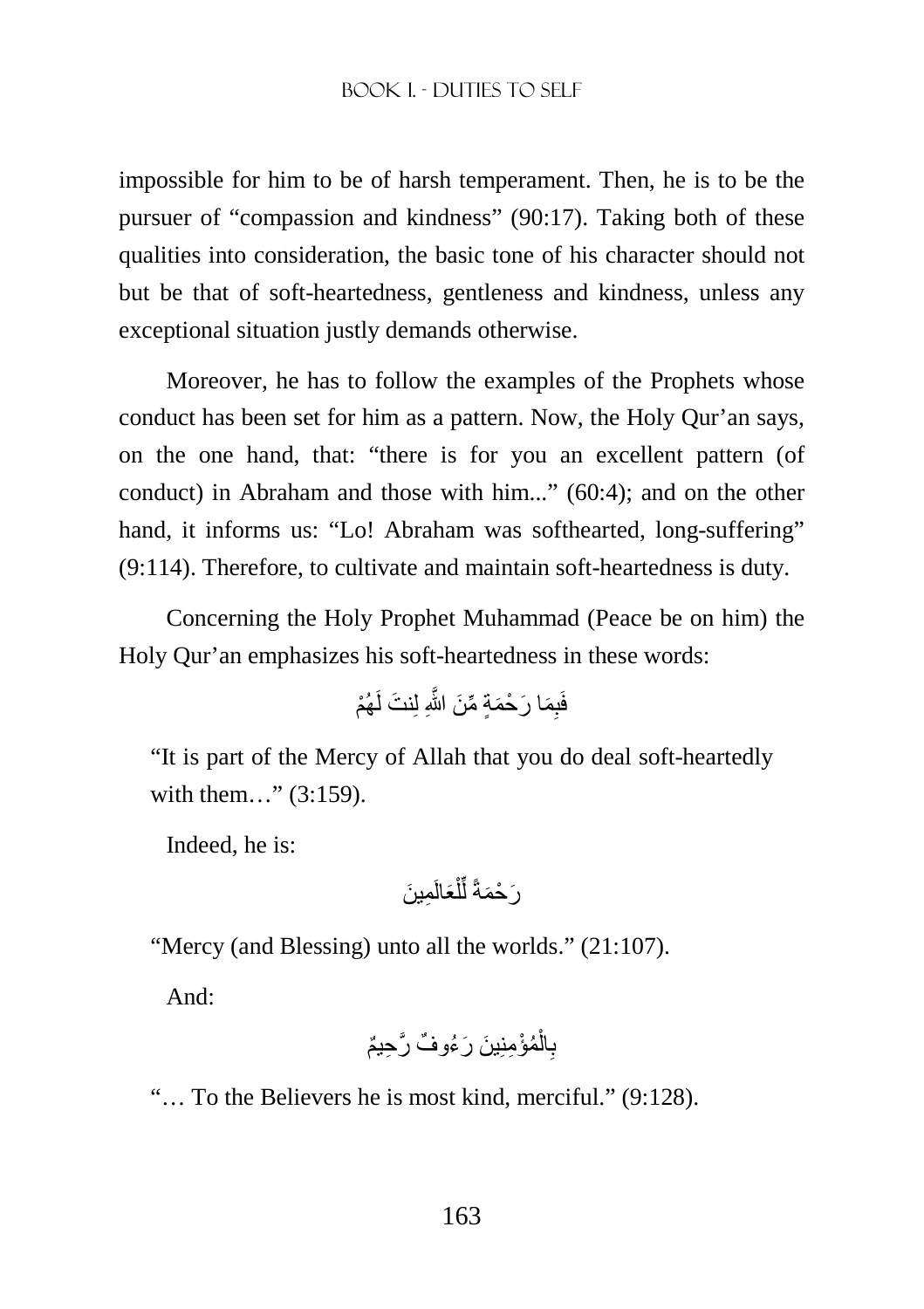To follow the Holy Prophet Muhammad (Peace be on him) is duty.<sup>135</sup> To cultivate and maintain soft-heartedness, gentleness and kindness is, therefore, also duty,

*(27) Patience, Forbearance, Perseverance, Composure, Equanimity, Steadfastness, Self-control and Hardiness enjoined.* 

The virtues mentioned above are very closely related to one another and are included in the Arabic word *sabr*<sup>136</sup>, which has been repeatedly emphasized by the Holy Qur'an in different contexts and has been enjoined forcefully.

The holy book says.

َ ين ِ ِر َّن َّ اللهَ َ م َع َّ الصاب ِ ِ َ و َّ الصَِة إ َّ الصْبر ِ ِعينُوا ب ْ وا استَ ِذ َ ين َ آمنُ َّ ُّيھَا ال َ ۚ◌ يَا أ ِس ْمَو ِ ال َ و ْا>َنفُ ٍص ِّ م َن ْ ا>َ َ وَنقْ ِ ْجُوع َخ ْو ِف َ وال ْ َش ْي ٍء ِّ م َن ال ِ َونَّ ُكم ب ُ َولَنَ ْبل َم َر ِ ات َّ ۗ◌ َوالث ا ِ ِّشر َ ين َوبَ ِ ِر َّ لصاب ْي ِه َ ر ِ اج َ عُون لَ ِ ِنَّا إ ِ َ وإ ِ ا jَّ ِنَّ ُوا إ ُّ ھُم م ِصيبَةٌ قَال َصابَتْ َ َذا أ ِ ِذ َ ين إ َّ ال ُم ْھتَ ُد َون ْ ُم ال ٰـئِ َك ھُ ُولَ َوأ ِھْم َ و َر ْح َمةٌ ات ِّ م َّن ربِّ َو ٌ ِھْم َ صلَ ْي ٰـئِ َك َ علَ أ ۖ◌ ُولَ

"O you who believe! seek help in *Îabr* and prayer; verily Allah is with those who practice *Îabr* …

"Be sure We shall test you with something of fear and hunger, some loss in goods or lives or the fruits (of your toil), but give glad tidings to those who practice *Îabr*, who say, when afflicted with calamity: 'To Allah we belong and to Him is our return':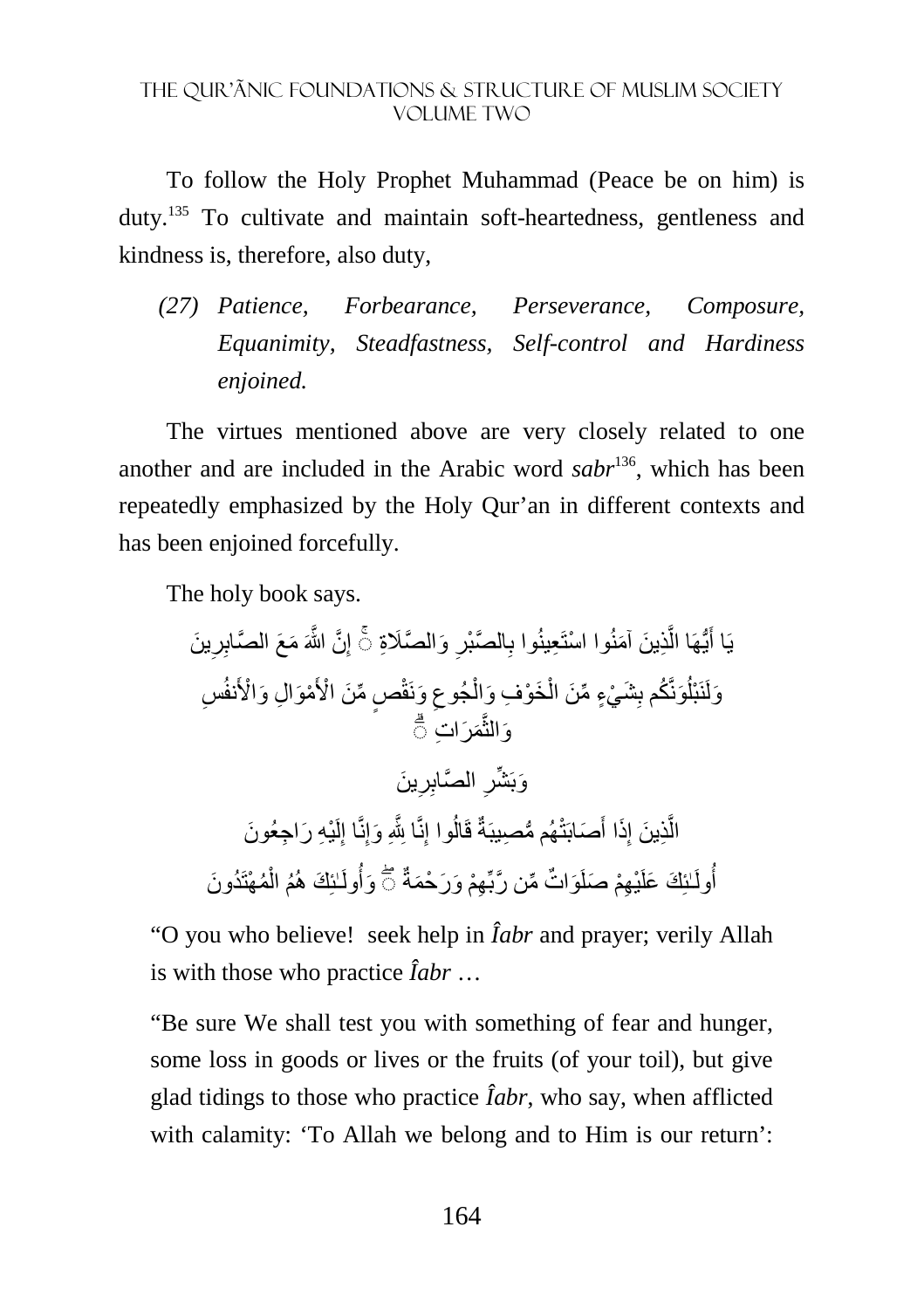They are those on whom (descend) the Blessings and the Mercy of Allah and they are the rightly-guided." (2:153, 155-157).

ِذ َ ين َ صَدقُوا َّ ٰـئِ َك ال َس ِاء َ و َّ الض َّرا أ ۖ◌ ُولَ ْ بَأ ْ َ ين فِي ال ِ ِر ِس َو َّ الصاب ْ بَأ ْ ۗ◌ ِء َ و ِح َ ين ال َون ُمتَّقُ ْ ُم ال ٰـئِ َك ھُ ُولَ َوأ

"… and those who practice *Îabr* in pain (or suffering) and adversity, and throughout all periods of panic and violence. Such are the people of truth, the God-fearing." (2:177).

َ ين َو َّاللهُ يُ ِ ِر ِح ُّب َّ الصاب

"… and Allah loves those who practice *Îabr*." (3:146).

وَالصَّابِرِينَ وَالصَّابِرَاتِ … أَعَدَّ اللَّهُ لَهُم مَّغْفِرَةً وَأَجْرًا عَظِيمًا َ َ ِ

"… the men and the women who practice *Îabr*,…for them Allah has prepared forgiveness and great reward." (33:35).

> ِ وَالَّذِينَ صَبَرُوا ابْتِغَاءَ وَجْهِ رَبِّهِمْ … أُولَـٰئِكَ لَهُمْ عُقْبَى الذَّارِ َّ

"Those who observe *Îabr*, seeking their Lord's Countenance (i.e., Divine Pleasure) … for such there is the final attainment of the (Eternal) Home." (13:22).

It is, therefore, the duty of every Muslim to practice *Îabr* with a view to attain perfection in it:

لِ َ حُون َّ ُكْم تُفْ َعل َ وا واتَّقُ َّ وا اللهَ لَ ِطُ ِ َ رُوا و َراب ِ َ رُوا و َصاب ْ وا اصب ِذ َ ين َ آمنُ َّ ُّيھَا ال َ يَا أ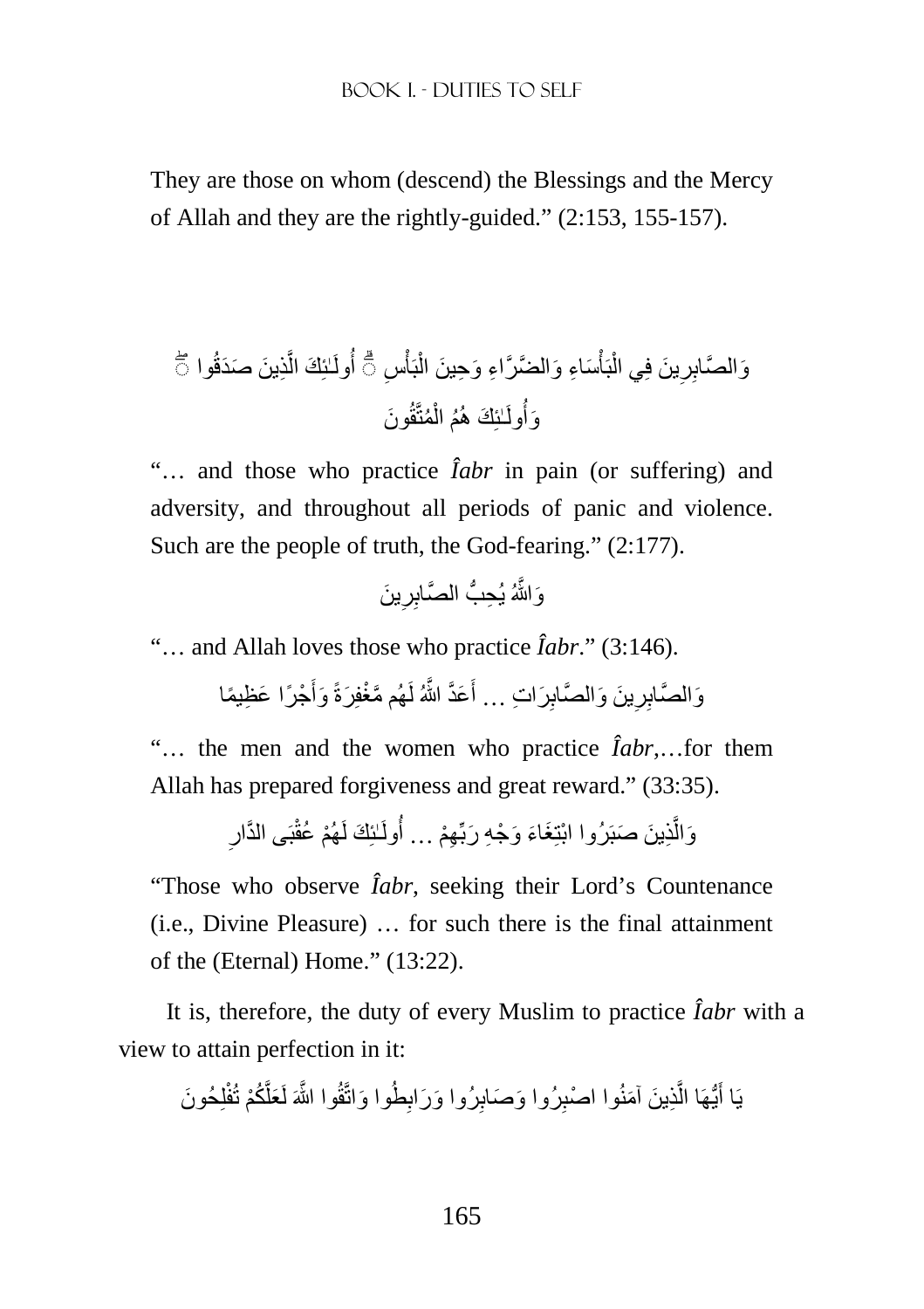"O you who believe! practice *Îabr,* vie in the practice of *Îabr* and be (ever) ready (in the cause of Truth); and be careful of your duty to Allah; that you may succeed and prosper." (3:200).

*(28) Cultivating the spirit of Humility and Modesty enjoined:* 

The Holy Qur'an refers to, and enjoins the duty of, cultivating and observing humility and modesty in the following verses:

> وَالْخَاشِعِينَ وَالْخَاشِعَاتِ ... أَعَدَّ اللَّهُ لَهُم مَّغْفِرَةً وَأَجْرًا عَظِيمًا اً َ ْ ْ

"… the men and the women who possess the spirit of humility … for them Allah has prepared forgiveness and mighty reward." (33:35).

وَعِبَادُ الرَّحْمَـٰنِ الَّذِينَ يَمْشُونَ عَلَى الْأَرْضِ هَوْنًا وَإِذَا خَاطَبَهُمُ الْجَاهِلُونَ ا<br>ا ْ ِ َّ قَالُوا سَلَامًا اُ

"And the servants of (God) Most Gracious are those who walk on the earth with humility, and when the ignorant address them (in arrogance), they (do not insult them or engage with them, but) say (or, wish them) 'Peace!' (separating themselves from them calmly). $137$  (25:63).

وَلَا تُصَعِّرْ خَذَّكَ لِلنَّاسِ وَلَا تَمْشِ فِي الْأَرْضِ مَرَحًا ۖ إِنَّ اللَّهَ لَا يُحِبُّ كُلَّ ِ مُخْتَالٍ فَخُورٍ

ِ وَاقْصِدْ فِي مَشْيِكَ وَاغْضُضْ مِن صَوْتِكَ ۞ إِنَّ أَنكَرَ الْأَصْوَاتِ لَصَوْتُ الْحَمِيرِ ْ َ ِ ِ

"And swell not your cheek (for pride) at the fellow beings, $138$ nor walk in insolence through the earth<sup>139</sup>; for Allah loves not any arrogant boaster. And be moderate in your pace, and lower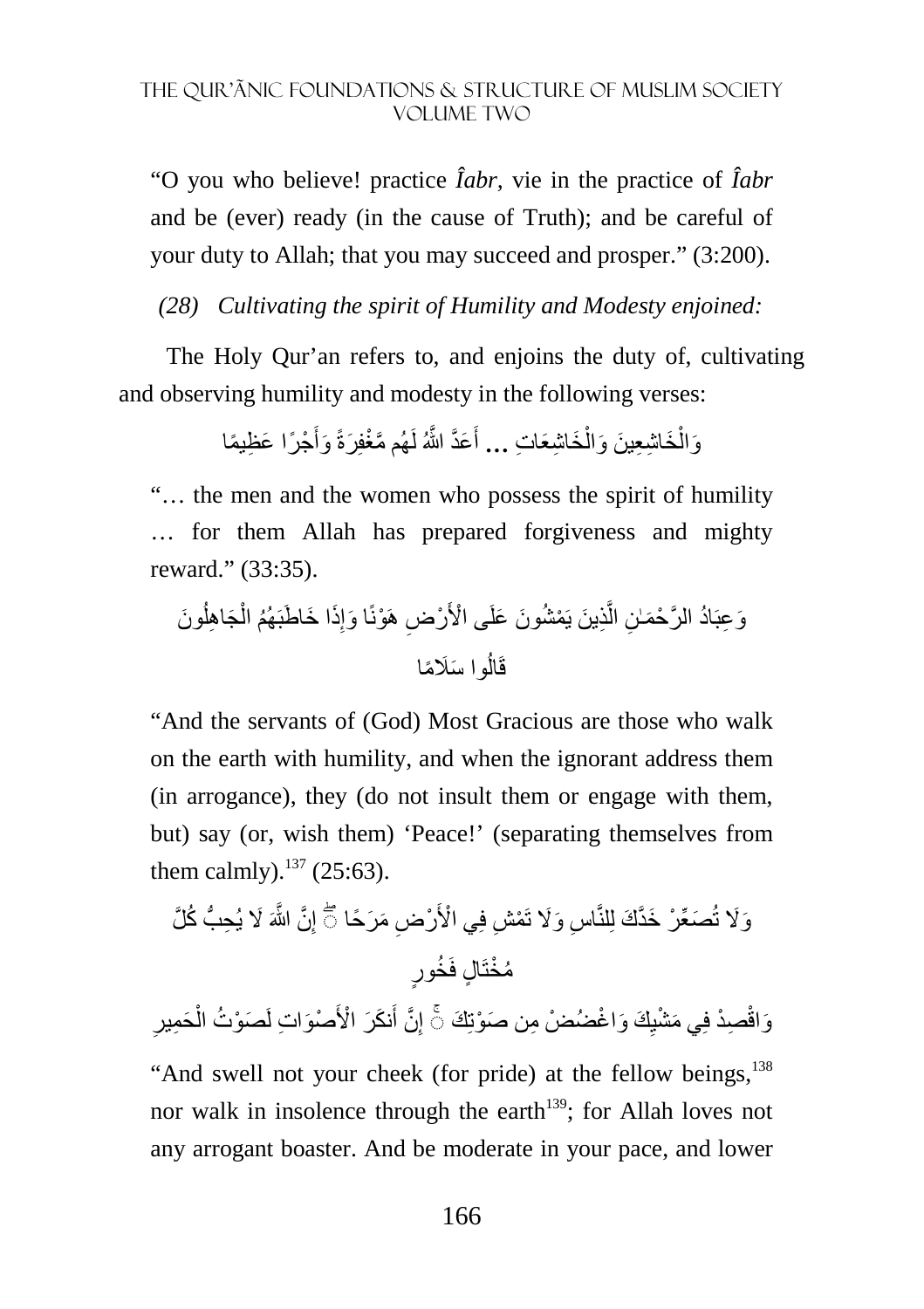your voice<sup>140</sup>; for the harshest of sounds without doubt is the braying of the ass." (31:18-19).

*(29) Observance of the spirit of Thankfulness*<sup>141</sup> enjoined:

The Holy Qur'an contains the command, originally given by God to the Holy Prophet Moses (Peace be on him) but meant to be obeyed by every Muslim:

َ ين ِ َو ُك ِّن م َن َّ الش ِ اكر

"… and be of those who are thankful." (7:144).

Speaking directly to its addressees, the holy book has commanded:

ِيَّاهُ َ ت ْع ُبُد َون ْم إ ُن كنتُ ِ َو ْ اش ُكرُوا نِ ْعَم َت َّ اللهِ إ

"… and be thankful for the favors of Allah, if it is He Whom you serve." (16:114).

It should be noted here that all the goods that a man receives in his life, through whatever medium they might be delivered to him, are God's favors according to the Qur'anic teaching. When a person bestows his favors on anyone, not only the thing that he bestows, but he himself, becomes for him God's favor in that respect. It is thus a duty to thank God for every good that one receives, as also to thank him who acts as the agency for obtaining that good.<sup>142</sup>

*(30) Struggle to achieve Self-Purification, along with its Qur'anic technique, enjoined:*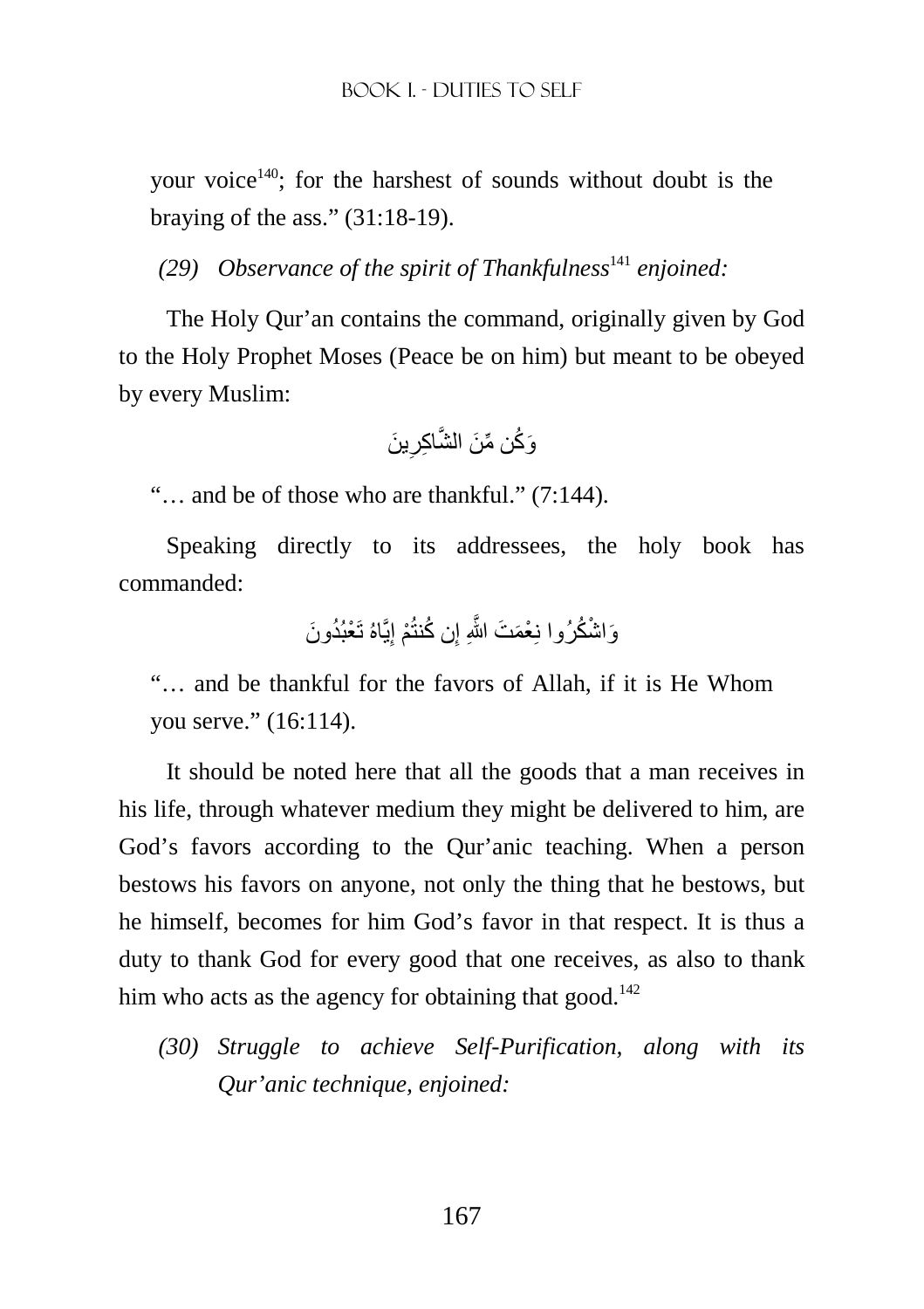(A) According to the Holy Qur'an, the servants of God, namely, true Muslims, are those who not only practice righteousness but constantly yearn for perfection in it:

َون َ ربَّنَا ُ ِذ َ ين يَقُول َّ َوال نَا ْ ْع ٍ يُن َ و ْ اج َعل َ َّرةَ أ ِّريَّاتِنَا قُ َ ا وذُ َ ْز َو ِ اجنَ ِ ا م ْن أ ھَ ْب لَنَ ِ َم ًاما ُمتَّقِ َ ين إ ْ لِل

"And those who pray, 'Our Lord! bestow on us coolness of eyes from our wives and our offspring, and make us (so perfect in virtue that we may be) unto the righteous a pattern (to be followed)'." (25:74).

And this yearning becomes a reality in the case of those who strive for it truly:

> وَمِنْهُمْ سَابِقٌ بِالْخَيْرَاتِ بِإِنْنِ اللَّهِ ۚ ذَٰلِكَ هُوَ الْفَضْلُ الْكَبِيرُ َ ِ ْ ْ ِ ْ ِ ِ

"… and among them (i.e., the followers of the Qur'an) there are those who, by Allah's leave, are foremost in virtues. That is the great Grace (i.e., the most honorable achievement)." (35:32).

For that achievement, however, it is necessary to purify the self. Hence, true Muslims are those who:

َون ُ ِ اعل َّ لز َك ِاة فَ ْم لِ ِذ َ ين ھُ َّ ال

"act aiming at (self-) purification." (23:4).

And, thereby they develop:

قَلْبِ سَلِيمٍ ْ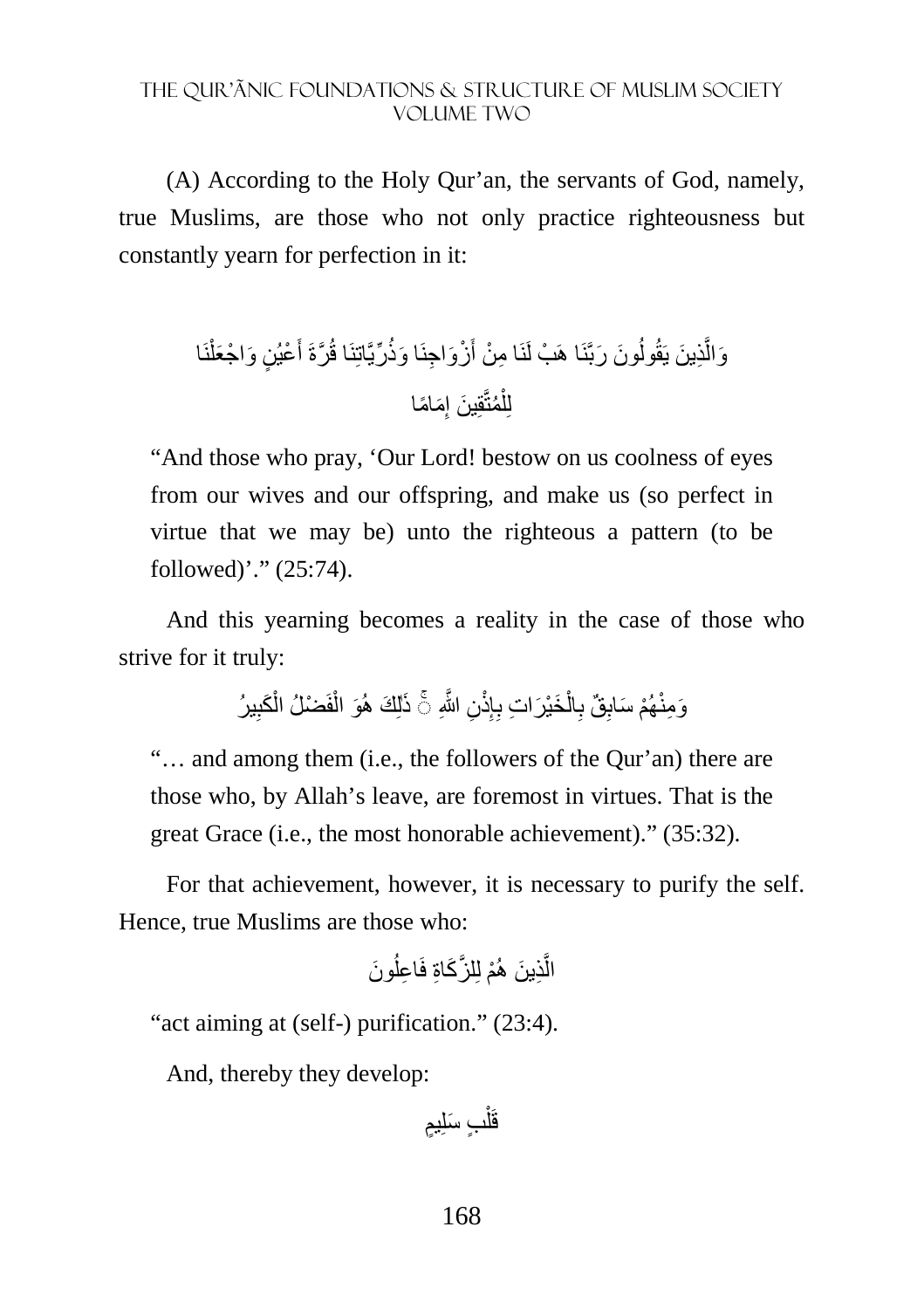"a sound heart." (26:89).

Hence, Self-purification and development of Conscientiousness is duty.

(B) But the human heart cannot be developed into a morallysound heart without:

- a. constant self-examination; and
- b. the consequent struggle directed at abstaining from evil of every type and practising good in every way.

The Holy Qur'an commands its followers in respect of both:

(a) As to constant self-examination:

َواتَّقُ َّ وا اللهَ َغٍد ۚ◌ َم ْت لِ ٌس َّ ما قَ َّد ْر َ نفْ تَنظُ ْ ِذ َ ين َ آمنُوا اتَّقُ َّ وا اللهَ َ ول َّ ُّيھَا ال يَا أ ۖ◌ َ َون ُ ِ َم َ ا ت ْعَمل ٌ ير ب ِ َ خب َّن َّ اللهَ ِ إ

"O you who believe! Fear Allah, and let every soul look to (i.e., examine) what it has sent forth for the morrow. And fear Allah: for Allah is well-acquainted with what you do." (59:18).

(b) As regards the struggle:

• against all evil within and without the self:

$$
\text{if} \quad \text{if} \quad \text{if} \quad \text{if} \quad \text{if} \quad \text{if} \quad \text{if} \quad \text{if} \quad \text{if} \quad \text{if} \quad \text{if} \quad \text{if} \quad \text{if} \quad \text{if} \quad \text{if} \quad \text{if} \quad \text{if} \quad \text{if} \quad \text{if} \quad \text{if} \quad \text{if} \quad \text{if} \quad \text{if} \quad \text{if} \quad \text{if} \quad \text{if} \quad \text{if} \quad \text{if} \quad \text{if} \quad \text{if} \quad \text{if} \quad \text{if} \quad \text{if} \quad \text{if} \quad \text{if} \quad \text{if} \quad \text{if} \quad \text{if} \quad \text{if} \quad \text{if} \quad \text{if} \quad \text{if} \quad \text{if} \quad \text{if} \quad \text{if} \quad \text{if} \quad \text{if} \quad \text{if} \quad \text{if} \quad \text{if} \quad \text{if} \quad \text{if} \quad \text{if} \quad \text{if} \quad \text{if} \quad \text{if} \quad \text{if} \quad \text{if} \quad \text{if} \quad \text{if} \quad \text{if} \quad \text{if} \quad \text{if} \quad \text{if} \quad \text{if} \quad \text{if} \quad \text{if} \quad \text{if} \quad \text{if} \quad \text{if} \quad \text{if} \quad \text{if} \quad \text{if} \quad \text{if} \quad \text{if} \quad \text{if} \quad \text{if} \quad \text{if} \quad \text{if} \quad \text{if} \quad \text{if} \quad \text{if} \quad \text{if} \quad \text{if} \quad \text{if} \quad \text{if} \quad \text{if} \quad \text{if} \quad \text{if} \quad \text{if} \quad \text{if} \quad \text{if} \quad \text{if} \quad \text{if} \quad \text{if} \quad \text{if} \quad \text{if} \quad \text{if} \quad \text{if} \quad \text{if} \quad \text{if} \quad \text{if} \quad \text{if} \quad \text{if} \quad \text{if} \quad \text{if} \quad \text{if} \quad \text{if} \quad \text{if
$$

"Verily Satan (who represents and prompts all evils within and without the self) is an enemy to you: so treat him constantly) as an enemy (remaining engaged in perpetual fight with him)."  $(35:6)$ .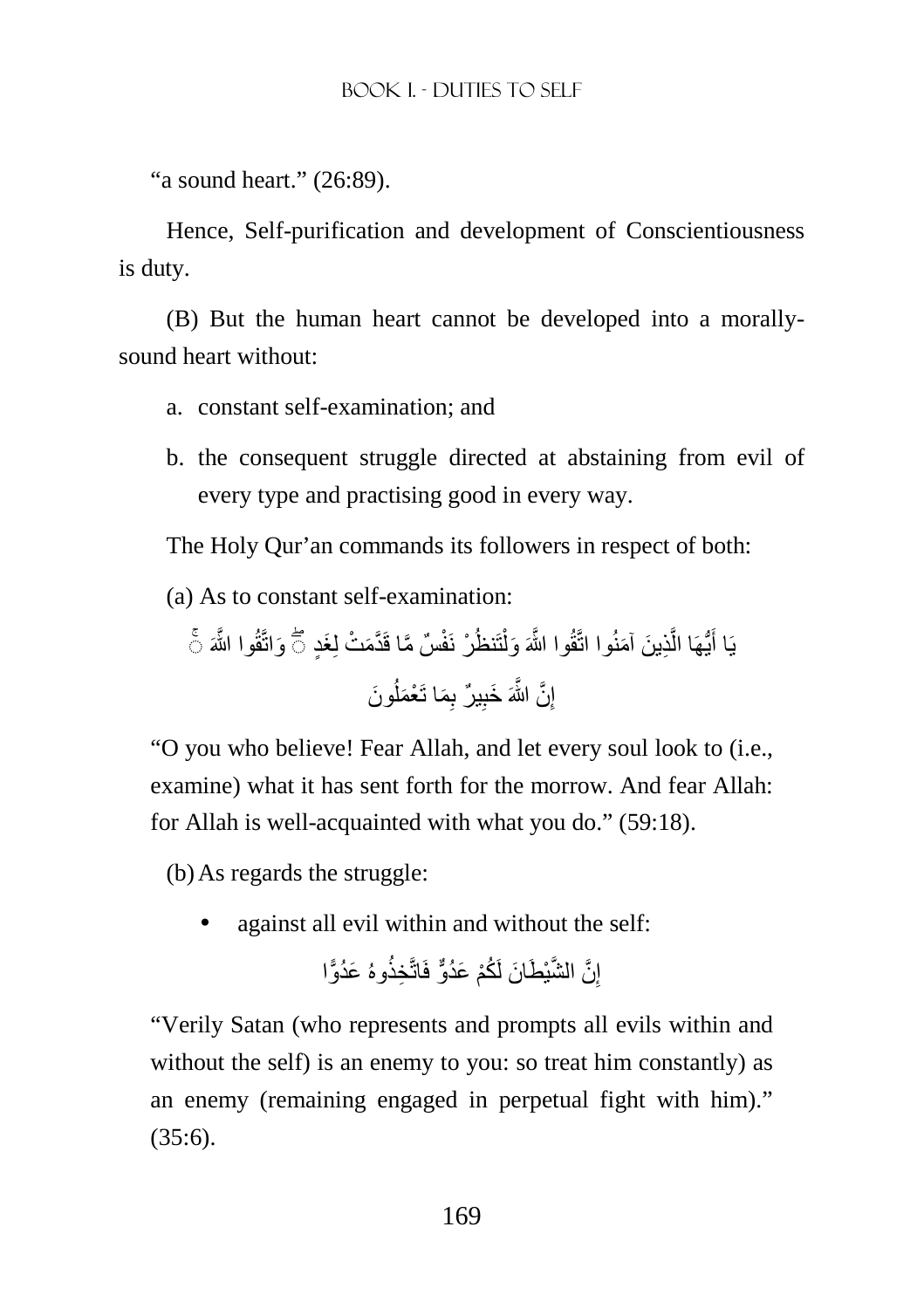in favor of all that is good;

وَجَاهِدُوا فِي اللَّهِ حَقَّ جِهَادِهِ ۞ هُوَ اجْتَبَاكُمْ ُ َّ

"And strive for Allah (i.e., for the establishment of the highest good within and without the self) as is due unto Him, hard striving. He has chosen you (for it)." (22:78).

Thus, constant Self-examination and the Struggle to destroy evil and to establish the good are Qur'anic duties to self.

(C) But the Struggle (*JihÉd*) mentioned above is not possible without a living and dynamic faith in God and devotion $143$  to Him, i.e., without maintaining the heart as:

ٍب ُّ منِ ٍ يب ْ قَل

"a heart turned in devotion to God." (50:33).

For that, however, it is necessary:

(a) to conscientiously and devotedly practise:

■ Communion with God:

As to communion with God, it has prescribed three forms and has enjoined their observance:

• *Constant remembrance of God:* 

يَا أَيُّهَا الَّذِينَ آمَنُوا اذْكُرُوا اللَّهَ ذِكْرًا كَثِيرًا . وَسَبِّحُوهُ بُكْرَةً وَأَصبِيلًا َ َّ َ

"O you who believe! Celebrate the remembrance of Allah, remembering (Him) much (in word and in thought), and glorify Him morning and evening." (33:41-42).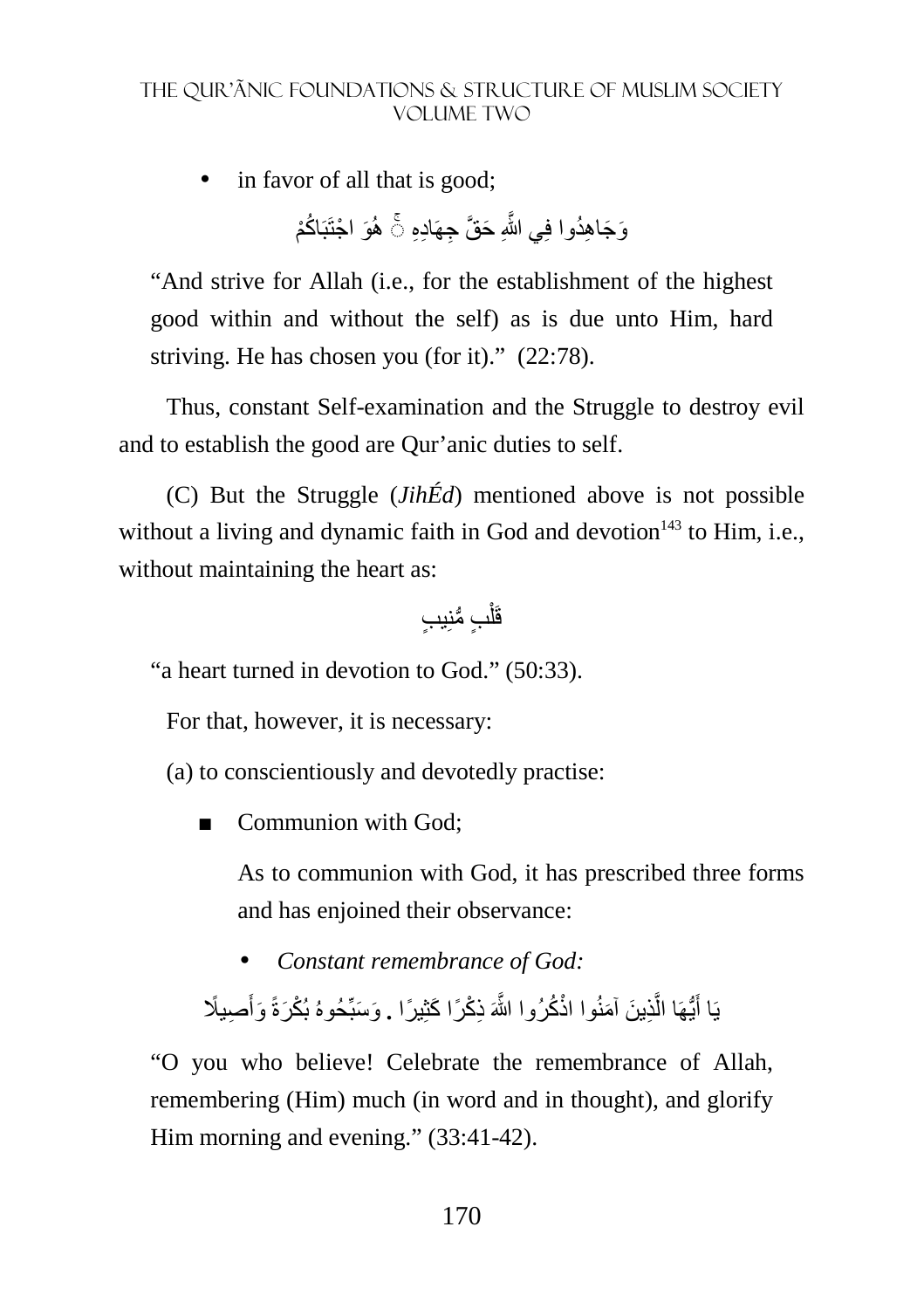• *Observance of Regular Prayer, in congregation and otherwise:* 

> وَأُقِيمُوا الصَّلَاةَ َ

"And establish regular prayer..."<sup>144</sup> (2:110).

• *Congregational worship at the highest level:*  وَبِلَّهِ عَلَى النَّاسِ حِجُّ الْبَيْتِ مَنِ اسْتَطَاعَ إِلَيْهِ سَبِيلًا ِ لَ ِ ْ ِ

"And pilgrimage to the House (i.e., the *Ka'bah* at the Mecca) (for congregational worship at world-level) is a duty unto Allah for mankind,—for him who can afford the journey…" (3:97).

### ■ Fasting;

As to fasting, which is the most potent exercise for the practice of self-control, the Holy Qur'an orders it in these words:

يَا أَيُّهَا الَّذِينَ آمَنُو ا كُتِبَ عَلَيُكُمُ المصِّيَامُ كَمَا كُتِبَ عَلَى الَّذِينَ مِن قَبَّلِكُم۫
$$
\overrightarrow{a}
$$

" O you who believe! Fasting is prescribed to you, even as it was prescribed to those before you, that you may (learn) selfrestraint." (2:183).

■ Charity;

As to charity, the Holy Qur'an enjoins: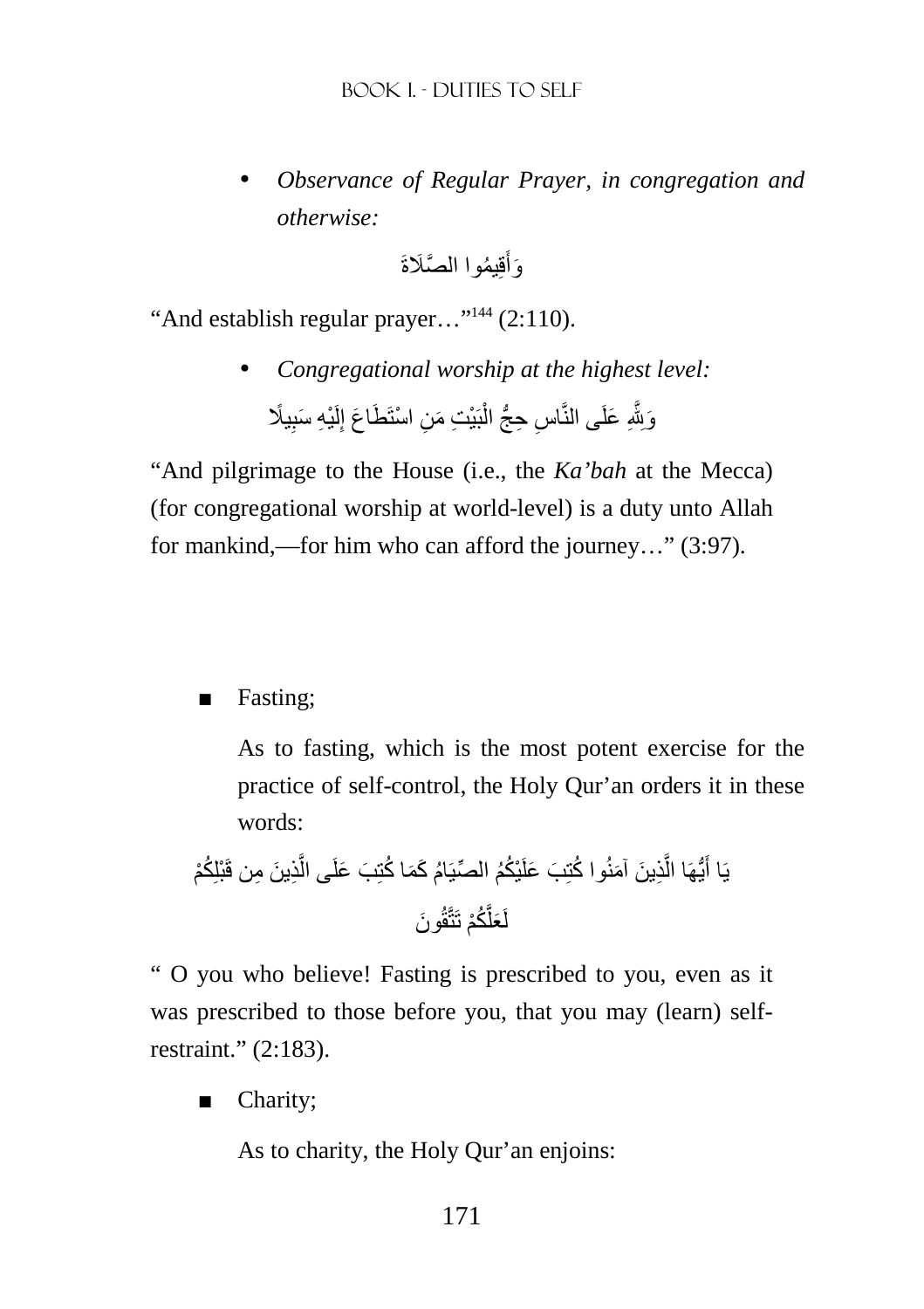- compulsory charity (*ZakÉt*, etc.), as well as
- optional charity.

It says:

َوآتُ َّ وا الز َكاةَ

"... and pay the poor-due..."<sup>145</sup> (2:110).

يَا أَيُّهَا الَّذِينَ آمَنُوا أَنفِقُوا مِن طَيِّبَاتِ مَا كَسَبْتُمْ وَمِمَّا أَخْرَجْنَا لَكُم مِّنَ الْأَرْضِ َّ َ

"O you who believe! Spend (for helping those in need) out of the good things which you have (honorably) earned, and of that which We bring forth from the earth for you..."<sup>146</sup> (2:267).

(b) to fulfill all duties rigorously, whether they are to self or to others.

As regards fulfillment of all duties rigorously, whether they are to self or to others, the Holy Qur'an lays down the command:

> يَا أَيُّهَا الَّذِينَ آمَنُوا ادْخُلُوا فِي السِّلْمِ كَافَّةً ْ َّ َ

"O you who believe! Enter into Islam wholly (i.e., fulfill all the duties prescribed by Islam, including those related to apparently inconsequential issues of life)." (2:208).

The Holy Qur'an has enjoined all the above as duty.

بهي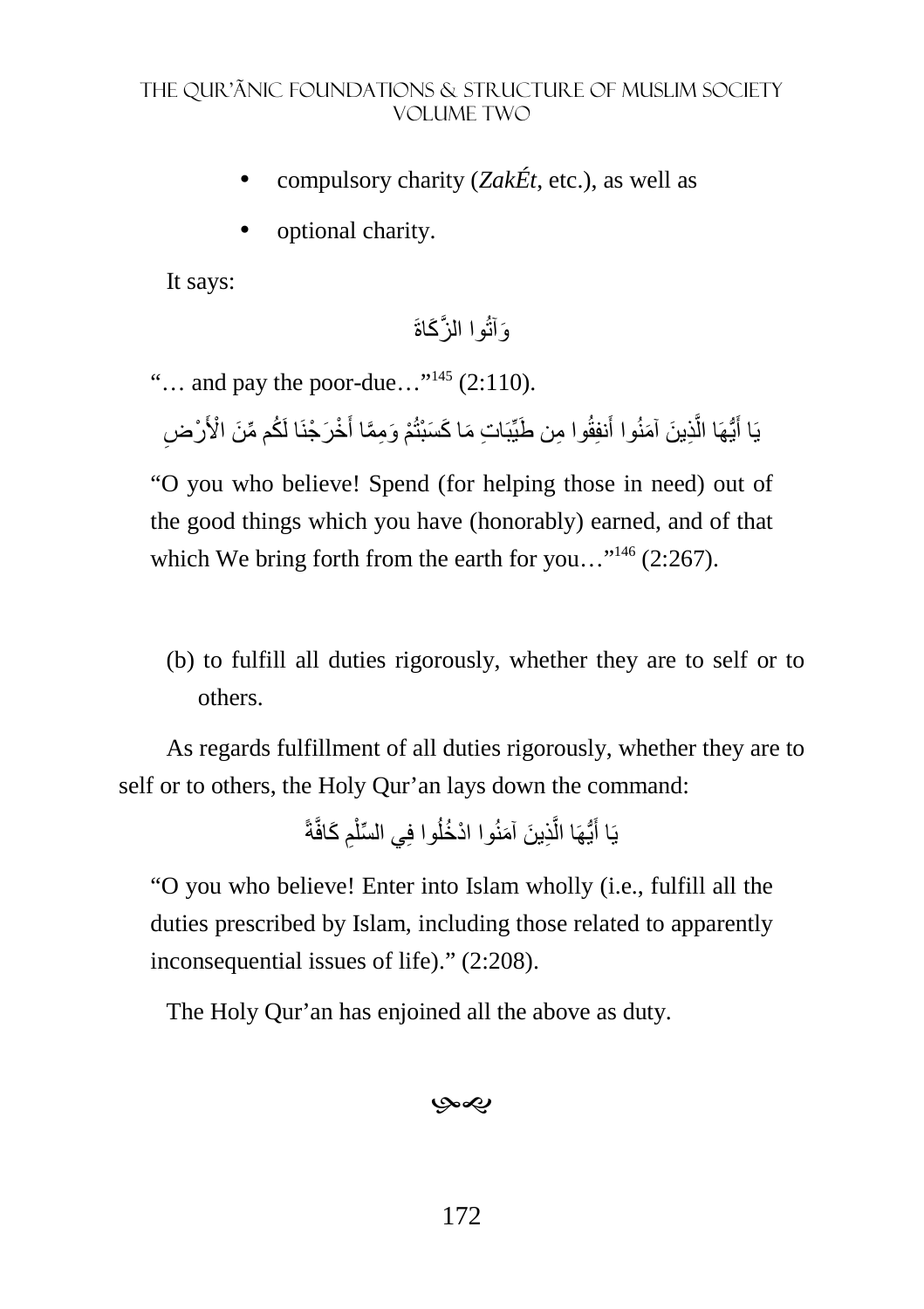# APPENDIX

# DUTIES TO ANIMALS AND THINGS

*Note*: Duties to animals and things are really duties to Self, because in the final analysis, they form part of "duty of Conscientiousness". Hence they have been included as appendix to "Duties to Self."

God says in the Holy Qur'an:

(1)

وَبِالْوَالِدَيْنِ إِحْسَانًا ... وَمَا مَلَكَتْ أَيْمَانُكُمْ َ ן<br>ְ ْ ِ

"… and do good to parents … and to what your right hands own…" (4:36).

According to the celebrated commentator Imam Fakhr al-Din al-Razi $147$ , the expression "what your right hands own," stands for all those that have no civil rights, including the dumb animals. Thus this verse lays down the duty<sup>148</sup> of being good towards, and doing good to, the animals.

(2)

هُوَ الَّذِي خَلَقَ لَكُم مَّا فِي الْأَرْضِ جَمِيعًا َّ

"It is He Who has created for you all things that are on the earth..." (2:29).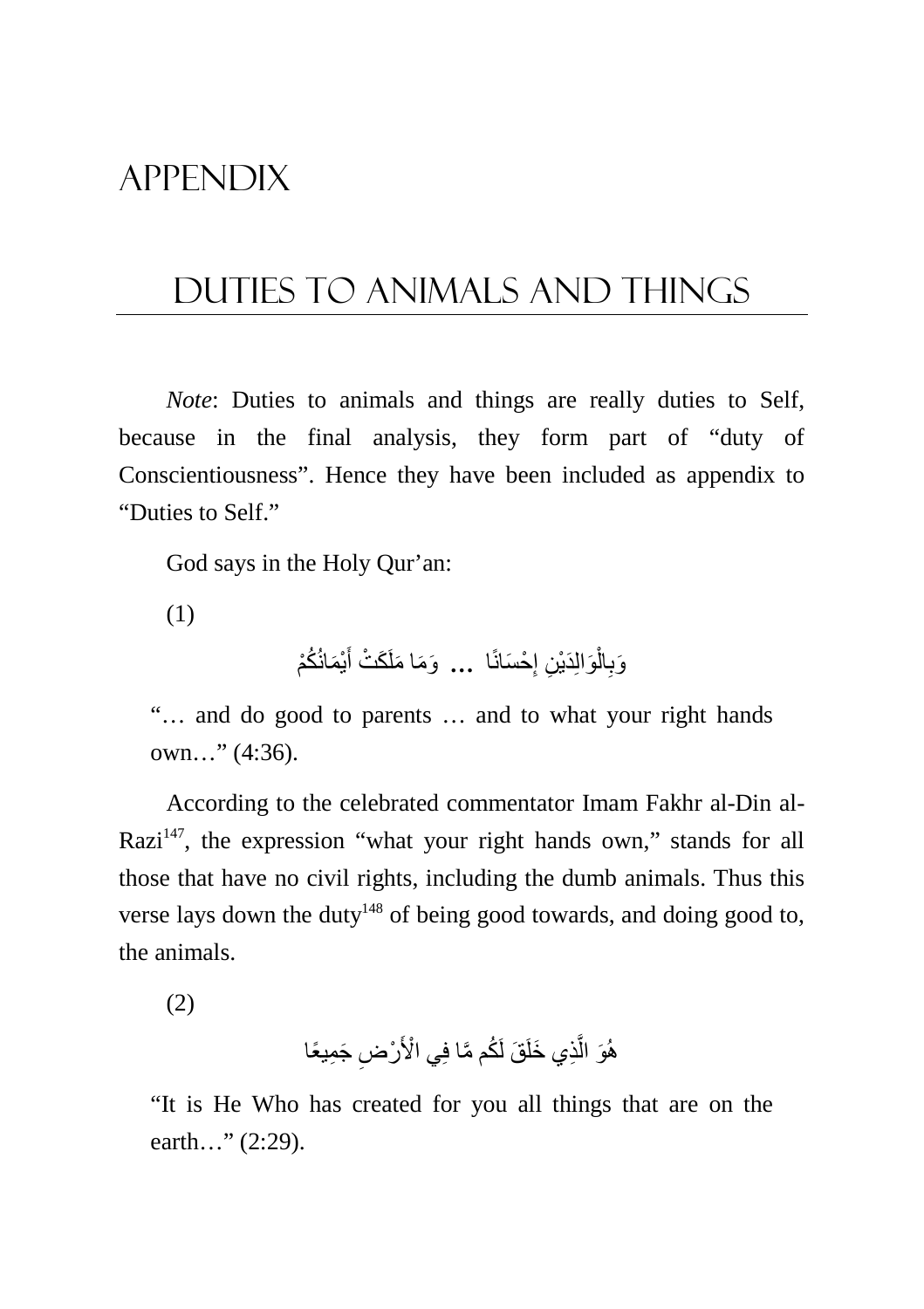All things having been created for our benefit, it becomes our natural duty:

- to protect everything from damage;
- to employ it for our benefit in keeping with its dignity as God's creation;
- to promote its well-being, as far as possible, thereby establishing our thankfulness to God for His Blessing in a practical manner.

بهي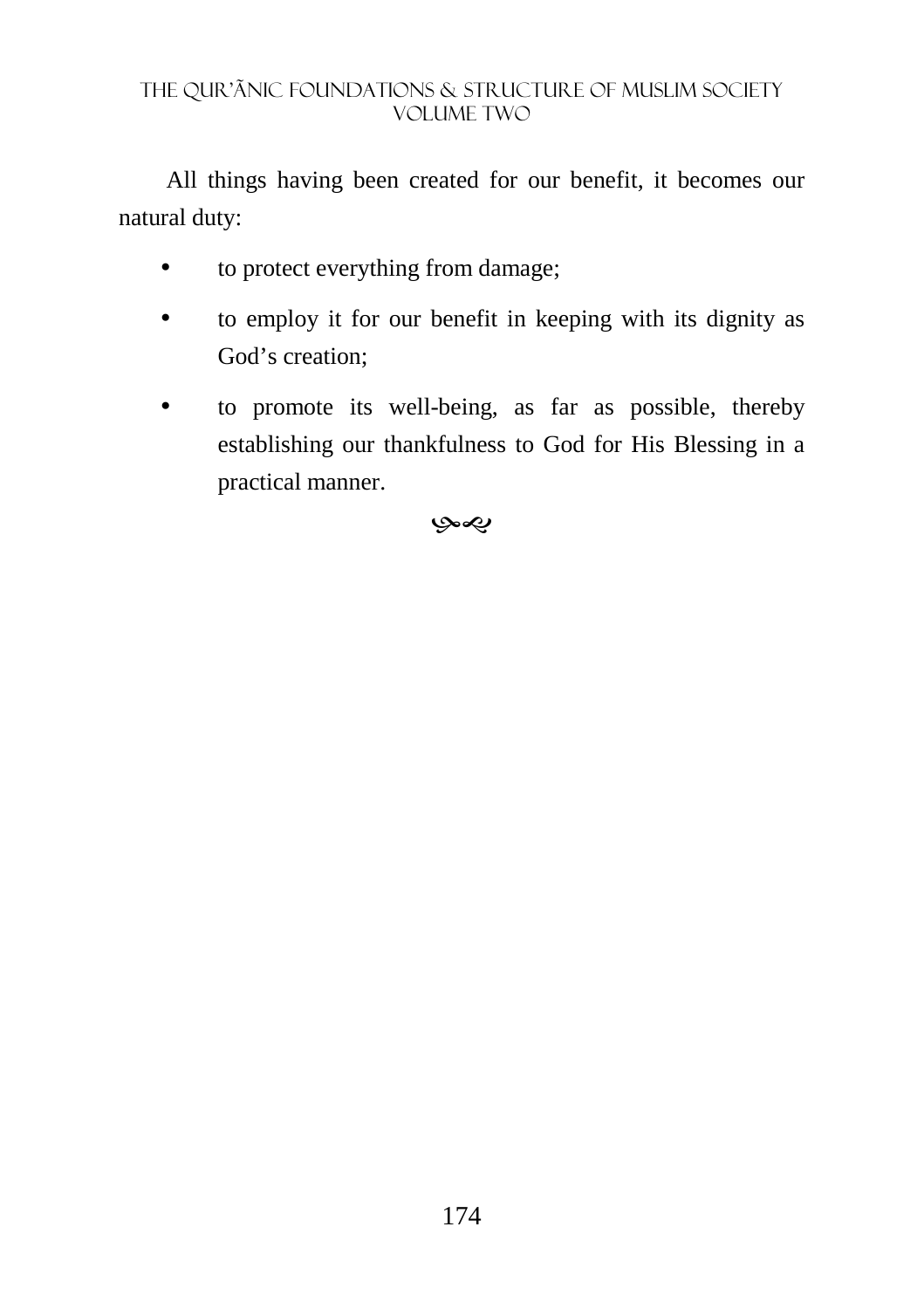1  $16.9 -$ 

<u>.</u>

وَعَلَى اللَّهِ قَصْدُ السَّبِيلِ وَمِنْهَا جَائِزٌ وَلَوْ شَاءَ لَهَدَاكُمْ أَجْمَعِينَ َ َ ِم<br>ٍ ِ َ َ ٍ<br>بُلِ َ ْ َ َ َ ِ ْ

 "And unto Allah leads straight the Way, but there are ways that turn aside: if Allah had willed, He could have guided all of you."

2  $16.89 -$ 

> َ وَيَوْمَ نَبْعَثُ فِي كُلِّ أُمَّةٍ شَهِيدًا عَلَيْهِمْ مِنْ أَنْفُسِهِمْ وَجِئْنَا بِكَ شَهِيدًا عَلَى هَؤُلاءِ وَنَزَّلْنَا<br>عَلَالَهُ عَلَيْهِمْ الْكَمَالُ عَلَيْهِمْ الْمُحْمَّدِينَ عَلَيْهِمْ مِنْ أَنْفُسِهِمْ وَجِئْن ْ يا<br>. َ ْ َ ِ <u>ۃ</u> ا ر<br>ا :<br>∶ ء<br>ا .<br>-<br>-ِ ْ َ ن ْ و<br>يہ ِ .<br>.  $\frac{1}{2}$ َ ِ **م** َ عَلَيْكَ الْكِتَابَ تِبْيَانًا لِكُلِّ شَيْءٍ وَهُدًى وَرَحْمَةً وَبُشْرَى لِلْمُسْلِمِينَ َ ت ِ .<br>ا  $\ddot{\phantom{0}}$ ي ْ ِ: ت ِ ل .<br>ءِ .<br>.  $\ddot{\cdot}$ َ َ َ ر<br>ا ب َ ا **ـ** ِ<br>ل

 "One day We shall raise from all peoples a witness against them, from amongst themselves: and We shall bring you as a witness against these (your people): and We have sent down to you the Book explaining all things, a Guide, a Mercy, and Glad Tidings to Muslims."

3 It may be remarked here in passing that it is the radical conflict in outlooks because of which (Islam does not permit marriage between a Believer and a *mushrikah* (pagan woman), while it allows marriage between a Believer and a *KitÉbiyah* (i.e., a woman professing faith in some revealed religion), because the *KitÉbiyah* has an avenue, however imperfect, through which an appeal can be made to her personality. (See: The Holy Qur'Én, 2:221; 5:5) –

َلا َ و وا ُ ْكِح ن َ ْشِرَك ِ ات تـ ُ الْم تى َ ن ح ِ م ْ ؤ ُ ٌ يـ ة َ َلأَم َ ٌ َ و ة ن ِ م ْ ؤ ُ م ٌ ر ْ يـَ خ ْ ن ِ م ٍ ُ ْشِرَكة م ْ لَو َ و ْ ْ ُكم ت َ ب َ ْج َلا أَع َ و وا ُ ْكِح ن ُ تـ َين ْشِركِ ُ الْم تى َ ح وا ُ ن ِ م ْ ؤ ُ ٌْد يـ ب َ لَع َ و ٌ ن ِ م ْ ؤ ُ م ٌ ر ْ يـ َ خ ْ ن ِ م ُ ْشِركٍ م ْ لَو َ و ْ أَع ْ ُكم َ ب َ َك َون ِ ُ ج أُولَئ ْدع َ َلى ي ِ إ النار ِ ُ الله َ و و ُ ْدع َ َلى ي ِ إ ِ نة َ ْ الج ةِ َ ر ِ ْف غ َ الْم َ و ِ ه ِ ْذن ِ إ ِ ب ينُ َ بـ ُ يـ َ و ِ ه ِ ات َ آَي ِ لناس ِ ل ْ م ُ له َ َون لَع ُ َذكر َ ت َ يـ

 "Do not marry unbelieving women (idolaters), until they believe: a slave woman who believes is better than an unbelieving woman, even though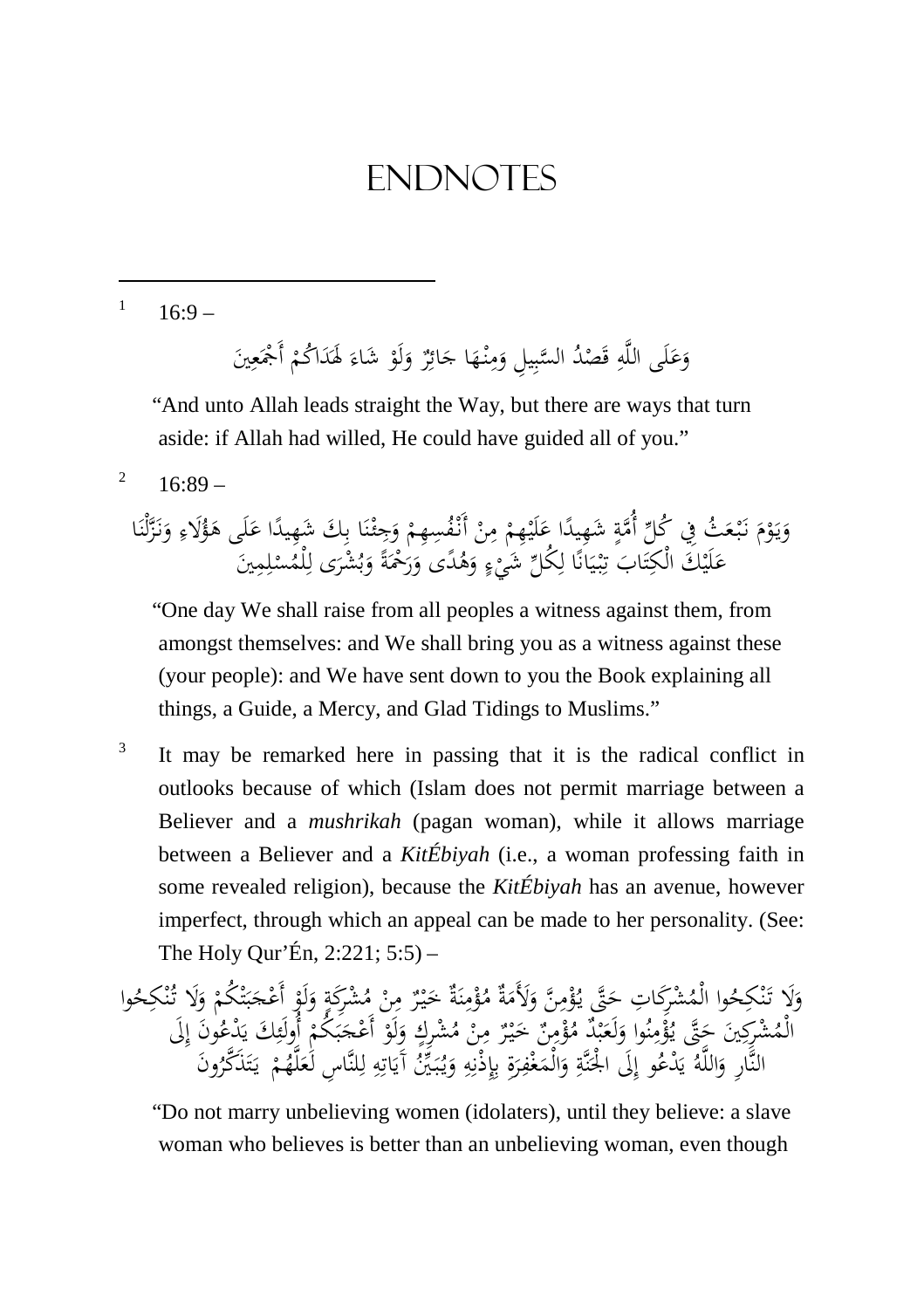she allures you. Nor marry (your girls) to unbelievers until they believe: a man slave who believes is better than an unbeliever, even though he allures you. Unbelievers do (but) beckon you to the Fire. But Allah beckons by His Grace to the Garden (of Bliss) and forgiveness, and makes His Signs clear to mankind: that they may celebrate His praise." (2:221)

َ الْيَوْمَ أُحِلَّ لَكُمُ الطَّيِّبَاتُ وَطَعَامُ الَّذِينَ أُوتُوا الْكِتَابَ حِلٌّ لَكُمْ وَطَعَامُكُمْ حِلٌّ لَهُمْ<br>'م فريجا بِم سي الْمُعْ بَابِدِ بِالْمُرُّهِ وَيَزِيدُ سي الَّذِينُ فَي الْكِتَابَ مِنْ يَوْاجُ وَيِزَي ْ َ ي َ َ :<br>-ِ ت ْ ً<br>، َ ْ ْ وَالْمُحْصَنَاتُ مِنَ الْمُؤْمِنَاتِ وَالْمُحْصَنَاتُ مِنَ الَّذِينَ أُوتُوا الْكِتَابَ مِنْ قَبْلِكُمْ إِذَا<br>رَبُّهُمْ فُرِيطٌ فُرِيطٌ وَ مُنْ سَبَّرَ زَيْبِهِ مِرَانِ وَ كَلا مِنَّ مَنْ أَرْدَانِ وَ كُرْثُوهِ بِالْهَيَ ن َ َ :<br>ة ∕' .<br>. ن ٍ<br>≀ ْ ن .<br>. و<br>، :<br>^ ِ :<br>: ِ ت ِ .<br>-<br>-ِم ا<br>أ ِ ْ ب ق<br>ء ِ آَتَيْتُمُوهُنَّ أُجُورَهُ ۖ مُحْصِّنِينَ غَيْرَ مُسَافِحِينَ وَلَا مُتَّخِلِّي أَخْدَانٍ وَمَنْ يَكْفُرْ بِالْإِيمَانِ<br>آَتَيْتُمُوهُنَّ أُجُورَهُ ۚ مُحْصِّنِينَ غَيْرَ مُسَافِحِينَ وَلَا مُتَّخِلِّي أَخْدَانٍ وَمَنْ يَكْ ت ْ ي <u>ت</u> َ ِ ُ<br>ِ **∶**  $\ddot{\phantom{0}}$ ہ<br>ا ِ ٍ<br>ا .<br>- $\overline{\phantom{a}}$ َ ر<br>. يا<br>. ي ُ<br>ا ِ ب خَفَلْ حَبِطَ عَمَلُهُ وَهُوَ فِي الْأَخِرَةِ مِنَ الْخَاسِرِيْنَ ب َ  $\ddot{\phantom{0}}$ َ َ َ ِ َ ِ<br>پر َ َ

- "This day are (all) things good and pure made lawful unto you. The food of the People of the Book is lawful unto you and yours is lawful unto them. (Lawful unto you in marriage) are (not only) chaste women who are believers, but chaste women among the People of the Book, revealed before your time,- when you give them their due dowers, and desire chastity, not lewdness, nor secret intrigues if any one rejects faith, fruitless is his work, and in the Hereafter he will be in the ranks of those who have lost (all spiritual good)." (5:5)
- 4 Speaking of that period in the life of humanity as a whole, Illingworth observes: "… as a rule it is beyond dispute that neither the universality nor the unity of personality, its two most important features were adequately understood" (*Personality: Human and Divine*, p. 8).

Commenting on the deficiencies in Greek moral thought, D.M. Donaldson says: "As evidence of Aristotle's unwillingness to grant the benefits of his conception of personality universally we may instance the facts that he was ready to rule out some men on the ground that they were of barbarous origin, others because they were of slave origin, and women he regarded 'as nature's failures in the attempt to produce men'.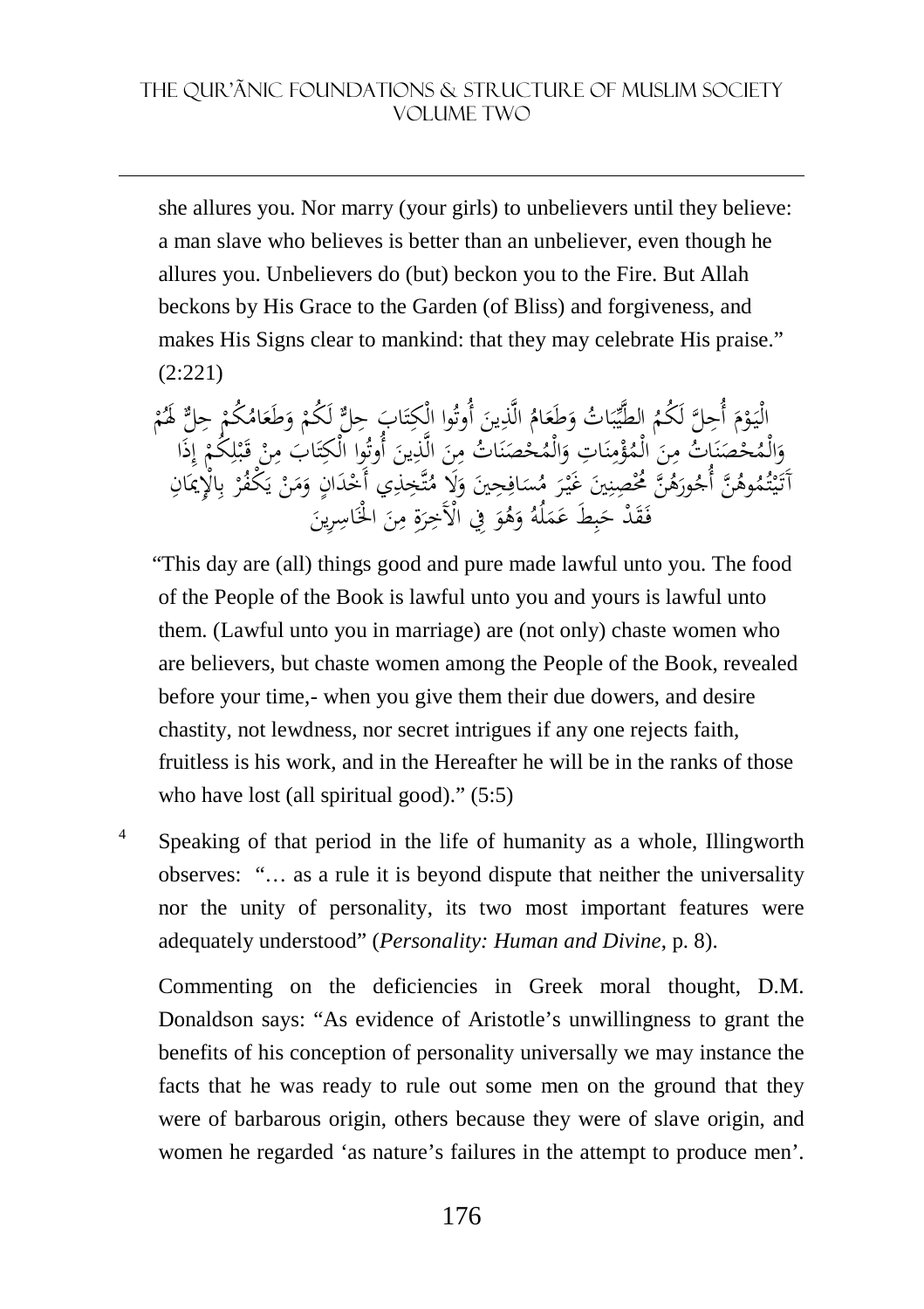<u>.</u>

That he was likewise unable to unify human nature is clear from his 'unsolved dualism between the soul and its organism', and from the fact that he had 'no clear conception of the will, and hardly any of the conscience'." (*Studies in Muslim Ethics*, p. 274).

- 5 *Cf*. The role of religions which claim to be revealed, i.e., Judaism. Christianity and Islam; as also of other and earlier religions of the world, including those of primitive peoples, in which the idea of 'personality' with reference to the Supreme Being has found emphasis,—their monotheism providing the clue to their revealed origin. (Ref: among other works, Wilhelm Schmidt's book, entitled: *Der Ursprung der Gottesidee: Eine historisch—Kritische und positive Studie*. 12 vols. Munster in Westfalen, Germany, 1912-1955).
- 6 *Cf*. Along with other references, the prayer taught by the Qur'Én in  $2:201 -$

رَبَّنَا آَتِنَا فِي الذَّنْيَا حَسَنَةً وَفِي الْأَخِرَةِ حَسَنَةً وَقِنَا عَذَابَ النَّارِ  $\ddot{ }$ ر<br>ا .<br>أ ن ِ<br>ت َ ي .<br>. ً .<br>أ ن  $\ddot{\phantom{0}}$ َ َ .<br>أ ن  $\ddot{\phantom{0}}$ .<br>أ ِ َ ً<br>ا َ

 "Our Lord! Give us good in this world and good in the Hereafter, and defend us from the torment of the Fire."

- 7 Ref: Vol 1, Book 1, Part 4, Chapter 6: "The Philosophy of Unity".
- 8 That the "Garden" did not belong to the earth is borne out by the next verse which tells us unambiguously that the Divine decree in respect of "getting down" and "dwelling on the earth" was pronounced afterwards, i.e., after Adam's and Eve's Deception.
- 9 The emergence of individual human beings on the earth seems to have been designed to take place through a process of evolution covering countless stages of transformation and in the form of a series spread over a vast span of time, as different Qur'Énic verses and the verdict of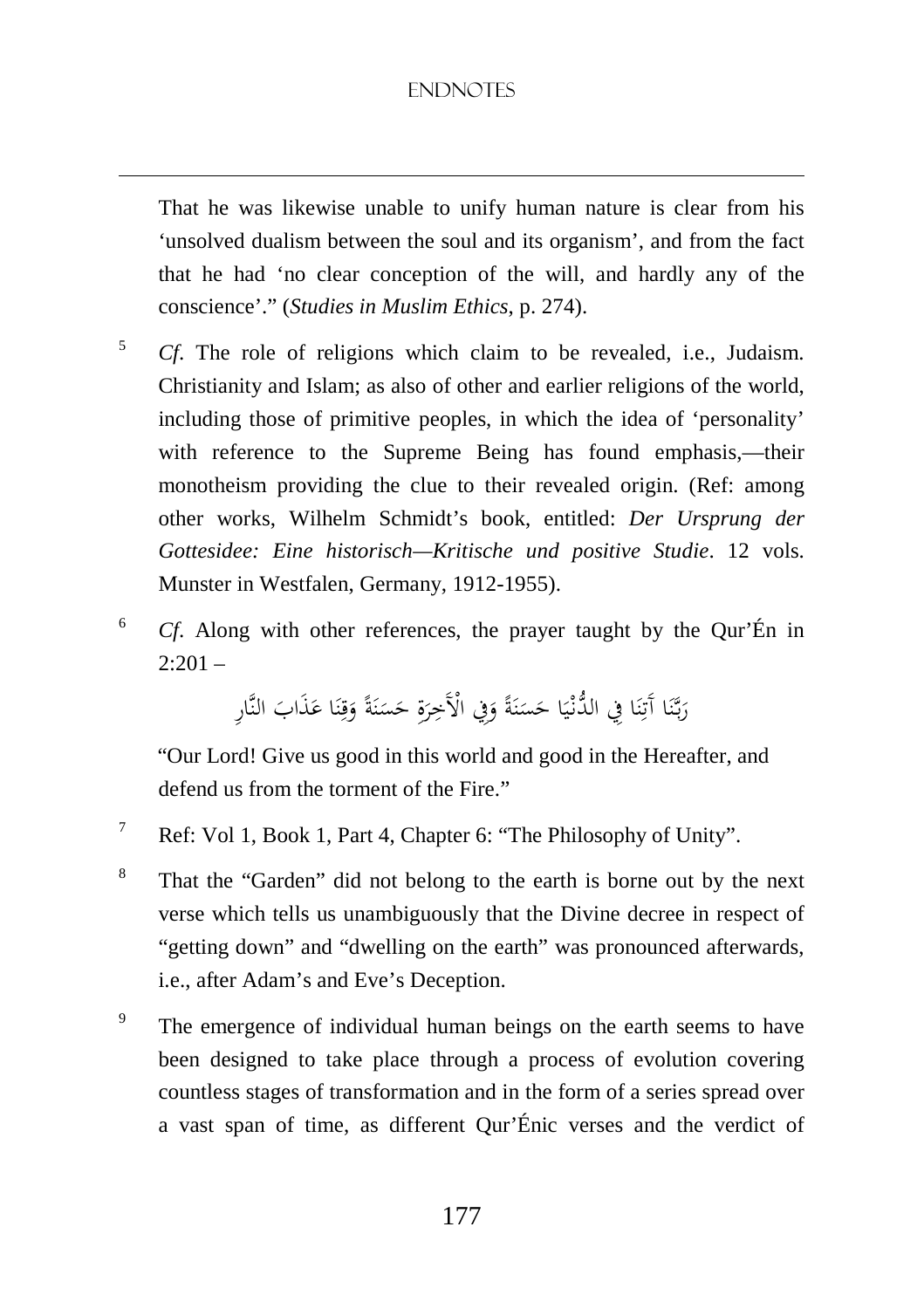Muslim thinkers like Rumi affirms. (See: Iqbal's *Reconstruction of Religious Thought in Islam*, p 115).

 $10$  Adam and Eve have not been mentioned here, because they had already experienced intimate relation with God  $(2:31, ff)$  –

َ وَعَلَّمَ أَدَمَ الْأَسْمَاءَ كُلَّهَا ثُمَّ عَرَضَهُمْ عَلَى الْمَلَائِكَةِ فَقَالَ أَنْبِئُونِي بِأَسْمَاءِ هَؤُلَاءِ إِنْ كُنْتُمْ َ َ َ ٔ. َ اب<br>ا َ ْ .<br>ل َ ة<br>4 ِ<br>ئ ٍ<sup>م</sup> .<br>م ئ ِ ب :<br>أ َ َ ِ ْ ت **:** َين ِ ق ِ اد  $\overline{a}$ ص

 "And He taught Adam the nature of all things: then He placed them before the angels, and said: 'Tell me the nature of these if you are right'."

- $11$  The word 'backs' should be understood in terms of transcendental existence.
- <sup>12</sup> Here, the fact should be kept in mind that in the Qur'Énic view of life, it is the Soul, and not any physiological mechanism, which is the real repository of Consciousness and the dynamo for Activity, Hence, in respect of the verse under reference, the postulation of any thing beside the Soul stands ruled out.
- <sup>13</sup> Quoted already.

- <sup>14</sup> There is a Qur'Énic statement: "When I have made him and have breathed into him of My spirit …" (15:29). It should he noted that the spirit mentioned here is 'God's spirit', and not the human soul; and consequently this verse should not be understood as saying that God perfected first a soul-less physical structure and then placed the soul in it. And 'the breathing of God's spirit' seems to stand for the bestowal of those extraordinary qualities that relate to the earthly and the cosmic mission of the human being in terms of the vicegerency of God.
- 15 *Cf*. Other Qur'Énic verses relating to the importance of *healthy* activity.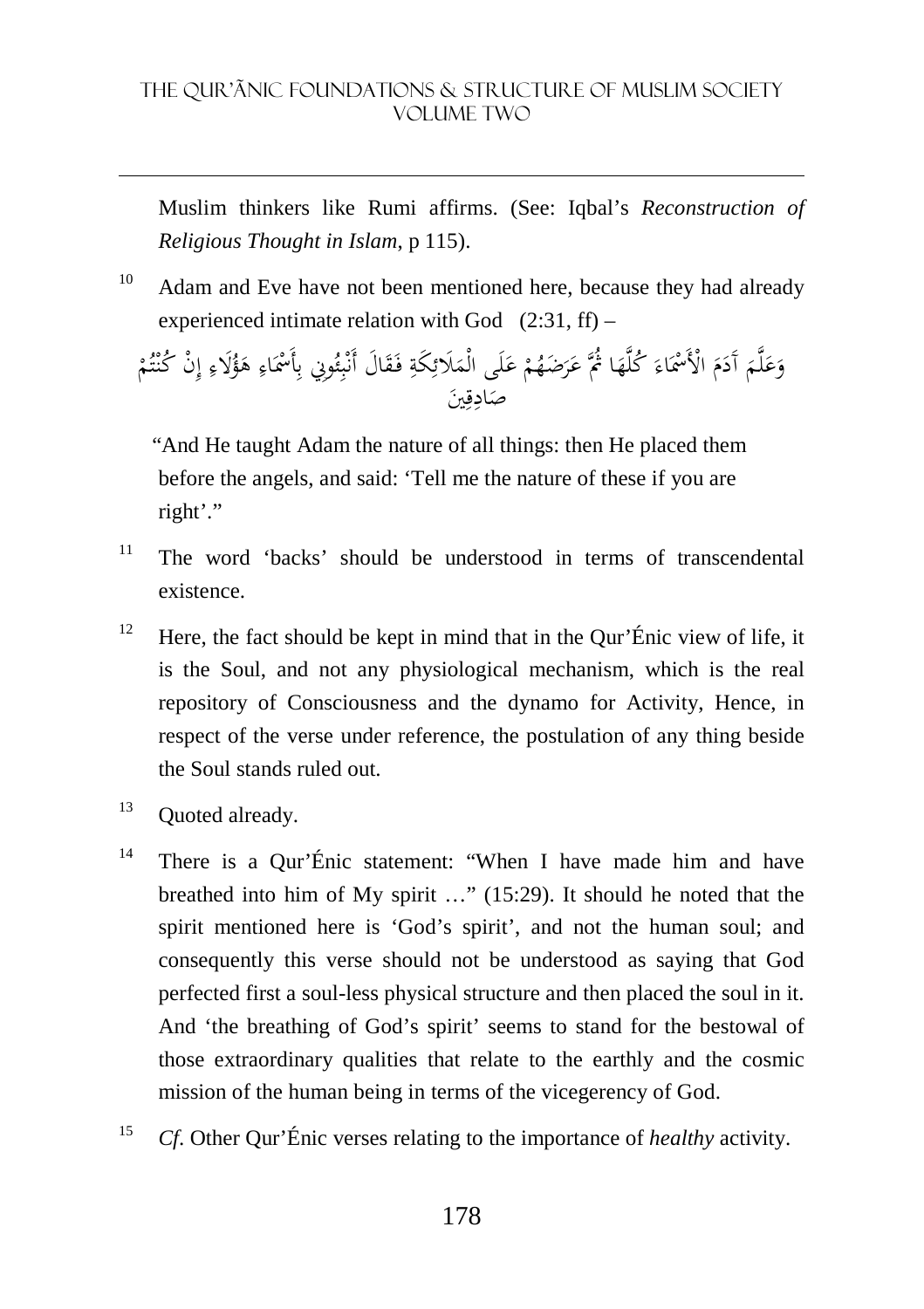<sup>16</sup> The Holy Qur'Én has ordained that Muslims should affirm the Blessings of God on the Holy Prophet and should salute him (33:56):

<u>.</u>

إِنَّ اللَّهَ وَمَلَائِكَتَهُ يُصَلُّونَ عَلَى النَّبِيِّ يَا أَيُّهَا الَّذِينَ آَمَنُوا صَلُّوا عَلَيْهِ وَسَلِّمُوا تَسْلِيمًا ِ ً<br>م <u>ً</u> ِ<br>ئ َ َ  $\overline{a}$ َ بہ<br>ا َ :<br>ا ِ ن  $\overline{a}$  $\overline{a}$ <u>ہ</u> ْ َ ٔ<br>أ َ ً ِ ْ ت

 "Allah and His Angels send blessings on the Prophet: O you who believe! Send you blessings on him, and salute him with all respect."

 Hence, while mentioning his sacred name, a Muslim may proclaim the affirmation as, for instance, has been done on page 11, or may salute him—the standard form of Islamic salutation being in terms of the prayerful expression: 'Peace be on you!', or, 'Peace be on him!', etc.

<sup>17</sup> In fact, as "Mercy unto the worlds" (21:107), he has been exalted by God to be the Medium of His Blessings in an immeasurably wider perspective. The unique position which he holds among all creatures, has been unambiguously affirmed also in a *×adÊth* reported by the Holy Prophet's Companion JÉbir and upheld as authentic in Islamic history by eminent authorities, among whom may be mentioned, by way of example, one of the classical Qur'Énic commentators, AllÉma Alusi (vide his classical *TafsÊr*, the  $R\ddot{E}I$  *al-Ma'* $\acute{E}n\hat{E}$ , vol. 1, p. 51). It is to the effect: "JÉbir (Allah be pleased with him!) reports: I said 'O Messenger of Allah! Inform me about the thing which Allah created before all (other) things'. He replied: 'Verily, Allah, the Almighty, created before all (other) things the Light of your Prophet through His Light…" (Quoted on the authority of *muÍaddith'* Abd al-RazzÉq (the eminent forerunner of Imam BukhÉrÊ and author of *Al-MuÎannaf*) by AllÉma Yusuf b. IsmÉil al-NabhÉni, in *Al-AnwÉr al-MuÍammadiyyah min MawÉhib al-Ludunniyah*, p. 12, Beirut, 1310 A.H.]. The *×adÊth* then proceeds to inform that the entire universe was created by God from that original created Light, which the luminaries of Islam have named as the 'Light of Muhammad'. It may be pointed out that the statement made on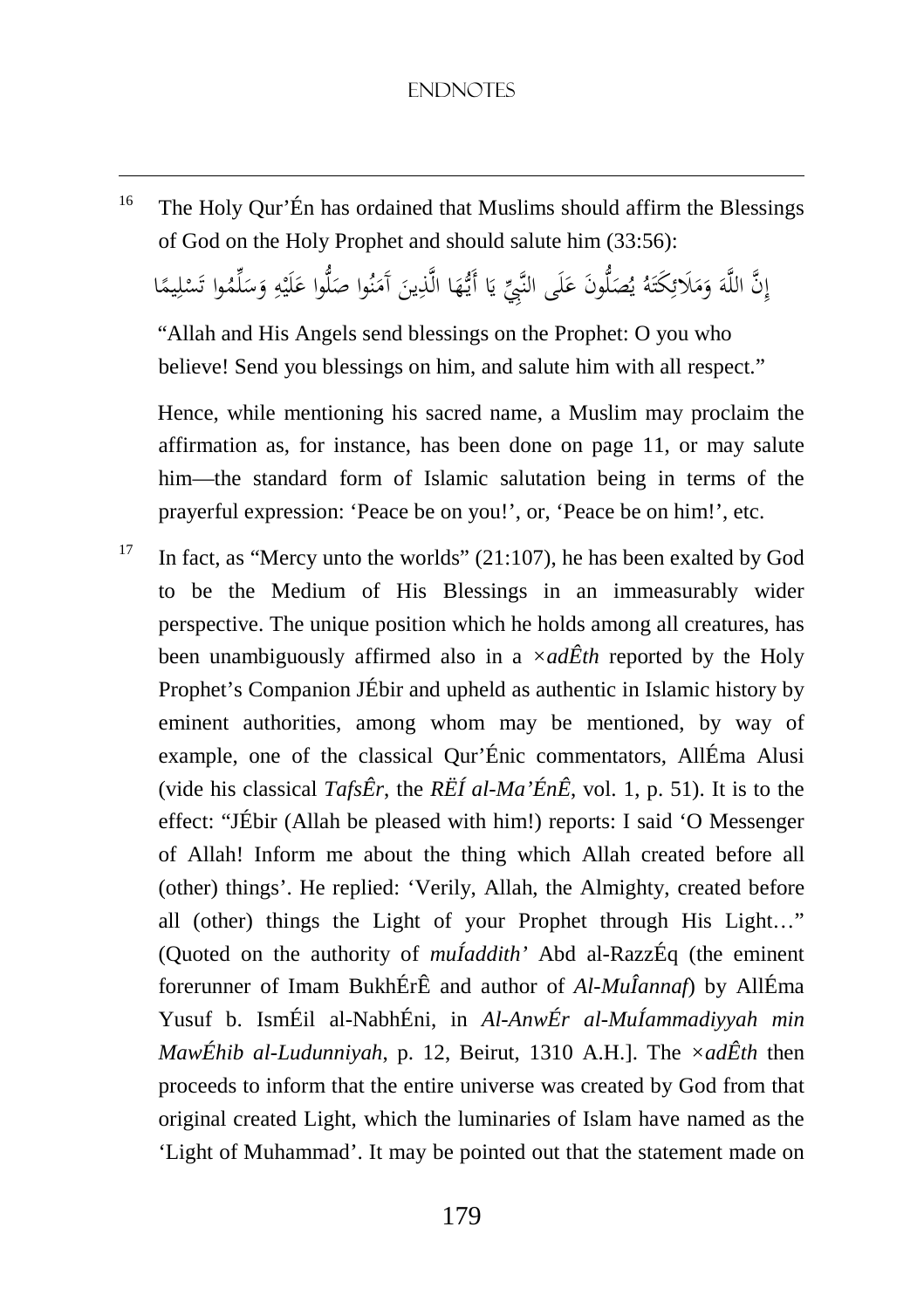the basis of the Qur'Én on p. 289 (footnote) of the present volume, is corroborated by this *×adÊth*. (Relevant discussions in volume 1 in respect of the Holy Prophet's personality may also be referred to).

- <sup>18</sup> Mark that this bears reference to moral relationship, because morality consists in the attitude of one personality towards another. Also, it should be noted that the affirmation of personality in the Angels does not imply anthropomorphism.
- <sup>19</sup> It may be emphasized that they are basically duties of attitude, and are not meant to be institutionalized.
- <sup>20</sup> Says Aristotle: "He who is unable to live in society, or who has no need because he is sufficient for himself, must be either a beast or a god." (*Politics*. Bk. 1, Ch. 2).
- <sup>21</sup> It may be emphasized here that the greater the selflessness and sacrifice which the super-ordinate imposes on itself, the stronger will it be in wielding its authority; and the more the vested interests it creates, the weaker will be its authority. The Holy Prophet (Peace be upon him!) set a perfect example of selflessness and the elimination of all forms of vested interests by: (1) banning the payment of *ZakÉt* to his progeny; (2) avoiding the giving of key posts to his kith and kin during his regime as head of the Islamic state; and (3) keeping open to all Muslims the office of the head of the state for all time after his demise.
- $22$  This truth is borne out by the fact that the first Caliph, Abu Bakr, and all other Caliphs after him, have called themselves *KhalÊfatur-RasËlullÉh* (Vicegerent of the Messenger of God) and not *KhalifatullÉh* (Vicegerent of God).
- <sup>23</sup> Also written as '*tabl* $\hat{E}$ *gh*'.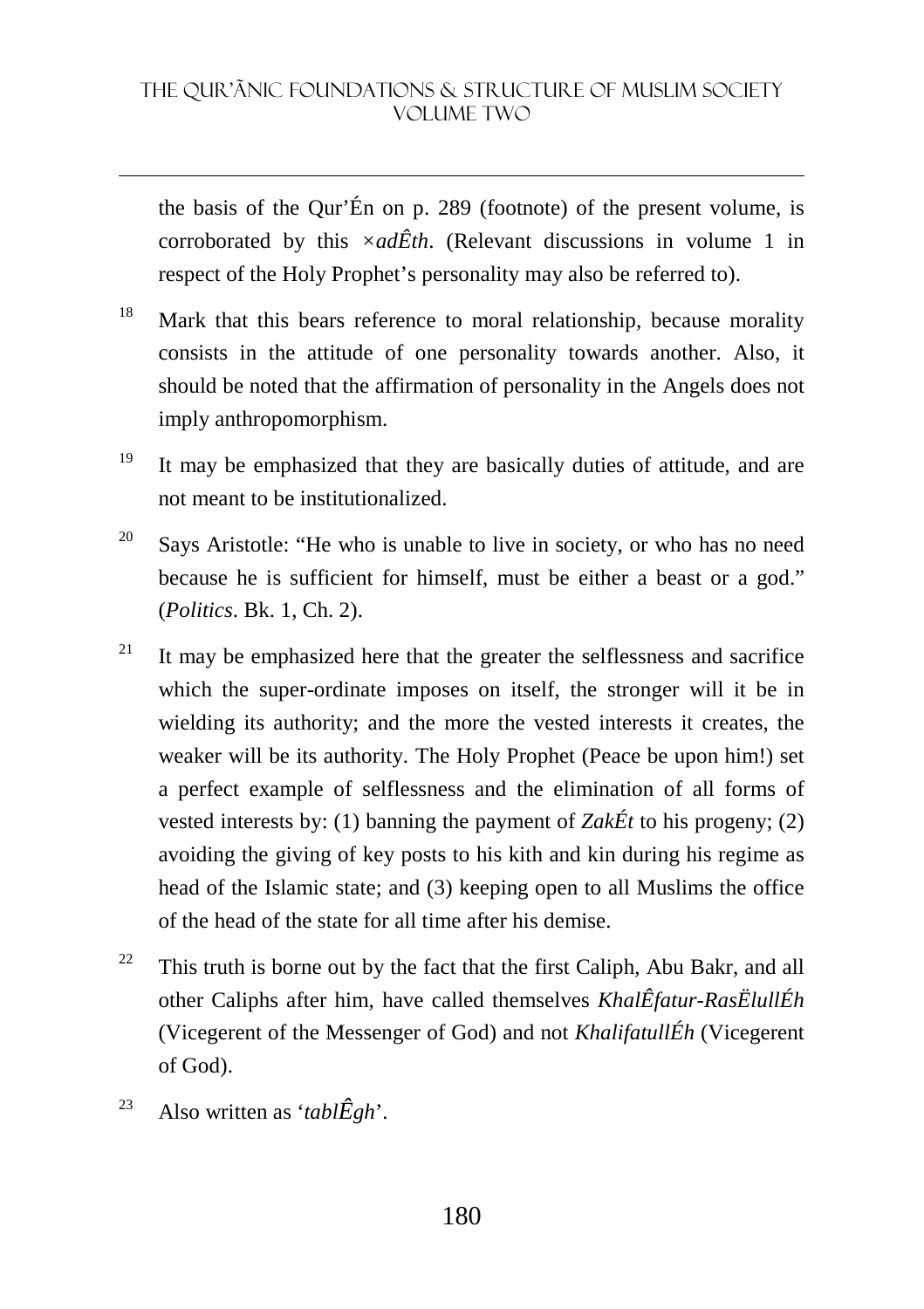- $24$  "Conduct may include inward activities like motives and desires as well as outward activities like speech and movements of the doer's limbs, and so these also will fall within the sphere of ethics. We so commonly think of these as causing outward bodily movements that we forget that they too are activities and liable to be judged good or bad even apart from the outward movements they produce." (W. Lillie: *Introduction to Ethics*, p. 4).
- <sup>25</sup> The word "Allah", which is employed for the 'One True God' in Islamic terminology, is regarded untranslatable in orthodox Muslim thought. Hence, while using the word God normally, I have avoided substituting it for "Allah" in quoting the Qur'Énic verses.
- $26$  Mark that belief in God is meaningless without:

<u>.</u>

- a. having faith in Him in accordance with what He has revealed about His essence and His Attributes; and
- b. having faith in all the verities implied by the belief in Him.

It may also be noted that, according to the Holy Qur'Én, belief in religious verities mentioned in the above verse is fruitless unless the possessor of that belief earns good by performing deeds of righteousness. (6:158):

ْ هَلْ يَنْظُرُونَ إِلَّا أَنْ تَأْتِيَهُمُ الْمَلَائِكَةُ أَوْ يَأْتِيَ رَبُّكَ أَوْ يَأْتِيَ بَعْضُ آيَاتِ رَبِّكَ يَوْمَ يَأْتِي<br>مُشَوْرُ مِنْ أَيَا بِهِ رَبِّئَ أَوْ مِنْهُ وَ إِلا إِسْرَتُهَا لَهُ يَكُو وَكَرَ بِهِ وَ ن يہ<br>و ֦֧֧֦֧֦֓֝֝֝֝֝֝֝֬֝֝֬֝֓֝֬֝֓֟ ؚ<br>ڹ َ ت ِ<br>ئ َ ْ  $\frac{1}{2}$ ب<br>أ ب ر<br>مر ْ  $\zeta$ یہ<br>، ب<br>. يا<br>. بولية ر<br>ر مُ ْ يا<br>. بَعْضُ آَيَاتِ رَبِّكَ لَا يَنْفَعُ نَفْسًا إِيمَانُهَا ۖ أَوَ تَكُّنْ آَمَنَتْ مِنْ قَبْلُ أَوْ كَسَبَتْ فِي إِيمَاغِكَ<br>بِمَعْضُ آَيَاتِ رَبِّكَ لَا يَنْفَعُ نَفْسًا إِيمَانُهَا ۖ أَوَ يَهْدَاهِ إِنَّهُ الْمَنْسَ مِنْ قَ ب<br>. بر ر<br>ٍ ً<br>، €<br>، ْ :<br>' ن م<br>ر .<br>-<br>-..<br>م ب َ ْ ب  $\ddot{\phantom{0}}$ ُ<br>ما ا ِ إ ا ر<br>ا ُ خَيْرًا قُلِ انْتَظِرُوا إِنَّا مُنْتَظِرُونَ **∶** َ ت .<br>. ت **:** ن

"Are they waiting to see if the angels come to them, or your Lord (himself), or certain of the signs of your Lord! The day that certain of the signs of your Lord do come, no good will it do to a soul to believe in them then if it believed not before nor earned righteousness through its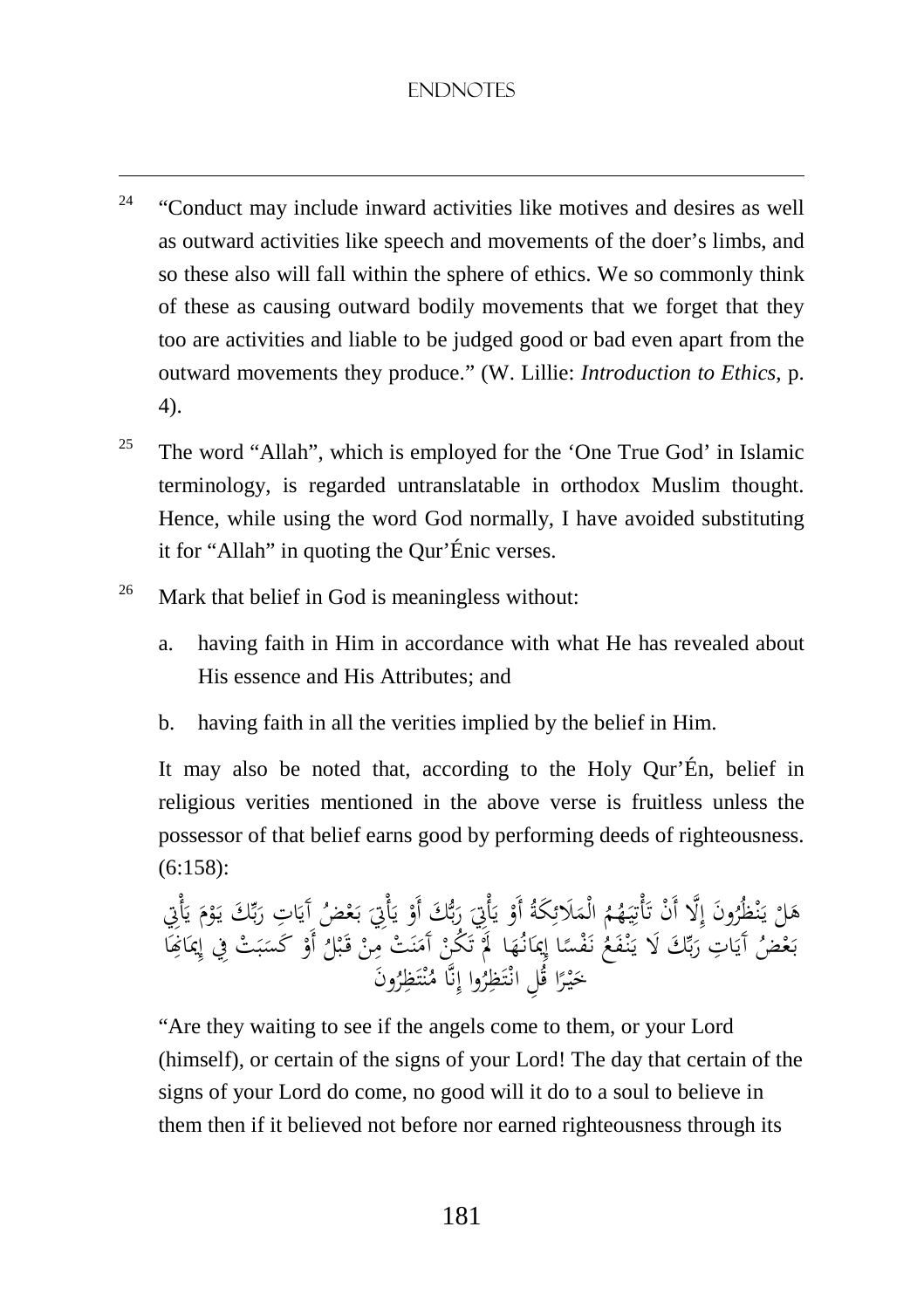faith. Say: 'Wait you: we too are waiting'."

<u>.</u>

 $27$  Fear of God is a necessary condition of our spiritual and moral development because fear is a vital element of respect. Again, fear of God does not relate to any inimical revenge from His side, but it is fear of being disowned by Him, as we read in the Holy Qur'Én:

> وَقِيلَ الْيَوْمَ نَنسَاكُمْ كَمَا نَسِيتُمْ لِقَاءَ يَوْمِكُمْ هَـٰذَا ْ

"It will be said (on the Day of Judgment): 'This Day We will forget you as you forgot the meeting of this Day of yours!" (45:34).

Still again, it is the fear of Him who is 'Most Beneficent' and 'Most Merciful' (1:1, etc., etc.).

- $28$  This is connected with the Islamic article of faith relating to belief in the Last Day—the Day of Final Reckoning and of receiving final reward and punishment—emphasized over and over again in the Holy Qur'Én.
- <sup>29</sup> The word *tÉ'ah* and *istijÉbah* and *qanËt* used in the first, second and third verse respectively—all of them denote obedience. But *tÉ'ah* and *istijÉbah* seem to emphasize *external* conformity to God's commands, *qanËt* seems to emphasize the *inwardness,* the purity of the heart—the Will—in submission to God.

Mark also that the "devout frame of mind" should be externally maintained by every Muslim (3:17; 33:35).

- 30 *See previous note.*
- 31 *See previous note.*
- $32$  In another verse total submission to Allah has been emphasized:

بَلَىٰ مَنْ أَسْلَمَ وَجْهَهُ لِلَّهِ وَهُوَ مُحْسِنٌ فَلَهُ أَجْرُهُ عِندَ رَبِّهِ وَلَا خَوْفٌ عَلَيْهِمْ أَ َ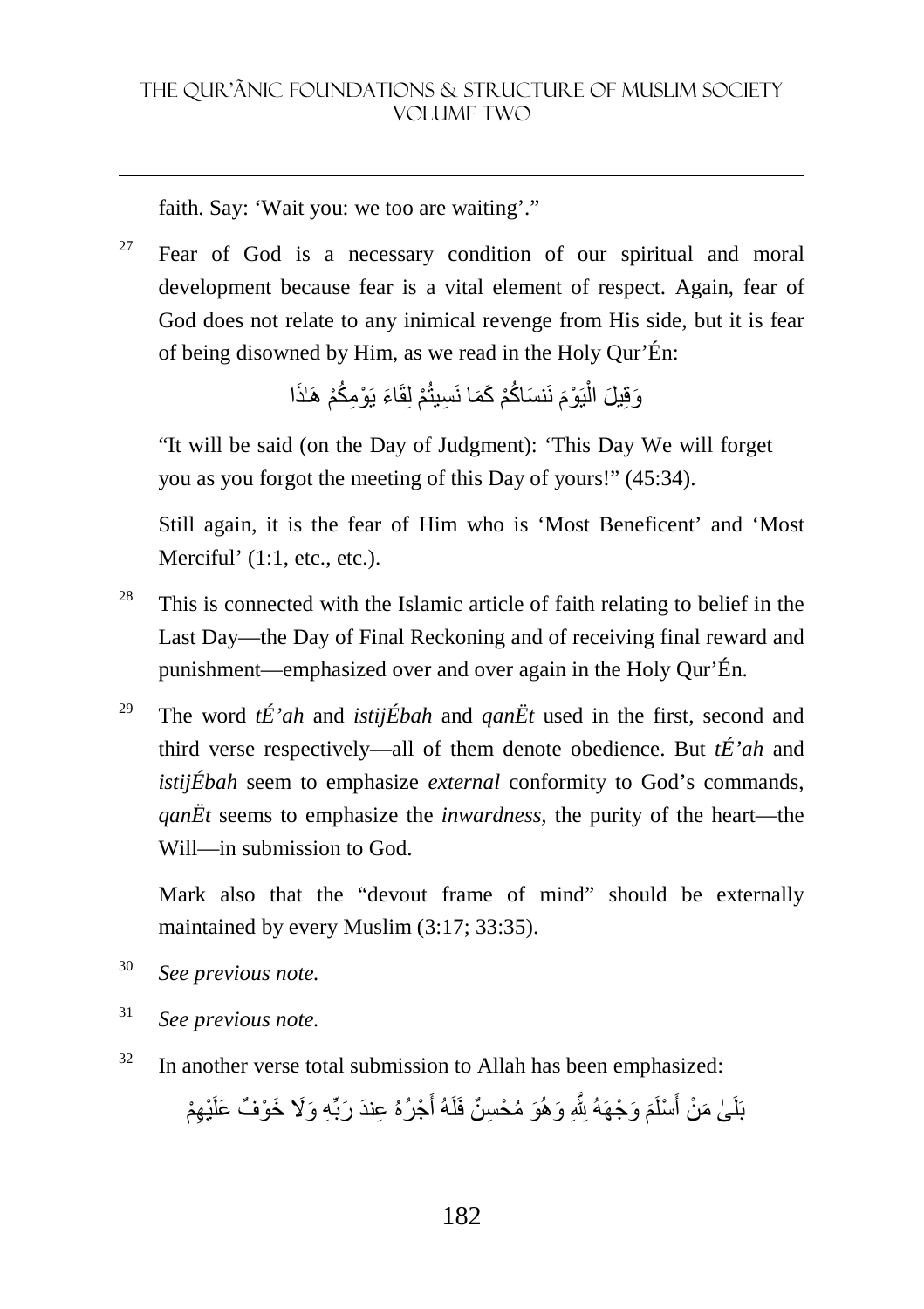# وَلَا هُمْ يَحْزَنُونَ

"Nay,—whoever submits his whole self to Allah and is a doer of good, he will get the reward with his Lord; on such shall be no fear nor shall they grieve." (2:112).

 $33$  and Him alone:

<u>.</u>

وَقَضَىٰ رَبُّكَ أَلَّا تَعْبُدُوا إِلَّا إِيَّاهُ ِ

"Your Lord has decreed that you worship none but Him…" (17:23).

- <sup>34</sup> The Holy Qur'Én demands not merely formal obedience but obedience with all one's heart and it demands not obedience in certain matters only—as is demanded in the Christian maxim: "Give unto God what is God's and unto Caesar what is Caesar's—but total surrender, surrender of the whole self and surrender with indivisible loyalty to God. Indeed, a Muslim's attitude towards God should be that of worship, in which his role is that of a humble slave only.
- $35$  Mark here that not only their blasphemies but even their company is to be shunned.
- <sup>36</sup> It may be noted that anyone who indulges in superstitions insults also his own dignity as a human being.
- <sup>37</sup> The stone altars were objects of superstitious worship in pre-Islamic Arabia. Oil was poured on them for consecration. They were also used for sacrifices to idols. Says Robertson Smith: "In Arabia, where sacrifice by fire is almost unknown, we find no proper altar, but in its place a rude pillar or heap of stones, besides which the victim is slain, the blood being poured out over the stone or its base … The sacred stones … are called *anÎÉb*, i.e., stones set up, pillars." (*Religion of the Semites*, p. 281).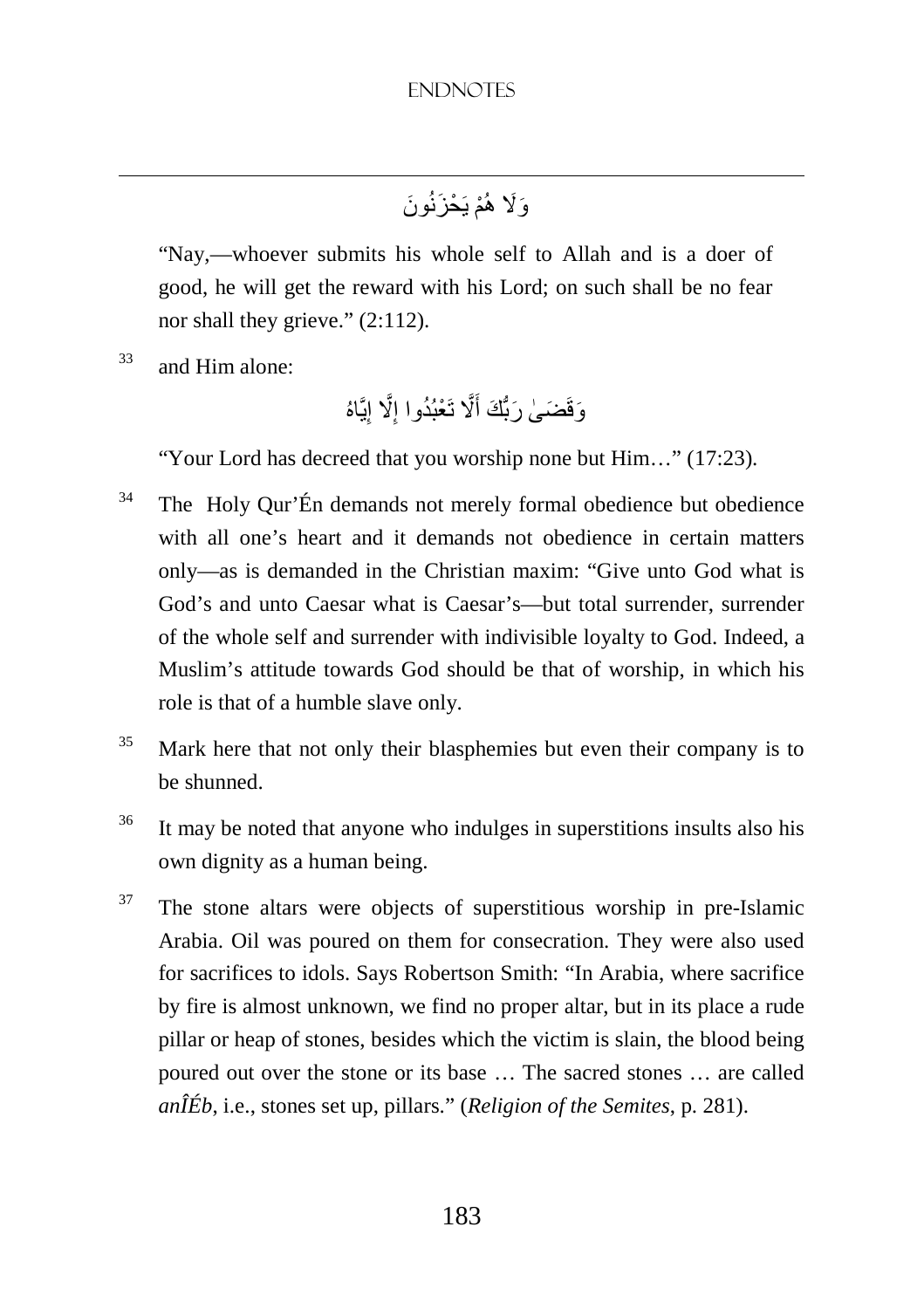#### THE QUR'ãNIC FOUNDATIONS & STRUCTURE OF MUSLIM SOCIETY VOLUME TWO

- <sup>38</sup> Divination by arrows was a superstitious practice prevalent among the pre-Islamic Arabs. *Zalam* is "an arrow without a head and without feather: plural *AzlÉm*, which was applied to those arrows by means of which the Arabs in the Time of Ignorance sought to know that which was allotted to them; … and they put them in a receptacle, and when any of them desired to make a journey, or to accomplish a want, or when he desired to perform some affairs. he put his hand into that receptacle, and took forth an arrow: and if the arrow upon which was 'Command' came forth, he went to accomplish his purpose, but if that upon which was 'Prohibition' came forth, he refrained; and if the blank came forth, they shuffled them a second time." (Lane's *Lexicon*).
- <sup>39</sup> This verse condemns four superstitions that were prevalent among the pagan Arabs. There are other superstitious notions and practices of the pagan Arabs also which have been condemned by the Holy Prophet Muhammad (Peace be on him) in his Sayings. Thus Islam has actually condemned all types of superstitions.
- 40 *Cf*, the Qur'Énic verse:

<u>.</u>

ٍب ُّ منِ ٍ يب ْ قَل ِ َغْي ِب َ و َج َاء ب ْ ال ِ َّم ْن َ خ ِش َي َّ الر ْح َمٰـ َن ب ٰذ ِود َ ُ ُخل ْ ُوھَا لِ َك يَ ْوُم ال ب ۖ◌ ِ َسٍَم ْاد ُخل

"… who fears (Allah) Most Gracious in secret and comes with a heart penitent (turned to Him): enter it (i.e., Heaven) in Peace and Security. This is the Day of Eternal Life." (50:33-34).

<sup>41</sup> Mark that God is such an object of fear that, instead of being avoided, He is to be approached by us with all our Love. 'Fear of Allah' is thus the fear of our own deprivation of Divine Blessings which occurs when we remove ourselves away from Him.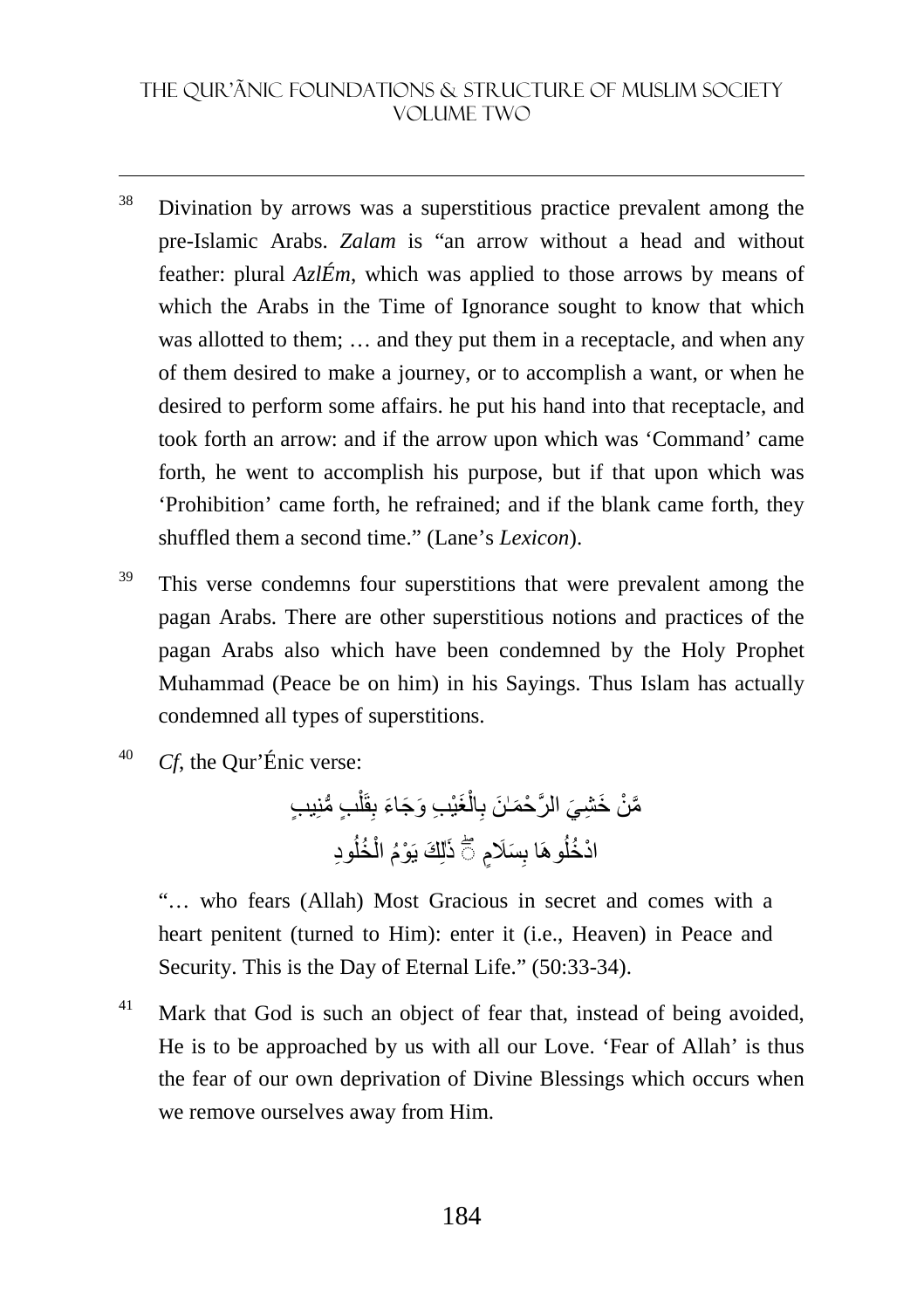Also mark that the way of approach lies in striving with might and main in His cause, something which even the pious Muslims of today seem to have forgotten, and hence the degeneration of the Muslim community everywhere.

- 42 *tabattala ilallÉh* means: "He detached himself from worldly things and devoted himself to God; … or he forsook every other thing, and applied himself to the service of God." (Lane's *Lexicon*).
- <sup>43</sup> Indeed, God's remembrance should be constant. *Cf.* the Qur'Énic verse which says that the wise are "those who remember Allah standing, sitting and reclining" (3:191), because: "lo! in the remembrance of Allah hearts do find serene tranquility and steady peace." (13:28).
- <sup>44</sup> Five times a day: at dawn, immediately after noon, late afternoon, immediately after sunset, and before retirement to bed (in the first quarter of the night).
- $45$  The Qur'Énic concept of love for God has no affinity whatsoever with sensuous love. God is Most Sublime, according to the Holy Qur'Én. As such, love for Him should be of sublime nature—namely, love modified by extreme respect. That is why the Qur'Énic teaching combines 'Love for Allah' with 'fear of Allah'
- $^{46}$  85:14 –

<u>.</u>

َ و ُ ه َ و ُ ُور َف الْغ ُ ود ُ د َ الْو

"And He is the Oft-forgiving, full of Loving-kindness."

47 *ijtanibË al-tÉgËt* implies both meanings. Abdullah Yusuf Ali's version is: 'eschew evil',' while Marmaduke Pickthall's version is: 'shun false gods'.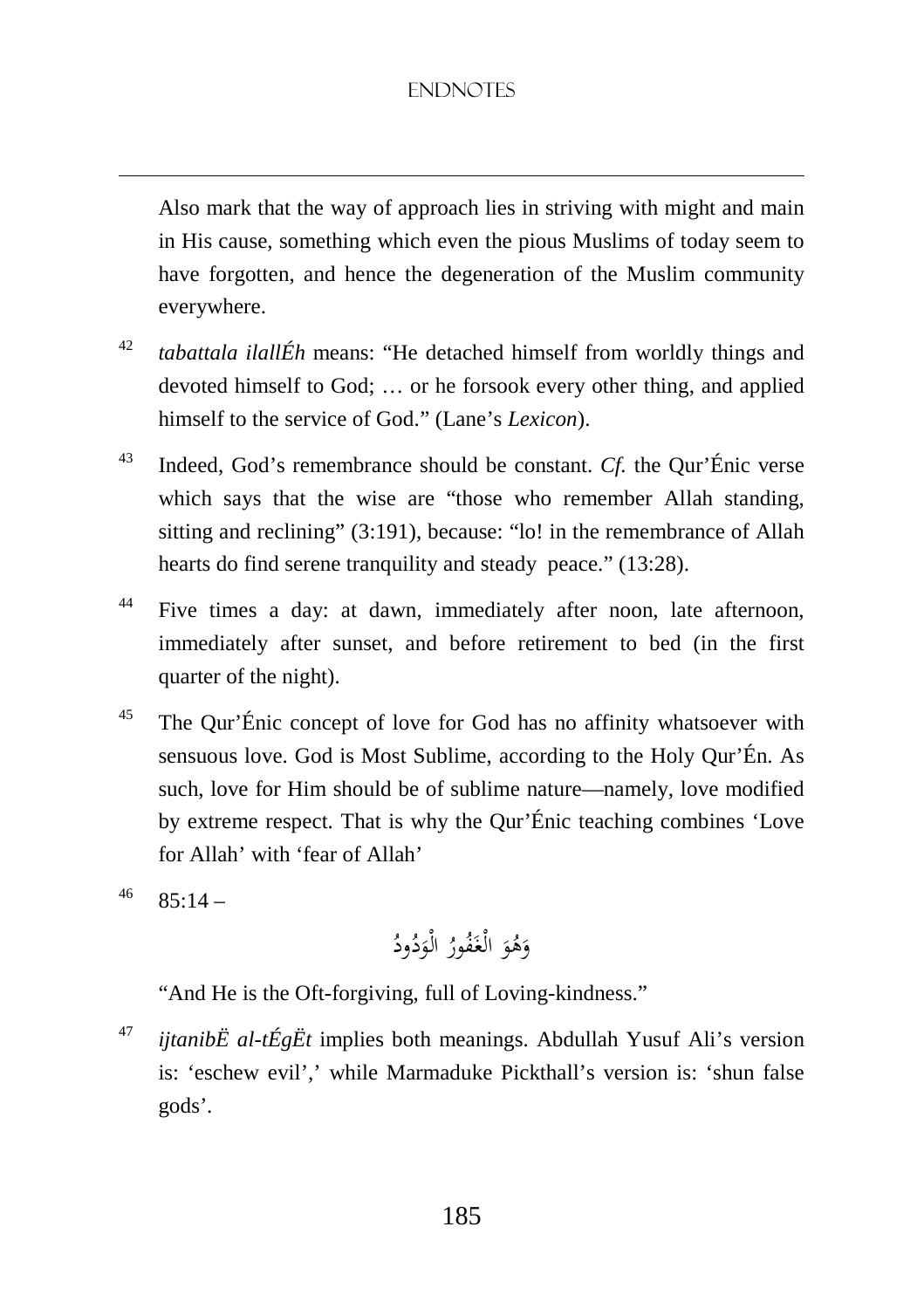*Al-tÉgËt* is "whatever is worshipped instead, or to the exclusion, of God". (Lane's *Lexicon*).

<sup>48</sup> According to the Holy Qur'Én, the status of the Holy Prophet Muhammad (Peace be on him) is that of *nabÊ* and *rasËl*. Unfortunately, there is no English word capable of conveying the connotation of these terms properly. As regards the word "Prophet", it means, according to English lexicon, "a spokesman of the deity, one who proclaims a divine message, a preacher, a foreteller whether claiming to be inspired or not." Thus it can be adopted as an Islamic term only in a qualified manner signifying there: "a spokesman of the One True God, who receives the Message from Him through Revelation, and proclaims and preaches it as a divinely-appointed Teacher and as the possessor of a flawless, sublime and extraordinary spiritual and moral personality".

In the Qur'Énic verses quoted in this book, the words *nabÊ* and *rasËl*  have been translated as "Prophet" and "Messenger" respectively.

- <sup>49</sup> Insult: ' $Az\acute{E}$ , the Arabic word used here, may equally mean: to annoy, to vex, to cause hurt or injury, to ill-treat by slander or unseemly conduct, or hurt the feelings.
- <sup>50</sup> i.e., do not attempt to give your advice in any matter before you are asked to do so by the Holy Prophet himself.
- <sup>51</sup> Cf. the Saying of the Holy Prophet (Peace be on him):

#### لَا يُؤْمِنُ أَحَدُكُمْ حَتَّى أَكُونَ أَحَبَّ إِلَيْهِ مِنْ وَالِدِهِ وَوَلَدِهِ وَالنَّاسِ أَجْمَعِينَ لَ ِ َ َ َ ِ

 "None of you can have Faith unless I become to him dearer than his parents, his off-springs and (in fact) all human beings." (BukhÉrÊ: *ØahÊÍ*; Chapter on: *×ubb al RasËl min al-ImÉn*).

 $52$  The shortest formula in this connection is: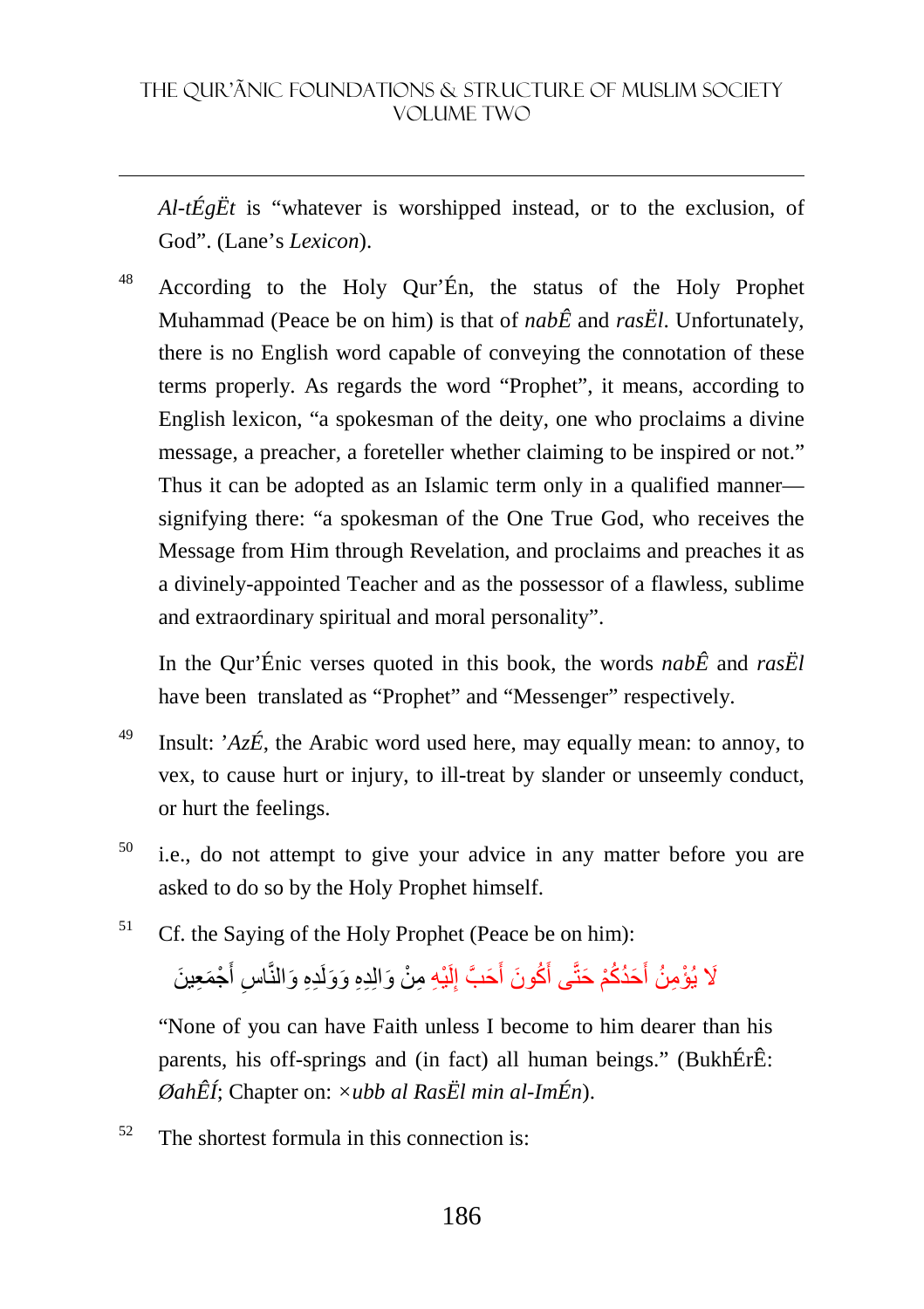# صلى الله عليه و سلم

 i.e., "Allah has bestowed on him His Blessings and Peace". This formula has been further condensed in the form: "Peace is with him", and is employed in the form of prayer: "Peace be on him."

These words should be repeated whenever a Muslim hears or mentions his sacred name.

 $53 \quad 35 \cdot 1 -$ 

<u>.</u>

**ْ ُد م َ ِ الْح ه ل ِ ل ِر ِ ات فَاطِ َ او َ ِض السم ْ ْالأَر َ و ِل ِ اع َ ج ِ َكة ِ َلائ َ ًلا الْم ُ ُس ر ي ِ ٍ أُول ة َ ِح ن ْ أَج ى َ ن ْ ثـ َُلا َث َ م ث َ و َ َ اع ب ُ ر َ يد ُ و ِز َ ي ي الْخ ف ْلِق ِ َ ا َ م ُ َ َشاء ي ن ِ إ َ ه الل لَى َ ُ ك ل ع ٍ ء ْ ٌ َ شي قَدِير**

"Praise be to Allah, Who created (out of nothing) the heavens and the earth, Who made the angels, messengers with wings,- two, or three, or four (pairs): He adds to Creation as He pleases: For Allah has power over all things."

- $54 \quad 35:1$ .
- $55 \quad 35:1$ .
- <sup>56</sup> This verse has the context of participation in collective welfare. But it also lays down a general principle which covers all situations and aspects of life.
- <sup>57</sup> Some of the unclean and unwholesome foods expressly mentioned in the Holy Qur'Én are:

#### ِ حُرٌمَتْ عَلَيْكُمُ الْمَيْتَةُ وَالدَّمُ وَلَحْمُ الْخِنزِيزِ وَمَا أُهِلَّ لِغَيْرِ اللَّهِ بِهِ وَالْمُنْخَنِقَةُ **∶** ْ ْ ْ **∶** من معرض المسلمان المسلمان المسلمان المسلمان المسلمان المسلمان المسلمان المسلمان المسلمان المسلمان المسلمان الم<br>المسلمان المسلمان المسلمان المسلمان المسلمان المسلمان المسلمان المسلمان المسلمان المسلمان المسلمان المسلمان ال وَالْمَوْقُو ذَةُ وَالْمُتَرَدِّيَةُ وَالنَّطِيحَةُ وَمَا أَكَلَ السَّبُعُ إِلَّا مَا ذَكَّيْتُمْ وَمَا ذُبِحَ عَلَى النُّصُب ِ أَ ْ ْ

 "Forbidden unto you (for food) are carrion, and blood, and swine flesh, and that over which is invoked the name of other than Allah,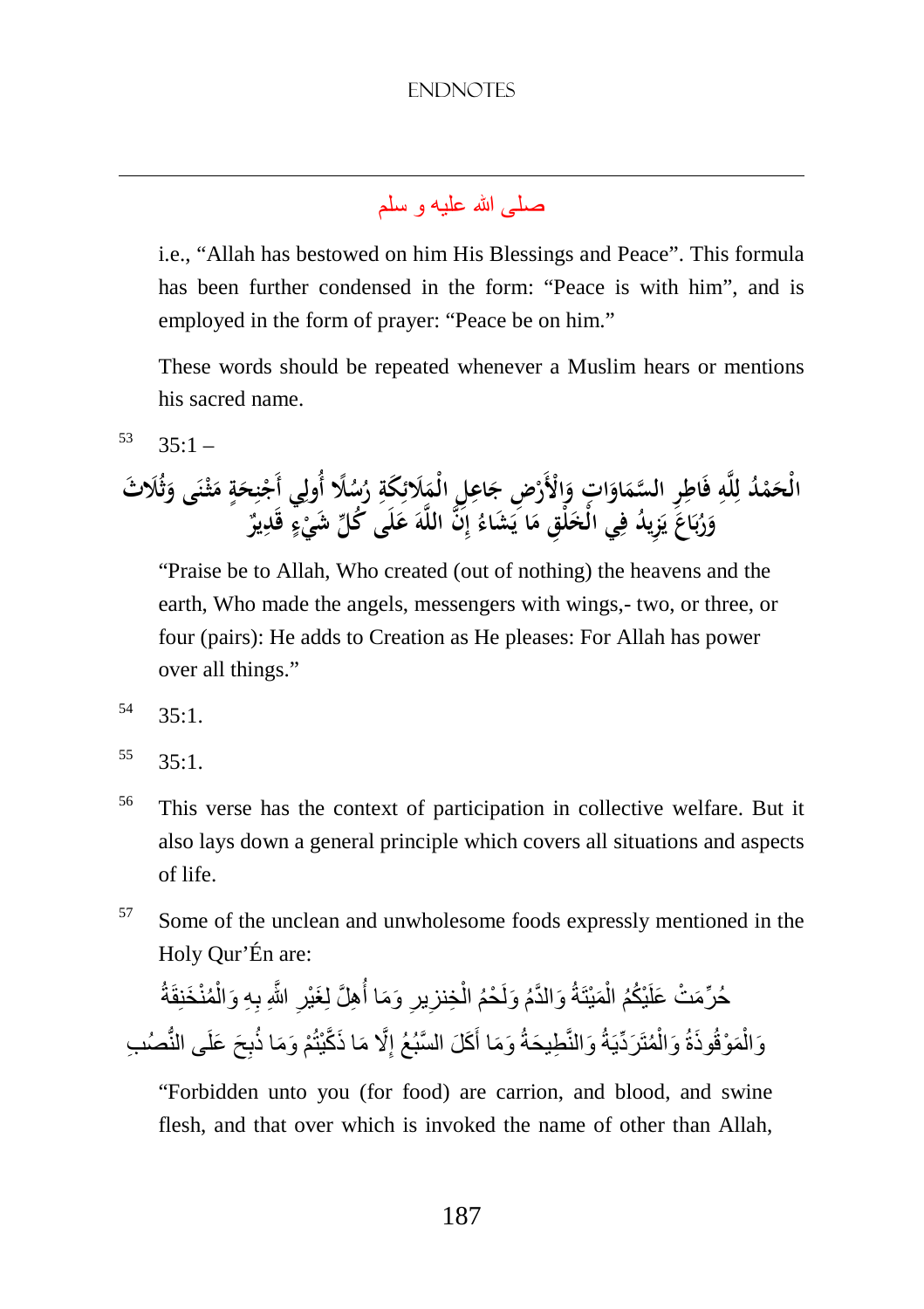and the strangled, the felled (i.e. killed by a blow), and the dead through falling from a height, and that which has been killed by (the goring of) horns, and that which has been (partly) eaten by wild beasts—saving that which you make lawful (by the death-stroke), and that which has been slaughtered on the altars (according to the custom of pagan Arabs). . ." (5:4).

> وَلَا تَأْكُلُوا مِمَّا لَمْ يُذْكَرِ اسْمُ اللَّهِ عَلَيْهِ وَإِنَّهُ لَفِسْقٌ **∶** اُ ْ

 "And eat not of that whereon Allah's name has not been mentioned, for lo! It is abomination."  $(6:121)$ .

- <sup>58</sup> This verse forbids:—(i) self-mortification, upheld by asceticism; (2) selfindulgence, and the consequent self-stupefaction, upheld by the hedonistic attitude.
- <sup>59</sup> The word *Khamr* used in the Arabic text stands, according to Lane, for "any intoxicating thing that clouds or obscures (lit. covers) the intellect." (*Arabic-English Lexicon*). Thus the prohibition here relates to all intoxicants.

Of course, the most immediate reference here is to alcohol, or, wine, which was used as an intoxicant by the Arabs of those days and which is the scourge of the modern civilization also.

The total prohibition of wine by the Qur'Én is a fact of history, to which all historians of Islam, including its worst critics, have borne testimony. For instance, D.S. Margoliouth says: "When the revelation came, zealous followers went round the houses of the Moslems and emptied their vessels of all liquor which was supposed to be intoxicating, in many cases breaking the vessels themselves . . . The prohibition was extended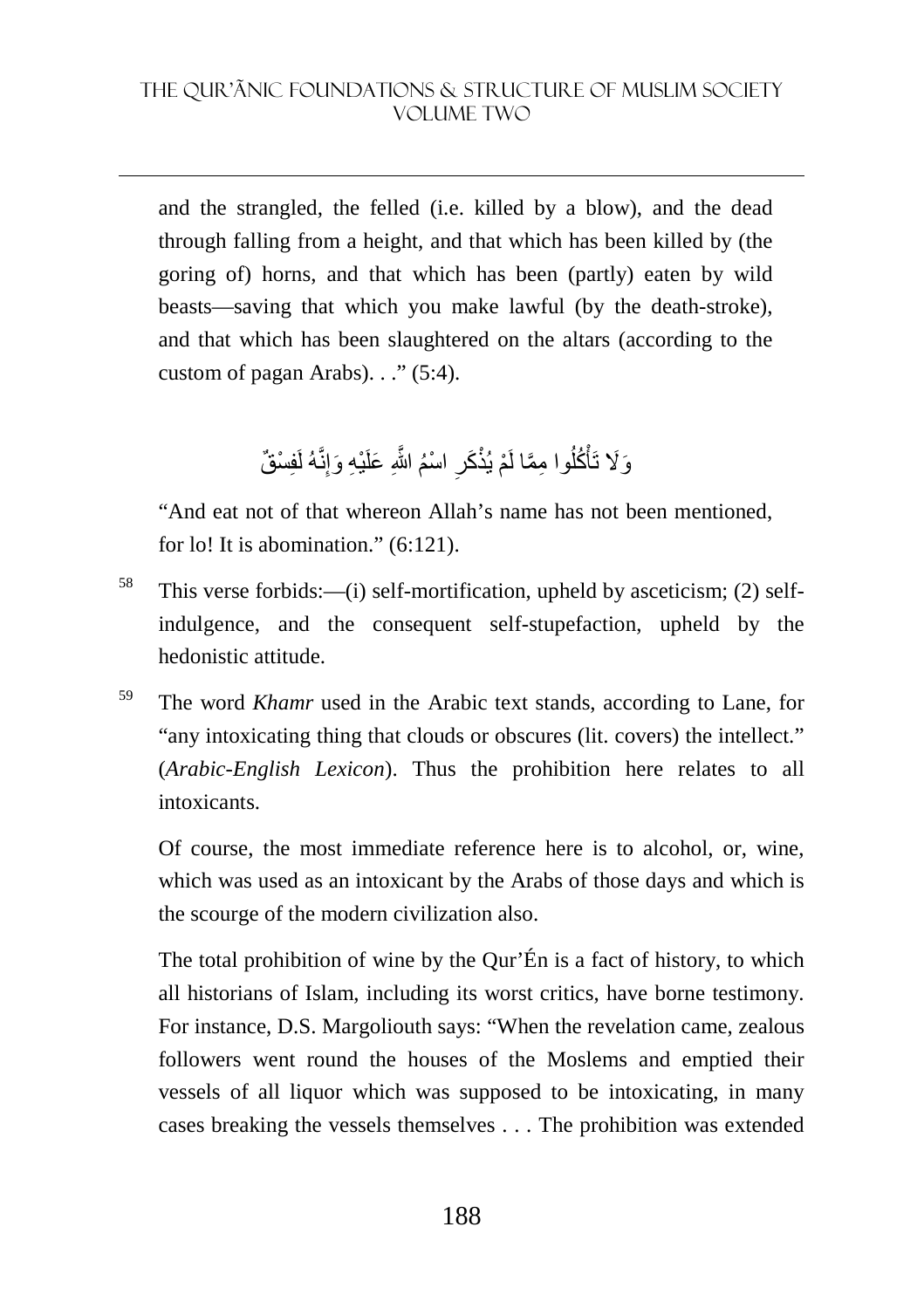<u>.</u>

to vinegar made of wine and a categorical denial was given to the suggestion that wine had medicinal value." (*Mohammad*, p. 283).

Still there are some "Muslims" today who, under the impact of the irreligious and the hedonistic influences of Western culture, not only drink wine but try to believe themselves and make others believe that, according to the Holy Qur'En, wine is not something totally evil, wrongly taking shelter in the Qur'Énic verse which says:

َ ُمھُم ْ ِث اس َ وإ ِ ٌ ير َ و َمنَافِعُ لِلنَّ ِ ٌم َ كب ْ ِث ْل فِ ِ يھَما إ قُ ِ َمْي ِسر ْ ِ َ وال َخ ْمر ْ ُونَ َك َ ع ِن ال ل َ يَ ۖ◌ ْسأ ِع ِھَما َ ْكبَ ِرُ من نَّفْ أ

 "They ask you (O Prophet) about wine and gambling. Tell (them): in both is a great sin, and *some benefits for men*, but the sin of them is (far) greater than their benefit …" (2:219).

The vehement condemnation of wine even in this verse is very definite. However, coming to the words 'some benefits', what has been really affirmed is not any benefit in respect of human consumption but the other benefits to which a scientist refers thus: "Alcohol's most useful sphere of action is as a solvent in industrial concerns It has also some uses as an external application." (Dastur, *Alcohol: Its Use and Misuse*, p. 109).

The truth, based on all available evidence, is that all intoxicants, including alcohol, are among the greatest enemies of mankind. As the medical scientist whom we have just quoted says: "Alcohol belongs to a family of poisonous chemicals. Its theoretic food-value is of no value in practical dietics. It is never a stimulant. It has a sedative drug-action in moderate doses, and a narcotic poison-action in excess . . . Its use as a beverage is physiologically unsound, economically disastrous, socially disruptive, and materially poisonous." (*op. cit*., pp. 108, 109). As regards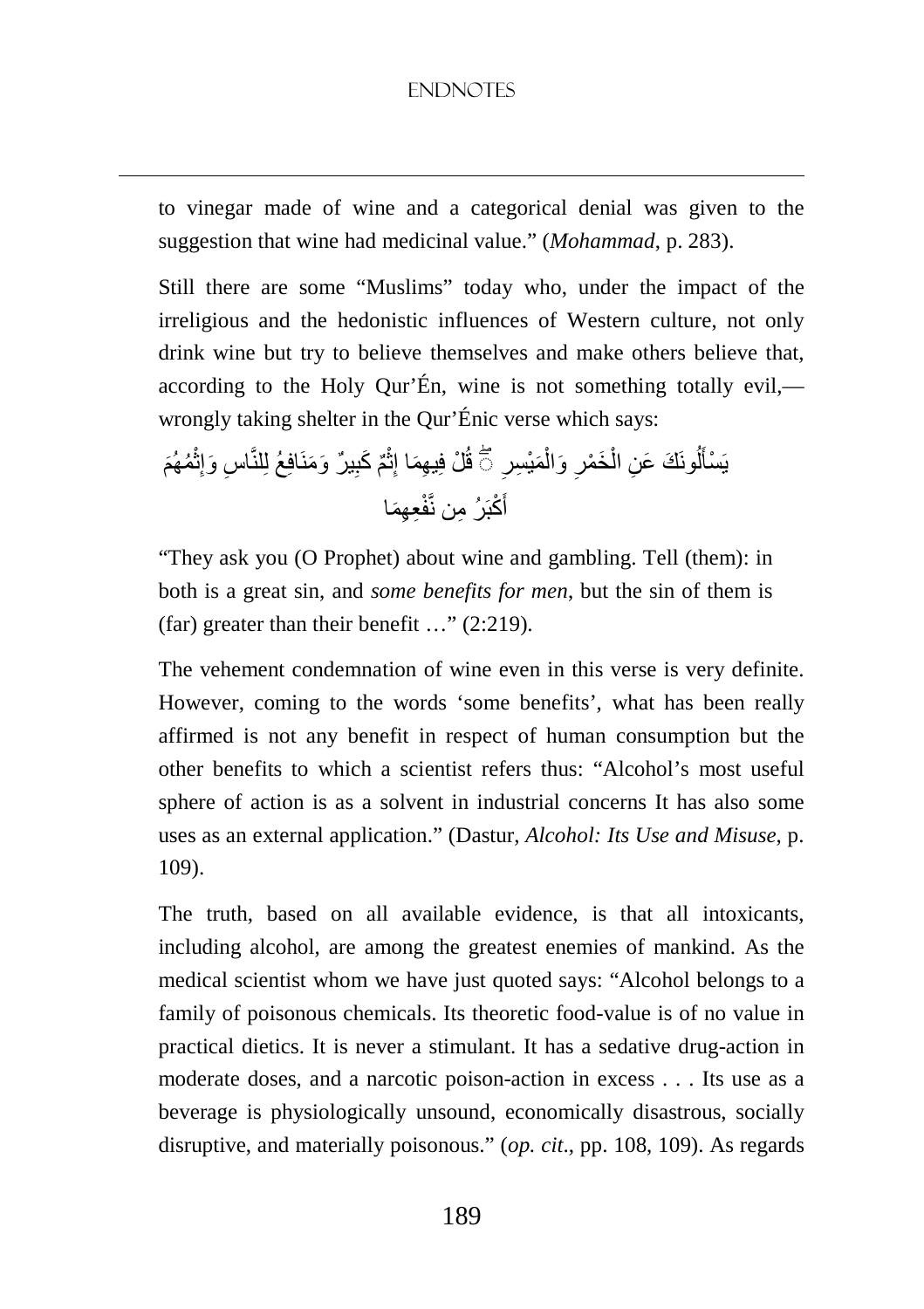the social evils promoted by alcohol, the *Encyclopedia of Religion and Ethics* pronounces the verdict that "There is universal testimony as to the close relationship between excessive drinking and breaches of the moral law and the laws of the State. This is a direct consequence of the paralysis of the higher faculties, intellectual and moral, and the resulting free-play given to the lower inclinations." (vol. 1, p. 301) This verdict is confirmed by the *Jewish Encyclopedia,* which says (I: p. 333): "… the statistics of Baer, Kurella, Gallavandis, and Sichart show that from 25 to 85 per cent of all malefactors are drunkards."

We may observe here in passing the very unfortunate fact that certain religious groups, which have wielded a tremendous influence in human history, should have been responsible for patronizing an evil that has engulfed a large part of mankind today. We may refer, for instance, to the Jews and the Christians. In the estimation of the Bible, wine 'cheereth God and man'. (*Judg*. 9:14). As for the Jewish religious practice, Friendlier says in *The Jewish Religion* that: "it has been ordered (in the Jewish religion) that our meal on the eve of Sabbath and Festival should begin with a cup of wine in the honor of the day … The *kidduah* consists of two blessings: one over the wine, and one that refers to the holiness of the day." (p. 341). Coming to the Christian Church and clergy, the use of alcohol "was never absent from the Church nor from its clergy." (Smith and Cheetam's *Dictionary of Christian Antiquities*, p. 585). According to Cheyne and Black's *Encyclopedia Biblica* (c. 1569), in the case of fire on the Sabbath day, only three necessaries of life are to be rescued by the good Christians, viz., "a basket of loaves, a cake of dried figs and a jar of wine."

 $60$  The following verse is more explicit in disapproving Asceticism as a philosophy of life: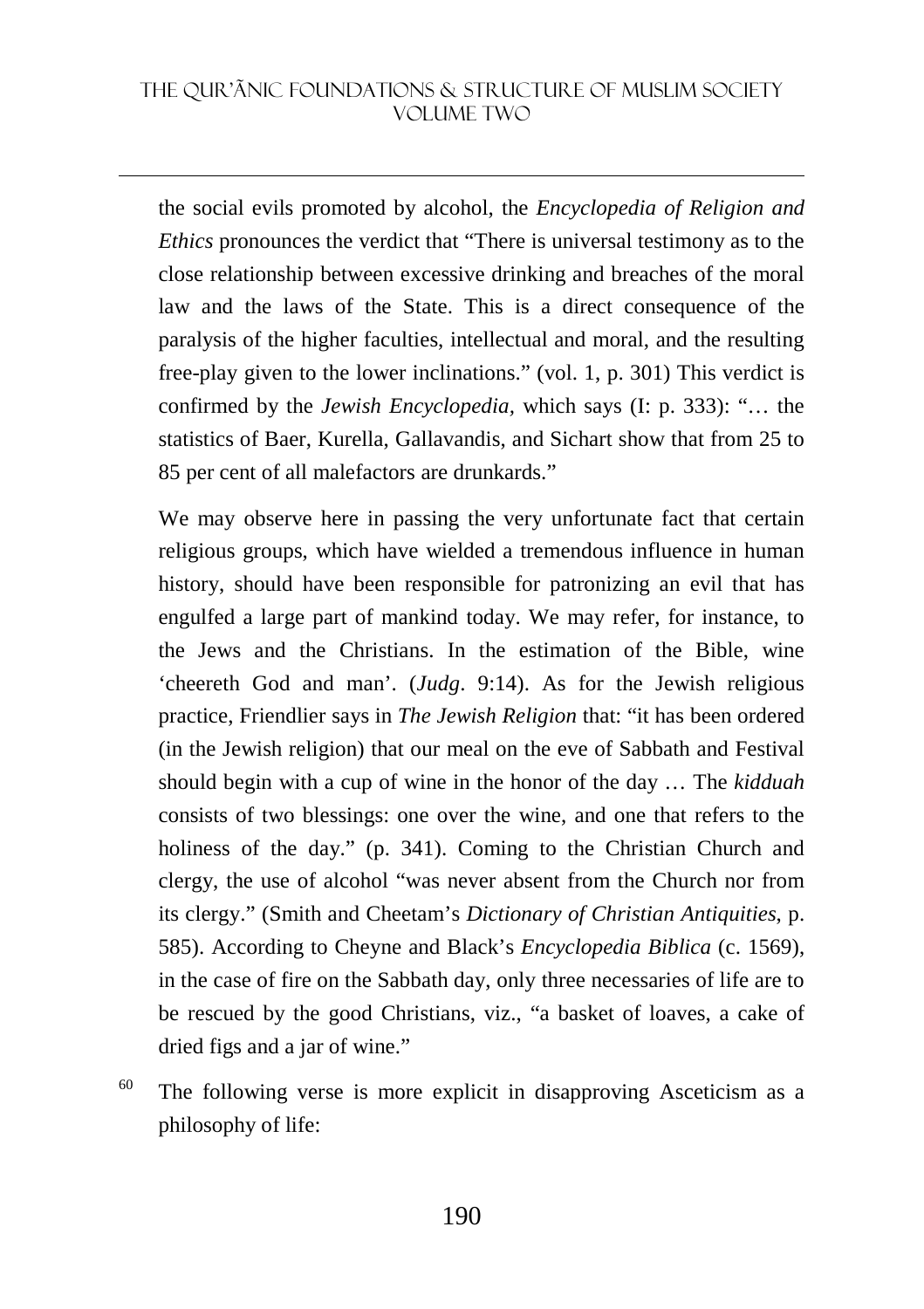**∶** ثُمَّ قَفَّيْنَا عَلَىٰ آثَارِ هِم بِرُسُلِنَا وَقَفَّيْنَا بِعِيسَى ابْنِ مَرْيَمَ وَآتَيْنَاهُ الْإِنجِيلَ وَجَعَلْنَا ُ ْ فِي قُلُوبِ الَّذِينَ اتَّبَعُوهُ رَأَفَةً وَرَحْمَةً وَرَهْبَانِيَّةً ابْتَدَعُوهَا مَا كَتَبْنَاهَا عَلَيْهِمْ í ْ َّ ا<br>ا إِلَّا ابْتِغَاءَ رِضْوَانِ اللَّهِ فَمَا رَعَوْهَا حَقَّ رِعَايَتِهَا ۞ فَآتَيْنَا الَّذِينَ آمَنُوا مِنْهُمْ َّ ِ **∶** ِ أَجْرَ هُمْ ۞ وَكَثِيرٌ مِّنْهُمْ فَاسِقُونَ

<u>.</u>

 "But (the institution of) Asceticism (Monasticism) which they (i.e., the early Christians) invented for themselves, We prescribed it not for them: (We commanded) only the seeking of Divine Pleasure; but that they did not foster as they should have done. Yet We bestowed, on those among them who believed, their (due) reward, but many of them are transgressors." (57:27).

That the unnatural suppression of sexual appetite by the institution of Asceticism promotes sexual vice, rather than curbing it, is borne out by the history of Christianity. As Scott says: "With the passing of the concubine, the nuns in the convents provided the 'holy men' with the means of satisfying their sexual cravings." (*History of Prostitution*, p. 112).

- $61$  Those spiritualists who have regarded the body as an impediment in the way of their so-called spiritual progress have practiced, as among a sect of the Hindus, the "drying up", or deliberate emaciation, of the limbs. Similarly, castration has been considered a means of curbing the sexual appetite and thereby acquiring the freedom to pursue "spirituality".
- $62$  Speaking of this Qur'Énic injunction, which prohibits suicide in all its forms, Professor Lecky says: "Suicide, which is never expressly condemned in the Bible, is more than once forbidden in the Koran." (*History of European Morals,* II, p. 23).
- $63$  i.e., not in the bond of wedlock: they may be those who are unmarried,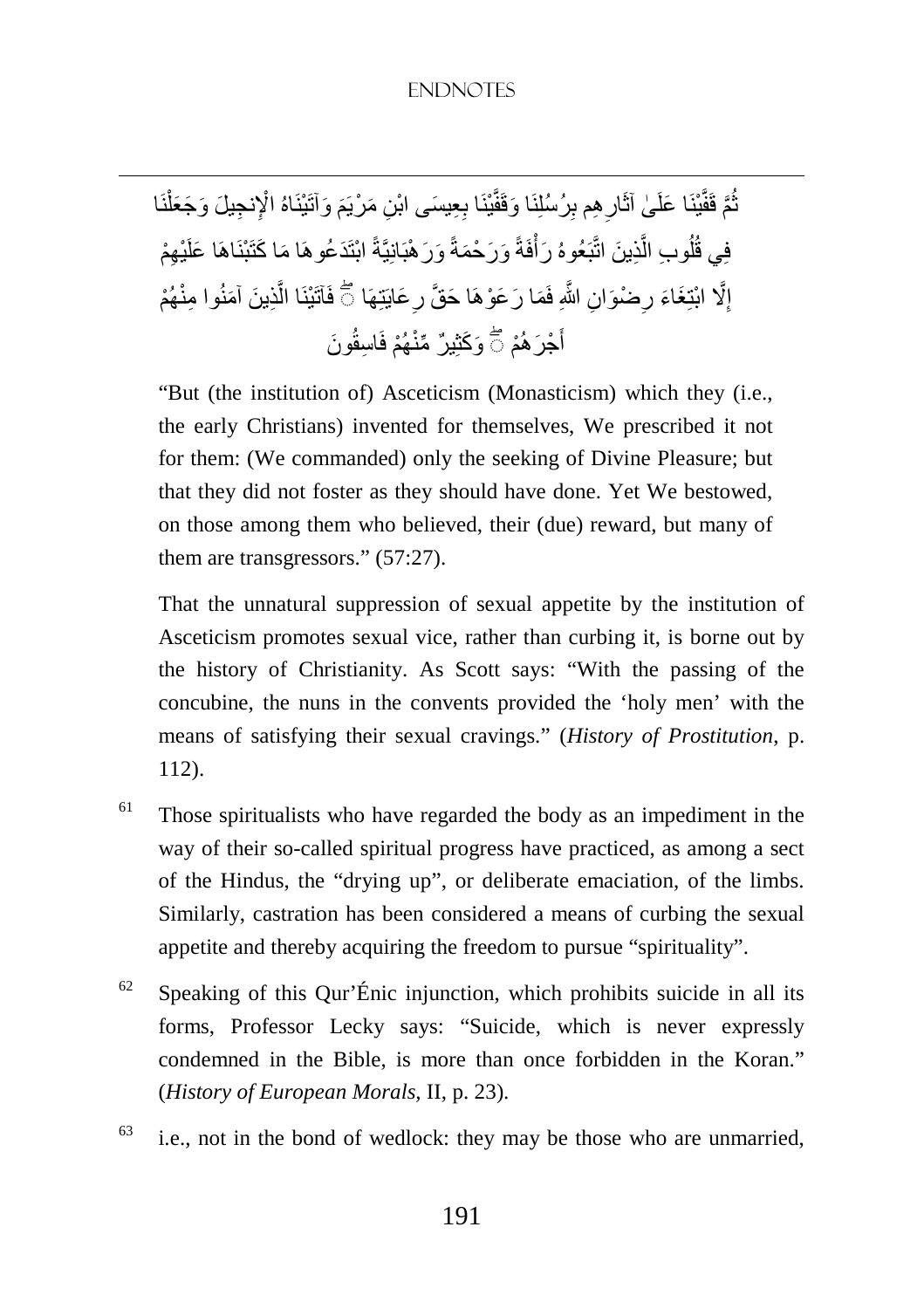or those who have been lawfully divorced, or those who have been widowed.

 $64$  The Holy Qur'Én's emphasis on physical cleanliness stands in sharp contrast with the "merit of uncleanliness" emphasized in the life of the followers of certain other religions, e.g., Christianity. Writing of the medieval Christian aspirants of holiness, Professor Lecky says: "The cleanliness of the body was regarded as a pollution of the soul, and the saints who were most admired had become one hideous mass of clotted filth. St. Athanasius relates with enthusiasm how St. Anthony, the patriarch of monarchism, had never, to extreme old age, been guilty of washing his feet . . . St. Euphraxia joined a convent of one hundred and thirty nuns, who never washed their feet, and who shuddered at the mention of a bath." (*op. cit*. 11, p. 47). Of a Christian pilgrim of the 4th century, the *Encyclopedia Britannica* informs: "(she) boasted that she had not washed her face for 18 years for fear of removing the baptismal chrism." (I, p. 49).

"Dirt and disease became (in Christendom) the honorable insignia of saint-ship; loathsome fakirs exhibited their filth and their sores for the veneration of the faithful.'" (Hammerton: *Universal History of the World*., IV, p. 2333).

"Certainly," says another Western scholar, "the maxim which places cleanliness next to godliness, has no place in the biographies of the saints and heroes of monasticism even in climates where bathing would seem almost one of the necessities of life. Jerome warns ascetics against warm bath as morally enervating, and in a letter to one of his female disciples denounces every sort of bathing for women. Augustine allows a bath once a month only." (*Dictionary of Christian Antiquities*. II, p. 939).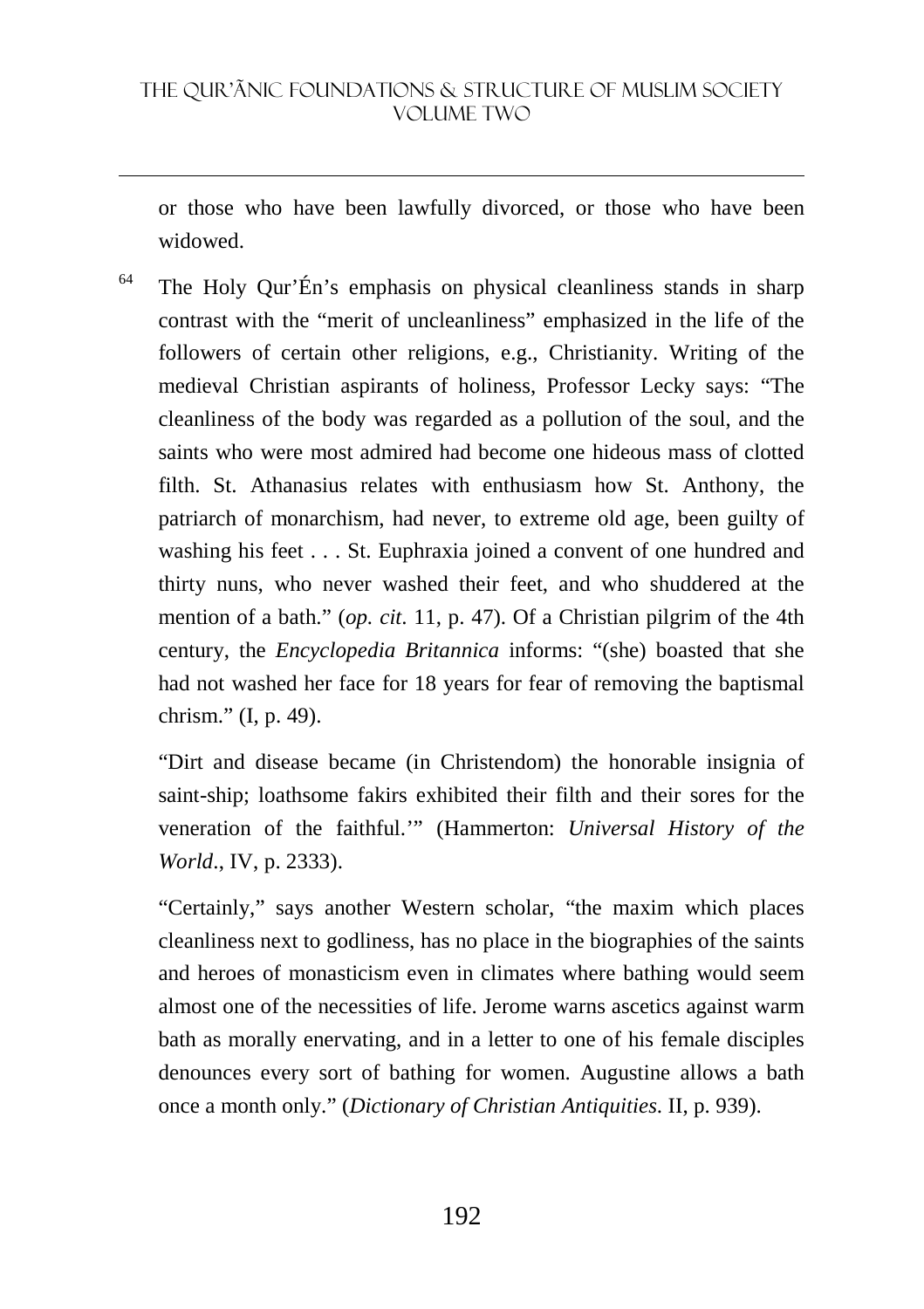$65$  It is necessary to note here that the theme which is sealed by this verse, being contained in the verses immediately preceding and joining it, relates to the study of natural phenomena—the theme of physical science—,which means that the knowledge which has been commended here so highly comprehends within itself the cultivation of knowledge of God's creation and through that the realization of the greatness and the majesty of God. The immediately preceding verses are:

أَلَمْ تَرَ أَنَّ اللَّهَ أَنزَلَ مِنَ السَّمَاءِ مَاءً فَأَخْرَجْنَا بِهِ ثَمَرَاتٍ مُّخْتَلِفًا أَلْوَانُهَا ثَ َ َ لَ َ ْ َ وَمِنَ الْجِبَالِ جُدَدٌ بِيضٌ وَحُمْرٌ مُّخْتَلِفٌ أَلْوَانُهَا وَغَرَابِيبُ سُودٌ ِ ْ َ ِ ْ وَمِنَ النَّاسِ وَالذَّوَابِّ وَالْأَنْعَامِ مُخْتَلِفٌ أَلْوَانُهُ كَذَٰلِكَ ْ َ ِ

 "See you not that Allah sends down rain from the sky? With it We then bring out produce of various colors. And in the mountains are tracts white and red, of various shades of color, and black intense in hue. And so amongst men and crawling creatures and cattle, are they of various colors" (35:27-28).

- <sup>66</sup> This verse lays down clearly the Divine law for all human communities that one of the major factors which can make them great and powerful in the world is the cultivation of knowledge.
- <sup>67</sup> Mark that 'adorn' means 'add beauty to'.

- <sup>68</sup> Mark that 'balance' is an essential attribute of beauty.
- 69 *AÍsan* means: the best, the most beautiful.
- 70 *TaqwÊm* means: constitution, mould, form, nature, symmetry.
- <sup>71</sup> Man is, therefore, "the comeliest specimen of God's handiwork", according to Maulana Abdul Majid Daryabadi (*English Translation and Commentary of the Holy Qur'Én,* p. 956, n. 438); and according to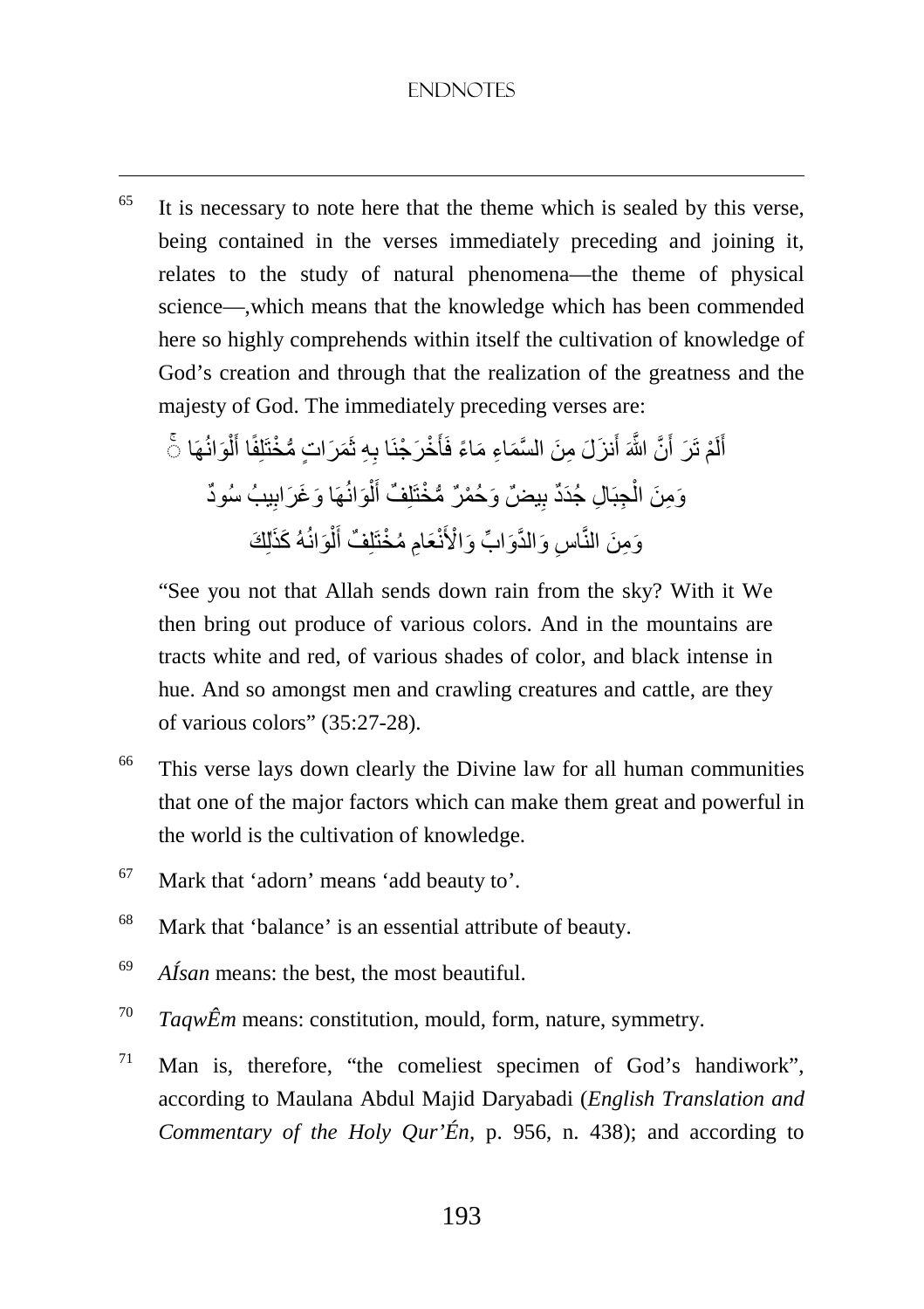Allama Abdullah Yusuf Ali (*English Translation and Commentary of the Holy Qur'Én*, p. 1759, n. 6199), "to man God gave the purest and the best nature." Mark here that symmetry and purity are the attributes of beauty.

- $72$  Mark that proportion and order are attributes of Beauty. Hence this verse refers definitely to the beauty of the inner personality of the human being.
- $73$  The religious view of life has often been based on ascetism which stands for the negation of beauty. According to the Holy Qur'Én, it is a wrong view of sanctity.
- <sup>74</sup> Here the Holy Qur'Én condemns the cult of nudism, which is a product of the psychological perversions of modern times.
- <sup>75</sup> (a) Note here a relevant  $\times ad\hat{E}th$  The Holy Prophet (Peace be on him) used to praise God when putting on a new dress in these words:

الحمدش الذي كساني ما أو ار ي به عور تي و أتجمل بها في حيو تي

 "Praise be to Allah who gave me to wear that which covers the part of the body that should remain hidden, and whereby I acquire beauty in my life." (TirmizÊ *JÉme*'). (*AI-TÉj al-Jéme' li al-UÎËl*, *fÊ AÍÉdÊth al RasËl, KitÉb al-LibÉs*, p. 174).

(b) Dress, according to Westermarck, "owes its origin, at least in great many cases, to the desire of men and women to make themselves mutually attractive". (Quoted in *Encyclopedia. Br.* VII, p. 649).

 $76$  Here we obtain the principle that the garments we wear should never transgress the bounds of piety; otherwise, they will become source of ugliness.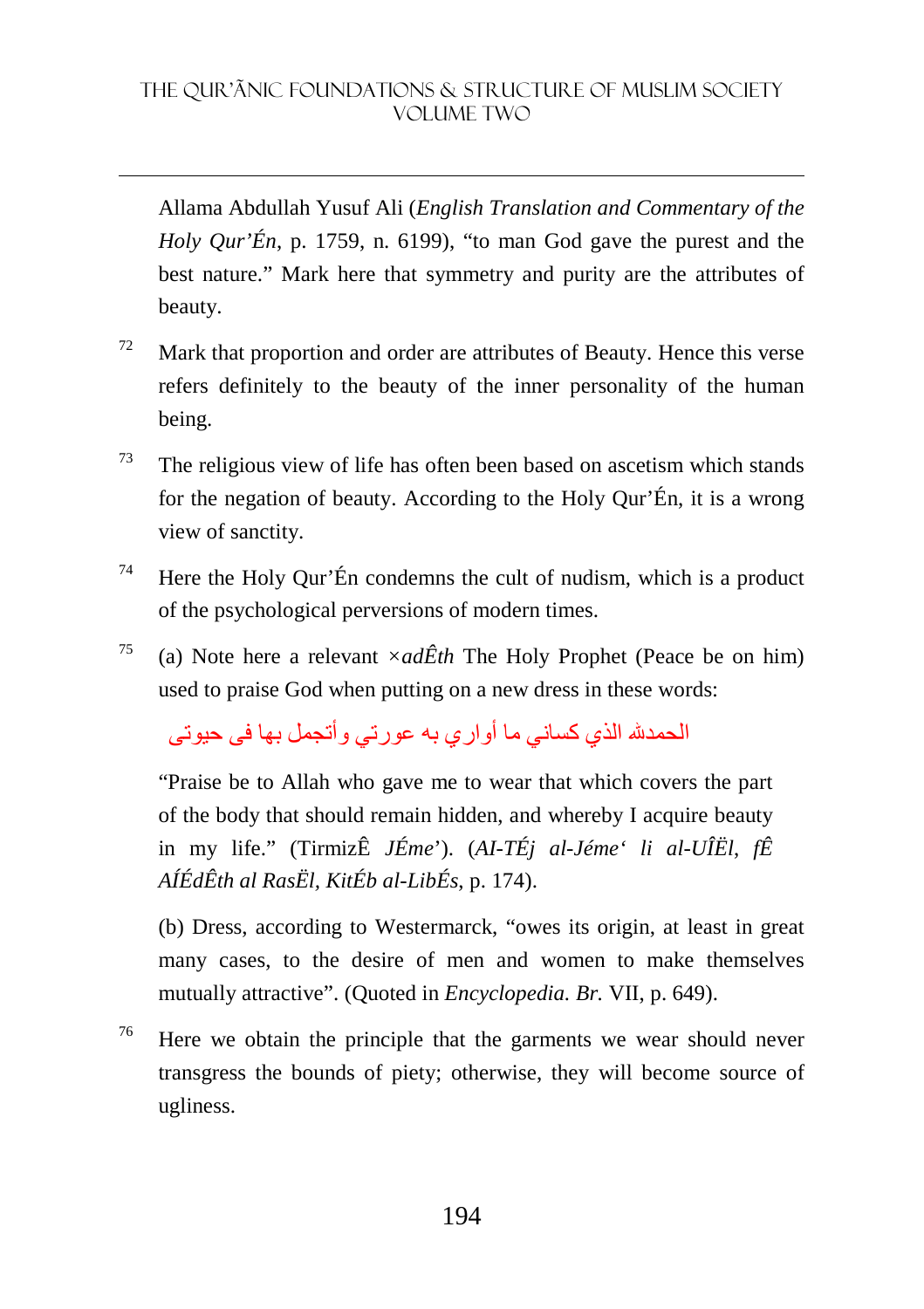Thus, the Holy Qur'Én voices a masculine protest against those perversions in dress which have plagued modern womanhood in the West and in the countries coming under the influence of the West.

 $77$  It means not only dressing for grace and piety but also keeping the hair in proper form, and toilet and cleanliness.

The following incident of the Holy Prophet's time may be quoted here with advantage, as it reveals the attitude of Islam in practice:

"The Prophet (Peace be on him) was in the masjid, when a person came there with the hair of his head and beard in a disheveled condition. The Prophet (Peace be on him) made a sign towards him which implied that he was ordering him to set his hair in order. That person (left the masjid), obeyed the command and returned. Then the Prophet (Peace be on him) remarked: 'Is it not better than that someone among you comes with disheveled hair as if he is Satan.'." (*MishkÉt al-MaÎÉbÊÍ,* vol. 1, p. 384).

- <sup>78</sup> Mark that the Holy Qur'Én allows aesthetic fulfillment but not luxury, which is vice.
- $79$  The Holy Prophet (Peace be on him) has commanded Muslims to fulfill aesthetic requirements even in respect of such matters as putting on the clothing over the dead body, preparing a grave, slaughtering an animal and killing an enemy soldier on the battlefield. (See: *MishkÉt al-MaÎÉbÊÍ, BÉb Ghusl- al-Mayyit*, p. 143; and *KitÉb al-Øaid*, p. 357).
- <sup>80</sup> Mark that 'perfection' is the attribute of beauty.
- 81 *Cf*. 45:7. –

<u>.</u>

وَيْلٌ لِكُلِّ أَفَّاكٍ أَثِيمٍ ي َ ِ ل ٍ<br>با

"Woe to each sinful dealer in Falsehoods."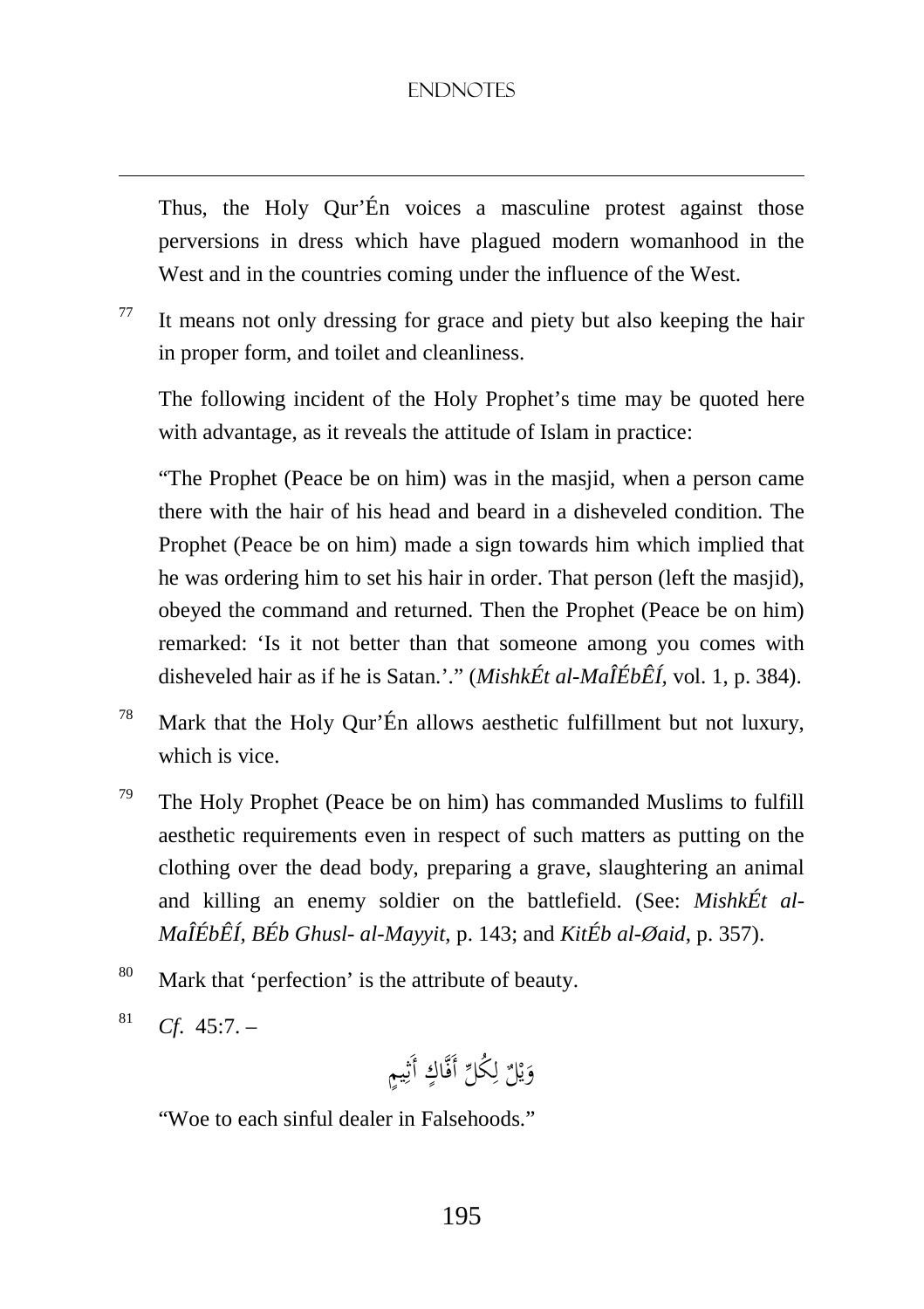- <sup>82</sup> The word  $Haw\acute{E}$  used in the Arabic text does not mean simple desire but "blameable or evil inclination". (Lane's *Arabic-English Lexicon*). It is "lusts of the heart" when related to morality, and "caprice" when related to knowledge.
- <sup>83</sup> It damages morally the other party also. We shall deal with it in "Duties" to others".
- <sup>84</sup> Lane's *Lexicon*. It also means: correct, right, relevant, pertinent.
- <sup>85</sup> The other implications of 'straight speech' shall be dealt with in connection with the duty of truthfulness.
- <sup>86</sup> See Chambers' Twentieth Century Dictionary.
- $87$  i.e., display to draw attention or admiration.
- 88 *zÉkÉ-un*, i.e., purity, goodness, righteousness … and *zakÉ nafsahu*: "He praised himself." (Lane's *Lexicon*).
- <sup>89</sup> These injunctions relate to behaviour in general.
- $90$  Vainglorious, i.e., proud in the heart. This emphasizes condemnation of haughtiness as it is to be found in the haughty person's thought.
- <sup>91</sup> The reference here is to abstain from employing haughty tone in talk.
- $92$  The reference here is to abstain from employing haughty tone in talk.
- $93$  It should be noted that in its relation to the Holy Prophet (Peace be on him), which forms its real context, this command has a more comprehensive implication. He was commanded not to engage in fruitless controversies with his ignorant strong-headed opponents, nor to conciliate them, but to ignore them; "holding to forgiveness and commanding what was right." (7:199, first part of the verse).
- $94$  The verse reads: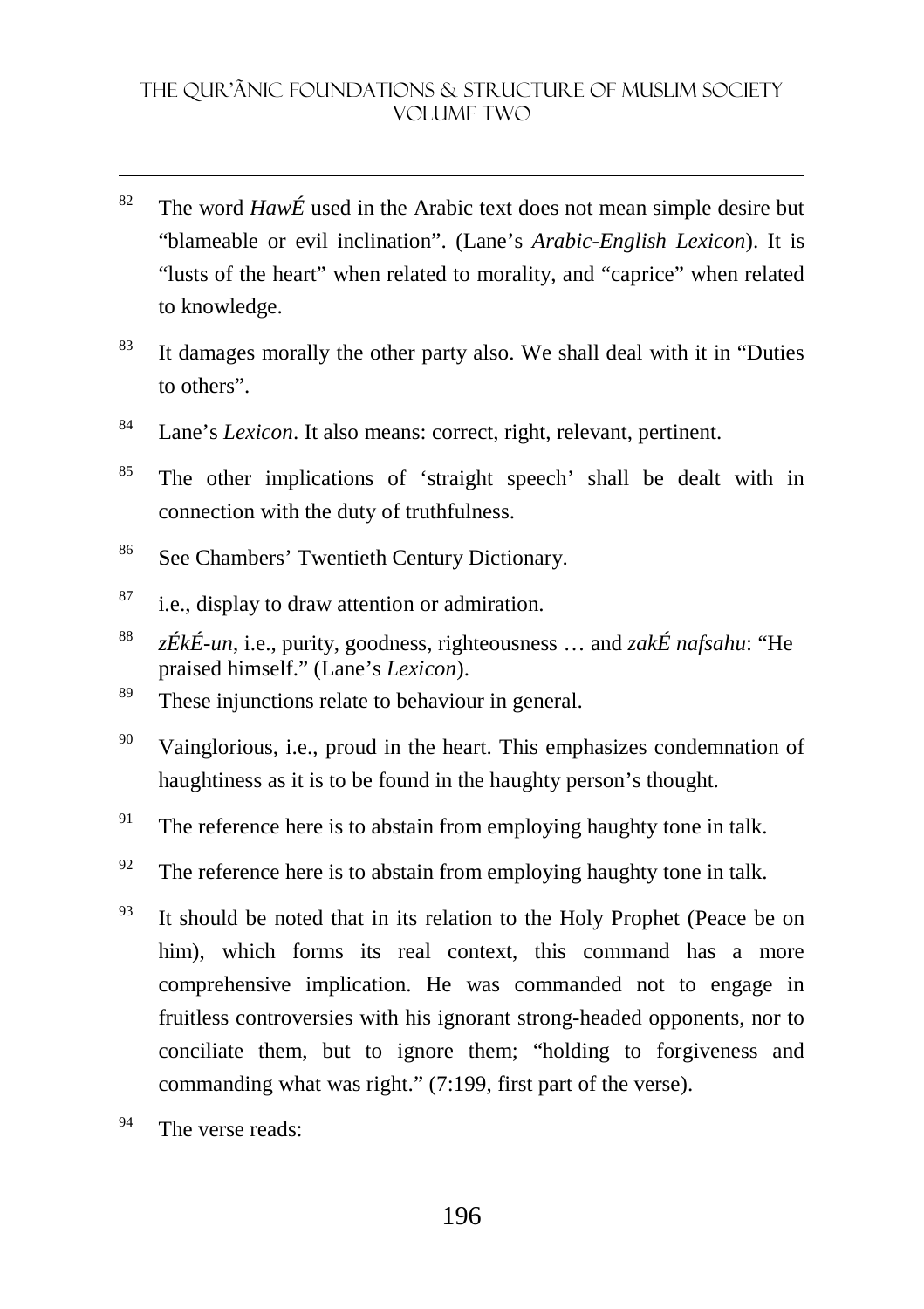ِ وَمَا الْحَيَاةُ الدُّنْيَا إِلَّا مَتَاعُ الْغُرُورِ ْ ِ ْ

"What is the life of this world but a matter of illusion."

<sup>95</sup> Ouoted above.

 $96$  i.e., in war.

<u>.</u>

- $97$  War between Muslim states is inconceivable in Islam.
- <sup>98</sup> With regard to this duty, refer also to 26:225 where the word *wahm* has been employed:

أَلَمْ تَرَ أَنَّهُمْ فِي كُُلِّ وَادٍ يَهِيمُونَ َ لَ

"Do you not see that they wander distracted in every valley?"

- <sup>99</sup> "The story is preferably to be taken in a general sense, and not with reference to any particular individual." (Abdul Majid Daryabadi, *op. cit*., p. 298, n. 295.)
- $100$  i.e., neither indulging in it nor being fussy about it.
- <sup>101</sup> "Life is taken seriously by men who realize the issues that hang upon it, But there are men of a frivolous turn of mind who prefer idle tales to true Realities and they are justly rebuked here". (A. Yusuf Ali, *op. cit*., p. 1080).
- $102$  (primarily).
- $103$  All genuine service to mankind, specially religious service, is included here.
- $104$  This fact is affirmed further by the uncompromising verdict of the Holy Prophet (Peace be on him) against beggary. (See: e.g. AbË DÉ'Ëd: *Sunan*, vol. 1. pp. 232, 247).
- 105 *Cf*. *Is*. 1:23; *Je*. 6:13; *Mi*. 3:11.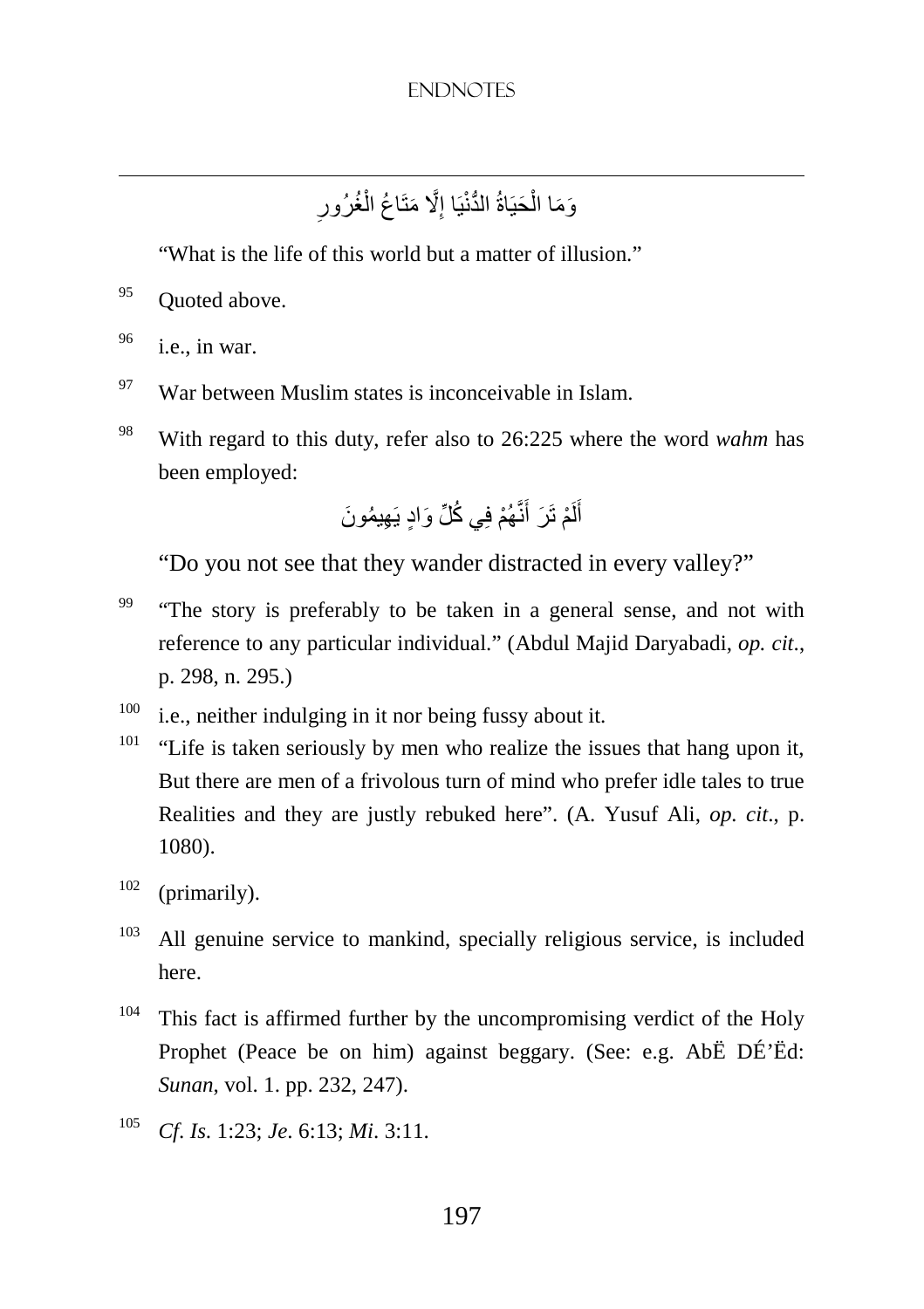## <sup>106</sup> See: Prof. Lecky's *History of European Morals*.

<u>.</u>

<sup>107</sup> Gambling: The word *maisir*, used in the Arabic text, denotes literally: a means of getting something too easily—getting profit without labour and on the basis of chance. Finally, it is 'any game of hazard, or play of stakes, or wagers, so that even the game of children with walnut is included under this name by Mujahid'. (Lane's *Arabic- English Lexicon*). The most familiar form of gambling among the Arabs was based on the principle of lottery through the employment of arrows. The Greeks used knuckle-bones. The Roman children employed 'head-ortail' system with the coins. The Israelites used to draw lots. Certain other communities like the Aryans, used dice. (*Encyclopedia of Religion and Ethics,* VI, pp. 163, 164).

<sup>108</sup> The total abolition of this evil practice in Muslim society by the Holy Prophet (Peace be on him) has been admitted even by his worst critics as one of the "most celebrated" reforms accomplished by him. (See: D.S. Margoliouth in: *Encyclopedia Brit., XVII*, p. 407, 11th Ed.). As for the non-Muslim communities, even of the present 'age of enlightenment': "The extent to which gambling prevails at the present time is difficult to assess … Most of it is centered in the horse-racing … on the whole, it may safely be asserted that little short of £100,000,000 changes hands every year in England in connection with gambling transactions … Side by side with the betting odds and betting tips, the newspapers record the tragic results on those who yield to the temptation. In 13 years (1895-96 to 1906-7) there were 156 suicides in England assigned to this cause, as well as 719 cases of theft or embezzlement, and 442 bankruptcies". (*Encyclopedia of Religion and Ethics,* VI, pp. 164, 168). Indeed, the close relationship between gambling and crime, including sexual crime and crime against life and property, is an established fact of human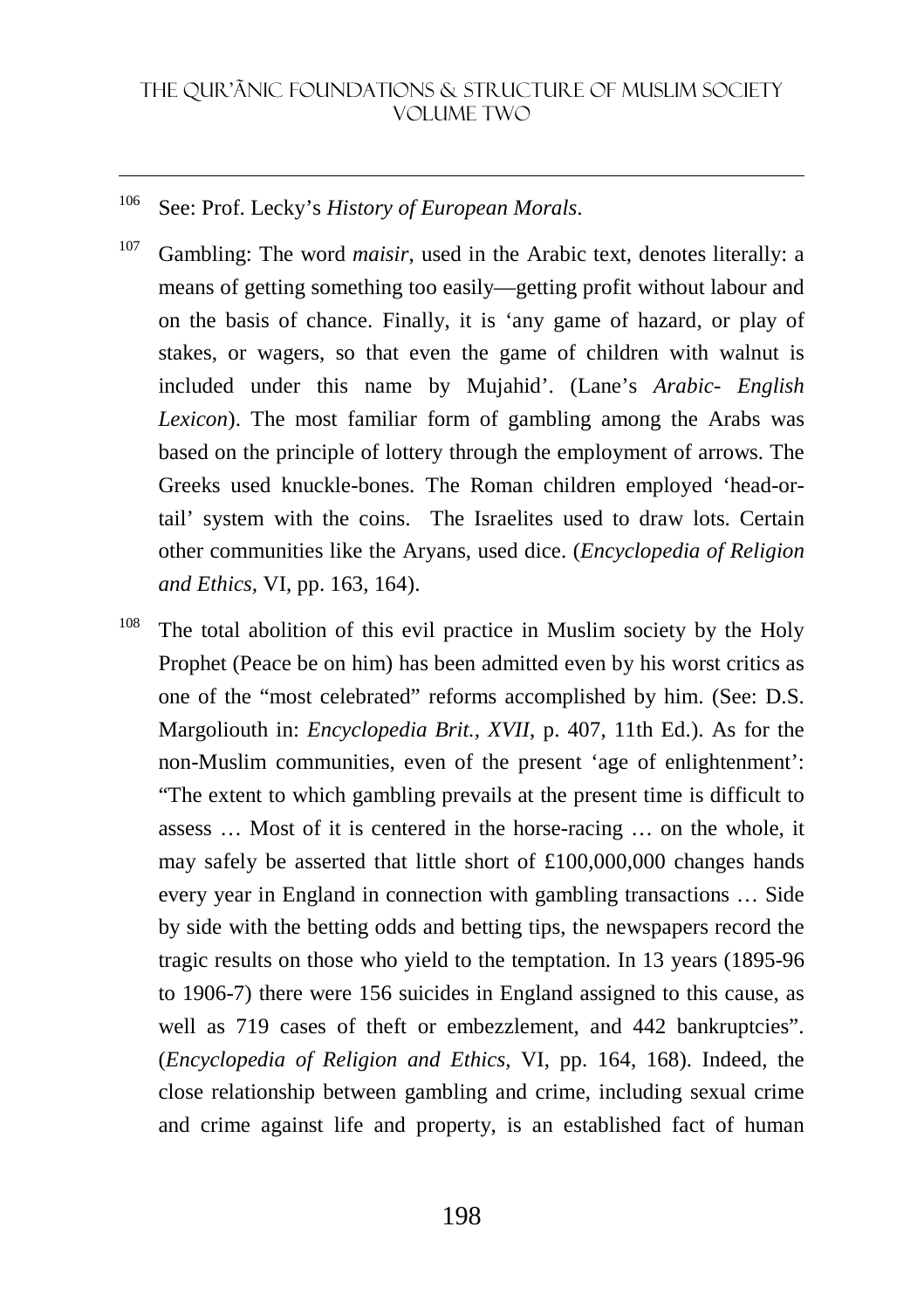history and can be perused in the cultural histories of the different communities who have indulged in this devastating vice.

- $109$  It should be noted that the verses which voice condemnation of love for wealth are all to be found in the closing part of the Holy Qur'Én. This fact seems to emphasize that love for wealth may damage even an otherwise virtuous life. Hence, the greatest caution is necessary in that respect.
- <sup>110</sup> Synonymous words are; Avarice, avidity, cupidity, greed, greediness.
- <sup>111</sup> The word used here in the Arabic text is *shuÍÍ*, which means 'covetousness combined with stinginess'. We may call it 'covetous selfishness'.
- <sup>112</sup> Hence those who squander their wealth commit no less a sin than that of being grateful to God by misusing His bounty.
- 113 *Cf*. another verse:

<u>.</u>

ُ وَلَا تَبْسُطْهَا كُُلَّ الْبَسْطِ فَتَقْعُدَ مَلُومًا مَّحْسُورًا ْ

 "… nor open it (i.e., the hand) with a complete opening lest you become blameworthy and destitute." (17:29).

- <sup>114</sup> The words *fawÉÍish* and *faÍshÉ* used in the above verses for shameful things are very rich in their meanings and cannot be translated into English.
- <sup>115</sup> The words *fawÉÍish* and *faÍshÉ* used in the above verses for shameful things are very rich in their meanings and cannot be translated into English.
- <sup>116</sup> This stern moral attitude of Islam may be compared with the spirit, the attitude, and the consequent behaviour, nurtured in the Western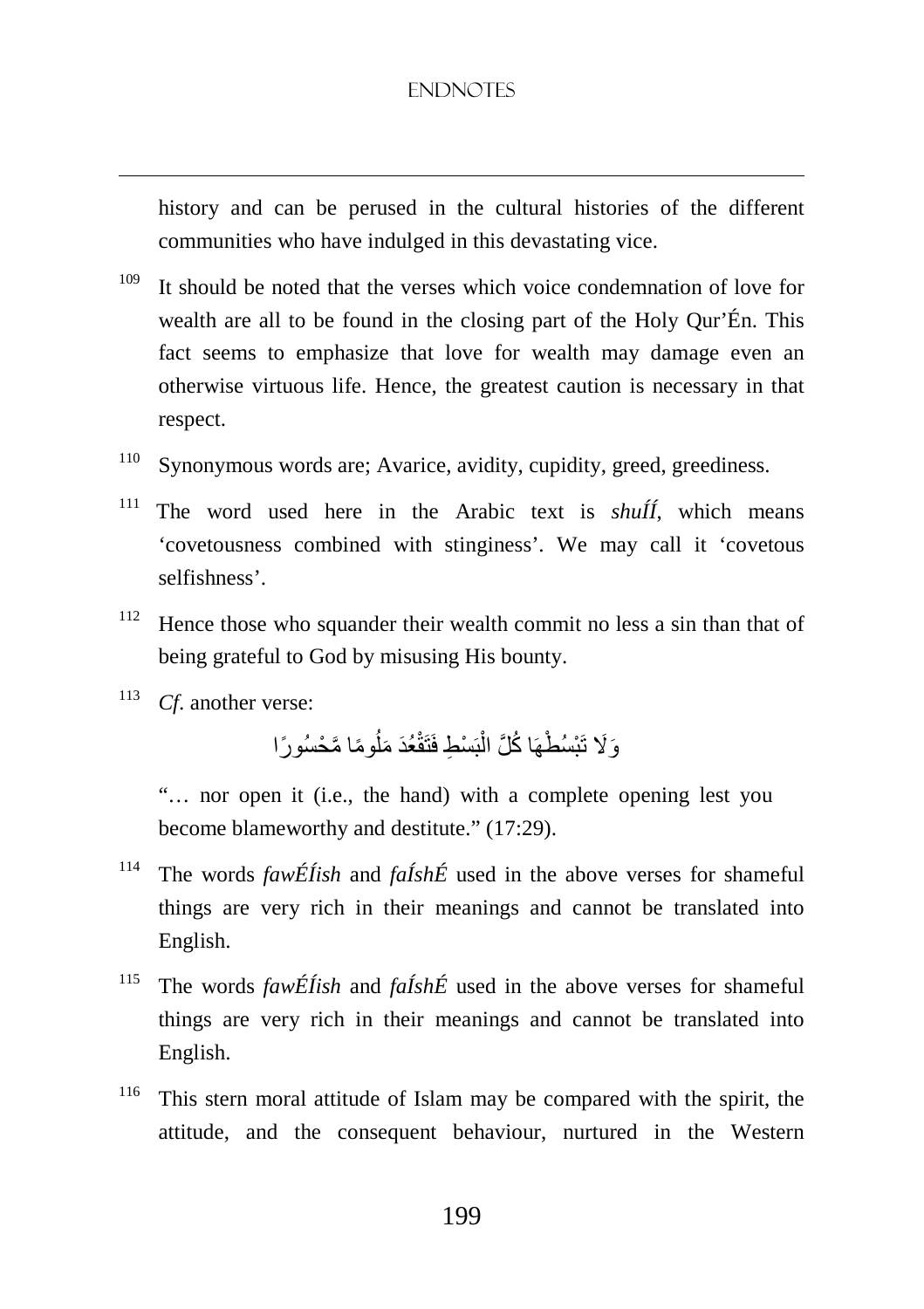#### THE QUR'ãNIC FOUNDATIONS & STRUCTURE OF MUSLIM SOCIETY VOLUME TWO

communities, where, because of freedom of promiscuity, adultery "has become fashionable in both England and America" and elsewhere. (Scott: *History of Prostitution,* p. 226). Indeed, because of the absence of the spirit of sexual modesty and of the cultivation of general license in respect of sexual manners, sexual morality has been damaged to such an extent that: "The old type of prostitute who pranced about gaudily and drunkenly in the Strand, Leicester Square, Piccadilly and Regent Street, is a thing of the past… There has been a huge increase in promiscuity among men and even greater increase among women ... The results are that more and more every year is man turning to so-called girls of respectability in order to satisfy his sexual appetite … Virginity among women is becoming something to sneer at ... Where all are practicing what is virtually prostitution there can be no such thing as prostitution." (*Ibid.,* pp. 224, 225, 228). There is a lesson in this for all those Muslims who advocate the adoption of western culture. Alas! the social evils of the West are only too fast penetrating the Muslim communities also under the spell of modernization!

- <sup>117</sup> The only way of satisfying the sexual appetite recognised by the Holy Qur'Én as legitimate and chaste is that of marriage between man and woman duly solemnized. (23:5-7; 70:29-31). All other ways are totally prohibited.
- <sup>118</sup> "directed to the right point" also means employing accuracy in expression, which is a part of wisdom—another great excellence upheld by the Holy Qur'Én.  $(2:269)$ .
- <sup>119</sup> The Holy Qur'Én has not only laid down this duty in fundamental terms, but has also given certain rules in that respect. We shall state those rules in the section on "Manners".
- $120 \quad 62:10.$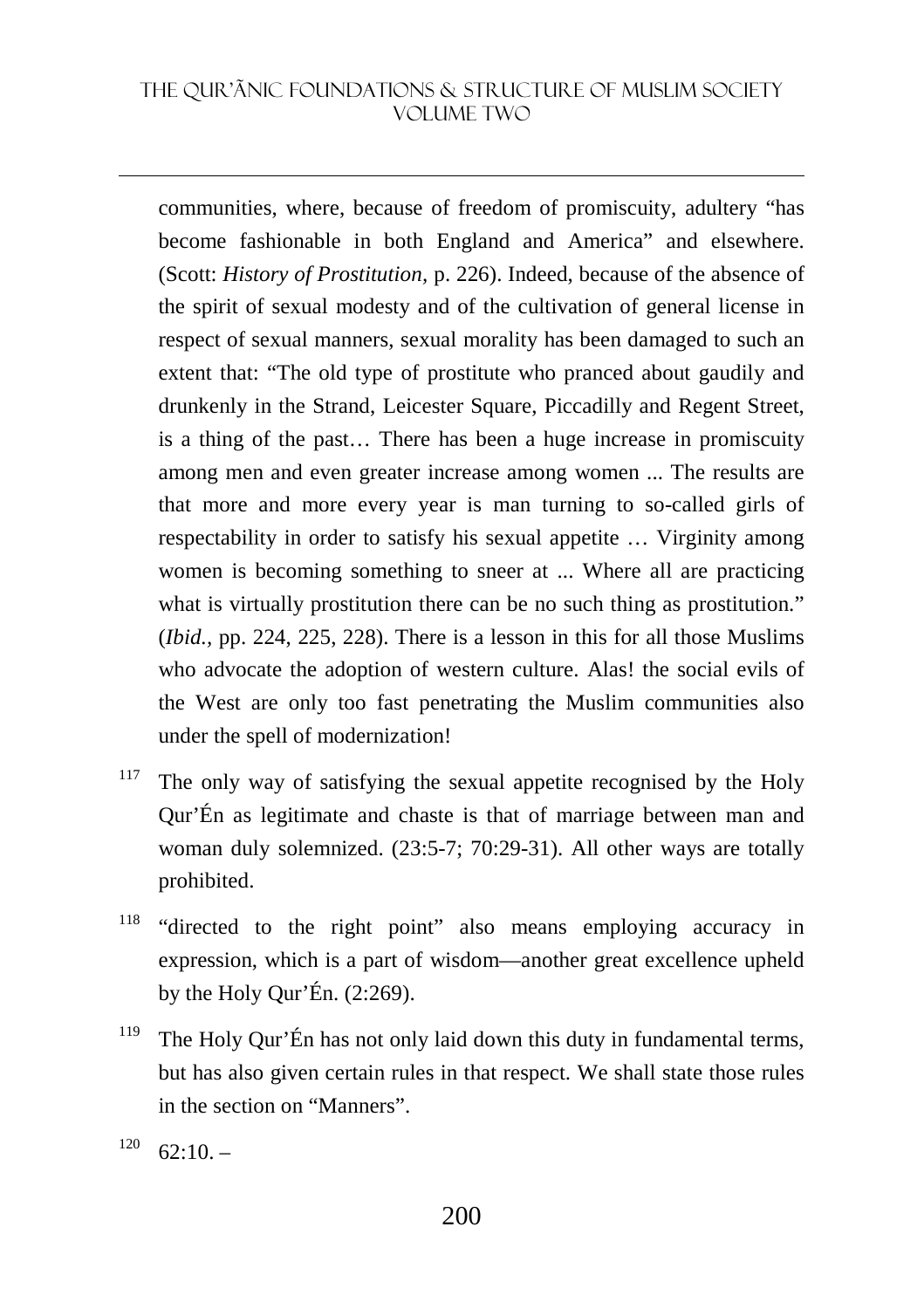ذَا ِ إ َ ِت ف َ ِضي ُ ُ ق الصَلاة وا ُ ر َشِ ت ْ انـ َ في ِض ف ِ ْ ُ ْالأَر وا غ َ تـ ْ ابـ َ و ْ ن َ ْض م ِل ِ ف ِ الل وا ه ُ اذُْكر َ و َ الل ا ه ً ير ِ َ كث ْ ُكم ل َ لَع َون ُ ح ِ ل ْ ُف تـ

 "And when the prayer is finished, then may you disperse through the land, and seek of the bounty of Allah and celebrate the Praises of Allah often (and without stint) that you may prosper."

- $121$  Actually speaking, there is nothing in the wordings of the verse whereby personal expenditure should be excluded.
- $122$  A critical study of the Holy Qur'Én reveals that it is not only the human personality which is evolutionary but also the universe wherein humanity originated and has to fulfill its destiny.
- <sup>123</sup> That Pessimism, as mentioned before, amounts to infidelity (*Kufr*) also shows that, according to the Holy Qur'Én, the Faithful is he for whom Optimism is an inseparable quality of character.

```
الَّذِينَ هُمْ عَلَىٰ صَلَاتِهِمْ دَائِمُونَ <sup>124</sup>
                                              َّ
```
- $125$  Here there is no specific mention of wealth. Hence the reference is general.
- $126$  3:110; 9:71; 9:112; etc.
- $127$  Mark that bravery belongs to the heart and not to the body. It is the true faith and the true spirit (i.e., true devotion to an ideal) that makes a man brave. In the case of a Muslim, it is Faith in God in all its aspects which is the only motivating force in his life; and Faith in God is the highest and the most unfailing source of strength.
- <sup>128</sup> Mark that bravery is cultivated at higher and higher levels through devotion to God.
- <sup>129</sup> See page 128-129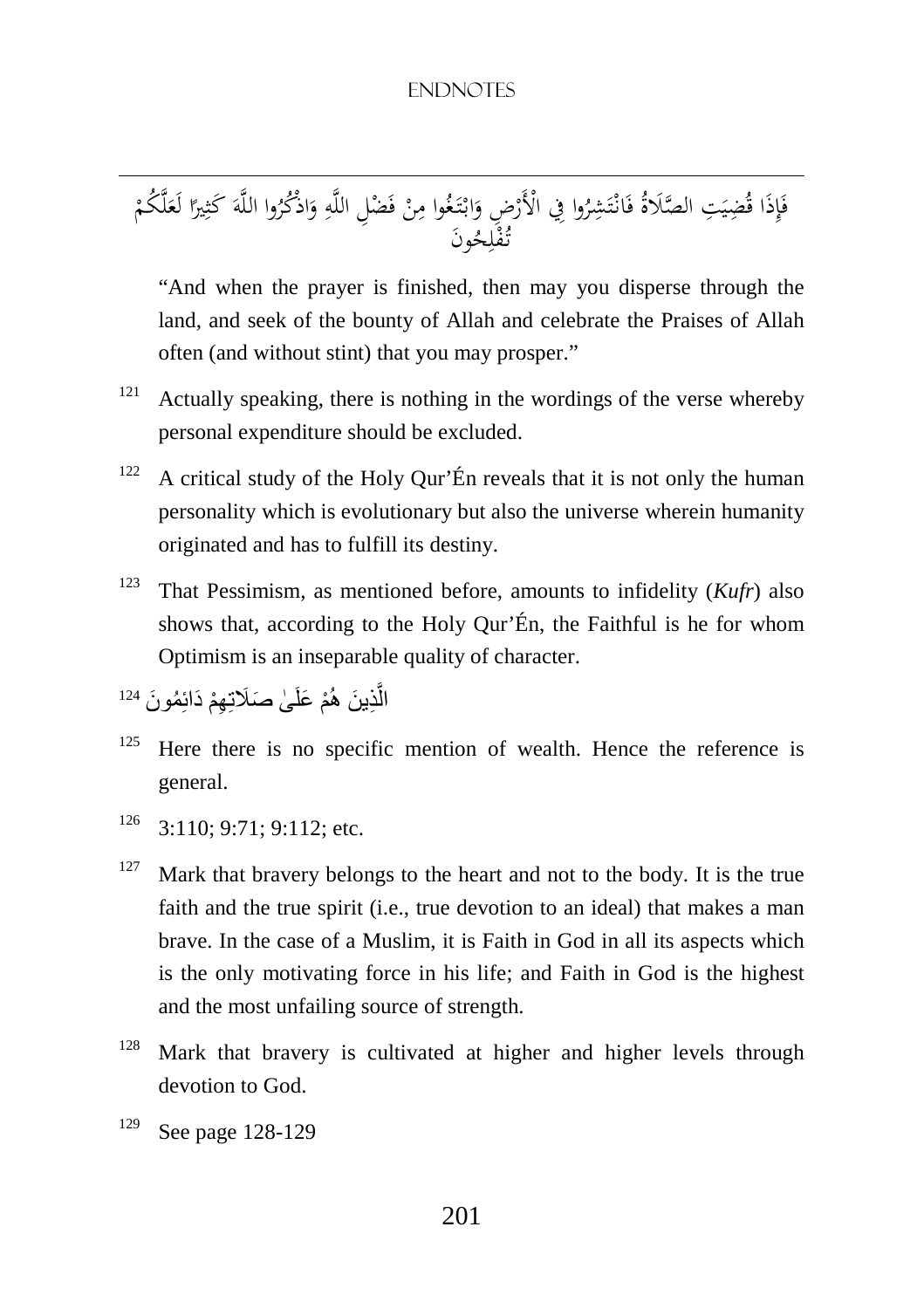- $130$  This verse relates to individual as well as collective action, according to the form of the wrong inflicted.
- <sup>131</sup> Contentment should be clearly distinguished from want of effort for improving one's life in all those things which have been approved or commended by God, including rational possessions of the goods of this world.
- <sup>132</sup> 6:90; 11:29; 11:51; 25:57; 26:109; 26:127; 26:145; 26:164; 26:180; 38:86; 42:23; etc. The words mentioned in connection with the Holy Prophet Muhammad (Peace be on him) are :

#### قُل لَّا أَسْأَلُكُمْ عَلَيْهِ أَجْرًا َ َ َ

 "… Say: No reward for this (i.e., my service to humanity as Prophet of God) do I ask of you…" (6:90).

 $133$  2:177; etc –

<u>.</u>

ِ لَيْسَ الْبِرَّ أَنْ تُوَلُّوا وُجُوهَكُمْ قِبَلَ الْمَشْرِقِ وَالْمَغْرِبِ وَلَكِنَّ الْبِرَّ مَنْ آمَنَ بِاللَّهِ<br>عائمه بالْقَمِّد على الْمَجْرَة عِلَيْكِمَا عِبَاسَةً ﴾ بِآءٌ وَإِيادَ بِهَا عَلَيْهِ فَيَ الْأَمْرَ ل َ ْ ۵<br>بر َ .<br>بر ب ِ **ً** .<br>فر م<br>آ∶ َ و<br>ا .<br>-<br>-م<br>ِ  $\ddot{\phantom{0}}$  $\overline{\phantom{a}}$ ِم<br>ٍ ِ وَالْيَوْمِ الْأَخِرِ وَالْمَلَّائِكَةِ وَالْكِتَابِ وَالنَّبِيِّينَ وَآَتَيَ الْمَالَ عَلَى حُبِّهِ ذَوِي الْقُرْبَى وَالْيَتَامَى<br>مرح وَالْجَمْعِ الصَّالِ الصَّالِ وَاللَّهُ وَالْمُحَمَّةِ وَالنَّبِيِّينَ وَآتَنِي الْمَ و<br>م ∶ُ َ <u>ہ</u> ِ<br>ئ ٔ َ ً<br>أ ت َ ي ِ ۠ َ َ ء<br>. ۔<br>م ب َ ٌ :ّ ت .<br>: و<br>بر وَالْمَسَاكِينَ وَابْنَ السَّبِيلِ وَالسَّائِلِينَ وَفِي الرَّقَابِ وَأَقَامَ الصَّلَاةَ وَأَتَى الزَّكَاةَ وَالْمُوفُونَ بِعَهْدِهِمْ<br>مِنَا جَاءَ ثَمِي الصَّلِيقَ الصَّبِيلِ وَالسَّائِلِينَ وَفِي الرَّقَابِ وَأَقَامَ الص .<br>. َ :<br>ا َ ِ ِ ِ<br>ئ َ َ َ م و<br>: و<br>ئ ه<br>بر ْ ِ .<br>ب ْ َ ِ ب إِذَا عَاهَدُوا ۖ وَالصَّابِرِينَ ۖ فِي الْبَأْسَاءِ وَالضَّرَّاءِ وَحِينَ الْبَأْسِ أُولَئِكَ الَّذِينَ صَدَقُوا وَأُولَئِكَ هُمُ ِ ۵<br>ا َ  $\ddot{\phantom{0}}$ َ ِ **ـ**  $\ddot{\cdot}$ َ ه<br>بر  $\ddot{\cdot}$ ِ  $\ddot{\phantom{0}}$ ِ ا<br>ا ِ مُونَ تـق ُ الْم

"It is not righteousness that you turn your faces towards East or West; but it is righteousness – to believe in Allah and the Last Day, and the Angels, and the Book, and the Messengers; to spend of your substance, out of love for Him, for your kin, for orphans, for the needy, for the wayfarer, for those who ask, and for the ransom of slaves; to be steadfast in prayer, and practice regular charity; to fulfill the contracts which you have made; and to be firm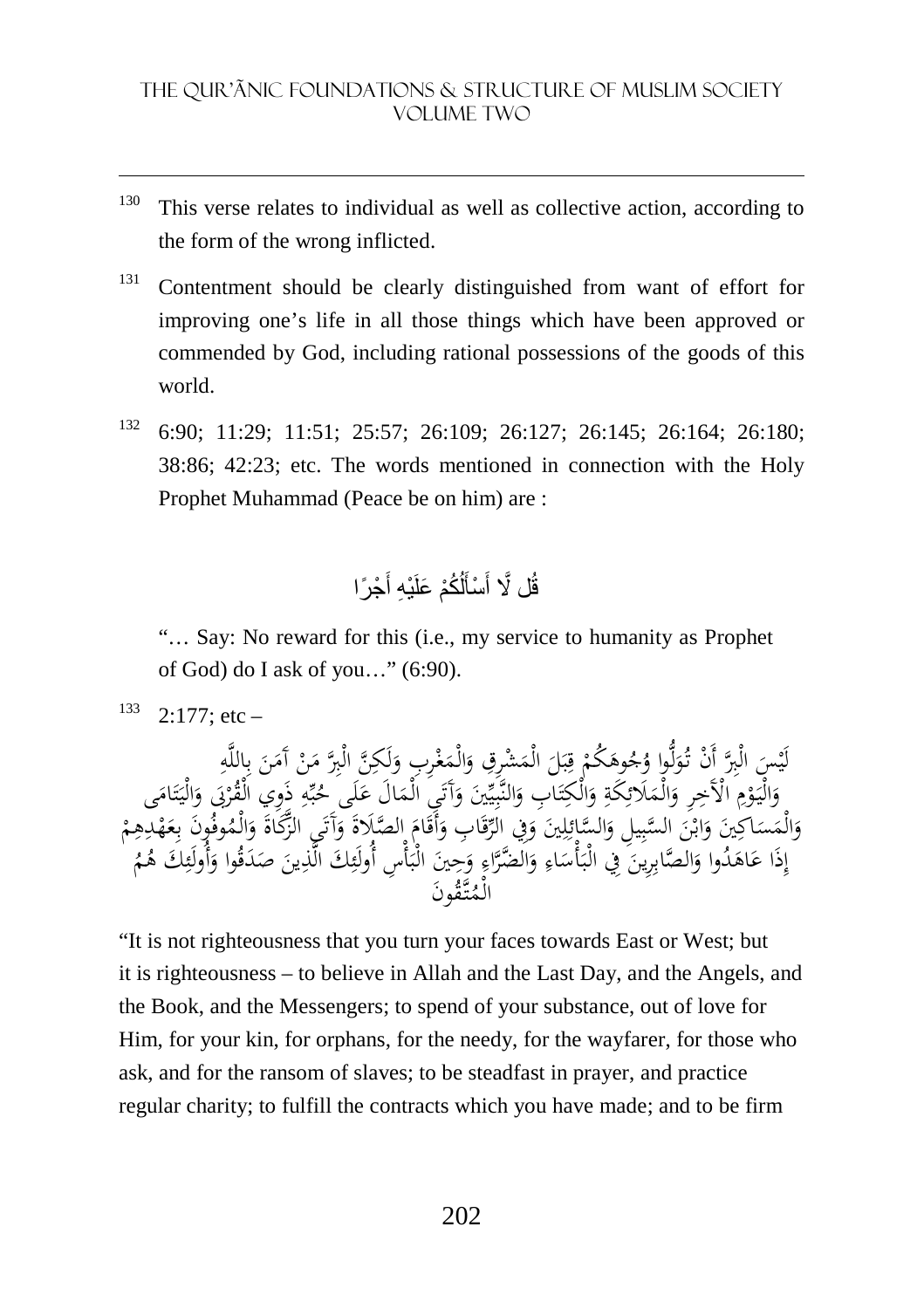and patient, in pain (or suffering) and adversity, and throughout all periods of panic. Such are the people of truth, the God-fearing."  $-2.177$ 

## $134$  Also:  $48:29$ .

<u>.</u>

مُحَمَّدٌ رَسُولُ اللَّهِ وَالَّذِينَ مَعَهُ أَشِدَّاءُ عَلَى الْكُفَّارِ رُحَمَاءُ بَيْنَهُمْ تَرَاهُمْ زَكَّعًا سُجَّدًا يَبْتَغُونَ<br>نَعْقَدْ رَسُلاً عَلَيْهِ اللَّهِ وَالَّذِينَ مَعَهُ أَشِدَّاءُ عَلَى الْكُفَّارِ رُحَ مُحَمَّدٌ رَسُولُ اللَّهِ وَالَّذِينَ مَعَهُ أَشِدًّاءُ عَلَى الْكُفَّارِ رُحَمَاءُ بَيْنَهُمْ تَرَاهُمْ رَكْعًا سُحَّدًا يَبْتَهُ<br>فَضْلًا مِنَ اللَّهِ وَرِضْوَانًا سِيمَاهُمْ فِي وُجُوهِهِمْ مِنْ أَنَّرِ السُّجُودِ ذَلِك ر<br>ا ِم<br>ٍ َ ِ َ .<br>.  $\overline{\phantom{a}}$ ٔ ْ ֝֝֝֝֝֝֝֝֝֝֝֝֝<del>֟</del> َ ْ ر<br>ا ً ل<br>ء ب یہ<br>، :<br>. ِ <u>ہ</u> ن<br>ر َ ه<br>د ده ْ **ِم** م ْ ِ .<br>-ِ <u>ِ</u> ٍٍٍٍٍٍٍٍٍٍٍٍ ْ َ َ ٍ<br>وَ ِرِ ْ َ م<br>ن و<br>ا ِ <u>ز</u> ز ح<br>آ ْ َ .<br>أ :<br>: .<br>. َ .<br>. َ  $\frac{4}{3}$ ِ وَمَثَلَهُمْ فِي الْإِنْجِيلِ كَزَرْعٍ أَخْرَجَ شَطَأْهُ فَآزَرَهُ فَاسْتَغْلَظَ فَاسْتَوَى عَلَى سُوقِهِ يُعْجِبُ<br>الزُّرَاعَ لِيَغِيظَ بِمِمُ الْكُفَّارَ وَعَدَ اللَّهُ الَّذِينَ أَمَنُوا وَعَمِلُوا الصَّالِحَاتِ مِنْهُم ِ ้ ي ؚ<br>ٳ ر<br>ا َ َ :<br>-<br>-ِ ن  $\overline{\phantom{a}}$ َ **ٔ** ْ َ ِ  $\overline{a}$ ً ْ َ ا ٍ<sup>م</sup> يم َظِ ع

 "Muhammad is the Apostle of Allah; and those who are with him are strong against Unbelievers, (but) compassionate amongst each other. You will see them bow and prostrate themselves (in prayer), seeking grace from Allah and (His) Good Pleasure. On their faces are their marks, (being) the traces of their prostration. This is their similitude in the Tawrah; and their similitude in the Gospel is like a seed which sends forth its blade, then makes it strong; it then becomes thick, and it stands on its own stem, (filling) the sowers with wonder and delight. As a result, it fills the Unbelievers with rage at them. Allah has promised those among them who believe and do righteous deeds forgiveness, and a great reward."

$$
^{135} \quad 33:21;3:31-
$$

َ ْد ان لَق َ ك َ ْ في ِول لَ ُكم ِ ُ س َ ر ِ ه الل ةٌ َ و ْ ٌ أُس ة َ ن َ َس ْ ح ن َ م ِ ان و ل َ ك َ ُ ْج ر َ يـ َ الله َ م ْ و َ الْيـَ و َ ر ْالآَخِ َ ذََكر َ و َ الله ا ً ير ِ َ كث

 "You have indeed in the Apostle of Allah a beautiful pattern (of conduct) for anyone whose hope is in Allah and the Final Day, and who engages much in th praise of Allah." (33:21)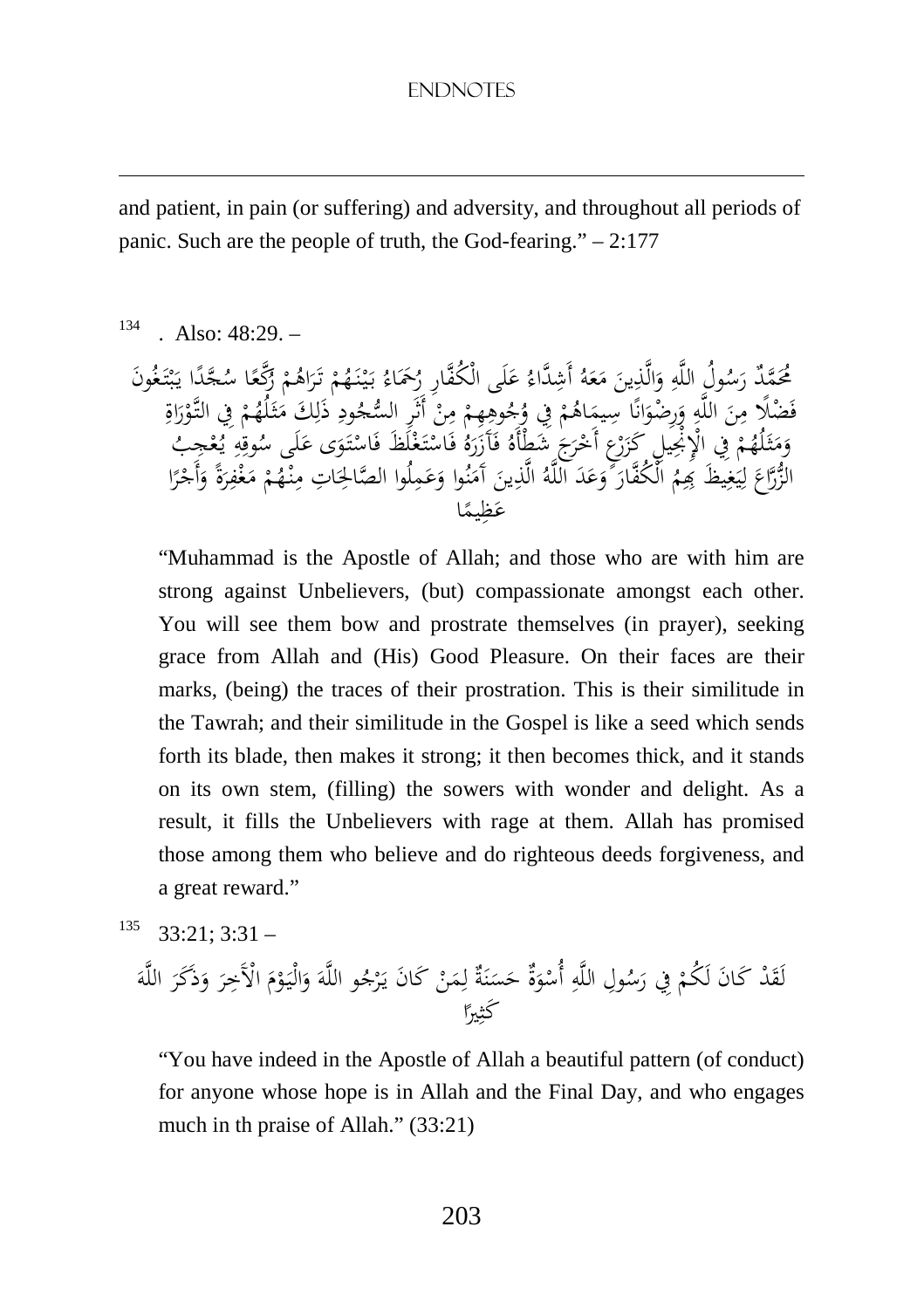#### THE QUR'ãNIC FOUNDATIONS & STRUCTURE OF MUSLIM SOCIETY VOLUME TWO

**ٔ** قُلْ إِنْ كُنْتُمْ تُحِبُّونَ اللَّهَ فَاتَّبِعُونِي يُحْبِبْكُمُ اللَّهُ وَيَغْفِرْ لَكُمْ ذُنُوبَكُمْ وَاللَّهُ غَفُورٌ رَحِيمٌ ِ ْ ت **:** بر<br>بہ َ ِ َ ْ ب ِ ب **ٔ** .<br>. ِ يا<br>. َ ْ ْ َ َ

 "Say: 'If you love Allah, follow me: Allah will love you and forgive you your sins: For Allah is Oft-Forgiving, Most Merciful'." (3:31)

- <sup>136</sup> See: *A Dictionary of Modern Written Arabic,* published by Cornell University Press, U.S.A.
- 137 *i.e.*, "Peace, and Good-bye; let me leave you." (Abdullah Yusuf Ali, *op. cit*., p. 941, n. 3123).
- <sup>138</sup> This is the command to observe humility in one's behavior in general.
- $139$  This is the command to observe humility in walking.

<u>.</u>

- $140$  This is the command to observe humility in the tone of one's talk.
- $141$  Thankfulness comes into operation with regard to others, and as such it is a duty to others. But the spirit of thankfulness enriches the inner personality of the moral agent himself. Hence it forms a duty to self also.
- $142$  This has been emphasized in direct terms by the Holy Prophet (Peace be on him) when he says:—

َلَا يَشْكُرُ اللَّهَ مَنْ لَا يَشْكُرُ النَّاسَ

- "He who does not express thankfulness to human beings is not (really) thankful to Allah (also)." (BukhÉrÊ: *Adab al-Mufrad*, p. 34).
- <sup>143</sup> Duty in this respect has been mentioned on pp. 33-38.
- <sup>144</sup> This command has been repeated at numerous places in the Holy Qur'Én.
- <sup>145</sup> This command has been repeated at numerous places in the Holy Qur'Én. It shall be properly referred to in the "Duties to Others".
- <sup>146</sup> This command has been repeated at numerous places in the holy book.